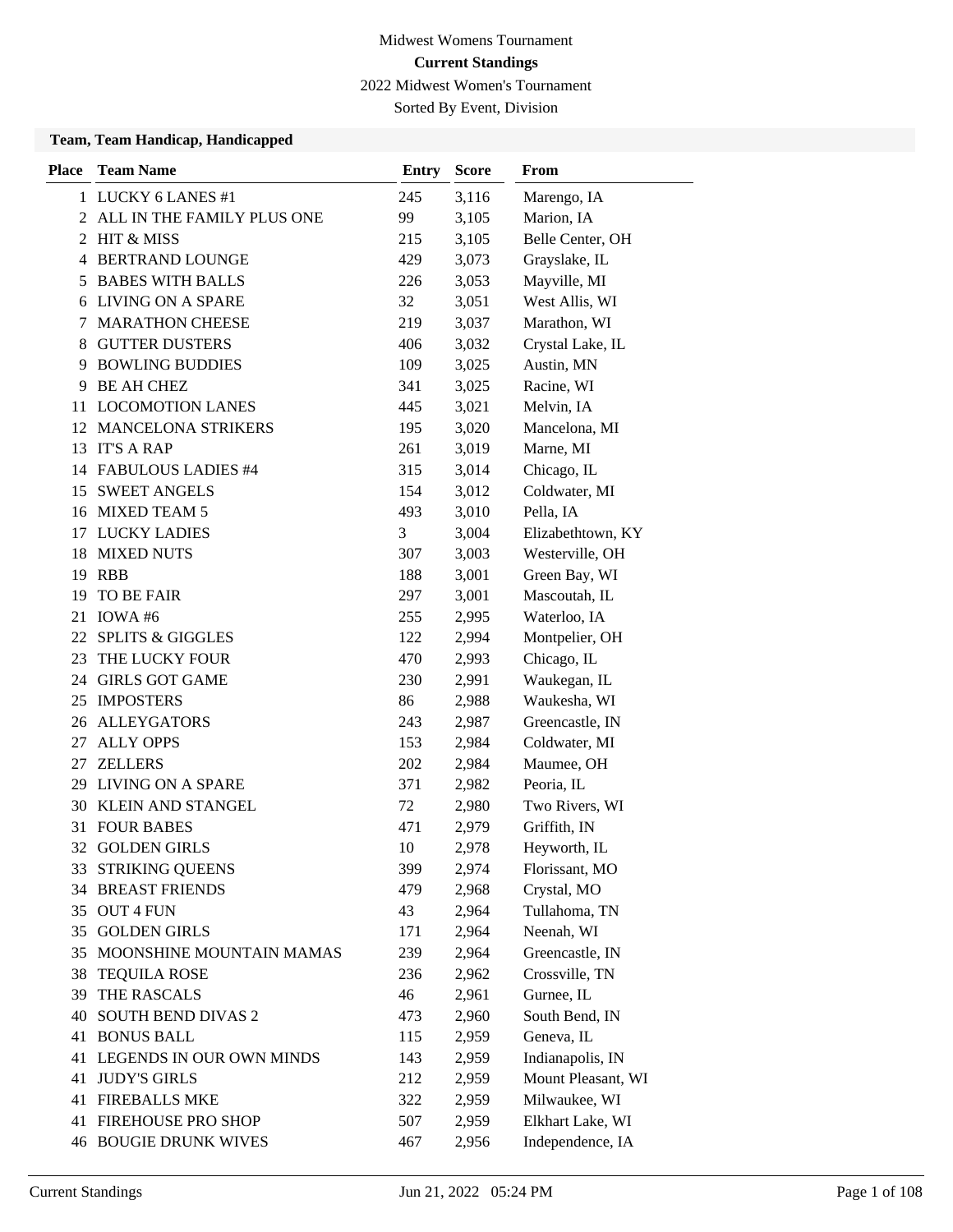2022 Midwest Women's Tournament

Sorted By Event, Division

| <b>Place</b> | <b>Team Name</b>             | <b>Entry</b> | <b>Score</b> | From                |
|--------------|------------------------------|--------------|--------------|---------------------|
| 47           | <b>COMEBACK KIDS</b>         | 336          | 2,953        | Milwaukee, WI       |
| 48           | <b>STRIKE QUEENS</b>         | 308          | 2,952        | Powell, OH          |
| 48           | <b>BOWLING BARNWELL'S #4</b> | 361          | 2,952        | Peoria, IL          |
| 50           | THE GIRL SCOUTS              | 263          | 2,950        | Marne, MI           |
| 51           | <b>BEISER REALTY</b>         | 37           | 2,945        | Butte Des Morts, WI |
| 52           | <b>JUST FRIENDS</b>          | 283          | 2,941        | West Point, IN      |
| 53           | <b>OUT OF RANGE</b>          | 9            | 2,940        | Aberdeen, MD        |
|              | 53 PIN HEADS                 | 412          | 2,940        | Laotto, IN          |
| 55           | <b>FOUR HEARTBEATS</b>       | 354          | 2,936        | Flint, MI           |
| 56           | <b>AMAZEBALLS</b>            | 503          | 2,935        | Franklin, IN        |
| 57           | <b>GAYLE'S GALS</b>          | 112          | 2,934        | Austin, MN          |
| 58           | THUNDERBIRD LANES            | 267          | 2,933        | Baraboo, WI         |
|              | 59 PELLA PIN PALS            | 164          | 2,932        | Pella, IA           |
| 60           | <b>SCOTTS PRO SHOP</b>       | 506          | 2,931        | Random Lake, WI     |
| 61           | PETE'S GARAGE                | 496          | 2,930        | Oshkosh, WI         |
| 62           | <b>SPARE TIME</b>            | 79           | 2,928        | Jacksonville, IL    |
|              | 62 DIANNE'S DREAMERS         | 206          | 2,928        | Wilmington, IL      |
|              | 62 LANCER LANES - LEWIS      | 389          | 2,928        | Elberon, IA         |
| 65           | <b>COLEMAN CONSTRUCTION</b>  | 186          | 2,924        | Washington, IA      |
|              | 66 FABULOUS LADIES #10       | 321          | 2,922        | South Holland, IL   |
| 67           | <b>CORAL TUESDAY</b>         | 392          | 2,917        | Mosinee, WI         |
| 68           | LESLIE'S THERAPEUTIC HANDS   | 382          | 2,911        | Louisville, KY      |
| 69           | <b>GAL PALS</b>              | 140          | 2,909        | Washington Twp, MI  |
| 69           | <b>BUG ZAPPERS</b>           | 185          | 2,909        | Lake Odessa, MI     |
| 71           | <b>ERICKSON</b>              | 68           | 2,907        | Wauwatosa, WI       |
| 72           | <b>TURNER'S</b>              | 299          | 2,906        | Milwaukee, WI       |
| 73           | <b>BOWLING BARNWELL'S #6</b> | 365          | 2,905        | Peoria, IL          |
| 74           | PIN PALS                     | 201          | 2,904        | Fowler, IN          |
| 75           | <b>ALLEY CATS</b>            | 12           | 2,903        | Gurnee, IL          |
| 75           | <b>BUTTER GUTTER</b>         | 193          | 2,903        | North Chicago, IL   |
| 75           | <b>GOPHER ONE</b>            | 431          | 2,903        | Port Washington, WI |
| 75           | <b>LAKE CITY STRIKETTES</b>  | 495          | 2,903        | Warsaw, IN          |
|              | 79 IOWA #5                   | 254          | 2,901        | Waterloo, IA        |
| 80           | <b>BURDICK</b>               | 517          | 2,900        | Wisconsin Dells, WI |
| 81           | <b>GOLDIE'S</b>              | 187          | 2,898        | Monroe, IA          |
|              | 82 FRIDAY FLOOZIES           | 328          | 2,897        | Milwaukee, WI       |
| 83           | THE ROLLIN DIVAZS #3         | 478          | 2,896        | Lynwood, IL         |
| 84           | <b>GOOD LIFE RV</b>          | 170          | 2,895        | Webster City, IA    |
| 85           | TIME TO STRIKE               | 132          | 2,894        | Rootstown, OH       |
| 85           | THE ROLLIN DIVAZS #2         | 477          | 2,894        | Lynwood, IL         |
| 87           | <b>GOLDEN GIRLS #2</b>       | 25           | 2,893        | Grand Rapids, MI    |
| 87           | <b>BUCKSHOTS SALOON</b>      | 393          | 2,893        | Conover, WI         |
| 89           | WITCHIE WOMEN #1             | 18           | 2,891        | Columbus, OH        |
| 89           | PIN SANITY                   | 160          | 2,891        | Burlington, IA      |
| 89           | <b>DONNA'S DOLLS</b>         | 485          | 2,891        | Antioch, IL         |
|              | 92 US GIRLS                  | 116          | 2,890        | Aurora, IL          |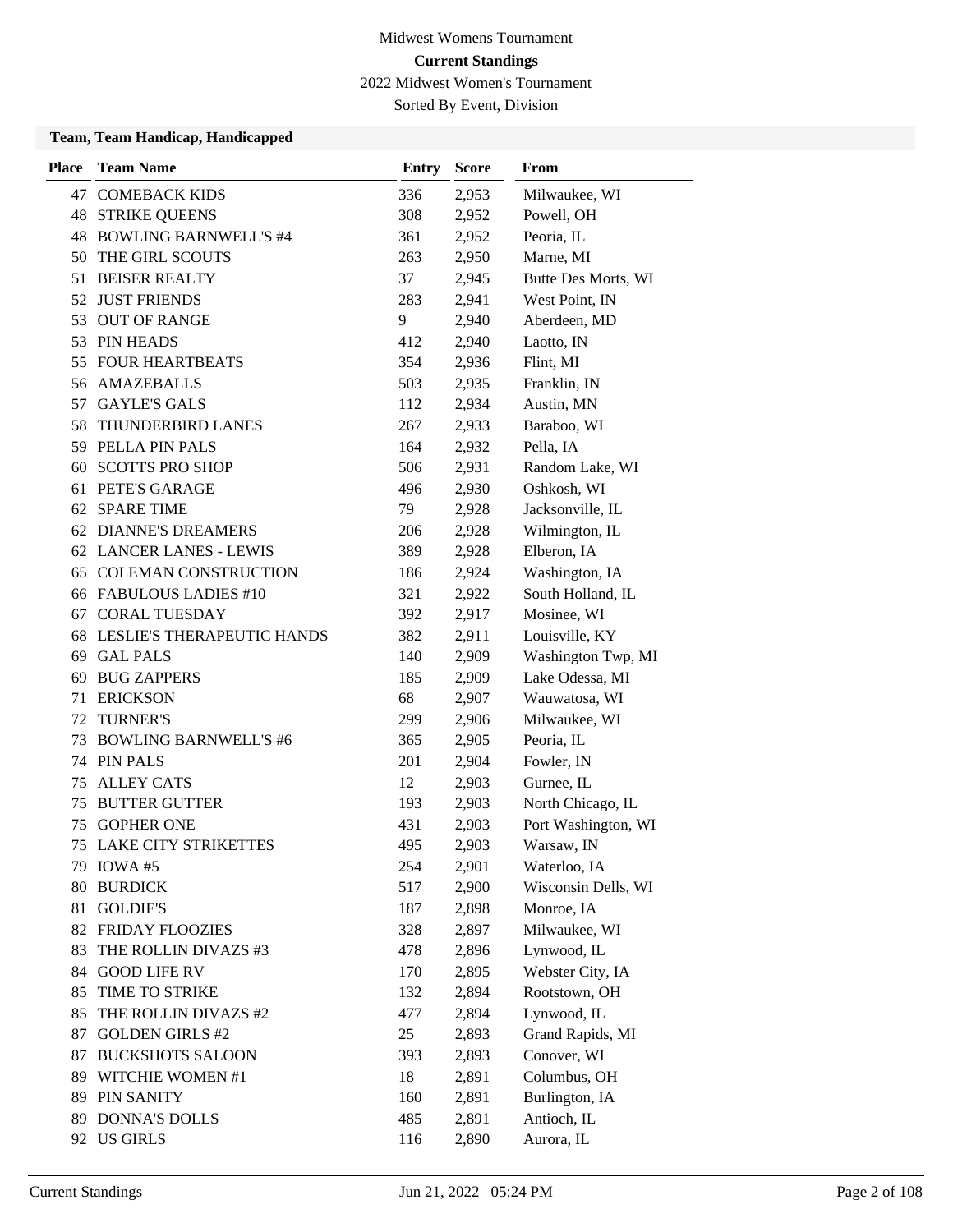2022 Midwest Women's Tournament

Sorted By Event, Division

| <b>Place</b> | <b>Team Name</b>                   | <b>Entry</b> | <b>Score</b> | From                |
|--------------|------------------------------------|--------------|--------------|---------------------|
|              | 92 MANTY II                        | 500          | 2,890        | Manitowoc, WI       |
|              | 94 LATE BLOOMERS                   | 205          | 2,889        | Gahanna, OH         |
|              | 94 BOWLING QUEENS                  | 513          | 2,889        | Kansas City, KS     |
|              | 96 GOOD AS IT GETS                 | 333          | 2,888        | Milwaukee, WI       |
|              | 96 CROSSING TIMBERS EQUINE         | 402          | 2,888        | Green Bay, WI       |
| 98           | <b>SNAP</b>                        | 23           | 2,887        | Jackson, MI         |
| 98           | <b>TEAM SPRINKLES</b>              | 100          | 2,887        | Ann Arbor, MI       |
|              | 100 ROAD TRIP                      | 74           | 2,886        | Lincoln, IL         |
|              | 100 STEWART CONCRETE LAWN DECOR    | 302          | 2,886        | Stanton, MI         |
|              | 100 BABES WITH BALLS               | 458          | 2,886        | Birch Run, MI       |
|              | 103 STRIKE FORCE                   | 13           | 2,885        | Gurnee, IL          |
|              | 103 SOUTH BEND DIVAS               | 472          | 2,885        | South Bend, IN      |
|              | 105 WE DELIVER                     | 114          | 2,884        | Elgin, IL           |
|              | 105 HAVE IT YOUR WAY               | 117          | 2,884        | Hoffman Estates, IL |
|              | 105 TWICE REMOVED                  | 196          | 2,884        | Rapid City, MI      |
|              | 105 INDIANA STARS                  | 300          | 2,884        | Fort Wayne, IN      |
| 109          | MICHIGAN HUNNYS                    | 149          | 2,883        | Brown City, MI      |
|              | 109 D' POWER TOUCH                 | 256          | 2,883        | Chicago, IL         |
| 111          | WI WONDERLAND I                    | 84           | 2,882        | Pewaukee, WI        |
|              | 111 BARB'S GIRLS                   | 141          | 2,882        | Richfield, WI       |
| 111          | <b>SKITTLE GALS</b>                | 156          | 2,882        | Inlay City, MI      |
|              | 111 FABULOUS LADIES #8             | 319          | 2,882        | Flossmoor, 60       |
| 115          | <b>BI POLAR ROLLERS</b>            | 216          | 2,881        | Kenton, OH          |
|              | 116 BOWLING BARNWELL'S #5          | 364          | 2,878        | Peoria, IL          |
| 117          | <b>BOWLING STONES</b>              | 391          | 2,877        | Strafford, MO       |
| 117          | <b>DILES MARKET #1</b>             | 464          | 2,877        | Warren, OH          |
| 119          | <b>SASSY SRINKLES</b>              | 103          | 2,876        | Ann Arbor, MI       |
| 120          | <b>JUST LOVE COFFEE</b>            | 126          | 2,875        | Marshfield, WI      |
|              | 120 OUT OF CONTROL                 | 423          | 2,875        | Moline, IL          |
|              | 122 FRIENDS & FAMILY 1             | 268          | 2,874        | Rock Island, IL     |
| 122          | <b>BREWER BACKERS</b>              | 348          | 2,874        | West Allis, WI      |
|              | 124 POCKET POWER                   | 511          | 2,869        | Kansas City, KS     |
| 125          | THUNDER & LIGHTNING                | 332          | 2,867        | Burlington, WI      |
|              | 126 IOWA OWLS                      | 16           | 2,866        | Cedar Rapids, IA    |
|              | 126 SANDBAGGING GYPSIES            | 409          | 2,866        | Sumner, IA          |
|              | 128 RUDOLPH SPLIT STONE            | 63           | 2,865        | Cadillac, MI        |
| 128          | <b>THICK'S GLASS</b>               | 223          | 2,865        | Davidson, MI        |
| 130          | <b>GOLDEN GIANT BUILDING</b>       | 214          | 2,863        | Forest, OH          |
|              | 131 CHEESEHEADS                    | 133          | 2,862        | Janesville, WI      |
|              | 132 WITCHIE WOMEN #3               | 20           | 2,861        | Columbus, OH        |
| 133          | <b>OHIA-OHIO FRIENDS</b>           | 162          | 2,860        | Nelsonville, OH     |
|              | 133 BALL BUSTERS                   | 192          | 2,860        | North Chicago, IL   |
| 133          | <b>JOSTOCK SNOWPLOWING</b>         | 229          | 2,860        | Lapeer, MI          |
| 133          | <b>SHIPYARD</b>                    | 510          | 2,860        | Port Washington, WI |
|              | 137 ZORN                           | 285          | 2,859        | Larwill, IN         |
|              | 137 PROFESSIONAL ROOFING OF HOLLAN | 298          | 2,859        | Fennville, MI       |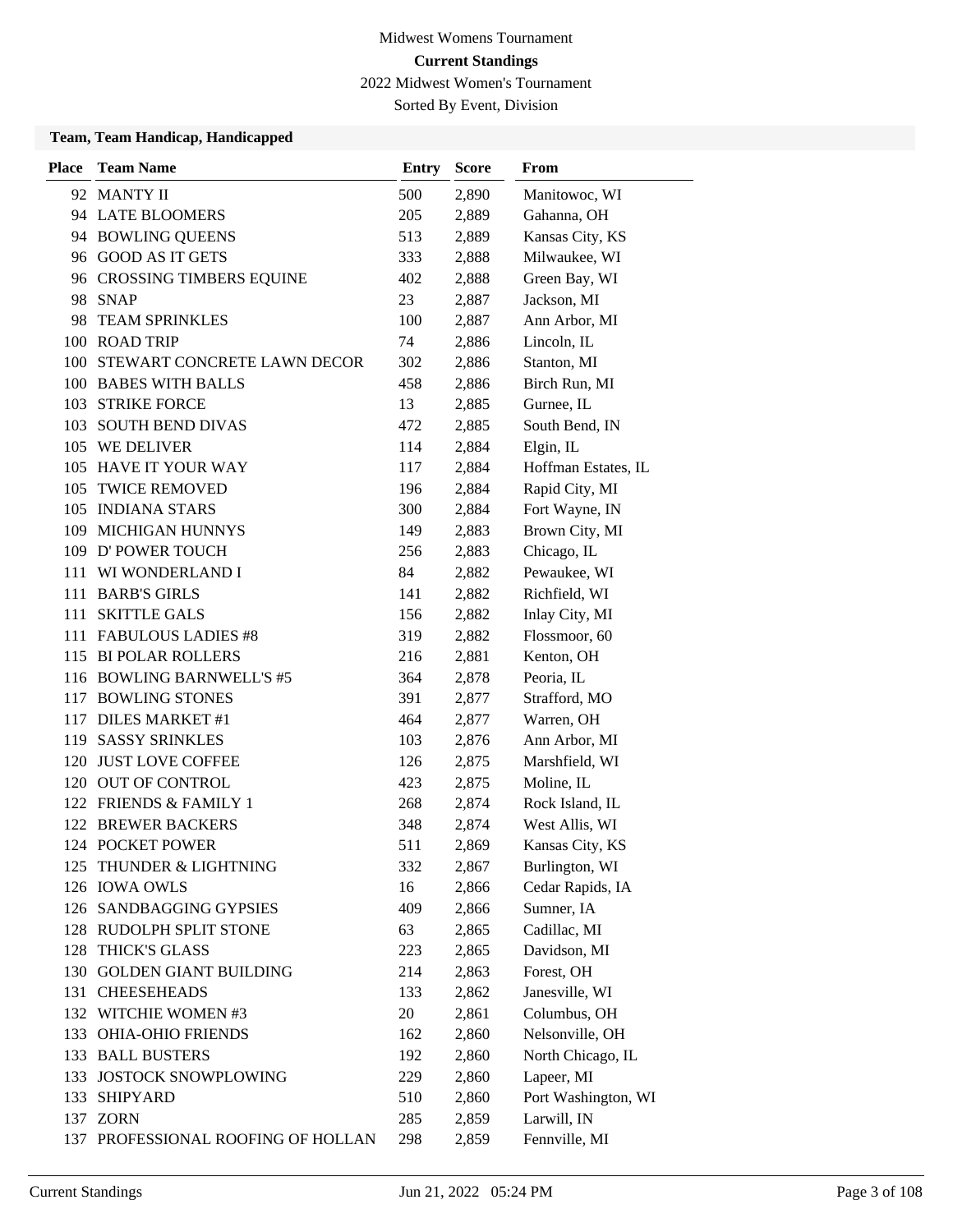Sorted By Event, Division

| <b>Place</b> | <b>Team Name</b>              | <b>Entry</b> | <b>Score</b> | From                |
|--------------|-------------------------------|--------------|--------------|---------------------|
|              | 137 HAPPY GRANNIES            | 303          | 2,859        | Stanton, MI         |
|              | 137 UNTOUCHABLES              | 353          | 2,859        | Flint, MI           |
|              | 141 BOWLING BARNWELL'S #13    | 372          | 2,858        | Peoria, IL          |
|              | 141 CLG CHICKS #1             | 345          | 2,858        | Greenfield, WI      |
|              | 143 GOLDEN GIRLS              | 329          | 2,857        | Milwaukee, WI       |
|              | 144 SHERIFF'S POSSE'          | 151          | 2,855        | Freeport, IL        |
|              | 144 IOWA #4                   | 253          | 2,855        | Waterloo, IA        |
|              | 146 KERN PLUMBING & HEATING 2 | 98           | 2,850        | South Wayne, WI     |
|              | 146 THE GANG'S ALL HERE       | 335          | 2,850        | Milwaukee, WI       |
|              | 148 FABULOUS LADIES #3        | 314          | 2,849        | Lansing, IL         |
|              | 148 WE'RE STRIKING!           | 339          | 2,849        | Wind Lake, WI       |
|              | 150 GOLDEN GIRLS #1           | 24           | 2,848        | Grand Rapids, MI    |
|              | 150 WE GOT BALLS              | 327          | 2,848        | Greenfield, WI      |
|              | 152 SPECIAL PUT TOGETHER'S    | 35           | 2,847        | Winneconne, WI      |
|              | 153 GIRL FRIENDS              | 56           | 2,846        | Clarendon Hills, IL |
|              | 153 GUTTER GALS               | 240          | 2,846        | Greencastle, IN     |
|              | 155 CHET & EMIL'S             | 218          | 2,845        | Birnamwood, WI      |
|              | 155 BERTRAND LANES            | 430          | 2,845        | Grayslake, IL       |
|              | 155 WHATEVER                  | 466          | 2,845        | Traverse City, MI   |
|              | 158 BOWLING SISTA'S 2         | 130          | 2,844        | Union Grove, WI     |
|              | 158 NAB'S PUT TOGETHER        | 274          | 2,844        | Kettering, OH       |
|              | 158 CIRCLE B LADIES           | 356          | 2,844        | Cedarburg, WI       |
|              | 161 ALL MIXED UP              | 461          | 2,843        | Birch Run, MI       |
|              | <b>162 TURKEY HUNTERS</b>     | 526          | 2,842        | Hennepin, IL        |
|              | 163 BOWLING BARNWELL'S #2     | 363          | 2,840        | Peoria, IL          |
|              | 163 GLC CHICKS #2             | 346          | 2,840        | Greenfield, WI      |
|              | 165 THING 2                   | 92           | 2,839        | Geneva, IL          |
|              | 165 LAST MINUTE               | 414          | 2,839        | Springfield, OH     |
|              | 165 PRAIRIELAND TOWING        | 435          | 2,839        | Argenta, IL         |
|              | <b>168 ABE'S KEGLERS</b>      | 462          | 2,837        | Springfield, IL     |
|              | 169 INDY FRIENDS 2            | 272          | 2,836        | Plainfield, IN      |
|              | 169 BOWLING BARNWELL'S #1     | 362          | 2,836        | Peoria, IL          |
|              | 169 THE CREW                  | 385          | 2,836        | Riverdale, MI       |
|              | 172 BALL BUSTERS              | 172          | 2,835        | Neenah, WI          |
|              | 172 FAMILY TIME               | 497          | 2,835        | Watertown, WI       |
|              | 174 SENIOR SPRINKLES          | 101          | 2,834        | Ann Arbor, MI       |
|              | 175 HOT MESS EXPRESS          | 368          | 2,833        | Havana, IL          |
|              | 176 MEINEKE CAR CARE          | 453          | 2,832        | Jefferson, WI       |
|              | 177 FIVE O'CLOCK SOMEWHERE    | 60           | 2,831        | Chicago, IL         |
| 178          | <b>TRAIN WRECK</b>            | 102          | 2,829        | Ann Arbor, MI       |
|              | 178 CLASSY LADIES             | 217          | 2,829        | Medford, WI         |
|              | 180 PURPLE LADIES             | 152          | 2,828        | Bellevue, NE        |
| 181          | <b>U ASKED FOR THIS</b>       | 17           | 2,827        | Peoria, IL          |
| 181          | <b>WOLFRUM'S MOBILE WASH</b>  | 120          | 2,827        | Montpelier, OH      |
| 181          | <b>WHATEVER WORKS</b>         | 127          | 2,827        | Streator, IL        |
|              | 181 BURNHAM BOWL              | 350          | 2,827        | West Allis, WI      |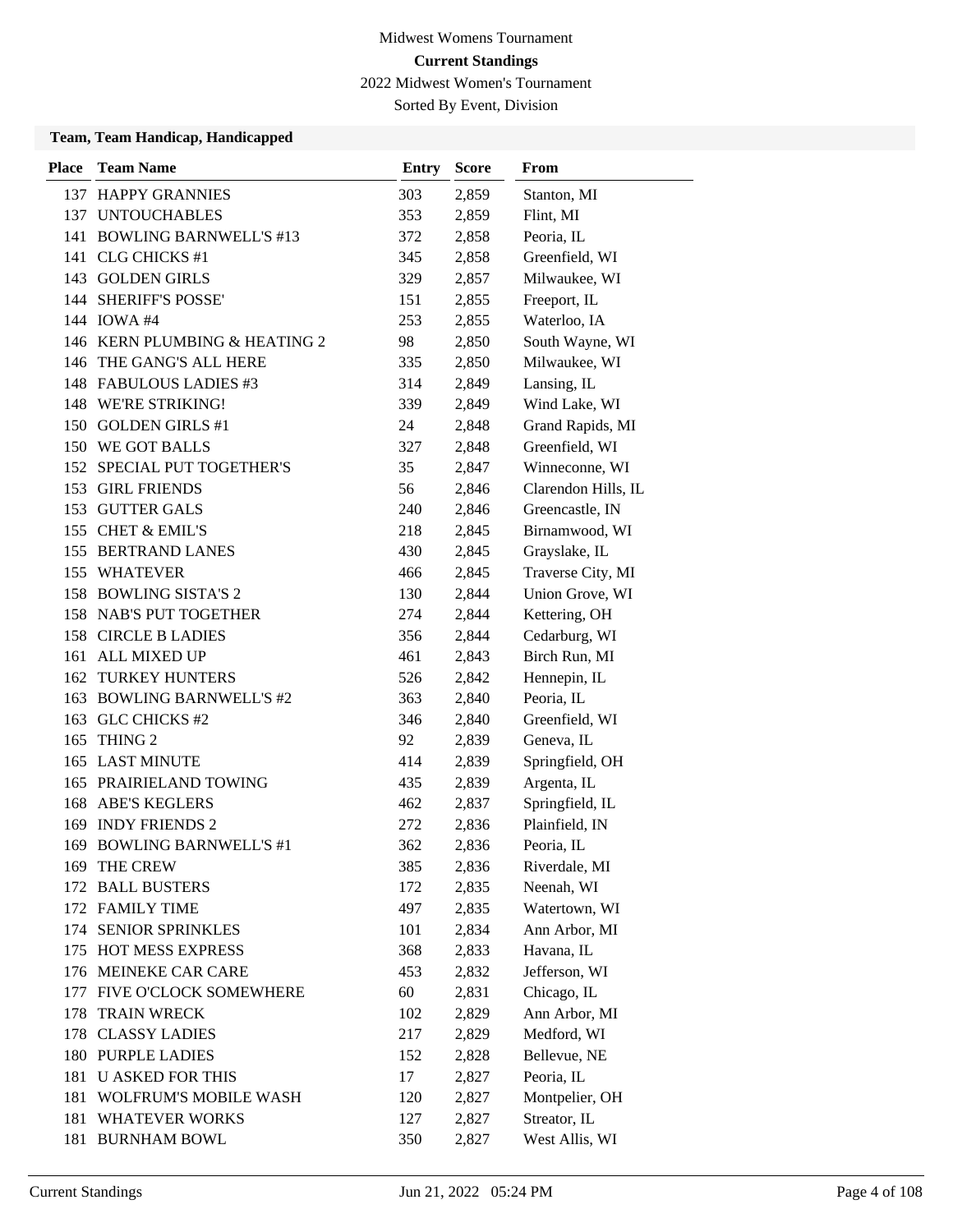Sorted By Event, Division

| <b>Place</b> | <b>Team Name</b>                 | <b>Entry</b> | <b>Score</b> | From              |
|--------------|----------------------------------|--------------|--------------|-------------------|
| 181          | THE REAL LADIES                  | 452          | 2,827        | North Chicago, IL |
|              | 186 INDY FRIENDS 1               | 271          | 2,826        | Plainfield, IN    |
|              | <b>186 CRAZY LADIES</b>          | 457          | 2,826        | Birch Run, MI     |
|              | 186 BOWLING GRANNIES             | 480          | 2,826        | Cedar Springs, MI |
|              | 186 LADIES WITH STYLE            | 516          | 2,826        | Baroda, MI        |
|              | 190 PAT'S PALS                   | 484          | 2,825        | Ingleside, IL     |
|              | 191 HERE FOR FUN!                | 22           | 2,824        | Davis, IL         |
|              | 191 LAST CALL                    | 59           | 2,824        | Oregon, IL        |
|              | 193 SIEGFRIED LINE               | 351          | 2,823        | West Allis, WI    |
|              | 194 WHY NOT                      | 94           | 2,822        | Stickney, IL      |
|              | 195 MISFITS                      | 227          | 2,821        | LaPeer, MI        |
|              | 195 WILD GRANDMAS                | 235          | 2,821        | Piqua, OH         |
|              | 195 CAROL'S COHORTS              | 323          | 2,821        | Jonesville, MI    |
|              | 195 JIM LIND'S                   | 488          | 2,821        | Waterloo, IA      |
|              | 195 BUSTY LUSH                   | 508          | 2,821        | Elkhart Lake, WI  |
|              | <b>200 SWEET STRIKES</b>         | 306          | 2,820        | Zion, IL          |
|              | 200 DIAMONDS IN THE ROUGH        | 405          | 2,820        | Crystal Lake, IL  |
|              | 202 JAMI'S TEAM #1               | 374          | 2,819        | DeWitt, MI        |
|              | 202 JAMI'S TEAM #2               | 375          | 2,819        | DeWitt, MI        |
|              | 202 UNDER DOGS                   | 428          | 2,819        | Rockford, IL      |
|              | 205 DAIRY QUEENS                 | 31           | 2,818        | Genoa City, WI    |
|              | 205 PRIMAS                       | 334          | 2,818        | Neosho, WI        |
|              | 207 JUST DO IT                   | 95           | 2,817        | Lyons, IL         |
|              | 208 CALL CAROL BAIL BONDS        | 279          | 2,816        | Ada, MI           |
|              | 208 TRI CITY TERRORS             | 342          | 2,816        | Oak Creek, WI     |
| 208          | <b>WE'VE BEEN FRAMED</b>         | 381          | 2,816        | Dubuque, IA       |
|              | 208 PANA BOWL                    | 443          | 2,816        | Oconee, IL        |
|              | 212 MARBLE PARK LANES            | 36           | 2,815        | Omro, WI          |
|              | 212 HARPER MARKET                | 211          | 2,815        | Beach Park, IL    |
|              | 212 DOLLS WITH BALLS             | 231          | 2,815        | Carol Stream, IL  |
| 215          | <b>TURNING POINT REALTY</b>      | 64           | 2,814        | Cambria, WI       |
|              | 215 CRYSTAL BOWLERS              | 407          | 2,814        | Crystal Lake, IL  |
|              | 215 TAC & TRIXEE'S BLUE CHICKENS | 454          | 2,814        | Comstock Park, MI |
| 218          | <b>CLASSROOM TEK</b>             | 1            | 2,813        | Steger, IL        |
|              | 218 REVERSKI LADIES              | 166          | 2,813        | Portage, MI       |
|              | 218 DANGEROUS DAMES              | 481          | 2,813        | Kokomo, IN        |
|              | 221 ROLL-N-HIT IT                | 81           | 2,812        | Sheridan, MI      |
| 221          | <b>GIRLS NIGHT OUT</b>           | 270          | 2,812        | Middletown, OH    |
|              | 223 NANA'S CAKERY                | 287          | 2,811        | Bradley, IL       |
|              | 223 BIG T LADIES                 | 401          | 2,811        | Florissant, MO    |
|              | 225 BOWL-U-TIFUL                 | 281          | 2,808        | Morton Grove, IL  |
|              | 225 GRANDON MASSO                | 465          | 2,808        | Warren, OH        |
| 227          | <b>TURKEY FINDERS</b>            | 15           | 2,807        | Gurnee, IL        |
|              | 227 ALL IN THE FAMILY            | 395          | 2,807        | Fenton, MI        |
|              | 227 EZ BOWL #1                   | 417          | 2,807        | Bluffton, IN      |
|              | 227 FOUR MICHIGAN GIRLS BOWLING  | 521          | 2,807        | Taylor, MI        |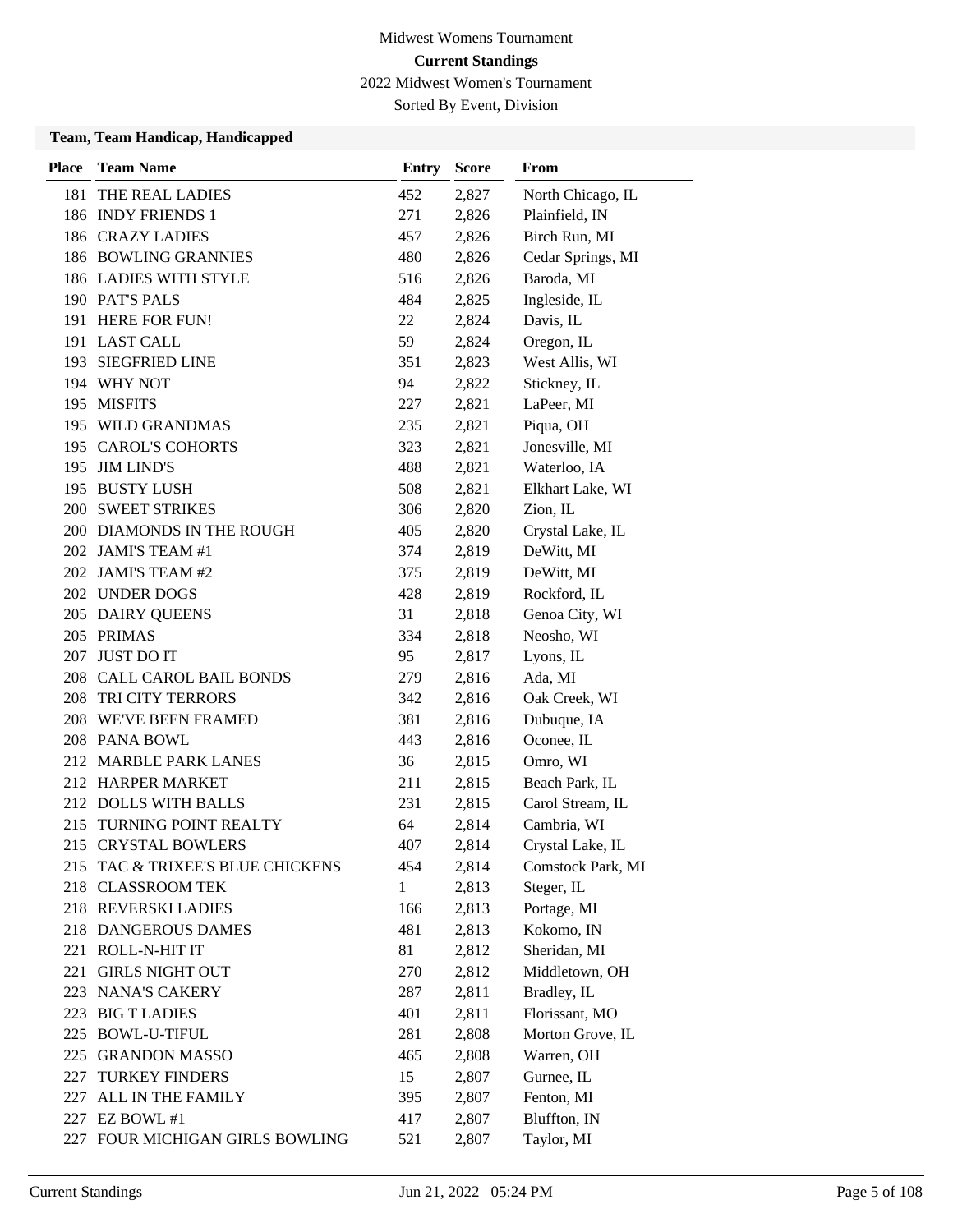2022 Midwest Women's Tournament

Sorted By Event, Division

| <b>Place</b> | <b>Team Name</b>                   | <b>Entry</b>   | <b>Score</b> | From                 |
|--------------|------------------------------------|----------------|--------------|----------------------|
|              | 231 JUST US                        | 123            | 2,806        | Montpelier, OH       |
|              | 232 ROLLING THUNDER                | 203            | 2,805        | Streetsboro, OH      |
|              | 232 SKRAM                          | 275            | 2,805        | Kettering, OH        |
|              | 234 PINDEMONIUM                    | 42             | 2,804        | Hoffman Estates, IL  |
|              | 234 KEGLERS                        | 288            | 2,804        | Alexandria, VA       |
|              | 236 FRIENDS FOREVER                | 58             | 2,803        | Valley City, OH      |
|              | 236 BOWLING BARNWELL'S #14         | 373            | 2,803        | Peoria, IL           |
|              | 236 GLOBE LANES                    | 505            | 2,803        | Random Lake, WI      |
|              | 236 MAS                            | 509            | 2,803        | Elkhart Lake, WI     |
|              | 240 VILLAGE LOCK UP                | 155            | 2,802        | Freemont, IN         |
|              | 240 HILL'S WIRING                  | 209            | 2,802        | Baraboo, WI          |
|              | 240 PIN PUSHERS #2                 | 376            | 2,802        | Fairview Heights, IL |
|              | 243 MIELKE'S MAIDENS               | 111            | 2,801        | Austin, MN           |
|              | <b>244 SUNDAY FUNNIES</b>          | 65             | 2,800        | Eagle, WI            |
|              | 245 HIGH ROLLERS                   | 284            | 2,799        | West Point, IN       |
|              | 245 FABULOUS LADIES #1             | 312            | 2,799        | Chicago, IL          |
|              | 247 FAITH CHRISTIAN CATERING       | 150            | 2,798        | Goodland, IN         |
|              | 248 BIRDWATCHERS                   | 90             | 2,797        | Wis Rapids, WI       |
|              | <b>248 SUGAR BABIES</b>            | 400            | 2,797        | Florissant, MO       |
|              | 248 HAMPSON CREW                   | 419            | 2,797        | Springfield, IL      |
|              | 251 JOKER'S WILD                   | 246            | 2,795        | Janesville, WI       |
|              | 252 STACK DECK                     | 355            | 2,794        | Swartz Creek, MI     |
|              | 253 AMERIPRISE FINANCIAL           | 89             | 2,793        | Wis Rapids, WI       |
|              | 253 KERN PLUMBING & HEATING        | 97             | 2,793        | South Wayne, WI      |
| 253          | TIGERS DEN-A CUT ABOVE             | 242            | 2,793        | Greencastle, IN      |
|              | 253 MANTY I                        | 499            | 2,793        | Manitowoc, WI        |
|              | 257 BREW CITY BOOZERS              | 338            | 2,791        | Milwaukee, WI        |
|              | 257 RABBLE ROUZERS                 | 349            | 2,791        | New Berlin, WI       |
|              | 257 STATE OF 3                     | 366            | 2,791        | New Richmond, WI     |
|              | 260 PHIRE SOFTWARE                 | 165            | 2,790        | Millington, MI       |
| 261          | <b>COURTESY TRAVEL</b>             | 220            | 2,789        | Wausau, WI           |
|              | 262 INDIANA FARMERS MUTUAL INSURAN | $\overline{4}$ | 2,788        | Brownsburg, IN       |
|              | 262 PERRY'S                        | 238            | 2,788        | Lynwood, IL          |
|              | 262 FINE LINE                      | 367            | 2,788        | Hudson, WI           |
|              | 262 BALL BUSTERS                   | 468            | 2,788        | Independence, IA     |
|              | 266 BOWLING SISTA'S 1              | 129            | 2,785        | Union Grove, WI      |
|              | 266 MARATHON GALS                  | 222            | 2,785        | Marathon, WI         |
|              | 266 PIN PUSHERS #1                 | 377            | 2,785        | Fairview Heights, IL |
|              | 266 STRIKING RESULT PRO SHOP       | 490            | 2,785        | Pella, IA            |
|              | 270 O'TOWN DIVA'S                  | 416            | 2,784        | Ottumwa, IA          |
|              | 271 BOWLERS?                       | 57             | 2,783        | Litchfield, OH       |
|              | 272 GRANNIES WITH BALLS            | 40             | 2,782        | Lancaster, OH        |
|              | 273 DADS EXCAVATING                | 134            | 2,780        | Plymouth, WI         |
|              | 273 FAMILY & FRIENDS 2             | 269            | 2,780        | Rock Island, IL      |
|              | 275 WAIKEM SUBARU                  | 189            | 2,779        | Canton, OH           |
|              | 275 WAIKEM HONDA                   | 190            | 2,779        | Canton, OH           |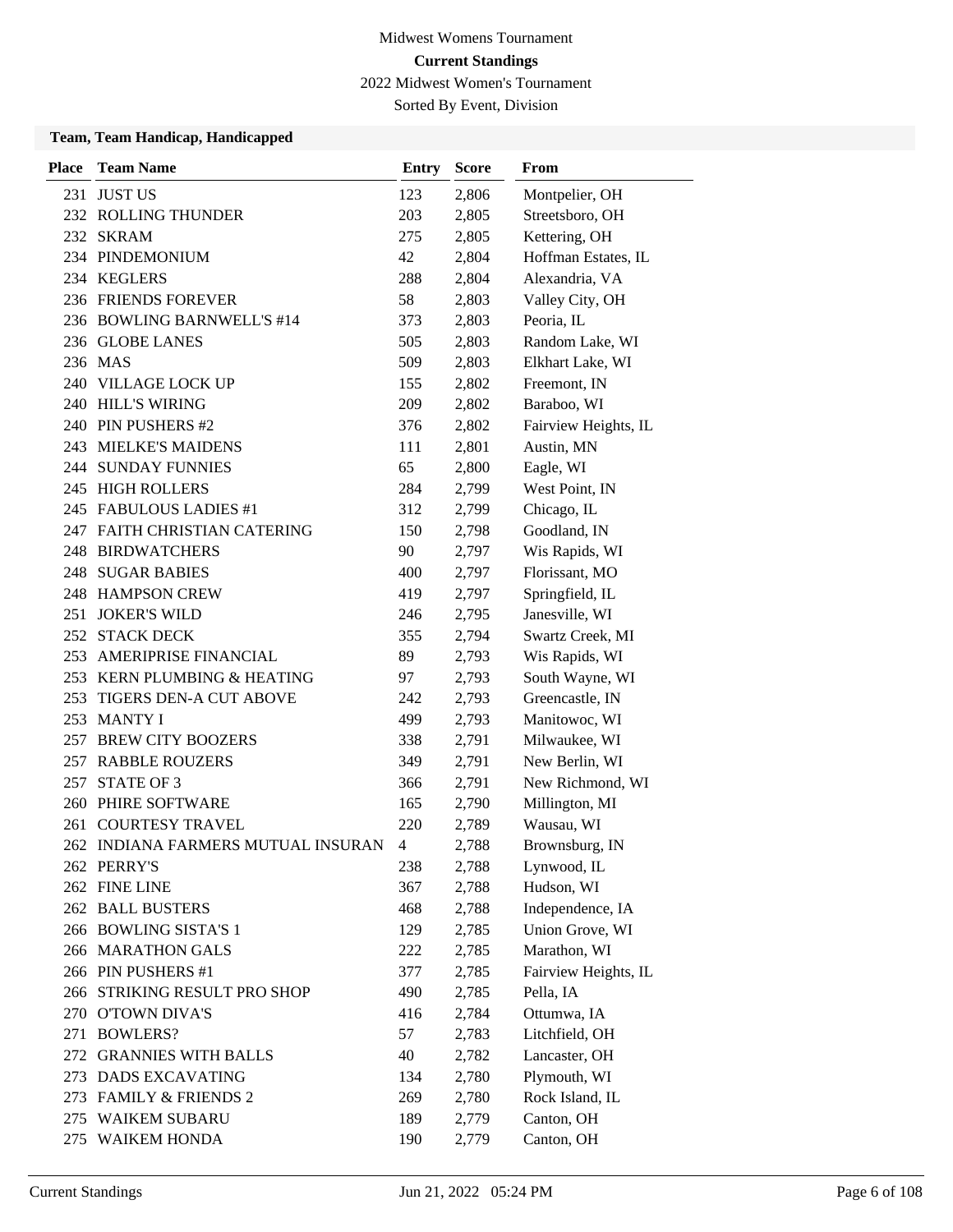Sorted By Event, Division

| Place | <b>Team Name</b>            | Entry | <b>Score</b> | From                |
|-------|-----------------------------|-------|--------------|---------------------|
| 277   | THING 1                     | 91    | 2,778        | Batavia, IL         |
|       | 278 JUST FOR FUN            | 124   | 2,776        | Montpelier, OH      |
|       | 278 RATCH & DEB'S PIZZA     | 413   | 2,776        | Oshkosh, WI         |
|       | 278 DILES MARKET #3         | 463   | 2,776        | Warren, OH          |
|       | 278 SHE CAN'T BOWL          | 469   | 2,776        | Fort Wayne, IN      |
|       | 282 WI SUPER 4              | 93    | 2,775        | Mineral Point, WI   |
|       | 283 BLIND SQUIRRELS         | 310   | 2,772        | Pataskala, OH       |
| 283   | <b>SPLITS &amp; GIGGLES</b> | 459   | 2,772        | Birch Run, MI       |
| 283   | <b>COACH K SCHOLARSHIP</b>  | 491   | 2,772        | Pella, IA           |
|       | 283 CERNO'S                 | 527   | 2,772        | Hennepin, IL        |
|       | 287 FLINT STONES            | 146   | 2,770        | Clio, MI            |
|       | 288 HILLTOPPERS 1           | 213   | 2,768        | Milan, IL           |
|       | 289 STATEMEN LANES          | 492   | 2,766        | Pella, IA           |
|       | 290 POLKA DOTS              | 80    | 2,765        | Springfield, IL     |
|       | 290 BOWLERS UNIVERSE        | 278   | 2,765        | New Canton, IL      |
|       | 290 SPARE US                | 451   | 2,765        | Stevensville, MI    |
|       | 293 D.A.M.S.                | 515   | 2,764        | Shiloh, IL          |
|       | 294 DON'T STOP ROLLIN!      | 7     | 2,763        | Wisconsin Dells, WI |
|       | 294 LIGHTENING STRIKES      | 204   | 2,763        | Streetsboro, OH     |
|       | 296 STRIKER'S GIRLS         | 456   | 2,762        | Benton Harbor, MI   |
|       | 297 OLDIES BUT GOODIES      | 125   | 2,761        | Chillicothe, OH     |
|       | 298 HAPPY CATS              | 41    | 2,760        | Hoffman Estates, IL |
|       | 298 FAMILY HAIR CARE        | 135   | 2,760        | Plymouth, WI        |
|       | 298 HOLIDAY TRIMS           | 325   | 2,760        | Sheboygan Falls, WI |
| 301   | <b>WRECKING BALLS</b>       | 264   | 2,759        | Marne, MI           |
|       | 301 FABULOUS LADIES #5      | 316   | 2,759        | Chicago, IL         |
|       | 303 LANCE LANES - ZAMASTIL  | 387   | 2,758        | Elberon, IA         |
|       | 303 DRINKING MOOSE GIRLS    | 390   | 2,758        | Elberon, IA         |
| 305   | <b>MEYERS CLAN</b>          | 277   | 2,757        | Bolingbrook, IL     |
|       | 306 WE GOT EM               | 344   | 2,753        | Meno Falls, WI      |
|       | 306 BURGER CONSTRUCTION     | 396   | 2,753        | Wausau, WI          |
|       | 308 HERINGS FISH BOWL       | 442   | 2,751        | Lake Mills, WI      |
|       | 309 BOWLING SISTA'S 3       | 131   | 2,747        | Union Grove, WI     |
|       | 310 ZEDDIES                 | 501   | 2,744        | Manitowoc, WI       |
| 311   | <b>TL TIRES</b>             | 237   | 2,742        | Nichols, IA         |
|       | 311 FLINTSTONE BELLES       | 352   | 2,742        | Flint, MI           |
|       | 313 CONFUSED                | 228   | 2,739        | Flint, MI           |
|       | 314 IOWA #3                 | 252   | 2,738        | Waterloo, IA        |
|       | 314 "SWEET CHEEKS"          | 257   | 2,738        | EauClaire, WI       |
|       | 314 FABULOUS LADIES #9      | 320   | 2,738        | Chicago, IL         |
|       | 317 DENCO #1                | 70    | 2,737        | Indianola, IA       |
| 317   | STANLEY LAWN & GARDENS      | 397   | 2,737        | Battle Creek, MI    |
|       | 317 BREW CREW               | 426   | 2,737        | Belvidere, IL       |
|       | 320 KIRK NESLUND INS        | 11    | 2,736        | Heyworth, IL        |
|       | 320 OUT 4 FUN II            | 44    | 2,736        | Waukegan, IL        |
|       | 320 ROCKIN' ROLLERS         | 232   | 2,736        | Grove City, OH      |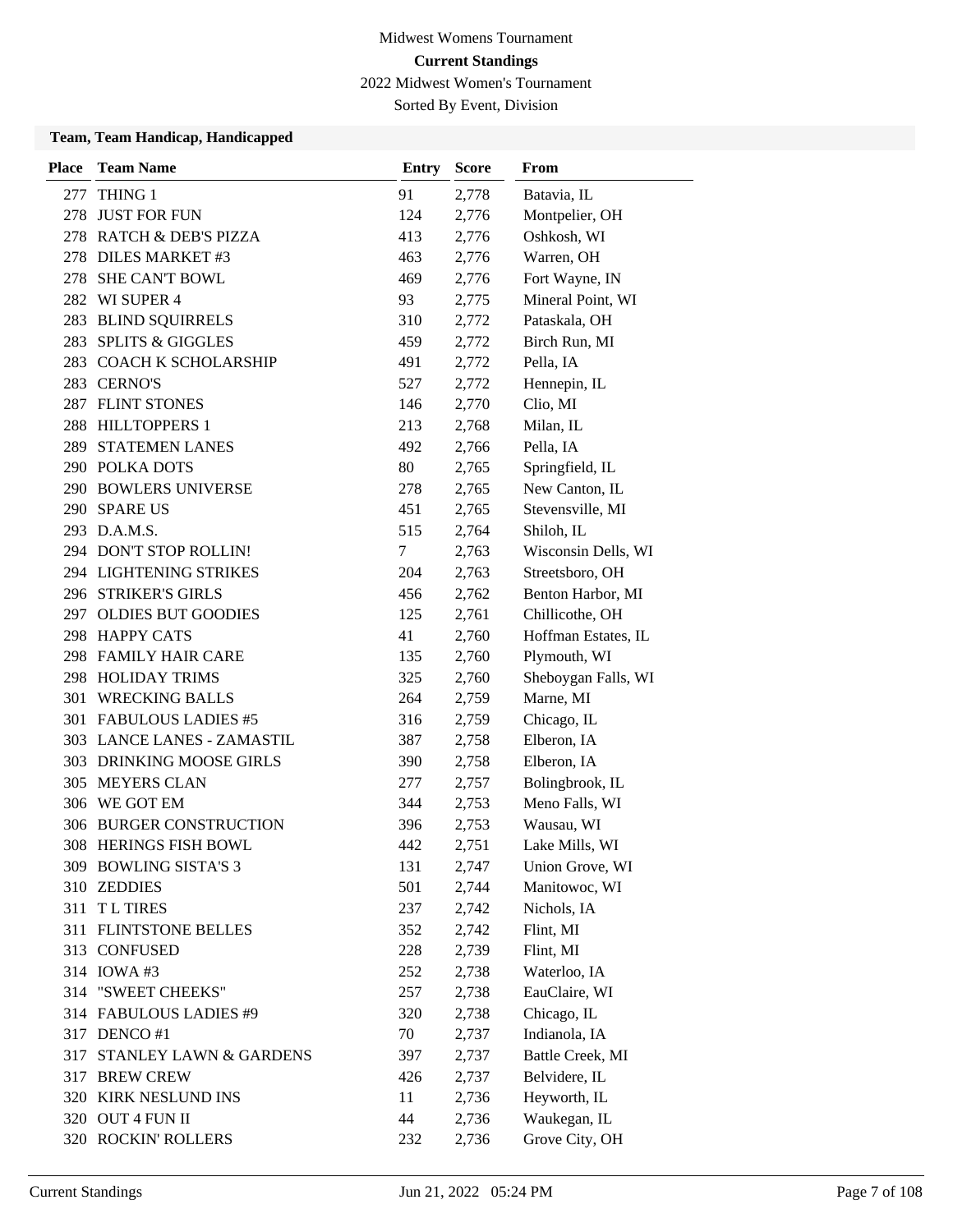2022 Midwest Women's Tournament

Sorted By Event, Division

| <b>Place</b> | <b>Team Name</b>               | <b>Entry</b> | <b>Score</b> | From                |
|--------------|--------------------------------|--------------|--------------|---------------------|
|              | 320 T & W ROLLERS              | 394          | 2,736        | Tomahawk, WI        |
|              | 320 REBAR LANES                | 447          | 2,736        | Melvin, IA          |
|              | 325 IOWA #1                    | 250          | 2,733        | Waterloo, IA        |
|              | 325 YOU GOTTA HAVE GOALS       | 358          | 2,733        | Beecher, IL         |
|              | 327 LANCER LANES - STAUB       | 388          | 2,732        | Elberon, IA         |
|              | 328 GOD & COUNTRY              | 67           | 2,729        | Branson, MO         |
| 329          | SPARE TIME & 7 PIN PRO SHOP    | 54           | 2,728        | Jefferson, IA       |
|              | <b>330 ROWDY ROLLERS</b>       | 45           | 2,727        | Manchester, TN      |
|              | 330 CLAYTON'S                  | 494          | 2,727        | Glen Carbon, IL     |
|              | 332 ROLL EM LIKE YOU GOT EM    | 343          | 2,726        | New Berlin, WI      |
|              | 333 GOLDEN GIRLS #3            | 26           | 2,725        | Grand Rapids, MI    |
|              | 333 MISFITS                    | 147          | 2,725        | Metamore, MI        |
|              | 335 DENCO #1                   | 71           | 2,722        | Indianola, IA       |
|              | 335 BREW CITY BEER WENCHES     | 337          | 2,722        | Milwaukee, WI       |
|              | 337 GADABOUTS 2                | 52           | 2,717        | Winona Lake, IN     |
|              | 337 BUCKEYE GIRLS              | 121          | 2,717        | Montpelier, OH      |
| 337          | <b>SASSY STRIKERS</b>          | 446          | 2,717        | Melvin, IA          |
| 340          | <b>OHIO-OHIA FRIENDS</b>       | 161          | 2,716        | Trenton, OH         |
|              | 341 BI POLAR ROLLERS           | 265          | 2,715        | Fort Dodge, IA      |
|              | 342 FRIENDS & FAMILY           | 331          | 2,714        | New Berlin, WI      |
|              | 343 BERNIE BREWER'S BELLES     | 347          | 2,712        | Milwaukee, WI       |
|              | 344 ONE MORE TIME              | 475          | 2,710        | Marshall, MI        |
|              | 345 SOUR GRAPES                | 415          | 2,709        | Eaton Rapids, MI    |
|              | 346 MORGAN RACING              | 369          | 2,707        | Washington, IL      |
|              | 347 EDGAR LANES                | 221          | 2,706        | Stratford, WI       |
|              | 348 LIVIN' ON A SPARE          | 38           | 2,705        | Jackson, MI         |
|              | 348 BFF'S                      | 241          | 2,705        | Greencastle, IN     |
|              | <b>350 CARD BUDDIES</b>        | 168          | 2,704        | Belle, WV           |
|              | 351 PEANUTS GANG               | 8            | 2,702        | Woodlawn, IL        |
| 351          | <b>BOWLING BUDDIES</b>         | 301          | 2,702        | Green Bay, WI       |
|              | 353 CLARK FARMS                | 169          | 2,701        | Indianapolis, IN    |
| 353          | <b>BOWLING BUDS</b>            | 280          | 2,701        | Ada, MI             |
|              | 355 TURKEY TROTS               | 340          | 2,700        | West Bend, WI       |
|              | 356 GADABOUTS 1                | 51           | 2,699        | Winona Lake, IN     |
|              | 356 TAYLORS MARKET             | 184          | 2,699        | Muscatine, IA       |
|              | 356 LIKE A BOSS                | 260          | 2,699        | Marne, MI           |
|              | 359 BEAVER VU PRO SHOP         | 105          | 2,698        | Howard, OH          |
| 360          | THERE GOES MY 300              | 512          | 2,697        | Kansas City, KS     |
| 361          | <b>SISTER ACT</b>              | 326          | 2,692        | Sussex, WI          |
| 361          | <b>FUNTIME BOWLERS</b>         | 378          | 2,692        | Muncie, IN          |
| 361          | <b>BELLES OF THE BALL</b>      | 514          | 2,692        | Kansas City, KS     |
|              | 364 GRAPHIX SIGNS & EMBROIDERY | 489          | 2,690        | Pella, IA           |
|              | 365 TEAM WHITEBEAR             | 119          | 2,689        | Wisconsin Dells, WI |
|              | 366 WITCHIE WOMEN #2           | 19           | 2,686        | Columbus, OH        |
|              | 366 ONE BALL THATS ALL         | 276          | 2,686        | Slinger, WI         |
|              | 368 STRIKING COUGARS           | 379          | 2,685        | University Park, IL |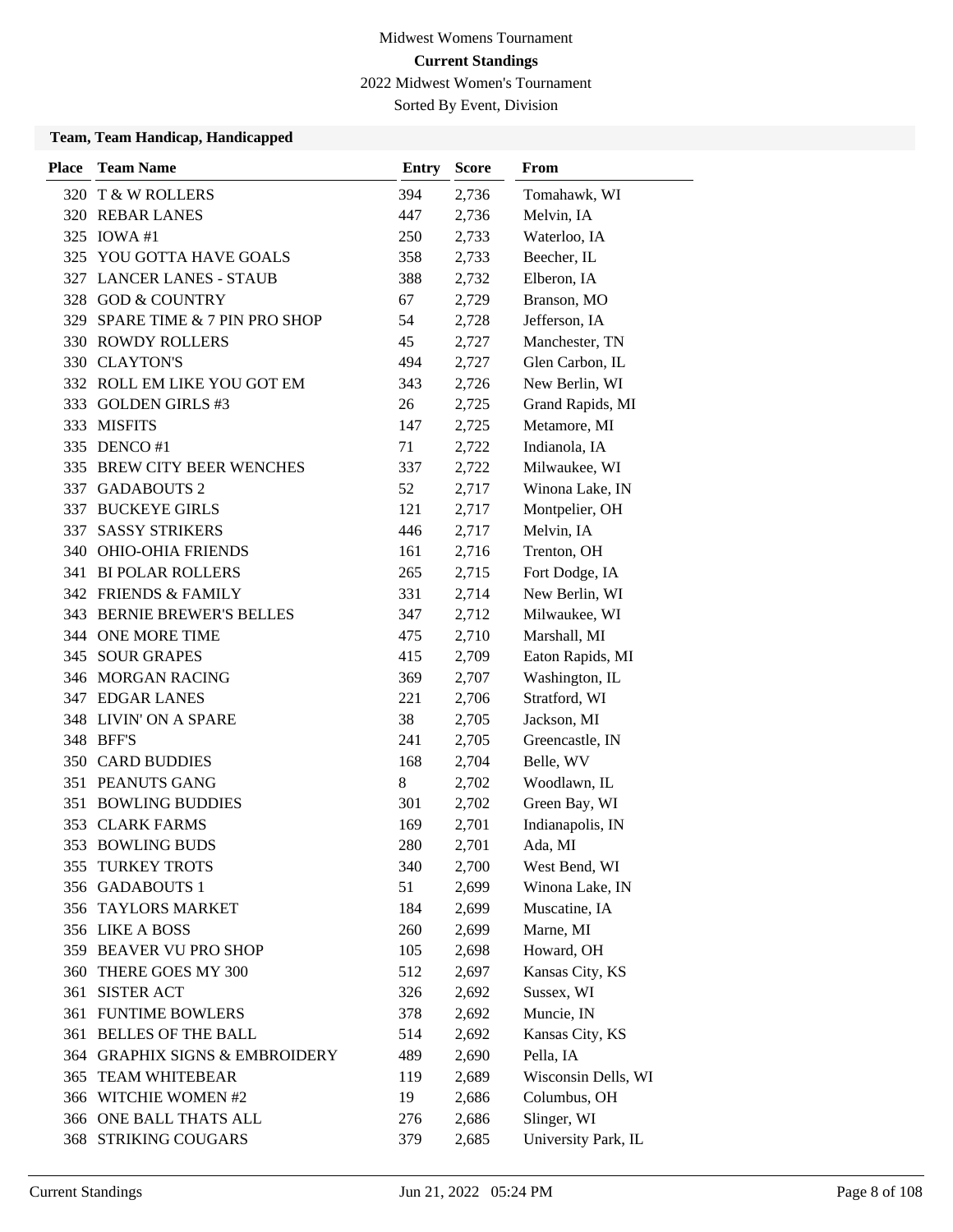Sorted By Event, Division

| <b>Place</b> | <b>Team Name</b>                | <b>Entry</b>   | <b>Score</b> | <b>From</b>            |
|--------------|---------------------------------|----------------|--------------|------------------------|
|              | 369 B'S COMPASSIONATE CARE      | 304            | 2,683        | Stanton, MI            |
|              | 370 MARGARITA GIRLS             | 370            | 2,680        | Peoria, IL             |
|              | 371 LOONEY TUNES                | 55             | 2,675        | Cicero, IL             |
|              | 372 SASSY LADIES                | 128            | 2,673        | Marshalltown, IA       |
|              | 373 BOWLING BARNWELL'S #3       | 360            | 2,672        | Peoria, IL             |
| 373          | <b>SAGINAW BOWLING DIVA'S</b>   | 460            | 2,672        | Birch Run, MI          |
|              | 375 HB HOY                      | 83             | 2,671        | Sussex, WI             |
|              | 376 FABULOUS LADIES #7          | 318            | 2,670        | Hazel Crest, IL        |
|              | 377 BOWLING FRIENZY             | 207            | 2,669        | Onalaska, WI           |
| 377          | <b>TEN BACK</b>                 | 384            | 2,669        | St Louis, MO           |
| 379          | <b>GADABOUTS 3</b>              | 53             | 2,667        | Winona Lake, IN        |
|              | 380 GERLACH'S BOWLING CENTER    | 224            | 2,657        | LaPeer, MI             |
|              | 380 DON'T GET A SIX COUNT       | 286            | 2,657        | Bradley, IL            |
|              | <b>380 PICKUP ARTISTS</b>       | 408            | 2,657        | Dewitt, IA             |
|              | 383 LUCHTERHAND ACRES           | 69             | 2,656        | Neillsville, WI        |
|              | 384 CLASSIC LADIES              | 208            | 2,654        | Chicago, IL            |
| 385          | TREE RAT ASSASSINS              | 309            | 2,653        | Columbus, OH           |
|              | 386 WI WONDERLAND II            | 85             | 2,652        | Pewaukee, WI           |
|              | 386 STARS & STRIKES             | 311            | 2,652        | Maryville, IL          |
|              | <b>386 BOWLING BUDDIES</b>      | 359            | 2,652        | Washington, IN         |
|              | 389 MARCIA'S GIRLS              | 145            | 2,647        | Clio, MI               |
|              | <b>390 LAFAYETTE LADIES</b>     | 282            | 2,644        | West Point, IN         |
|              | 390 JUST 4 GALS                 | 444            | 2,644        | Belvidere, IL          |
|              | 392 COVERRA                     | 21             | 2,643        | Tomah, WI              |
|              | 393 RUDY'S LANES                | 73             | 2,623        | Two Rivers, WI         |
|              | 394 LADIES IN RED               | 448            | 2,622        | Chicago, IL            |
|              | 395 STARDUST STARS              | 144            | 2,621        | Country Club Hills, IL |
|              | 396 DANGEROUS DAMES             | 66             | 2,620        | Oxford, OH             |
|              | <b>397 PACKER BACKERS</b>       | 148            | 2,619        | Elroy, WI              |
|              | 397 STRIKE OUT                  | 191            | 2,619        | Verona, WI             |
| 399          | <b>SUNSHINE KIDS</b>            | 487            | 2,618        | Waterloo, IA           |
|              | 400 J & J TRAVELERS             | 498            | 2,617        | Green Bay, WI          |
|              | 401 IT'S KNOTT CRYSTAL CLEAR    | 259            | 2,615        | Marne, MI              |
|              | 402 SUE'S STREET GANG           | 330            | 2,612        | Richfield, WI          |
|              | 403 SHEPHERD CHIRO              | 30             | 2,609        | West Allis, WI         |
|              | <b>404 LANCE LANES - SCHILD</b> | 386            | 2,608        | Elberon, IA            |
|              | 405 LISA'S TEAM                 | 234            | 2,607        | Arcanum, OH            |
|              | 406 JUST US GIRLS               | 258            | 2,599        | Marne, MI              |
|              | <b>407 LUCKY STRIKES</b>        | 78             | 2,596        | Burlington, WI         |
|              | 407 LADIES OF CIRCLE B          | 357            | 2,596        | Cedarburg, WI          |
|              | <b>409 SOUTHLAND SMILES</b>     | $\overline{2}$ | 2,594        | Dyer, IN               |
|              | 410 DUIT TUIT                   | 262            | 2,587        | Marne, MI              |
| 411          | THE ROLLING DIVAZS #1           | 476            | 2,563        | Lynwood, IL            |
|              | 412 B.O.B.                      | 450            | 2,560        | Troy, IL               |
|              | 413 JUST US                     | 197            | 2,557        | Pawnee, IL             |
|              | 414 IOWA #2                     | 251            | 2,551        | Waterloo, IA           |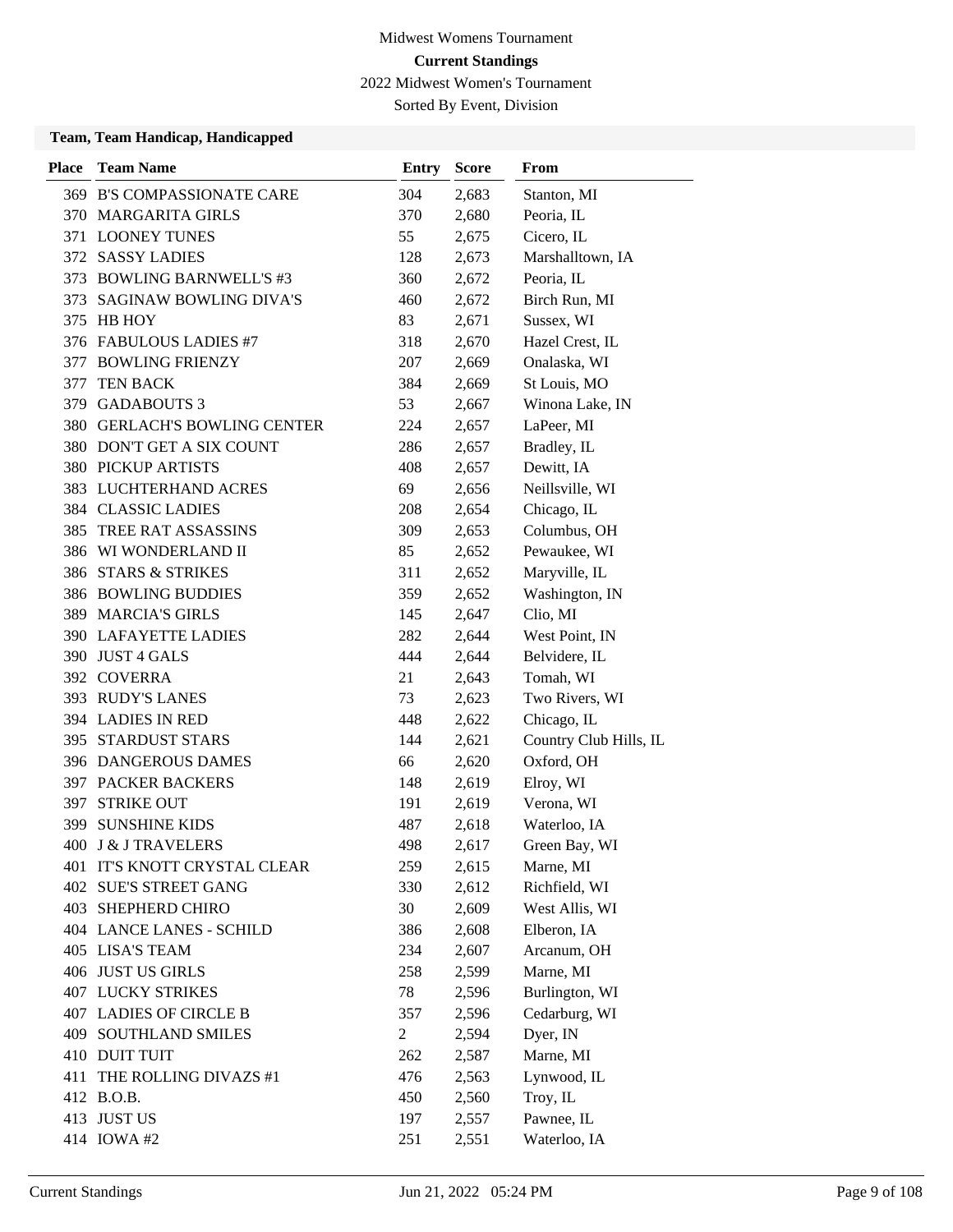Sorted By Event, Division

### **Team, Team Handicap, Handicapped**

| <b>Place</b> Team Name | <b>Entry Score</b> |       | From            |
|------------------------|--------------------|-------|-----------------|
| 415 STABLY UNSTABLE    | 118                | 2.510 | South Elgin, IL |
| 416 FABULOUS LADIES #6 | 317                | 2.425 | Chicago, IL     |
| 417 FABULOUS LADIES #2 | 313                | 2.360 | Chicago, IL     |

# The lowest score to cash is 2896. **Team, Team Scratach, Scratch**

| <b>Place</b> | <b>Team Name</b>              | Entry | <b>Score</b> | From            |
|--------------|-------------------------------|-------|--------------|-----------------|
| 1            | <b>MIXED TEAM 5</b>           | 493   | 2,725        | Pella, IA       |
|              | 2 PETE'S GARAGE               | 496   | 2,654        | Oshkosh, WI     |
|              | 3 IT'S A RAP                  | 261   | 2,557        | Marne, MI       |
|              | <b>4 BREAST FRIENDS</b>       | 479   | 2,464        | Crystal, MO     |
| 5            | JAMI'S TEAM #1                | 374   | 2,459        | DeWitt, MI      |
| 6            | THE GIRL SCOUTS               | 263   | 2,446        | Marne, MI       |
| 7            | JAMI'S TEAM #2                | 375   | 2,432        | DeWitt, MI      |
|              | 8 LIGHTENING STRIKES          | 204   | 2,415        | Streetsboro, OH |
|              | 9 BOWLING BARNWELL'S #13      | 372   | 2,411        | Peoria, IL      |
|              | 9 CLG CHICKS #1               | 345   | 2,411        | Greenfield, WI  |
| 11           | <b>IMPOSTERS</b>              | 86    | 2,397        | Waukesha, WI    |
|              | 12 BOWLING BARNWELL'S #14     | 373   | 2,356        | Peoria, IL      |
|              | 13 PERRY'S                    | 238   | 2,350        | Lynwood, IL     |
|              | <b>14 STATEMEN LANES</b>      | 492   | 2,349        | Pella, IA       |
|              | 15 TEAM SPRINKLES             | 100   | 2,347        | Ann Arbor, MI   |
|              | 16 BREW CREW                  | 426   | 2,344        | Belvidere, IL   |
|              | 17 COACH K SCHOLARSHIP        | 491   | 2,343        | Pella, IA       |
|              | 18 FOUR BABES                 | 471   | 2,307        | Griffith, IN    |
|              | 19 CORAL TUESDAY              | 392   | 2,293        | Mosinee, WI     |
|              | <b>19 SUGAR BABIES</b>        | 400   | 2,293        | Florissant, MO  |
| 21           | <b>LANCER LANES - STAUB</b>   | 388   | 2,282        | Elberon, IA     |
|              | 22 EZ BOWL #1                 | 417   | 2,279        | Bluffton, IN    |
|              | 23 OHIO-OHIA FRIENDS          | 161   | 2,275        | Trenton, OH     |
|              | 24 BREW CITY BOOZERS          | 338   | 2,206        | Milwaukee, WI   |
|              | 25 HOT MESS EXPRESS           | 368   | 2,191        | Havana, IL      |
|              | 26 T & W ROLLERS              | 394   | 2,181        | Tomahawk, WI    |
| 27           | <b>HERE FOR FUN!</b>          | 22    | 2,170        | Davis, IL       |
| 27           | D.A.M.S.                      | 515   | 2,170        | Shiloh, IL      |
|              | 29 SAGINAW BOWLING DIVA'S     | 460   | 2,141        | Birch Run, MI   |
|              | 30 ROLL EM LIKE YOU GOT EM    | 343   | 2,135        | New Berlin, WI  |
| 31           | <b>BREW CITY BEER WENCHES</b> | 337   | 2,122        | Milwaukee, WI   |
|              | 32 STRIKE QUEENS              | 308   | 2,106        | Powell, OH      |
|              | 33 SHEPHERD CHIRO             | 30    | 2,051        | West Allis, WI  |
|              | 34 FINE LINE                  | 367   | 2,050        | Hudson, WI      |
| 35           | ALL IN THE FAMILY             | 395   | 2,039        | Fenton, MI      |
|              | 36 LIKE A BOSS                | 260   | 2,003        | Marne, MI       |
| 37           | <b>JOKER'S WILD</b>           | 246   | 1,979        | Janesville, WI  |
|              | 38 DUIT TUIT                  | 262   | 1,861        | Marne, MI       |
|              | 39 LADIES IN RED              | 448   | 1,620        | Chicago, IL     |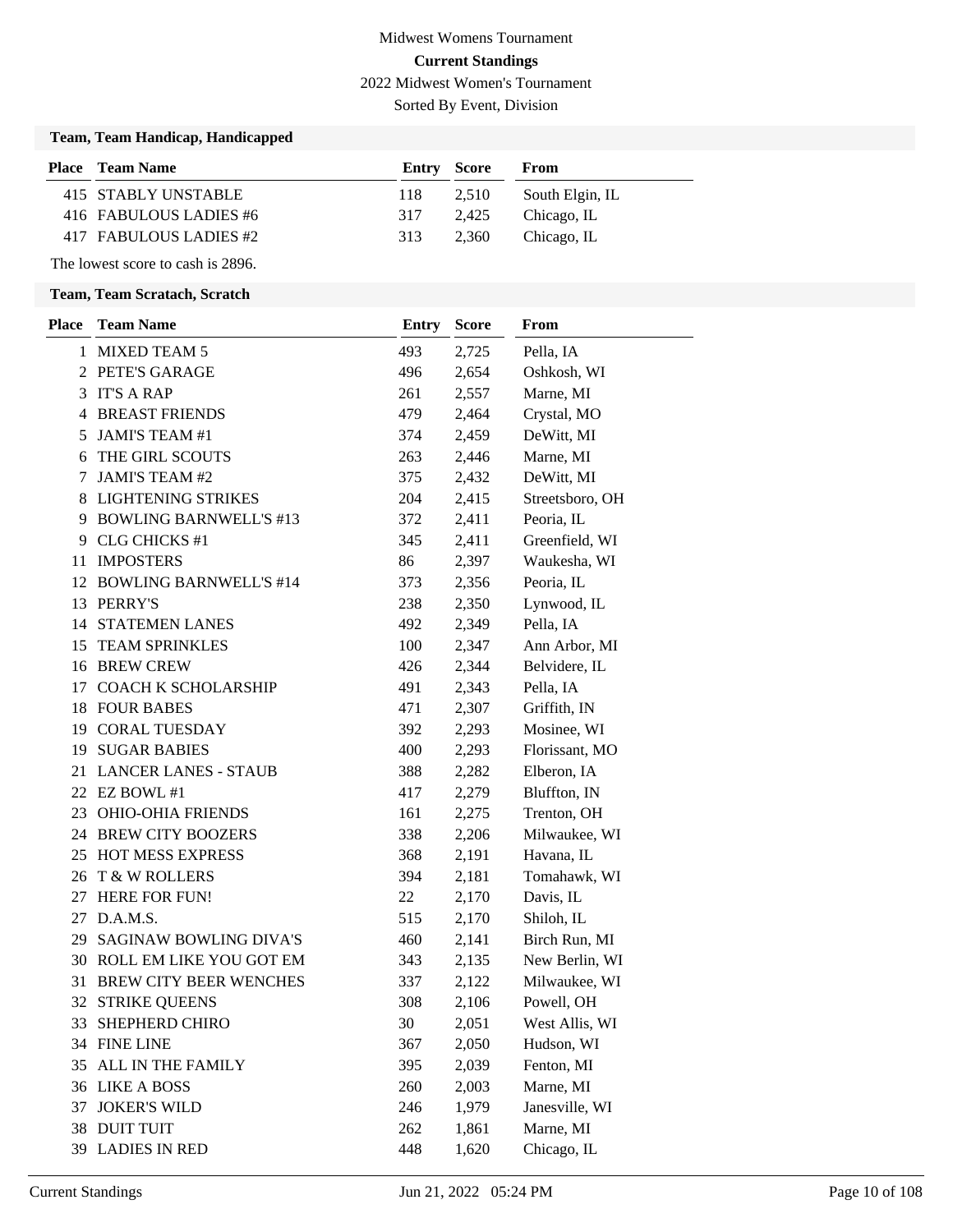# Midwest Womens Tournament **Current Standings** 2022 Midwest Women's Tournament Sorted By Event, Division

The lowest score to cash is 2459.

| <b>Place</b> | <b>Team Name</b>                          | <b>Entry</b> | <b>Score</b> | From                |
|--------------|-------------------------------------------|--------------|--------------|---------------------|
|              | 1 Bunnell Deborah \ Lovell Linda          | 99           | 1,703        | Marion, IA          |
|              | 2 Mitchell Deanna \ Hill Michelle         | 223          | 1,632        | Davidson, MI        |
|              | 3 Newman Julie \ Williams Teresa          | 216          | 1,631        | Kenton, OH          |
| 4            | Brandt Britney \ Butler Justina           | 261          | 1,627        | Marne, MI           |
| 5            | Bruce Kathy \ Barnes Jackie               | 45           | 1,609        | Manchester, TN      |
| 6            | Knuutila Janine \ Honey Laura K.          | 243          | 1,605        | Greencastle, IN     |
| 7            | Fair Deborah \ Wheat Delores              | 379          | 1,591        | University Park, IL |
| 8            | Check Cyndy \ Schemenaur Rachel           | 356          | 1,590        | Cedarburg, WI       |
| 9            | Meagher Ashleigh \ Hicks Tina             | 43           | 1,588        | Tullahoma, TN       |
| 10           | Pollak Jenna \ Wallace Olivia             | 375          | 1,585        | DeWitt, MI          |
| 11           | Mayo Kelly \ Mayo Meagan                  | 494          | 1,579        | Glen Carbon, IL     |
|              | 12 Nolin Lynn \ King Cathy                | 156          | 1,578        | Inlay City, MI      |
| 13           | Matthews Cathy L. \ Hoff Tomeka L.        | 321          | 1,577        | South Holland, IL   |
| 14           | Tiedemann Desiree \ Capman Terry          | 154          | 1,575        | Coldwater, MI       |
|              | 15 Miller Diana \ Bloodsworth Shirley     | 164          | 1,574        | Pella, IA           |
| 15           | Wong Debra \ Denmon Lea                   | 400          | 1,574        | Florissant, MO      |
| 17           | Butler Cindy \ Jessie Tiffany L.          | 201          | 1,571        | Fowler, IN          |
| 18           | Kepler Tereni L. \ Pierce Amanda M.       | 245          | 1,569        | Marengo, IA         |
| 18           | Newberry Tami \ Foster Kirstin            | 489          | 1,569        | Pella, IA           |
| 20           | Johnson Maggie \ Patrick Amy              | 300          | 1,568        | Fort Wayne, IN      |
| 21           | Smith Diana \ Boehm Joan                  | 288          | 1,565        | Alexandria, VA      |
|              | 22 Guzman Ashley \ Castillo Debi          | 212          | 1,563        | Mount Pleasant, WI  |
|              | 22 Zimdars Savannah \ Zimdars Linda       | 337          | 1,563        | Milwaukee, WI       |
|              | 24 Fisher Rhonda L. \ Vohlken Jeanette L. | 81           | 1,562        | Sheridan, MI        |
| 25           | Wykoff Sue \ Bultinck Rebecca             | 423          | 1,561        | Moline, IL          |
|              | 26 Osterman Angela \ Harrington Laurie    | 459          | 1,555        | Birch Run, MI       |
| 27           | Blume Georgine \ Klumpyan Lia             | 219          | 1,553        | Marathon, WI        |
| 28           | Liesveld Jill \ Bowen Stacy               | 82           | 1,551        | Coralville, IA      |
| 28           | Tomczuk Helen A. \ Culbert Carol          | 323          | 1,551        | Jonesville, MI      |
| 28           | Sheridan Gail \ Sheridan Katie            | 500          | 1,551        | Manitowoc, WI       |
|              | 31 Lovelace Karen \ Ogden Jennifer        | 74           | 1,550        | Lincoln, IL         |
|              | 32 Flunder Genobia \ Ford Patricia        | 458          | 1,547        | Birch Run, MI       |
|              | 33 Kluthe Elizabeth \ Miller Patricia     | 160          | 1,546        | Burlington, IA      |
| 34           | Scaffidi Debbie \ Woods Mary Jo           | 141          | 1,545        | Richfield, WI       |
| 35           | Jellema Rebecca \ Marshall Dian           | 160          | 1,543        | Burlington, IA      |
| 36           | Dawson Anneta L. \ Richardson Becky       | 359          | 1,540        | Washington, IN      |
| 37           | Chouinard Marcia \ Betters Judy           | 406          | 1,539        | Crystal Lake, IL    |
| 38           | Conell Kris \ Rose Sandra                 | 68           | 1,538        | Wauwatosa, WI       |
| 39           | Shales-Reinier Judith \ Hollen Carol      | 212          | 1,536        | Mount Pleasant, WI  |
| 40           | Haenchen Bobbie \ Dexheimer Joanne        | 484          | 1,534        | Ingleside, IL       |
| 41           | Sereyka Kathy \ Blazina Barbara           | 94           | 1,533        | Stickney, IL        |
| 42           | Latta Carri \ Winnie Sherry               | 196          | 1,532        | Rapid City, MI      |
|              | 42 Ratliff Arica \ Keister Becky          | 270          | 1,532        | Middletown, OH      |
|              | 42 Petitt Ashley N. \ Meyer Nancy S.      | 285          | 1,532        | Larwill, IN         |
| 45           | Melfi Jacqueline \ Janicek Deborah        | 95           | 1,531        | Lyons, IL           |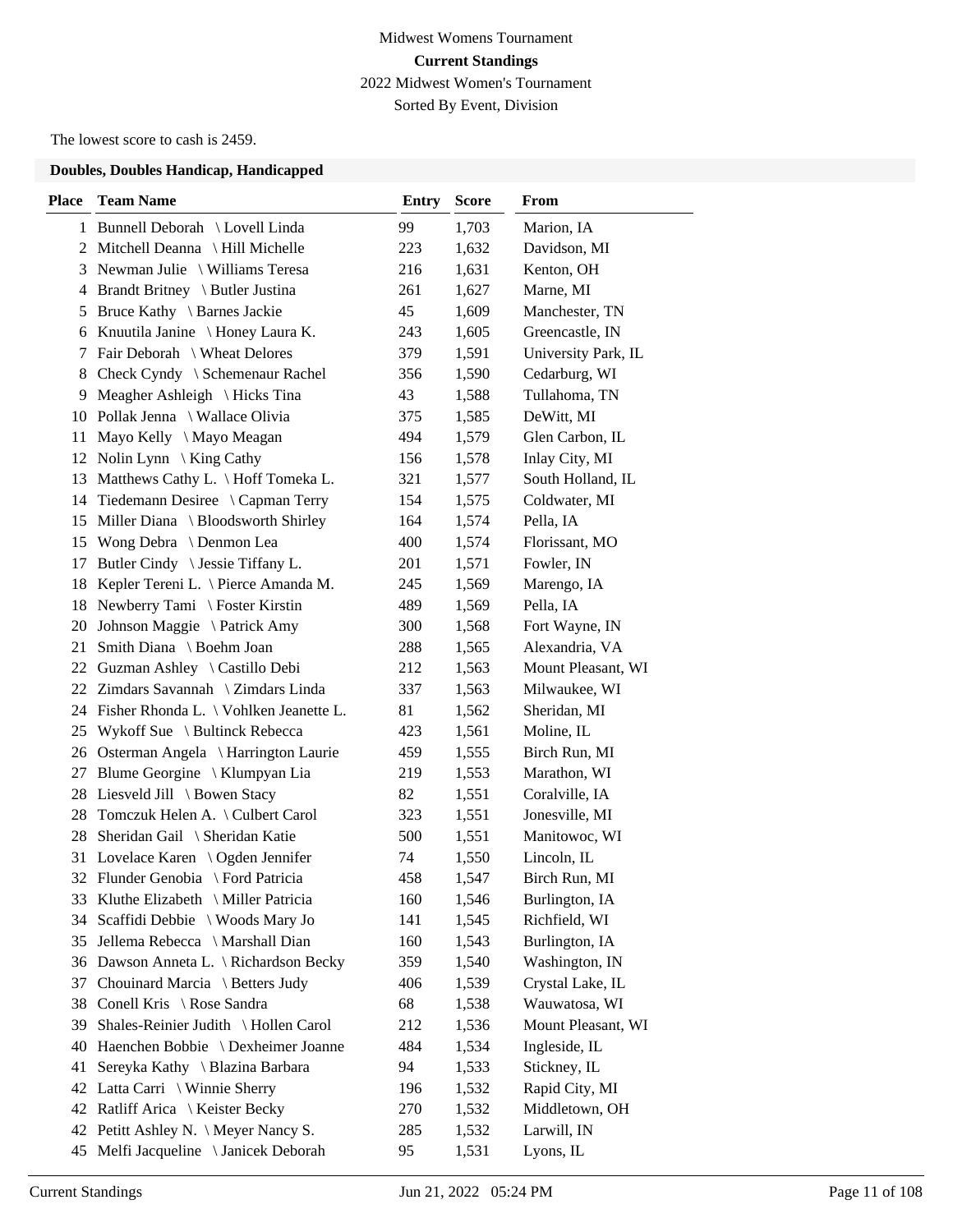Sorted By Event, Division

| <b>Place</b> | <b>Team Name</b>                              | <b>Entry</b> | <b>Score</b> | <b>From</b>          |
|--------------|-----------------------------------------------|--------------|--------------|----------------------|
|              | 46 Nelson Nonie \Nicholson Linda              | 269          | 1,530        | Rock Island, IL      |
|              | 47 Forni Sonja \ Thomas Sharon                | 91           | 1,529        | Batavia, IL          |
| 47           | Fletcher Melanie \ Rader Mackenzie            | 215          | 1,529        | Belle Center, OH     |
|              | 49 Zellmer Kayla \ Belanus Sheryl             | 31           | 1,528        | Genoa City, WI       |
|              | 49 Wilson Joeanne \ Miller Ella               | 193          | 1,528        | North Chicago, IL    |
| 49           | Mountain Corinna \ Gleckler Dona              | 278          | 1,528        | New Canton, IL       |
| 49           | Reed Beverly \ Miller Dolores                 | 315          | 1,528        | Chicago, IL          |
| 49           | Wilson Jewell M. $\$ Freet Erin J.            | 488          | 1,528        | Waterloo, IA         |
| 54           | Nalewyko Megan L. \ Leidel Jennifer J.        | 461          | 1,527        | Birch Run, MI        |
| 55           | Schofield Kathy \ Craker Jeralyn              | 114          | 1,526        | Elgin, IL            |
| 56           | Stirnichuk Heather \ Martin Paula             | 430          | 1,525        | Grayslake, IL        |
| 57           | Selden-Manor Jami \ Mize Cassondra            | 374          | 1,524        | DeWitt, MI           |
| 57           | Allen Lori \ George Ashley                    | 517          | 1,524        | Wisconsin Dells, WI  |
| 59           | Botek Maggie \ Perkins Kay                    | 303          | 1,523        | Stanton, MI          |
| 59           | Galindo April \ Leveringston Cynthia          | 358          | 1,523        | Beecher, IL          |
|              | 61 Geringer Mimi L. \ Estep Marsha R.         | 52           | 1,521        | Winona Lake, IN      |
| 61           | Staub Rebekah \ Wyant Brooke                  | 388          | 1,521        | Elberon, IA          |
| 61           | Monje Jacquelyn \ McNay Tanya                 | 454          | 1,521        | Comstock Park, MI    |
|              | 64 Huffman Raeann \ Kelly Barb                | 11           | 1,520        | Heyworth, IL         |
|              | 64 Lawson Hollie \ Stombaugh Maria            | 123          | 1,520        | Montpelier, OH       |
|              | 64 Vorce Rachel A. \Tyler Donna               | 185          | 1,520        | Lake Odessa, MI      |
| 64           | McKinley Yvette \ Vela Toni                   | 230          | 1,520        | Waukegan, IL         |
|              | 68 Lassa Kate \ Peterson Jean                 | 126          | 1,519        | Marshfield, WI       |
|              | 69 Wade Sandra \ Gilbert-Jones Malika         | 32           | 1,518        | West Allis, WI       |
| 69           | Meegan Rebecca $\setminus$ Higgins Jennifer   | 267          | 1,518        | Baraboo, WI          |
| 71           | Haulotte Kelly \Felks Holly                   | 129          | 1,517        | Union Grove, WI      |
|              | 72 Rebatzke Elaine \ Koch Lorraine            | 336          | 1,516        | Milwaukee, WI        |
| 72           | Holloway Julie \ Bosque Nicole                | 497          | 1,516        | Watertown, WI        |
| 74           | Hemp Sandy \ Lemke Dawn                       | 335          | 1,515        | Milwaukee, WI        |
| 74           | Geiger Autumn \ Davis Sally A.                | 412          | 1,515        | Laotto, IN           |
|              | 76 McConnell Paula \ Coleman Kim              | 186          | 1,514        | Washington, IA       |
| 77           | Lippens-Kennedy Nancy \Joyce-Trent<br>Colleen | 117          | 1,513        | Hoffman Estates, IL  |
| 77           | Bailey Deanne \ Sharpe Debbie                 | 302          | 1,513        | Stanton, MI          |
| 79           | Appleyard Nancy \ Hudec Denise                | 94           | 1,512        | Stickney, IL         |
| 79           | Niedert Sue \ Miller Lisa                     | 409          | 1,512        | Sumner, IA           |
| 81           | Elswick Danielle \ Blanchard Kayla            | 100          | 1,511        | Ann Arbor, MI        |
| 81           | Marohl Diann \ Manninger Barbara              | 207          | 1,511        | Onalaska, WI         |
| 83           | Martin Teresa \ Huffman Stephanie             | 11           | 1,510        | Heyworth, IL         |
| 83           | Beeman Doreen K. \ Johnson Cindy A.           | 112          | 1,510        | Austin, MN           |
| 83           | Dietzen Sandy \ Hielsberg Sandra              | 141          | 1,510        | Richfield, WI        |
| 86           | Jennings Sheryl \ Brandt Tamara               | 187          | 1,509        | Monroe, IA           |
| 86           | Whitney Donna \ Agne Nancy                    | 377          | 1,509        | Fairview Heights, IL |
| 86           | Lane Coral \ Delano Kristen M.                | 346          | 1,509        | Greenfield, WI       |
| 89           | Kruckeberg Mary \ Prewitt Brittany            | 171          | 1,508        | Neenah, WI           |
| 89           | Gibson Kimberly \ Wolf Rhea                   | 370          | 1,508        | Peoria, IL           |
| 89           | Severs Barb \ Royer Lynn                      | 458          | 1,508        | Birch Run, MI        |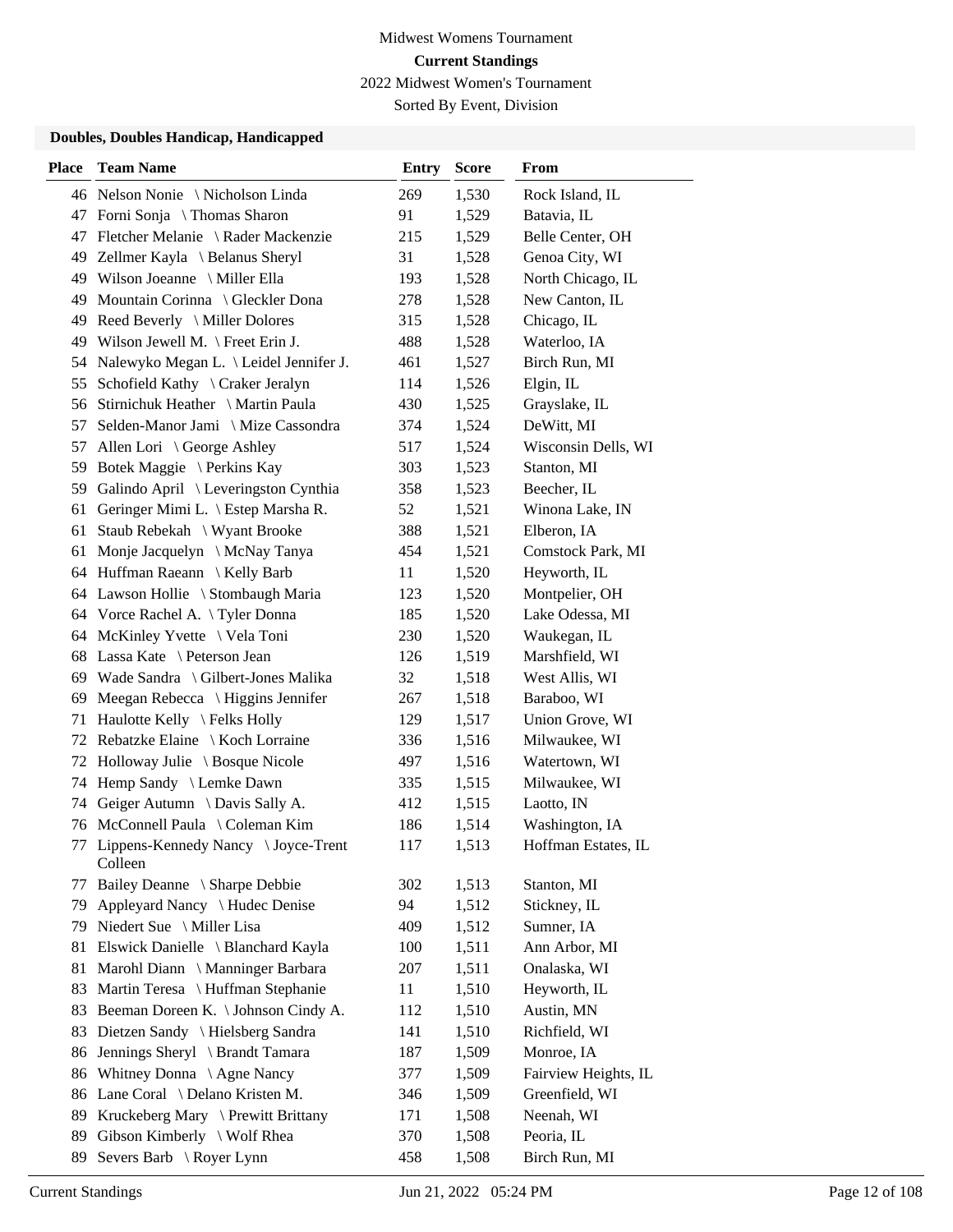Sorted By Event, Division

| <b>Place</b> | <b>Team Name</b>                           | <b>Entry</b> | <b>Score</b> | From                |
|--------------|--------------------------------------------|--------------|--------------|---------------------|
|              | 92 Plourde Valerie \ LaRoe Brandi          | 122          | 1,507        | Montpelier, OH      |
|              | 92 Bell Lisa $\setminus$ Case Jenny        | 246          | 1,507        | Janesville, WI      |
|              | 94 Miller Clarice \ Westphal Mary Stona    | 84           | 1,506        | Pewaukee, WI        |
|              | 94 Graves Susan R. \ Welch Carolyn S.      | 359          | 1,506        | Washington, IN      |
|              | 94 Dana Mary \ Johnston Courtney M.        | 367          | 1,506        | Hudson, WI          |
|              | 97 Brainard Becky \ Schenck Terri L.       | 393          | 1,505        | Conover, WI         |
| 97           | Boom Cassidy \ Stewart Brandy              | 490          | 1,505        | Pella, IA           |
|              | 99 Schroeder Dianne L. \ Manor Susan       | 51           | 1,504        | Winona Lake, IN     |
| 99           | Davis Betty Jean \ Simon Ro                | 115          | 1,504        | Geneva, IL          |
| 99           | Nolin Lynn \ Stimer Bev                    | 140          | 1,504        | Washington Twp, MI  |
| 99           | Erickson Clarica \ Jacobson Sally          | 498          | 1,504        | Green Bay, WI       |
| 103          | Vogel Karen \ Siegfried Yvonne             | 351          | 1,503        | West Allis, WI      |
|              | 104 Prince Linda \ Woodford Vickie         | 54           | 1,502        | Jefferson, IA       |
|              | 105 Karr Betty \ Korte Jeri                | 187          | 1,500        | Monroe, IA          |
|              | 105 McCue Lourdette \ Kosoris Jennifer     | 327          | 1,500        | Greenfield, WI      |
|              | 107 Wright Elaine \ Burris Tanisha         | 232          | 1,498        | Grove City, OH      |
|              | 107 Watkins Judith V. \ Breashears Vernal  | 314          | 1,498        | Lansing, IL         |
|              | 107 Palmer Anesia \ Stahl Shirley          | 322          | 1,498        | Milwaukee, WI       |
| 110          | Byrnes Donna \ Czerwinski Donna            | 348          | 1,497        | West Allis, WI      |
|              | 111 Needham Debbie \ Thompson Erica        | 44           | 1,496        | Waukegan, IL        |
|              | 111 Reed Denise \ Watkins Sharon R.        | 314          | 1,496        | Lansing, IL         |
|              | 113 Hanson Cynthia \ Danielson Penny       | 213          | 1,495        | Milan, IL           |
|              | 113 Neebel Sue \ Derbyshire Cherie         | 254          | 1,495        | Waterloo, IA        |
|              | 113 Barton Karen \ Ratliff Joyce           | 270          | 1,495        | Middletown, OH      |
|              | 116 Hite Kathleen M. \ Kelley Tamara L.    | 143          | 1,493        | Indianapolis, IN    |
|              | 116 Brazzell Brandi \ Mitchell Kristi      | 223          | 1,493        | Davidson, MI        |
|              | 116 MacArthur Alyssa M. \ Barry Amanda     | 375          | 1,493        | DeWitt, MI          |
|              | 116 Knight Ashley \ Gonzalez Jennifer      | 467          | 1,493        | Independence, IA    |
|              | 120 Demco Patricia \ Sanborn Barbara       | 95           | 1,492        | Lyons, IL           |
|              | 120 Clute Joyce M. \Nichols Jaylene M.     | 201          | 1,492        | Fowler, IN          |
|              | 122 Korschot Teresa M. \ Wright Marie E.   | 150          | 1,491        | Goodland, IN        |
|              | 122 Fowler Derise \ Hastings Sue           | 211          | 1,491        | Beach Park, IL      |
|              | 122 Harris Valerie \ Evans Darlene         | 230          | 1,491        | Waukegan, IL        |
| 122          | Tippett Lorna V. \Naive Josephine          | 256          | 1,491        | Chicago, IL         |
|              | 122 Huntspon Monica \Talley Shavon         | 401          | 1,491        | Florissant, MO      |
|              | 122 Berry Dianne \ Sternberg Donna         | 485          | 1,491        | Antioch, IL         |
|              | 128 Rollo-Gines Beth \ Mullins Connie      | 196          | 1,490        | Rapid City, MI      |
| 128          | Weems Rita M. $\backslash$ Roberts Kara L. | 511          | 1,490        | Kansas City, KS     |
| 130          | Lopshire Sherry \ Hanna Patricia           | 416          | 1,489        | Ottumwa, IA         |
| 131          | Younis Marie \ Luszczek Liz                | 56           | 1,488        | Clarendon Hills, IL |
| 131          | Wheeler Mary \ Babinski Rosemary           | 287          | 1,488        | Bradley, IL         |
| 131          | McDonald Tamara \ Stewart Darlene          | 302          | 1,488        | Stanton, MI         |
| 131          | Reed Janice \ Washington Linda             | 315          | 1,488        | Chicago, IL         |
| 131          | Thompson Sherry L. \ Smith Karole          | 481          | 1,488        | Kokomo, IN          |
| 136          | Doyle Pam \ Clark Denise                   | 516          | 1,487        | Baroda, MI          |
|              | 137 Baal Brenda \ Baal Emily               | 59           | 1,486        | Oregon, IL          |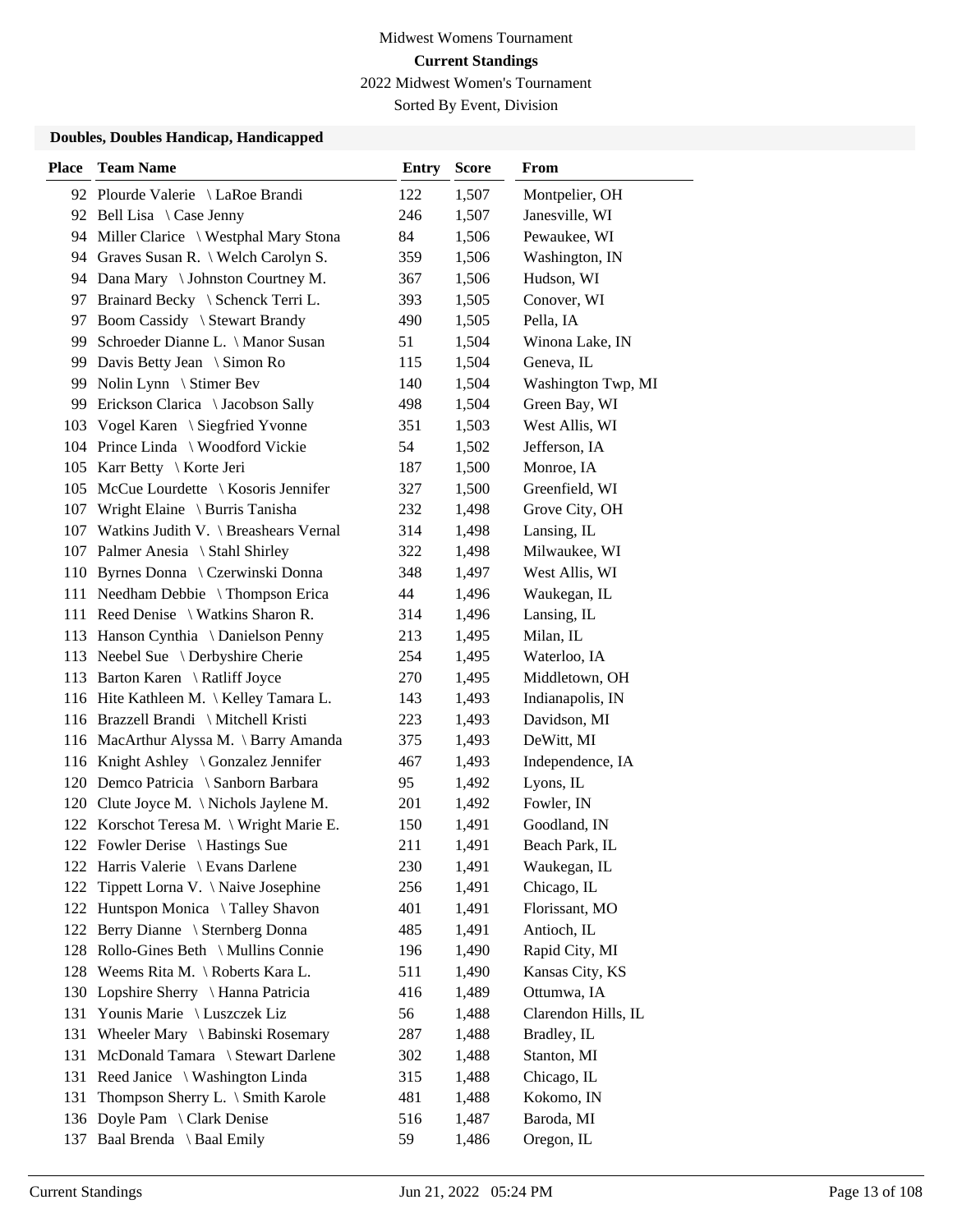Sorted By Event, Division

| <b>Place</b> | <b>Team Name</b>                                 | <b>Entry</b> | <b>Score</b> | From                 |
|--------------|--------------------------------------------------|--------------|--------------|----------------------|
|              | 137 Jensen Sharon \ Valentine Linda              | 165          | 1,486        | Millington, MI       |
|              | 137 Allison Catherine \ German Virginia M.       | 272          | 1,486        | Plainfield, IN       |
|              | 137 Langguth Laura L. \Tastsides Debra           | 406          | 1,486        | Crystal Lake, IL     |
|              | 137 Mitchell Leisa \ Curry-Gayle Charlotte       | 452          | 1,486        | North Chicago, IL    |
|              | 142 Roskamp Barbara \ Johnson Amanda             | 446          | 1,485        | Melvin, IA           |
|              | 143 Bloom Ruth \ Hunt Barbara                    | 58           | 1,484        | Valley City, OH      |
|              | 143 Blanch Debbie \ Feger Lisa                   | 360          | 1,484        | Peoria, IL           |
|              | 143 Roemhild Lacey R. \ Maechtle Wendy           | 431          | 1,484        | Port Washington, WI  |
|              | 143 Marshall Theresa \ Williams Marilyn          | 460          | 1,484        | Birch Run, MI        |
|              | 147 Mielke Susan \ Burke Rose                    | 111          | 1,483        | Austin, MN           |
|              | 147 Stovall Wilanda \ Herns Deborah              | 476          | 1,483        | Lynwood, IL          |
|              | 149 Klabunde Karen \ Weber Mary                  | 32           | 1,482        | West Allis, WI       |
|              | 149 VanBuskirk Joyce \ Bradley Brandy            | 74           | 1,482        | Lincoln, IL          |
|              | 149 Scott Kathy \ Gibson Rose                    | 352          | 1,482        | Flint, MI            |
|              | 152 Henthorne Lori \Plowman Shirley              | 90           | 1,481        | Wis Rapids, WI       |
|              | 153 Sinks Tammy \ Woods Dianna                   | 8            | 1,480        | Woodlawn, IL         |
|              | 153 Wakefield Samantha \ Harris Nicole           | 122          | 1,480        | Montpelier, OH       |
|              | 153 Conley Cheryl \ Funderburg Toria             | 444          | 1,480        | Belvidere, IL        |
|              | 153 Ritsema Tracey \ Gorman Karen                | 480          | 1,480        | Cedar Springs, MI    |
|              | 157 Eilert Pat \ Breedlove Patty                 | 67           | 1,479        | Branson, MO          |
|              | 157 Strawn Sharon \ Sisson Jeannie               | 152          | 1,479        | Bellevue, NE         |
|              | 157 Paulson Teresa \ Burdick Jill                | 517          | 1,479        | Wisconsin Dells, WI  |
|              | 160 Roose Judith \Pol Lana                       | 164          | 1,478        | Pella, IA            |
|              | 160 Johnson Brenda \ Talbot Traci                | 430          | 1,478        | Grayslake, IL        |
|              | 160 Copeland Danielle \ Portee Monica            | 469          | 1,478        | Fort Wayne, IN       |
|              | 160 Reed Spring \ Clemmons Brenda                | 497          | 1,478        | Watertown, WI        |
|              | 164 Malinowski Maureen \ Maliwesky Kathryn<br>M. | 308          | 1,477        | Powell, OH           |
|              | 165 Manns Michelle \ Lefer-Johnson Precious      | 299          | 1,476        | Milwaukee, WI        |
|              | 165 Hartseil Nicole \Tunyuck Misty               | 361          | 1,476        | Peoria, IL           |
|              | 165 Bonnett Sue \ Flood Lynn                     | 507          | 1,476        | Elkhart Lake, WI     |
|              | 168 Koerner Bonnie \ Erickson Mary               | 68           | 1,475        | Wauwatosa, WI        |
|              | 168 Schleicher Jan \ Schleicher Regina           | 134          | 1,475        | Plymouth, WI         |
| 168          | Smith Roszena \ Mann Jacqulyn                    | 377          | 1,475        | Fairview Heights, IL |
| 168          | Tisher Karla \ Zaugg Jessica                     | 390          | 1,475        | Elberon, IA          |
|              | 168 Cummings Susie R. \ Gonzalez Crystal D.      | 503          | 1,475        | Franklin, IN         |
|              | 173 Stasiak Diane \ Wolf Carol                   | 135          | 1,474        | Plymouth, WI         |
|              | 174 Slocum Kandi \ Johnstone Kathy               | 128          | 1,473        | Marshalltown, IA     |
|              | 174 Jones December \ Zachariah Renee             | 216          | 1,473        | Kenton, OH           |
|              | 174 Blevins Brandi \ Kessler Vicki               | 246          | 1,473        | Janesville, WI       |
|              | 174 Braxmaier Kristen M. \ Carpenter Kathy       | 259          | 1,473        | Marne, MI            |
|              | 174 Long Christine \ O'Neil Pam                  | 465          | 1,473        | Warren, OH           |
|              | 179 Weaver Jessica \ Hughey Samantha             | 46           | 1,472        | Gurnee, IL           |
|              | 179 Francia Flor \ Amar Norma                    | 256          | 1,472        | Chicago, IL          |
|              | 179 Vandersee Elise \ Martin DeLois              | 409          | 1,472        | Sumner, IA           |
|              | 179 Chalmers Tameeka S. \ Brewer Elantra         | 477          | 1,472        | Lynwood, IL          |
| 183          | Wagner Lisa \ McDonell Vanessa                   | 396          | 1,471        | Wausau, WI           |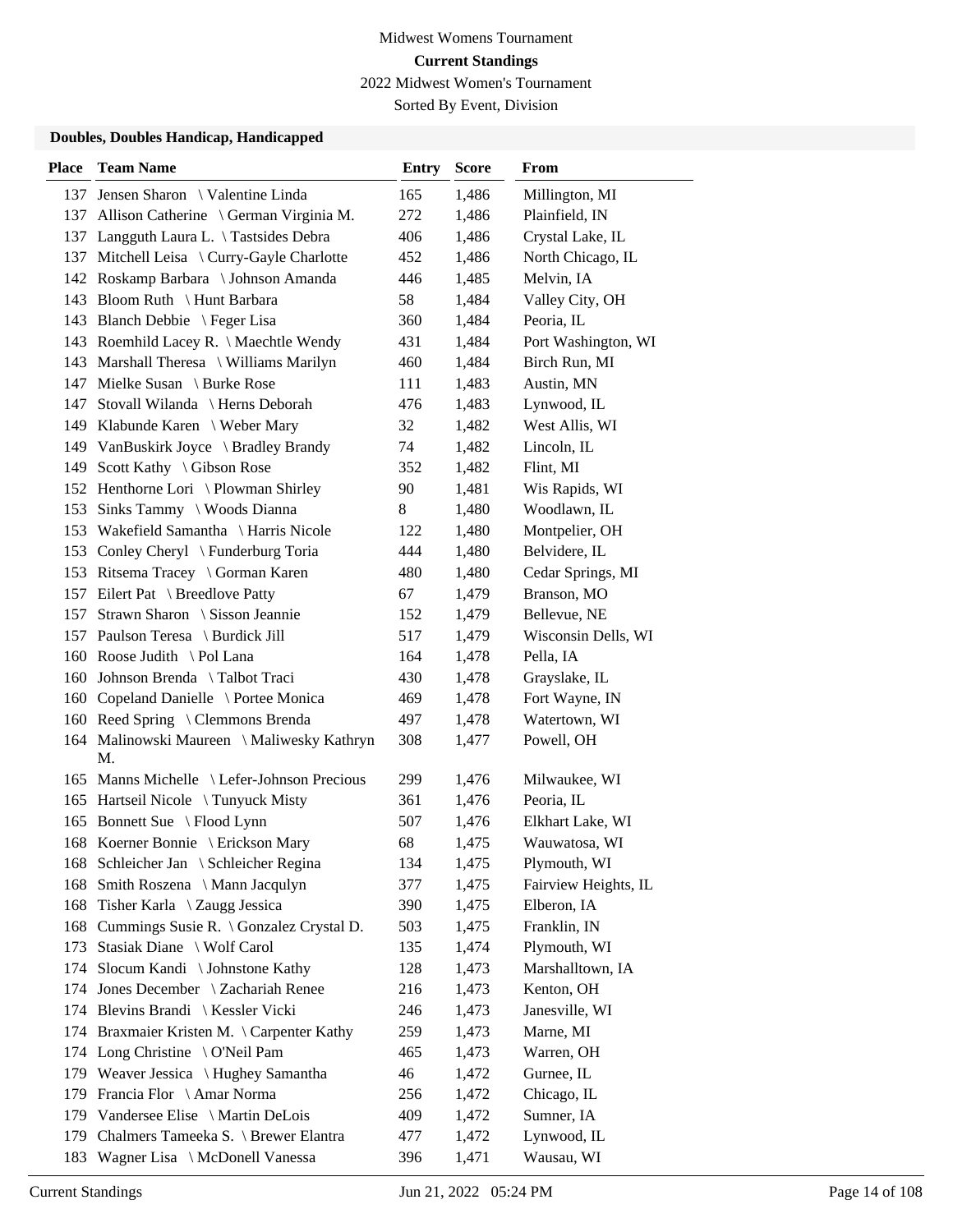Sorted By Event, Division

| <b>Place</b> | <b>Team Name</b>                                              | <b>Entry</b>             | <b>Score</b>   | From                           |
|--------------|---------------------------------------------------------------|--------------------------|----------------|--------------------------------|
|              | 183 Thatcher Danean M. \Rodebaugh Morgan B.                   | 503                      | 1,471          | Franklin, IN                   |
|              | 185 Renner Marilyn \ Monroe DeeAnn                            | 155                      | 1,470          | Freemont, IN                   |
| 185          | Turnball Deb \ Clewell Sandra                                 | 253                      | 1,470          | Waterloo, IA                   |
| 185          | Stark Kathy \ Snyder Debbie                                   | 370                      | 1,470          | Peoria, IL                     |
| 185          | Sauter Judy \ Robertson Diana                                 | 386                      | 1,470          | Elberon, IA                    |
|              | 189 McTaggart Karen \Tallent Patti                            | 274                      | 1,469          | Kettering, OH                  |
|              | 190 Brandes June \ Taylor Cynthia                             | 130                      | 1,468          | Union Grove, WI                |
|              | 190 Hodap Donna \ Wagner Donna                                | 211                      | 1,468          | Beach Park, IL                 |
| 192          | Speth Julie \ Dolphin Debbie                                  | 93                       | 1,467          | Mineral Point, WI              |
|              | 192 Firek Jami \ Hunley Earlene                               | 115                      | 1,467          | Geneva, IL                     |
|              | 192 Bailey Jane \ Upchurch-Taylor Charlene                    | 268                      | 1,467          | Rock Island, IL                |
|              | 192 Cannon Audrey K. \ Woodley Annette                        | 354                      | 1,467          | Flint, MI                      |
|              | 192 Woten Breanne \ Evans Gabriella                           | 492                      | 1,467          | Pella, IA                      |
|              | 197 Czechanski Kay \ Gulbrand Jean                            | 73                       | 1,466          | Two Rivers, WI                 |
|              | 197 Iddings Dorothy \Napier Tammee L.                         | 412                      | 1,466          | Laotto, IN                     |
|              | 199 Robinson Kimberly \ Starks Karen                          | 306                      | 1,465          | Zion, IL                       |
|              | 199 Klotz Debra \ Chase-Kuptz Debbie                          | 356                      | 1,465          | Cedarburg, WI                  |
| 199          | Jackson Sonya \ Head Pamela                                   | 456                      | 1,465          | Benton Harbor, MI              |
|              | 199 Belcher Angela M. \ Fruitt Nancy A.                       | 495                      | 1,465          | Warsaw, IN                     |
| 203          | Morgan Helen \ Scott Dyanna                                   | 353                      | 1,464          | Flint, MI                      |
| 203          | Tackett Angela K. \Tackett Natalie                            | 417                      | 1,464          | Bluffton, IN                   |
|              | 205 Fennell Sheila M. \ Razumich Kathryn                      | $\overline{\mathcal{L}}$ | 1,463          | Brownsburg, IN                 |
|              | 205 Gutknecht Sandra \ Paradowski Jean                        | 85                       | 1,463          | Pewaukee, WI                   |
|              | 205 Perkins Gayle R. \ Chao Debra                             | 112                      | 1,463          | Austin, MN                     |
|              | 205 Neal Allison \ Edgerton Jacqueline D.                     | 261                      | 1,463          | Marne, MI                      |
|              | 205 Niles Rena \ Bell Debra                                   | 280<br>298               | 1,463          | Ada, MI                        |
|              | 205 Mann Iris \ Thompson Linda<br>205 Wick Sue \Powell Gloria | 444                      | 1,463<br>1,463 | Fennville, MI<br>Belvidere, IL |
| 212          | Jamieson Toni \ Held Lana                                     | 236                      | 1,462          | Crossville, TN                 |
|              | 212 Pettigrew Cindy M. \ Harris Stacey                        | 241                      | 1,462          | Greencastle, IN                |
|              | 214 Lagow Donna \ Roberts Barb                                | 38                       | 1,461          | Jackson, MI                    |
|              | 214 Raboine Amy \ Kennedy Kim                                 | 499                      | 1,461          | Manitowoc, WI                  |
|              | 216 Face Valarie \ Brown Teresa                               | 38                       | 1,460          | Jackson, MI                    |
|              | 216 Reich Lynn \ Liebe Darlene                                | 135                      | 1,460          | Plymouth, WI                   |
|              | 216 Babinski Sarah \ Arseneau Amy                             | 287                      | 1,460          | Bradley, IL                    |
|              | 216 Howard Mary \ Simmons Mattie                              | 452                      | 1,460          | North Chicago, IL              |
|              | 216 McConnell Diana \ Jarvis Debbie                           | 475                      | 1,460          | Marshall, MI                   |
|              | 216 Ahlert Diedra \ Clayton Lauren                            | 494                      | 1,460          | Glen Carbon, IL                |
|              | 222 Buckles Carmen \ Anderson Victoria L.                     | 318                      | 1,459          | Hazel Crest, IL                |
| 222          | Giesfeldt Rose \ Martorano Katherine                          | 350                      | 1,459          | West Allis, WI                 |
| 222          | Horton Kaytrina M. \ Mentel Delana                            | 479                      | 1,459          | Crystal, MO                    |
| 225          | Albert Hillary \ Stinson Jessika                              | 215                      | 1,458          | Belle Center, OH               |
| 225          | Honey Victoria \ Reynolds Tiara                               | 243                      | 1,458          | Greencastle, IN                |
| 225          | Rhodes Ashli \ Grissom Patty                                  | 443                      | 1,458          | Oconee, IL                     |
| 225          | Klein Holly \ Zimmer Renee                                    | 457                      | 1,458          | Birch Run, MI                  |
| 229          | Plaso Linsey \ Pischera Kim                                   | 203                      | 1,457          | Streetsboro, OH                |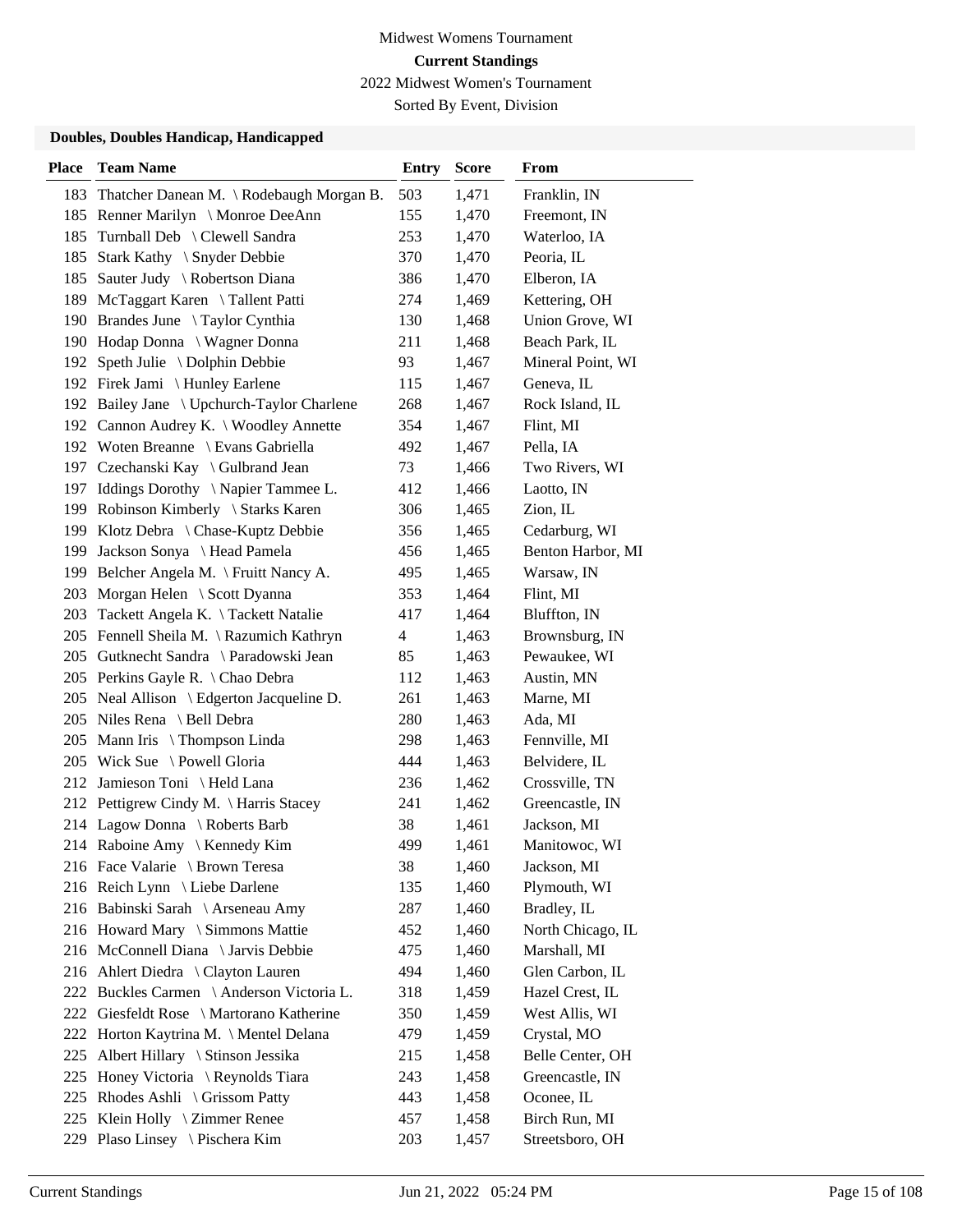Sorted By Event, Division

| <b>Place</b> | <b>Team Name</b>                             | <b>Entry</b> | <b>Score</b> | From                   |
|--------------|----------------------------------------------|--------------|--------------|------------------------|
|              | 229 Keiserman Tara \ Liederbach Sandra       | 333          | 1,457        | Milwaukee, WI          |
|              | 231 Antoniewicz Elaine \ Antoniewicz Melinda | 328          | 1,456        | Milwaukee, WI          |
|              | 232 Krause Lilly \ Sitton Tammy              | 376          | 1,455        | Fairview Heights, IL   |
| 232          | Snyder Kristi \ Slothower Dora               | 435          | 1,455        | Argenta, IL            |
|              | 234 Albrecht Ashley \ Loveland Janine        | 343          | 1,454        | New Berlin, WI         |
|              | 234 Kottke Rebecca \ Adkins Jeanine          | 357          | 1,454        | Cedarburg, WI          |
|              | 234 Decker Angel \ Morgan Jamie              | 467          | 1,454        | Independence, IA       |
|              | 237 Koch Gail \ Motsenbocker Dawn            | 64           | 1,453        | Cambria, WI            |
|              | 237 Newton Delores \ Peterson Misty          | 120          | 1,453        | Montpelier, OH         |
| 237          | Sheets Rebecca \ Perkins Loretta             | 214          | 1,453        | Forest, OH             |
|              | 237 McFalls Tiara \Tharp Chip                | 310          | 1,453        | Pataskala, OH          |
|              | 237 Witter Diana \ Louze Lynn                | 392          | 1,453        | Mosinee, WI            |
| 237          | Thompson Courtney \ McBee AmyLynne           | 429          | 1,453        | Grayslake, IL          |
| 243          | Moore Karen \ Carmenaty Jenna                | 114          | 1,452        | Elgin, IL              |
| 243          | Stempinski Suzanne R. \ Ballard Marlene K.   | 144          | 1,452        | Country Club Hills, IL |
|              | 243 DeVault Pamela J. \ Bishop Tamara J.     | 284          | 1,452        | West Point, IN         |
|              | 243 Borders Yolanda \ Johnson April          | 322          | 1,452        | Milwaukee, WI          |
| 243          | Sevits Dawn \ Kleinschmidt Darlene           | 431          | 1,452        | Port Washington, WI    |
|              | 248 Marvin Janet \ Pell Marilynn             | 25           | 1,451        | Grand Rapids, MI       |
|              | 248 Banker Marlene \ Strike Rhonda           | 65           | 1,451        | Eagle, WI              |
|              | 248 Gabriel Darlene \ Stuart Lori            | 257          | 1,451        | EauClaire, WI          |
|              | 248 Krohn Beth \ Johnson Cecilia             | 396          | 1,451        | Wausau, WI             |
|              | 248 Gillispie Vicki \DeBoe Vivian            | 480          | 1,451        | Cedar Springs, MI      |
|              | 253 Marine Pat \ Marx Karen                  | 37           | 1,450        | Butte Des Morts, WI    |
| 253          | Juhre Jodi \ Birenbaum Jennifer              | 506          | 1,450        | Random Lake, WI        |
| 255          | Randolph Linda \ Pate Pat                    | 67           | 1,449        | Branson, MO            |
| 255          | Schroyer Sue \ Schroyer Marissa              | 92           | 1,449        | Geneva, IL             |
| 255          | VanBennekorn Audra \ McBride Cindy K.        | 245          | 1,449        | Marengo, IA            |
| 255          | Gordon Hina \ Boyd-McCanless Gena L.         | 307          | 1,449        | Westerville, OH        |
|              | 255 Hansen Meredith \ Bowman Shirley         | 466          | 1,449        | Traverse City, MI      |
|              | 260 Roberts Collette \ Dixon Stephanie       | 268          | 1,448        | Rock Island, IL        |
|              | 260 Aguilar Lea \ Martinez Jay-Marie         | 470          | 1,448        | Chicago, IL            |
| 260 -        | Smith Bobbie J. \ Aufenkamp Deborah K.       | 513          | 1,448        | Kansas City, KS        |
| 263          | DeWitt Pat $\setminus$ Ott Barb              | 72           | 1,447        | Two Rivers, WI         |
| 263          | Snyder Terri \ Mack Rose                     | 121          | 1,447        | Montpelier, OH         |
|              | 263 Pasch Pat \ Kucher Kathy                 | 148          | 1,447        | Elroy, WI              |
| 263          | Lang-Puffer Margi \ Straka Marti             | 344          | 1,447        | Meno Falls, WI         |
| 263          | Felsinger Kim \ Ninneman Terri               | 509          | 1,447        | Elkhart Lake, WI       |
|              | 268 Leimbach Beverly \ Chrispen Mary Jo      | 10           | 1,446        | Heyworth, IL           |
|              | 268 DeHaan Brittany \ Carroll Amy            | 263          | 1,446        | Marne, MI              |
|              | 270 Riedesel Briana \ Riedesel Gail          | 21           | 1,445        | Tomah, WI              |
|              | 270 Palojarvi Cathy \Yundt Pam               | 42           | 1,445        | Hoffman Estates, IL    |
|              | 270 Chan Susan L. \ Trojan Cynthia           | 60           | 1,445        | Chicago, IL            |
|              | 270 Lanton Constance Jr \ Williams Gail      | 399          | 1,445        | Florissant, MO         |
|              | 274 Ford Florence \ Conley Willie            | 329          | 1,444        | Milwaukee, WI          |
|              | 274 Petty Gail \ Betts Nancy                 | 371          | 1,444        | Peoria, IL             |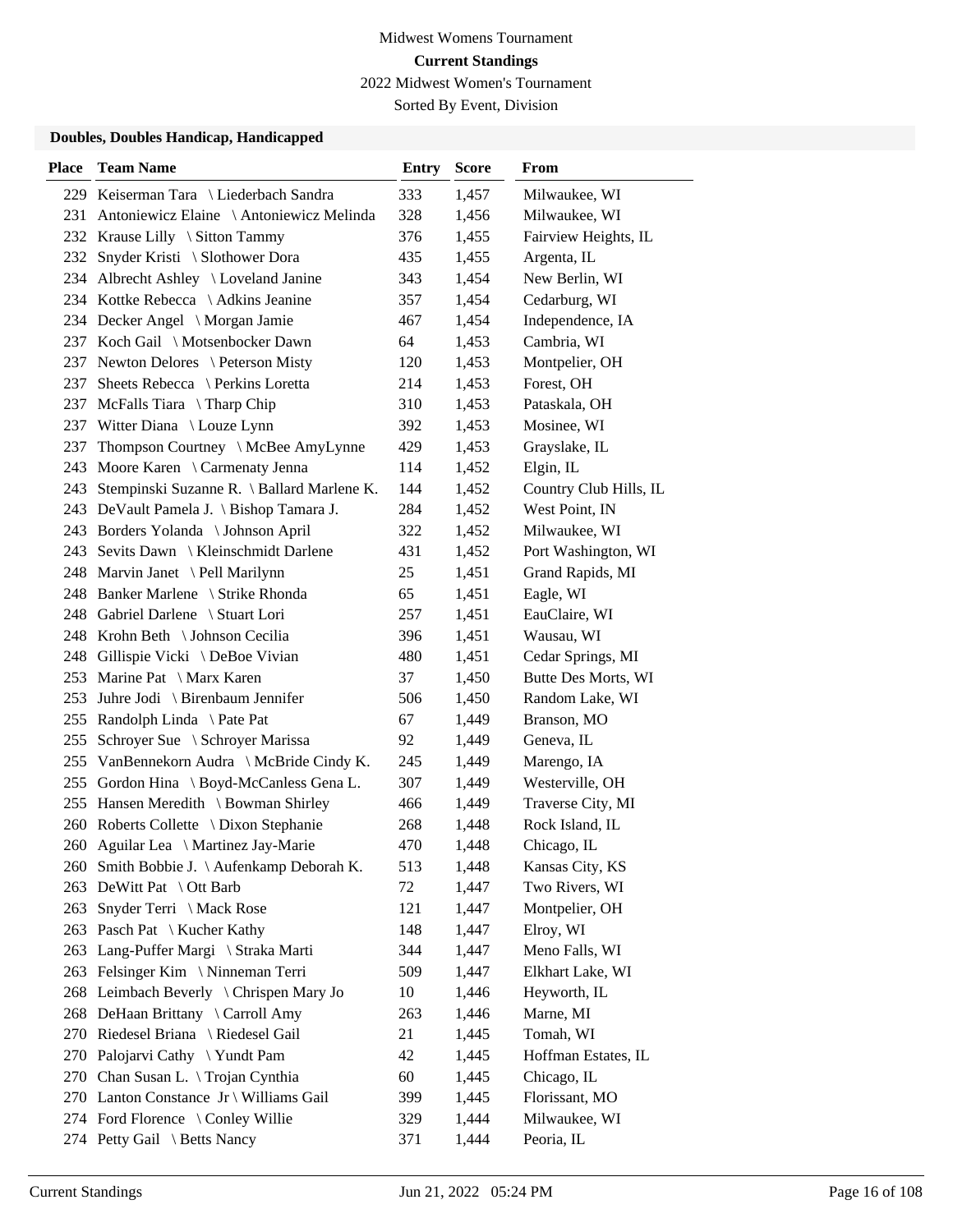Sorted By Event, Division

| <b>Place</b> | <b>Team Name</b>                            | <b>Entry</b> | <b>Score</b> | From                |
|--------------|---------------------------------------------|--------------|--------------|---------------------|
|              | 276 Mack Roslyn \ Moye Regina B.            | 319          | 1,443        | Flossmoor, 60       |
|              | 276 Riemer Kerry \ Gibson Lorna             | 328          | 1,443        | Milwaukee, WI       |
|              | 278 Losee Linda \ McCann Brianna            | 71           | 1,442        | Indianola, IA       |
|              | 278 Zeller De \ Barlage Linda               | 202          | 1,442        | Maumee, OH          |
|              | 278 McCane Barbara \ Bath Katy              | 362          | 1,442        | Peoria, IL          |
| 281          | Wolfe Vicki \ Wehrhan Nadine                | 109          | 1,440        | Austin, MN          |
|              | 281 Flowers Sagda \ Goodman Yvonne          | 152          | 1,440        | Bellevue, NE        |
|              | 281 Bowling Missy \ Short Melanie           | 162          | 1,440        | Nelsonville, OH     |
|              | 281 Nielsen Hannah \ Quigley Kathie         | 343          | 1,440        | New Berlin, WI      |
|              | 285 Roen Kelly \ Weiss Jill                 | 35           | 1,439        | Winneconne, WI      |
|              | 285 Bell Alysia \ Brown Kylee               | 124          | 1,439        | Montpelier, OH      |
|              | 285 Roushia Sandra \ Klebenow Geri          | 347          | 1,439        | Milwaukee, WI       |
| 285          | Johnson Kaija \ Bierbrauer Ronda            | 366          | 1,439        | New Richmond, WI    |
|              | 285 Bare Sandy \ Heinz Terry                | 442          | 1,439        | Lake Mills, WI      |
|              | 285 Auble Georgiann \ Heckathorn Heather A. | 464          | 1,439        | Warren, OH          |
|              | 291 Monks Megan \ Whitson Sue               | 364          | 1,437        | Peoria, IL          |
|              | 291 Brokaw Brenda \ Cummings Gabbie         | 527          | 1,437        | Hennepin, IL        |
|              | 293 Wirrer Kay \ Miller Marilyn             | 73           | 1,436        | Two Rivers, WI      |
|              | 293 Habeck Aggie \ Ziegenhagen Sue          | 413          | 1,436        | Oshkosh, WI         |
| 293          | Jones-James Dianah \ Henderson Georgia      | 477          | 1,436        | Lynwood, IL         |
|              | 293 Larsen Beverly \ Jansen Joyce           | 502          | 1,436        | Green Bay, WI       |
|              | 293 Schmitz McKenzie L. \ Kepler Stacia L.  | 512          | 1,436        | Kansas City, KS     |
|              | 298 Fenelon Donna \ Kenny Elizabeth         | 55           | 1,435        | Cicero, IL          |
|              | 298 Mitas Donna \ Smith Jessica             | 460          | 1,435        | Birch Run, MI       |
|              | 300 Gray Nancy \ Gray Brittany              | 42           | 1,434        | Hoffman Estates, IL |
| 300          | Scharko Katherine \ Forgue Sue              | 60           | 1,434        | Chicago, IL         |
|              | 300 Mayden Barbara \ Perry Debra A.         | 238          | 1,434        | Lynwood, IL         |
|              | 300 Glock Christina \ Myers Bekki           | 260          | 1,434        | Marne, MI           |
|              | 300 Hoyle Kristin R. \ Bahls Katherine A.   | 264          | 1,434        | Marne, MI           |
|              | 305 Heath Claire \ Testerman Evelyn         | 9            | 1,433        | Aberdeen, MD        |
|              | 305 Lehrmann Destinee \ Huber Catherine     | 43           | 1,433        | Tullahoma, TN       |
|              | 305 Koehnke Jody \ Burnett Debbie           | 130          | 1,433        | Union Grove, WI     |
|              | 305 Brough Barbara \ King Cathy             | 140          | 1,433        | Washington Twp, MI  |
|              | 305 Haefke Jean \ Gustafson Jody            | 407          | 1,433        | Crystal Lake, IL    |
|              | 305 Lewis-Sharp Diane \ Cain Lanaya D.      | 478          | 1,433        | Lynwood, IL         |
|              | 311 Olsen Sally \ Thompson Rhonda           | 257          | 1,432        | EauClaire, WI       |
| 312          | Gomez Joey \ Bender Karen A.                | 1            | 1,431        | Steger, IL          |
|              | 312 Rowe Betty \ Schwartz Wendy             | 90           | 1,431        | Wis Rapids, WI      |
|              | 312 Miller Sharon \ Shimp Carol             | 147          | 1,431        | Metamore, MI        |
|              | 312 Dupre Barb \ Steel Angie                | 149          | 1,431        | Brown City, MI      |
| 312          | Hammond Judy \ Braman Janess                | 303          | 1,431        | Stanton, MI         |
| 317          | Wander Rose \ Short Cindy                   | 161          | 1,430        | Trenton, OH         |
|              | 317 Wood Chris \ Jones Tiffany              | 265          | 1,430        | Fort Dodge, IA      |
| 317          | Smith Trudy \ Tiedemann Desiree             | 355          | 1,430        | Swartz Creek, MI    |
| 317          | Hunter Gladys \ Nash Diana                  | 516          | 1,430        | Baroda, MI          |
| 321          | Voeks Mary Ann \ Voeks Pamela               | 46           | 1,429        | Gurnee, IL          |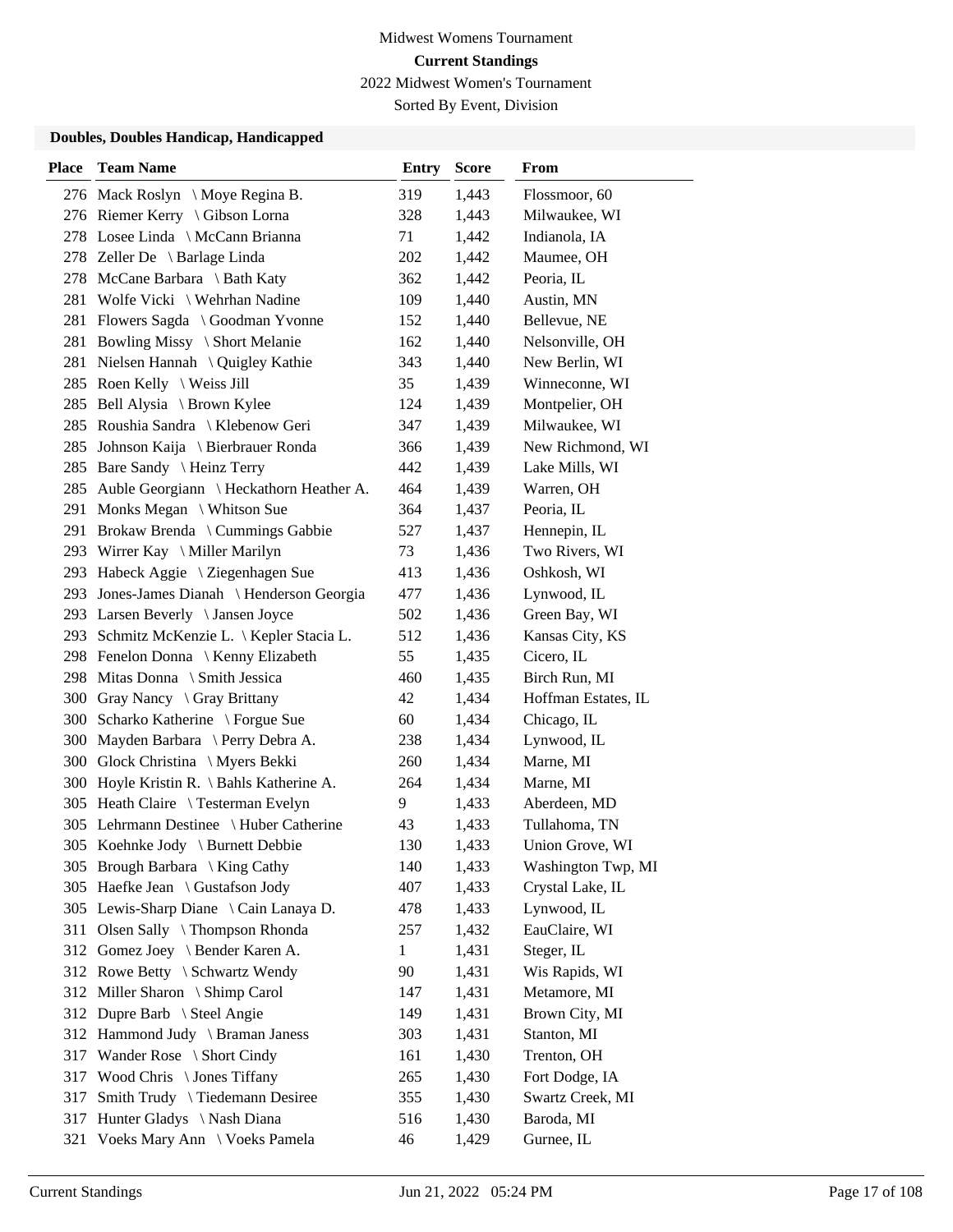Sorted By Event, Division

| <b>Place</b> | <b>Team Name</b>                          | <b>Entry</b> | <b>Score</b> | From                |
|--------------|-------------------------------------------|--------------|--------------|---------------------|
| 321          | Oelke Laura \ Woodward Alice              | 267          | 1,429        | Baraboo, WI         |
| 321          | Agustin Rosemarie \ Virtusio Dalisay      | 281          | 1,429        | Morton Grove, IL    |
| 321          | Lee Sally \ Szwankowski Betty             | 405          | 1,429        | Crystal Lake, IL    |
| 321          | Garbe Melissa \ Cieslewicz Stephanie      | 496          | 1,429        | Oshkosh, WI         |
|              | 326 Wiesner Sharon \ Lowther Melody       | 3            | 1,428        | Elizabethtown, KY   |
|              | 326 Burkart Jerri \ Bodwin Judi           | 72           | 1,428        | Two Rivers, WI      |
|              | 326 Parsano Rebecca L. \ Wernsing Paige   | 156          | 1,428        | Inlay City, MI      |
|              | 326 Meacham Margaret \Tylinski Alice      | 220          | 1,428        | Wausau, WI          |
|              | 326 Stein Lori \ Petit Robin              | 485          | 1,428        | Antioch, IL         |
|              | 331 Rauls Judy \ Rauls Shannon            | 65           | 1,427        | Eagle, WI           |
| 331          | Baxter Brandy \ Romo Ann                  | 387          | 1,427        | Elberon, IA         |
|              | 333 Lay Karen S. \ Cox Catherine S.       | 143          | 1,426        | Indianapolis, IN    |
|              | 333 Holmes Margaret \ Diveley Christy     | 197          | 1,426        | Pawnee, IL          |
|              | 333 Poisson Renee \ Blevins Kathleen      | 238          | 1,426        | Lynwood, IL         |
|              | 336 Whitebear Sandra \ Schonasky Danielle | 119          | 1,425        | Wisconsin Dells, WI |
|              | 336 Brown Dovie \ Stanford Darlene        | 313          | 1,425        | Chicago, IL         |
|              | 338 Schrappe Peggy \ Cumbow Donna         | 20           | 1,424        | Columbus, OH        |
|              | 338 Altenburg Betty \ Uhlenhake Dottie M. | 78           | 1,424        | Burlington, WI      |
|              | 338 Ford Kathy \ Lenner Tracy             | 146          | 1,424        | Clio, MI            |
|              | 338 McGuire Barb \ Brown Traci            | 385          | 1,424        | Riverdale, MI       |
|              | 338 Forma Kathy A. \Toth Cheri J.         | 521          | 1,424        | Taylor, MI          |
| 343          | Smith Susie \ Roush Kim                   | 18           | 1,423        | Columbus, OH        |
|              | 343 Pilger Sue \ Soley Karen              | 89           | 1,423        | Wis Rapids, WI      |
|              | 343 Evans Sue K. \ Stockdale Alice J.     | 282          | 1,423        | West Point, IN      |
|              | 343 Pawlarczyk Terri \ Bautch Cindy       | 342          | 1,423        | Oak Creek, WI       |
|              | 347 Metz Mary \ Engeli Brenda             | 98           | 1,422        | South Wayne, WI     |
|              | 347 Herman Mary \ Kraus Onalee J.         | 154          | 1,422        | Coldwater, MI       |
|              | 347 Peters Stacey \ Sheriff Mandy         | 357          | 1,422        | Cedarburg, WI       |
|              | 347 Verheyen Mary \ Klimek Sandra         | 402          | 1,422        | Green Bay, WI       |
| 351          | Smith Joyce \ Shinn Sheila                | 168          | 1,421        | Belle, WV           |
| 351          | Peterson Wanda M. \ Bailey Gloria J.      | 283          | 1,421        | West Point, IN      |
|              | 351 Ferri Kari \ Long Heather             | 415          | 1,421        | Eaton Rapids, MI    |
|              | 354 Plummer Marie \ Hawkins Vickie R.     | 9            | 1,420        | Aberdeen, MD        |
|              | 354 Lakey-Wheat Victoria \Tyree Lynn      | 86           | 1,420        | Waukesha, WI        |
|              | 354 Evans Gail \ Kennelly Pat A.          | 117          | 1,420        | Hoffman Estates, IL |
|              | 354 Herman Emmeline \ Herman Jaime        | 297          | 1,420        | Mascoutah, IL       |
|              | 354 VanScyoc Liz \ Klamfoth Lisa          | 307          | 1,420        | Westerville, OH     |
|              | 354 Erickson Annette \ Bingham Caprice    | 367          | 1,420        | Hudson, WI          |
|              | 354 Heidebrink Pam \ Reitmeier Connie     | 447          | 1,420        | Melvin, IA          |
| 354          | May Linda D. \ Davis Becky S.             | 513          | 1,420        | Kansas City, KS     |
| 362          | Dietz Sharyn \ Scott Beverly              | 463          | 1,419        | Warren, OH          |
| 362          | Christensen Pat \ Dodge Carolyn           | 484          | 1,419        | Ingleside, IL       |
|              | 362 Zeddies Connie \ Brooks Christine     | 501          | 1,419        | Manitowoc, WI       |
|              | 362 Miller Samantha \ Demler Amy          | 506          | 1,419        | Random Lake, WI     |
|              | 366 McCarron Anna \ McCarron Stacy        | 23           | 1,418        | Jackson, MI         |
|              | 366 Rieben Sherry \ Andersen Karla        | 37           | 1,418        | Butte Des Morts, WI |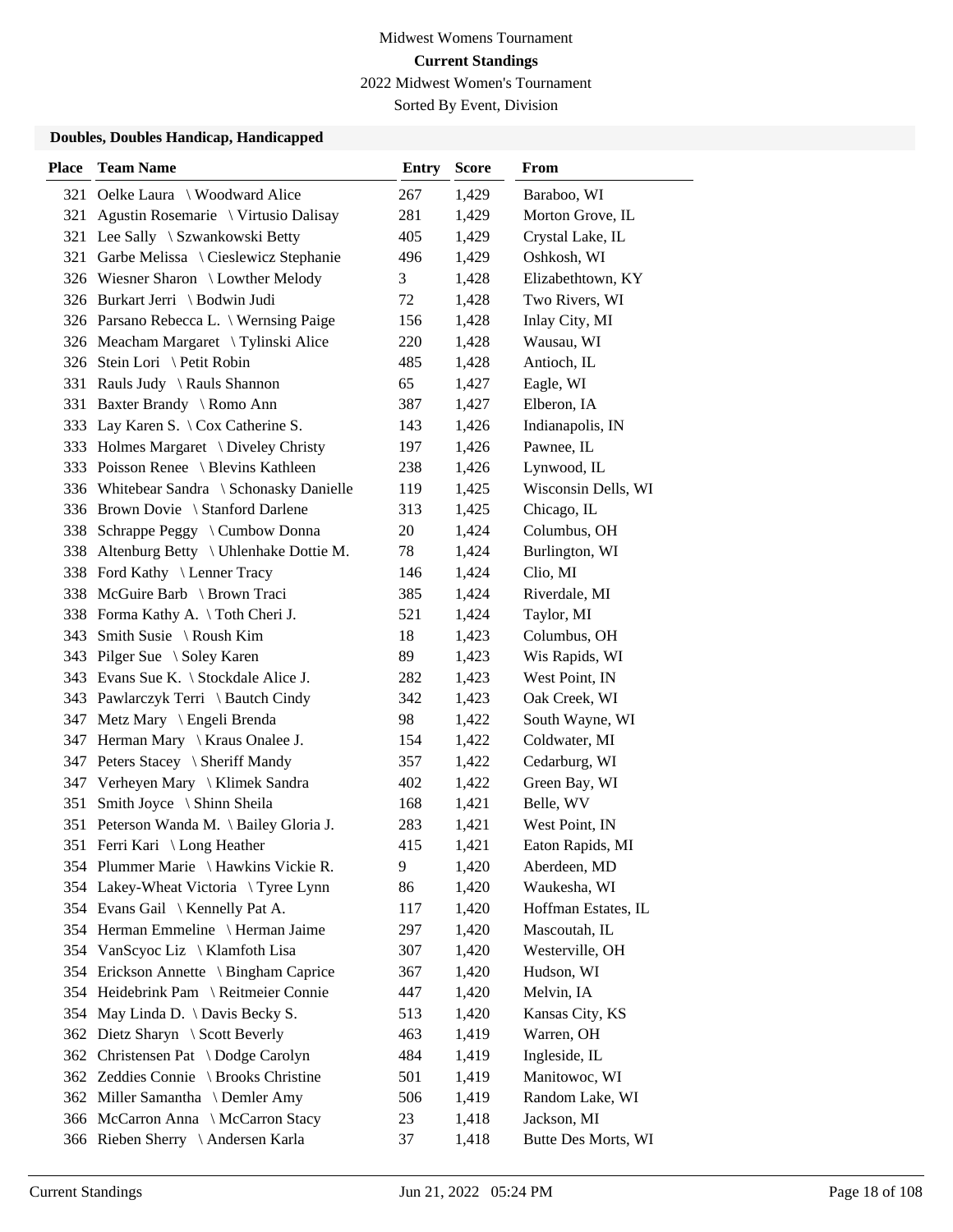Sorted By Event, Division

| <b>Place</b> | <b>Team Name</b>                          | <b>Entry</b> | <b>Score</b> | From                |
|--------------|-------------------------------------------|--------------|--------------|---------------------|
|              | 366 Davis Denise \ Bennett-Rudolph Susan  | 192          | 1,418        | North Chicago, IL   |
|              | 366 Wendt Kathryn \Marchese Mary          | 510          | 1,418        | Port Washington, WI |
|              | 370 Hicks-Small Tammy \ Becker Amy        | 98           | 1,417        | South Wayne, WI     |
|              | 370 Stevens Janice \ Henneberg Melinda    | 236          | 1,417        | Crossville, TN      |
|              | 370 Porter Sharon \ Wilke Charla          | 250          | 1,417        | Waterloo, IA        |
|              | 370 Wanta Nancy \ Hofstede-Gipp Katie     | 339          | 1,417        | Wind Lake, WI       |
|              | 370 Aderhold Linda J. \ Burns Nancy A.    | 378          | 1,417        | Muncie, IN          |
|              | 370 Achilli Patty \ Schiferl Ann          | 453          | 1,417        | Jefferson, WI       |
| 376          | Myers Linda \ Shahan Jackie               | 189          | 1,416        | Canton, OH          |
| 377          | Coffman-Joy Shirley \ Farmer Pam          | 79           | 1,415        | Jacksonville, IL    |
| 377          | Shoemaker Kathy A. \ Bemis Judy           | 81           | 1,415        | Sheridan, MI        |
| 377          | Handler Debbie \ Kiefer Deb A.            | 111          | 1,415        | Austin, MN          |
| 377          | Hornung Nancy \ Marack Jennie             | 116          | 1,415        | Aurora, IL          |
| 377          | Burrell Lucinda \ Smith LaDonna           | 155          | 1,415        | Freemont, IN        |
| 377          | Squires Carey \ Fisher Dawn               | 195          | 1,415        | Mancelona, MI       |
|              | 377 Ward Pamela A. \ Hallom Courtney A.   | 312          | 1,415        | Chicago, IL         |
| 377          | Becker Sandra \ Johannes Jean             | 349          | 1,415        | New Berlin, WI      |
| 377          | Miller Chawn \ Williams Gail              | 384          | 1,415        | St Louis, MO        |
| 377          | Thurnbauer Jenelle M. \ Bossingham Sherri | 442          | 1,415        | Lake Mills, WI      |
|              | 387 Knisley Esther \ Hull Diana           | 19           | 1,414        | Columbus, OH        |
| 387          | Kohler Renay \Toelle Vickie               | 26           | 1,414        | Grand Rapids, MI    |
|              | 387 Kohler Sandy \ Hurd Angie             | 131          | 1,414        | Union Grove, WI     |
| 387          | Smith Sandra K. \ Hession Sherry D.       | 284          | 1,414        | West Point, IN      |
| 391          | Smith Staci \ Cook Sharon                 | 18           | 1,413        | Columbus, OH        |
| 391          | Bray Tina \ Carroll Amy                   | 226          | 1,413        | Mayville, MI        |
| 391          | Bunten Jamie M. \ Phelps Shari            | 240          | 1,413        | Greencastle, IN     |
| 391          | Berchtold Charmagne \ Guerrero Dawn       | 368          | 1,413        | Havana, IL          |
| 391          | Anderson Lorie \ Stuplich Connie          | 392          | 1,413        | Mosinee, WI         |
|              | 396 Johnson Darcy \ Wurn Brittany         | 36           | 1,412        | Omro, WI            |
| 396          | Trodler Dawn \ Koga Sandra                | 41           | 1,412        | Hoffman Estates, IL |
|              | 396 Forth Melisa \ Sheriff Annette        | 151          | 1,412        | Freeport, IL        |
|              | 396 Harrington Connie \ Whitmer Shannon   | 286          | 1,412        | Bradley, IL         |
|              | 396 Shavers Gloria \ Jefferson Dawnette   | 353          | 1,412        | Flint, MI           |
|              | 396 Haste Wendy \ Eertmoed Andrea         | 368          | 1,412        | Havana, IL          |
|              | 396 Savoy Livia S. \ Johnson Robbie A.    | 478          | 1,412        | Lynwood, IL         |
|              | 403 Collins Ginny \ Berek Lucie           | 277          | 1,411        | Bolingbrook, IL     |
| 403          | Bailey Sharon \ Woodcock Sherrie          | 366          | 1,411        | New Richmond, WI    |
| 403          | Congemi Tina \ Zurcher Veronica           | 464          | 1,411        | Warren, OH          |
| 403          | Dahm Audrey \ Feldner Paula               | 509          | 1,411        | Elkhart Lake, WI    |
| 407          | Guntrip Marlene L. \ Rogers Sharon J.     | 282          | 1,410        | West Point, IN      |
| 408          | Buxbaum Jane \ Nielsen Linda              | 30           | 1,409        | West Allis, WI      |
| 408          | Alexander Debbie \ Aubert Lisa            | 145          | 1,409        | Clio, MI            |
| 408          | Main Juanita \ Casler Roxanne             | 397          | 1,409        | Battle Creek, MI    |
| 411          | Hall Patsy \ Tuttle Terri                 | 99           | 1,408        | Marion, IA          |
| 411          | Vrooman Amy \ Friedel Leah                | 153          | 1,408        | Coldwater, MI       |
|              | 411 Howard Penny K. \ Allison Maureen O.  | 272          | 1,408        | Plainfield, IN      |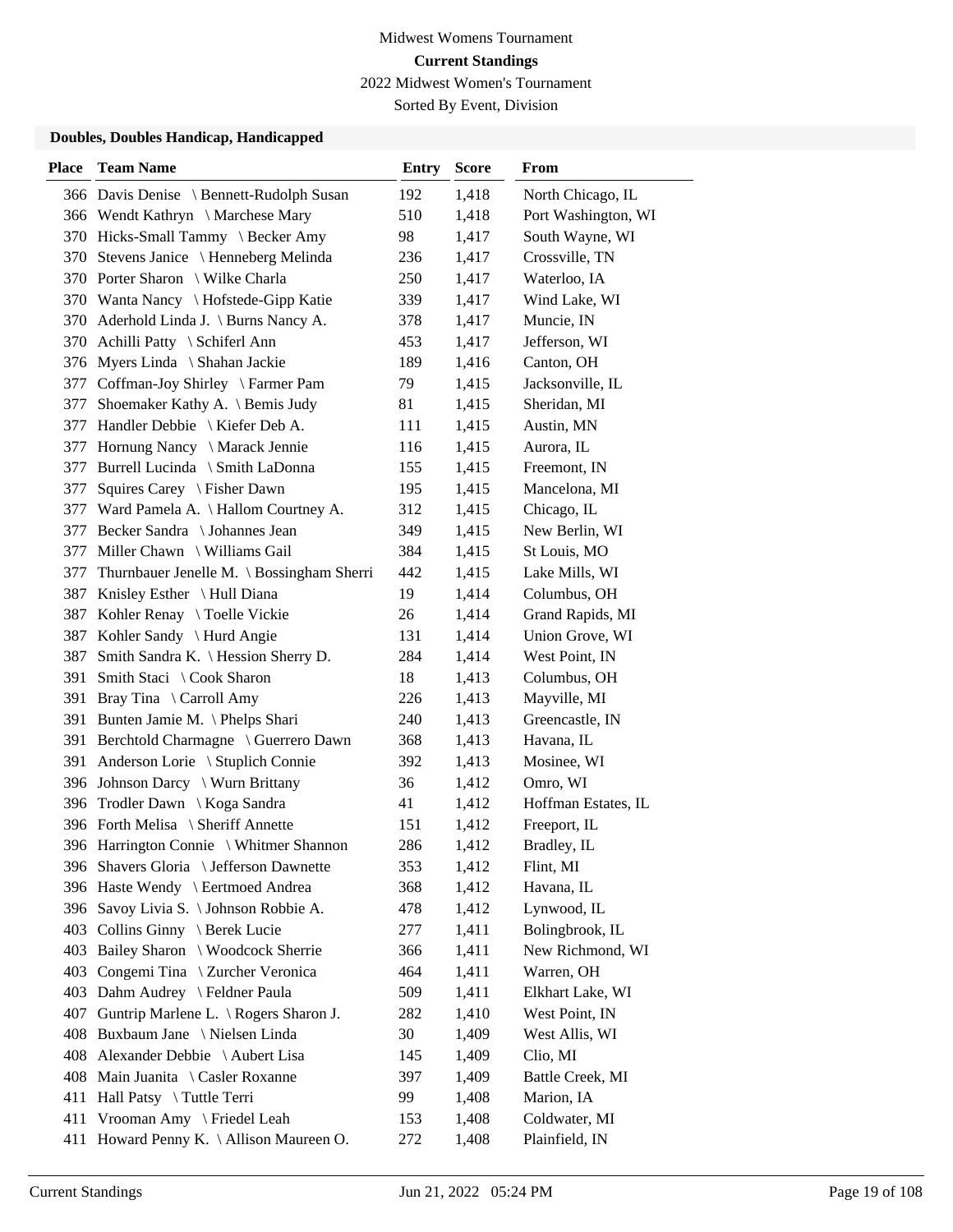Sorted By Event, Division

| <b>Place</b> | <b>Team Name</b>                              | <b>Entry</b> | <b>Score</b> | From                |
|--------------|-----------------------------------------------|--------------|--------------|---------------------|
| 411          | Williams Annette \ Williams Alysha            | 461          | 1,408        | Birch Run, MI       |
|              | 415 McManus Frances \ DeFalco Rosemarie       | 56           | 1,407        | Clarendon Hills, IL |
|              | 415 Marlowe Beverly \ Welchman Corinne        | 184          | 1,407        | Muscatine, IA       |
|              | 415 Ramsey Donna \ Cejka Hazel                | 209          | 1,407        | Baraboo, WI         |
| 415          | Jansen Joni \ Clark Christine                 | 220          | 1,407        | Wausau, WI          |
|              | 415 DeHarde Bonnie \ Marquardt Sharon         | 331          | 1,407        | New Berlin, WI      |
|              | 420 Danner Joyce \ Bennett Dottie             | 125          | 1,406        | Chillicothe, OH     |
|              | 420 Geyer Lajeanne \ Kawa Corinne M.          | 311          | 1,406        | Maryville, IL       |
|              | 420 Drummond Gail \ Scharp Cheryl             | 365          | 1,406        | Peoria, IL          |
| 420          | Stokes Norine M. \ Kelly Demetria A.          | 472          | 1,406        | South Bend, IN      |
|              | 424 Balmes Aleta \ Laskov Heather             | 15           | 1,405        | Gurnee, IL          |
|              | 424 Scripter Natasha \ Kreger Patricia        | 23           | 1,405        | Jackson, MI         |
|              | 424 Hansen Katherine \ Jostock Sandra         | 229          | 1,405        | Lapeer, MI          |
|              | 424 Schultz Karen \ Monson Jacquelinne        | 337          | 1,405        | Milwaukee, WI       |
|              | 424 Crandell Lisa \ Parker Misty              | 457          | 1,405        | Birch Run, MI       |
|              | 429 Schreiner Tracy \ Barker Darlene          | 125          | 1,404        | Chillicothe, OH     |
|              | 429 Williams Constance S. \ Goonen Deborah K. | 283          | 1,404        | West Point, IN      |
| 429          | Kelsey Willie M. \ Rainey Carolyn             | 319          | 1,404        | Flossmoor, 60       |
| 429          | Staub Barb \ Reed Amber                       | 386          | 1,404        | Elberon, IA         |
|              | 429 Lewis Ashley \ Lauer Carol                | 429          | 1,404        | Grayslake, IL       |
|              | 429 Roemer Judy \ Holland Susan               | 456          | 1,404        | Benton Harbor, MI   |
|              | 435 Pehl Pam \ Blosch Cheryl                  | 97           | 1,403        | South Wayne, WI     |
|              | 435 Fite Brenda \ Martin Mary                 | 101          | 1,403        | Ann Arbor, MI       |
|              | 435 Nicholson Mary Ann \ Bares Mary           | 191          | 1,403        | Verona, WI          |
| 435          | <b>Yip Supaporn</b> $\setminus$ Starr Remy    | 470          | 1,403        | Chicago, IL         |
| 439          | Morris Karen \ Williams Robin                 | 161          | 1,402        | Trenton, OH         |
|              | 439 Hoehne Gwen \ Slomski Rosalie             | 171          | 1,402        | Neenah, WI          |
|              | 439 Dizon Analiza \ Woodworth Melanie         | 208          | 1,402        | Chicago, IL         |
|              | 439 Davis Kimberly \ Sprinkle Patty A.        | 241          | 1,402        | Greencastle, IN     |
| 439          | Thompson Willa J. $\text{Fuelling Wilma J.}$  | 300          | 1,402        | Fort Wayne, IN      |
| 439          | Hull Kristine \ Salter Lea                    | 339          | 1,402        | Wind Lake, WI       |
| 439          | Tevis Kristen \ Decker Peggy                  | 468          | 1,402        | Independence, IA    |
|              | 446 Dornbusch Colleen \ McElroy Lynda         | 15           | 1,401        | Gurnee, IL          |
|              | 446 Miiller Mary A. \ Winters Christina       | 150          | 1,401        | Goodland, IN        |
|              | 446 Coffman Becky \ Lewis Traci               | 389          | 1,401        | Elberon, IA         |
|              | 446 Corbett Cindy \ Rossi Stephanie L.        | 447          | 1,401        | Melvin, IA          |
| 450          | Staley Jeanne \ Brown Sharon                  | 237          | 1,400        | Nichols, IA         |
| 450          | Glynn Helen \ Sleaford Jan                    | 334          | 1,400        | Neosho, WI          |
| 450          | Schlaack Brenda \ Owens-Lemke Diane           | 413          | 1,400        | Oshkosh, WI         |
|              | 450 Hearns Lisa \ Smith Kimberly              | 414          | 1,400        | Springfield, OH     |
| 450          | Ruggless Linda \ Downs Karen                  | 419          | 1,400        | Springfield, IL     |
|              | 450 Lisowe Tammy \ Leischner Jody             | 508          | 1,400        | Elkhart Lake, WI    |
|              | 456 Anderley Dottie E. \ Skjeveland Ann       | 109          | 1,399        | Austin, MN          |
|              | 456 Whitebear Sharon \ Johnson Carol          | 119          | 1,399        | Wisconsin Dells, WI |
|              | 456 Parker Linda \ Williams-Hernandez Brandy  | 416          | 1,399        | Ottumwa, IA         |
|              | 456 Joslin LaFawn \ Zuber Carol               | 500          | 1,399        | Manitowoc, WI       |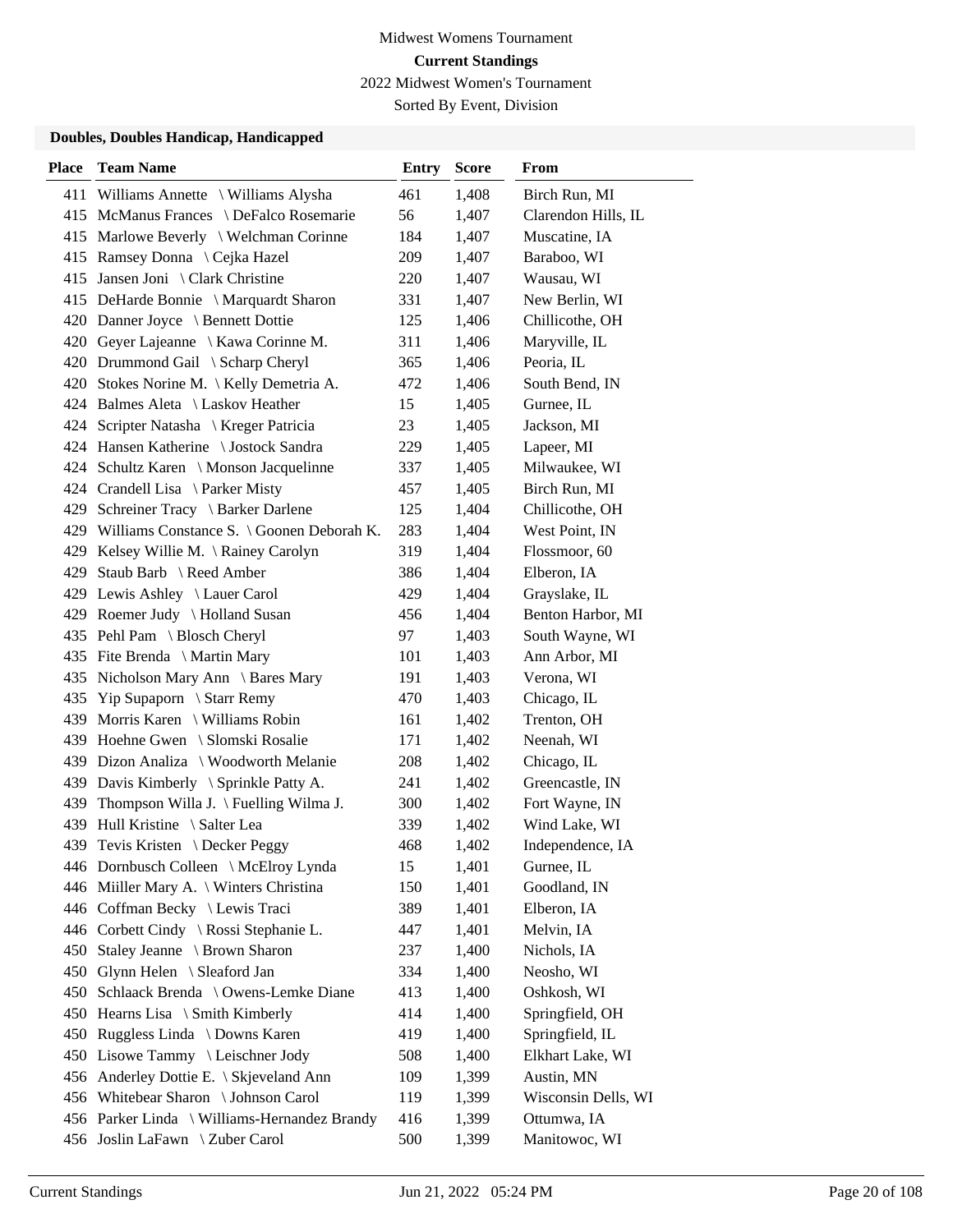Sorted By Event, Division

| <b>Place</b> | <b>Team Name</b>                             | <b>Entry</b> | <b>Score</b> | From                |
|--------------|----------------------------------------------|--------------|--------------|---------------------|
|              | 460 Martin Linda \ Magers Pamela             | 148          | 1,398        | Elroy, WI           |
|              | 460 Walton Gay \ Reed Aline                  | 227          | 1,398        | LaPeer, MI          |
|              | 460 Norton Jacqueth \ Hamada Marjorie        | 323          | 1,398        | Jonesville, MI      |
|              | 460 North Sherry \ Fountain Phyllis          | 385          | 1,398        | Riverdale, MI       |
|              | 464 Henke Susan \ Brunner Donette            | 7            | 1,397        | Wisconsin Dells, WI |
|              | 464 Robinson Etta \ Newbern Margie           | 192          | 1,397        | North Chicago, IL   |
|              | 464 Heuer Barb \ Logel Karlyn                | 237          | 1,397        | Nichols, IA         |
|              | 464 Harris Alyssa \ Mattox Kim M.            | 239          | 1,397        | Greencastle, IN     |
|              | 464 Atkinson Maryann \ Warwick Amanda J.     | 275          | 1,397        | Kettering, OH       |
|              | 464 West Amanda \ Brown Nicole A.            | 394          | 1,397        | Tomahawk, WI        |
|              | 464 Gilboy Barb \ Haefke Bobbi               | 407          | 1,397        | Crystal Lake, IL    |
|              | 471 Gizzi Lynette \ Reverski Diane           | 166          | 1,396        | Portage, MI         |
| 471          | Brooks Misty \ Piper Sarah                   | 454          | 1,396        | Comstock Park, MI   |
|              | 473 Velez Maria \ Darr Rexalyn               | 55           | 1,395        | Cicero, IL          |
|              | 473 McMillon Lottie \ Cole Mary              | 193          | 1,395        | North Chicago, IL   |
|              | 473 Leibfried Peggy \ McFadden Kate          | 381          | 1,395        | Dubuque, IA         |
|              | 473 Garrison Olivia R. \ Garrison Annette    | 451          | 1,395        | Stevensville, MI    |
|              | 477 Wolf Kathy \ Eanes Roberta               | 151          | 1,394        | Freeport, IL        |
|              | 477 Hersee Remy \ Vasich Elizabeth           | 281          | 1,394        | Morton Grove, IL    |
| 477          | Abel Pamela K. \ Abel Debra J.               | 378          | 1,394        | Muncie, IN          |
|              | 477 Hill LaShunda D. \ Davis Desma           | 379          | 1,394        | University Park, IL |
| 481          | Schram Joanne \ McNinch Betty                | 166          | 1,393        | Portage, MI         |
|              | 482 DePagter Betty \ Boerger Ellen           | 325          | 1,392        | Sheboygan Falls, WI |
|              | 482 VandeHei Mary \Yancey Kimberly A.        | 501          | 1,392        | Manitowoc, WI       |
|              | 484 Wilbur Joni \ Conner Judith A.           | 24           | 1,390        | Grand Rapids, MI    |
|              | 484 Rizzola Rosemary \ Anderson Amy          | 213          | 1,390        | Milan, IL           |
|              | 484 Van Iperen Amy \ Roemeling Melanie       | 446          | 1,390        | Melvin, IA          |
| 484          | Sabin Gerly S. \ Betts Rebecca A.            | 471          | 1,390        | Griffith, IN        |
| 488          | Sage Donna C. \ Evans April                  | 239          | 1,389        | Greencastle, IN     |
|              | 488 Darden Larissa \ Redman Carol L.         | 317          | 1,389        | Chicago, IL         |
|              | 488 O'Donnell Peggy \ Schmitt Nicole         | 334          | 1,389        | Neosho, WI          |
|              | 488 Robinson Linda \ Huddleston Michele      | 355          | 1,389        | Swartz Creek, MI    |
|              | 488 Van Dam Jennifer \ Potter Melissa        | 445          | 1,389        | Melvin, IA          |
|              | 488 Weems Teresa A. \ Ballance-Danko Anya R. | 511          | 1,389        | Kansas City, KS     |
|              | 494 Rhoton Phyllis A. \Holaday Colleen A.    | 481          | 1,388        | Kokomo, IN          |
|              | 495 Wolfrum Debra \ Jackson Deb              | 120          | 1,387        | Montpelier, OH      |
|              | 495 Reinhart Therese L. \ Hillers Barbara J. | 169          | 1,387        | Indianapolis, IN    |
|              | 495 Passow Natalie \ Sears Kris              | 250          | 1,387        | Waterloo, IA        |
| 495          | Williams Cheryl $\setminus$ King Marcia      | 304          | 1,387        | Stanton, MI         |
| 499          | Irby Cheryl \ Garner Jenifer                 | 44           | 1,386        | Waukegan, IL        |
| 499          | Perry Lisa \ Zamastil Heather                | 387          | 1,386        | Elberon, IA         |
| 501          | Beckman Wendy \ Stried Lynn                  | 13           | 1,385        | Gurnee, IL          |
| 501          | Parker Barbara \ McKee Reta                  | 25           | 1,385        | Grand Rapids, MI    |
|              | 501 Legan Lynne \ Klick Meghan               | 116          | 1,385        | Aurora, IL          |
|              | 501 LaRue Donna \ Taylor Linda               | 184          | 1,385        | Muscatine, IA       |
| 501          | Zylstra Nicole \ Vroman Pauline              | 185          | 1,385        | Lake Odessa, MI     |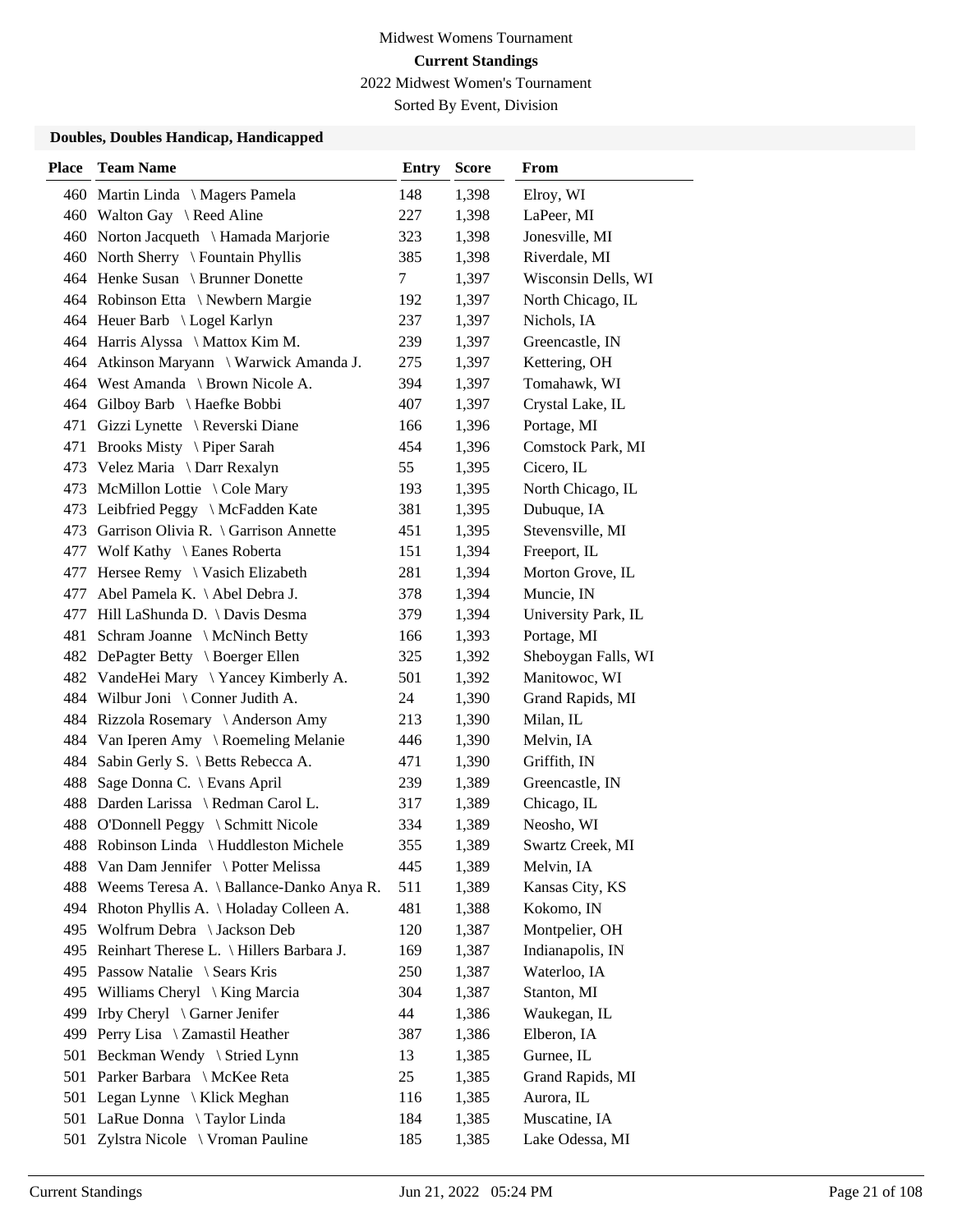Sorted By Event, Division

| <b>Place</b> | <b>Team Name</b>                                                       | Entry     | <b>Score</b>   | From                       |
|--------------|------------------------------------------------------------------------|-----------|----------------|----------------------------|
|              | 501 Norman Debbie \Norman Kim                                          | 231       | 1,385          | Carol Stream, IL           |
|              | 507 Fullerton Corie \ Moffit Barb                                      | 63        | 1,384          | Cadillac, MI               |
| 507          | Clevenger Rhonda \ Klein Carol                                         | 279       | 1,384          | Ada, MI                    |
| 507          | Huffman Katherine \ Epperson Maureen A.                                | 487       | 1,384          | Waterloo, IA               |
|              | 507 Boelter Charly \ Schalow Rachel                                    | 496       | 1,384          | Oshkosh, WI                |
|              | 511 Pepe Judy \ Kath Crystal                                           | 92        | 1,383          | Geneva, IL                 |
|              | 511 Hornback Ellen \ Walker Kim                                        | 147       | 1,383          | Metamore, MI               |
|              | 511 Guziak Margie \ Rhyner Jackie                                      | 217       | 1,383          | Medford, WI                |
|              | 511 Pilecki Natalie \ Lagness Beverly                                  | 224       | 1,383          | LaPeer, MI                 |
|              | 511 Boczek Melissa A. \ Ryan Joyce C.                                  | 514       | 1,383          | Kansas City, KS            |
|              | 516 Baker Ruth \ Johnson Marcella                                      | 209       | 1,382          | Baraboo, WI                |
|              | 516 Barnard Marylin \ Conrad Susan                                     | 228       | 1,382          | Flint, MI                  |
|              | 516 Brewer Veora \ Froelich Theresa A.                                 | 271       | 1,382          | Plainfield, IN             |
|              | 516 Hungelmann Cheryl \ Keune Dawn                                     | 341       | 1,382          | Racine, WI                 |
|              | 516 Wheeler CarolAnn \ Gennrich Catherine                              | 348       | 1,382          | West Allis, WI             |
|              | 516 Stone Jordyn \ Atkins Rachel                                       | 374       | 1,382          | DeWitt, MI                 |
|              | 516 Kuhse Katie L. \ Reidy Kristi                                      | 468       | 1,382          | Independence, IA           |
|              | 523 Barthenheier Ruth Ann \ Kallas Barb                                | 85        | 1,381          | Pewaukee, WI               |
| 523          | Yarolimek Barbara \ Mottl Sue                                          | 133       | 1,381          | Janesville, WI             |
|              | 523 Edwards Gail \ Berry Mary                                          | 382       | 1,381          | Louisville, KY             |
|              | 523 Felon Leonora \ Anderson Cheryl E.                                 | 469       | 1,381          | Fort Wayne, IN             |
|              | 523 LaRouche Michele \ Block Ann                                       | 521       | 1,381          | Taylor, MI                 |
|              | 528 Warner Pam S. \ Zorn Karen L.                                      | 285       | 1,380          | Larwill, IN                |
|              | 529 Ziarno Laurie \ Hood Gail                                          | 202       | 1,379          | Maumee, OH                 |
|              | 529 Resch Jonelle \ Meverden Sandy                                     | 218       | 1,379          | Birnamwood, WI             |
| 529          | Taylor Dawn \ Kramer Janelle                                           | 260       | 1,379          | Marne, MI                  |
| 529          | Carroll Sonja \ White Tanikia                                          | 351       | 1,379          | West Allis, WI             |
|              | 529 Bramlett Alfreida \ Logan Mary                                     | 399       | 1,379          | Florissant, MO             |
| 529          | Taylor Kathleen \ Mobley Deborah M.                                    | 472       | 1,379          | South Bend, IN             |
| 529          | Shaum Darla \ Hazen Raelyn                                             | 491       | 1,379          | Pella, IA                  |
|              | 536 Nickels Kristina \ Burns Sandy                                     | 124       | 1,378          | Montpelier, OH             |
|              | 536 Westberry Sheri \ Kolm Mary<br>538 Guernsey Meagan \Yonkman Debbie | 190       | 1,378          | Canton, OH                 |
|              | Eslinger Kelsey \ Frost Jade                                           | 63<br>364 | 1,377          | Cadillac, MI<br>Peoria, IL |
| 538          | 538 Hoffman Darcy \ Potter Carol                                       | 445       | 1,377<br>1,377 | Melvin, IA                 |
|              | 541 Irons Tracy \ Wallace Jayme                                        | 100       | 1,376          | Ann Arbor, MI              |
| 541          | Friars Tiffany \ Friars Brittany                                       | 240       | 1,376          | Greencastle, IN            |
| 541          | Green Gwendolyn D. \ Williams Karen                                    | 318       | 1,376          | Hazel Crest, IL            |
| 541          | Mitts Faith \ Robinson Dawn                                            | 388       | 1,376          | Elberon, IA                |
| 541          | Hughes Tamra \ Munn Jacquelyn                                          | 397       | 1,376          | Battle Creek, MI           |
| 541          | Morris Jasmine \ Morris Taylor                                         | 400       | 1,376          | Florissant, MO             |
| 541          | Miller Shelly \ Rotramel Chastidy                                      | 526       | 1,376          | Hennepin, IL               |
| 548          | Michel Wendy \ Latham Joyce                                            | 19        | 1,375          | Columbus, OH               |
| 548          | Herman Lucy \ Rockteschel Char                                         | 30        | 1,375          | West Allis, WI             |
| 548          | Titchenal Jeanette \ Kabus Melissa                                     | 226       | 1,375          | Mayville, MI               |
|              | 548 Kruithof Kathi \ DeMario Robin                                     | 262       | 1,375          | Marne, MI                  |
|              |                                                                        |           |                |                            |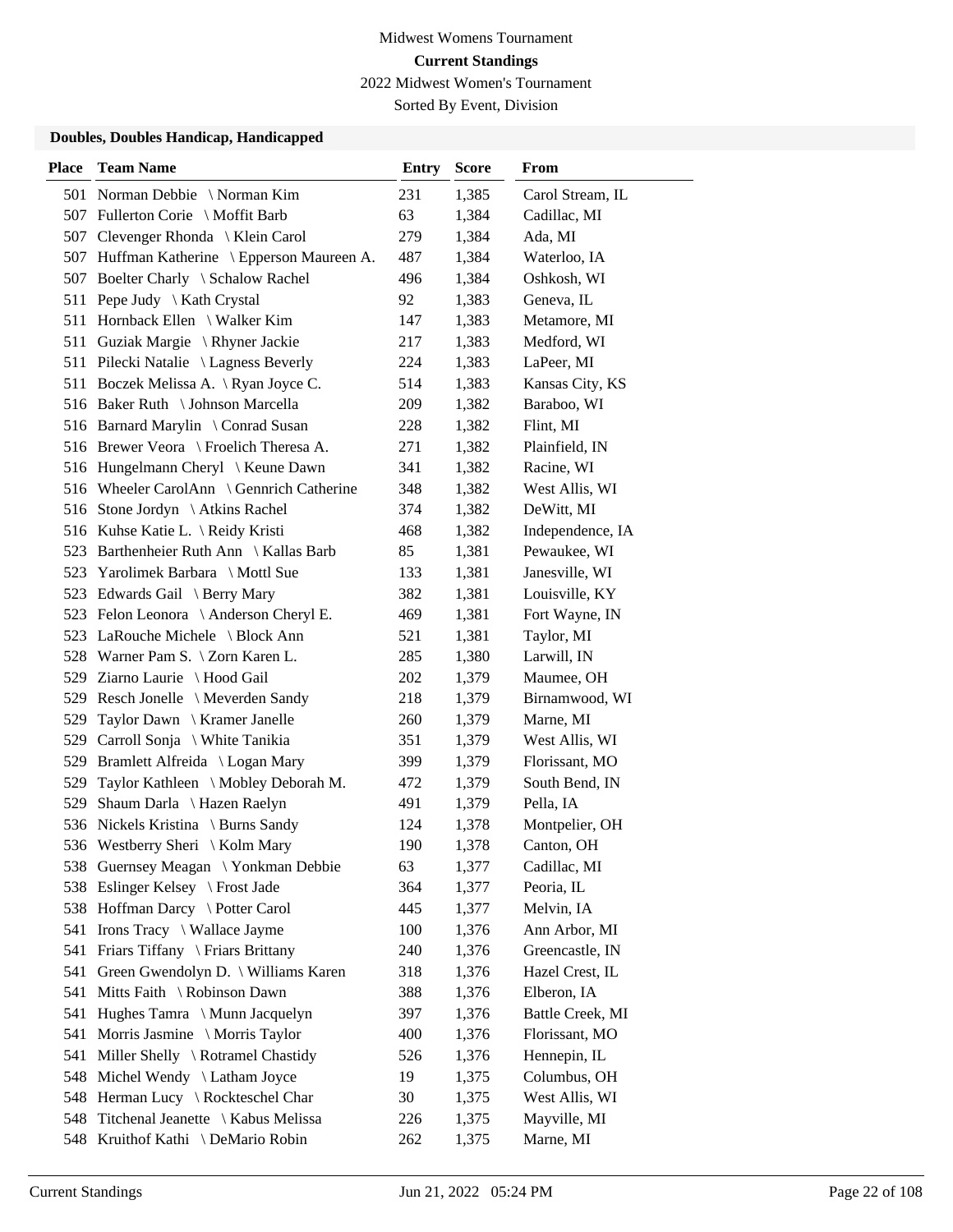Sorted By Event, Division

| <b>Place</b> | <b>Team Name</b>                          | <b>Entry</b> | <b>Score</b> | <b>From</b>         |
|--------------|-------------------------------------------|--------------|--------------|---------------------|
|              | 548 Juniel Joyce \ Turner Shirley         | 299          | 1,375        | Milwaukee, WI       |
|              | 553 Latta Paulette \ Sieg Carol           | 10           | 1,374        | Heyworth, IL        |
|              | 553 Cleveland Deborah \ Gessler Gina      | 191          | 1,374        | Verona, WI          |
|              | 553 Brozek Rose Mae \ Evans Mildred D.    | 271          | 1,374        | Plainfield, IN      |
|              | 553 Curtis Cheri \Ybarra Amy              | 279          | 1,374        | Ada, MI             |
|              | 553 Jefferson Salina \ Bruce Earlean      | 401          | 1,374        | Florissant, MO      |
|              | 553 Kilb Connie \ Mengel Sue              | 507          | 1,374        | Elkhart Lake, WI    |
|              | 559 Doss Susan \ Gainey-Sutton Mary       | 24           | 1,373        | Grand Rapids, MI    |
|              | 559 Kusnerick Angela \ Smetanko Marcia    | 127          | 1,373        | Streator, IL        |
|              | 559 Wade Virginia \ Walker Janice         | 278          | 1,373        | New Canton, IL      |
|              | 562 Jones Judith \ McVay Penny            | 66           | 1,372        | Oxford, OH          |
|              | 562 Trisch Cheryl \ Irvine Karen L.       | 149          | 1,372        | Brown City, MI      |
|              | 562 Garson Connie \ Myers Ritajean        | 207          | 1,372        | Onalaska, WI        |
|              | 562 Hagemeyer Kathy \ Wilkerson Donna     | 235          | 1,372        | Piqua, OH           |
|              | 562 Dalton Rita \ Kelly Karma             | 408          | 1,372        | Dewitt, IA          |
| 567          | Stevenson Ronie \ Payton Lisa R.          | 71           | 1,371        | Indianola, IA       |
| 567          | Morgan Beth $\ \$ Perry Pam               | 132          | 1,371        | Rootstown, OH       |
|              | 567 Cruez Alexandria V. \Dunn Haley E.    | 479          | 1,371        | Crystal, MO         |
|              | 570 Callear Tina \ Ortega Kathy           | 361          | 1,370        | Peoria, IL          |
|              | 570 Curley Erin E. \ Hickey Marsha        | 365          | 1,370        | Peoria, IL          |
|              | 570 Fitschen Liz \ Breckenridge Mary      | 369          | 1,370        | Washington, IL      |
| 570          | Mory Madilyn \ Mory Marilyn I.            | 395          | 1,370        | Fenton, MI          |
|              | 570 Wakeman Maggie \ Bruursema Bobbie Jo  | 489          | 1,370        | Pella, IA           |
|              | 575 Gaither-Schmitt Belinda \ Plegge Gina | 3            | 1,369        | Elizabethtown, KY   |
|              | 575 Vickers Julie \ Thompson Robin        | 451          | 1,369        | Stevensville, MI    |
| 577          | Heinz Kathy \ Kaiser JerriLynn            | 205          | 1,368        | Gahanna, OH         |
| 577          | Scovel Deborah \ Gleason Diane            | 206          | 1,368        | Wilmington, IL      |
|              | 577 Loy Cindy \ Johnston Lisa             | 234          | 1,368        | Arcanum, OH         |
|              | 577 Hosier Diane \ Reuter Kathy           | 255          | 1,368        | Waterloo, IA        |
|              | 577 Pallan Judy \ Meyrose Donna           | 349          | 1,368        | New Berlin, WI      |
| 577          | Cowan Kristin \ Foster Sheila             | 363          | 1,368        | Peoria, IL          |
|              | 577 Jacobs Tracie \ Fakes Tracy           | 345          | 1,368        | Greenfield, WI      |
| 577          | Ohnemus Brenda \ Duesing Linda            | 408          | 1,368        | Dewitt, IA          |
| 585          | Raymundo Lindaflor \ Chavez Leonida       | 208          | 1,367        | Chicago, IL         |
| 585          | Rodgers Edwana M. \ Willis Peggy L.       | 321          | 1,367        | South Holland, IL   |
|              | 585 Ball Gloria \ Duvall Carol            | 391          | 1,367        | Strafford, MO       |
| 588          | Smith Evelena \ McLellan Penny            | 229          | 1,366        | Lapeer, MI          |
| 588          | Sortman Melanie \ Reigle Patricia         | 234          | 1,366        | Arcanum, OH         |
| 588          | Murray Patricia \ Karlin Nancy            | 499          | 1,366        | Manitowoc, WI       |
| 591          | LaFrance Kim - Ellen \ Furney Rose Ann    | 169          | 1,365        | Indianapolis, IN    |
| 591          | DeBoer Gabrielle M. \ Grochowalski Sally  | 262          | 1,365        | Marne, MI           |
| 593          | Mainiero Joyce L. \ Schrilla Jean         | 41           | 1,364        | Hoffman Estates, IL |
| 593          | Wicht Christy \ Grody Sharon              | 195          | 1,364        | Mancelona, MI       |
| 593          | Granger Susie \ Hall Theresa              | 288          | 1,364        | Alexandria, VA      |
| 593          | Dandridge Brenda F. \ Edgerton Janie I.   | 311          | 1,364        | Maryville, IL       |
| 593          | Thomas Vikki \ Hall Earlene D.            | 316          | 1,364        | Chicago, IL         |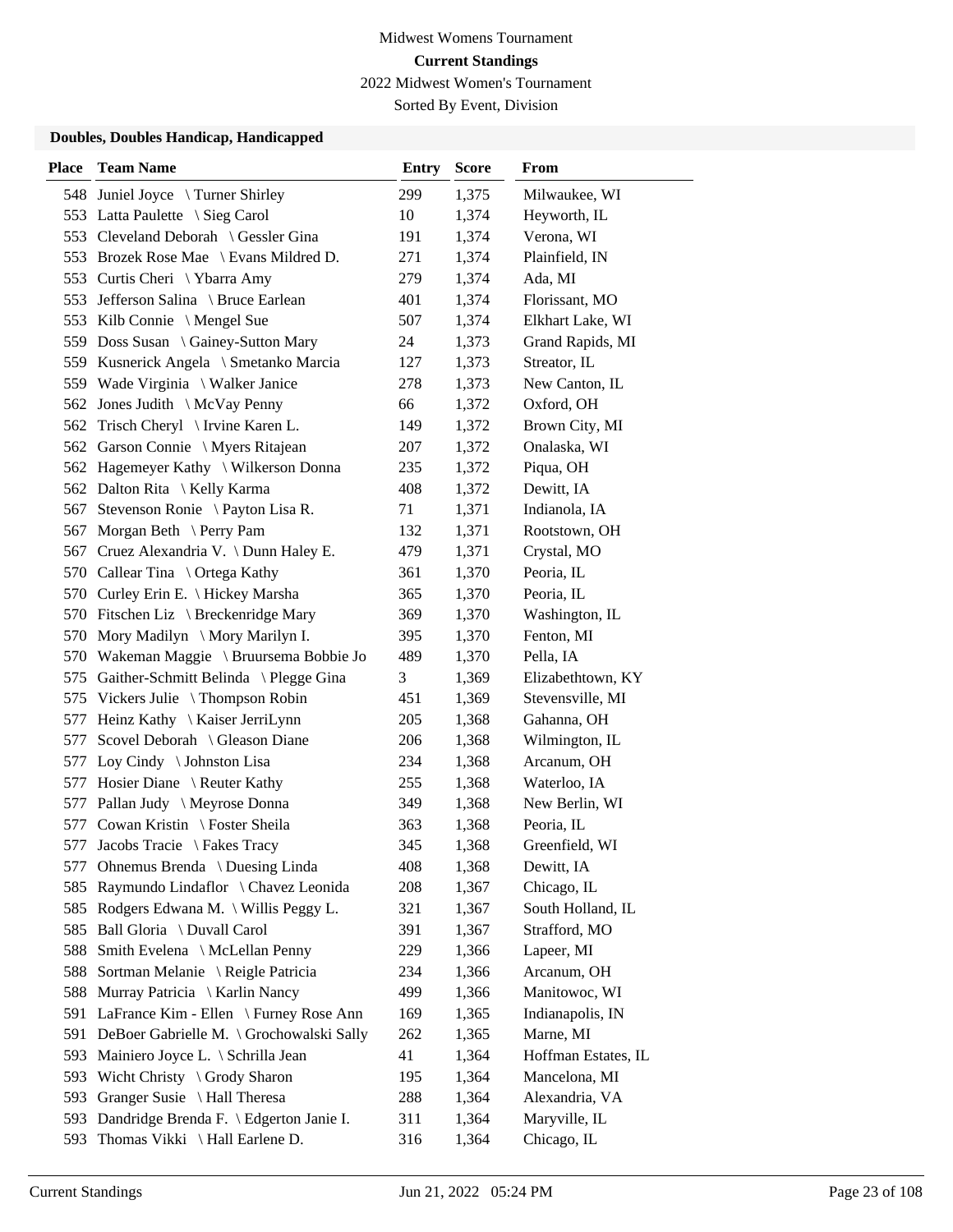Sorted By Event, Division

| <b>Place</b> | <b>Team Name</b>                             | <b>Entry</b> | <b>Score</b> | From                |
|--------------|----------------------------------------------|--------------|--------------|---------------------|
|              | 593 Fenzl Mary \ Schilt Betty                | 453          | 1,364        | Jefferson, WI       |
|              | 593 Berry Donna S. \ Somers Amber M.         | 512          | 1,364        | Kansas City, KS     |
|              | 600 Kettleson Diane \ Lawrence Kathy         | 7            | 1,363        | Wisconsin Dells, WI |
| 600          | Anderson Glenda \ Flynn Betty                | 80           | 1,363        | Springfield, IL     |
|              | 600 Schirpke Vicky \ Singer Janet            | 126          | 1,363        | Marshfield, WI      |
|              | 600 Mores Sujeda \ Meifert Chris             | 325          | 1,363        | Sheboygan Falls, WI |
|              | 604 Lehrmann Jennifer L. \ Burkhart Amanda   | 394          | 1,362        | Tomahawk, WI        |
|              | 605 Nordman Sandra \ Thomas Patricia         | 59           | 1,361        | Oregon, IL          |
|              | 605 Bristow Melissa A. \ Paisley Charlotte   | 102          | 1,361        | Ann Arbor, MI       |
|              | 605 Cox Deneta \ Ritchey Amy                 | 190          | 1,361        | Canton, OH          |
|              | 605 Davis Elaine \ Cunningham Alva           | 316          | 1,361        | Chicago, IL         |
|              | 605 Bathel JoAnn \ Soderberg Sue             | 393          | 1,361        | Conover, WI         |
|              | 610 Porter Delores \ Jakubiak Amy            | 448          | 1,359        | Chicago, IL         |
|              | 611 Buryta Terri \ Blanton Lenny             | 142          | 1,358        | Howell, MI          |
|              | 612 Noffke Melissa \ Faulks Brittnie         | 35           | 1,357        | Winneconne, WI      |
|              | 612 Krause Luann \ Bartoletti Michelle       | 188          | 1,357        | Green Bay, WI       |
|              | 612 Soviak Jackie \ Waldon Dianne            | 206          | 1,357        | Wilmington, IL      |
|              | 615 Neuman Mary Ann \ Zeilman K.Marie        | 127          | 1,356        | Streator, IL        |
|              | 615 Davis Sandra \ McKnight Lucia            | 224          | 1,356        | LaPeer, MI          |
|              | 615 Bertrand Laura \ Rittberg Diana          | 340          | 1,356        | West Bend, WI       |
|              | 615 Daroszewski Gina \ Daroszewski Jenna     | 345          | 1,356        | Greenfield, WI      |
|              | 615 Berge Karen \ Smith Liza                 | 405          | 1,356        | Crystal Lake, IL    |
|              | 615 Allen Sherry \ Flaig Anna                | 526          | 1,356        | Hennepin, IL        |
|              | 621 McMillian Susan \ Routzahn Gail          | 235          | 1,355        | Piqua, OH           |
| 621          | Payne Toni \ Caples Laverne                  | 306          | 1,355        | Zion, IL            |
| 621          | St. George Susan \ Degenhardt Bonnie         | 330          | 1,355        | Richfield, WI       |
| 621          | Meifert Amy \ Scholtens Judy                 | 332          | 1,355        | Burlington, WI      |
|              | 625 Lewis Michelle $\setminus$ Kuhl Vicki S. | 57           | 1,354        | Litchfield, OH      |
|              | 625 McClay Mary \ Frombaugh Nancy            | 57           | 1,354        | Litchfield, OH      |
| 625          | Thompson Linda \ Martin Jackie               | 459          | 1,354        | Birch Run, MI       |
| 628          | Gurney Karen \ Yeager Gail M.                | 8            | 1,353        | Woodlawn, IL        |
|              | 628 Richardson Lisa \ Hogue Dorothy          | 214          | 1,353        | Forest, OH          |
|              | 628 Gant Deborah \ Brown Kalvis              | 354          | 1,353        | Flint, MI           |
| 628          | Barnwell Brittany \ Hillman Kim              | 363          | 1,353        | Peoria, IL          |
| 628          | Applin Qyinn M. \ Sellers Melissa            | 346          | 1,353        | Greenfield, WI      |
| 633          | Tyler Donna \ Wisted Sharon                  | 16           | 1,352        | Cedar Rapids, IA    |
| 633          | Hall Pat \ Hazelton Barb                     | 16           | 1,352        | Cedar Rapids, IA    |
| 633          | Walczak Robin \ Dusing Jerrica               | 31           | 1,352        | Genoa City, WI      |
| 633          | Nolan Pamela \ Nolan Doris                   | 58           | 1,352        | Valley City, OH     |
| 633          | Boudrie Michelle \ Goodrich Sherri L.        | 103          | 1,352        | Ann Arbor, MI       |
| 633          | Minton Sue \ Duescher Pat                    | 129          | 1,352        | Union Grove, WI     |
| 633          | Jaynes Kathleen \ Mills Jean                 | 165          | 1,352        | Millington, MI      |
| 633          | Patterson Nancie \ McRobie Rebecca           | 253          | 1,352        | Waterloo, IA        |
|              | 633 Nowak Nancy \ Voelkel Diane              | 326          | 1,352        | Sussex, WI          |
| 633          | Jacomet Patricia \ Buxrude Mandy             | 327          | 1,352        | Greenfield, WI      |
|              | 633 Rabon Ladora \ Robinson Terese           | 329          | 1,352        | Milwaukee, WI       |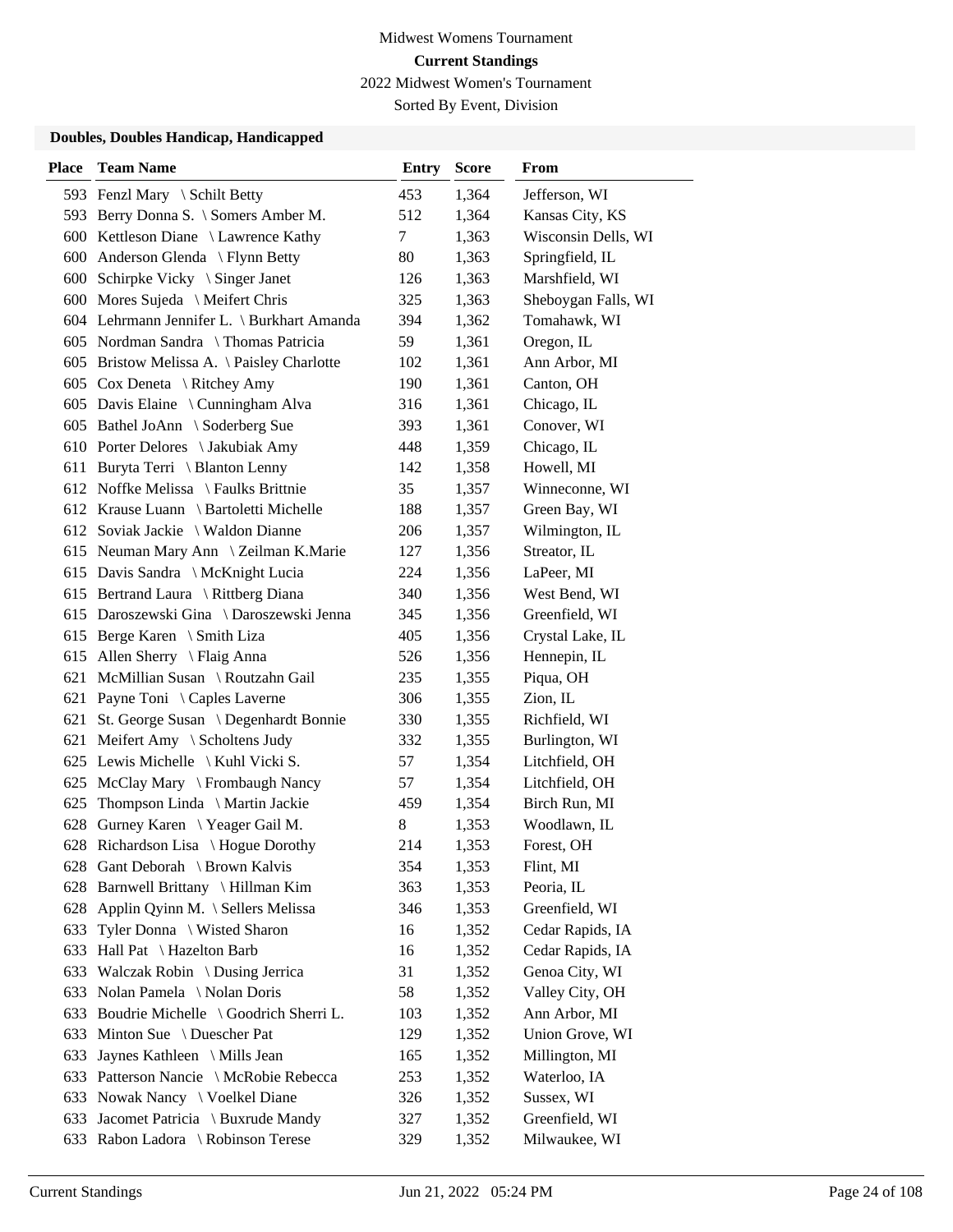Sorted By Event, Division

| <b>Place</b> | <b>Team Name</b>                             | <b>Entry</b> | <b>Score</b> | From                 |
|--------------|----------------------------------------------|--------------|--------------|----------------------|
|              | 633 Spears Perthina \ Dudenhoefer Lucretia   | 340          | 1,352        | West Bend, WI        |
|              | 633 Bukowiec Michelle \ Verheyen Valerie     | 402          | 1,352        | Green Bay, WI        |
|              | 646 Hrbacek Lori \ Westphal Debbie J.        | 84           | 1,351        | Pewaukee, WI         |
|              | 646 Hartwig Bettie \ Werner Elizabeth        | 221          | 1,351        | Stratford, WI        |
|              | 646 Olszewski Linda K. \ Gulick Lisa M.      | 471          | 1,351        | Griffith, IN         |
|              | 646 Cavanaugh Deb \ Cotter Jayne             | 505          | 1,351        | Random Lake, WI      |
|              | 650 Holberg Cindy \ Gethers Alison           | 89           | 1,350        | Wis Rapids, WI       |
|              | 650 Salentine Megan \Nelson Tammy            | 172          | 1,350        | Neenah, WI           |
|              | 650 Johnson Janice M. \Delagardelle Nicole   | 488          | 1,350        | Waterloo, IA         |
|              | 650 Roberts Bernie J. \ Knight Sherry L.     | 514          | 1,350        | Kansas City, KS      |
|              | 654 Hochstedler Joye \ Henry Angela M.       | 52           | 1,349        | Winona Lake, IN      |
|              | 655 Haviland Mary \ Colpetsir Wanda          | 153          | 1,348        | Coldwater, MI        |
|              | 655 Hunt Letitia \ Swalley Sharron           | 376          | 1,348        | Fairview Heights, IL |
|              | 657 Fortenberry Melissa \ Secary Brandi C.   | 172          | 1,347        | Neenah, WI           |
|              | 658 Schwartz Robin \ Zimmerman Terrie        | 133          | 1,346        | Janesville, WI       |
|              | 658 Kunst Karla \ Praslowicz Barbara         | 218          | 1,346        | Birnamwood, WI       |
|              | 660 Bruns Kimberly \ Ridgeway Leslie         | 45           | 1,345        | Manchester, TN       |
|              | 660 Wright Virginia \ Crow Carol J.          | 53           | 1,345        | Winona Lake, IN      |
|              | 660 Schodron Joann \ Sprager Mildred         | 276          | 1,345        | Slinger, WI          |
|              | 660 Barnes Denise \ Tippett Cindi            | 390          | 1,345        | Elberon, IA          |
|              | 664 Heaslip Shelly \Paulus Terri             | 505          | 1,344        | Random Lake, WI      |
|              | 664 Ruh Karen \ Blanke Anna                  | 508          | 1,344        | Elkhart Lake, WI     |
|              | 666 Busque Marcia \ Garner Jilian            | 145          | 1,341        | Clio, MI             |
|              | 666 Karnes Keri L. \ Proffitt Dana L.        | 450          | 1,341        | Troy, IL             |
|              | 668 LeMasters Melissa D. \ Devito Miranda J. | 465          | 1,340        | Warren, OH           |
|              | 669 Ballentine Mary \ Mathews Carlene        | 80           | 1,339        | Springfield, IL      |
|              | 669 Danielsen Mary \ Haus Dawn               | 93           | 1,339        | Mineral Point, WI    |
|              | 669 Foster Sam (Sandra) \ Vasquez Michele    | 170          | 1,339        | Webster City, IA     |
|              | 669 Lang Judy \ Anderson MaryLou             | 217          | 1,339        | Medford, WI          |
|              | 669 VanMalsen Melissa \ Lepior Vicki         | 298          | 1,339        | Fennville, MI        |
|              | 669 Jenrich Charlene \ Oleniczak Mandy       | 341          | 1,339        | Racine, WI           |
|              | 669 Lawrence Brenda \ Beal Debra             | 428          | 1,339        | Rockford, IL         |
|              | 676 Nyman Alyssa \ Schmit Rachel R.          | 188          | 1,338        | Green Bay, WI        |
|              | 676 Jackson Erin \Plaso Teri                 | 204          | 1,338        | Streetsboro, OH      |
|              | 676 Brown Penny \ Beyer Lisa                 | 331          | 1,338        | New Berlin, WI       |
|              | 676 Buehrer Brandi K. \ Johnson Jennifer L.  | 450          | 1,338        | Troy, IL             |
|              | 680 Nikoley Lynn \ Ross Donna                | 336          | 1,337        | Milwaukee, WI        |
| 681          | Feil Tracy \ Stanley Connie                  | 128          | 1,336        | Marshalltown, IA     |
| 681          | Atchitina Antonette \ Cervencik Colleen      | 448          | 1,336        | Chicago, IL          |
| 683          | Leith Christina \ Bicek Elizabeth            | 22           | 1,335        | Davis, IL            |
| 683          | Anderson Paige \ Broberg Corrie              | 360          | 1,335        | Peoria, IL           |
| 683          | Bolander Barbara \ Henson Tiffany            | 369          | 1,335        | Washington, IL       |
|              | 686 Collins Kimberly \ Heldebrandt Lacey D.  | 443          | 1,334        | Oconee, IL           |
|              | 687 Konrad Dottie \ Treichel Fran            | 79           | 1,333        | Jacksonville, IL     |
| 688          | Johnson-Woods Lela D. \ Hampton Patricia     | 320          | 1,332        | Chicago, IL          |
| 688          | Digman Sarah \ Brothers Heather              | 381          | 1,332        | Dubuque, IA          |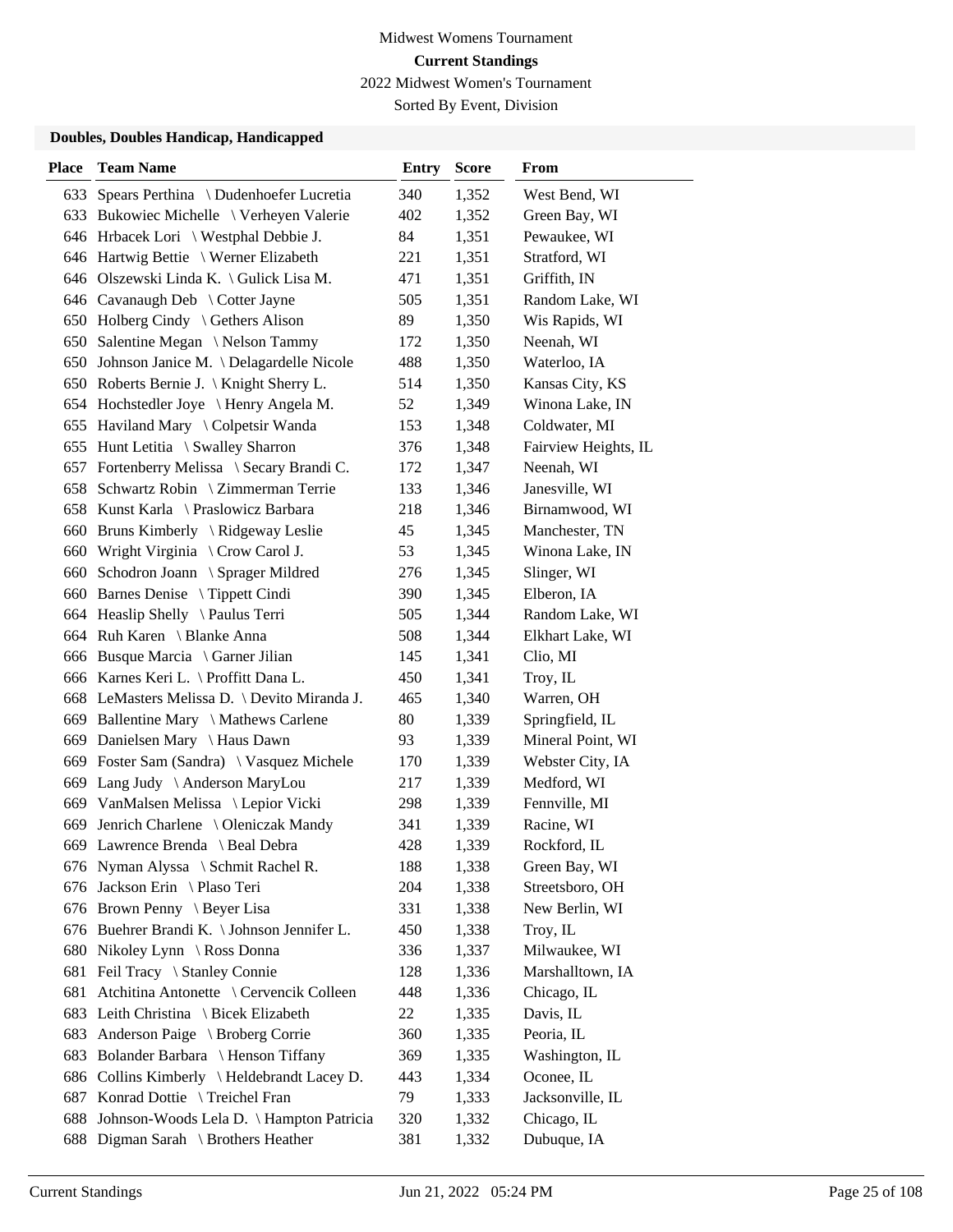Sorted By Event, Division

| <b>Place</b> | <b>Team Name</b>                           | <b>Entry</b> | <b>Score</b> | From                   |
|--------------|--------------------------------------------|--------------|--------------|------------------------|
|              | 690 Schneider Pat \ Barron Olivia          | 335          | 1,330        | Milwaukee, WI          |
|              | 691 Luchterhand Virginia \ Zank Stacey     | 69           | 1,329        | Neillsville, WI        |
|              | 691 Blosch Casi \ Pins Sara                | 97           | 1,329        | South Wayne, WI        |
| 691          | Gieseke Ann \ Kenyon Karen                 | 231          | 1,329        | Carol Stream, IL       |
|              | 694 Logsdon Kelly \ Cook Lisa              | 102          | 1,328        | Ann Arbor, MI          |
|              | 694 Kelly Vera \ Dixon Cassandra           | 269          | 1,328        | Rock Island, IL        |
|              | 696 Liebe Tiara \ Gilles Haley             | 134          | 1,327        | Plymouth, WI           |
|              | 696 Barnes Lois \ Martin Jennifer          | 286          | 1,327        | Bradley, IL            |
|              | 698 Kozy Kristen S. \ Shrake Gayle         | 1            | 1,326        | Steger, IL             |
| 698          | Hubbard Christine \ Kirtley Brenda         | 304          | 1,326        | Stanton, MI            |
| 698          | Jump Lisa \ Loose Tamara                   | 423          | 1,326        | Moline, IL             |
|              | 698 Hall Carol \ Floyd Ann                 | 463          | 1,326        | Warren, OH             |
|              | 702 Tucker Sue \ Pelletier Michele L.      | 475          | 1,325        | Marshall, MI           |
|              | 702 Krier Rebecca \ Fries Amber            | 510          | 1,325        | Port Washington, WI    |
|              | 704 Sanchez April \ Huffman Becky          | 491          | 1,324        | Pella, IA              |
|              | 705 Hiland Jeanette \ Otto Lola D.         | 4            | 1,323        | Brownsburg, IN         |
|              | 705 Nelson Cynthia \ Westphal Mary F.      | 83           | 1,323        | Sussex, WI             |
|              | 705 McVey Orlena \ Morris Anita            | 104          | 1,323        | Plain City, OH         |
| 705          | Noel Jeanette \ Ludwig Nancy               | 391          | 1,323        | Strafford, MO          |
|              | 709 Begue Barbara A. \ Maske Pamela K.     | 51           | 1,322        | Winona Lake, IN        |
| 709          | Burright Polly \ Balmes Aleta              | 78           | 1,322        | Burlington, WI         |
| 709          | McCollough Carla \ Wilson Mary             | 170          | 1,322        | Webster City, IA       |
| 709          | Cooper Evelyn \ Wilson Shelia              | 358          | 1,322        | Beecher, IL            |
| 713          | Toelle Janice \ Whyatt Marilyn             | 26           | 1,320        | Grand Rapids, MI       |
| 713          | Haag Sara Joyce \ Blazer Lottie            | 232          | 1,320        | Grove City, OH         |
| 713          | Aman Missy \ Gerard Kathryn                | 527          | 1,320        | Hennepin, IL           |
|              | 716 Uecker Kathleen R. \ Borrello Marti A. | 264          | 1,319        | Marne, MI              |
|              | 716 Weinzirl Lora \ Robarge Natalie        | 342          | 1,319        | Oak Creek, WI          |
|              | 718 Kutz Vicki \ Cronce Dianne             | 338          | 1,318        | Milwaukee, WI          |
|              | 719 Becker Jessica \ White Tara            | 426          | 1,317        | Belvidere, IL          |
|              | 720 Pittman Lori \ Kelly Tawnee S.         | 473          | 1,316        | South Bend, IN         |
| 721          | Smith Linda \ Greiner Dawn                 | 197          | 1,315        | Pawnee, IL             |
|              | 721 Berres Theresa \ Kramer Ethel          | 219          | 1,315        | Marathon, WI           |
| 723          | Brow Becky \ McDaniel Bonnie J.            | 146          | 1,314        | Clio, MI               |
| 723          | Van Uffelen Elizabeth \ Tiedemann Desiree  | 297          | 1,314        | Mascoutah, IL          |
| 723          | McCauley Emily A. \ Holm Danielle          | 487          | 1,314        | Waterloo, IA           |
|              | 726 Price Cheryl \Haynes Valeria           | 17           | 1,312        | Peoria, IL             |
|              | 726 Glas Karin \ Lampe Lauren              | 131          | 1,312        | Union Grove, WI        |
| 728          | Mitchell Laura \ Robbeloth Jacqueline      | 105          | 1,311        | Howard, OH             |
|              | 729 Keller Kathi \ Howe Freda              | 252          | 1,310        | Waterloo, IA           |
|              | 730 Kallas Bonnie \ Brinkmann Patti        | 36           | 1,309        | Omro, WI               |
|              | 730 Braet Edith M. \ Maul Dana L.          | 144          | 1,309        | Country Club Hills, IL |
|              | 730 Poldervaart Stacey \ Eastwood Angela   | 265          | 1,309        | Fort Dodge, IA         |
|              | 730 Shaw Christi \ Uebelaker Erika         | 344          | 1,309        | Meno Falls, WI         |
| 734          | Smith Elaine \Neff Betsy                   | 309          | 1,308        | Columbus, OH           |
| 735          | Spencer Leah \ Rogers Deena K.             | 310          | 1,307        | Pataskala, OH          |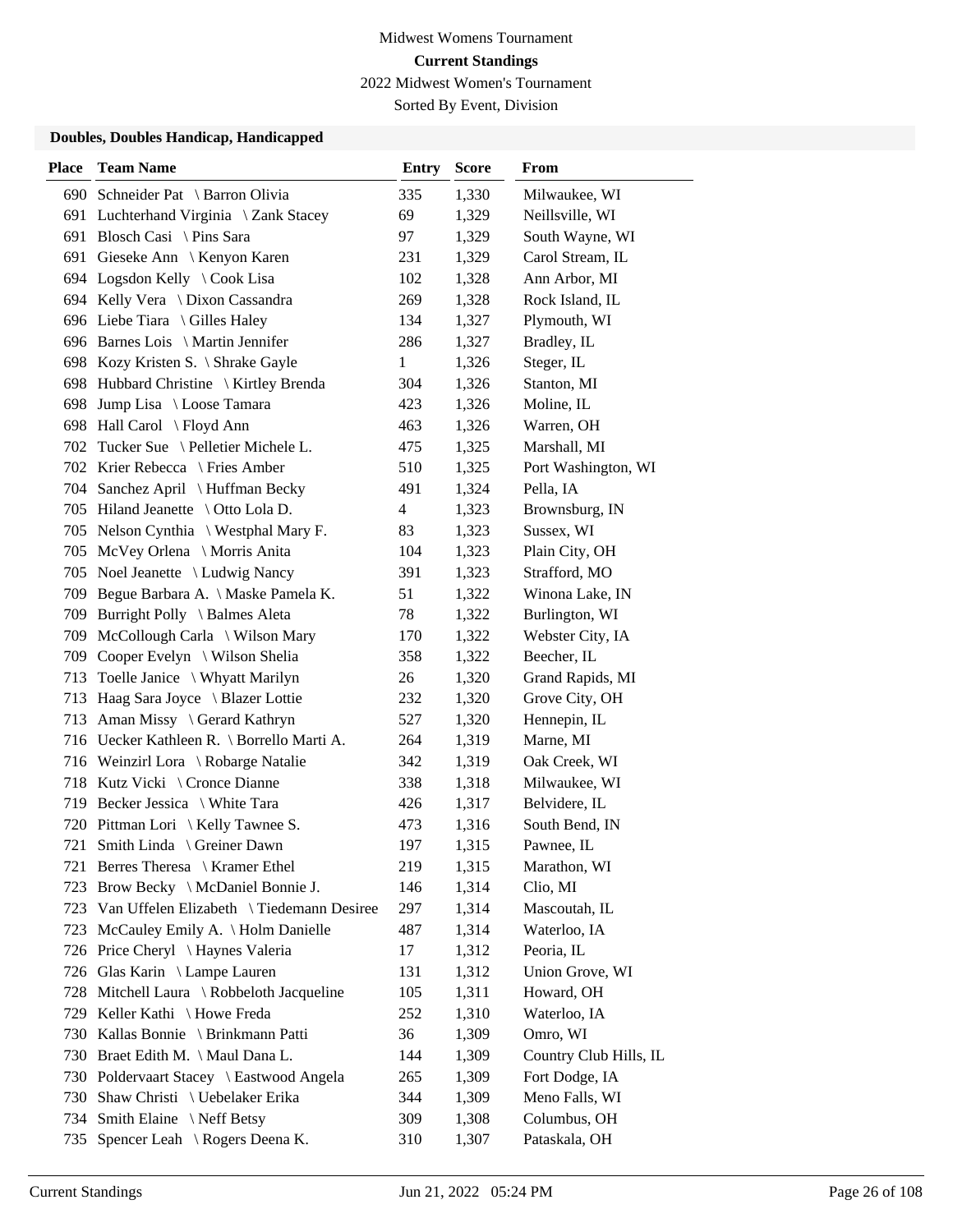Sorted By Event, Division

| <b>Place</b> | <b>Team Name</b>                          | <b>Entry</b>   | <b>Score</b> | From             |
|--------------|-------------------------------------------|----------------|--------------|------------------|
|              | 736 Newton Melanie \ Borrello Amber       | 263            | 1,305        | Marne, MI        |
|              | 736 Gresham Rosalind F. \ Garnett Readith | 312            | 1,305        | Chicago, IL      |
|              | 738 Schumann Lori \ Almerli Laurie        | 64             | 1,304        | Cambria, WI      |
|              | 738 Christensen Laura \ Peiffer Rita      | 70             | 1,304        | Indianola, IA    |
|              | 738 Malloy Sandra \ Sexstella Leslie      | 382            | 1,304        | Louisville, KY   |
|              | 738 Hunt Maria D. \ Bischoff Stacey L.    | 417            | 1,304        | Bluffton, IN     |
|              | 742 Burke Stacy \ Howrey Vicky            | 186            | 1,302        | Washington, IA   |
|              | 743 Schlachter Natasha \ Bender Virginia  | 123            | 1,300        | Montpelier, OH   |
|              | 743 Knish Diane \ Zohott Rena             | 415            | 1,300        | Eaton Rapids, MI |
|              | 745 Brown Sondra \ Elston Darlene         | 384            | 1,299        | St Louis, MO     |
|              | 745 Bush Trinity \ Howell Cynthia         | 435            | 1,299        | Argenta, IL      |
|              | 745 Guffey Michelle \ Marshall Tracy      | 462            | 1,299        | Springfield, IL  |
|              | 748 Duncan Misty \ Spaulding Kathleen     | 228            | 1,298        | Flint, MI        |
|              | 748 Radliff Caitlin \Palmer Bailey        | 492            | 1,298        | Pella, IA        |
|              | 748 Dennie Donna M. \ Stump Terri         | 495            | 1,298        | Warsaw, IN       |
|              | 751 Metzner Kathy \ John Phyllis          | 498            | 1,297        | Green Bay, WI    |
|              | 752 Liebert Lucille \ Patterson Darlena   | 242            | 1,295        | Greencastle, IN  |
|              | 752 Lee Carolynn \ Reighard Sally         | 252            | 1,295        | Waterloo, IA     |
|              | 752 Hamilton Linda \ Whitner Eunice       | 352            | 1,295        | Flint, MI        |
|              | 755 Jensen Sue \ McHugh Shannon           | 54             | 1,294        | Jefferson, IA    |
|              | 755 Little Mary \ Howard Lynn             | 162            | 1,294        | Nelsonville, OH  |
|              | 755 Craven Susan \ Hunter Corrin          | 395            | 1,294        | Fenton, MI       |
|              | 758 Rummage-Star Regina \ Powell Dawn     | 473            | 1,293        | South Bend, IN   |
|              | 759 Borns Linda \ Parker Miranda          | 105            | 1,292        | Howard, OH       |
|              | 760 Hendricks Rachel \ Riedesel Stephanie | 21             | 1,291        | Tomah, WI        |
|              | 760 Dabe Katie \ Burns Tina               | 309            | 1,291        | Columbus, OH     |
| 760          | Stiles Coletta \ Herring Tonya            | 414            | 1,291        | Springfield, OH  |
|              | 760 Reed Sandy \ Hoppe Brigitte           | 428            | 1,291        | Rockford, IL     |
| 764          | Thacker Donna \ DeLuca Debra              | 83             | 1,290        | Sussex, WI       |
|              | 764 Kirtley Brenda \ Rice Sharon          | 280            | 1,290        | Ada, MI          |
|              | 766 Mott Adria Y. \ Staples Eula          | 320            | 1,288        | Chicago, IL      |
| 767          | Jamrog Catherine \ Taft Linda             | 12             | 1,287        | Gurnee, IL       |
|              | 767 Kehoe Rita \ Toepfer Judith           | 251            | 1,287        | Waterloo, IA     |
|              | 769 Berchem Linda \ Clark Darlene F.      | $\overline{2}$ | 1,286        | Dyer, IN         |
|              | 769 Morris Karen \ Short Cindy            | 163            | 1,286        | Trenton, OH      |
|              | 769 Kissinger Norah \ Walczak Karen       | 266            | 1,286        | Sheboygan, WI    |
|              | 772 Hightower Cassaundra \ Irby Annette   | 17             | 1,285        | Peoria, IL       |
|              | 773 Rister Barb \ Fry Jennifer            | 101            | 1,284        | Ann Arbor, MI    |
| 773          | Dana Meira A. \ Mulally Julie             | 371            | 1,284        | Peoria, IL       |
| 775          | Stutler Christine \ Ables Cindy           | 132            | 1,283        | Rootstown, OH    |
| 775          | Secl-Cross Cherylle \ Goggins Jo Ann      | 258            | 1,283        | Marne, MI        |
|              | 775 De Franco Linda \ Meyers Kitty        | 277            | 1,283        | Bolingbrook, IL  |
| 778          | Jasniewski Ann \ Bridges Jenny            | 12             | 1,280        | Gurnee, IL       |
|              | 779 Myers Rita \ Mahan Lindsay            | 242            | 1,279        | Greencastle, IN  |
| 779          | Sleaford Jennifer \ Gomez Deborah         | 333            | 1,279        | Milwaukee, WI    |
| 781          | Clute Leslie \ Berner Lori F.             | 308            | 1,278        | Powell, OH       |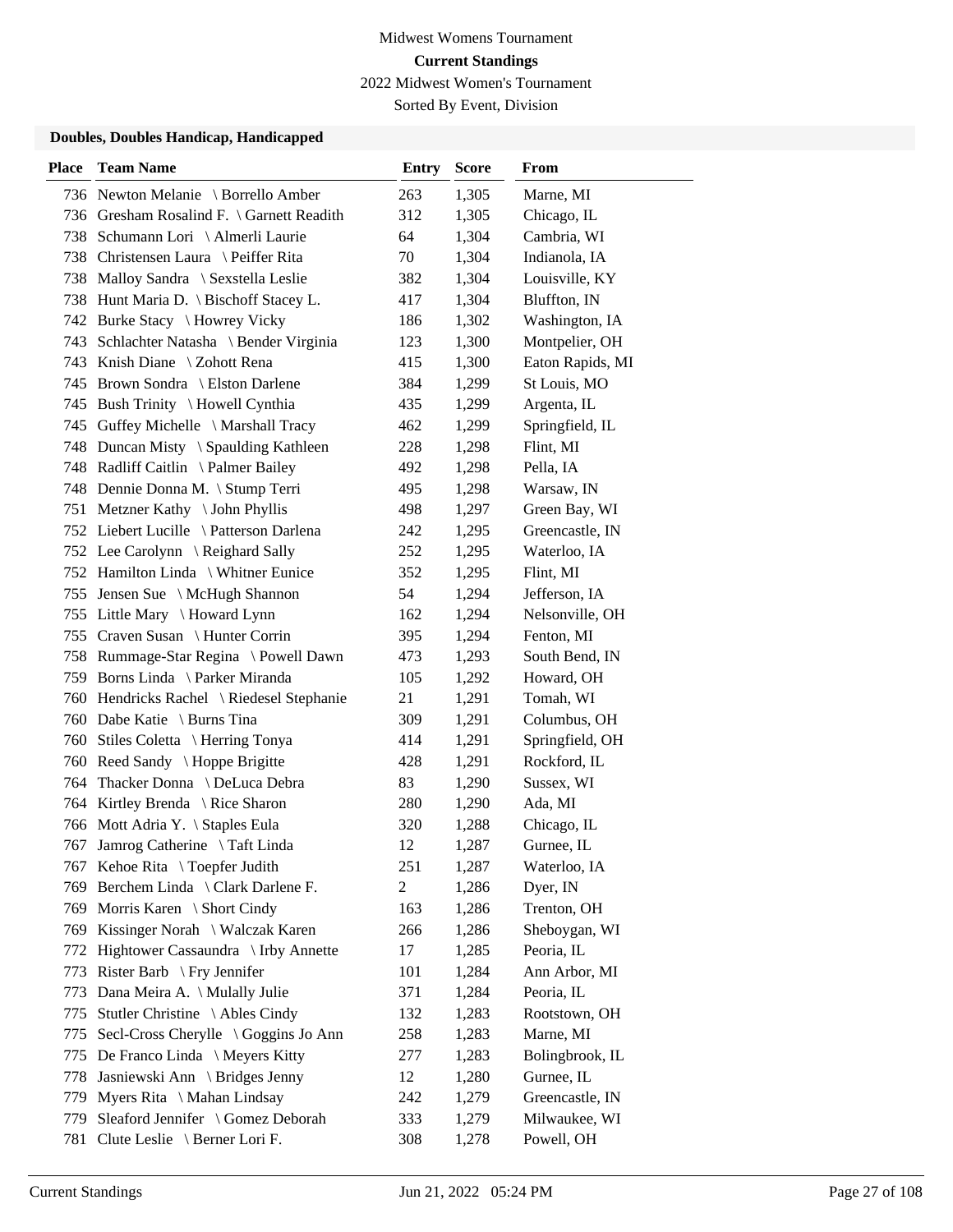Sorted By Event, Division

### **Doubles, Doubles Handicap, Handicapped**

| <b>Place</b> | <b>Team Name</b>                           | <b>Entry</b>   | <b>Score</b> | From              |
|--------------|--------------------------------------------|----------------|--------------|-------------------|
| 782          | Craig Wendy $\setminus$ Zink Tammy         | 20             | 1,277        | Columbus, OH      |
| 782          | Grunzel Lauren \ Clark Lisa                | 330            | 1,277        | Richfield, WI     |
|              | 784 Lipes Roxann \ Gregerson Lisa          | 70             | 1,273        | Indianola, IA     |
|              | 784 Walker Pat \ Vaughan Dollie            | 168            | 1,273        | Belle, WV         |
|              | 786 Malone Mollie A. \ Warwick Amanda J.   | 515            | 1,271        | Shiloh, IL        |
| 787          | Henry Jennie \ Gerlach Vicki               | 227            | 1,270        | LaPeer, MI        |
| 788          | Griesbach Kay \ Wade Charlene              | 13             | 1,269        | Gurnee, IL        |
|              | 788 Geer Tanya L. \ Heidemann Payton       | 251            | 1,269        | Waterloo, IA      |
|              | 790 Pomeroy Debbie \ Stanienda Janice      | 326            | 1,268        | Sussex, WI        |
| 791          | Zimberoff Cynthia \ Phelps Jackie          | 22             | 1,267        | Davis, IL         |
|              | 792 Lee Amee \ Downey - Padget Nicole      | 462            | 1,265        | Springfield, IL   |
| 793          | Terrigan Theresa \ Brady Chrissy           | 189            | 1,263        | Canton, OH        |
| 793          | Sugden Mary Pat \ Zentkowski Jill          | 347            | 1,263        | Milwaukee, WI     |
|              | 795 Estep Pamela G. \ Shepherd Jennifer L. | 53             | 1,261        | Winona Lake, IN   |
|              | 795 Nettleman Dora \ Morgan Carole         | 258            | 1,261        | Marne, MI         |
|              | 795 Schmidt Bonnie \ Boeger Mae            | 332            | 1,261        | Burlington, WI    |
|              | 798 Zook Jean \ Zaugg Renae                | 389            | 1,259        | Elberon, IA       |
| 798          | Joyner Vicki \ Hampson Peggy               | 419            | 1,259        | Springfield, IL   |
| 800          | Mann Kaylee \ Mann Wendy                   | 118            | 1,257        | South Elgin, IL   |
|              | 800 Wachholz Cindy \ Giesfeldt Teri        | 350            | 1,257        | West Allis, WI    |
|              | 802 Sutterlin Frances \ Diggory Mary Ann   | 91             | 1,246        | Batavia, IL       |
|              | 803 Allen Theresa \Taylor Tiffany          | 255            | 1,239        | Waterloo, IA      |
|              | 803 Lee Heather \ Stewart Terri            | 276            | 1,239        | Slinger, WI       |
|              | 805 Hanke LuAnn \ Lang Pam                 | 222            | 1,236        | Marathon, WI      |
| 805          | Alsman Jo \ Maack Deb                      | 490            | 1,236        | Pella, IA         |
| 807          | Anderson Darlene \ Vaughan Denise          | 466            | 1,233        | Traverse City, MI |
| 808          | McDougall Colleen \ McGhee Maggie          | 121            | 1,230        | Montpelier, OH    |
| 809          | Weatherby Kimberly \ Parks Juanita         | 205            | 1,229        | Gahanna, OH       |
| 810          | Woodson Chrissa \ Treffinger Eleanor       | 86             | 1,220        | Waukesha, WI      |
| 811          | Kozy Karen S. \ Kozy Sharon L.             | $\overline{c}$ | 1,218        | Dyer, IN          |
| 812          | Jennings Wanda \ Luchterhand Jennifer      | 69             | 1,215        | Neillsville, WI   |
|              | 813 Pierson Vicky \ Delaney Crystal        | 259            | 1,213        | Marne, MI         |
|              | 814 Short Cindy \ Plaso-Rudawsky Sarah     | 204            | 1,211        | Streetsboro, OH   |
| 815          | Mitchell Latasha Y. \ Hatch Teisha         | 476            | 1,207        | Lynwood, IL       |
|              | 816 Holms Sue \ Kephart Paula              | 254            | 1,201        | Waterloo, IA      |
|              | 817 Brown Nancy \ McCoy Karen Jo           | 274            | 1,189        | Kettering, OH     |
| 818          | Trim Jennifer \ Hurley D'Asia D.           | 103            | 1,171        | Ann Arbor, MI     |
| 819          | Shaver Valeda M. \ Pledger Joyce L.        | 317            | 1,145        | Chicago, IL       |
| 820          | Mastopietro Elizabeth \ Posnanski Emma     | 338            | 1,139        | Milwaukee, WI     |
| 821          | Siemers Kailey \ Matts Ashley              | 426            | 1,122        | Belvidere, IL     |
| 822          | Hartman Nancy \ Wollebeck Susan            | 66             | 1,121        | Oxford, OH        |
| 823          | Scott Trinity \ Scott Leigh                | 362            | 1,101        | Peoria, IL        |
| 824          | Tennant Kim \ Anzalone Angela              | 118            | 1,088        | South Elgin, IL   |
| 825          | Seubert Marla \ Seubert Denise             | 222            | 1,008        | Marathon, WI      |
|              | 826 Berry Kim \ Moore Harriett             | 313            | 962          | Chicago, IL       |

The lowest score to cash is 1476.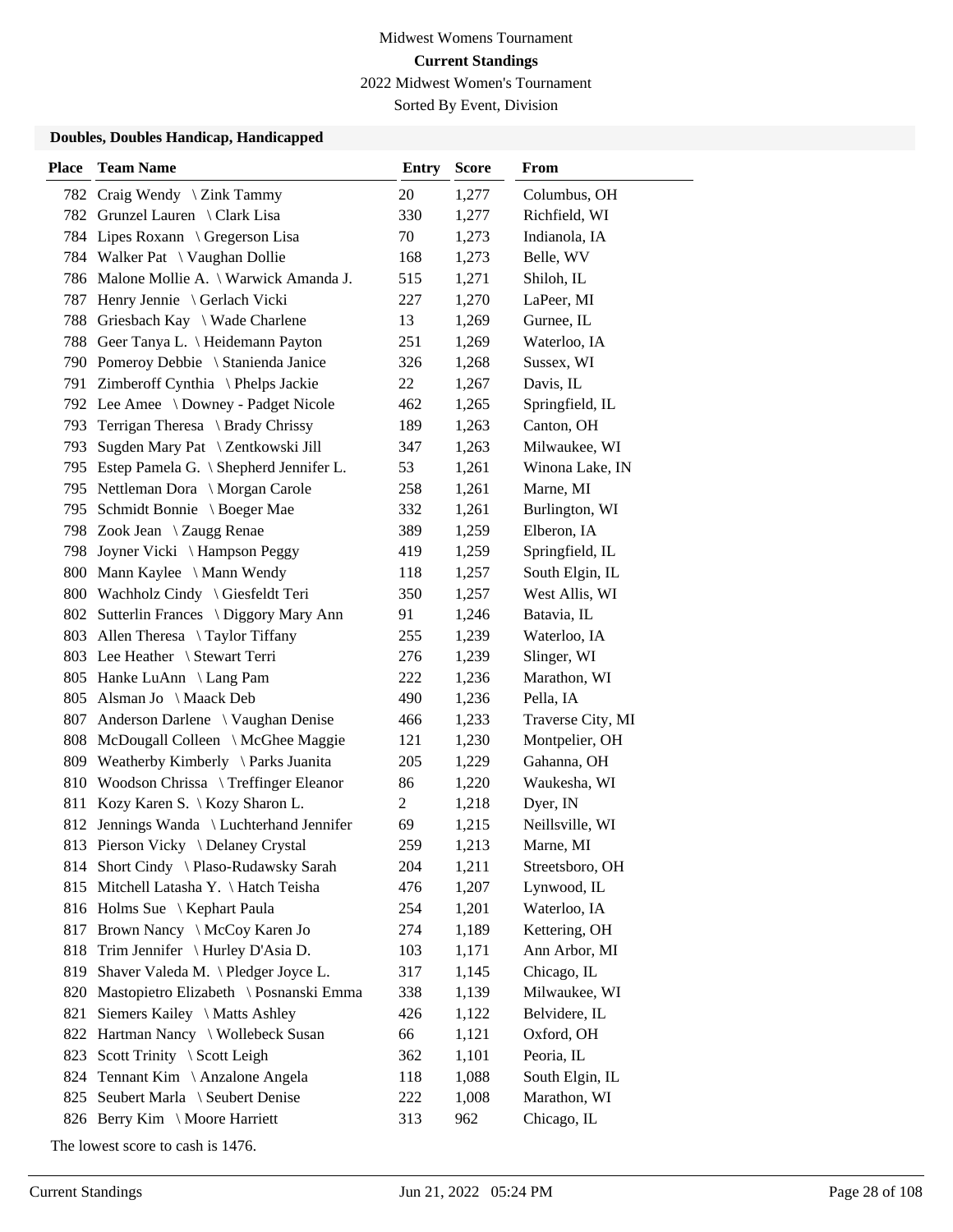Sorted By Event, Division

### **Doubles, Doubles Scratch, Scratch**

| <b>Place</b> | <b>Team Name</b>                         | <b>Entry</b> | <b>Score</b> | From            |
|--------------|------------------------------------------|--------------|--------------|-----------------|
|              | 1 Pollak Jenna \ Wallace Olivia          | 375          | 1,429        | DeWitt, MI      |
|              | 2 Newberry Tami \ Foster Kirstin         | 489          | 1,413        | Pella, IA       |
| 3            | Brandt Britney \ Butler Justina          | 261          | 1,402        | Marne, MI       |
| 4            | Tackett Angela K. \Tackett Natalie       | 417          | 1,344        | Bluffton, IN    |
| 5            | Wright Elaine \ Burris Tanisha           | 232          | 1,336        | Grove City, OH  |
| 6            | Dana Mary \ Johnston Courtney M.         | 367          | 1,323        | Hudson, WI      |
| 7            | Staub Rebekah \ Wyant Brooke             | 388          | 1,314        | Elberon, IA     |
| 8            | Wong Debra \ Denmon Lea                  | 400          | 1,307        | Florissant, MO  |
| 9            | Galindo April \ Leveringston Cynthia     | 358          | 1,286        | Beecher, IL     |
| 10           | Selden-Manor Jami \ Mize Cassondra       | 374          | 1,275        | DeWitt, MI      |
| 11           | Stone Jordyn \ Atkins Rachel             | 374          | 1,271        | DeWitt, MI      |
|              | 12 Boelter Charly \ Schalow Rachel       | 496          | 1,270        | Oshkosh, WI     |
| 13           | Garbe Melissa \ Cieslewicz Stephanie     | 496          | 1,267        | Oshkosh, WI     |
|              | 14 Zimdars Savannah \ Zimdars Linda      | 337          | 1,263        | Milwaukee, WI   |
|              | 15 Elswick Danielle \ Blanchard Kayla    | 100          | 1,262        | Ann Arbor, MI   |
|              | 15 MacArthur Alyssa M. \ Barry Amanda    | 375          | 1,262        | DeWitt, MI      |
| 17           | DeHaan Brittany \ Carroll Amy            | 263          | 1,248        | Marne, MI       |
| 18           | Morris Karen \ Williams Robin            | 161          | 1,243        | Trenton, OH     |
| 18           | Mitas Donna \ Smith Jessica              | 460          | 1,243        | Birch Run, MI   |
| 20           | Jackson Erin \Plaso Teri                 | 204          | 1,242        | Streetsboro, OH |
| 21           | Poisson Renee \ Blevins Kathleen         | 238          | 1,237        | Lynwood, IL     |
|              | 22 Neal Allison \ Edgerton Jacqueline D. | 261          | 1,226        | Marne, MI       |
| 23           | Woten Breanne \ Evans Gabriella          | 492          | 1,221        | Pella, IA       |
| 24           | Witter Diana \ Louze Lynn                | 392          | 1,210        | Mosinee, WI     |
| 25           | Meegan Rebecca \ Higgins Jennifer        | 267          | 1,203        | Baraboo, WI     |
| 26           | Shaum Darla \ Hazen Raelyn               | 491          | 1,190        | Pella, IA       |
| 27           | Horton Kaytrina M. \ Mentel Delana       | 479          | 1,186        | Crystal, MO     |
| 28           | Mayden Barbara \ Perry Debra A.          | 238          | 1,185        | Lynwood, IL     |
| 29           | Albrecht Ashley \ Loveland Janine        | 343          | 1,175        | New Berlin, WI  |
| 30           | Glock Christina \ Myers Bekki            | 260          | 1,170        | Marne, MI       |
| 31           | Bell Lisa \ Case Jenny                   | 246          | 1,168        | Janesville, WI  |
|              | 32 Herman Lucy \ Rockteschel Char        | 30           | 1,150        | West Allis, WI  |
|              | 33 Marshall Theresa \ Williams Marilyn   | 460          | 1,145        | Birch Run, MI   |
|              | 34 Daroszewski Gina \ Daroszewski Jenna  | 345          | 1,140        | Greenfield, WI  |
|              | 34 Cruez Alexandria V. \Dunn Haley E.    | 479          | 1,140        | Crystal, MO     |
|              | 36 Jacobs Tracie \ Fakes Tracy           | 345          | 1,137        | Greenfield, WI  |
| 37           | Squires Carey \ Fisher Dawn              | 195          | 1,133        | Mancelona, MI   |
| 37           | Mitts Faith \ Robinson Dawn              | 388          | 1,133        | Elberon, IA     |
| 39           | Nielsen Hannah \ Quigley Kathie          | 343          | 1,128        | New Berlin, WI  |
| 40           | Radliff Caitlin \ Palmer Bailey          | 492          | 1,127        | Pella, IA       |
| 41           | West Amanda \ Brown Nicole A.            | 394          | 1,124        | Tomahawk, WI    |
| 42           | Berchtold Charmagne \ Guerrero Dawn      | 368          | 1,095        | Havana, IL      |
| 43           | Morris Karen \ Short Cindy               | 163          | 1,091        | Trenton, OH     |
| 44           | Lakey-Wheat Victoria \ Tyree Lynn        | 86           | 1,090        | Waukesha, WI    |
| 45           | Haste Wendy \ Eertmoed Andrea            | 368          | 1,088        | Havana, IL      |
|              | 46 Becker Jessica \ White Tara           | 426          | 1,086        | Belvidere, IL   |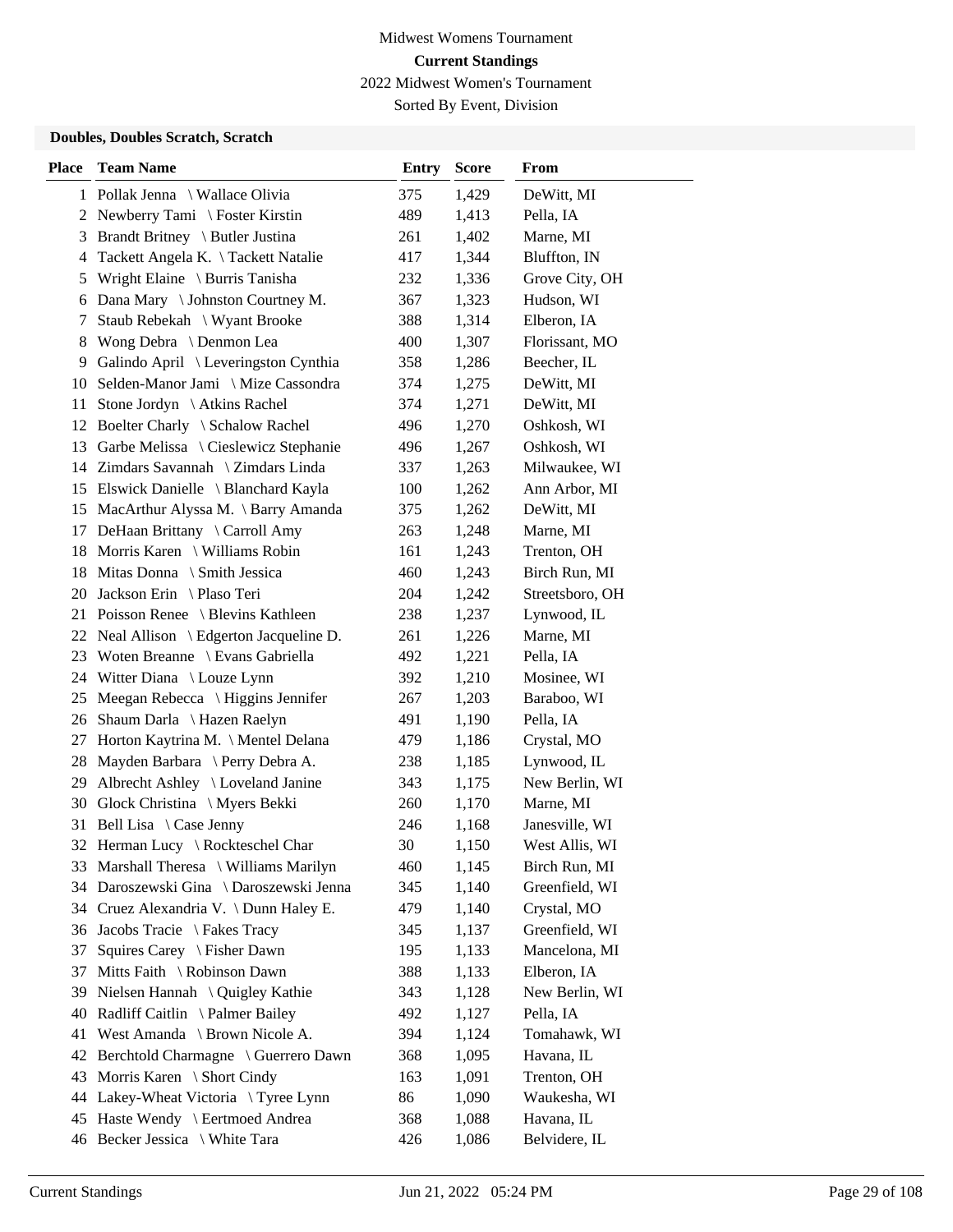Sorted By Event, Division

### **Doubles, Doubles Scratch, Scratch**

| <b>Place</b> | <b>Team Name</b>                                | <b>Entry</b> | <b>Score</b> | <b>From</b>        |
|--------------|-------------------------------------------------|--------------|--------------|--------------------|
|              | 47 Irons Tracy \ Wallace Jayme                  | 100          | 1,085        | Ann Arbor, MI      |
|              | 48 Sanchez April \ Huffman Becky                | 491          | 1,084        | Pella, IA          |
|              | 49 Lehrmann Jennifer L. \ Burkhart Amanda       | 394          | 1,080        | Tomahawk, WI       |
|              | 50 Buxbaum Jane \ Nielsen Linda                 | 30           | 1,076        | West Allis, WI     |
|              | 51 Bathel JoAnn \ Soderberg Sue                 | 393          | 1,061        | Conover, WI        |
|              | 52 Olszewski Linda K. \ Gulick Lisa M.          | 471          | 1,060        | Griffith, IN       |
|              | 53 Malinowski Maureen \ Maliwesky Kathryn<br>M. | 308          | 1,045        | Powell, OH         |
|              | 54 Schultz Karen \ Monson Jacquelinne           | 337          | 1,036        | Milwaukee, WI      |
|              | 55 Anderson Lorie \ Stuplich Connie             | 392          | 1,032        | Mosinee, WI        |
|              | 56 Malone Mollie A. \ Warwick Amanda J.         | 515          | 1,028        | Shiloh, IL         |
| 57           | Nettleman Dora \ Morgan Carole                  | 258          | 1,018        | Marne, MI          |
|              | 58 Kruithof Kathi \ DeMario Robin               | 262          | 1,012        | Marne, MI          |
|              | 59 Leibfried Peggy \ McFadden Kate              | 381          | 1,005        | Dubuque, IA        |
|              | 60 DeBoer Gabrielle M. \ Grochowalski Sally     | 262          | 1,002        | Marne, MI          |
|              | 61 Newton Melanie \ Borrello Amber              | 263          | 999          | Marne, MI          |
|              | 62 Lee Amee \ Downey - Padget Nicole            | 462          | 989          | Springfield, IL    |
|              | 63 Zimberoff Cynthia \ Phelps Jackie            | 22           | 988          | Davis, IL          |
|              | 64 Mastopietro Elizabeth \ Posnanski Emma       | 338          | 977          | Milwaukee, WI      |
|              | 65 Brough Barbara \ King Cathy                  | 140          | 971          | Washington Twp, MI |
|              | 66 Kutz Vicki \ Cronce Dianne                   | 338          | 964          | Milwaukee, WI      |
|              | 67 Leith Christina \ Bicek Elizabeth            | 22           | 960          | Davis, IL          |
| 67           | Siemers Kailey \ Matts Ashley                   | 426          | 960          | Belvidere, IL      |
| 69           | Woodson Chrissa \ Treffinger Eleanor            | 86           | 959          | Waukesha, WI       |
| 69           | Short Cindy \ Plaso-Rudawsky Sarah              | 204          | 959          | Streetsboro, OH    |
| 71           | Kusnerick Angela \ Smetanko Marcia              | 127          | 929          | Streator, IL       |
|              | 72 Hunt Maria D. \ Bischoff Stacey L.           | 417          | 896          | Bluffton, IN       |
| 73           | Nyman Alyssa \ Schmit Rachel R.                 | 188          | 891          | Green Bay, WI      |
|              | 74 Lisowe Tammy \ Leischner Jody                | 508          | 887          | Elkhart Lake, WI   |
|              | 75 Clute Leslie \ Berner Lori F.                | 308          | 864          | Powell, OH         |
|              | 76 Atchitina Antonette \ Cervencik Colleen      | 448          | 856          | Chicago, IL        |
| 77           | Porter Delores \ Jakubiak Amy                   | 448          | 837          | Chicago, IL        |
| 78           | Taylor Dawn \ Kramer Janelle                    | 260          | 797          | Marne, MI          |
| 79           | McDougall Colleen \ McGhee Maggie               | 121          | 726          | Montpelier, OH     |

The lowest score to cash is 1307.

| <b>Place</b> | <b>Team Name</b>   | Entry | <b>Score</b> | <b>From</b>        |
|--------------|--------------------|-------|--------------|--------------------|
|              | Nolin Lynn         | 140   | 907          | Washington Twp, MI |
|              | 2 Bunnell Deborah  | 99    | 900          | Marion, IA         |
|              | 3 Knuutila Janine  | 243   | 896          | Greencastle, IN    |
|              | 4 Mayo Kelly       | 494   | 878          | Glen Carbon, IL    |
|              | Quigley Kathie     | 343   | 874          | New Berlin, WI     |
|              | 6 Meagher Ashleigh | 43    | 862          | Tullahoma, TN      |
|              | Applin Qyinn M.    | 346   | 858          | Greenfield, WI     |
|              | Kepler Tereni L.   | 245   | 857          | Marengo, IA        |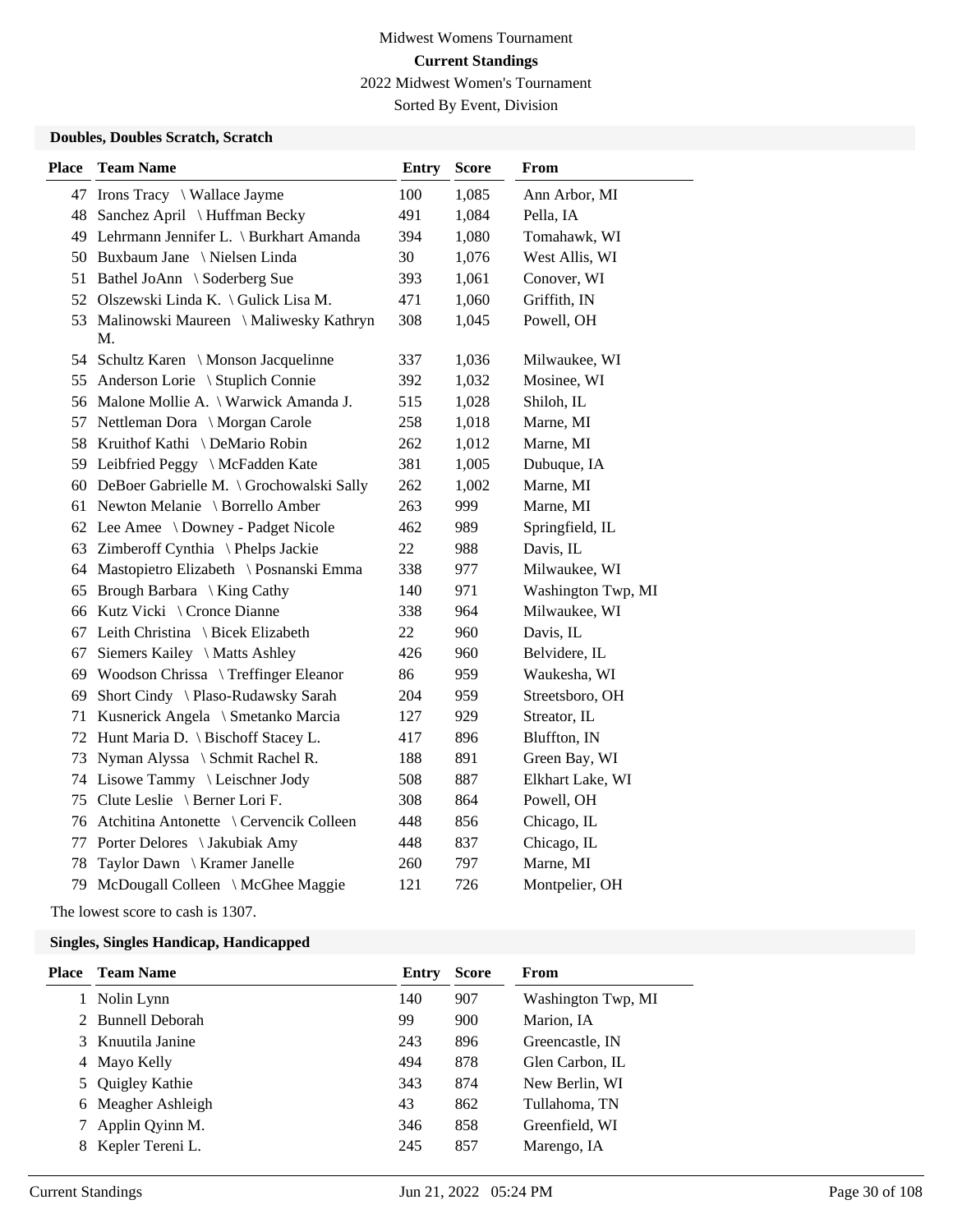Sorted By Event, Division

| <b>Place</b> | <b>Team Name</b>    | <b>Entry</b> | <b>Score</b> | From                |
|--------------|---------------------|--------------|--------------|---------------------|
| 9.           | Feger Lisa          | 360          | 853          | Peoria, IL          |
| 9            | Denmon Lea          | 400          | 853          | Florissant, MO      |
| 11           | Toelle Vickie       | 26           | 848          | Grand Rapids, MI    |
| 12           | Huffman Raeann      | 11           | 847          | Heyworth, IL        |
| 13           | Roberts Bernie J.   | 514          | 846          | Kansas City, KS     |
|              | 14 Norman Debbie    | 231          | 843          | Carol Stream, IL    |
| 14           | Auble Georgiann     | 464          | 843          | Warren, OH          |
|              | 14 Weaver Jessica   | 46           | 843          | Gurnee, IL          |
| 17           | Rader Mackenzie     | 215          | 841          | Belle Center, OH    |
| 18           | Lehrmann Destinee   | 43           | 839          | Tullahoma, TN       |
| 19           | Aguilar Lea         | 470          | 838          | Chicago, IL         |
| 20           | Needham Debbie      | 44           | 837          | Waukegan, IL        |
| 21           | Graves Susan R.     | 359          | 835          | Washington, IN      |
| 21           | <b>Fakes Tracy</b>  | 345          | 835          | Greenfield, WI      |
| 23           | Thompson Courtney   | 429          | 833          | Grayslake, IL       |
|              | 24 Freet Erin J.    | 488          | 832          | Waterloo, IA        |
| 25           | Nielsen Hannah      | 343          | 831          | New Berlin, WI      |
| 26           | Castillo Debi       | 212          | 830          | Mount Pleasant, WI  |
| 27           | Guernsey Meagan     | 63           | 827          | Cadillac, MI        |
| 27           | Williams Teresa     | 216          | 827          | Kenton, OH          |
| 29           | Plourde Valerie     | 122          | 826          | Montpelier, OH      |
| 29           | McNay Tanya         | 454          | 826          | Comstock Park, MI   |
| 31           | <b>Butler Cindy</b> | 201          | 824          | Fowler, IN          |
| 31           | Malinowski Maureen  | 308          | 824          | Powell, OH          |
| 31           | Slothower Dora      | 435          | 824          | Argenta, IL         |
|              | 34 Pischera Kim     | 203          | 819          | Streetsboro, OH     |
|              | 34 Loose Tamara     | 423          | 819          | Moline, IL          |
| 36           | <b>Hastings</b> Sue | 211          | 817          | Beach Park, IL      |
|              | 36 Lauer Carol      | 429          | 817          | Grayslake, IL       |
|              | 36 Petty Gail       | 371          | 817          | Peoria, IL          |
| 36           | Anderson Amy        | 213          | 817          | Milan, IL           |
|              | 36 Hill LaShunda D. | 379          | 817          | University Park, IL |
|              | 41 Karr Betty       | 187          | 816          | Monroe, IA          |
| 41           | Smith Liza          | 405          | 816          | Crystal Lake, IL    |
| 41           | Long Heather        | 415          | 816          | Eaton Rapids, MI    |
| 44           | Ortega Kathy        | 361          | 815          | Peoria, IL          |
| 45           | Nordman Sandra      | 59           | 814          | Oregon, IL          |
| 46           | Johnson April       | 322          | 813          | Milwaukee, WI       |
| 47           | Osterman Angela     | 459          | 812          | Birch Run, MI       |
| 48           | Uhlenhake Dottie M. | 78           | 811          | Burlington, WI      |
| 48           | Talbot Traci        | 430          | 811          | Grayslake, IL       |
| 48           | Sheridan Gail       | 500          | 811          | Manitowoc, WI       |
| 51           | Marshall Tracy      | 462          | 809          | Springfield, IL     |
| 52           | Van Dam Jennifer    | 445          | 808          | Melvin, IA          |
| 53           | McLellan Penny      | 229          | 807          | Lapeer, MI          |
|              | 53 Evans April      | 239          | 807          | Greencastle, IN     |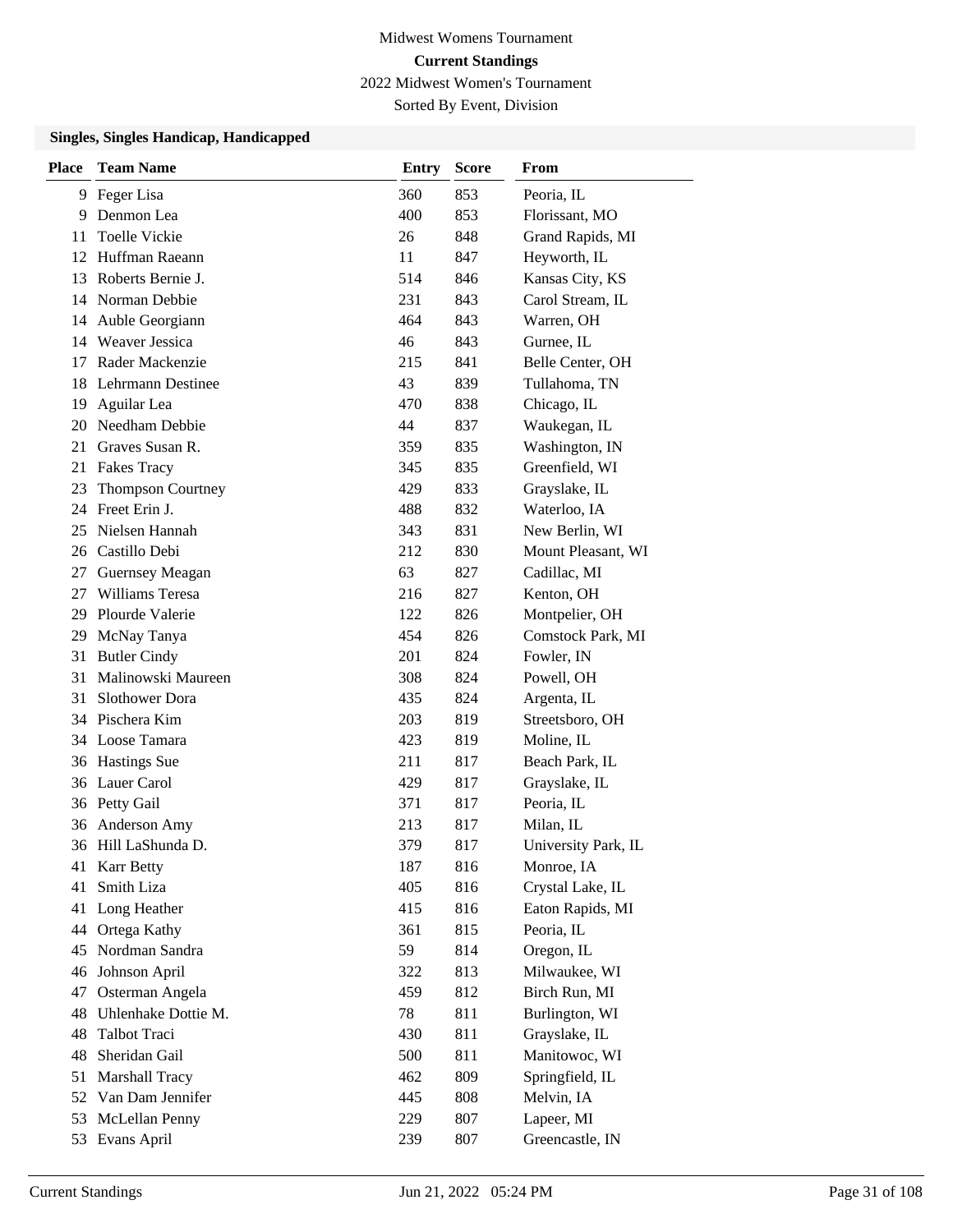Sorted By Event, Division

| <b>Place</b> | <b>Team Name</b>         | <b>Entry</b> | <b>Score</b> | From                |
|--------------|--------------------------|--------------|--------------|---------------------|
| 55           | Langguth Laura L.        | 406          | 806          | Crystal Lake, IL    |
| 55           | Haenchen Bobbie          | 484          | 806          | Ingleside, IL       |
| 55           | Herman Mary              | 154          | 806          | Coldwater, MI       |
| 58           | Harris Stacey            | 241          | 804          | Greencastle, IN     |
| 58           | Braxmaier Kristen M.     | 259          | 804          | Marne, MI           |
| 60           | Hazen Raelyn             | 491          | 803          | Pella, IA           |
| 60           | Flaig Anna               | 526          | 803          | Hennepin, IL        |
| 62           | Jones December           | 216          | 802          | Kenton, OH          |
| 62           | McCane Barbara           | 362          | 802          | Peoria, IL          |
| 62           | Plegge Gina              | 3            | 802          | Elizabethtown, KY   |
| 65           | <b>Newton Delores</b>    | 120          | 801          | Montpelier, OH      |
| 65           | Fuelling Wilma J.        | 300          | 801          | Fort Wayne, IN      |
| 67           | <b>Tyler Donna</b>       | 16           | 800          | Cedar Rapids, IA    |
| 67           | Roush Kim                | 18           | 800          | Columbus, OH        |
| 69           | Pierce Amanda M.         | 245          | 799          | Marengo, IA         |
| 70           | Sanborn Barbara          | 95           | 798          | Lyons, IL           |
| 70           | Crandell Lisa            | 457          | 798          | Birch Run, MI       |
| 72           | Woodworth Melanie        | 208          | 797          | Chicago, IL         |
| 72           | Davis Becky S.           | 513          | 797          | Kansas City, KS     |
| 72           | Andersen Karla           | 37           | 797          | Butte Des Morts, WI |
| 75           | Palmer Anesia            | 322          | 796          | Milwaukee, WI       |
| 75           | Felon Leonora            | 469          | 796          | Fort Wayne, IN      |
| 75           | <b>Boom Cassidy</b>      | 490          | 796          | Pella, IA           |
| 78           | Roskamp Barbara          | 446          | 795          | Melvin, IA          |
| 79           | Latta Carri              | 196          | 794          | Rapid City, MI      |
| 79           | <b>Blazer</b> Lottie     | 232          | 794          | Grove City, OH      |
| 79           | Mack Roslyn              | 319          | 794          | Flossmoor, 60       |
| 79           | Cannon Audrey K.         | 354          | 794          | Flint, MI           |
| 83           | <b>Breashears Vernal</b> | 314          | 793          | Lansing, IL         |
| 83           | Zimdars Linda            | 337          | 793          | Milwaukee, WI       |
| 85           | <b>Agustin Rosemarie</b> | 281          | 792          | Morton Grove, IL    |
| 85           | Corbett Cindy            | 447          | 792          | Melvin, IA          |
| 87           | Bunten Jamie M.          | 240          | 791          | Greencastle, IN     |
| 87           | Pledger Joyce L.         | 317          | 791          | Chicago, IL         |
| 87           | <b>Rotramel Chastidy</b> | 526          | 791          | Hennepin, IL        |
|              | 90 Coleman Kim           | 186          | 790          | Washington, IA      |
| 90           | <b>Bare Sandy</b>        | 442          | 790          | Lake Mills, WI      |
| 92           | Kenny Elizabeth          | 55           | 789          | Cicero, IL          |
| 92           | Perkins Loretta          | 214          | 789          | Forest, OH          |
| 92           | Heidebrink Pam           | 447          | 789          | Melvin, IA          |
| 92           | Chalmers Tameeka S.      | 477          | 789          | Lynwood, IL         |
| 92           | Nash Diana               | 516          | 789          | Baroda, MI          |
| 97           | Liesveld Jill            | 82           | 788          | Coralville, IA      |
| 97           | Miller Patricia          | 160          | 788          | Burlington, IA      |
| 97           | <b>Bell Lisa</b>         | 246          | 788          | Janesville, WI      |
|              | 100 Beeman Doreen K.     | 112          | 787          | Austin, MN          |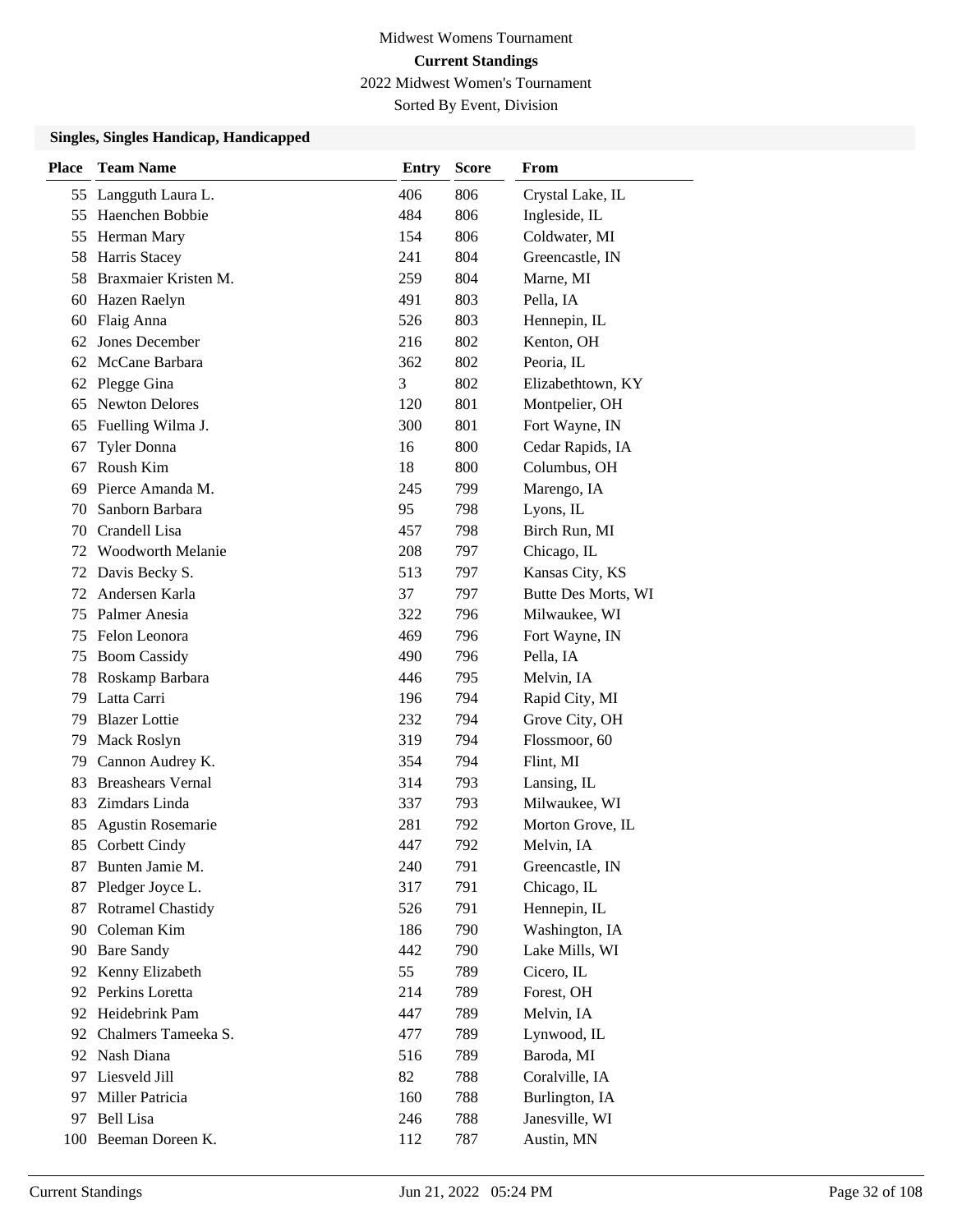Sorted By Event, Division

| <b>Place</b> | <b>Team Name</b>           | <b>Entry</b> | <b>Score</b> | From                |
|--------------|----------------------------|--------------|--------------|---------------------|
| 100          | Robinson Etta              | 192          | 787          | North Chicago, IL   |
|              | 100 Hill Michelle          | 223          | 787          | Davidson, MI        |
| 100          | Edgerton Jacqueline D.     | 261          | 787          | Marne, MI           |
|              | 100 Chouinard Marcia       | 406          | 787          | Crystal Lake, IL    |
|              | 100 Staub Barb             | 386          | 787          | Elberon, IA         |
|              | 106 Melfi Jacqueline       | 95           | 786          | Lyons, IL           |
|              | 106 Clute Joyce M.         | 201          | 786          | Fowler, IN          |
|              | 106 Keister Becky          | 270          | 786          | Middletown, OH      |
|              | 106 Van Iperen Amy         | 446          | 786          | Melvin, IA          |
|              | 106 Schmitz McKenzie L.    | 512          | 786          | Kansas City, KS     |
| 111          | Czechanski Kay             | 73           | 784          | Two Rivers, WI      |
|              | 111 Ziarno Laurie          | 202          | 784          | Maumee, OH          |
| 111          | Meegan Rebecca             | 267          | 784          | Baraboo, WI         |
|              | 114 Lovelace Karen         | 74           | 783          | Lincoln, IL         |
|              | 114 Lane Coral             | 346          | 783          | Greenfield, WI      |
|              | 114 Stein Lori             | 485          | 783          | Antioch, IL         |
|              | 114 Berry Donna S.         | 512          | 783          | Kansas City, KS     |
| 118          | Janicek Deborah            | 95           | 782          | Lyons, IL           |
|              | 118 Brow Becky             | 146          | 782          | Clio, MI            |
|              | 118 Mentel Delana          | 479          | 782          | Crystal, MO         |
| 121          | Gulick Lisa M.             | 471          | 781          | Griffith, IN        |
| 121          | <b>Trodler Dawn</b>        | 41           | 781          | Hoffman Estates, IL |
|              | 123 Reed Janice            | 315          | 780          | Chicago, IL         |
|              | 123 Gillispie Vicki        | 480          | 780          | Cedar Springs, MI   |
| 125          | Johnston Lisa              | 234          | 779          | Arcanum, OH         |
| 125          | Nicholson Linda            | 269          | 779          | Rock Island, IL     |
| 125          | Darden Larissa             | 317          | 779          | Chicago, IL         |
| 128          | <b>Bradley Brandy</b>      | 74           | 778          | Lincoln, IL         |
| 128          | Kohler Sandy               | 131          | 778          | Union Grove, WI     |
| 128          | Reich Lynn                 | 135          | 778          | Plymouth, WI        |
| 128          | Colpetsir Wanda            | 153          | 778          | Coldwater, MI       |
|              | 128 McBride Cindy K.       | 245          | 778          | Marengo, IA         |
|              | 128 Boyd-McCanless Gena L. | 307          | 778          | Westerville, OH     |
| 128          | Wolf Rhea                  | 370          | 778          | Peoria, IL          |
| 128          | Tippett Lorna V.           | 256          | 778          | Chicago, IL         |
|              | 128 Mielke Susan           | 111          | 778          | Austin, MN          |
| 137          | Anderson Glenda            | 80           | 777          | Springfield, IL     |
| 137          | Jellema Rebecca            | 160          | 777          | Burlington, IA      |
| 137          | Boehm Joan                 | 288          | 777          | Alexandria, VA      |
| 137          | Hallom Courtney A.         | 312          | 777          | Chicago, IL         |
| 137          | Gilboy Barb                | 407          | 777          | Crystal Lake, IL    |
| 137          | Herns Deborah              | 476          | 777          | Lynwood, IL         |
| 137          | Flood Lynn                 | 507          | 777          | Elkhart Lake, WI    |
|              | 137 Face Valarie           | 38           | 777          | Jackson, MI         |
| 145          | Heath Claire               | 9            | 776          | Aberdeen, MD        |
| 145          | Thomas Patricia            | 59           | 776          | Oregon, IL          |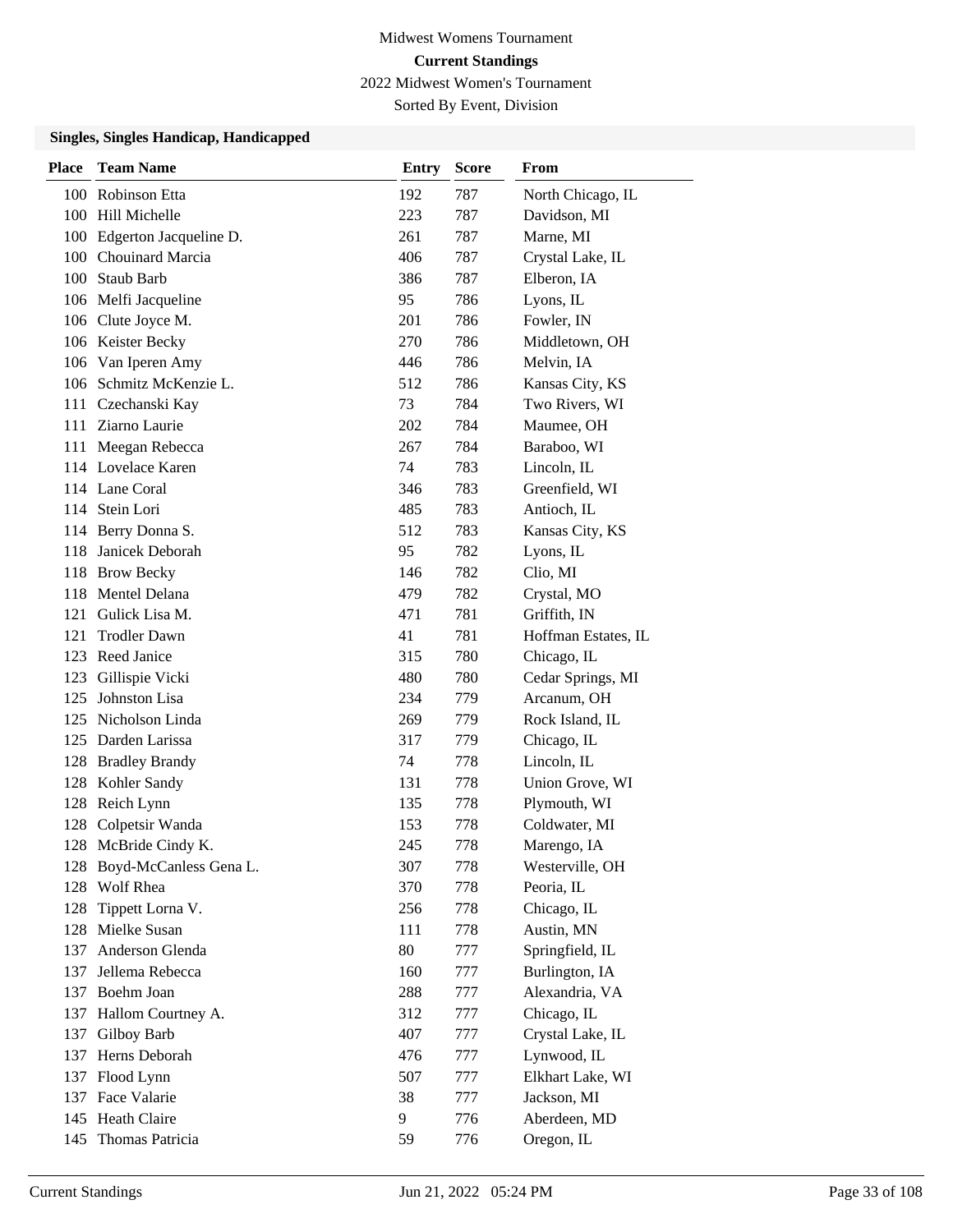Sorted By Event, Division

| <b>Place</b> | <b>Team Name</b>          | <b>Entry</b> | <b>Score</b> | From                |
|--------------|---------------------------|--------------|--------------|---------------------|
|              | 145 DeWitt Pat            | 72           | 776          | Two Rivers, WI      |
|              | 145 Myers Linda           | 189          | 776          | Canton, OH          |
|              | 145 Antoniewicz Melinda   | 328          | 776          | Milwaukee, WI       |
|              | 145 Stark Kathy           | 370          | 776          | Peoria, IL          |
|              | 145 Napier Tammee L.      | 412          | 776          | Laotto, IN          |
|              | 152 Burke Stacy           | 186          | 775          | Washington, IA      |
|              | 152 Ross Donna            | 336          | 775          | Milwaukee, WI       |
|              | 152 Leibfried Peggy       | 381          | 775          | Dubuque, IA         |
|              | 152 Schenck Terri L.      | 393          | 775          | Conover, WI         |
|              | 152 Kelly Demetria A.     | 472          | 775          | South Bend, IN      |
|              | 152 Amar Norma            | 256          | 775          | Chicago, IL         |
|              | 158 Lippens-Kennedy Nancy | 117          | 774          | Hoffman Estates, IL |
|              | 158 Miller Sharon         | 147          | 774          | Metamore, MI        |
|              | 158 Held Lana             | 236          | 774          | Crossville, TN      |
|              | 158 Gleckler Dona         | 278          | 774          | New Canton, IL      |
| 158          | Jacomet Patricia          | 327          | 774          | Greenfield, WI      |
|              | 158 Porter Delores        | 448          | 774          | Chicago, IL         |
|              | 164 Bloodsworth Shirley   | 164          | 773          | Pella, IA           |
|              | 164 Hartseil Nicole       | 361          | 773          | Peoria, IL          |
|              | 164 Wong Debra            | 400          | 773          | Florissant, MO      |
|              | 164 Roberts Kara L.       | 511          | 773          | Kansas City, KS     |
|              | 164 Luszczek Liz          | 56           | 773          | Clarendon Hills, IL |
|              | 164 Culbert Carol         | 323          | 773          | Jonesville, MI      |
|              | 164 Handler Debbie        | 111          | 773          | Austin, MN          |
| 171          | Marohl Diann              | 207          | 772          | Onalaska, WI        |
|              | 171 Carroll Amy           | 226          | 772          | Mayville, MI        |
| 171          | <b>Betters Judy</b>       | 406          | 772          | Crystal Lake, IL    |
| 171          | Miller Lisa               | 409          | 772          | Sumner, IA          |
| 171          | Rhodes Ashli              | 443          | 772          | Oconee, IL          |
| 171          | Kelly Tawnee S.           | 473          | 772          | South Bend, IN      |
| 171          | Cieslewicz Stephanie      | 496          | 772          | Oshkosh, WI         |
| 178          | <b>Balmes Aleta</b>       | 78           | 771          | Burlington, WI      |
|              | 178 Fletcher Melanie      | 215          | 771          | Belle Center, OH    |
| 178          | Mountain Corinna          | 278          | 771          | New Canton, IL      |
| 178          | King Marcia               | 304          | 771          | Stanton, MI         |
|              | 182 Schleicher Regina     | 134          | 770          | Plymouth, WI        |
| 182          | King Cathy                | 156          | 770          | Inlay City, MI      |
| 182          | Jamieson Toni             | 236          | 770          | Crossville, TN      |
| 182          | Wood Chris                | 265          | 770          | Fort Dodge, IA      |
|              | 186 Fisher Rhonda L.      | 81           | 769          | Sheridan, MI        |
| 186          | Vohlken Jeanette L.       | 81           | 769          | Sheridan, MI        |
| 186          | Honey Laura K.            | 243          | 769          | Greencastle, IN     |
| 186          | Thompson Willa J.         | 300          | 769          | Fort Wayne, IN      |
| 186          | <b>Barnwell Brittany</b>  | 363          | 769          | Peoria, IL          |
| 186          | Thatcher Danean M.        | 503          | 769          | Franklin, IN        |
|              | 186 Huntspon Monica       | 401          | 769          | Florissant, MO      |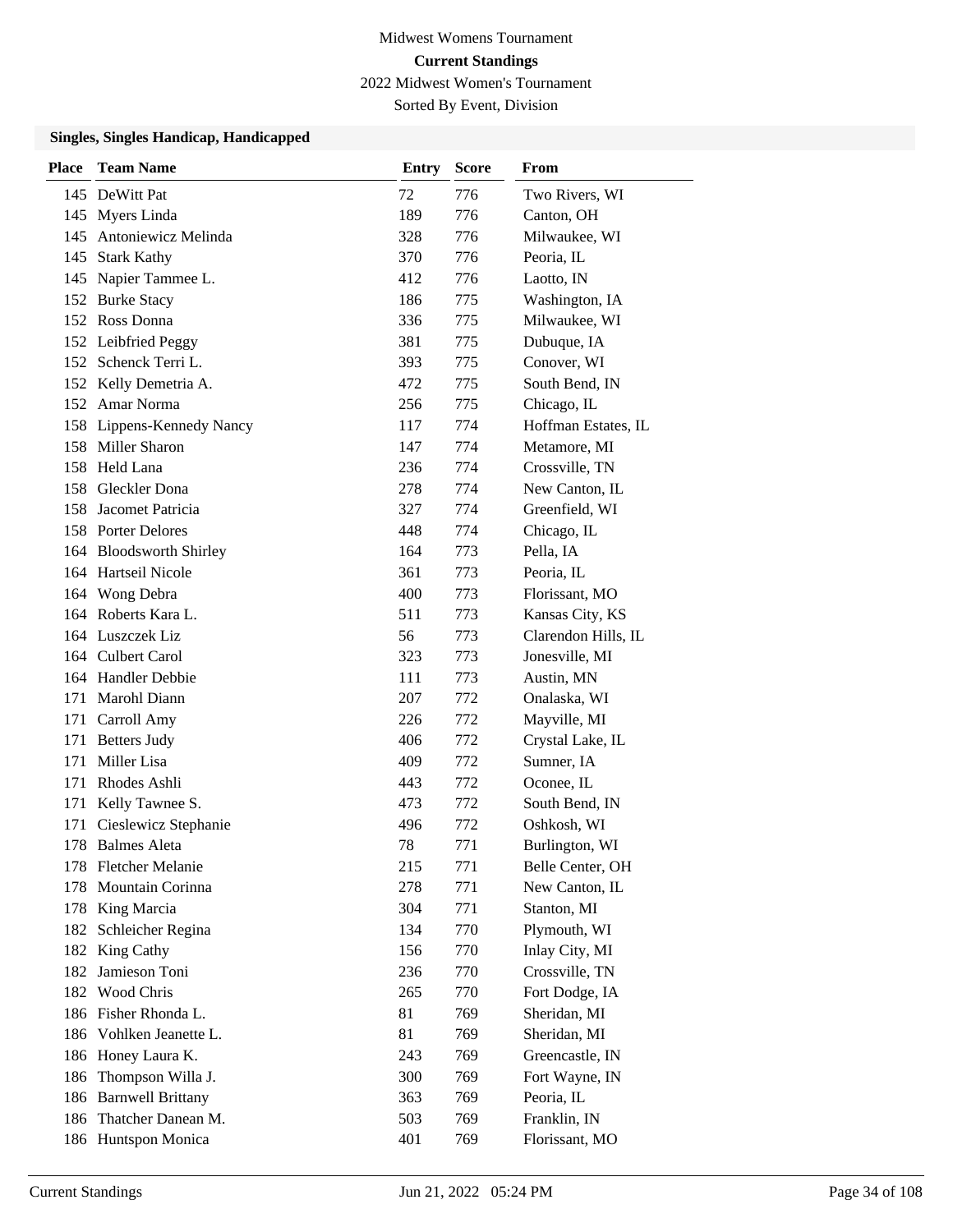Sorted By Event, Division

| <b>Place</b> | <b>Team Name</b>       | <b>Entry</b> | <b>Score</b> | From                 |
|--------------|------------------------|--------------|--------------|----------------------|
|              | 193 Craker Jeralyn     | 114          | 768          | Elgin, $IL$          |
|              | 193 Honey Victoria     | 243          | 768          | Greencastle, IN      |
|              | 193 Logan Mary         | 399          | 768          | Florissant, MO       |
|              | 193 Danielson Penny    | 213          | 768          | Milan, IL            |
|              | 197 Wirrer Kay         | 73           | 767          | Two Rivers, WI       |
| 197          | Monje Jacquelyn        | 454          | 767          | Comstock Park, MI    |
|              | 197 Dana Meira A.      | 371          | 767          | Peoria, IL           |
|              | 197 Mattox Kim M.      | 239          | 767          | Greencastle, IN      |
|              | 197 Burke Rose         | 111          | 767          | Austin, MN           |
|              | 202 Razumich Kathryn   | 4            | 766          | Brownsburg, IN       |
| 202          | Stombaugh Maria        | 123          | 766          | Montpelier, OH       |
|              | 202 Alexander Debbie   | 145          | 766          | Clio, MI             |
|              | 202 Aubert Lisa        | 145          | 766          | Clio, MI             |
| 202          | Cejka Hazel            | 209          | 766          | Baraboo, WI          |
|              | 202 McBee AmyLynne     | 429          | 766          | Grayslake, IL        |
|              | 202 Stirnichuk Heather | 430          | 766          | Grayslake, IL        |
|              | 202 Leidel Jennifer J. | 461          | 766          | Birch Run, MI        |
|              | 202 Manor Susan        | 51           | 766          | Winona Lake, IN      |
|              | 202 Pollak Jenna       | 375          | 766          | DeWitt, MI           |
|              | 212 Wright Marie E.    | 150          | 765          | Goodland, IN         |
|              | 212 Prewitt Brittany   | 171          | 765          | Neenah, WI           |
| 212          | Klumpyan Lia           | 219          | 765          | Marathon, WI         |
|              | 212 Harris Valerie     | 230          | 765          | Waukegan, IL         |
|              | 212 Ward Pamela A.     | 312          | 765          | Chicago, IL          |
| 212          | <b>Swalley Sharron</b> | 376          | 765          | Fairview Heights, IL |
| 212          | Martinez Jay-Marie     | 470          | 765          | Chicago, IL          |
| 212          | Barry Amanda           | 375          | 765          | DeWitt, MI           |
|              | 220 Nichols Jaylene M. | 201          | 764          | Fowler, IN           |
| 220          | Harrington Connie      | 286          | 764          | Bradley, IL          |
| 220          | Verheyen Mary          | 402          | 764          | Green Bay, WI        |
| 220          | McConnell Diana        | 475          | 764          | Marshall, MI         |
|              | 224 Hosier Diane       | 255          | 763          | Waterloo, IA         |
|              | 224 Bultinck Rebecca   | 423          | 763          | Moline, IL           |
| 224          | <b>Holland Susan</b>   | 456          | 763          | Benton Harbor, MI    |
| 224          | Yip Supaporn           | 470          | 763          | Chicago, IL          |
|              | 228 Laskov Heather     | 15           | 762          | Gurnee, IL           |
|              | 228 Hite Kathleen M.   | 143          | 762          | Indianapolis, IN     |
| 228          | <b>Burrell Lucinda</b> | 155          | 762          | Freemont, IN         |
| 228          | Stinson Jessika        | 215          | 762          | Belle Center, OH     |
| 228          | <b>Granger Susie</b>   | 288          | 762          | Alexandria, VA       |
| 228          | Martorano Katherine    | 350          | 762          | West Allis, WI       |
| 228          | Martin Paula           | 430          | 762          | Grayslake, IL        |
|              | 228 Conley Cheryl      | 444          | 762          | Belvidere, IL        |
|              | 228 Smith Bobbie J.    | 513          | 762          | Kansas City, KS      |
| 237          | Chavez Leonida         | 208          | 761          | Chicago, IL          |
| 237          | Reynolds Tiara         | 243          | 761          | Greencastle, IN      |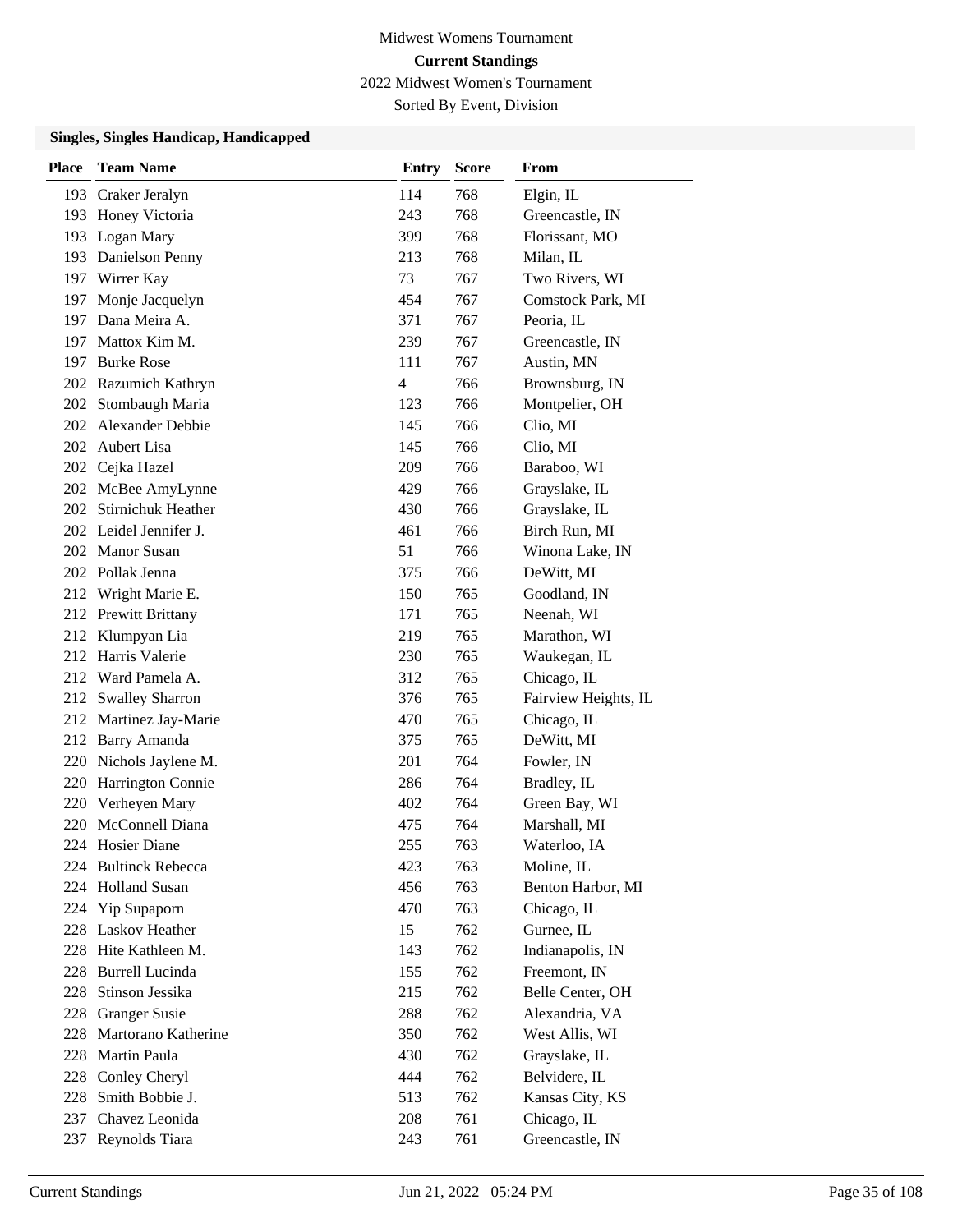Sorted By Event, Division

| <b>Place</b> | <b>Team Name</b>          | <b>Entry</b> | <b>Score</b> | From                |
|--------------|---------------------------|--------------|--------------|---------------------|
| 237          | <b>Taylor Dawn</b>        | 260          | 761          | Marne, MI           |
| 237          | Robinson Linda            | 355          | 761          | Swartz Creek, MI    |
|              | 237 Delano Kristen M.     | 346          | 761          | Greenfield, WI      |
| 237          | Rodebaugh Morgan B.       | 503          | 761          | Franklin, IN        |
| 237          | George Ashley             | 517          | 761          | Wisconsin Dells, WI |
|              | 244 Leimbach Beverly      | 10           | 760          | Heyworth, IL        |
|              | 244 Chao Debra            | 112          | 760          | Austin, MN          |
|              | 244 Zeller De             | 202          | 760          | Maumee, OH          |
|              | 244 Brown Sharon          | 237          | 760          | Nichols, IA         |
|              | 244 Roberts Collette      | 268          | 760          | Rock Island, IL     |
|              | 244 Williams Constance S. | 283          | 760          | West Point, IN      |
|              | 244 Richardson Becky      | 359          | 760          | Washington, IN      |
|              | 244 Burns Sandy           | 124          | 760          | Montpelier, OH      |
|              | 244 Williams Gail         | 384          | 760          | St Louis, MO        |
|              | 244 Kleinschmidt Darlene  | 431          | 760          | Port Washington, WI |
| 244          | Thompson Sherry L.        | 481          | 760          | Kokomo, IN          |
|              | 244 Pehl Pam              | 97           | 760          | South Wayne, WI     |
|              | 244 Koehnke Jody          | 130          | 760          | Union Grove, WI     |
|              | 244 Hickey Marsha         | 365          | 760          | Peoria, IL          |
|              | 244 Smith Linda           | 197          | 760          | Pawnee, IL          |
|              | 259 Koerner Bonnie        | 68           | 759          | Wauwatosa, WI       |
|              | 259 Hornback Ellen        | 147          | 759          | Metamore, MI        |
| 259          | Salentine Megan           | 172          | 759          | Neenah, WI          |
| 259          | Korte Jeri                | 187          | 759          | Monroe, IA          |
|              | 259 Vela Toni             | 230          | 759          | Waukegan, IL        |
|              | 259 DeHaan Brittany       | 263          | 759          | Marne, MI           |
|              | 259 Watkins Judith V.     | 314          | 759          | Lansing, IL         |
|              | 259 Hoffman Darcy         | 445          | 759          | Melvin, IA          |
| 259          | Taylor Cynthia            | 130          | 759          | Union Grove, WI     |
| 268          | Conell Kris               | 68           | 758          | Wauwatosa, WI       |
| 268          | Barlage Linda             | 202          | 758          | Maumee, OH          |
| 268          | <b>Blevins Kathleen</b>   | 238          | 758          | Lynwood, IL         |
|              | 268 Hanna Patricia        | 416          | 758          | Ottumwa, IA         |
|              | 268 Head Pamela           | 456          | 758          | Benton Harbor, MI   |
|              | 268 Klein Holly           | 457          | 758          | Birch Run, MI       |
|              | 268 Dexheimer Joanne      | 484          | 758          | Ingleside, IL       |
|              | 268 Karlin Nancy          | 499          | 758          | Manitowoc, WI       |
|              | 268 Konrad Dottie         | 79           | 758          | Jacksonville, IL    |
| 277          | <b>Banker Marlene</b>     | 65           | 757          | Eagle, WI           |
| 277          | Schroyer Sue              | 92           | 757          | Geneva, IL          |
| 277          | Gizzi Lynette             | 166          | 757          | Portage, MI         |
| 277          | <b>McMillon Lottie</b>    | 193          | 757          | North Chicago, IL   |
| 277          | <b>Brandt Britney</b>     | 261          | 757          | Marne, MI           |
| 277          | Thompson Linda            | 298          | 757          | Fennville, MI       |
| 277          | <b>Brown Kalvis</b>       | 354          | 757          | Flint, MI           |
|              | 277 Louze Lynn            | 392          | 757          | Mosinee, WI         |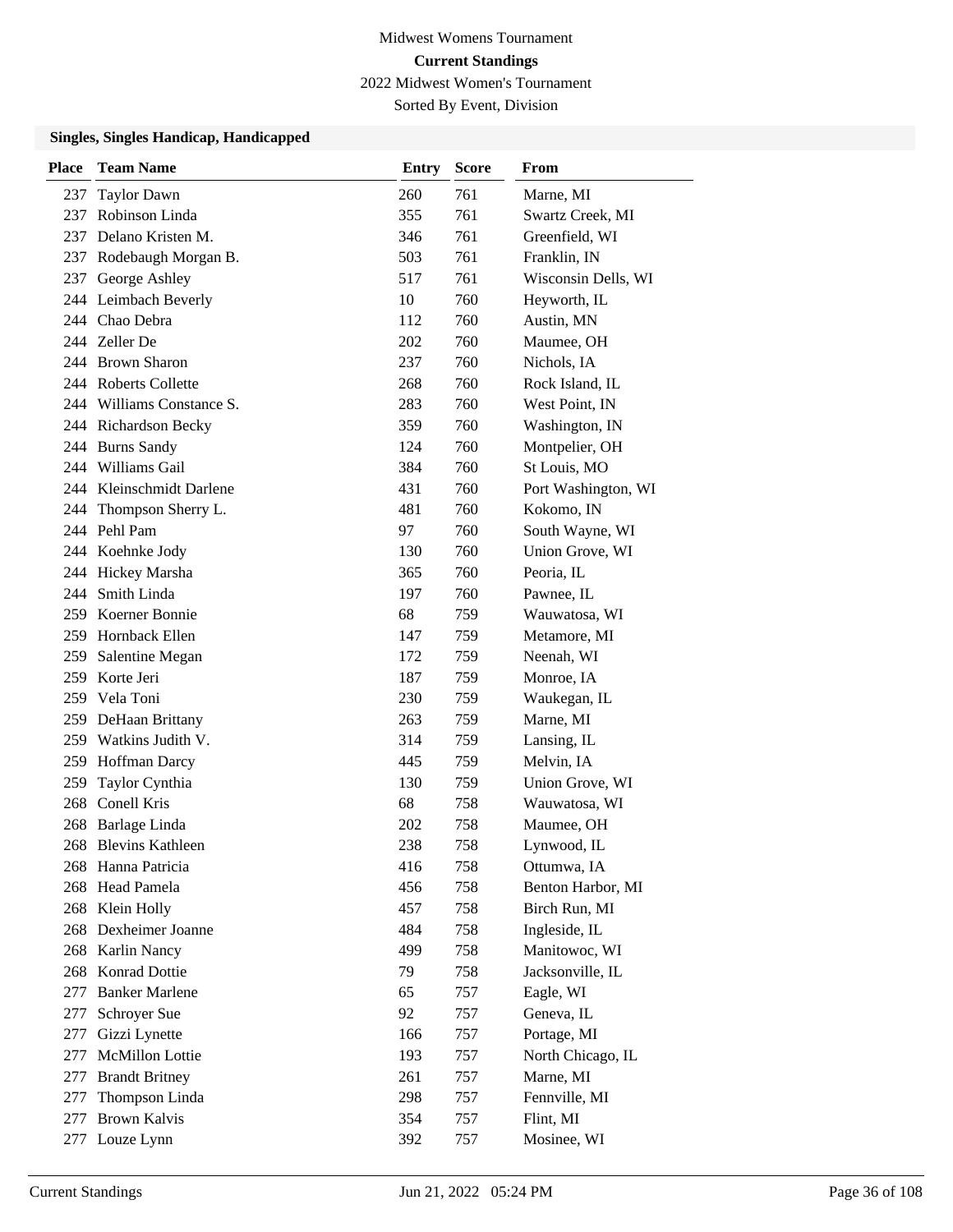Sorted By Event, Division

| <b>Place</b> | <b>Team Name</b>         | <b>Entry</b> | <b>Score</b> | From                |
|--------------|--------------------------|--------------|--------------|---------------------|
|              | 277 Brewer Elantra       | 477          | 757          | Lynwood, IL         |
| 277          | Birenbaum Jennifer       | 506          | 757          | Random Lake, WI     |
| 287          | Smith Staci              | 18           | 756          | Columbus, OH        |
| 287          | Johnstone Kathy          | 128          | 756          | Marshalltown, IA    |
| 287          | Hull Kristine            | 339          | 756          | Wind Lake, WI       |
| 287          | Jenrich Charlene         | 341          | 756          | Racine, WI          |
| 287          | <b>Wheat Delores</b>     | 379          | 756          | University Park, IL |
|              | 292 Rowe Betty           | 90           | 755          | Wis Rapids, WI      |
|              | 292 Haulotte Kelly       | 129          | 755          | Union Grove, WI     |
|              | 292 Robinson Kimberly    | 306          | 755          | Zion, IL            |
|              | 292 Oleniczak Mandy      | 341          | 755          | Racine, WI          |
|              | 292 Niles Rena           | 280          | 755          | Ada, MI             |
| 297          | <b>Barnes Jackie</b>     | 45           | 754          | Manchester, TN      |
|              | 297 Wilson Mary          | 170          | 754          | Webster City, IA    |
|              | 297 Moye Regina B.       | 319          | 754          | Flossmoor, 60       |
| 297          | Duncan Misty             | 228          | 754          | Flint, MI           |
| 301          | Velez Maria              | 55           | 753          | Cicero, IL          |
| 301          | <b>Bray Tina</b>         | 226          | 753          | Mayville, MI        |
| 301          | Keiserman Tara           | 333          | 753          | Milwaukee, WI       |
|              | 301 Palmer Bailey        | 492          | 753          | Pella, IA           |
| 301          | <b>Hunley Earlene</b>    | 115          | 753          | Geneva, IL          |
| 301          | Capman Terry             | 154          | 753          | Coldwater, MI       |
| 307          | Scovel Deborah           | 206          | 752          | Wilmington, IL      |
|              | 307 Brazzell Brandi      | 223          | 752          | Davidson, MI        |
| 307          | Case Jenny               | 246          | 752          | Janesville, WI      |
| 307          | Hofstede-Gipp Katie      | 339          | 752          | Wind Lake, WI       |
| 307          | <b>Grissom Patty</b>     | 443          | 752          | Oconee, IL          |
| 307          | <b>Collins Kimberly</b>  | 443          | 752          | Oconee, IL          |
| 307          | Knight Ashley            | 467          | 752          | Independence, IA    |
| 307          | <b>Copeland Danielle</b> | 469          | 752          | Fort Wayne, IN      |
| 307          | Hornung Nancy            | 116          | 752          | Aurora, IL          |
| 316          | Woods Dianna             | 8            | 751          | Woodlawn, IL        |
|              | 316 Baal Brenda          | 59           | 751          | Oregon, IL          |
| 316          | Thomas Sharon            | 91           | 751          | Batavia, IL         |
|              | 316 Dizon Analiza        | 208          | 751          | Chicago, IL         |
|              | 316 Hollen Carol         | 212          | 751          | Mount Pleasant, WI  |
|              | 316 Zaugg Jessica        | 390          | 751          | Elberon, IA         |
|              | 322 Blanton Lenny        | 142          | 750          | Howell, MI          |
|              | 322 Henneberg Melinda    | 236          | 750          | Crossville, TN      |
|              | 322 Petitt Ashley N.     | 285          | 750          | Larwill, IN         |
|              | 322 Gibson Rose          | 352          | 750          | Flint, MI           |
|              | 322 Erickson Annette     | 367          | 750          | Hudson, WI          |
|              | 322 Wiesner Sharon       | 3            | 750          | Elizabethtown, KY   |
|              | 322 Hansen Meredith      | 466          | 750          | Traverse City, MI   |
| 322          | Zylstra Nicole           | 185          | 750          | Lake Odessa, MI     |
|              | 330 Scripter Natasha     | 23           | 749          | Jackson, MI         |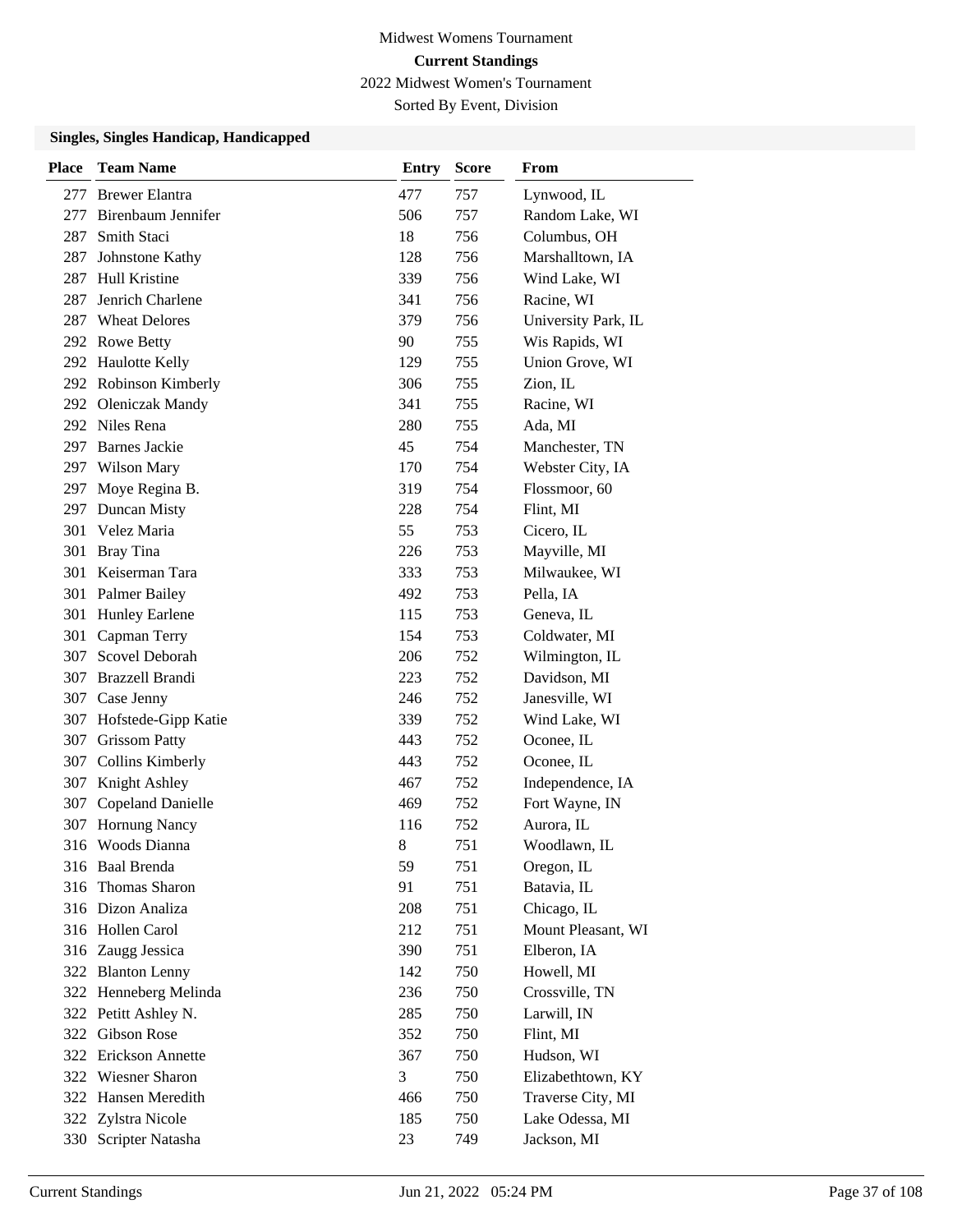Sorted By Event, Division

| <b>Place</b> | <b>Team Name</b>           | Entry | <b>Score</b> | From                |
|--------------|----------------------------|-------|--------------|---------------------|
|              | 330 Perkins Gayle R.       | 112   | 749          | Austin, MN          |
| 330          | Buryta Terri               | 142   | 749          | Howell, MI          |
| 330          | Manninger Barbara          | 207   | 749          | Onalaska, WI        |
| 330          | <b>Sheets Rebecca</b>      | 214   | 749          | Forest, OH          |
| 330          | Mitchell Deanna            | 223   | 749          | Davidson, MI        |
| 330          | <b>Wheeler Mary</b>        | 287   | 749          | Bradley, IL         |
| 330          | Welch Carolyn S.           | 359   | 749          | Washington, IN      |
| 330          | <b>Wyant Brooke</b>        | 388   | 749          | Elberon, IA         |
| 330          | Anderson Lorie             | 392   | 749          | Mosinee, WI         |
| 330          | Wagner Lisa                | 396   | 749          | Wausau, WI          |
| 330          | Cruez Alexandria V.        | 479   | 749          | Crystal, MO         |
| 330          | Hughey Samantha            | 46    | 749          | Gurnee, IL          |
|              | 343 Pol Lana               | 164   | 748          | Pella, IA           |
| 343          | <b>Tunyuck Misty</b>       | 361   | 748          | Peoria, IL          |
| 343          | Cowan Kristin              | 363   | 748          | Peoria, IL          |
|              | 343 Hunt Maria D.          | 417   | 748          | Bluffton, IN        |
| 343          | Joyner Vicki               | 419   | 748          | Springfield, IL     |
| 343          | Reitmeier Connie           | 447   | 748          | Melvin, IA          |
| 343          | Anderson Darlene           | 466   | 748          | Traverse City, MI   |
|              | 343 Decker Angel           | 467   | 748          | Independence, IA    |
|              | 343 Zeddies Connie         | 501   | 748          | Manitowoc, WI       |
| 343          | <b>Schreiner Tracy</b>     | 125   | 748          | Chillicothe, OH     |
| 353          | <b>Sinks Tammy</b>         | 8     | 747          | Woodlawn, IL        |
| 353          | Whyatt Marilyn             | 26    | 747          | Grand Rapids, MI    |
| 353          | Pepe Judy                  | 92    | 747          | Geneva, IL          |
| 353          | Glas Karin                 | 131   | 747          | Union Grove, WI     |
| 353          | <b>McKinley Yvette</b>     | 230   | 747          | Waukegan, IL        |
| 353          | Keller Kathi               | 252   | 747          | Waterloo, IA        |
|              | 353 Perkins Kay            | 303   | 747          | Stanton, MI         |
| 353          | Gustafson Jody             | 407   | 747          | Crystal Lake, IL    |
| 361          | Harris Nicole              | 122   | 746          | Montpelier, OH      |
| 361          | Goodman Yvonne             | 152   | 746          | Bellevue, NE        |
|              | 361 VandeHei Mary          | 501   | 746          | Manitowoc, WI       |
|              | 361 Lewis Michelle         | 57    | 746          | Litchfield, OH      |
| 365          | Joyce-Trent Colleen        | 117   | 745          | Hoffman Estates, IL |
|              | 365 LaRoe Brandi           | 122   | 745          | Montpelier, OH      |
| 365          | Tylinski Alice             | 220   | 745          | Wausau, WI          |
|              | 365 Lefer-Johnson Precious | 299   | 745          | Milwaukee, WI       |
| 365          | Washington Linda           | 315   | 745          | Chicago, IL         |
| 365          | Zimdars Savannah           | 337   | 745          | Milwaukee, WI       |
| 365          | <b>Gennrich Catherine</b>  | 348   | 745          | West Allis, WI      |
| 365          | Whitson Sue                | 364   | 745          | Peoria, IL          |
|              | 365 Frost Jade             | 364   | 745          | Peoria, IL          |
|              | 365 Lanton Constance Jr    | 399   | 745          | Florissant, MO      |
| 365          | Congemi Tina               | 464   | 745          | Warren, OH          |
| 365          | Anderson Cheryl E.         | 469   | 745          | Fort Wayne, IN      |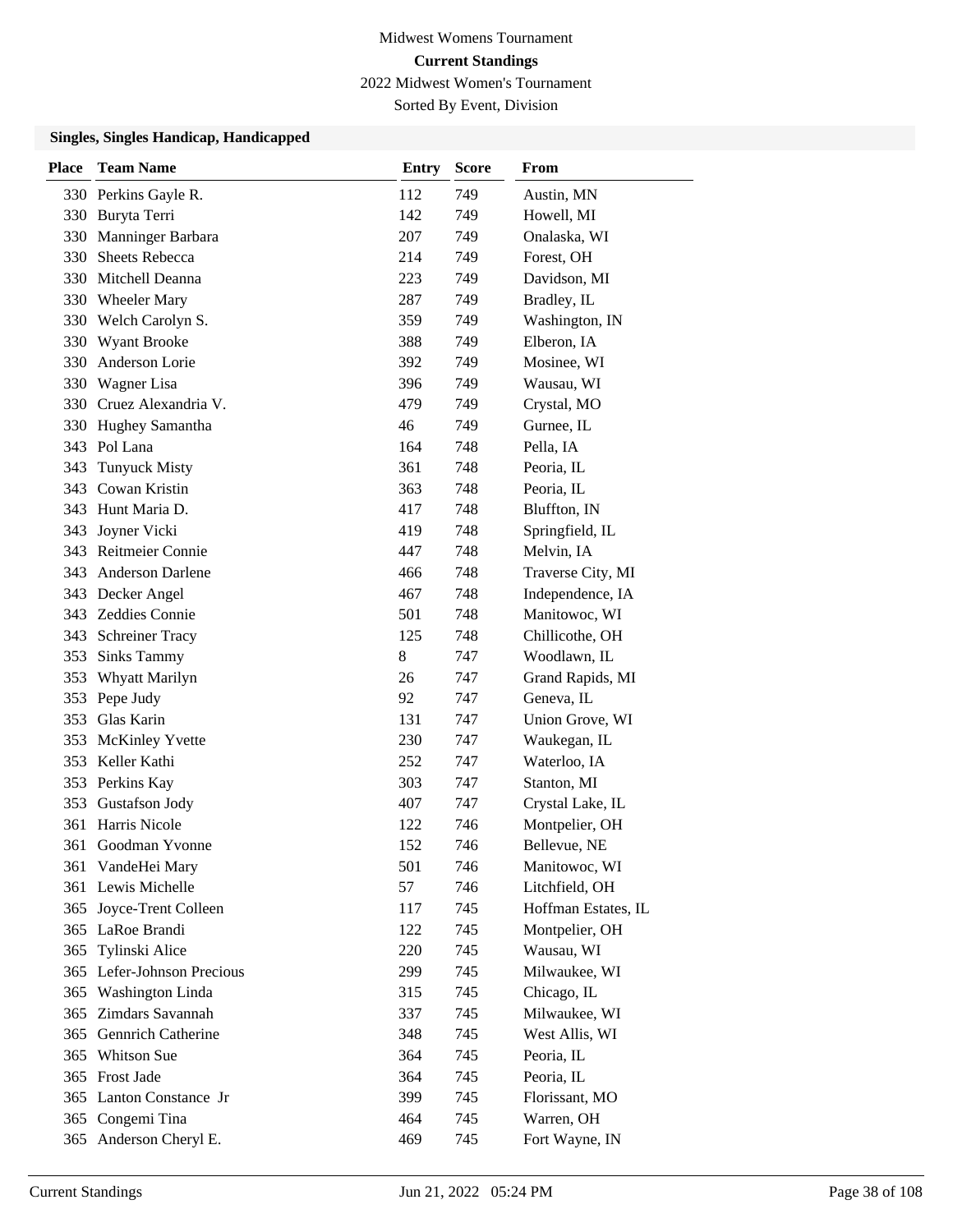Sorted By Event, Division

| <b>Place</b> | <b>Team Name</b>             | Entry  | <b>Score</b> | From                |
|--------------|------------------------------|--------|--------------|---------------------|
| 365          | Sabin Gerly S.               | 471    | 745          | Griffith, IN        |
| 365          | <b>Sternberg Donna</b>       | 485    | 745          | Antioch, IL         |
| 365          | Vickers Julie                | 451    | 745          | Stevensville, MI    |
|              | 365 Forma Kathy A.           | 521    | 745          | Taylor, MI          |
| 381          | <b>Bruce Kathy</b>           | 45     | 744          | Manchester, TN      |
|              | 381 Barthenheier Ruth Ann    | 85     | 744          | Pewaukee, WI        |
|              | 381 Kath Crystal             | 92     | 744          | Geneva, IL          |
|              | 381 Cox Deneta               | 190    | 744          | Canton, OH          |
| 381          | Mitchell Kristi              | 223    | 744          | Davidson, MI        |
| 381          | Sprinkle Patty A.            | 241    | 744          | Greencastle, IN     |
| 381          | McGuire Barb                 | 385    | 744          | Riverdale, MI       |
| 381          | West Amanda                  | 394    | 744          | Tomahawk, WI        |
| 381          | Gaither-Schmitt Belinda      | 3      | 744          | Elizabethtown, KY   |
|              | 381 Reed Aline               | 227    | 744          | LaPeer, MI          |
| 381          | <b>Burdick Jill</b>          | 517    | 744          | Wisconsin Dells, WI |
|              | 392 Moffit Barb              | 63     | 743          | Cadillac, MI        |
|              | 392 Jones Judith             | 66     | 743          | Oxford, OH          |
| 392          | Smetanko Marcia              | 127    | 743          | Streator, IL        |
|              | 392 Miller Ella              | 193    | 743          | North Chicago, IL   |
|              | 392 Rhyner Jackie            | 217    | 743          | Medford, WI         |
|              | 392 Upchurch-Taylor Charlene | 268    | 743          | Rock Island, IL     |
| 392          | Schemenaur Rachel            | 356    | 743          | Cedarburg, WI       |
|              | 392 Newberry Tami            | 489    | 743          | Pella, IA           |
|              | 392 Davis Betty Jean         | 115    | 743          | Geneva, IL          |
|              | 392 Fair Deborah             | 379    | 743          | University Park, IL |
| 402          | <b>Hiland Jeanette</b>       | 4      | 742          | Brownsburg, IN      |
|              | 402 Toelle Janice            | 26     | 742          | Grand Rapids, MI    |
|              | 402 Schmit Rachel R.         | 188    | 742          | Green Bay, WI       |
|              | 402 Boerger Ellen            | 325    | 742          | Sheboygan Falls, WI |
|              | 402 Gorman Karen             | 480    | 742          | Cedar Springs, MI   |
|              | 402 Gomez Joey               | 1      | 742          | Steger, IL          |
|              | 402 Marchese Mary            | 510    | 742          | Port Washington, WI |
|              | 402 Aufenkamp Deborah K.     | 513    | 742          | Kansas City, KS     |
|              | 402 Francia Flor             | 256    | 742          | Chicago, IL         |
| 411          | Tennant Kim                  | 118    | 741          | South Elgin, IL     |
|              | 411 Mann Iris                | 298    | 741          | Fennville, MI       |
| 411          | Hampton Patricia             | 320    | 741          | Chicago, IL         |
| 411          | <b>Bath Katy</b>             | 362    | 741          | Peoria, IL          |
| 411          | <b>Casler Roxanne</b>        | 397    | 741          | Battle Creek, MI    |
|              | 411 Roemer Judy              | 456    | 741          | Benton Harbor, MI   |
| 411          | Uecker Kathleen R.           | 264    | 741          | Marne, MI           |
|              | 411 Davis Desma              | 379    | 741          | University Park, IL |
|              | 419 Brunner Donette          | $\tau$ | 740          | Wisconsin Dells, WI |
|              | 419 Hall Pat                 | 16     | 740          | Cedar Rapids, IA    |
|              | 419 Eilert Pat               | 67     | 740          | Branson, MO         |
|              | 419 Bemis Judy               | 81     | 740          | Sheridan, MI        |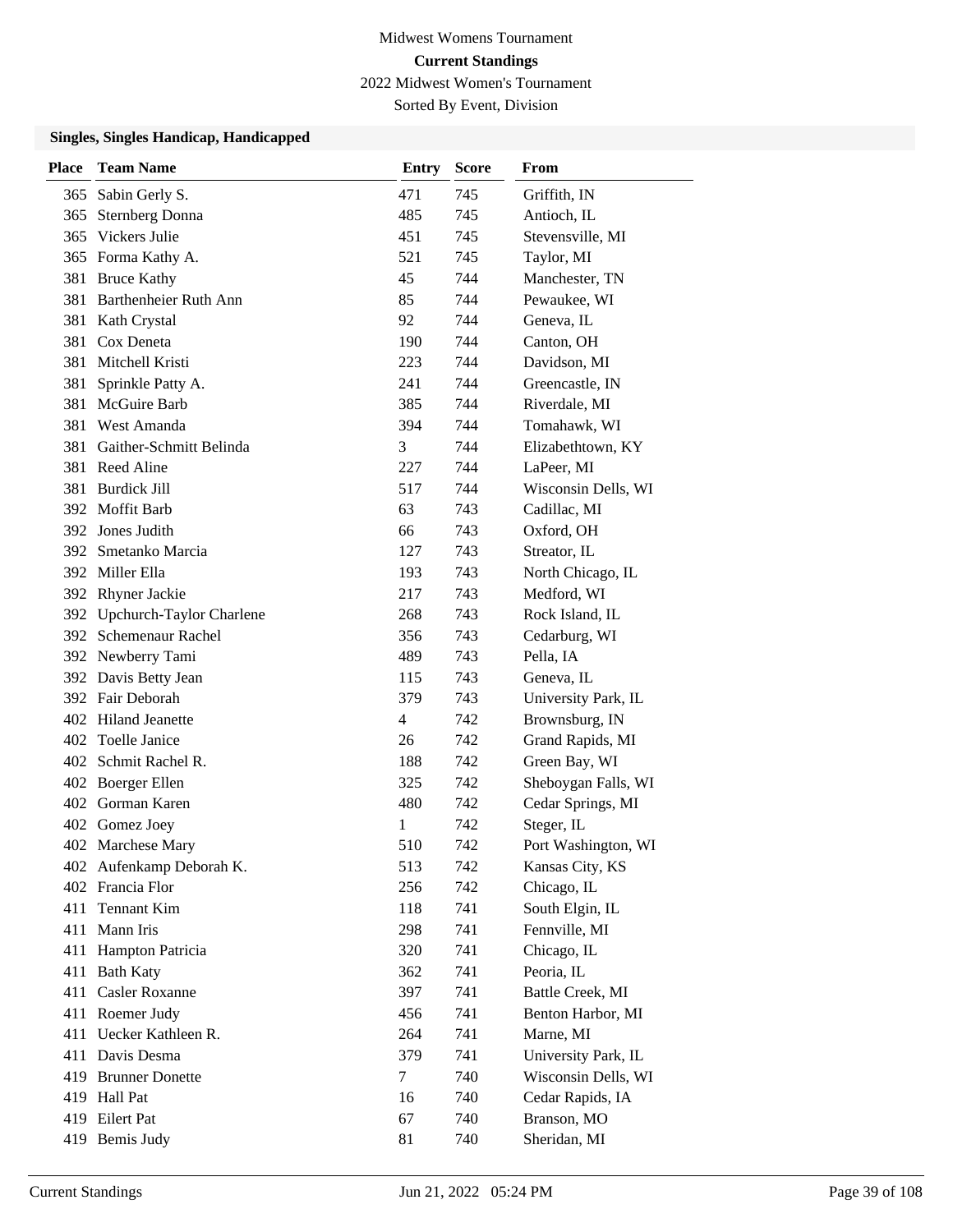Sorted By Event, Division

| Place | <b>Team Name</b>        | <b>Entry</b> | <b>Score</b> | <b>From</b>         |
|-------|-------------------------|--------------|--------------|---------------------|
| 419   | Snyder Terri            | 121          | 740          | Montpelier, OH      |
| 419   | Kelley Tamara L.        | 143          | 740          | Indianapolis, IN    |
| 419   | <b>Wernsing Paige</b>   | 156          | 740          | Inlay City, MI      |
| 419   | <b>Wander Rose</b>      | 161          | 740          | Trenton, OH         |
| 419   | Wagner Donna            | 211          | 740          | Beach Park, IL      |
| 419   | Phelps Shari            | 240          | 740          | Greencastle, IN     |
| 419   | Leveringston Cynthia    | 358          | 740          | Beecher, IL         |
|       | 419 Voeks Mary Ann      | 46           | 740          | Gurnee, IL          |
| 419   | <b>Garrison Annette</b> | 451          | 740          | Stevensville, MI    |
| 419   | <b>Brooks Christine</b> | 501          | 740          | Manitowoc, WI       |
| 433   | Ogden Jennifer          | 74           | 739          | Lincoln, IL         |
| 433   | <b>Bowen Stacy</b>      | 82           | 739          | Coralville, IA      |
| 433   | <b>Appleyard Nancy</b>  | 94           | 739          | Stickney, IL        |
| 433   | Miller Diana            | 164          | 739          | Pella, IA           |
|       | 433 Norman Kim          | 231          | 739          | Carol Stream, IL    |
|       | 433 McDonald Tamara     | 302          | 739          | Stanton, MI         |
| 433   | Wick Sue                | 444          | 739          | Belvidere, IL       |
| 433   | Piper Sarah             | 454          | 739          | Comstock Park, MI   |
| 433   | Stokes Norine M.        | 472          | 739          | South Bend, IN      |
| 433   | <b>Woten Breanne</b>    | 492          | 739          | Pella, IA           |
| 433   | Allen Lori              | 517          | 739          | Wisconsin Dells, WI |
| 433   | <b>Barnes Denise</b>    | 390          | 739          | Elberon, IA         |
|       | 445 Guzman Ashley       | 212          | 738          | Mount Pleasant, WI  |
|       | 445 Brewer Veora        | 271          | 738          | Plainfield, IN      |
|       | 445 Lee Sally           | 405          | 738          | Crystal Lake, IL    |
| 445   | Ohnemus Brenda          | 408          | 738          | Dewitt, IA          |
| 445   | Maechtle Wendy          | 431          | 738          | Port Washington, WI |
| 445   | <b>Achilli Patty</b>    | 453          | 738          | Jefferson, WI       |
| 445   | Klick Meghan            | 116          | 738          | Aurora, IL          |
| 452   | Valentine Linda         | 165          | 737          | Millington, MI      |
|       | 452 Nettleman Dora      | 258          | 737          | Marne, MI           |
|       | 452 Martin DeLois       | 409          | 737          | Sumner, IA          |
|       | 452 Pittman Lori        | 473          | 737          | South Bend, IN      |
| 452   | Shaum Darla             | 491          | 737          | Pella, IA           |
| 452   | Sauter Judy             | 386          | 737          | Elberon, IA         |
|       | 452 Brough Barbara      | 140          | 737          | Washington Twp, MI  |
|       | 452 Vorce Rachel A.     | 185          | 737          | Lake Odessa, MI     |
| 452   | <b>Burnett Debbie</b>   | 130          | 737          | Union Grove, WI     |
| 461   | McCarron Stacy          | 23           | 736          | Jackson, MI         |
| 461   | McVay Penny             | 66           | 736          | Oxford, OH          |
| 461   | Liebe Darlene           | 135          | 736          | Plymouth, WI        |
| 461   | Cox Catherine S.        | 143          | 736          | Indianapolis, IN    |
|       | 461 Ratliff Arica       | 270          | 736          | Middletown, OH      |
|       | 461 Hammond Judy        | 303          | 736          | Stanton, MI         |
| 461   | Watkins Sharon R.       | 314          | 736          | Lansing, IL         |
| 461   | Jacobs Tracie           | 345          | 736          | Greenfield, WI      |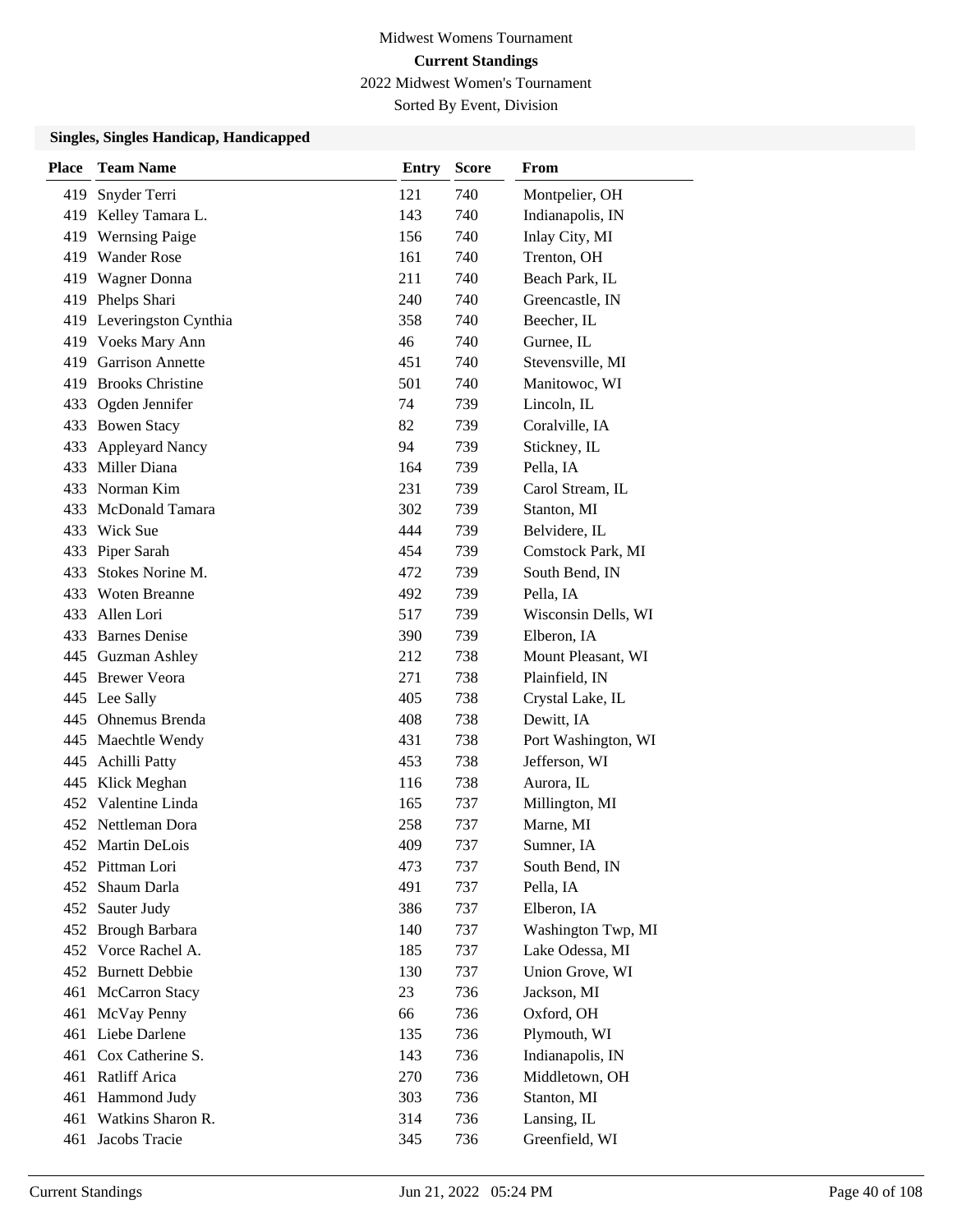Sorted By Event, Division

| <b>Place</b> | <b>Team Name</b>         | <b>Entry</b> | <b>Score</b> | From                |
|--------------|--------------------------|--------------|--------------|---------------------|
| 461          | <b>Younis Marie</b>      | 56           | 736          | Clarendon Hills, IL |
| 461          | <b>Cummings Gabbie</b>   | 527          | 736          | Hennepin, IL        |
| 471          | <b>Walczak Robin</b>     | 31           | 735          | Genoa City, WI      |
| 471          | Routzahn Gail            | 235          | 735          | Piqua, OH           |
| 471          | Bishop Tamara J.         | 284          | 735          | West Point, IN      |
| 471          | Martin Jennifer          | 286          | 735          | Bradley, IL         |
| 471          | Dudenhoefer Lucretia     | 340          | 735          | West Bend, WI       |
| 471          | <b>Tackett Natalie</b>   | 417          | 735          | Bluffton, IN        |
| 471          | Gonzalez Jennifer        | 467          | 735          | Independence, IA    |
| 471          | Ritsema Tracey           | 480          | 735          | Cedar Springs, MI   |
| 471          | Feldner Paula            | 509          | 735          | Elkhart Lake, WI    |
| 471          | Jefferson Salina         | 401          | 735          | Florissant, MO      |
| 481          | Zellmer Kayla            | 31           | 734          | Genoa City, WI      |
| 481          | <b>Reed Denise</b>       | 314          | 734          | Lansing, IL         |
|              | 481 Loveland Janine      | 343          | 734          | New Berlin, WI      |
|              | 481 Roemhild Lacey R.    | 431          | 734          | Port Washington, WI |
| 481          | Petit Robin              | 485          | 734          | Antioch, IL         |
| 481          | Conrad Susan             | 228          | 734          | Flint, MI           |
| 487          | Johnson Cindy A.         | 112          | 733          | Austin, MN          |
| 487          | Huffman Becky            | 491          | 733          | Pella, IA           |
| 489          | Friedel Leah             | 153          | 732          | Coldwater, MI       |
| 489          | Kluthe Elizabeth         | 160          | 732          | Burlington, IA      |
| 489          | Gleason Diane            | 206          | 732          | Wilmington, IL      |
| 489          | Hartwig Bettie           | 221          | 732          | Stratford, WI       |
| 489          | Meyer Nancy S.           | 285          | 732          | Larwill, IN         |
| 489          | Zentkowski Jill          | 347          | 732          | Milwaukee, WI       |
| 489          | <b>Scott Kathy</b>       | 352          | 732          | Flint, MI           |
| 489          | <b>Brown Traci</b>       | 385          | 732          | Riverdale, MI       |
| 489          | Hughes Tamra             | 397          | 732          | Battle Creek, MI    |
| 489          | Geiger Autumn            | 412          | 732          | Laotto, IN          |
| 489          | <b>Becker Jessica</b>    | 426          | 732          | Belvidere, IL       |
|              | 489 Lewis-Sharp Diane    | 478          | 732          | Lynwood, IL         |
| 489          | Marack Jennie            | 116          | 732          | Aurora, IL          |
| 489          | Kennedy Kim              | 499          | 732          | Manitowoc, WI       |
| 489          | McKnight Lucia           | 224          | 732          | LaPeer, MI          |
|              | 489 Gilbert-Jones Malika | 32           | 732          | West Allis, WI      |
|              | 505 Hudec Denise         | 94           | 731          | Stickney, IL        |
|              | 505 Renner Marilyn       | 155          | 731          | Freemont, IN        |
| 505          | Staples Eula             | 320          | 731          | Chicago, IL         |
| 505          | Rabon Ladora             | 329          | 731          | Milwaukee, WI       |
| 505          | <b>Bailey Sharon</b>     | 366          | 731          | New Richmond, WI    |
| 505          | Sevits Dawn              | 431          | 731          | Port Washington, WI |
|              | 505 Blanke Anna          | 508          | 731          | Elkhart Lake, WI    |
|              | 505 Leischner Jody       | 508          | 731          | Elkhart Lake, WI    |
|              | 505 Block Ann            | 521          | 731          | Taylor, MI          |
|              | 514 Mann Kaylee          | 118          | 730          | South Elgin, IL     |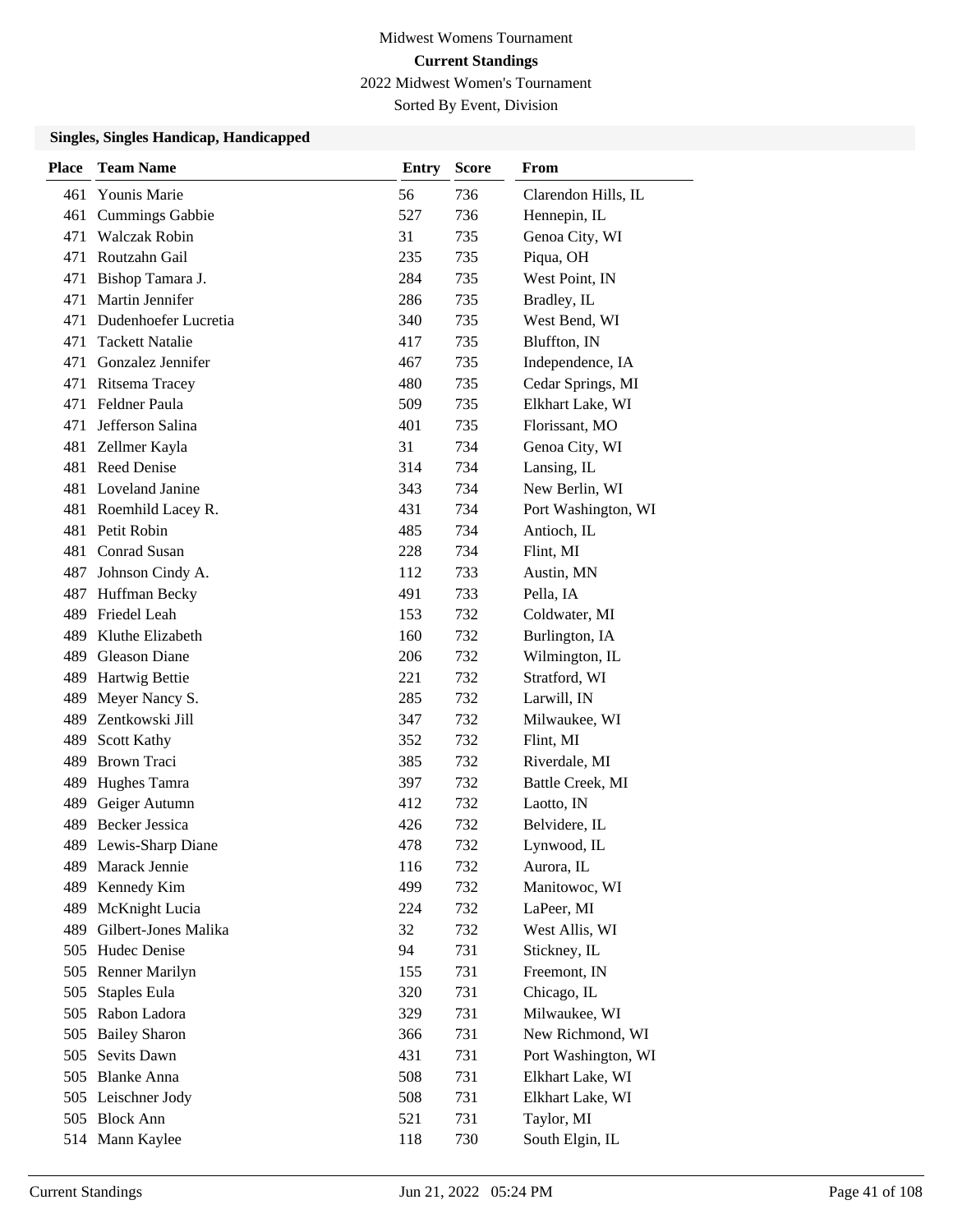Sorted By Event, Division

| <b>Place</b> | <b>Team Name</b>       | <b>Entry</b> | <b>Score</b> | From              |
|--------------|------------------------|--------------|--------------|-------------------|
|              | 514 Eanes Roberta      | 151          | 730          | Freeport, IL      |
|              | 514 Morris Karen       | 161          | 730          | Trenton, OH       |
|              | 514 Hoehne Gwen        | 171          | 730          | Neenah, WI        |
|              | 514 Carroll Amy        | 263          | 730          | Marne, MI         |
|              | 514 Willis Peggy L.    | 321          | 730          | South Holland, IL |
|              | 514 Baxter Brandy      | 387          | 730          | Elberon, IA       |
|              | 514 Kraus Onalee J.    | 154          | 730          | Coldwater, MI     |
| 514          | Tyler Donna            | 185          | 730          | Lake Odessa, MI   |
| 514          | Garrison Olivia R.     | 451          | 730          | Stevensville, MI  |
|              | 524 Bodwin Judi        | 72           | 729          | Two Rivers, WI    |
|              | 524 Demco Patricia     | 95           | 729          | Lyons, IL         |
|              | 524 Lay Karen S.       | 143          | 729          | Indianapolis, IN  |
|              | 524 Kabus Melissa      | 226          | 729          | Mayville, MI      |
|              | 524 Kramer Janelle     | 260          | 729          | Marne, MI         |
|              | 524 Goonen Deborah K.  | 283          | 729          | West Point, IN    |
|              | 524 Wachholz Cindy     | 350          | 729          | West Allis, WI    |
|              | 524 Bell Alysia        | 124          | 729          | Montpelier, OH    |
| 524          | Clewell Sandra         | 253          | 729          | Waterloo, IA      |
|              | 524 Thomas Vikki       | 316          | 729          | Chicago, IL       |
|              | 534 Westphal Debbie J. | 84           | 728          | Pewaukee, WI      |
|              | 534 Holberg Cindy      | 89           | 728          | Wis Rapids, WI    |
|              | 534 Winters Christina  | 150          | 728          | Goodland, IN      |
|              | 534 Evans Darlene      | 230          | 728          | Waukegan, IL      |
| 534          | Guntrip Marlene L.     | 282          | 728          | West Point, IN    |
|              | 534 DeVault Pamela J.  | 284          | 728          | West Point, IN    |
|              | 534 Neff Betsy         | 309          | 728          | Columbus, OH      |
|              | 534 Lang-Puffer Margi  | 344          | 728          | Meno Falls, WI    |
|              | 534 Davis Sally A.     | 412          | 728          | Laotto, IN        |
|              | 534 Cotter Jayne       | 505          | 728          | Random Lake, WI   |
|              | 534 Naive Josephine    | 256          | 728          | Chicago, IL       |
|              | 545 Miller Clarice     | 84           | 727          | Pewaukee, WI      |
| 545          | Snyder Debbie          | 370          | 727          | Peoria, IL        |
|              | 545 Johnson Cecilia    | 396          | 727          | Wausau, WI        |
| 545          | Schiferl Ann           | 453          | 727          | Jefferson, WI     |
|              | 549 Forgue Sue         | 60           | 726          | Chicago, IL       |
| 549          | Newbern Margie         | 192          | 726          | North Chicago, IL |
| 549          | Wade Virginia          | 278          | 726          | New Canton, IL    |
| 549          | Pell Marilynn          | 25           | 726          | Grand Rapids, MI  |
| 549          | Wykoff Sue             | 423          | 726          | Moline, IL        |
| 549          | Jarvis Debbie          | 475          | 726          | Marshall, MI      |
| 549          | Hamada Marjorie        | 323          | 726          | Jonesville, MI    |
|              | 556 Plummer Marie      | 9            | 725          | Aberdeen, MD      |
|              | 556 Martin Linda       | 148          | 725          | Elroy, WI         |
|              | 556 Sortman Melanie    | 234          | 725          | Arcanum, OH       |
|              | 556 Passow Natalie     | 250          | 725          | Waterloo, IA      |
|              | 556 Smith Sandra K.    | 284          | 725          | West Point, IN    |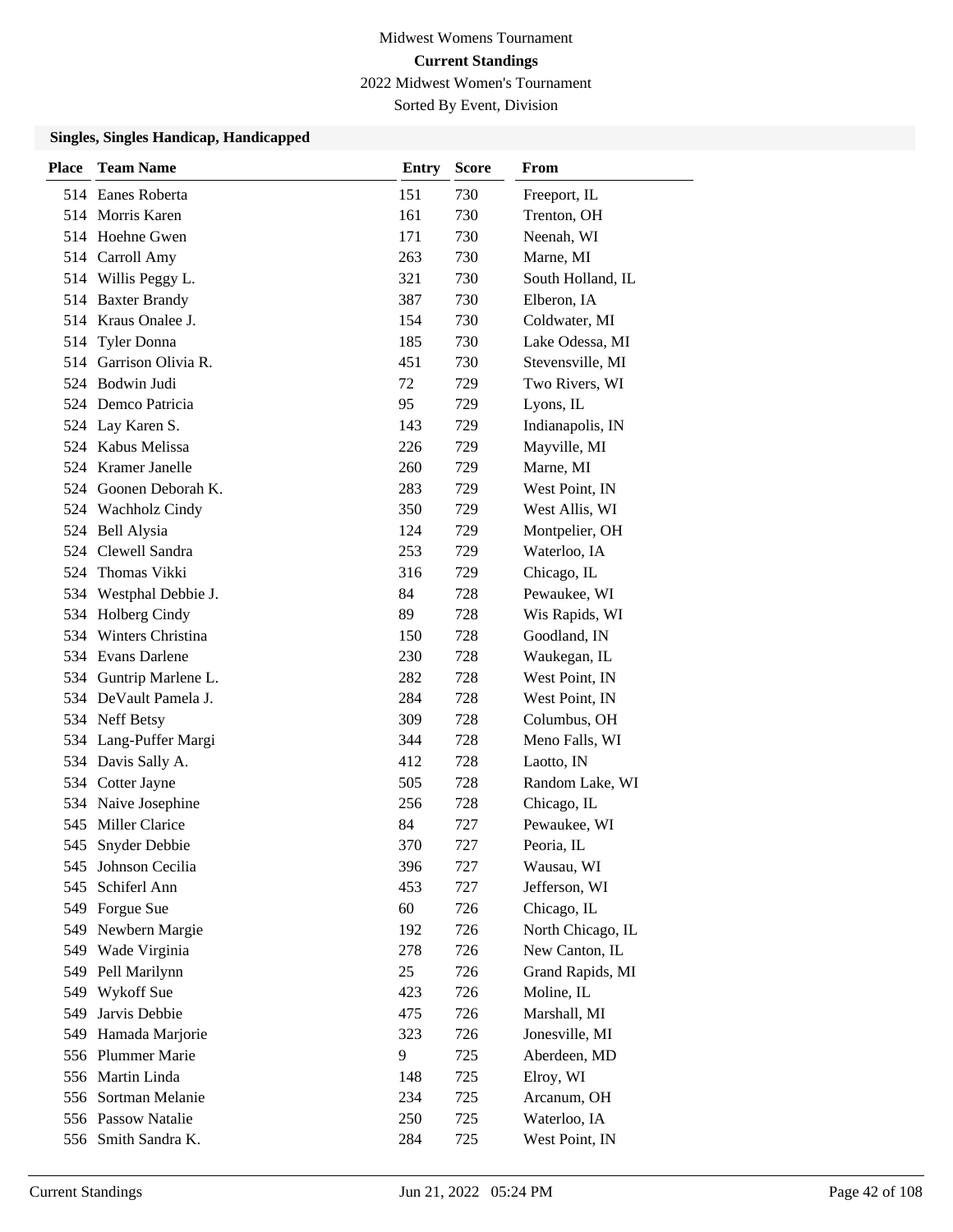Sorted By Event, Division

| Place | <b>Team Name</b>         | <b>Entry</b> | <b>Score</b> | From                |
|-------|--------------------------|--------------|--------------|---------------------|
|       | 556 Riemer Kerry         | 328          | 725          | Milwaukee, WI       |
|       | 556 Hemp Sandy           | 335          | 725          | Milwaukee, WI       |
|       | 556 Klebenow Geri        | 347          | 725          | Milwaukee, WI       |
|       | 556 Johnson Brenda       | 430          | 725          | Grayslake, IL       |
|       | 556 Williams Annette     | 461          | 725          | Birch Run, MI       |
|       | 556 Wakeman Maggie       | 489          | 725          | Pella, IA           |
|       | 556 Clark Darlene F.     | 2            | 725          | Dyer, IN            |
|       | 556 Boczek Melissa A.    | 514          | 725          | Kansas City, KS     |
|       | 556 Davis Elaine         | 316          | 725          | Chicago, IL         |
|       | 556 Harris Alyssa        | 239          | 725          | Greencastle, IN     |
|       | 556 Frombaugh Nancy      | 57           | 725          | Litchfield, OH      |
|       | 572 Hochstedler Joye     | 52           | 724          | Winona Lake, IN     |
| 572   | Shahan Jackie            | 189          | 724          | Canton, OH          |
| 572   | <b>Mullins Connie</b>    | 196          | 724          | Rapid City, MI      |
|       | 572 Loy Cindy            | 234          | 724          | Arcanum, OH         |
| 572   | Thompson Rhonda          | 257          | 724          | EauClaire, WI       |
|       | 572 Peterson Wanda M.    | 283          | 724          | West Point, IN      |
| 572   | McCue Lourdette          | 327          | 724          | Greenfield, WI      |
| 572   | Brown Nicole A.          | 394          | 724          | Tomahawk, WI        |
|       | 572 Betts Rebecca A.     | 471          | 724          | Griffith, IN        |
|       | 572 Legan Lynne          | 116          | 724          | Aurora, IL          |
| 582   | Cumbow Donna             | 20           | 723          | Columbus, OH        |
|       | 582 Albert Hillary       | 215          | 723          | Belle Center, OH    |
|       | 582 Klotz Debra          | 356          | 723          | Cedarburg, WI       |
|       | 582 LeMasters Melissa D. | 465          | 723          | Warren, OH          |
|       | 582 Raboine Amy          | 499          | 723          | Manitowoc, WI       |
| 582.  | DeFalco Rosemarie        | 56           | 723          | Clarendon Hills, IL |
| 588   | Goodrich Sherri L.       | 103          | 722          | Ann Arbor, MI       |
| 588   | Woods Mary Jo            | 141          | 722          | Richfield, WI       |
| 588   | <b>Forth Melisa</b>      | 151          | 722          | Freeport, IL        |
| 588   | LaRue Donna              | 184          | 722          | Muscatine, IA       |
| 588   | Myers Ritajean           | 207          | 722          | Onalaska, WI        |
|       | 588 Fowler Derise        | 211          | 722          | Beach Park, IL      |
| 588   | Jefferson Dawnette       | 353          | 722          | Flint, MI           |
|       | 588 Lowther Melody       | 3            | 722          | Elizabethtown, KY   |
|       | 588 Firek Jami           | 115          | 722          | Geneva, IL          |
|       | 588 Krier Rebecca        | 510          | 722          | Port Washington, WI |
| 588   | <b>Mulally Julie</b>     | 371          | 722          | Peoria, IL          |
| 588   | Thurnbauer Jenelle M.    | 442          | 722          | Lake Mills, WI      |
| 588   | <b>Heaslip Shelly</b>    | 505          | 722          | Random Lake, WI     |
| 588   | Hicks Tina               | 43           | 722          | Tullahoma, TN       |
|       | 602 Bruns Kimberly       | 45           | 721          | Manchester, TN      |
|       | 602 Bristow Melissa A.   | 102          | 721          | Ann Arbor, MI       |
|       | 602 Robbeloth Jacqueline | 105          | 721          | Howard, OH          |
|       | 602 Anderley Dottie E.   | 109          | 721          | Austin, MN          |
| 602   | Shinn Sheila             | 168          | 721          | Belle, WV           |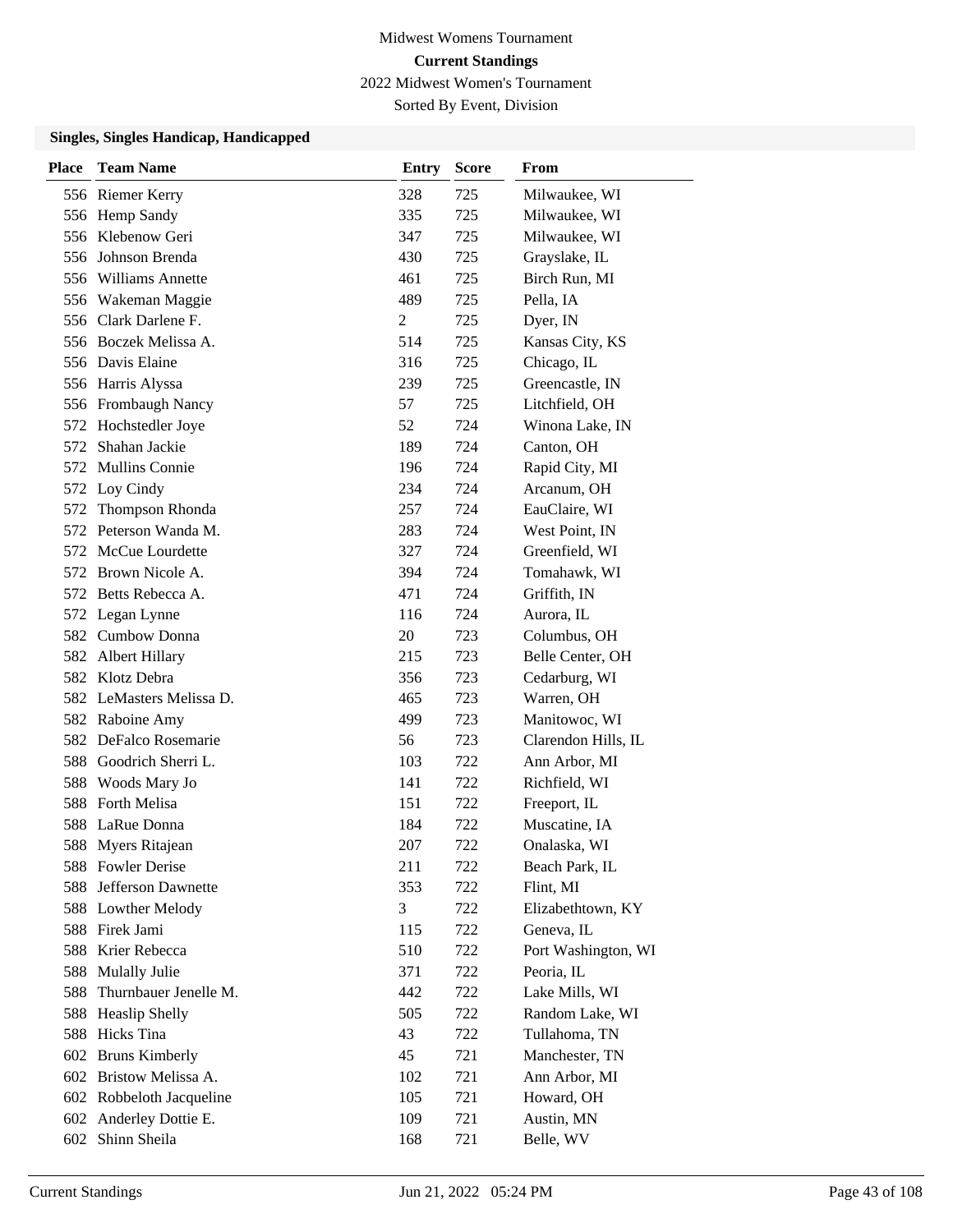Sorted By Event, Division

| Place | <b>Team Name</b>           | <b>Entry</b> | <b>Score</b> | From                 |
|-------|----------------------------|--------------|--------------|----------------------|
|       | 602 Johnson Maggie         | 300          | 721          | Fort Wayne, IN       |
|       | 602 Agne Nancy             | 377          | 721          | Fairview Heights, IL |
| 602   | Mitchell Latasha Y.        | 476          | 721          | Lynwood, IL          |
| 602   | Zuber Carol                | 500          | 721          | Manitowoc, WI        |
| 602   | Taft Linda                 | 12           | 721          | Gurnee, IL           |
| 602   | Sage Donna C.              | 239          | 721          | Greencastle, IN      |
| 613   | Rauls Shannon              | 65           | 720          | Eagle, WI            |
| 613   | <b>Hogue Dorothy</b>       | 214          | 720          | Forest, OH           |
| 613   | <b>Tallent Patti</b>       | 274          | 720          | Kettering, OH        |
| 613   | <b>Barnes</b> Lois         | 286          | 720          | Bradley, IL          |
| 613   | Peters Stacey              | 357          | 720          | Cedarburg, WI        |
| 613   | <b>Woodcock Sherrie</b>    | 366          | 720          | New Richmond, WI     |
| 613   | Mengel Sue                 | 507          | 720          | Elkhart Lake, WI     |
| 613   | Bossingham Sherri          | 442          | 720          | Lake Mills, WI       |
| 613   | Tomczuk Helen A.           | 323          | 720          | Jonesville, MI       |
|       | 622 Estep Marsha R.        | 52           | 719          | Winona Lake, IN      |
|       | 622 Randolph Linda         | 67           | 719          | Branson, MO          |
| 622   | Furney Rose Ann            | 169          | 719          | Indianapolis, IN     |
| 622   | <b>Fortenberry Melissa</b> | 172          | 719          | Neenah, WI           |
|       | 622 Krause Luann           | 188          | 719          | Green Bay, WI        |
| 622   | Grody Sharon               | 195          | 719          | Mancelona, MI        |
| 622   | Kaiser JerriLynn           | 205          | 719          | Gahanna, OH          |
| 622   | Hagemeyer Kathy            | 235          | 719          | Piqua, OH            |
|       | 622 Hoff Tomeka L.         | 321          | 719          | South Holland, IL    |
| 622   | Digman Sarah               | 381          | 719          | Dubuque, IA          |
|       | 622 North Sherry           | 385          | 719          | Riverdale, MI        |
| 622   | Williams Alysha            | 461          | 719          | Birch Run, MI        |
|       | 622 DeBoe Vivian           | 480          | 719          | Cedar Springs, MI    |
| 622   | <b>Bonnett</b> Sue         | 507          | 719          | Elkhart Lake, WI     |
| 636   | Gurney Karen               | 8            | 718          | Woodlawn, IL         |
|       | 636 Cook Sharon            | 18           | 718          | Columbus, OH         |
|       | 636 Roen Kelly             | 35           | 718          | Winneconne, WI       |
|       | 636 Motsenbocker Dawn      | 64           | 718          | Cambria, WI          |
|       | 636 Mann Wendy             | 118          | 718          | South Elgin, IL      |
|       | 636 Feil Tracy             | 128          | 718          | Marshalltown, IA     |
|       | 636 Magers Pamela          | 148          | 718          | Elroy, WI            |
|       | 636 Nicholson Mary Ann     | 191          | 718          | Verona, WI           |
| 636   | <b>Bailey Deanne</b>       | 302          | 718          | Stanton, MI          |
| 636   | Gresham Rosalind F.        | 312          | 718          | Chicago, IL          |
|       | 636 Rittberg Diana         | 340          | 718          | West Bend, WI        |
| 636   | <b>Brothers Heather</b>    | 381          | 718          | Dubuque, IA          |
|       | 636 Downs Karen            | 419          | 718          | Springfield, IL      |
|       | 636 Decker Peggy           | 468          | 718          | Independence, IA     |
|       | 636 Christensen Pat        | 484          | 718          | Ingleside, IL        |
|       | 636 Jansen Joyce           | 502          | 718          | Green Bay, WI        |
| 636   | Toth Cheri J.              | 521          | 718          | Taylor, MI           |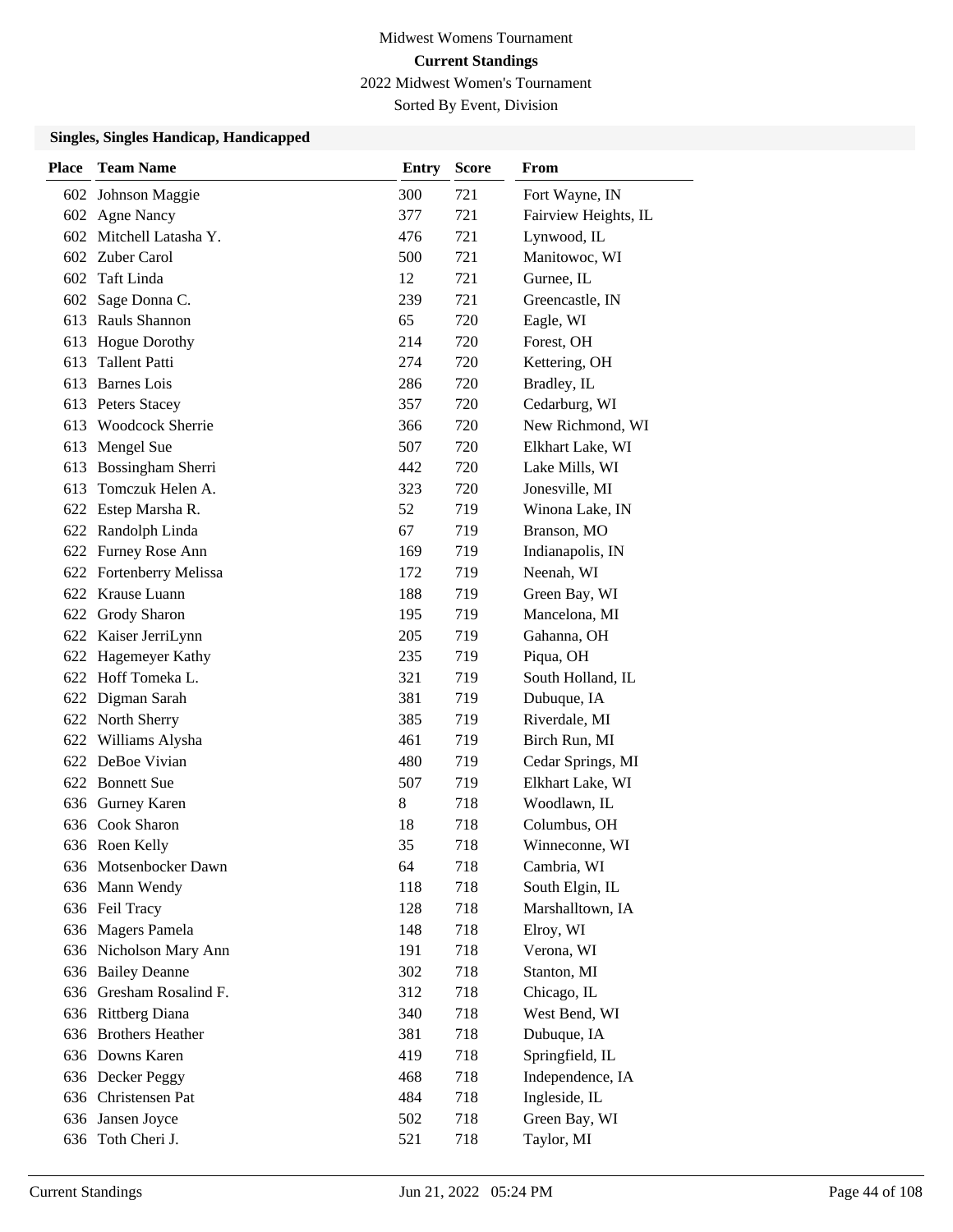Sorted By Event, Division

| <b>Place</b> | <b>Team Name</b>      | <b>Entry</b> | <b>Score</b> | From                |
|--------------|-----------------------|--------------|--------------|---------------------|
| 653          | Pate Pat              | 67           | 717          | Branson, MO         |
| 653          | Burkart Jerri         | 72           | 717          | Two Rivers, WI      |
| 653          | Wehrhan Nadine        | 109          | 717          | Austin, MN          |
| 653          | Nyman Alyssa          | 188          | 717          | Green Bay, WI       |
| 653          | Hall Theresa          | 288          | 717          | Alexandria, VA      |
| 653          | Rainey Carolyn        | 319          | 717          | Flossmoor, 60       |
| 653          | Conley Willie         | 329          | 717          | Milwaukee, WI       |
| 653          | <b>Schmitt Nicole</b> | 334          | 717          | Neosho, WI          |
| 653          | Rebatzke Elaine       | 336          | 717          | Milwaukee, WI       |
| 653          | Wanta Nancy           | 339          | 717          | Wind Lake, WI       |
| 653          | <b>Byrnes</b> Donna   | 348          | 717          | West Allis, WI      |
| 653          | <b>Atkins Rachel</b>  | 374          | 717          | DeWitt, MI          |
| 653          | Noel Jeanette         | 391          | 717          | Strafford, MO       |
| 653          | Curry-Gayle Charlotte | 452          | 717          | North Chicago, IL   |
| 653          | Neebel Sue            | 254          | 717          | Waterloo, IA        |
| 653          | Irby Cheryl           | 44           | 717          | Waukegan, IL        |
| 669          | <b>Blume Georgine</b> | 219          | 716          | Marathon, WI        |
| 669          | De Franco Linda       | 277          | 716          | Bolingbrook, IL     |
| 669          | Gonzalez Crystal D.   | 503          | 716          | Franklin, IN        |
| 672          | <b>Strawn Sharon</b>  | 152          | 715          | Bellevue, NE        |
| 672          | Grochowalski Sally    | 262          | 715          | Marne, MI           |
|              | 672 Nelson Nonie      | 269          | 715          | Rock Island, IL     |
| 672          | <b>Ratliff Joyce</b>  | 270          | 715          | Middletown, OH      |
|              | 672 Albrecht Ashley   | 343          | 715          | New Berlin, WI      |
| 672          | Dietz Sharyn          | 463          | 715          | Warren, OH          |
| 672          | Juhre Jodi            | 506          | 715          | Random Lake, WI     |
| 672          | Hunter Corrin         | 395          | 715          | Fenton, MI          |
| 680          | Jensen Sue            | 54           | 714          | Jefferson, IA       |
| 680          | Dolphin Debbie        | 93           | 714          | Mineral Point, WI   |
| 680          | McGhee Maggie         | 121          | 714          | Montpelier, OH      |
| 680          | Hielsberg Sandra      | 141          | 714          | Richfield, WI       |
| 680          | Schram Joanne         | 166          | 714          | Portage, MI         |
|              | 680 Liebert Lucille   | 242          | 714          | Greencastle, IN     |
| 680          | <b>Barton Karen</b>   | 270          | 714          | Middletown, OH      |
| 680          | Gibson Lorna          | 328          | 714          | Milwaukee, WI       |
|              | 680 Holm Danielle     | 487          | 714          | Waterloo, IA        |
| 689          | Gainey-Sutton Mary    | 24           | 713          | Grand Rapids, MI    |
| 689          | Koch Gail             | 64           | 713          | Cambria, WI         |
| 689          | Johnson Carol         | 119          | 713          | Wisconsin Dells, WI |
| 689          | Shimp Carol           | 147          | 713          | Metamore, MI        |
| 689          | Flowers Sagda         | 152          | 713          | Bellevue, NE        |
| 689          | Jensen Sharon         | 165          | 713          | Millington, MI      |
| 689          | Mills Jean            | 165          | 713          | Millington, MI      |
| 689          | Richardson Lisa       | 214          | 713          | Forest, OH          |
| 689          | Kruithof Kathi        | 262          | 713          | Marne, MI           |
| 689          | Williams Cheryl       | 304          | 713          | Stanton, MI         |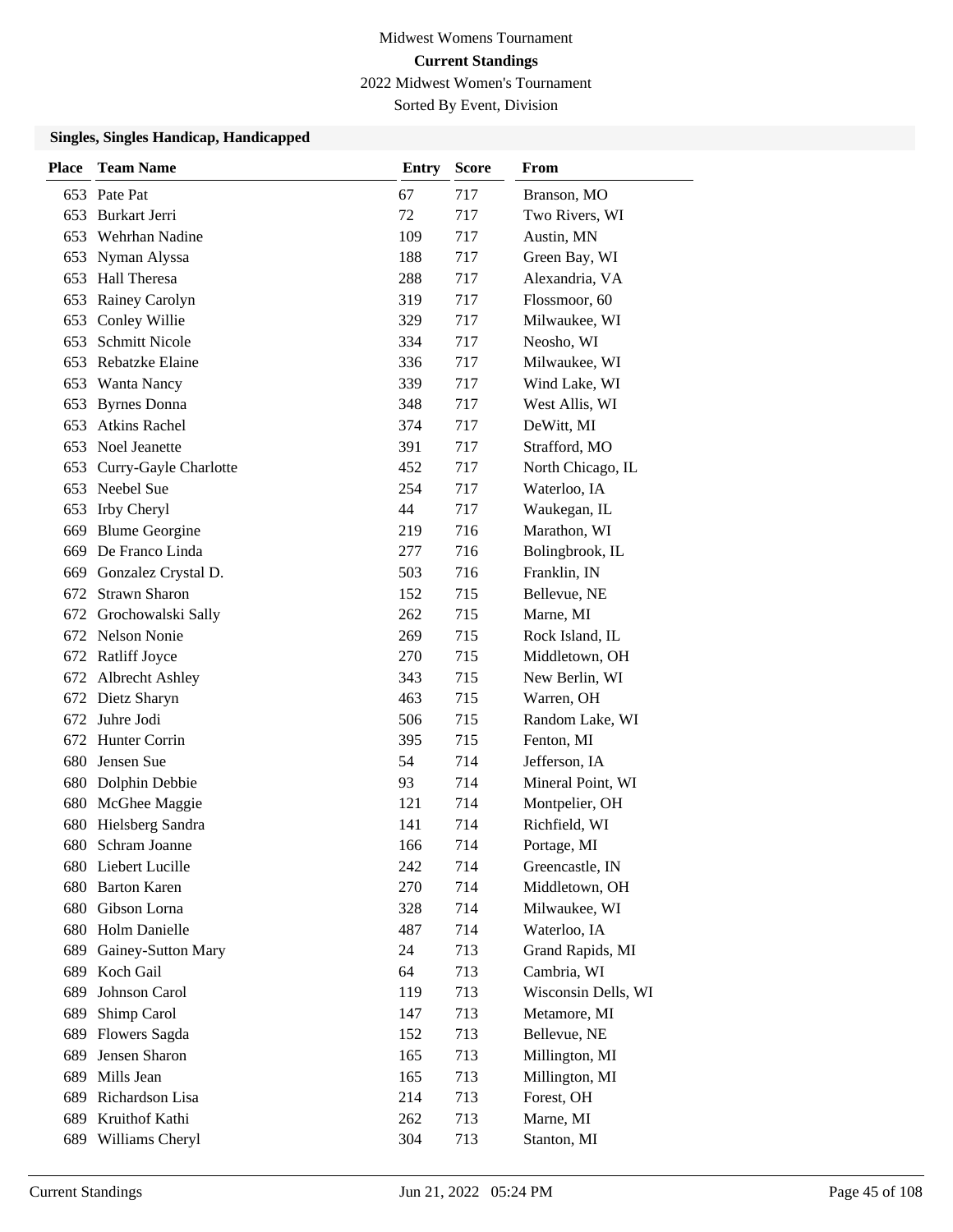Sorted By Event, Division

| <b>Place</b> | <b>Team Name</b>           | <b>Entry</b> | <b>Score</b> | From             |
|--------------|----------------------------|--------------|--------------|------------------|
| 689          | Vogel Karen                | 351          | 713          | West Allis, WI   |
| 689          | <b>Bingham Caprice</b>     | 367          | 713          | Hudson, WI       |
| 689          | Dennie Donna M.            | 495          | 713          | Warsaw, IN       |
| 689          | Drummond Gail              | 365          | 713          | Peoria, IL       |
| 689          | <b>Holmes Margaret</b>     | 197          | 713          | Pawnee, IL       |
|              | 704 Hull Diana             | 19           | 712          | Columbus, OH     |
|              | 704 Gulbrand Jean          | 73           | 712          | Two Rivers, WI   |
| 704          | <b>Treffinger Eleanor</b>  | 86           | 712          | Waukesha, WI     |
| 704          | Kunst Karla                | 218          | 712          | Birnamwood, WI   |
| 704          | DeBoer Gabrielle M.        | 262          | 712          | Marne, MI        |
|              | 704 Gordon Hina            | 307          | 712          | Westerville, OH  |
|              | 704 Devito Miranda J.      | 465          | 712          | Warren, OH       |
|              | 704 Portee Monica          | 469          | 712          | Fort Wayne, IN   |
|              | 704 Jones-James Dianah     | 477          | 712          | Lynwood, IL      |
|              | 704 Belcher Angela M.      | 495          | 712          | Warsaw, IN       |
|              | 714 Altenburg Betty        | 78           | 711          | Burlington, WI   |
| 714          | Smith LaDonna              | 155          | 711          | Freemont, IN     |
|              | 714 Heinz Kathy            | 205          | 711          | Gahanna, OH      |
| 714          | Hansen Katherine           | 229          | 711          | Lapeer, MI       |
| 714          | Stuart Lori                | 257          | 711          | EauClaire, WI    |
|              | 714 Dandridge Brenda F.    | 311          | 711          | Maryville, IL    |
|              | 714 Meifert Amy            | 332          | 711          | Burlington, WI   |
|              | 714 Main Juanita           | 397          | 711          | Battle Creek, MI |
| 714          | Smith Karole               | 481          | 711          | Kokomo, IN       |
|              | 714 Davis Sandra           | 224          | 711          | LaPeer, MI       |
| 714          | Yancey Kimberly A.         | 501          | 711          | Manitowoc, WI    |
| 725          | Weiss Jill                 | 35           | 710          | Winneconne, WI   |
| 725          | Losee Linda                | 71           | 710          | Indianola, IA    |
|              | 725 Nelson Cynthia         | 83           | 710          | Sussex, WI       |
| 725          | Schofield Kathy            | 114          | 710          | Elgin, IL        |
| 725          | Moore Karen                | 114          | 710          | Elgin, IL        |
| 725          | Wakefield Samantha         | 122          | 710          | Montpelier, OH   |
|              | 725 Roose Judith           | 164          | 710          | Pella, IA        |
| 725          | Winnie Sherry              | 196          | 710          | Rapid City, MI   |
| 725          | Kelly Vera                 | 269          | 710          | Rock Island, IL  |
| 725          | White Tanikia              | 351          | 710          | West Allis, WI   |
| 725          | Powell Gloria              | 444          | 710          | Belvidere, IL    |
| 725          | Potter Melissa             | 445          | 710          | Melvin, IA       |
| 725          | Voeks Pamela               | 46           | 710          | Gurnee, IL       |
| 725          | Warwick Amanda J.          | 515          | 710          | Shiloh, IL       |
| 725          | <b>Blosch Casi</b>         | 97           | 710          | South Wayne, WI  |
| 725          | Vroman Pauline             | 185          | 710          | Lake Odessa, MI  |
| 741          | Latta Paulette             | 10           | 709          | Heyworth, IL     |
| 741          | Schumann Lori              | 64           | 709          | Cambria, WI      |
| 741          | <b>Westphal Mary Stona</b> | 84           | 709          | Pewaukee, WI     |
| 741          | Monroe DeeAnn              | 155          | 709          | Freemont, IN     |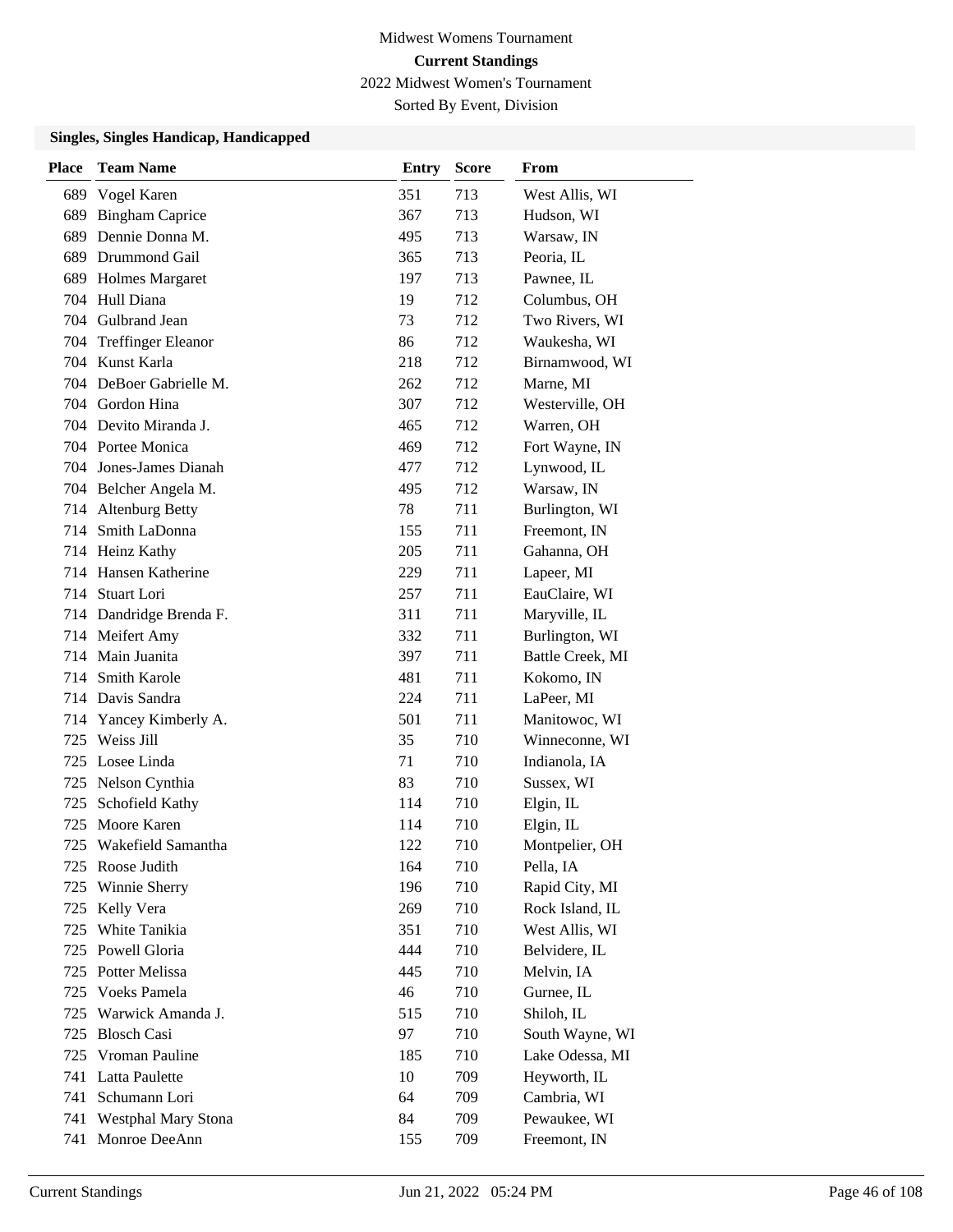Sorted By Event, Division

| <b>Place</b> | <b>Team Name</b>        | <b>Entry</b> | <b>Score</b> | From                 |
|--------------|-------------------------|--------------|--------------|----------------------|
|              | 741 Foster Sam (Sandra) | 170          | 709          | Webster City, IA     |
|              | 741 Plaso Linsey        | 203          | 709          | Streetsboro, OH      |
| 741          | Zachariah Renee         | 216          | 709          | Kenton, OH           |
|              | 741 Hersee Remy         | 281          | 709          | Morton Grove, IL     |
| 741          | Smith Roszena           | 377          | 709          | Fairview Heights, IL |
| 741          | Daroszewski Jenna       | 345          | 709          | Greenfield, WI       |
| 741          | Tastsides Debra         | 406          | 709          | Crystal Lake, IL     |
|              | 752 Prince Linda        | 54           | 708          | Jefferson, IA        |
|              | 752 Schroyer Marissa    | 92           | 708          | Geneva, IL           |
|              | 752 Hicks-Small Tammy   | 98           | 708          | South Wayne, WI      |
| 752          | Trim Jennifer           | 103          | 708          | Ann Arbor, MI        |
|              | 752 Warner Pam S.       | 285          | 708          | Larwill, IN          |
|              | 752 Mott Adria Y.       | 320          | 708          | Chicago, IL          |
|              | 752 Callear Tina        | 361          | 708          | Peoria, IL           |
|              | 752 Gibson Kimberly     | 370          | 708          | Peoria, IL           |
|              | 752 Daroszewski Gina    | 345          | 708          | Greenfield, WI       |
|              | 752 Funderburg Toria    | 444          | 708          | Belvidere, IL        |
|              | 752 Potter Carol        | 445          | 708          | Melvin, IA           |
|              | 752 Johnson Janice M.   | 488          | 708          | Waterloo, IA         |
|              | 752 Mayo Meagan         | 494          | 708          | Glen Carbon, IL      |
| 752          | Jasniewski Ann          | 12           | 708          | Gurnee, IL           |
| 752          | <b>Bridges Jenny</b>    | 12           | 708          | Gurnee, IL           |
|              | 752 Rieben Sherry       | 37           | 708          | Butte Des Morts, WI  |
|              | 752 Hanson Cynthia      | 213          | 708          | Milan, IL            |
| 769          | <b>Irby Annette</b>     | 17           | 707          | Peoria, IL           |
| 769          | <b>Bloom Ruth</b>       | 58           | 707          | Valley City, OH      |
| 769          | Scharko Katherine       | 60           | 707          | Chicago, IL          |
| 769          | VanBuskirk Joyce        | 74           | 707          | Lincoln, IL          |
| 769          | Westphal Mary F.        | 83           | 707          | Sussex, WI           |
| 769          | Logsdon Kelly           | 102          | 707          | Ann Arbor, MI        |
| 769          | <b>Bowling Missy</b>    | 162          | 707          | Nelsonville, OH      |
| 769          | <b>Kramer</b> Ethel     | 219          | 707          | Marathon, WI         |
|              | 769 Patterson Darlena   | 242          | 707          | Greencastle, IN      |
| 769          | Rogers Sharon J.        | 282          | 707          | West Point, IN       |
| 769          | <b>Sheriff Mandy</b>    | 357          | 707          | Cedarburg, WI        |
| 769          | Schlaack Brenda         | 413          | 707          | Oshkosh, WI          |
| 769          | McRobie Rebecca         | 253          | 707          | Waterloo, IA         |
| 769          | Koga Sandra             | 41           | 707          | Hoffman Estates, IL  |
| 769          | <b>Bennett Dottie</b>   | 125          | 707          | Chillicothe, OH      |
|              | 784 Beckman Wendy       | 13           | 706          | Gurnee, IL           |
|              | 784 Becker Amy          | 98           | 706          | South Wayne, WI      |
|              | 784 Metz Mary           | 98           | 706          | South Wayne, WI      |
|              | 784 Peterson Jean       | 126          | 706          | Marshfield, WI       |
|              | 784 McDaniel Bonnie J.  | 146          | 706          | Clio, MI             |
|              | 784 Vrooman Amy         | 153          | 706          | Coldwater, MI        |
|              | 784 Zorn Karen L.       | 285          | 706          | Larwill, IN          |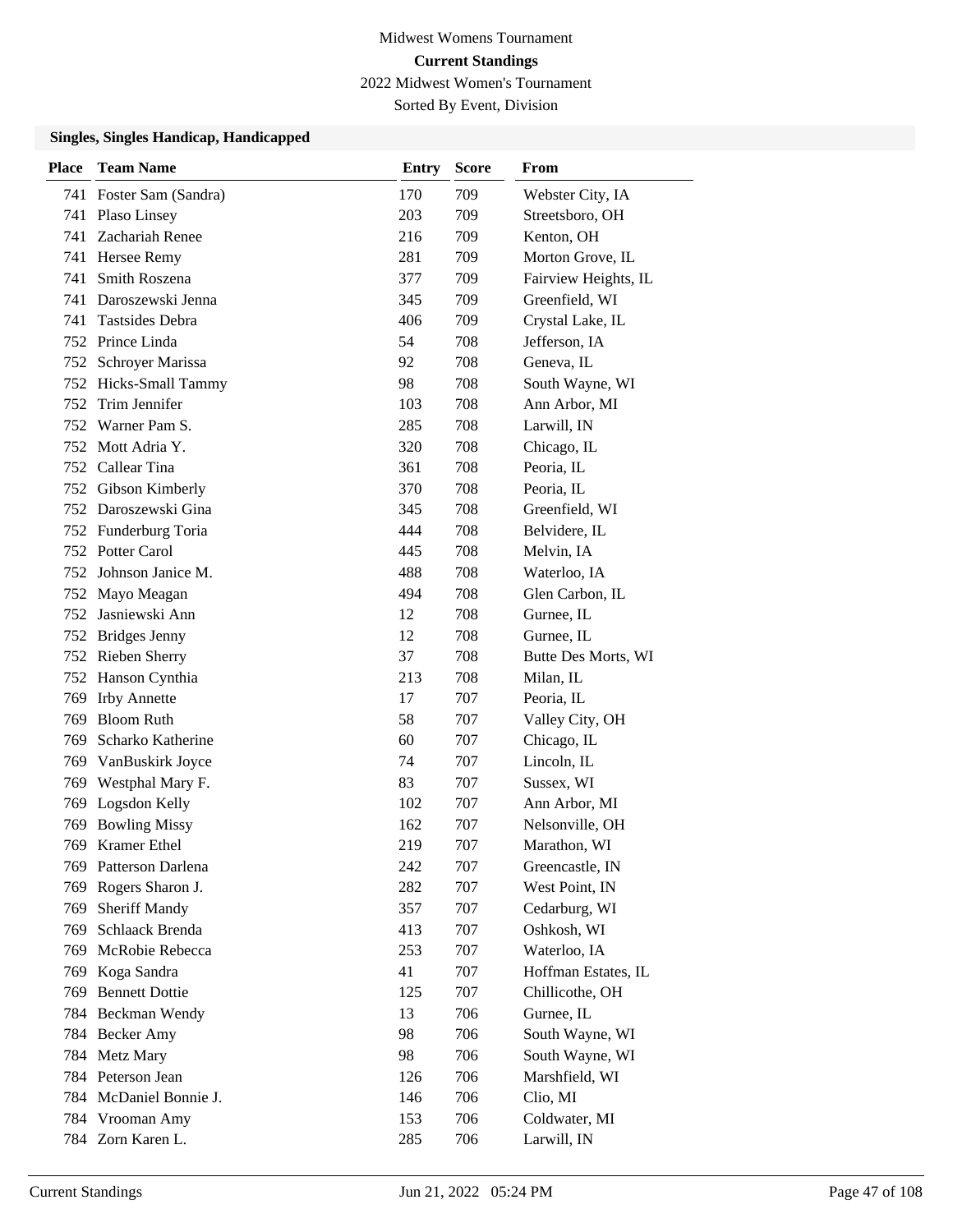Sorted By Event, Division

| Place | <b>Team Name</b>        | <b>Entry</b> | <b>Score</b> | From                 |
|-------|-------------------------|--------------|--------------|----------------------|
| 784   | <b>Smith Diana</b>      | 288          | 706          | Alexandria, VA       |
| 784   | Vandersee Elise         | 409          | 706          | Sumner, IA           |
| 784   | <b>Simmons Mattie</b>   | 452          | 706          | North Chicago, IL    |
|       | 784 Fenzl Mary          | 453          | 706          | Jefferson, WI        |
|       | 784 Robertson Diana     | 386          | 706          | Elberon, IA          |
|       | 784 Cunningham Alva     | 316          | 706          | Chicago, IL          |
|       | 797 Leith Christina     | 22           | 705          | Davis, IL            |
|       | 797 Conner Judith A.    | 24           | 705          | Grand Rapids, MI     |
| 797   | McTaggart Karen         | 274          | 705          | Kettering, OH        |
| 797   | Virtusio Dalisay        | 281          | 705          | Morton Grove, IL     |
| 797.  | Antoniewicz Elaine      | 328          | 705          | Milwaukee, WI        |
| 797   | Verheyen Valerie        | 402          | 705          | Green Bay, WI        |
| 797   | Sheridan Katie          | 500          | 705          | Manitowoc, WI        |
| 797   | Wallace Jayme           | 100          | 705          | Ann Arbor, MI        |
| 805   | Henke Susan             | 7            | 704          | Wisconsin Dells, WI  |
| 805   | <b>Busque Marcia</b>    | 145          | 704          | Clio, MI             |
| 805   | VanBennekorn Audra      | 245          | 704          | Marengo, IA          |
| 805   | <b>Whitney Donna</b>    | 377          | 704          | Fairview Heights, IL |
| 805   | Reed Sandy              | 428          | 704          | Rockford, IL         |
| 805   | O'Neil Pam              | 465          | 704          | Warren, OH           |
| 805   | Simon Ro                | 115          | 704          | Geneva, IL           |
| 805   | Lisowe Tammy            | 508          | 704          | Elkhart Lake, WI     |
| 805   | Henry Jennie            | 227          | 704          | LaPeer, MI           |
| 805   | <b>Stewart Brandy</b>   | 490          | 704          | Pella, IA            |
| 815   | Evans Gail              | 117          | 703          | Hoffman Estates, IL  |
| 815   | <b>Stanley Connie</b>   | 128          | 703          | Marshalltown, IA     |
| 815   | Meverden Sandy          | 218          | 703          | Birnamwood, WI       |
| 815   | <b>Braman Janess</b>    | 303          | 703          | Stanton, MI          |
| 815   | <b>Whitner Eunice</b>   | 352          | 703          | Flint, MI            |
| 820   | <b>Breedlove Patty</b>  | 67           | 702          | Branson, MO          |
| 820   | Plowman Shirley         | 90           | 702          | Wis Rapids, WI       |
| 820   | <b>Whitebear Sharon</b> | 119          | 702          | Wisconsin Dells, WI  |
| 820   | Scaffidi Debbie         | 141          | 702          | Richfield, WI        |
| 820   | Jansen Joni             | 220          | 702          | Wausau, WI           |
| 820   | Arseneau Amy            | 287          | 702          | Bradley, IL          |
|       | 820 Botek Maggie        | 303          | 702          | Stanton, MI          |
|       | 820 Hunt Letitia        | 376          | 702          | Fairview Heights, IL |
| 820   | Malloy Sandra           | 382          | 702          | Louisville, KY       |
| 820   | Doyle Pam               | 516          | 702          | Baroda, MI           |
| 820   | Estep Pamela G.         | 53           | 702          | Winona Lake, IN      |
| 831   | Testerman Evelyn        | 9            | 701          | Aberdeen, MD         |
| 831   | Shoemaker Kathy A.      | 81           | 701          | Sheridan, MI         |
| 831   | Zeilman K.Marie         | 127          | 701          | Streator, IL         |
| 831   | Walker Kim              | 147          | 701          | Metamore, MI         |
| 831   | Irvine Karen L.         | 149          | 701          | Brown City, MI       |
| 831   | Secary Brandi C.        | 172          | 701          | Neenah, WI           |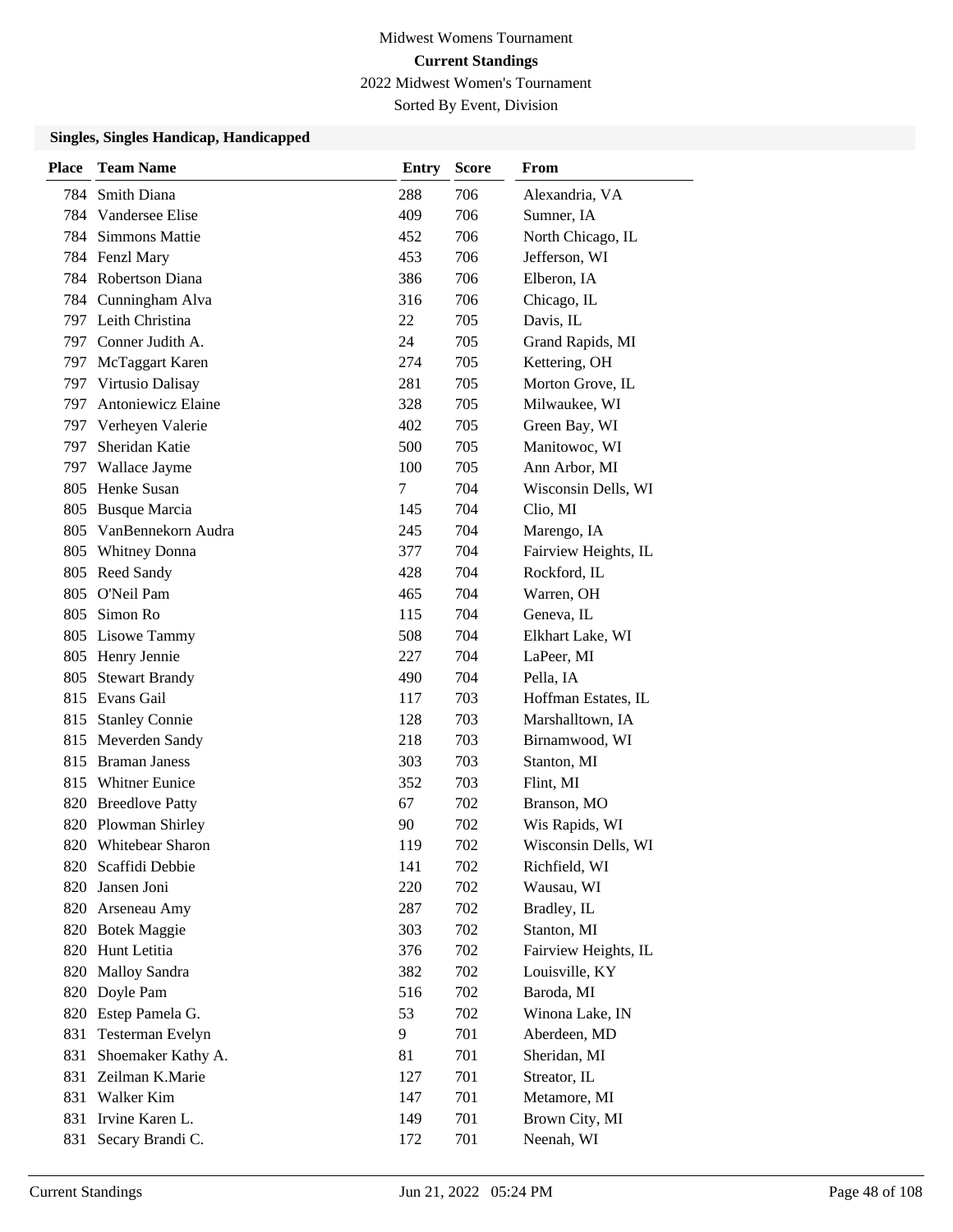Sorted By Event, Division

| <b>Place</b> | <b>Team Name</b>         | <b>Entry</b> | <b>Score</b> | From                |
|--------------|--------------------------|--------------|--------------|---------------------|
| 831          | Wright Elaine            | 232          | 701          | Grove City, OH      |
| 831          | Logel Karlyn             | 237          | 701          | Nichols, IA         |
| 831          | Myers Bekki              | 260          | 701          | Marne, MI           |
| 831          | Mitchell Leisa           | 452          | 701          | North Chicago, IL   |
| 831          | Tevis Kristen            | 468          | 701          | Independence, IA    |
| 831          | Stovall Wilanda          | 476          | 701          | Lynwood, IL         |
| 831          | Wilson Jewell M.         | 488          | 701          | Waterloo, IA        |
| 831          | Thompson Robin           | 451          | 701          | Stevensville, MI    |
| 831          | <b>Becker Sandra</b>     | 349          | 701          | New Berlin, WI      |
| 846          | Dornbusch Colleen        | 15           | 700          | Gurnee, IL          |
|              | 846 Riedesel Gail        | 21           | 700          | Tomah, WI           |
|              | 846 Paradowski Jean      | 85           | 700          | Pewaukee, WI        |
|              | 846 Lovell Linda         | 99           | 700          | Marion, IA          |
|              | 846 Liebe Tiara          | 134          | 700          | Plymouth, WI        |
|              | 846 Sisson Jeannie       | 152          | 700          | Bellevue, NE        |
|              | 846 Pettigrew Cindy M.   | 241          | 700          | Greencastle, IN     |
|              | 846 Berner Lori F.       | 308          | 700          | Powell, OH          |
| 846          | Scharp Cheryl            | 365          | 700          | Peoria, IL          |
| 855          | Palojarvi Cathy          | 42           | 699          | Hoffman Estates, IL |
| 855          | Yarolimek Barbara        | 133          | 699          | Janesville, WI      |
| 855          | Zimmerman Terrie         | 133          | 699          | Janesville, WI      |
| 855          | <b>Blevins Brandi</b>    | 246          | 699          | Janesville, WI      |
| 855          | Voelkel Diane            | 326          | 699          | Sussex, WI          |
| 855          | Scott Dyanna             | 353          | 699          | Flint, MI           |
|              | 855 Fruitt Nancy A.      | 495          | 699          | Warsaw, IN          |
| 855          | Rhoton Phyllis A.        | 481          | 699          | Kokomo, IN          |
| 855          | <b>Allison Catherine</b> | 272          | 699          | Plainfield, IN      |
| 855          | Allison Maureen O.       | 272          | 699          | Plainfield, IN      |
| 865          | Hawkins Vickie R.        | 9            | 698          | Aberdeen, MD        |
| 865          | Kucher Kathy             | 148          | 698          | Elroy, WI           |
| 865          | Pierson Vicky            | 259          | 698          | Marne, MI           |
| 865          | VanMalsen Melissa        | 298          | 698          | Fennville, MI       |
| 865          | Scholtens Judy           | 332          | 698          | Burlington, WI      |
| 865          | Coffman Becky            | 389          | 698          | Elberon, IA         |
|              | 865 Hall Carol           | 463          | 698          | Warren, OH          |
| 865          | Heckathorn Heather A.    | 464          | 698          | Warren, OH          |
|              | 865 Pelletier Michele L. | 475          | 698          | Marshall, MI        |
| 865          | Sanchez April            | 491          | 698          | Pella, IA           |
| 865          | Joslin LaFawn            | 500          | 698          | Manitowoc, WI       |
| 865          | Lagow Donna              | 38           | 698          | Jackson, MI         |
| 865          | Tisher Karla             | 390          | 698          | Elberon, IA         |
| 878          | Darr Rexalyn             | 55           | 697          | Cicero, IL          |
| 878          | <b>Stevenson Ronie</b>   | 71           | 697          | Indianola, IA       |
| 878          | Miller Marilyn           | 73           | 697          | Two Rivers, WI      |
| 878          | Engeli Brenda            | 98           | 697          | South Wayne, WI     |
| 878          | Titchenal Jeanette       | 226          | 697          | Mayville, MI        |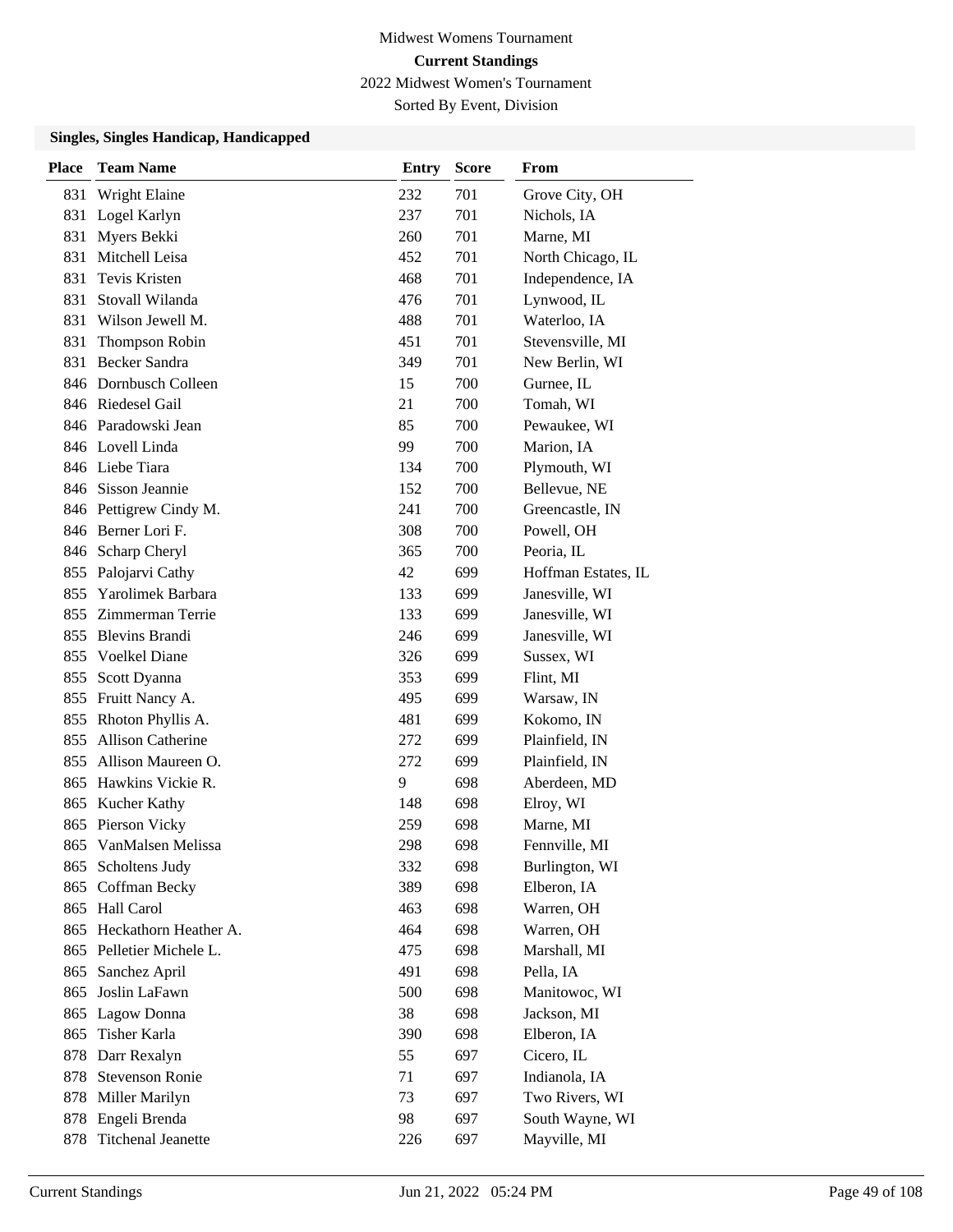Sorted By Event, Division

| Place | <b>Team Name</b>          | Entry | Score | From               |
|-------|---------------------------|-------|-------|--------------------|
|       | 878 Payne Toni            | 306   | 697   | Zion, IL           |
|       | 878 Reed Beverly          | 315   | 697   | Chicago, IL        |
| 878   | Smith Kimberly            | 414   | 697   | Springfield, OH    |
|       | 878 Lopshire Sherry       | 416   | 697   | Ottumwa, IA        |
| 878   | Williams Marilyn          | 460   | 697   | Birch Run, MI      |
| 878   | <b>Scott Beverly</b>      | 463   | 697   | Warren, OH         |
| 878   | <b>Barker Darlene</b>     | 125   | 697   | Chillicothe, OH    |
| 878   | Thompson Erica            | 44    | 697   | Waukegan, IL       |
| 891   | <b>Wade Charlene</b>      | 13    | 696   | Gurnee, IL         |
| 891   | Gethers Alison            | 89    | 696   | Wis Rapids, WI     |
| 891   | Sereyka Kathy             | 94    | 696   | Stickney, IL       |
|       | 891 Neuman Mary Ann       | 127   | 696   | Streator, IL       |
| 891   | Seubert Marla             | 222   | 696   | Marathon, WI       |
| 891   | McMillian Susan           | 235   | 696   | Piqua, OH          |
| 891   | Sears Kris                | 250   | 696   | Waterloo, IA       |
|       | 891 Roushia Sandra        | 347   | 696   | Milwaukee, WI      |
| 891   | Anderson Paige            | 360   | 696   | Peoria, IL         |
| 891   | Aderhold Linda J.         | 378   | 696   | Muncie, IN         |
| 891   | Jamrog Catherine          | 12    | 696   | Gurnee, IL         |
|       | 891 Kallas Bonnie         | 36    | 696   | Omro, WI           |
|       | 903 Rose Sandra           | 68    | 695   | Wauwatosa, WI      |
|       | 903 Hall Patsy            | 99    | 695   | Marion, IA         |
|       | 903 Herman Emmeline       | 297   | 695   | Mascoutah, IL      |
|       | 903 Stewart Darlene       | 302   | 695   | Stanton, MI        |
|       | 903 Lemke Dawn            | 335   | 695   | Milwaukee, WI      |
|       | 903 Miller Chawn          | 384   | 695   | St Louis, MO       |
|       | 903 Schalow Rachel        | 496   | 695   | Oshkosh, WI        |
|       | 903 Wallace Olivia        | 375   | 695   | DeWitt, MI         |
|       | 911 Mottl Sue             | 133   | 694   | Janesville, WI     |
| 911   | Marshall Dian             | 160   | 694   | Burlington, IA     |
|       | 911 Reinhart Therese L.   | 169   | 694   | Indianapolis, IN   |
| 911   | <b>Fisher Dawn</b>        | 195   | 694   | Mancelona, MI      |
|       | 911 Shales-Reinier Judith | 212   | 694   | Mount Pleasant, WI |
|       | 911 Haag Sara Joyce       | 232   | 694   | Grove City, OH     |
|       | 911 Glynn Helen           | 334   | 694   | Neosho, WI         |
|       | 911 Lewis Traci           | 389   | 694   | Elberon, IA        |
|       | 911 Matts Ashley          | 426   | 694   | Belvidere, IL      |
|       | 911 Cain Lanaya D.        | 478   | 694   | Lynwood, IL        |
|       | 911 Ryan Joyce C.         | 514   | 694   | Kansas City, KS    |
|       | 911 Klabunde Karen        | 32    | 694   | West Allis, WI     |
|       | 911 Plaso-Rudawsky Sarah  | 204   | 694   | Streetsboro, OH    |
| 911   | Jackson Erin              | 204   | 694   | Streetsboro, OH    |
|       | 911 Bahls Katherine A.    | 264   | 694   | Marne, MI          |
|       | 926 Rockteschel Char      | 30    | 693   | West Allis, WI     |
|       | 926 Ridgeway Leslie       | 45    | 693   | Manchester, TN     |
|       | 926 Christensen Laura     | 70    | 693   | Indianola, IA      |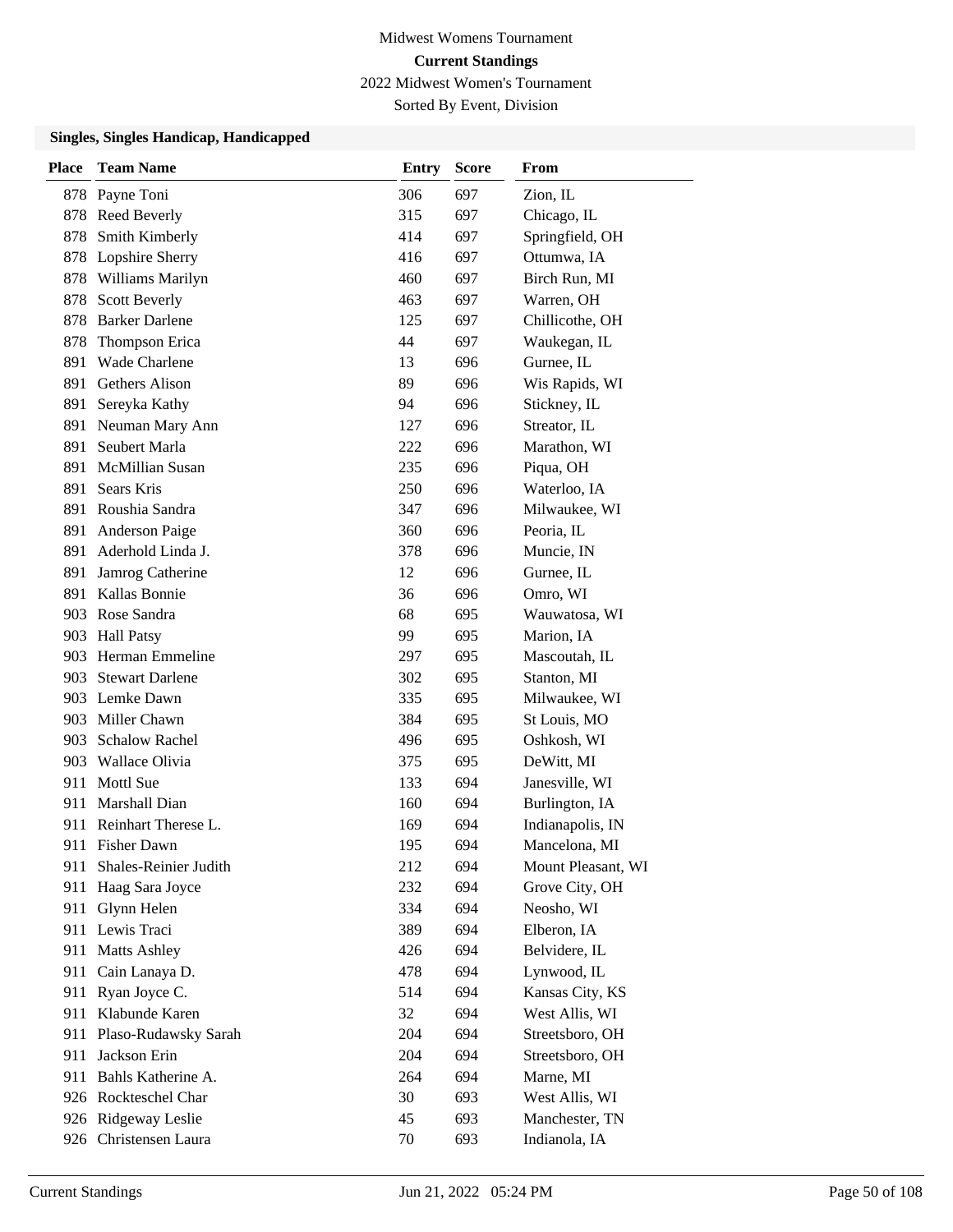Sorted By Event, Division

| <b>Place</b> | <b>Team Name</b>          | <b>Entry</b> | <b>Score</b> | From                   |
|--------------|---------------------------|--------------|--------------|------------------------|
|              | 926 Forni Sonja           | 91           | 693          | Batavia, IL            |
|              | 926 Lassa Kate            | 126          | 693          | Marshfield, WI         |
|              | 926 Steel Angie           | 149          | 693          | Brown City, MI         |
|              | 926 Little Mary           | 162          | 693          | Nelsonville, OH        |
|              | 926 Wilson Joeanne        | 193          | 693          | North Chicago, IL      |
|              | 926 Smith Evelena         | 229          | 693          | Lapeer, MI             |
|              | 926 Sleaford Jan          | 334          | 693          | Neosho, WI             |
|              | 926 Uebelaker Erika       | 344          | 693          | Meno Falls, WI         |
|              | 926 Check Cyndy           | 356          | 693          | Cedarburg, WI          |
|              | 926 Johnston Courtney M.  | 367          | 693          | Hudson, WI             |
|              | 926 Cervencik Colleen     | 448          | 693          | Chicago, IL            |
|              | 926 Floyd Ann             | 463          | 693          | Warren, OH             |
|              | 926 Derbyshire Cherie     | 254          | 693          | Waterloo, IA           |
|              | 926 Miller Shelly         | 526          | 693          | Hennepin, IL           |
|              | 926 Degenhardt Bonnie     | 330          | 693          | Richfield, WI          |
|              | 944 Jessie Tiffany L.     | 201          | 692          | Fowler, IN             |
| 944          | Tharp Chip                | 310          | 692          | Pataskala, OH          |
|              | 944 Kelsey Willie M.      | 319          | 692          | Flossmoor, 60          |
|              | 944 Beyer Lisa            | 331          | 692          | New Berlin, WI         |
|              | 944 Dana Mary             | 367          | 692          | Hudson, WI             |
|              | 944 Johnson Amanda        | 446          | 692          | Melvin, IA             |
|              | 944 Aman Missy            | 527          | 692          | Hennepin, IL           |
|              | 944 Garner Jenifer        | 44           | 692          | Waukegan, IL           |
|              | 952 Miiller Mary A.       | 150          | 691          | Goodland, IN           |
|              | 952 Walker Pat            | 168          | 691          | Belle, WV              |
|              | 952 Cleveland Deborah     | 191          | 691          | Verona, WI             |
|              | 952 Anderson MaryLou      | 217          | 691          | Medford, WI            |
|              | 952 Reighard Sally        | 252          | 691          | Waterloo, IA           |
|              | 952 Zook Jean             | 389          | 691          | Elberon, IA            |
|              | 952 Haefke Bobbi          | 407          | 691          | Crystal Lake, IL       |
|              | 952 Zimmer Renee          | 457          | 691          | Birch Run, MI          |
|              | 952 Huffman Katherine     | 487          | 691          | Waterloo, IA           |
|              | 952 Patterson Nancie      | 253          | 691          | Waterloo, IA           |
|              | 962 McCarron Anna         | 23           | 690          | Jackson, MI            |
|              | 962 Hunt Barbara          | 58           | 690          | Valley City, OH        |
|              | 962 Ballard Marlene K.    | 144          | 690          | Country Club Hills, IL |
|              | 962 Parsano Rebecca L.    | 156          | 690          | Inlay City, MI         |
|              | 962 Bennett-Rudolph Susan | 192          | 690          | North Chicago, IL      |
|              | 962 Cole Mary             | 193          | 690          | North Chicago, IL      |
|              | 962 Friars Tiffany        | 240          | 690          | Greencastle, IN        |
|              | 962 Shavers Gloria        | 353          | 690          | Flint, MI              |
|              | 962 Brainard Becky        | 393          | 690          | Conover, WI            |
|              | 962 Niedert Sue           | 409          | 690          | Sumner, IA             |
|              | 962 Snyder Kristi         | 435          | 690          | Argenta, IL            |
|              | 962 Schilt Betty          | 453          | 690          | Jefferson, WI          |
|              | 962 Kuhse Katie L.        | 468          | 690          | Independence, IA       |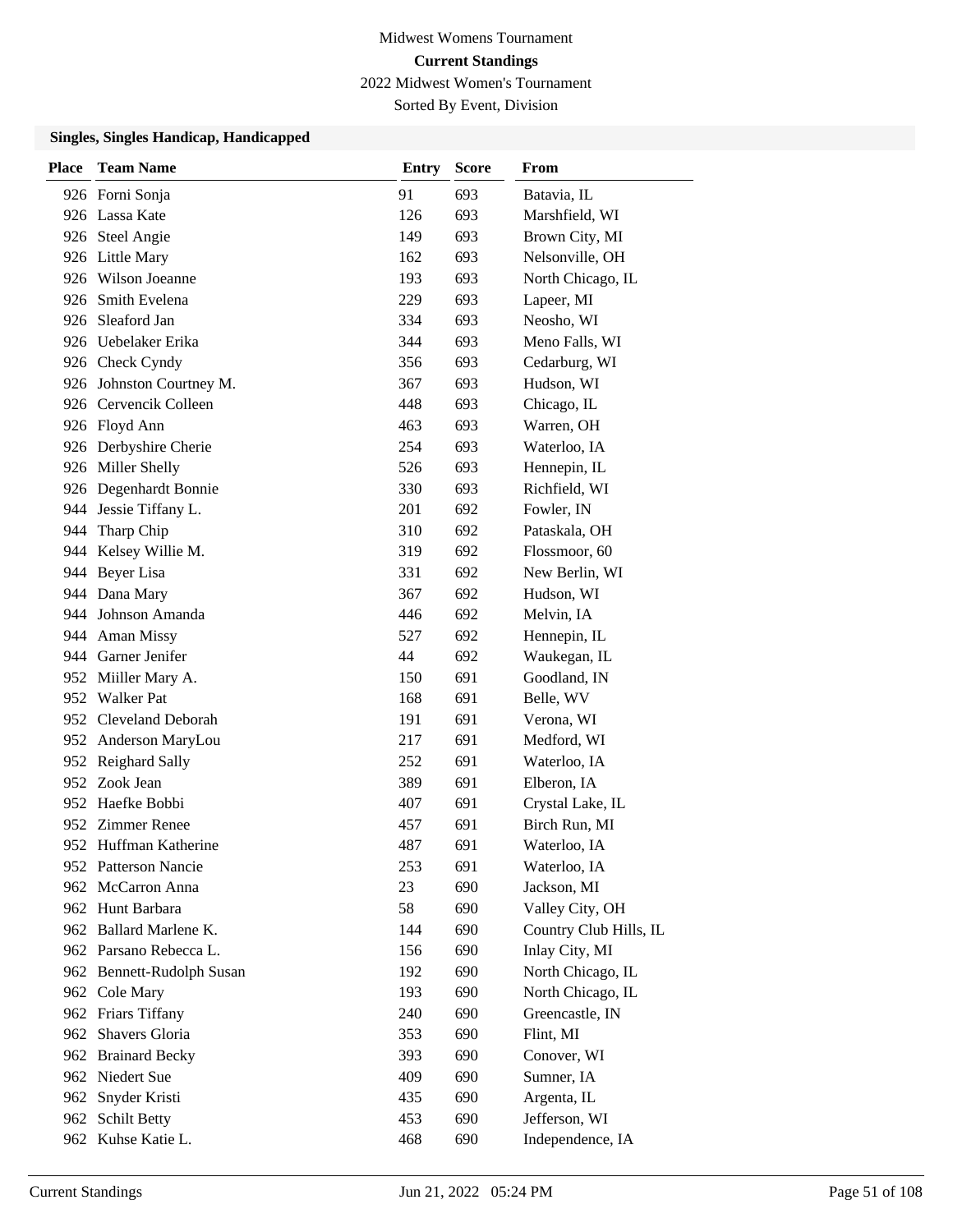Sorted By Event, Division

| <b>Place</b> | <b>Team Name</b>         | <b>Entry</b> | <b>Score</b> | From                   |
|--------------|--------------------------|--------------|--------------|------------------------|
|              | 962 Clark Denise         | 516          | 690          | Baroda, MI             |
|              | 962 Anderson Victoria L. | 318          | 690          | Hazel Crest, IL        |
|              | 977 Baal Emily           | 59           | 689          | Oregon, IL             |
|              | 977 Duescher Pat         | 129          | 689          | Union Grove, WI        |
|              | 977 Johnson Marcella     | 209          | 689          | Baraboo, WI            |
|              | 977 Robinson Dawn        | 388          | 689          | Elberon, IA            |
|              | 977 Morris Jasmine       | 400          | 689          | Florissant, MO         |
| 977          | Tackett Angela K.        | 417          | 689          | Bluffton, IN           |
|              | 977 Ruggless Linda       | 419          | 689          | Springfield, IL        |
|              | 977 Howell Cynthia       | 435          | 689          | Argenta, IL            |
|              | 977 Bender Karen A.      | 1            | 689          | Steger, IL             |
|              | 977 Jacobson Sally       | 498          | 689          | Green Bay, WI          |
|              | 977 Clark Lisa           | 330          | 689          | Richfield, WI          |
|              | 988 Wolf Carol           | 135          | 688          | Plymouth, WI           |
|              | 988 Howard Lynn          | 162          | 688          | Nelsonville, OH        |
|              | 988 Ramsey Donna         | 209          | 688          | Baraboo, WI            |
|              | 988 Poisson Renee        | 238          | 688          | Lynwood, IL            |
|              | 988 Klein Carol          | 279          | 688          | Ada, MI                |
|              | 988 Maliwesky Kathryn M. | 308          | 688          | Powell, OH             |
|              | 988 O'Donnell Peggy      | 334          | 688          | Neosho, WI             |
|              | 988 Bautch Cindy         | 342          | 688          | Oak Creek, WI          |
|              | 988 Chase-Kuptz Debbie   | 356          | 688          | Cedarburg, WI          |
|              | 988 White Tara           | 426          | 688          | Belvidere, IL          |
|              | 988 Lawrence Brenda      | 428          | 688          | Rockford, IL           |
|              | 988 Martin Jackie        | 459          | 688          | Birch Run, MI          |
|              | 988 Rummage-Star Regina  | 473          | 688          | South Bend, IN         |
|              | 988 Stimer Bev           | 140          | 688          | Washington Twp, MI     |
|              | 988 Brown Teresa         | 38           | 688          | Jackson, MI            |
|              | 1003 Haus Dawn           | 93           | 687          | Mineral Point, WI      |
|              | 1003 Kruckeberg Mary     | 171          | 687          | Neenah, WI             |
|              | 1003 Bares Mary          | 191          | 687          | Verona, WI             |
|              | 1003 Resch Jonelle       | 218          | 687          | Birnamwood, WI         |
|              | 1003 Babinski Rosemary   | 287          | 687          | Bradley, IL            |
|              | 1003 Herman Jaime        | 297          | 687          | Mascoutah, IL          |
|              | 1003 Gomez Deborah       | 333          | 687          | Milwaukee, WI          |
|              | 1003 Monson Jacquelinne  | 337          | 687          | Milwaukee, WI          |
| 1003         | Spears Perthina          | 340          | 687          | West Bend, WI          |
|              | 1003 Woodley Annette     | 354          | 687          | Flint, MI              |
|              | 1003 Edwards Gail        | 382          | 687          | Louisville, KY         |
|              | 1003 Berry Mary          | 382          | 687          | Louisville, KY         |
|              | 1015 Bicek Elizabeth     | 22           | 686          | Davis, IL              |
|              | 1015 Thacker Donna       | 83           | 686          | Sussex, WI             |
|              | 1015 Tuttle Terri        | 99           | 686          | Marion, IA             |
|              | 1015 Fite Brenda         | 101          | 686          | Ann Arbor, MI          |
| 1015         | Stempinski Suzanne R.    | 144          | 686          | Country Club Hills, IL |
| 1015         | Gieseke Ann              | 231          | 686          | Carol Stream, IL       |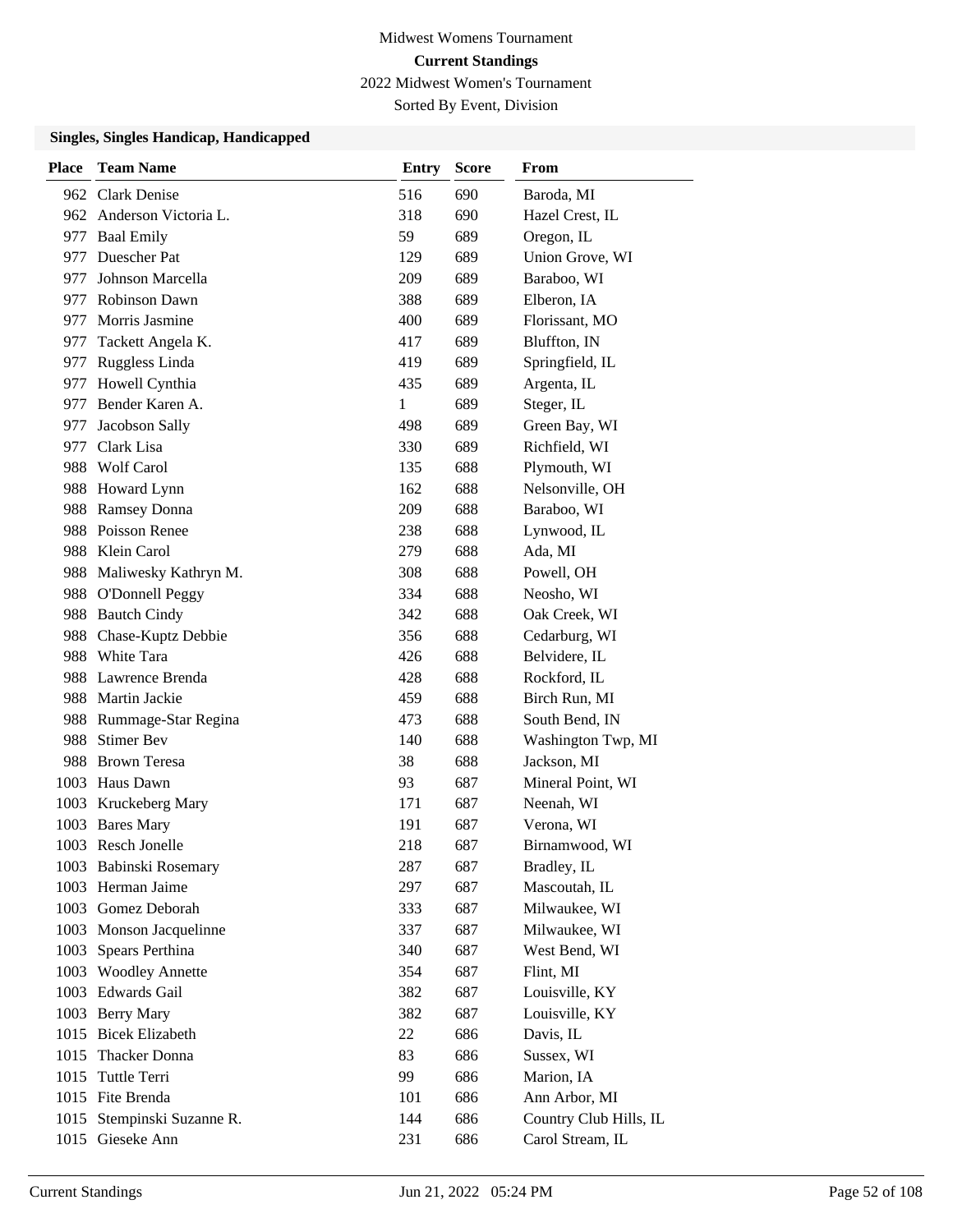Sorted By Event, Division

| <b>Place</b> | <b>Team Name</b>          | <b>Entry</b>   | <b>Score</b> | From              |
|--------------|---------------------------|----------------|--------------|-------------------|
|              | 1015 Evans Sue K.         | 282            | 686          | West Point, IN    |
|              | 1015 McFalls Tiara        | 310            | 686          | Pataskala, OH     |
|              | 1015 Rogers Deena K.      | 310            | 686          | Pataskala, OH     |
|              | 1015 Edgerton Janie I.    | 311            | 686          | Maryville, IL     |
| 1015         | Marvin Janet              | 25             | 686          | Grand Rapids, MI  |
|              | 1015 Wilson Shelia        | 358            | 686          | Beecher, IL       |
|              | 1015 Bathel JoAnn         | 393            | 686          | Conover, WI       |
|              | 1015 Iddings Dorothy      | 412            | 686          | Laotto, IN        |
|              | 1015 Parker Misty         | 457            | 686          | Birch Run, MI     |
|              | 1015 Reed Spring          | 497            | 686          | Watertown, WI     |
|              | 1015 Maske Pamela K.      | 51             | 686          | Winona Lake, IN   |
|              | 1032 Phelps Jackie        | 22             | 685          | Davis, IL         |
| 1032         | <b>Sutterlin Frances</b>  | 91             | 685          | Batavia, IL       |
| 1032         | Skjeveland Ann            | 109            | 685          | Austin, MN        |
|              | 1032 Ford Kathy           | 146            | 685          | Clio, MI          |
|              | 1032 Jennings Sheryl      | 187            | 685          | Monroe, IA        |
|              | 1032 Woodward Alice       | 267            | 685          | Baraboo, WI       |
|              | 1032 Dabe Katie           | 309            | 685          | Columbus, OH      |
|              | 1032 Nowak Nancy          | 326            | 685          | Sussex, WI        |
|              | 1032 Kottke Rebecca       | 357            | 685          | Cedarburg, WI     |
|              | 1032 Haefke Jean          | 407            | 685          | Crystal Lake, IL  |
|              | 1032 Brooks Misty         | 454            | 685          | Comstock Park, MI |
|              | 1032 Kozy Karen S.        | $\overline{c}$ | 685          | Dyer, IN          |
|              | 1032 Felsinger Kim        | 509            | 685          | Elkhart Lake, WI  |
|              | 1032 Weems Rita M.        | 511            | 685          | Kansas City, KS   |
| 1032         | <b>Spaulding Kathleen</b> | 228            | 685          | Flint, MI         |
|              | 1032 Plaso Teri           | 204            | 685          | Streetsboro, OH   |
|              | 1048 Latham Joyce         | 19             | 684          | Columbus, OH      |
|              | 1048 Nolan Pamela         | 58             | 684          | Valley City, OH   |
|              | 1048 Pasch Pat            | 148            | 684          | Elroy, WI         |
|              | 1048 Short Melanie        | 162            | 684          | Nelsonville, OH   |
|              | 1048 Davis Denise         | 192            | 684          | North Chicago, IL |
|              | 1048 Reuter Kathy         | 255            | 684          | Waterloo, IA      |
|              | 1048 Evans Mildred D.     | 271            | 684          | Plainfield, IN    |
|              | 1048 Pawlarczyk Terri     | 342            | 684          | Oak Creek, WI     |
|              | 1048 Huddleston Michele   | 355            | 684          | Swartz Creek, MI  |
|              | 1048 Zohott Rena          | 415            | 684          | Eaton Rapids, MI  |
| 1048         | Johnson Robbie A.         | 478            | 684          | Lynwood, IL       |
|              | 1048 Berry Dianne         | 485            | 684          | Antioch, IL       |
|              | 1048 Hoyle Kristin R.     | 264            | 684          | Marne, MI         |
| 1061         | Gutknecht Sandra          | 85             | 683          | Pewaukee, WI      |
| 1061         | Atkinson Maryann          | 275            | 683          | Kettering, OH     |
| 1061         | <b>Collins Ginny</b>      | 277            | 683          | Bolingbrook, IL   |
|              | 1061 McKee Reta           | 25             | 683          | Grand Rapids, MI  |
| 1061         | Thompson Linda            | 459            | 683          | Birch Run, MI     |
|              | 1061 Holloway Julie       | 497            | 683          | Watertown, WI     |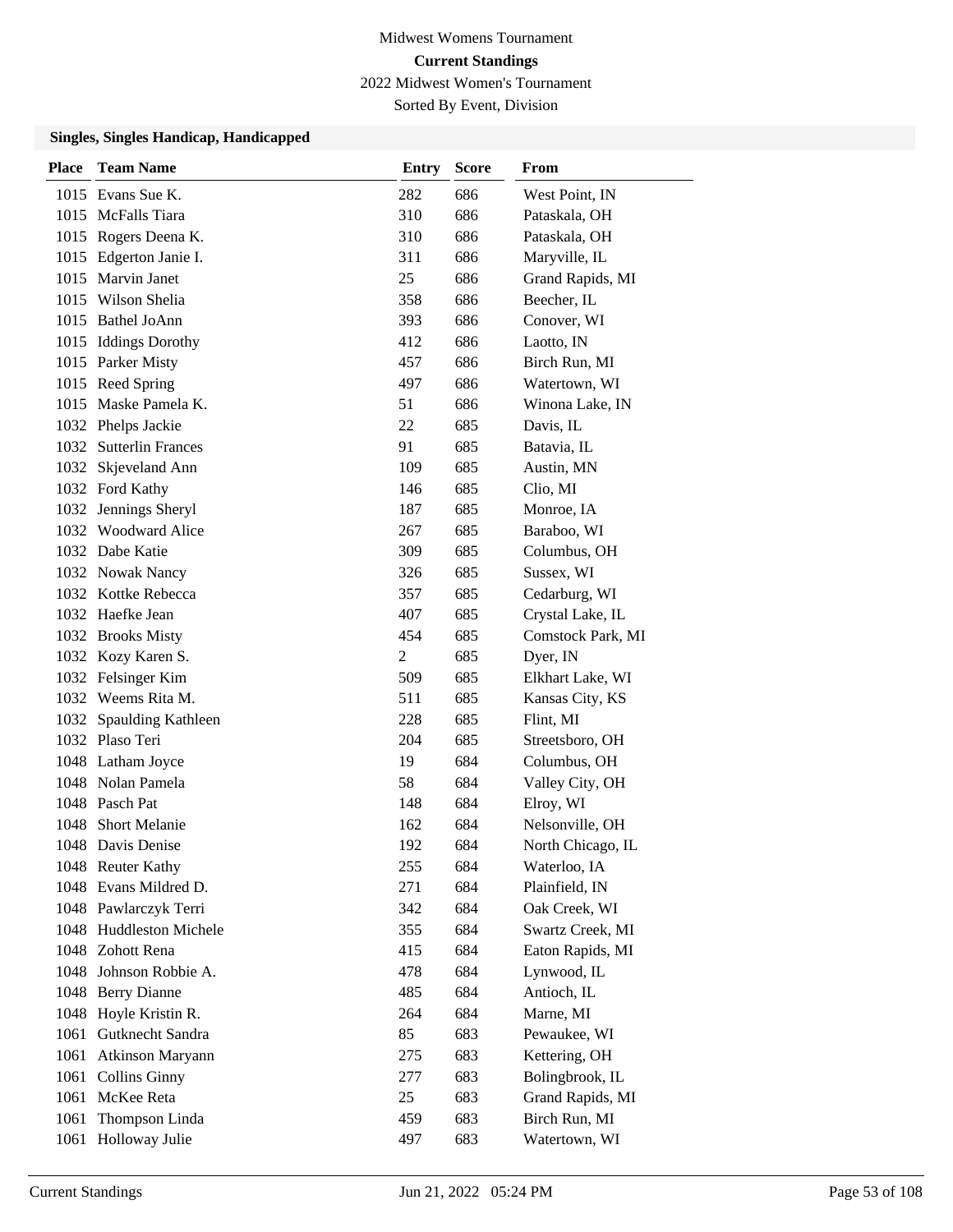Sorted By Event, Division

| <b>Place</b> | <b>Team Name</b>       | <b>Entry</b> | <b>Score</b> | <b>From</b>          |
|--------------|------------------------|--------------|--------------|----------------------|
| 1061         | <b>Ruh Karen</b>       | 508          | 683          | Elkhart Lake, WI     |
| 1061         | Wade Sandra            | 32           | 683          | West Allis, WI       |
| 1061         | Wurn Brittany          | 36           | 683          | Omro, WI             |
| 1061         | Maack Deb              | 490          | 683          | Pella, IA            |
| 1071         | <b>Fenelon Donna</b>   | 55           | 682          | Cicero, IL           |
| 1071         | Slocum Kandi           | 128          | 682          | Marshalltown, IA     |
| 1071         | Vasquez Michele        | 170          | 682          | Webster City, IA     |
|              | 1071 Brandt Tamara     | 187          | 682          | Monroe, IA           |
| 1071         | Turner Shirley         | 299          | 682          | Milwaukee, WI        |
| 1071         | Malone Mollie A.       | 515          | 682          | Shiloh, IL           |
| 1077         | <b>Smith Susie</b>     | 18           | 681          | Columbus, OH         |
| 1077         | Kohler Renay           | 26           | 681          | Grand Rapids, MI     |
| 1077         | <b>Walczak Karen</b>   | 266          | 681          | Sheboygan, WI        |
| 1077         | Czerwinski Donna       | 348          | 681          | West Allis, WI       |
|              | 1077 Bierbrauer Ronda  | 366          | 681          | New Richmond, WI     |
| 1077         | Mann Jacqulyn          | 377          | 681          | Fairview Heights, IL |
| 1077         | Buehrer Brandi K.      | 450          | 681          | Troy, IL             |
| 1077         | Flunder Genobia        | 458          | 681          | Birch Run, MI        |
| 1077         | Garbe Melissa          | 496          | 681          | Oshkosh, WI          |
| 1077         | <b>Bruce Earlean</b>   | 401          | 681          | Florissant, MO       |
| 1077         | Norton Jacqueth        | 323          | 681          | Jonesville, MI       |
| 1077         | Roberts Barb           | 38           | 681          | Jackson, MI          |
|              | 1089 Felks Holly       | 129          | 680          | Union Grove, WI      |
|              | 1089 Dupre Barb        | 149          | 680          | Brown City, MI       |
| 1089         | Juniel Joyce           | 299          | 680          | Milwaukee, WI        |
| 1089         | <b>Brown Sondra</b>    | 384          | 680          | St Louis, MO         |
|              | 1089 Hearns Lisa       | 414          | 680          | Springfield, OH      |
| 1089         | Allen Sherry           | 526          | 680          | Hennepin, IL         |
| 1089         | Brokaw Brenda          | 527          | 680          | Hennepin, IL         |
|              | 1096 Rauls Judy        | 65           | 679          | Eagle, WI            |
|              | 1096 Gregerson Lisa    | 70           | 679          | Indianola, IA        |
|              | 1096 Hodap Donna       | 211          | 679          | Beach Park, IL       |
|              | 1096 Buxrude Mandy     | 327          | 679          | Greenfield, WI       |
|              | 1096 Monks Megan       | 364          | 679          | Peoria, IL           |
|              | 1096 Eertmoed Andrea   | 368          | 679          | Havana, IL           |
|              | 1096 Fitschen Liz      | 369          | 679          | Washington, IL       |
|              | 1096 Abel Pamela K.    | 378          | 679          | Muncie, IN           |
|              | 1096 Bramlett Alfreida | 399          | 679          | Florissant, MO       |
|              | 1096 Clemmons Brenda   | 497          | 679          | Watertown, WI        |
|              | 1096 Mory Marilyn I.   | 395          | 679          | Fenton, MI           |
|              | 1096 Walton Gay        | 227          | 679          | LaPeer, MI           |
|              | 1096 Kelly Barb        | 11           | 679          | Heyworth, IL         |
|              | 1096 Gerard Kathryn    | 527          | 679          | Hennepin, IL         |
|              | 1096 Farmer Pam        | 79           | 679          | Jacksonville, IL     |
|              | 1111 McElroy Lynda     | 15           | 678          | Gurnee, IL           |
| 1111         | Knisley Esther         | 19           | 678          | Columbus, OH         |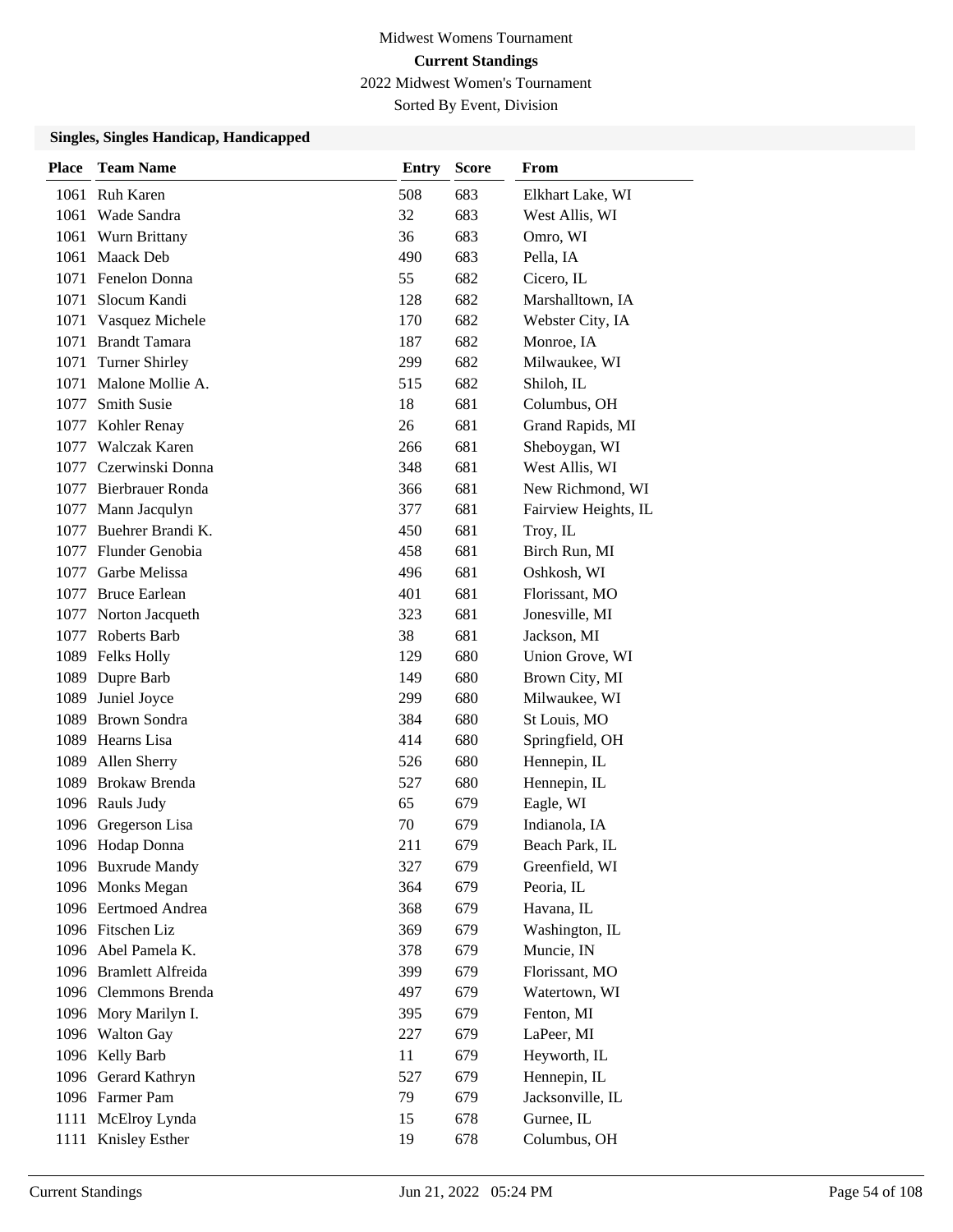Sorted By Event, Division

| <b>Place</b> | <b>Team Name</b>           | <b>Entry</b> | <b>Score</b> | From              |
|--------------|----------------------------|--------------|--------------|-------------------|
| 1111         | Noffke Melissa             | 35           | 678          | Winneconne, WI    |
| 1111         | Ott Barb                   | 72           | 678          | Two Rivers, WI    |
| 1111         | Wilkerson Donna            | 235          | 678          | Piqua, OH         |
|              | 1111 Kessler Vicki         | 246          | 678          | Janesville, WI    |
| 1111         | Lee Heather                | 276          | 678          | Slinger, WI       |
| 1111         | Schneider Pat              | 335          | 678          | Milwaukee, WI     |
| 1111         | Staub Rebekah              | 388          | 678          | Elberon, IA       |
|              | 1111 Holms Sue             | 254          | 678          | Waterloo, IA      |
| 1111         | Bell Debra                 | 280          | 678          | Ada, MI           |
|              | 1122 Wilbur Joni           | 24           | 677          | Grand Rapids, MI  |
|              | 1122 Wolf Kathy            | 151          | 677          | Freeport, IL      |
|              | 1122 Rollo-Gines Beth      | 196          | 677          | Rapid City, MI    |
| 1122         | Mayden Barbara             | 238          | 677          | Lynwood, IL       |
| 1122         | <b>Stuplich Connie</b>     | 392          | 677          | Mosinee, WI       |
|              | 1122 Krohn Beth            | 396          | 677          | Wausau, WI        |
|              | 1122 Owens-Lemke Diane     | 413          | 677          | Oshkosh, WI       |
|              | 1122 Taylor Kathleen       | 472          | 677          | South Bend, IN    |
|              | 1122 Clayton Lauren        | 494          | 677          | Glen Carbon, IL   |
|              | 1131 Lawson Hollie         | 123          | 676          | Montpelier, OH    |
|              | 1131 Gilles Haley          | 134          | 676          | Plymouth, WI      |
| 1131         | Matthews Cathy L.          | 321          | 676          | South Holland, IL |
| 1131         | Galindo April              | 358          | 676          | Beecher, IL       |
| 1131         | <b>Tucker Sue</b>          | 475          | 676          | Marshall, MI      |
|              | 1131 Barnard Marylin       | 228          | 676          | Flint, MI         |
| 1131         | Schroeder Dianne L.        | 51           | 676          | Winona Lake, IN   |
| 1131         | <b>Stanford Darlene</b>    | 313          | 676          | Chicago, IL       |
| 1139         | <b>Burright Polly</b>      | 78           | 675          | Burlington, WI    |
|              | 1139 Lang Pam              | 222          | 675          | Marathon, WI      |
| 1139         | <b>Gabriel Darlene</b>     | 257          | 675          | EauClaire, WI     |
| 1139         | Eastwood Angela            | 265          | 675          | Fort Dodge, IA    |
|              | 1139 Kissinger Norah       | 266          | 675          | Sheboygan, WI     |
|              | 1139 Perry Lisa            | 387          | 675          | Elberon, IA       |
|              | 1139 Witter Diana          | 392          | 675          | Mosinee, WI       |
| 1139         | Szwankowski Betty          | 405          | 675          | Crystal Lake, IL  |
| 1147         | Geringer Mimi L.           | 52           | 674          | Winona Lake, IN   |
| 1147         | Trojan Cynthia             | 60           | 674          | Chicago, IL       |
| 1147         | Hillers Barbara J.         | 169          | 674          | Indianapolis, IN  |
| 1147         | <b>Berres</b> Theresa      | 219          | 674          | Marathon, WI      |
| 1147         | Shrake Gayle               | 1            | 674          | Steger, IL        |
| 1147         | Stump Terri                | 495          | 674          | Warsaw, IN        |
| 1147         | <b>Buckles Carmen</b>      | 318          | 674          | Hazel Crest, IL   |
|              | 1154 Nolan Doris           | 58           | 673          | Valley City, OH   |
|              | 1154 Haviland Mary         | 153          | 673          | Coldwater, MI     |
|              | 1154 Bartoletti Michelle   | 188          | 673          | Green Bay, WI     |
|              | 1154 Poldervaart Stacey    | 265          | 673          | Fort Dodge, IA    |
|              | 1154 Van Uffelen Elizabeth | 297          | 673          | Mascoutah, IL     |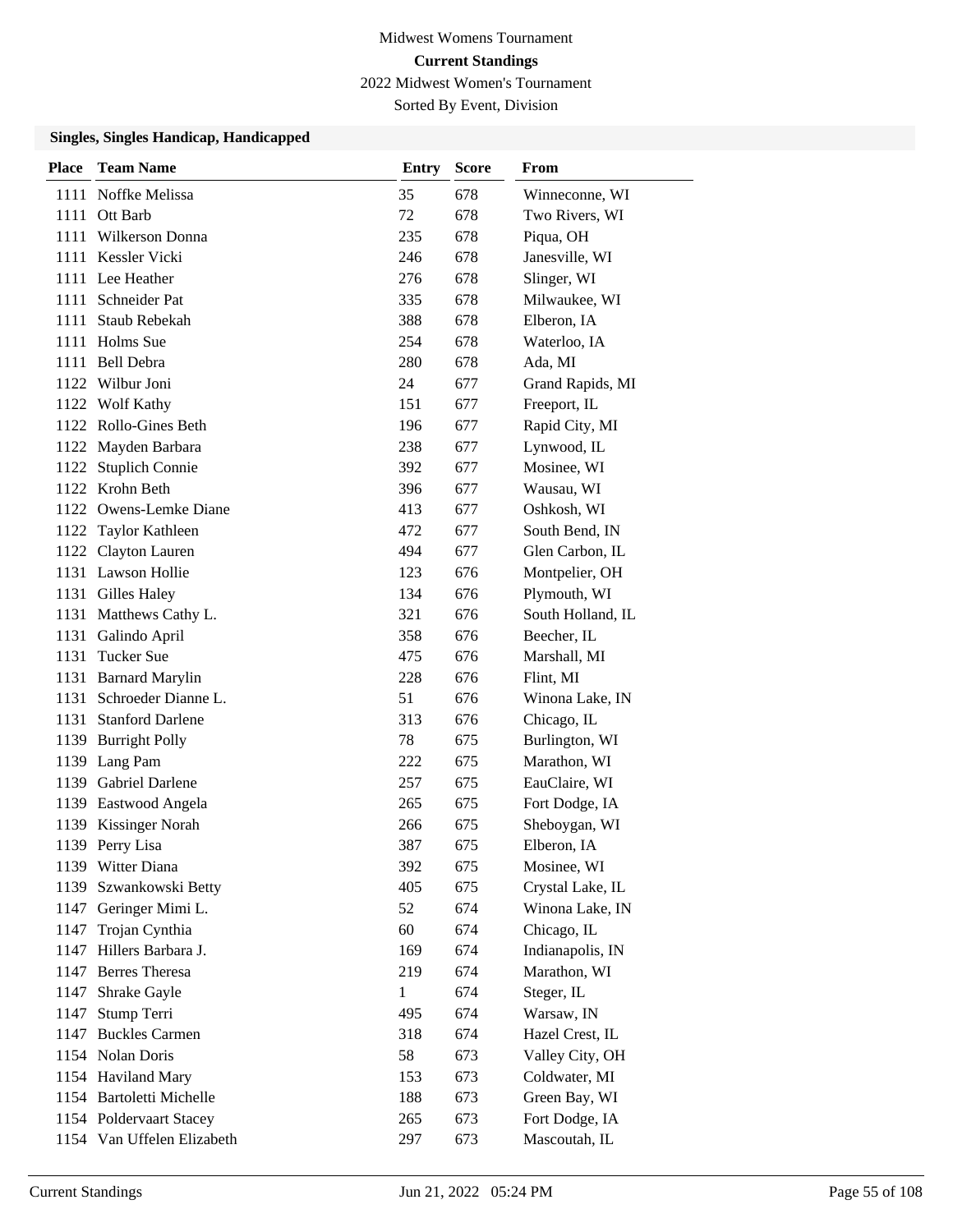Sorted By Event, Division

| <b>Place</b> | <b>Team Name</b>         | <b>Entry</b> | <b>Score</b> | From                 |
|--------------|--------------------------|--------------|--------------|----------------------|
|              | 1154 Starks Karen        | 306          | 673          | Zion, IL             |
|              | 1154 Ford Florence       | 329          | 673          | Milwaukee, WI        |
|              | 1154 Scott Leigh         | 362          | 673          | Peoria, IL           |
|              | 1154 Sitton Tammy        | 376          | 673          | Fairview Heights, IL |
|              | 1154 Nickels Kristina    | 124          | 673          | Montpelier, OH       |
|              | 1154 Jump Lisa           | 423          | 673          | Moline, IL           |
|              | 1154 Larsen Beverly      | 502          | 673          | Green Bay, WI        |
|              | 1154 Kepler Stacia L.    | 512          | 673          | Kansas City, KS      |
|              | 1154 Turnball Deb        | 253          | 673          | Waterloo, IA         |
|              | 1154 Schrilla Jean       | 41           | 673          | Hoffman Estates, IL  |
|              | 1169 Kettleson Diane     | $\tau$       | 672          | Wisconsin Dells, WI  |
| 1169         | Speth Julie              | 93           | 672          | Mineral Point, WI    |
|              | 1169 McNinch Betty       | 166          | 672          | Portage, MI          |
|              | 1169 Waldon Dianne       | 206          | 672          | Wilmington, IL       |
|              | 1169 Glock Christina     | 260          | 672          | Marne, MI            |
|              | 1169 DeMario Robin       | 262          | 672          | Marne, MI            |
|              | 1169 McCoy Karen Jo      | 274          | 672          | Kettering, OH        |
|              | 1169 Barron Olivia       | 335          | 672          | Milwaukee, WI        |
|              | 1169 Henson Tiffany      | 369          | 672          | Washington, IL       |
|              | 1169 Sexstella Leslie    | 382          | 672          | Louisville, KY       |
|              | 1169 Zurcher Veronica    | 464          | 672          | Warren, OH           |
|              | 1169 Olszewski Linda K.  | 471          | 672          | Griffith, IN         |
|              | 1169 Howard Penny K.     | 272          | 672          | Plainfield, IN       |
|              | 1182 Belanus Sheryl      | 31           | 671          | Genoa City, WI       |
|              | 1182 Erickson Mary       | 68           | 671          | Wauwatosa, WI        |
|              | 1182 Payton Lisa R.      | 71           | 671          | Indianola, IA        |
|              | 1182 Lee Carolynn        | 252          | 671          | Waterloo, IA         |
|              | 1182 Jones Tiffany       | 265          | 671          | Fort Dodge, IA       |
|              | 1182 Bailey Gloria J.    | 283          | 671          | West Point, IN       |
|              | 1182 Berchtold Charmagne | 368          | 671          | Havana, IL           |
|              | 1182 Severs Barb         | 458          | 671          | Birch Run, MI        |
|              | 1182 Bowman Shirley      | 466          | 671          | Traverse City, MI    |
|              | 1182 Pilecki Natalie     | 224          | 671          | LaPeer, MI           |
|              | 1182 Paulson Teresa      | 517          | 671          | Wisconsin Dells, WI  |
|              | 1193 Doss Susan          | 24           | 670          | Grand Rapids, MI     |
|              | 1193 Gray Nancy          | 42           | 670          | Hoffman Estates, IL  |
|              | 1193 Kusnerick Angela    | 127          | 670          | Streator, IL         |
|              | 1193 Parks Juanita       | 205          | 670          | Gahanna, OH          |
|              | 1193 Lepior Vicki        | 298          | 670          | Fennville, MI        |
|              | 1193 Parker Barbara      | 25           | 670          | Grand Rapids, MI     |
|              | 1193 Knish Diane         | 415          | 670          | Eaton Rapids, MI     |
|              | 1193 Powell Dawn         | 473          | 670          | South Bend, IN       |
|              | 1193 German Virginia M.  | 272          | 670          | Plainfield, IN       |
|              | 1202 Zink Tammy          | 20           | 669          | Columbus, OH         |
|              | 1202 Kreger Patricia     | 23           | 669          | Jackson, MI          |
|              | 1202 Woodson Chrissa     | 86           | 669          | Waukesha, WI         |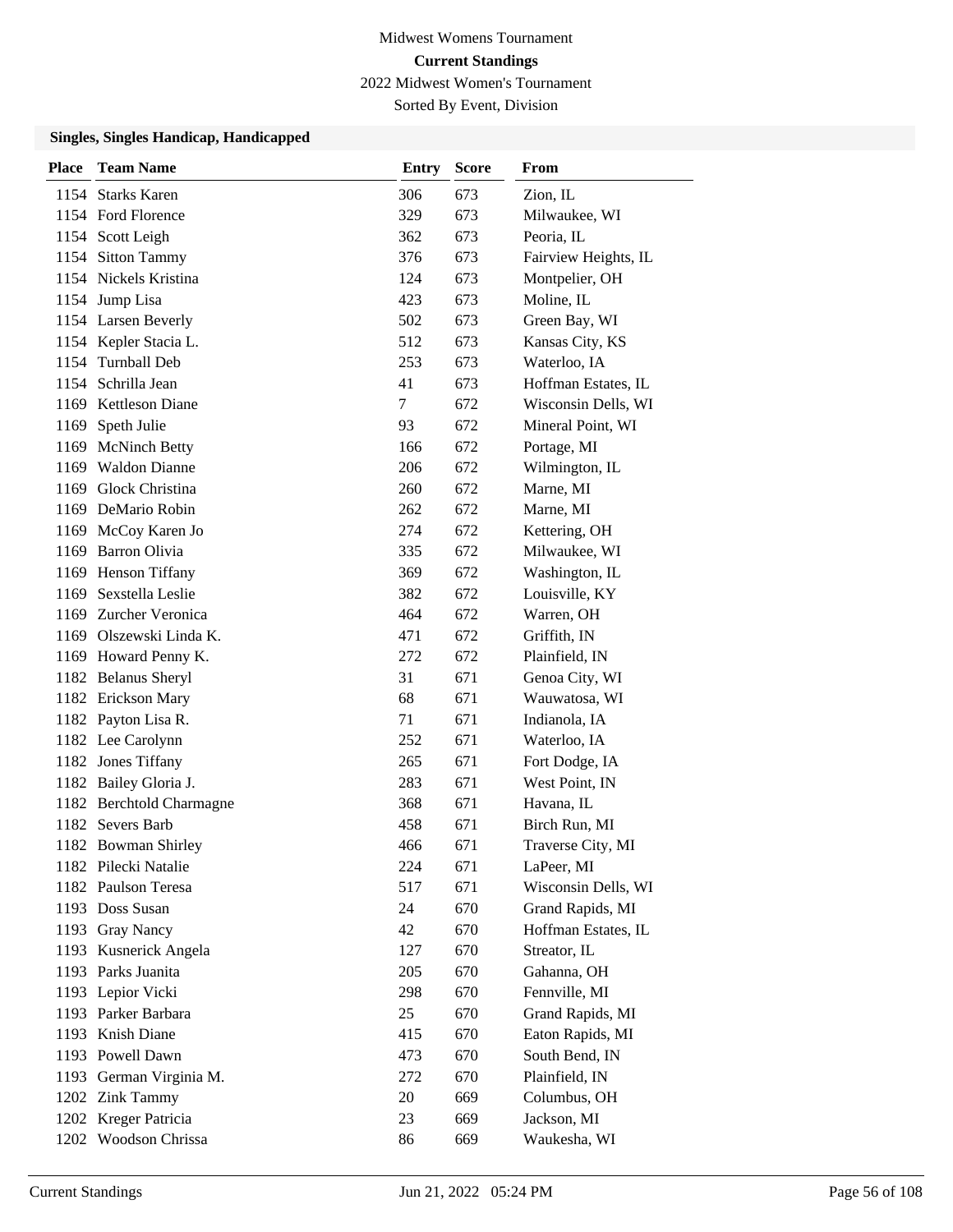Sorted By Event, Division

| <b>Place</b> | <b>Team Name</b>         | <b>Entry</b>   | Score | <b>From</b>          |
|--------------|--------------------------|----------------|-------|----------------------|
|              | 1202 Boudrie Michelle    | 103            | 669   | Ann Arbor, MI        |
|              | 1202 Baker Ruth          | 209            | 669   | Baraboo, WI          |
|              | 1202 Porter Sharon       | 250            | 669   | Waterloo, IA         |
|              | 1202 Newton Melanie      | 263            | 669   | Marne, MI            |
|              | 1202 Froelich Theresa A. | 271            | 669   | Plainfield, IN       |
|              | 1202 Schultz Karen       | 337            | 669   | Milwaukee, WI        |
|              | 1202 Kosoris Jennifer    | 327            | 669   | Greenfield, WI       |
|              | 1202 Selden-Manor Jami   | 374            | 669   | DeWitt, MI           |
|              | 1202 Herring Tonya       | 414            | 669   | Springfield, OH      |
|              | 1202 Bischoff Stacey L.  | 417            | 669   | Bluffton, IN         |
|              | 1215 Fennell Sheila M.   | $\overline{4}$ | 668   | Brownsburg, IN       |
|              | 1215 Tyree Lynn          | 86             | 668   | Waukesha, WI         |
|              | 1215 Pilger Sue          | 89             | 668   | Wis Rapids, WI       |
|              | 1215 Borrello Amber      | 263            | 668   | Marne, MI            |
|              | 1215 Habeck Aggie        | 413            | 668   | Oshkosh, WI          |
|              | 1215 Ziegenhagen Sue     | 413            | 668   | Oshkosh, WI          |
|              | 1215 Stiles Coletta      | 414            | 668   | Springfield, OH      |
|              | 1222 Price Cheryl        | 17             | 667   | Peoria, IL           |
|              | 1222 Schirpke Vicky      | 126            | 667   | Marshfield, WI       |
|              | 1222 Cronce Dianne       | 338            | 667   | Milwaukee, WI        |
|              | 1222 Krause Lilly        | 376            | 667   | Fairview Heights, IL |
|              | 1222 Burns Nancy A.      | 378            | 667   | Muncie, IN           |
|              | 1222 Ludwig Nancy        | 391            | 667   | Strafford, MO        |
|              | 1222 Johnson Jennifer L. | 450            | 667   | Troy, IL             |
|              | 1222 Lagness Beverly     | 224            | 667   | LaPeer, MI           |
|              | 1222 Johnson Darcy       | 36             | 667   | Omro, WI             |
| 1231         | <b>Trisch Cheryl</b>     | 149            | 666   | Brown City, MI       |
| 1231         | Short Cindy              | 161            | 666   | Trenton, OH          |
| 1231         | Guziak Margie            | 217            | 666   | Medford, WI          |
|              | 1231 Hubbard Christine   | 304            | 666   | Stanton, MI          |
|              | 1231 Karnes Keri L.      | 450            | 666   | Troy, IL             |
| 1231         | Kilb Connie              | 507            | 666   | Elkhart Lake, WI     |
|              | 1231 Huffman Stephanie   | 11             | 666   | Heyworth, IL         |
| 1231         | <b>Brown Dovie</b>       | 313            | 666   | Chicago, IL          |
|              | 1239 Woodford Vickie     | 54             | 665   | Jefferson, IA        |
|              | 1239 Hrbacek Lori        | 84             | 665   | Pewaukee, WI         |
|              | 1239 Wolfe Vicki         | 109            | 665   | Austin, MN           |
|              | 1239 Newman Julie        | 216            | 665   | Kenton, OH           |
|              | 1239 Heidemann Payton    | 251            | 665   | Waterloo, IA         |
| 1239         | Sugden Mary Pat          | 347            | 665   | Milwaukee, WI        |
| 1239         | Carroll Sonja            | 351            | 665   | West Allis, WI       |
| 1239         | Hillman Kim              | 363            | 665   | Peoria, IL           |
|              | 1239 Cummings Susie R.   | 503            | 665   | Franklin, IN         |
|              | 1239 Curley Erin E.      | 365            | 665   | Peoria, IL           |
| 1249         | McConnell Paula          | 186            | 664   | Washington, IA       |
| 1249         | Westberry Sheri          | 190            | 664   | Canton, OH           |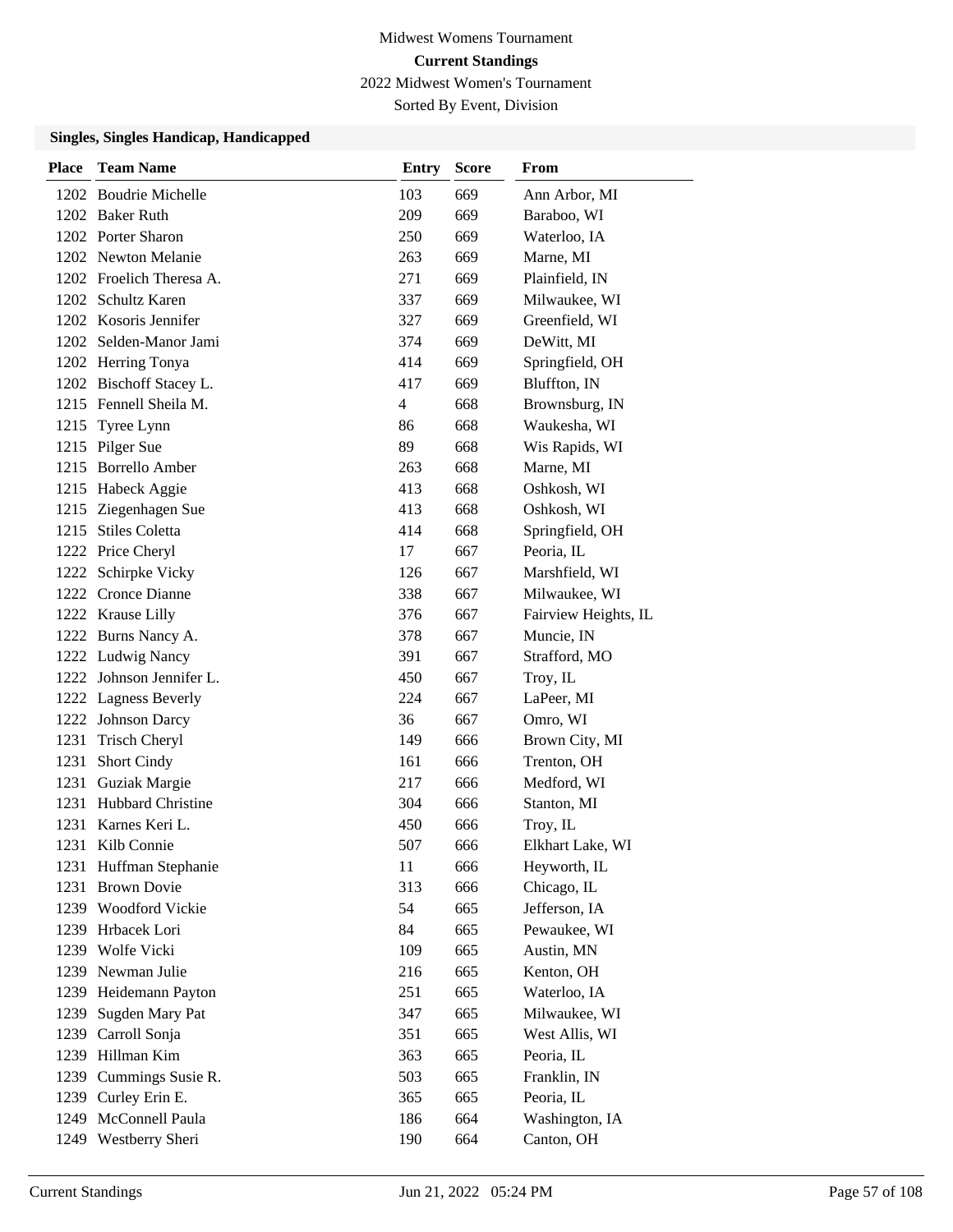Sorted By Event, Division

| <b>Place</b> | <b>Team Name</b>        | <b>Entry</b> | <b>Score</b> | From                |
|--------------|-------------------------|--------------|--------------|---------------------|
| 1249         | <b>Wicht Christy</b>    | 195          | 664          | Mancelona, MI       |
| 1249         | Salter Lea              | 339          | 664          | Wind Lake, WI       |
| 1249         | Abel Debra J.           | 378          | 664          | Muncie, IN          |
| 1249         | <b>Marshall Theresa</b> | 460          | 664          | Birch Run, MI       |
|              | 1249 Mobley Deborah M.  | 472          | 664          | South Bend, IN      |
|              | 1249 Ninneman Terri     | 509          | 664          | Elkhart Lake, WI    |
|              | 1257 Korschot Teresa M. | 150          | 663          | Goodland, IN        |
|              | 1257 Kolm Mary          | 190          | 663          | Canton, OH          |
|              | 1257 Lang Judy          | 217          | 663          | Medford, WI         |
|              | 1257 Dawson Anneta L.   | 359          | 663          | Washington, IN      |
|              | 1257 Mize Cassondra     | 374          | 663          | DeWitt, MI          |
|              | 1257 Evans Gabriella    | 492          | 663          | Pella, IA           |
|              | 1257 Holaday Colleen A. | 481          | 663          | Kokomo, IN          |
|              | 1257 Kuhl Vicki S.      | 57           | 663          | Litchfield, OH      |
|              | 1265 Mathews Carlene    | 80           | 662          | Springfield, IL     |
|              | 1265 Nelson Tammy       | 172          | 662          | Neenah, WI          |
|              | 1265 Burris Tanisha     | 232          | 662          | Grove City, OH      |
|              | 1265 Schodron Joann     | 276          | 662          | Slinger, WI         |
|              | 1265 Geyer Lajeanne     | 311          | 662          | Maryville, IL       |
|              | 1265 Nikoley Lynn       | 336          | 662          | Milwaukee, WI       |
|              | 1265 Parker Linda       | 416          | 662          | Ottumwa, IA         |
|              | 1272 Butler Justina     | 261          | 661          | Marne, MI           |
|              | 1272 Stockdale Alice J. | 282          | 661          | West Point, IN      |
|              | 1272 Klimek Sandra      | 402          | 661          | Green Bay, WI       |
|              | 1272 Kelly Karma        | 408          | 661          | Dewitt, IA          |
|              | 1276 Sellers Melissa    | 346          | 660          | Greenfield, WI      |
|              | 1276 Roemeling Melanie  | 446          | 660          | Melvin, IA          |
|              | 1276 Jackson Sonya      | 456          | 660          | Benton Harbor, MI   |
|              | 1276 Weber Mary         | 32           | 660          | West Allis, WI      |
|              | 1276 Meyrose Donna      | 349          | 660          | New Berlin, WI      |
|              | 1276 Rizzola Rosemary   | 213          | 660          | Milan, IL           |
|              | 1276 Green Gwendolyn D. | 318          | 660          | Hazel Crest, IL     |
|              | 1283 Chrispen Mary Jo   | 10           | 659          | Heyworth, IL        |
| 1283         | Strike Rhonda           | 65           | 659          | Eagle, WI           |
|              | 1283 Morgan Carole      | 258          | 659          | Marne, MI           |
|              | 1283 Bukowiec Michelle  | 402          | 659          | Green Bay, WI       |
|              | 1283 Elswick Danielle   | 100          | 659          | Ann Arbor, MI       |
|              | 1288 Zimberoff Cynthia  | 22           | 658          | Davis, IL           |
|              | 1288 Soviak Jackie      | 206          | 658          | Wilmington, IL      |
|              | 1288 Dalton Rita        | 408          | 658          | Dewitt, IA          |
| 1288         | Harrington Laurie       | 459          | 658          | Birch Run, MI       |
| 1288         | Wendt Kathryn           | 510          | 658          | Port Washington, WI |
|              | 1288 Alsman Jo          | 490          | 658          | Pella, IA           |
|              | 1294 Smith Joyce        | 168          | 657          | Belle, WV           |
|              | 1294 Redman Carol L.    | 317          | 657          | Chicago, IL         |
|              | 1294 Stahl Shirley      | 322          | 657          | Milwaukee, WI       |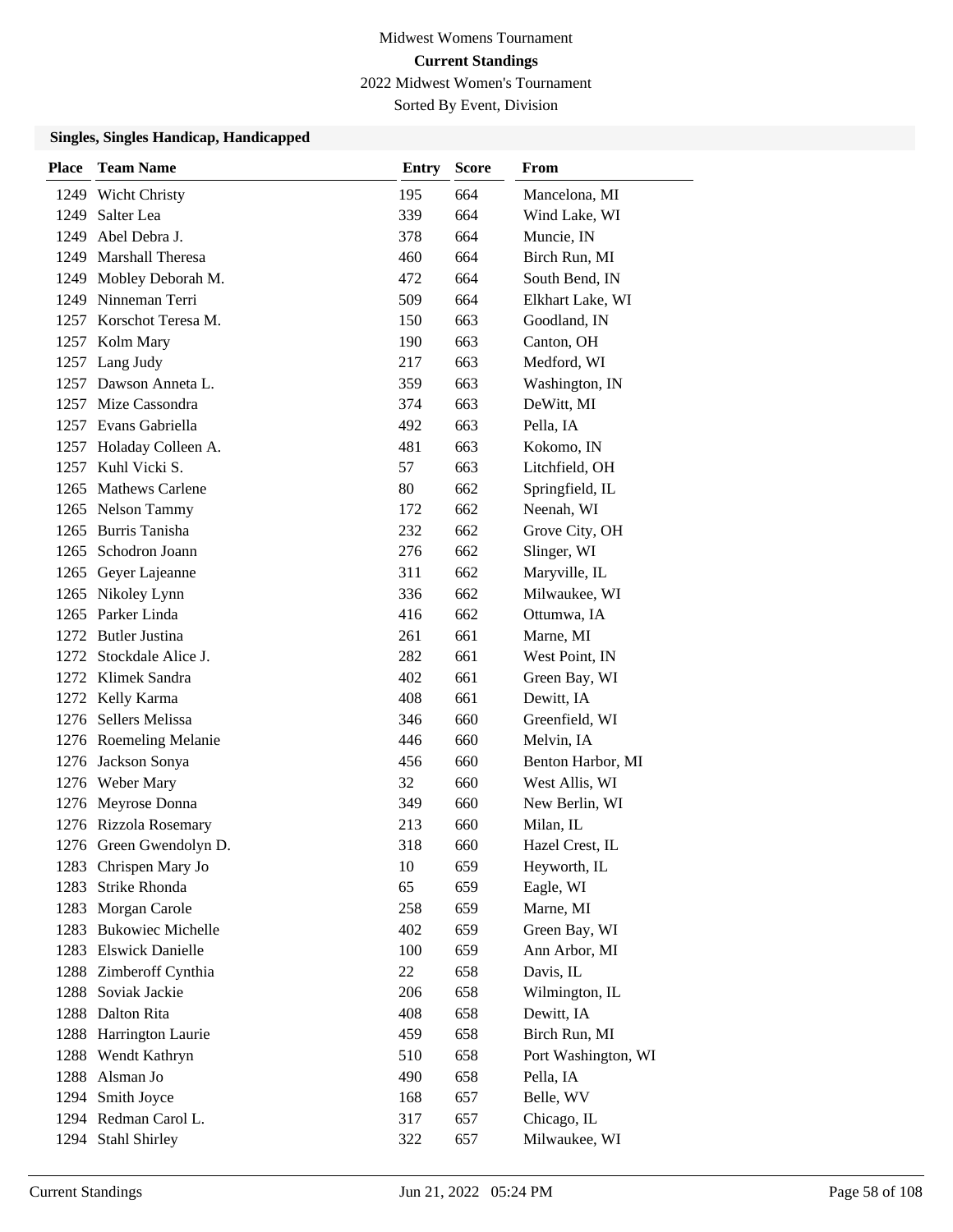Sorted By Event, Division

| <b>Place</b> | <b>Team Name</b>         | <b>Entry</b> | <b>Score</b> | From              |
|--------------|--------------------------|--------------|--------------|-------------------|
|              | 1294 Hamilton Linda      | 352          | 657          | Flint, MI         |
|              | 1294 Royer Lynn          | 458          | 657          | Birch Run, MI     |
|              | 1294 May Linda D.        | 513          | 657          | Kansas City, KS   |
|              | 1300 Carmenaty Jenna     | 114          | 656          | Elgin, IL         |
|              | 1300 Howrey Vicky        | 186          | 656          | Washington, IA    |
|              | 1300 Vasich Elizabeth    | 281          | 656          | Morton Grove, IL  |
|              | 1300 Blanch Debbie       | 360          | 656          | Peoria, IL        |
|              | 1300 Hoppe Brigitte      | 428          | 656          | Rockford, IL      |
|              | 1305 Buxbaum Jane        | 30           | 655          | West Allis, WI    |
|              | 1305 Wolfrum Debra       | 120          | 655          | Montpelier, OH    |
|              | 1305 Werner Elizabeth    | 221          | 655          | Stratford, WI     |
| 1305         | <b>Staley Jeanne</b>     | 237          | 655          | Nichols, IA       |
|              | 1305 Kehoe Rita          | 251          | 655          | Waterloo, IA      |
|              | 1305 Ybarra Amy          | 279          | 655          | Ada, MI           |
|              | 1305 Brown Kylee         | 124          | 655          | Montpelier, OH    |
|              | 1305 Nalewyko Megan L.   | 461          | 655          | Birch Run, MI     |
|              | 1305 Dunn Haley E.       | 479          | 655          | Crystal, MO       |
|              | 1314 Henry Angela M.     | 52           | 654          | Winona Lake, IN   |
|              | 1314 Ballentine Mary     | 80           | 654          | Springfield, IL   |
|              | 1314 Danielsen Mary      | 93           | 654          | Mineral Point, WI |
|              | 1314 Schlachter Natasha  | 123          | 654          | Montpelier, OH    |
|              | 1314 Schwartz Robin      | 133          | 654          | Janesville, WI    |
|              | 1314 Garson Connie       | 207          | 654          | Onalaska, WI      |
|              | 1314 Davis Kimberly      | 241          | 654          | Greencastle, IN   |
|              | 1314 Talley Shavon       | 401          | 654          | Florissant, MO    |
|              | 1322 Peterson Misty      | 120          | 653          | Montpelier, OH    |
|              | 1322 Stevens Janice      | 236          | 653          | Crossville, TN    |
|              | 1322 Liederbach Sandra   | 333          | 653          | Milwaukee, WI     |
|              | 1322 Burkhart Amanda     | 394          | 653          | Tomahawk, WI      |
|              | 1322 Hampson Peggy       | 419          | 653          | Springfield, IL   |
|              | 1322 Atchitina Antonette | 448          | 653          | Chicago, IL       |
| 1328         | <b>Schrappe Peggy</b>    | 20           | 652          | Columbus, OH      |
|              | 1328 Yonkman Debbie      | 63           | 652          | Cadillac, MI      |
| 1328         | Schwartz Wendy           | 90           | 652          | Wis Rapids, WI    |
|              | 1328 Henthorne Lori      | 90           | 652          | Wis Rapids, WI    |
|              | 1328 Dietzen Sandy       | 141          | 652          | Richfield, WI     |
| 1328         | Terrigan Theresa         | 189          | 652          | Canton, OH        |
|              | 1328 Gessler Gina        | 191          | 652          | Verona, WI        |
|              | 1328 Keune Dawn          | 341          | 652          | Racine, WI        |
| 1328         | Smith Jessica            | 460          | 652          | Birch Run, MI     |
|              | 1328 Dahm Audrey         | 509          | 652          | Elkhart Lake, WI  |
|              | 1328 Hunter Gladys       | 516          | 652          | Baroda, MI        |
|              | 1328 Johannes Jean       | 349          | 652          | New Berlin, WI    |
|              | 1340 Yeager Gail M.      | 8            | 651          | Woodlawn, IL      |
|              | 1340 Rister Barb         | 101          | 651          | Ann Arbor, MI     |
|              | 1340 McVey Orlena        | 104          | 651          | Plain City, OH    |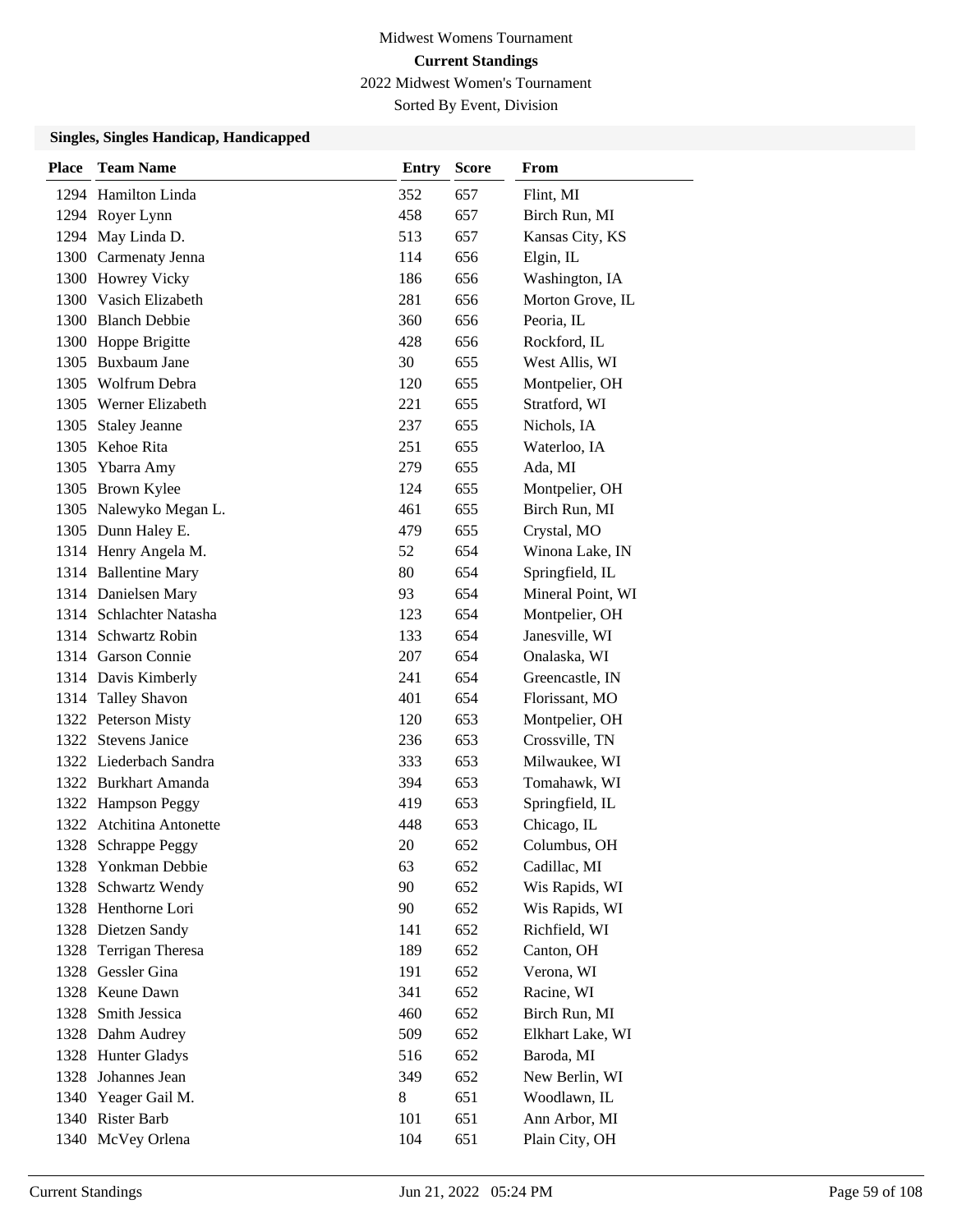Sorted By Event, Division

| <b>Place</b> | <b>Team Name</b>          | <b>Entry</b> | <b>Score</b> | From                |
|--------------|---------------------------|--------------|--------------|---------------------|
|              | 1340 Howe Freda           | 252          | 651          | Waterloo, IA        |
|              | 1340 Knight Sherry L.     | 514          | 651          | Kansas City, KS     |
|              | 1345 Soley Karen          | 89           | 650          | Wis Rapids, WI      |
| 1345         | Whitebear Sandra          | 119          | 650          | Wisconsin Dells, WI |
|              | 1345 Schonasky Danielle   | 119          | 650          | Wisconsin Dells, WI |
|              | 1345 Morgan Beth          | 132          | 650          | Rootstown, OH       |
|              | 1345 Hood Gail            | 202          | 650          | Maumee, OH          |
| 1345         | <b>Taylor Tiffany</b>     | 255          | 650          | Waterloo, IA        |
| 1345         | Sharpe Debbie             | 302          | 650          | Stanton, MI         |
|              | 1345 Siegfried Yvonne     | 351          | 650          | West Allis, WI      |
|              | 1345 Reidy Kristi         | 468          | 650          | Independence, IA    |
|              | 1345 Fries Amber          | 510          | 650          | Port Washington, WI |
| 1345         | Shepherd Jennifer L.      | 53           | 650          | Winona Lake, IN     |
|              | 1345 Rice Sharon          | 280          | 650          | Ada, MI             |
|              | 1357 Nielsen Linda        | 30           | 649          | West Allis, WI      |
|              | 1357 Neal Allison         | 261          | 649          | Marne, MI           |
| 1357         | <b>Guffey Michelle</b>    | 462          | 649          | Springfield, IL     |
|              | 1360 Morris Anita         | 104          | 648          | Plain City, OH      |
|              | 1360 Lampe Lauren         | 131          | 648          | Union Grove, WI     |
| 1360         | Walker Janice             | 278          | 648          | New Canton, IL      |
|              | 1360 Fountain Phyllis     | 385          | 648          | Riverdale, MI       |
|              | 1360 Savoy Livia S.       | 478          | 648          | Lynwood, IL         |
|              | 1360 Ahlert Diedra        | 494          | 648          | Glen Carbon, IL     |
|              | 1360 Mory Madilyn         | 395          | 648          | Fenton, MI          |
|              | 1360 Betts Nancy          | 371          | 648          | Peoria, IL          |
|              | 1368 Fullerton Corie      | 63           | 647          | Cadillac, MI        |
|              | 1368 Stasiak Diane        | 135          | 647          | Plymouth, WI        |
| 1368         | Guerrero Dawn             | 368          | 647          | Havana, IL          |
|              | 1368 Mitts Faith          | 388          | 647          | Elberon, IA         |
|              | 1368 Gerlach Vicki        | 227          | 647          | LaPeer, MI          |
|              | 1373 Garner Jilian        | 145          | 646          | Clio, MI            |
| 1373         | Olsen Sally               | 257          | 646          | EauClaire, WI       |
|              | 1373 Mores Sujeda         | 325          | 646          | Sheboygan Falls, WI |
|              | 1373 Long Christine       | 465          | 646          | Warren, OH          |
|              | 1373 McCauley Emily A.    | 487          | 646          | Waterloo, IA        |
|              | 1378 Riedesel Briana      | 21           | 645          | Tomah, WI           |
|              | 1378 LaFrance Kim - Ellen | 169          | 645          | Indianapolis, IN    |
|              | 1378 Marlowe Beverly      | 184          | 645          | Muscatine, IA       |
|              | 1378 Morgan Helen         | 353          | 645          | Flint, MI           |
| 1378         | Kiefer Deb A.             | 111          | 645          | Austin, MN          |
|              | 1383 Wisted Sharon        | 16           | 644          | Cedar Rapids, IA    |
|              | 1383 Michel Wendy         | 19           | 644          | Columbus, OH        |
|              | 1383 Gray Brittany        | 42           | 644          | Hoffman Estates, IL |
|              | 1383 Adkins Jeanine       | 357          | 644          | Cedarburg, WI       |
|              | 1383 Foster Sheila        | 363          | 644          | Peoria, IL          |
|              | 1383 Breckenridge Mary    | 369          | 644          | Washington, IL      |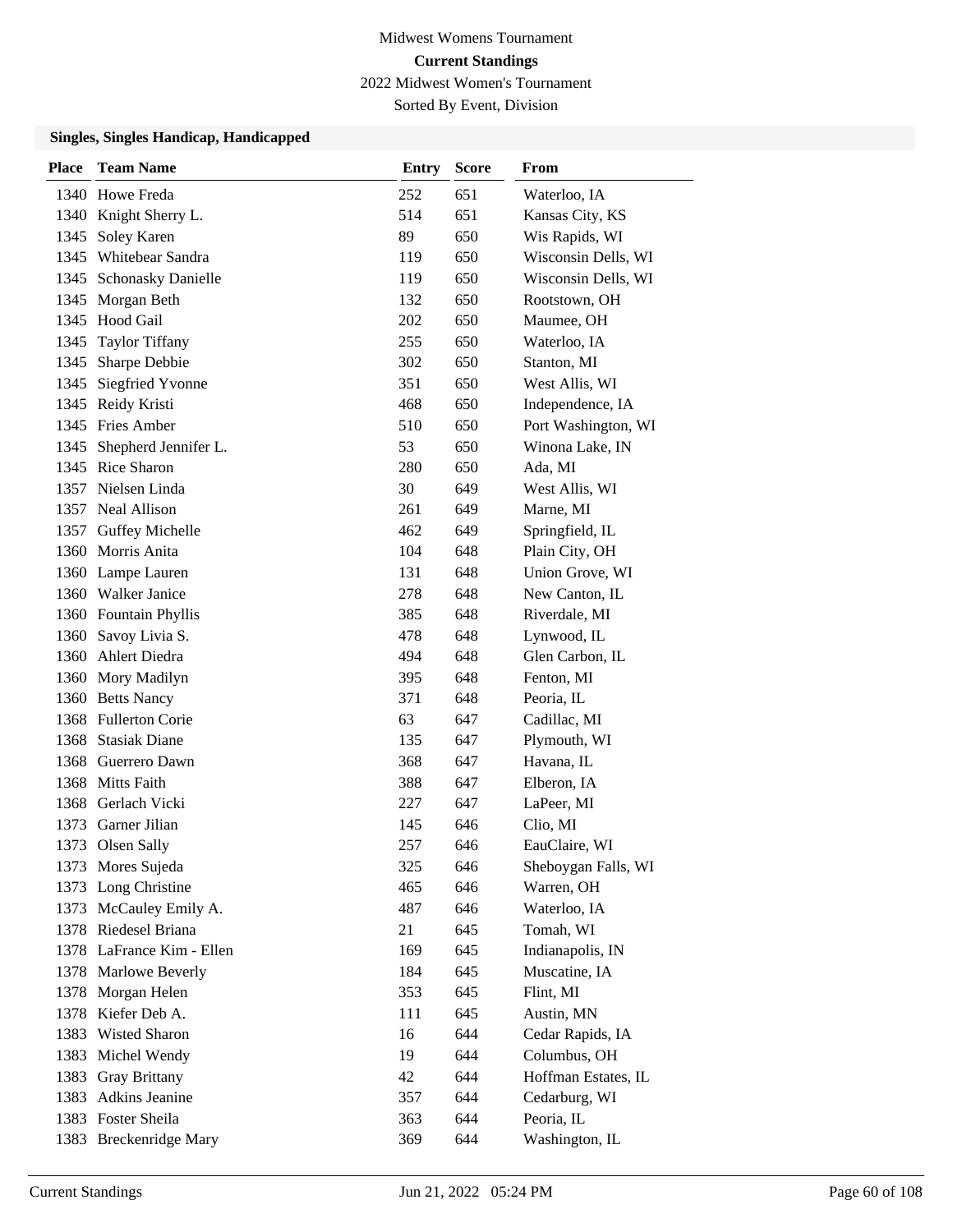Sorted By Event, Division

| <b>Place</b> | <b>Team Name</b>          | <b>Entry</b> | <b>Score</b> | From                |
|--------------|---------------------------|--------------|--------------|---------------------|
|              | 1383 Coffman-Joy Shirley  | 79           | 644          | Jacksonville, IL    |
|              | 1390 Lakey-Wheat Victoria | 86           | 643          | Waukesha, WI        |
|              | 1390 Bender Virginia      | 123          | 643          | Montpelier, OH      |
|              | 1390 McCollough Carla     | 170          | 643          | Webster City, IA    |
|              | 1390 Koch Lorraine        | 336          | 643          | Milwaukee, WI       |
|              | 1390 Lehrmann Jennifer L. | 394          | 643          | Tomahawk, WI        |
|              | 1390 Rossi Stephanie L.   | 447          | 643          | Melvin, IA          |
|              | 1390 Ford Patricia        | 458          | 643          | Birch Run, MI       |
|              | 1390 Horton Kaytrina M.   | 479          | 643          | Crystal, MO         |
|              | 1390 Irons Tracy          | 100          | 643          | Ann Arbor, MI       |
| 1399         | <b>Sheriff Annette</b>    | 151          | 642          | Freeport, IL        |
|              | 1399 Praslowicz Barbara   | 218          | 642          | Birnamwood, WI      |
|              | 1399 Kutz Vicki           | 338          | 642          | Milwaukee, WI       |
|              | 1399 Ferri Kari           | 415          | 642          | Eaton Rapids, MI    |
|              | 1399 Bruursema Bobbie Jo  | 489          | 642          | Pella, IA           |
|              | 1404 Hazelton Barb        | 16           | 641          | Cedar Rapids, IA    |
|              | 1404 Yundt Pam            | 42           | 641          | Hoffman Estates, IL |
|              | 1404 Perry Pam            | 132          | 641          | Rootstown, OH       |
|              | 1404 Lenner Tracy         | 146          | 641          | Clio, MI            |
|              | 1404 Williams Robin       | 161          | 641          | Trenton, OH         |
|              | 1404 Hanke LuAnn          | 222          | 641          | Marathon, WI        |
|              | 1404 Rodgers Edwana M.    | 321          | 641          | South Holland, IL   |
|              | 1404 Straka Marti         | 344          | 641          | Meno Falls, WI      |
|              | 1404 Johnson Kaija        | 366          | 641          | New Richmond, WI    |
|              | 1404 Miller Samantha      | 506          | 641          | Random Lake, WI     |
|              | 1404 Begue Barbara A.     | 51           | 641          | Winona Lake, IN     |
|              | 1404 LaRouche Michele     | 521          | 641          | Taylor, MI          |
|              | 1416 Vaughan Dollie       | 168          | 640          | Belle, WV           |
|              | 1416 Miller Dolores       | 315          | 640          | Chicago, IL         |
|              | 1416 Proffitt Dana L.     | 450          | 640          | Troy, IL            |
|              | 1416 Howard Mary          | 452          | 640          | North Chicago, IL   |
|              | 1420 Faulks Brittnie      | 35           | 639          | Winneconne, WI      |
| 1420         | Heuer Barb                | 237          | 639          | Nichols, IA         |
| 1420         | Goggins Jo Ann            | 258          | 639          | Marne, MI           |
| 1420         | Klamfoth Lisa             | 307          | 639          | Westerville, OH     |
|              | 1420 Giesfeldt Rose       | 350          | 639          | West Allis, WI      |
| 1420         | Epperson Maureen A.       | 487          | 639          | Waterloo, IA        |
| 1420         | St. George Susan          | 330          | 639          | Richfield, WI       |
| 1427         | <b>Zank Stacey</b>        | 69           | 638          | Neillsville, WI     |
| 1427         | Hurley D'Asia D.          | 103          | 638          | Ann Arbor, MI       |
| 1427         | VanScyoc Liz              | 307          | 638          | Westerville, OH     |
| 1427         | Morris Taylor             | 400          | 638          | Florissant, MO      |
| 1427         | Berge Karen               | 405          | 638          | Crystal Lake, IL    |
| 1427         | Dodge Carolyn             | 484          | 638          | Ingleside, IL       |
| 1433         | McDougall Colleen         | 121          | 637          | Montpelier, OH      |
| 1433         | Allen Theresa             | 255          | 637          | Waterloo, IA        |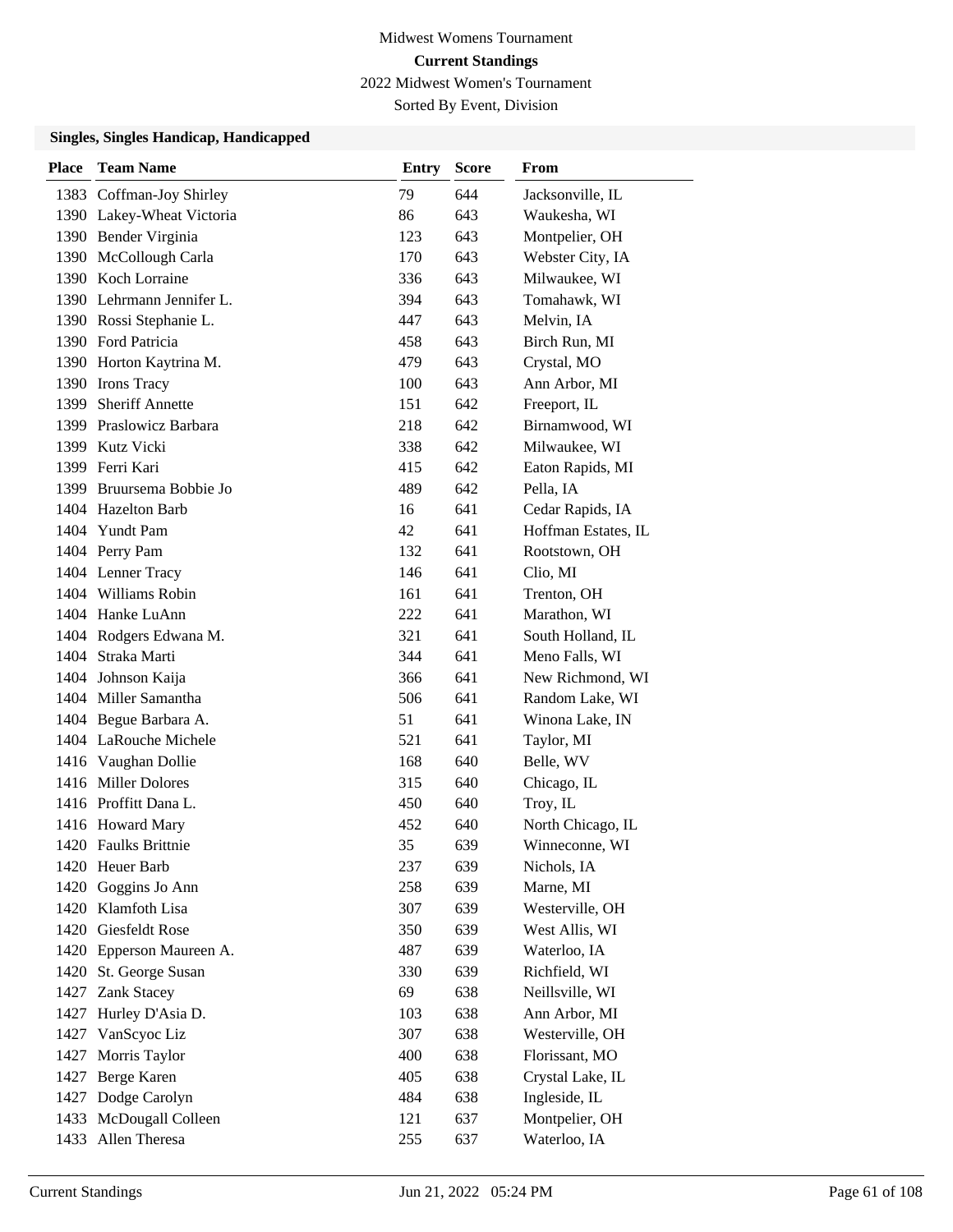Sorted By Event, Division

| <b>Place</b> | <b>Team Name</b>            | <b>Entry</b> | <b>Score</b> | From                |
|--------------|-----------------------------|--------------|--------------|---------------------|
| 1433         | Secl-Cross Cherylle         | 258          | 637          | Marne, MI           |
|              | 1436 Jackson Deb            | 120          | 636          | Montpelier, OH      |
|              | 1436 Welchman Corinne       | 184          | 636          | Muscatine, IA       |
|              | 1436 Whitmer Shannon        | 286          | 636          | Bradley, IL         |
|              | 1436 Ball Gloria            | 391          | 636          | Strafford, MO       |
|              | 1440 McCann Brianna         | 71           | 635          | Indianola, IA       |
|              | 1440 Paisley Charlotte      | 102          | 635          | Ann Arbor, MI       |
|              | 1440 Singer Janet           | 126          | 635          | Marshfield, WI      |
|              | 1440 Curtis Cheri           | 279          | 635          | Ada, MI             |
|              | 1440 Broberg Corrie         | 360          | 635          | Peoria, IL          |
|              | 1440 Haste Wendy            | 368          | 635          | Havana, IL          |
|              | 1440 Erickson Clarica       | 498          | 635          | Green Bay, WI       |
|              | 1440 Blosch Cheryl          | 97           | 635          | South Wayne, WI     |
|              | 1440 Huber Catherine        | 43           | 635          | Tullahoma, TN       |
|              | 1449 Hendricks Rachel       | 21           | 634          | Tomah, WI           |
|              | 1449 Reigle Patricia        | 234          | 634          | Arcanum, OH         |
|              | 1449 Weinzirl Lora          | 342          | 634          | Oak Creek, WI       |
| 1449         | <b>Bosque Nicole</b>        | 497          | 634          | Watertown, WI       |
|              | 1453 Kennelly Pat A.        | 117          | 633          | Hoffman Estates, IL |
|              | 1453 Babinski Sarah         | 287          | 633          | Bradley, IL         |
|              | 1453 Caples Laverne         | 306          | 633          | Zion, IL            |
| 1453         | Schmidt Bonnie              | 332          | 633          | Burlington, WI      |
|              | 1453 Foster Kirstin         | 489          | 633          | Pella, IA           |
|              | 1458 Griesbach Kay          | 13           | 632          | Gurnee, IL          |
|              | 1458 Jaynes Kathleen        | 165          | 632          | Millington, MI      |
|              | 1458 Lewis Ashley           | 429          | 632          | Grayslake, IL       |
|              | 1461 McDonell Vanessa       | 396          | 631          | Wausau, WI          |
|              | 1461 Downey - Padget Nicole | 462          | 631          | Springfield, IL     |
|              | 1463 Otto Lola D.           | 4            | 630          | Brownsburg, IN      |
|              | 1463 Patrick Amy            | 300          | 630          | Fort Wayne, IN      |
|              | 1463 Lee Amee               | 462          | 630          | Springfield, IL     |
|              | 1463 Heinz Terry            | 442          | 630          | Lake Mills, WI      |
|              | 1467 Berek Lucie            | 277          | 629          | Bolingbrook, IL     |
| 1467         | <b>Brown Penny</b>          | 331          | 629          | New Berlin, WI      |
|              | 1467 Kozy Kristen S.        | $\mathbf{1}$ | 629          | Steger, IL          |
|              | 1470 Haynes Valeria         | 17           | 628          | Peoria, IL          |
| 1470         | Mastopietro Elizabeth       | 338          | 628          | Milwaukee, WI       |
|              | 1470 Bolander Barbara       | 369          | 628          | Washington, IL      |
|              | 1470 Heldebrandt Lacey D.   | 443          | 628          | Oconee, IL          |
|              | 1470 Weems Teresa A.        | 511          | 628          | Kansas City, KS     |
| 1475         | <b>Mack Rose</b>            | 121          | 627          | Montpelier, OH      |
| 1475         | Kenyon Karen                | 231          | 627          | Carol Stream, IL    |
|              | 1475 Hession Sherry D.      | 284          | 627          | West Point, IN      |
|              | 1478 Hungelmann Cheryl      | 341          | 626          | Racine, WI          |
|              | 1478 Reed Amber             | 386          | 626          | Elberon, IA         |
|              | 1478 Blanchard Kayla        | 100          | 626          | Ann Arbor, MI       |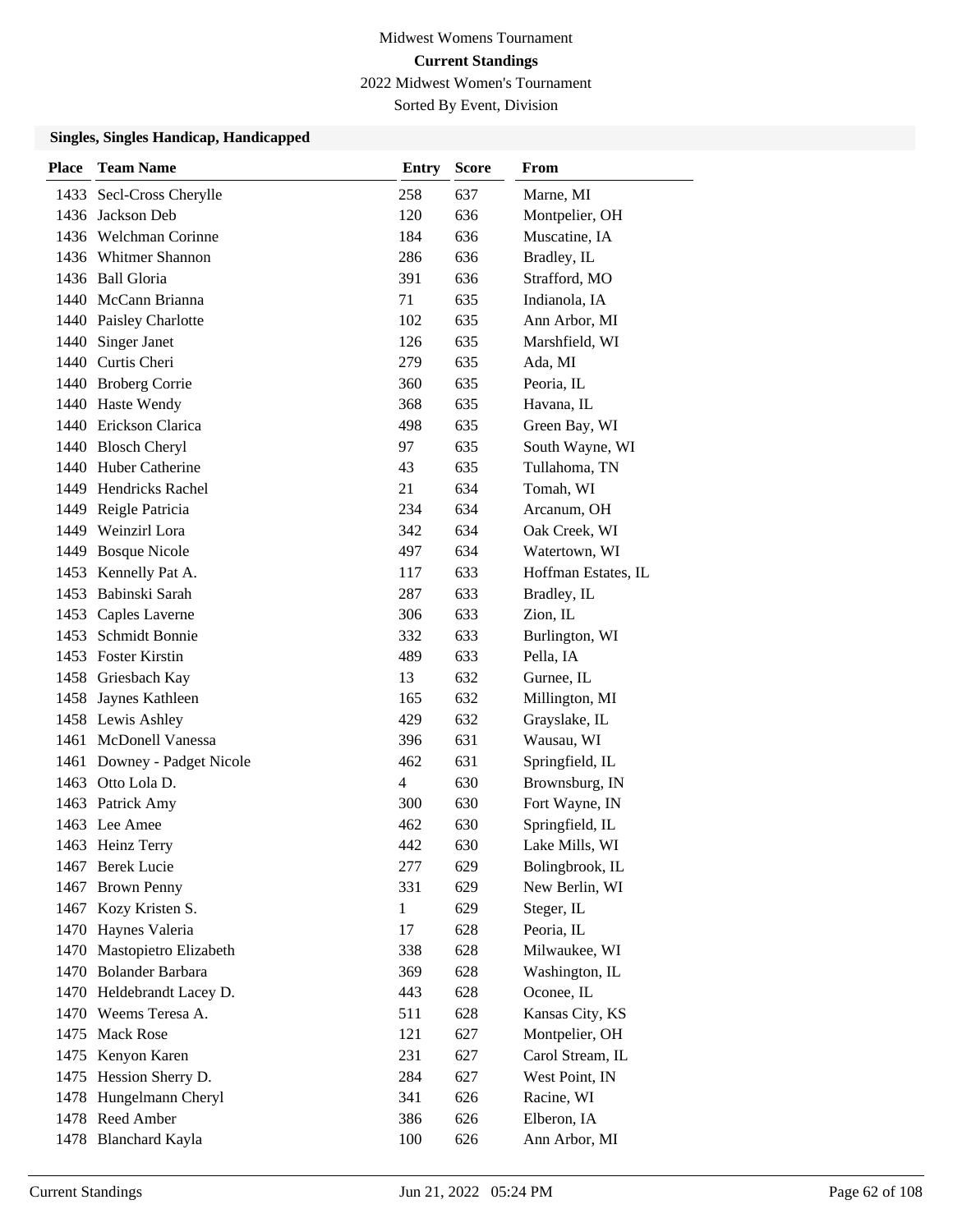Sorted By Event, Division

| <b>Place</b> | <b>Team Name</b>               | Entry          | <b>Score</b> | From                   |
|--------------|--------------------------------|----------------|--------------|------------------------|
| 1481         | Lipes Roxann                   | 70             | 625          | Indianola, IA          |
|              | 1481 Eslinger Kelsey           | 364            | 625          | Peoria, IL             |
|              | 1481 Williams-Hernandez Brandy | 416            | 625          | Ottumwa, IA            |
| 1481         | Marx Karen                     | 37             | 625          | Butte Des Morts, WI    |
|              | 1481 Paulus Terri              | 505            | 625          | Random Lake, WI        |
|              | 1486 Luchterhand Virginia      | 69             | 624          | Neillsville, WI        |
|              | 1486 Kallas Barb               | 85             | 624          | Pewaukee, WI           |
|              | 1486 DePagter Betty            | 325            | 624          | Sheboygan Falls, WI    |
|              | 1486 Beal Debra                | 428            | 624          | Rockford, IL           |
|              | 1486 McManus Frances           | 56             | 624          | Clarendon Hills, IL    |
|              | 1491 Meyers Kitty              | 277            | 623          | Bolingbrook, IL        |
| 1491         | <b>Wheeler CarolAnn</b>        | 348            | 623          | West Allis, WI         |
| 1491         | Cooper Evelyn                  | 358            | 623          | Beecher, IL            |
| 1494         | Slomski Rosalie                | 171            | 622          | Neenah, WI             |
|              | 1494 Myers Rita                | 242            | 622          | Greencastle, IN        |
|              | 1494 Starr Remy                | 470            | 622          | Chicago, IL            |
|              | 1494 Craven Susan              | 395            | 622          | Fenton, MI             |
|              | 1494 Pins Sara                 | 97             | 622          | South Wayne, WI        |
| 1499         | Sieg Carol                     | 10             | 621          | Heyworth, IL           |
| 1499         | Sprager Mildred                | 276            | 621          | Slinger, WI            |
|              | 1501 Robinson Terese           | 329            | 620          | Milwaukee, WI          |
|              | 1502 DeLuca Debra              | 83             | 619          | Sussex, WI             |
|              | 1502 Bailey Jane               | 268            | 619          | Rock Island, IL        |
|              | 1502 Dixon Cassandra           | 269            | 619          | Rock Island, IL        |
|              | 1502 Kirtley Brenda            | 304            | 619          | Stanton, MI            |
|              | 1502 Smith Elaine              | 309            | 619          | Columbus, OH           |
|              | 1502 Burns Tina                | 309            | 619          | Columbus, OH           |
|              | 1502 Kozy Sharon L.            | $\overline{2}$ | 619          | Dyer, IN               |
|              | 1502 Greiner Dawn              | 197            | 619          | Pawnee, IL             |
|              | 1510 Raymundo Lindaflor        | 208            | 618          | Chicago, IL            |
|              | 1510 Kawa Corinne M.           | 311            | 618          | Maryville, IL          |
|              | 1510 Meifert Chris             | 325            | 618          | Sheboygan Falls, WI    |
|              | 1513 Delaney Crystal           | 259            | 617          | Marne, MI              |
|              | 1513 Romo Ann                  | 387            | 617          | Elberon, IA            |
|              | 1513 Delagardelle Nicole       | 488            | 617          | Waterloo, IA           |
|              | 1516 Borrello Marti A.         | 264            | 616          | Marne, MI              |
|              | 1517 Mitchell Laura            | 105            | 615          | Howard, OH             |
|              | 1517 Brady Chrissy             | 189            | 615          | Canton, OH             |
|              | 1517 Munn Jacquelyn            | 397            | 615          | Battle Creek, MI       |
|              | 1520 Almerli Laurie            | 64             | 614          | Cambria, WI            |
| 1521         | Braet Edith M.                 | 144            | 613          | Country Club Hills, IL |
| 1521         | Mahan Lindsay                  | 242            | 613          | Greencastle, IN        |
| 1521         | Clevenger Rhonda               | 279            | 613          | Ada, MI                |
|              | 1521 Bush Trinity              | 435            | 613          | Argenta, IL            |
|              | 1525 Anzalone Angela           | 118            | 612          | South Elgin, IL        |
| 1525         | Tiedemann Desiree              | 297            | 612          | Mascoutah, IL          |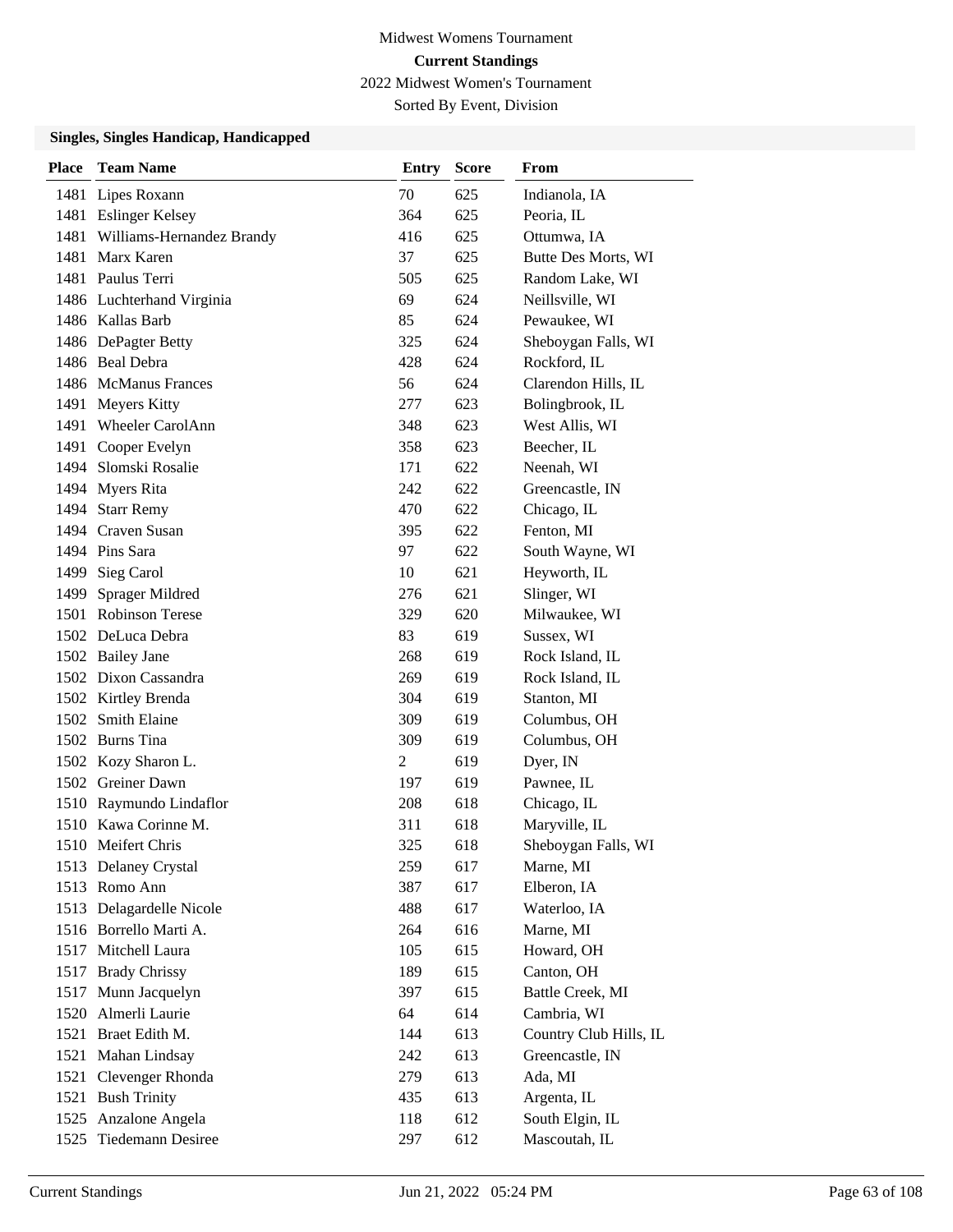Sorted By Event, Division

| <b>Place</b> | <b>Team Name</b>            | <b>Entry</b> | <b>Score</b> | From                |
|--------------|-----------------------------|--------------|--------------|---------------------|
|              | 1525 Manns Michelle         | 299          | 612          | Milwaukee, WI       |
|              | 1528 DeHarde Bonnie         | 331          | 611          | New Berlin, WI      |
|              | 1528 Shaw Christi           | 344          | 611          | Meno Falls, WI      |
|              | 1530 Stried Lynn            | 13           | 610          | Gurnee, IL          |
|              | 1530 Reverski Diane         | 166          | 610          | Portage, MI         |
| 1530         | Spencer Leah                | 310          | 610          | Pataskala, OH       |
|              | 1530 Zamastil Heather       | 387          | 610          | Elberon, IA         |
|              | 1530 Siemers Kailey         | 426          | 610          | Belvidere, IL       |
|              | 1535 Martin Mary            | 101          | 609          | Ann Arbor, MI       |
| 1535         | Taylor Linda                | 184          | 609          | Muscatine, IA       |
|              | 1535 Oelke Laura            | 267          | 609          | Baraboo, WI         |
|              | 1535 Smith Trudy            | 355          | 609          | Swartz Creek, MI    |
| 1535         | <b>Radliff Caitlin</b>      | 492          | 609          | Pella, IA           |
|              | 1535 Crow Carol J.          | 53           | 609          | Winona Lake, IN     |
|              | 1541 Cavanaugh Deb          | 505          | 608          | Random Lake, WI     |
|              | 1542 Wilke Charla           | 250          | 607          | Waterloo, IA        |
|              | 1543 Lawrence Kathy         | 7            | 606          | Wisconsin Dells, WI |
| 1543         | Somers Amber M.             | 512          | 606          | Kansas City, KS     |
|              | 1545 Jostock Sandra         | 229          | 604          | Lapeer, MI          |
|              | 1546 Schleicher Jan         | 134          | 603          | Plymouth, WI        |
| 1546         | Toepfer Judith              | 251          | 603          | Waterloo, IA        |
|              | 1546 Robarge Natalie        | 342          | 603          | Oak Creek, WI       |
|              | 1549 Kephart Paula          | 254          | 602          | Waterloo, IA        |
|              | 1549 Wright Virginia        | 53           | 602          | Winona Lake, IN     |
|              | 1551 Riedesel Stephanie     | 21           | 601          | Tomah, WI           |
|              | 1552 Dusing Jerrica         | 31           | 600          | Genoa City, WI      |
|              | 1552 Parker Miranda         | 105          | 600          | Howard, OH          |
|              | 1552 Ritchey Amy            | 190          | 600          | Canton, OH          |
| 1552         | Soderberg Sue               | 393          | 600          | Conover, WI         |
|              | 1556 Duvall Carol           | 391          | 599          | Strafford, MO       |
|              | 1556 Demler Amy             | 506          | 599          | Random Lake, WI     |
|              | 1558 Bertrand Laura         | 340          | 597          | West Bend, WI       |
|              | 1558 Stone Jordyn           | 374          | 597          | DeWitt, MI          |
| 1558         | Mainiero Joyce L.           | 41           | 597          | Hoffman Estates, IL |
|              | 1561 Borders Yolanda        | 322          | 595          | Milwaukee, WI       |
| 1561         | Zaugg Renae                 | 389          | 595          | Elberon, IA         |
|              | 1561 Brinkmann Patti        | 36           | 595          | Omro, WI            |
| 1561         | MacArthur Alyssa M.         | 375          | 595          | DeWitt, MI          |
|              | 1565 Herman Lucy            | 30           | 594          | West Allis, WI      |
|              | 1566 Perry Debra A.         | 238          | 593          | Lynwood, IL         |
|              | 1566 Diveley Christy        | 197          | 593          | Pawnee, IL          |
|              | 1568 Duesing Linda          | 408          | 592          | Dewitt, IA          |
|              | 1568 Ballance-Danko Anya R. | 511          | 592          | Kansas City, KS     |
|              | 1570 Stutler Christine      | 132          | 591          | Rootstown, OH       |
|              | 1570 Morgan Jamie           | 467          | 591          | Independence, IA    |
|              | 1572 Posnanski Emma         | 338          | 589          | Milwaukee, WI       |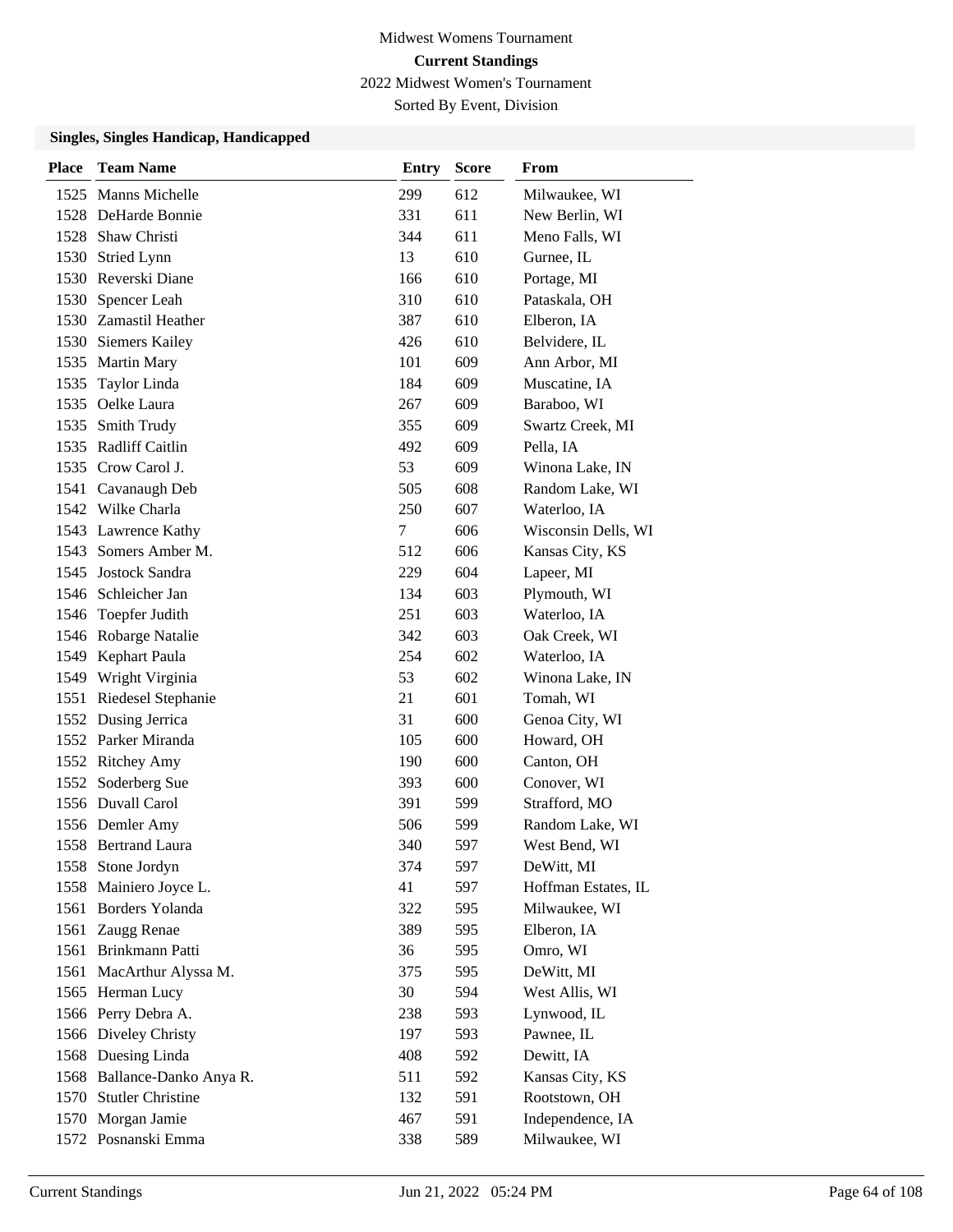Sorted By Event, Division

#### **Singles, Singles Handicap, Handicapped**

| <b>Place</b> | <b>Team Name</b>          | <b>Entry</b> | <b>Score</b> | From                   |
|--------------|---------------------------|--------------|--------------|------------------------|
|              | 1573 Henderson Georgia    | 477          | 588          | Lynwood, IL            |
|              | 1573 Murray Patricia      | 499          | 588          | Manitowoc, WI          |
| 1575         | <b>Squires Carey</b>      | 195          | 587          | Mancelona, MI          |
|              | 1575 Brown Nancy          | 274          | 587          | Kettering, OH          |
| 1577         | Giesfeldt Teri            | 350          | 586          | West Allis, WI         |
|              | 1578 Hartman Nancy        | 66           | 584          | Oxford, OH             |
|              | 1579 Flynn Betty          | 80           | 581          | Springfield, IL        |
|              | 1579 Boeger Mae           | 332          | 581          | Burlington, WI         |
| 1581         | Mitas Donna               | 460          | 580          | Birch Run, MI          |
| 1581         | Berchem Linda             | 2            | 580          | Dyer, IN               |
|              | 1583 Ables Cindy          | 132          | 579          | Rootstown, OH          |
|              | 1584 Friars Brittany      | 240          | 578          | Greencastle, IN        |
|              | 1585 Clute Leslie         | 308          | 577          | Powell, OH             |
|              | 1586 Garnett Readith      | 312          | 576          | Chicago, IL            |
|              | 1586 Boelter Charly       | 496          | 576          | Oshkosh, WI            |
|              | 1588 Higgins Jennifer     | 267          | 575          | Baraboo, WI            |
|              | 1588 McFadden Kate        | 381          | 575          | Dubuque, IA            |
| 1590         | Jennings Wanda            | 69           | 574          | Neillsville, WI        |
|              | 1590 Stewart Terri        | 276          | 574          | Slinger, WI            |
|              | 1590 Scott Trinity        | 362          | 574          | Peoria, IL             |
| 1593         | Craig Wendy               | 20           | 572          | Columbus, OH           |
|              | 1594 Weatherby Kimberly   | 205          | 570          | Gahanna, OH            |
|              | 1594 Jakubiak Amy         | 448          | 570          | Chicago, IL            |
|              | 1596 Vaughan Denise       | 466          | 568          | Traverse City, MI      |
|              | 1597 Hall Earlene D.      | 316          | 567          | Chicago, IL            |
| 1598         | Cook Lisa                 | 102          | 565          | Ann Arbor, MI          |
|              | 1599 Geer Tanya L.        | 251          | 564          | Waterloo, IA           |
| 1600         | <b>Carpenter Kathy</b>    | 259          | 558          | Marne, MI              |
|              | 1601 Luchterhand Jennifer | 69           | 557          | Neillsville, WI        |
|              | 1602 Marine Pat           | 37           | 556          | Butte Des Morts, WI    |
|              | 1603 Williams Karen       | 318          | 555          | Hazel Crest, IL        |
|              | 1604 Maul Dana L.         | 144          | 545          | Country Club Hills, IL |
|              | 1605 Fry Jennifer         | 101          | 537          | Ann Arbor, MI          |
|              | 1606 McClay Mary          | 57           | 520          | Litchfield, OH         |
|              | 1607 Wollebeck Susan      | 66           | 519          | Oxford, OH             |
|              | 1608 Marquardt Sharon     | 331          | 501          | New Berlin, WI         |
|              | 1609 Blazina Barbara      | 94           | 497          | Stickney, IL           |
|              | 1610 Pallan Judy          | 349          | 485          | New Berlin, WI         |
|              | 1611 Moore Harriett       | 313          | 476          | Chicago, IL            |
|              | 1612 Hatch Teisha         | 476          | 471          | Lynwood, IL            |
|              | 1613 Danner Joyce         | 125          | 463          | Chillicothe, OH        |
|              | 1614 Hightower Cassaundra | 17           | 433          | Peoria, IL             |
|              | 1615 Shaver Valeda M.     | 317          | 344          | Chicago, IL            |
|              | 1616 Berry Kim            | 313          | 325          | Chicago, IL            |

The lowest score to cash is 325.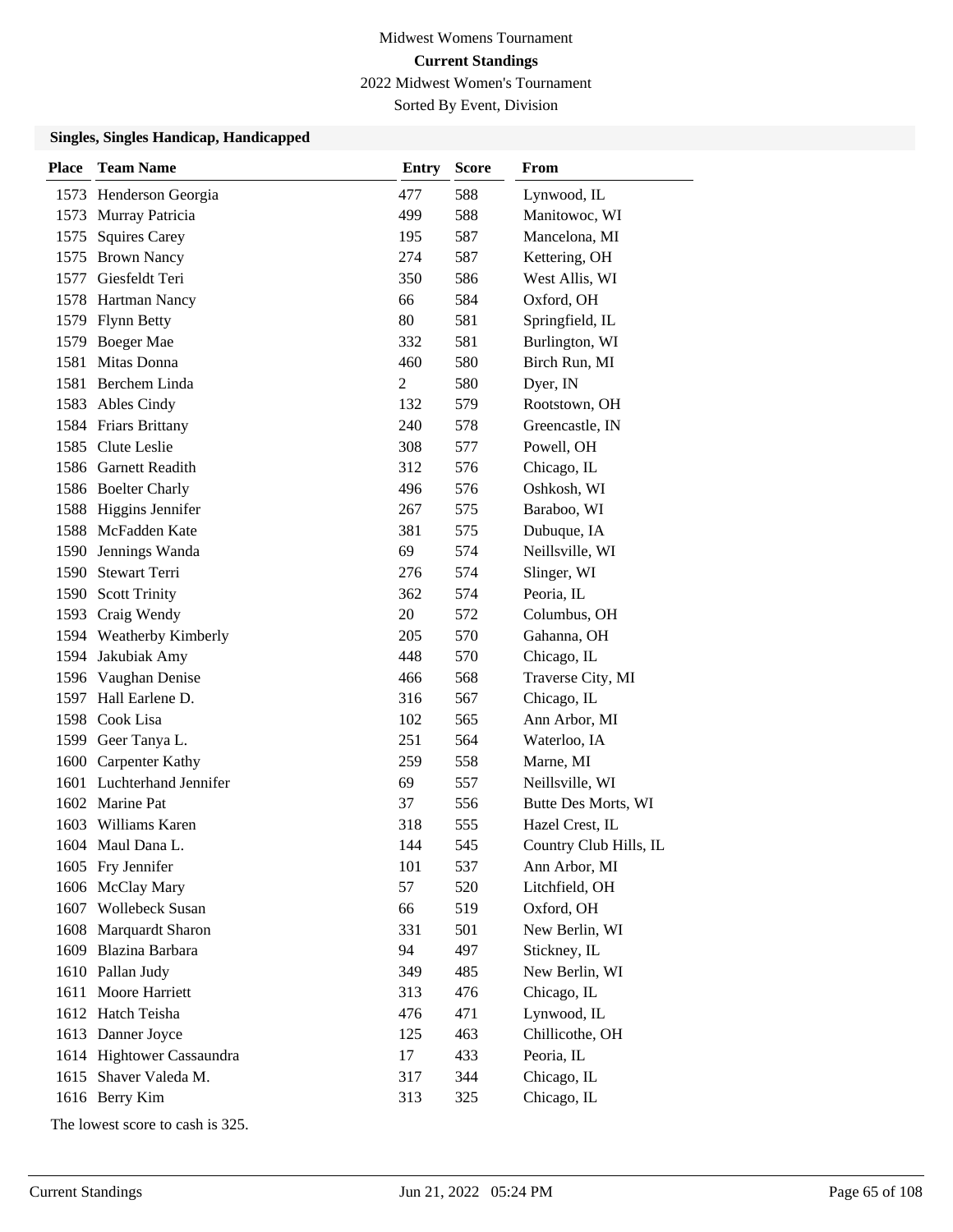Sorted By Event, Division

### **Singles, Singles Scratch, Scratch**

| <b>Place</b> | <b>Team Name</b>          | <b>Entry</b> | <b>Score</b> | From             |
|--------------|---------------------------|--------------|--------------|------------------|
| 1            | Quigley Kathie            | 343          | 754          | New Berlin, WI   |
| 2            | Hazen Raelyn              | 491          | 749          | Pella, IA        |
| 3            | Denmon Lea                | 400          | 733          | Florissant, MO   |
|              | 4 Pollak Jenna            | 375          | 712          | DeWitt, MI       |
| 5            | <b>Fakes Tracy</b>        | 345          | 706          | Greenfield, WI   |
| 6            | <b>Tackett Natalie</b>    | 417          | 699          | Bluffton, IN     |
| 7            | Cieslewicz Stephanie      | 496          | 688          | Oshkosh, WI      |
| 8            | Vickers Julie             | 451          | 685          | Stevensville, MI |
| 9            | Wyant Brooke              | 388          | 680          | Elberon, IA      |
| 10           | <b>Atkins Rachel</b>      | 374          | 678          | DeWitt, MI       |
| 11           | <b>Palmer Bailey</b>      | 492          | 672          | Pella, IA        |
| 12           | Zimdars Linda             | 337          | 664          | Milwaukee, WI    |
| 13           | Mentel Delana             | 479          | 662          | Crystal, MO      |
| 14           | <b>Brandt Britney</b>     | 261          | 661          | Marne, MI        |
| 14           | Louze Lynn                | 392          | 661          | Mosinee, WI      |
| 16           | <b>Blevins Kathleen</b>   | 238          | 659          | Lynwood, IL      |
| 17           | Barry Amanda              | 375          | 657          | DeWitt, MI       |
| 18           | DeHaan Brittany           | 263          | 654          | Marne, MI        |
| 19           | Leveringston Cynthia      | 358          | 653          | Beecher, IL      |
| 19           | Roberts Kara L.           | 511          | 653          | Kansas City, KS  |
| 21           | Edgerton Jacqueline D.    | 261          | 652          | Marne, MI        |
| 22           | Jackson Erin              | 204          | 649          | Streetsboro, OH  |
| 23           | Johnston Courtney M.      | 367          | 648          | Hudson, WI       |
| 23           | Verheyen Valerie          | 402          | 648          | Green Bay, WI    |
| 25           | Gulick Lisa M.            | 471          | 646          | Griffith, IN     |
| 26           | Nielsen Hannah            | 343          | 639          | New Berlin, WI   |
| 27           | Delano Kristen M.         | 346          | 638          | Greenfield, WI   |
|              | 28 Carroll Amy            | 263          | 637          | Marne, MI        |
| 29           | Morris Karen              | 161          | 634          | Trenton, OH      |
| 29           | Jacobs Tracie             | 345          | 634          | Greenfield, WI   |
| 29           | Plaso Teri                | 204          | 634          | Streetsboro, OH  |
| 32           | Rodebaugh Morgan B.       | 503          | 632          | Franklin, IN     |
| 33           | <b>Bell</b> Lisa          | 246          | 629          | Janesville, WI   |
| 34           | Wong Debra                | 400          | 626          | Florissant, MO   |
| 35           | Warwick Amanda J.         | 515          | 623          | Shiloh, IL       |
| 36           | <b>Matts Ashley</b>       | 426          | 619          | Belvidere, IL    |
| 37           | Foster Kirstin            | 489          | 618          | Pella, IA        |
| 38           | White Tara                | 426          | 616          | Belvidere, IL    |
| 39           | Scott Dyanna              | 353          | 615          | Flint, MI        |
| 40           | Burris Tanisha            | 232          | 611          | Grove City, OH   |
| 40           | Sanchez April             | 491          | 611          | Pella, IA        |
| 42           | Meegan Rebecca            | 267          | 610          | Baraboo, WI      |
| 43           | Daroszewski Gina          | 345          | 609          | Greenfield, WI   |
| 44           | Tackett Angela K.         | 417          | 605          | Bluffton, IN     |
| 44           | Cruez Alexandria V.       | 479          | 605          | Crystal, MO      |
| 46           | <b>Treffinger Eleanor</b> | 86           | 604          | Waukesha, WI     |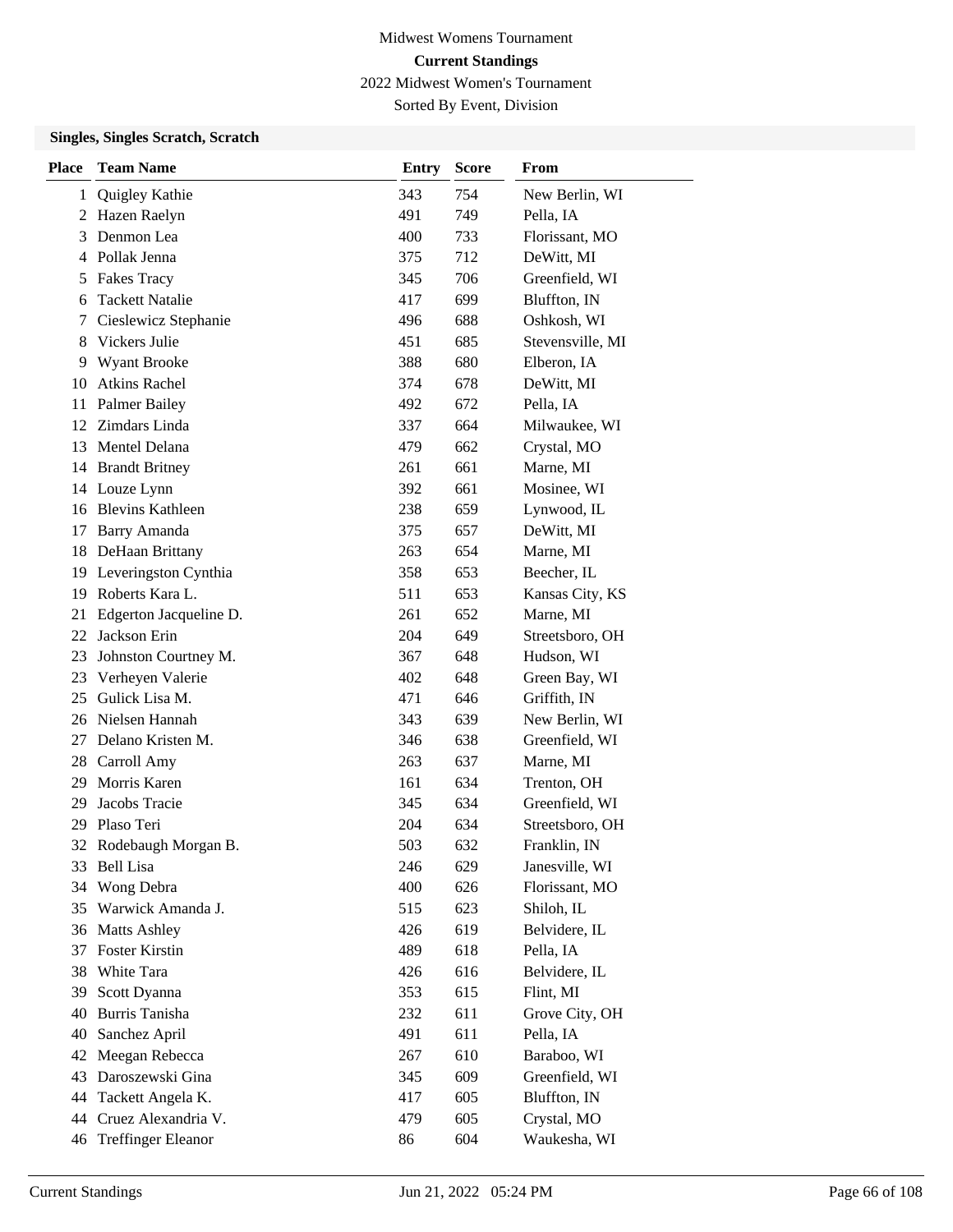Sorted By Event, Division

### **Singles, Singles Scratch, Scratch**

| <b>Place</b> | <b>Team Name</b>           | Entry | <b>Score</b> | From                |
|--------------|----------------------------|-------|--------------|---------------------|
| 46           | Woten Breanne              | 492   | 604          | Pella, IA           |
| 48           | Garbe Melissa              | 496   | 603          | Oshkosh, WI         |
| 49           | Shaum Darla                | 491   | 602          | Pella, IA           |
| 50           | Brown Nicole A.            | 394   | 601          | Tomahawk, WI        |
| 51           | Gilbert-Jones Malika       | 32    | 600          | West Allis, WI      |
| 52           | <b>Robinson Dawn</b>       | 388   | 599          | Elberon, IA         |
| 52           | Gonzalez Crystal D.        | 503   | 599          | Franklin, IN        |
|              | 54 Poisson Renee           | 238   | 598          | Lynwood, IL         |
| 55           | Malinowski Maureen         | 308   | 596          | Powell, OH          |
| 55           | Loveland Janine            | 343   | 596          | New Berlin, WI      |
| 57           | West Amanda                | 394   | 594          | Tomahawk, WI        |
| 58           | Wallace Olivia             | 375   | 593          | DeWitt, MI          |
| 59           | Daroszewski Jenna          | 345   | 592          | Greenfield, WI      |
| 60           | Buehrer Brandi K.          | 450   | 591          | Troy, IL            |
| 61           | Wright Elaine              | 232   | 590          | Grove City, OH      |
| 62           | Schmit Rachel R.           | 188   | 589          | Green Bay, WI       |
| 63           | Myers Bekki                | 260   | 587          | Marne, MI           |
| 63           | <b>Schalow Rachel</b>      | 496   | 587          | Oshkosh, WI         |
| 65           | <b>Westphal Mary Stona</b> | 84    | 586          | Pewaukee, WI        |
| 66           | Rockteschel Char           | 30    | 585          | West Allis, WI      |
| 66           | Martin Jennifer            | 286   | 585          | Bradley, IL         |
| 66           | Stahl Shirley              | 322   | 585          | Milwaukee, WI       |
| 69           | Nettleman Dora             | 258   | 581          | Marne, MI           |
| 70           | Huffman Becky              | 491   | 580          | Pella, IA           |
| 70           | <b>Lagness Beverly</b>     | 224   | 580          | LaPeer, MI          |
| 72           | Williams Robin             | 161   | 578          | Trenton, OH         |
| 72           | Burkhart Amanda            | 394   | 578          | Tomahawk, WI        |
| 74           | Smith Jessica              | 460   | 577          | Birch Run, MI       |
| 75           | Zimdars Savannah           | 337   | 574          | Milwaukee, WI       |
| 75           | <b>Albrecht Ashley</b>     | 343   | 574          | New Berlin, WI      |
| 77           | <b>Becker Jessica</b>      | 426   | 573          | Belvidere, IL       |
| 78           | Case Jenny                 | 246   | 572          | Janesville, WI      |
| 78           | Morgan Carole              | 258   | 572          | Marne, MI           |
| 80           | <b>Boelter Charly</b>      | 496   | 570          | Oshkosh, WI         |
| 81           | Scott Leigh                | 362   | 568          | Peoria, IL          |
| 81           | Dunn Haley E.              | 479   | 568          | Crystal, MO         |
| 83           | Short Cindy                | 161   | 567          | Trenton, OH         |
| 84           | Lisowe Tammy               | 508   | 563          | Elkhart Lake, WI    |
| 85           | <b>Burdick Jill</b>        | 517   | 561          | Wisconsin Dells, WI |
| 86           | Hunter Corrin              | 395   | 559          | Fenton, MI          |
| 87           | Stuart Lori                | 257   | 558          | EauClaire, WI       |
| 88           | Dana Mary                  | 367   | 554          | Hudson, WI          |
| 89           | Selden-Manor Jami          | 374   | 552          | DeWitt, MI          |
| 89           | Evans Gabriella            | 492   | 552          | Pella, IA           |
| 91           | Mayden Barbara             | 238   | 551          | Lynwood, IL         |
|              | 92 Johnson Jennifer L.     | 450   | 550          | Troy, IL            |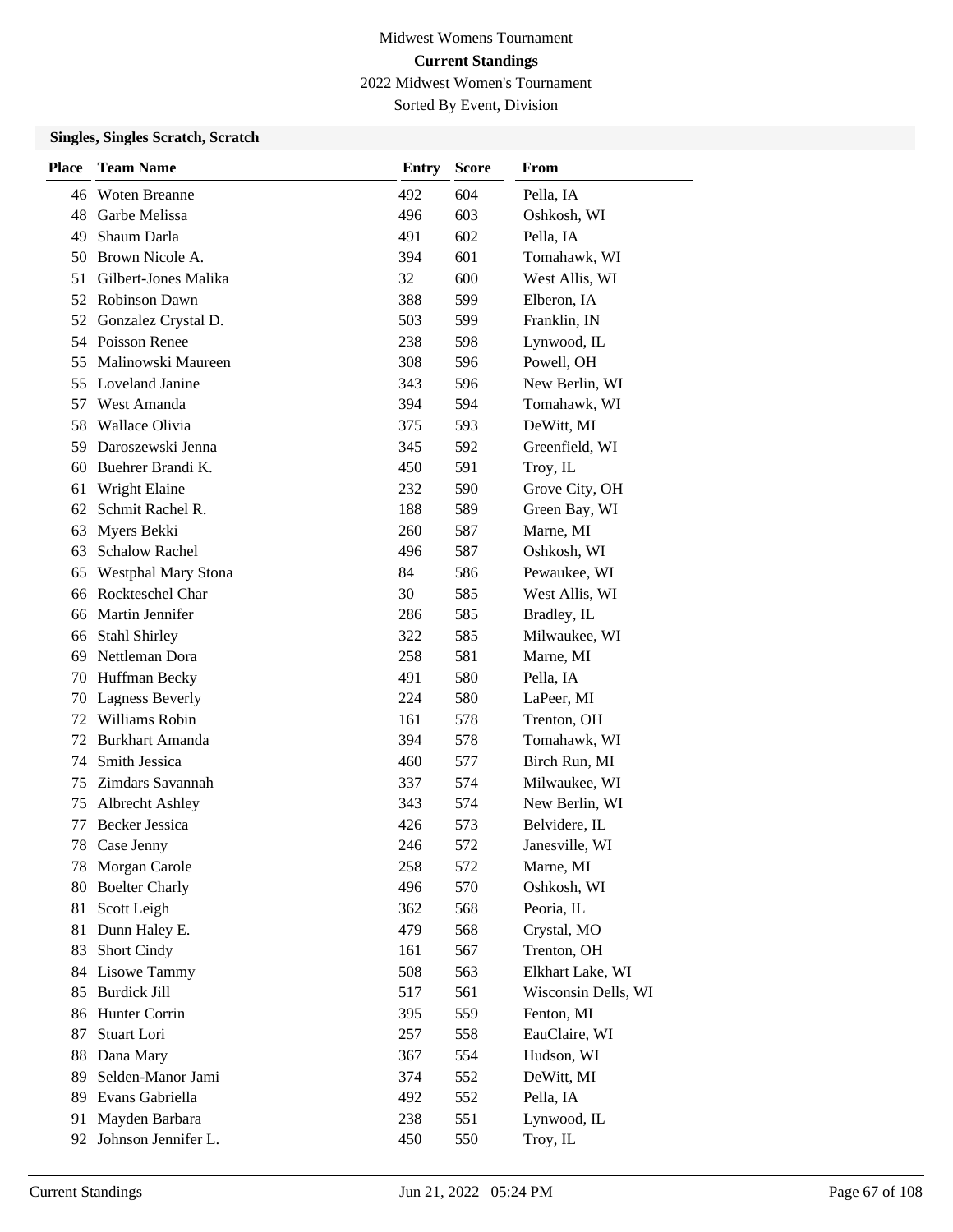Sorted By Event, Division

### **Singles, Singles Scratch, Scratch**

| <b>Place</b> | <b>Team Name</b>        | <b>Entry</b> | <b>Score</b> | From            |
|--------------|-------------------------|--------------|--------------|-----------------|
|              | 92 Williams Marilyn     | 460          | 550          | Birch Run, MI   |
|              | 94 Wallace Jayme        | 100          | 549          | Ann Arbor, MI   |
| 95           | Neal Allison            | 261          | 547          | Marne, MI       |
|              | 96 Cervencik Colleen    | 448          | 546          | Chicago, IL     |
| 97           | Grochowalski Sally      | 262          | 544          | Marne, MI       |
| 97           | Mastopietro Elizabeth   | 338          | 544          | Milwaukee, WI   |
| 99           | Phelps Jackie           | 22           | 541          | Davis, IL       |
|              | 99 Eertmoed Andrea      | 368          | 541          | Havana, IL      |
| 99           | Downey - Padget Nicole  | 462          | 541          | Springfield, IL |
| 99           | Plaso-Rudawsky Sarah    | 204          | 541          | Streetsboro, OH |
| 103          | Staub Rebekah           | 388          | 540          | Elberon, IA     |
|              | 104 Borrello Amber      | 263          | 536          | Marne, MI       |
|              | 104 Anderson Lorie      | 392          | 536          | Mosinee, WI     |
|              | 106 Proffitt Dana L.    | 450          | 535          | Troy, IL        |
| 107          | Monson Jacquelinne      | 337          | 534          | Milwaukee, WI   |
|              | 108 Butler Justina      | 261          | 532          | Marne, MI       |
| 109          | Mize Cassondra          | 374          | 531          | DeWitt, MI      |
| 109          | Bischoff Stacey L.      | 417          | 531          | Bluffton, IN    |
| 111          | Witter Diana            | 392          | 528          | Mosinee, WI     |
| 112          | Smetanko Marcia         | 127          | 527          | Streator, IL    |
| 112          | <b>Blanchard Kayla</b>  | 100          | 527          | Ann Arbor, MI   |
|              | 114 Galindo April       | 358          | 526          | Beecher, IL     |
|              | 114 Malone Mollie A.    | 515          | 526          | Shiloh, IL      |
|              | 116 Stone Jordyn        | 374          | 525          | DeWitt, MI      |
| 117          | Zimberoff Cynthia       | 22           | 523          | Davis, IL       |
| 117          | <b>Siemers Kailey</b>   | 426          | 523          | Belvidere, IL   |
| 119          | Glock Christina         | 260          | 522          | Marne, MI       |
| 120          | <b>Bicek Elizabeth</b>  | 22           | 521          | Davis, IL       |
| 121          | DeBoer Gabrielle M.     | 262          | 520          | Marne, MI       |
|              | 122 DeMario Robin       | 262          | 519          | Marne, MI       |
|              | 122 Radliff Caitlin     | 492          | 519          | Pella, IA       |
| 124          | Tyree Lynn              | 86           | 518          | Waukesha, WI    |
| 124          | Guerrero Dawn           | 368          | 518          | Havana, IL      |
| 124          | <b>Bathel JoAnn</b>     | 393          | 518          | Conover, WI     |
| 127          | Cronce Dianne           | 338          | 517          | Milwaukee, WI   |
| 128          | Woodson Chrissa         | 86           | 516          | Waukesha, WI    |
| 128          | Olszewski Linda K.      | 471          | 516          | Griffith, IN    |
|              | 130 Posnanski Emma      | 338          | 511          | Milwaukee, WI   |
| 131          | Digman Sarah            | 381          | 509          | Dubuque, IA     |
| 131          | <b>Stuplich Connie</b>  | 392          | 509          | Mosinee, WI     |
| 131          | <b>Elswick Danielle</b> | 100          | 509          | Ann Arbor, MI   |
| 134          | Irons Tracy             | 100          | 508          | Ann Arbor, MI   |
| 135          | <b>Woodley Annette</b>  | 354          | 507          | Flint, MI       |
| 136          | McGhee Maggie           | 121          | 504          | Montpelier, OH  |
| 137          | Kruithof Kathi          | 262          | 503          | Marne, MI       |
| 138          | Whitner Eunice          | 352          | 496          | Flint, MI       |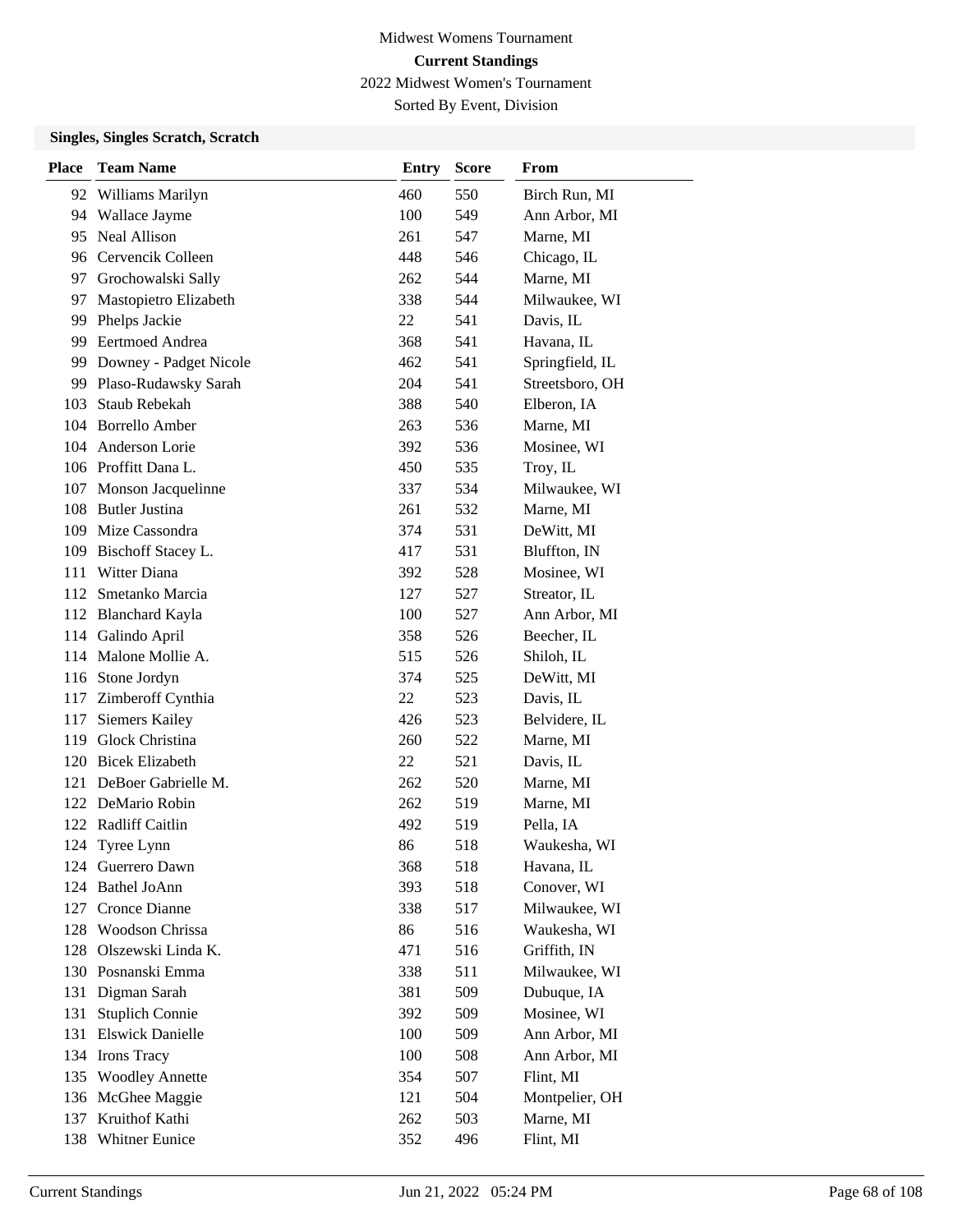Sorted By Event, Division

### **Singles, Singles Scratch, Scratch**

| <b>Place</b> | <b>Team Name</b>           | <b>Entry</b> | <b>Score</b> | From            |
|--------------|----------------------------|--------------|--------------|-----------------|
|              | 139 Leith Christina        | 22           | 495          | Davis, IL       |
|              | 139 Newton Melanie         | 263          | 495          | Marne, MI       |
|              | 141 Mitts Faith            | 388          | 494          | Elberon, IA     |
|              | 142 Nielsen Linda          | 30           | 493          | West Allis, WI  |
|              | 142 Berner Lori F.         | 308          | 493          | Powell, OH      |
|              | 142 Mory Marilyn I.        | 395          | 493          | Fenton, MI      |
|              | 145 Cavanaugh Deb          | 505          | 491          | Random Lake, WI |
|              | 146 Horton Kaytrina M.     | 479          | 490          | Crystal, MO     |
|              | 147 Maliwesky Kathryn M.   | 308          | 484          | Powell, OH      |
|              | 148 Berchtold Charmagne    | 368          | 482          | Havana, IL      |
|              | 149 Porter Delores         | 448          | 480          | Chicago, IL     |
|              | 150 Buxbaum Jane           | 30           | 478          | West Allis, WI  |
|              | 150 Hunt Maria D.          | 417          | 478          | Bluffton, IN    |
|              | 152 Herman Lucy            | 30           | 477          | West Allis, WI  |
|              | 153 Marshall Theresa       | 460          | 472          | Birch Run, MI   |
|              | 153 MacArthur Alyssa M.    | 375          | 472          | DeWitt, MI      |
|              | 155 Perry Debra A.         | 238          | 470          | Lynwood, IL     |
|              | 156 Soderberg Sue          | 393          | 468          | Conover, WI     |
|              | 157 Kramer Janelle         | 260          | 465          | Marne, MI       |
|              | 158 Lakey-Wheat Victoria   | 86           | 463          | Waukesha, WI    |
|              | 158 Mitas Donna            | 460          | 463          | Birch Run, MI   |
|              | 160 Ballance-Danko Anya R. | 511          | 460          | Kansas City, KS |
|              | 161 Schultz Karen          | 337          | 453          | Milwaukee, WI   |
|              | 162 Haste Wendy            | 368          | 449          | Havana, IL      |
| 163          | <b>Taylor Dawn</b>         | 260          | 443          | Marne, MI       |
|              | 164 Kusnerick Angela       | 127          | 442          | Streator, IL    |
| 165          | Kutz Vicki                 | 338          | 438          | Milwaukee, WI   |
|              | 166 Lehrmann Jennifer L.   | 394          | 436          | Tomahawk, WI    |
|              | 167 Higgins Jennifer       | 267          | 434          | Baraboo, WI     |
| 168          | Nyman Alyssa               | 188          | 423          | Green Bay, WI   |
| 169          | McFadden Kate              | 381          | 422          | Dubuque, IA     |
|              | 170 Oelke Laura            | 267          | 393          | Baraboo, WI     |
|              | 171 Clute Leslie           | 308          | 370          | Powell, OH      |
| 172          | Jakubiak Amy               | 448          | 342          | Chicago, IL     |
|              | 173 Atchitina Antonette    | 448          | 320          | Chicago, IL     |

The lowest score to cash is 320.

| Place | <b>Team Name</b>       | Entry | <b>Score</b> | From               |
|-------|------------------------|-------|--------------|--------------------|
|       | <b>Bunnell Deborah</b> | 99    | 2.717        | Marion, IA         |
|       | 2 Nolin Lynn           | 156   | 2,522        | Inlay City, MI     |
|       | 3 Castillo Debi        | 212   | 2,498        | Mount Pleasant, WI |
|       | 4 Knuutila Janine      | 243   | 2,478        | Greencastle, IN    |
|       | 5 Freet Erin J.        | 488   | 2,473        | Waterloo, IA       |
|       | 6 Rader Mackenzie      | 215   | 2,467        | Belle Center, OH   |
|       | Kepler Tereni L.       | 245   | 2,457        | Marengo, IA        |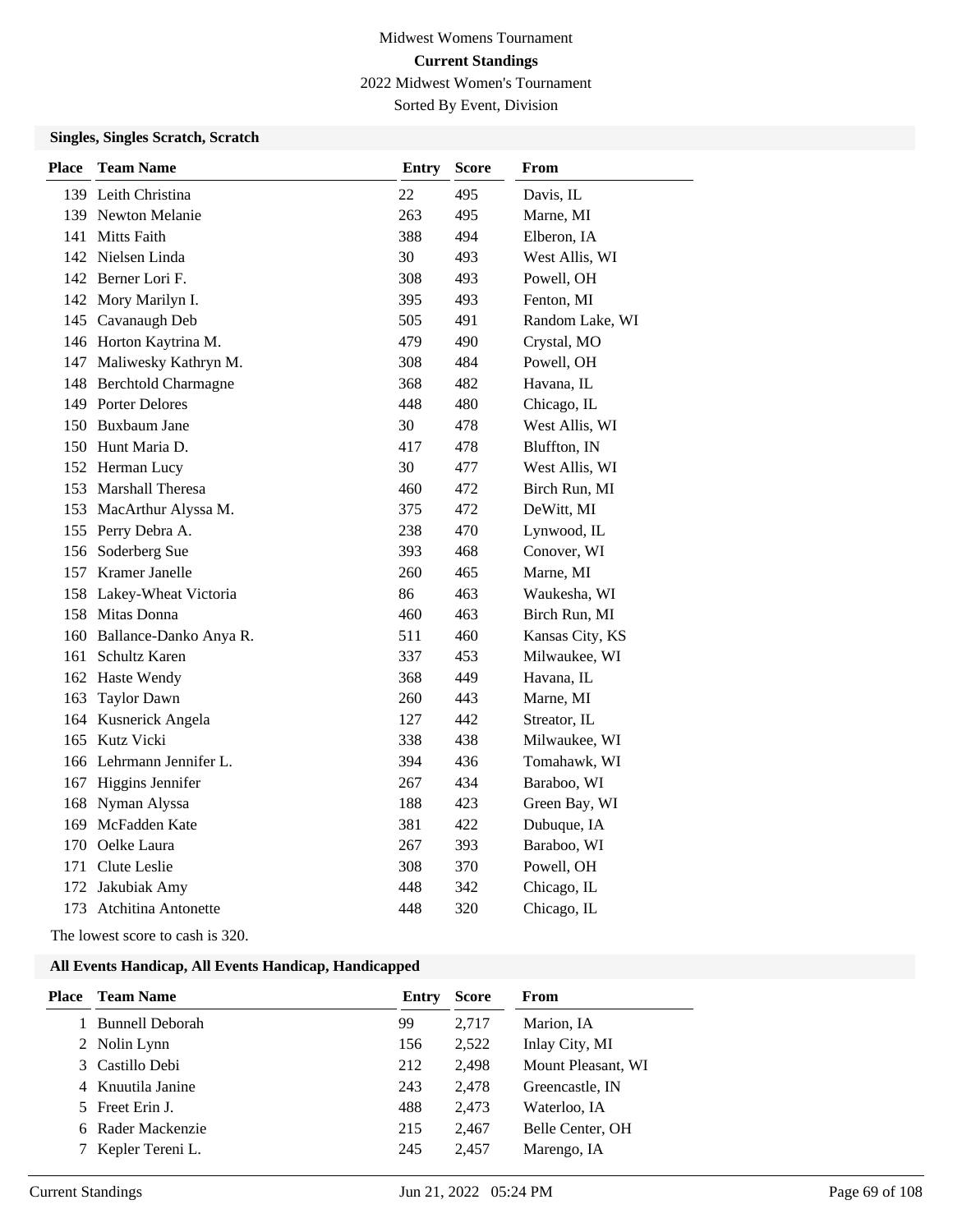# Midwest Womens Tournament **Current Standings**

2022 Midwest Women's Tournament

Sorted By Event, Division

| <b>Place</b> | <b>Team Name</b>                 | <b>Entry</b> | <b>Score</b>   | From                             |
|--------------|----------------------------------|--------------|----------------|----------------------------------|
| 8            | Petty Gail                       | 371          | 2,427          | Peoria, IL                       |
| 9            | Sheridan Gail                    | 500          | 2,420          | Manitowoc, WI                    |
| 10           | <b>Toelle Vickie</b>             | 26           | 2,416          | Grand Rapids, MI                 |
| 11           | Pierce Amanda M.                 | 245          | 2,405          | Marengo, IA                      |
|              | 12 Plourde Valerie               | 122          | 2,404          | Montpelier, OH                   |
| 13           | Lovelace Karen                   | 74           | 2,402          | Lincoln, IL                      |
| 14           | Mayo Kelly                       | 494          | 2,399          | Glen Carbon, IL                  |
| 15           | <b>Butler Cindy</b>              | 201          | 2,398          | Fowler, IN                       |
| 15           | <b>Butler Justina</b>            | 261          | 2,398          | Marne, MI                        |
| 17           | Meagher Ashleigh                 | 43           | 2,396          | Tullahoma, TN                    |
| 18           | Jellema Rebecca                  | 160          | 2,391          | Burlington, IA                   |
| 19           | Reed Janice                      | 315          | 2,389          | Chicago, IL                      |
| 20           | <b>Trodler Dawn</b>              | 41           | 2,384          | Hoffman Estates, IL              |
| 21           | Hill Michelle                    | 223          | 2,377          | Davidson, MI                     |
| 22           | <b>Tackett Natalie</b>           | 417          | 2,374          | Bluffton, IN                     |
| 22           | Huffman Raeann                   | 11           | 2,374          | Heyworth, IL                     |
| 24           | Weaver Jessica                   | 46           | 2,371          | Gurnee, IL                       |
| 25           | Miller Patricia                  | 160          | 2,367          | Burlington, IA                   |
| 26           | Haenchen Bobbie                  | 484          | 2,366          | Ingleside, IL                    |
| 27           | Smith Liza                       | 405          | 2,363          | Crystal Lake, IL                 |
| 28           | Denmon Lea                       | 400          | 2,361          | Florissant, MO                   |
| 29           | Needham Debbie                   | 44           | 2,359          | Waukegan, IL                     |
| 30           | Boyd-McCanless Gena L.           | 307          | 2,357          | Westerville, OH                  |
| 30           | Johnson April                    | 322          | 2,357          | Milwaukee, WI                    |
| 32           | Lane Coral                       | 346          | 2,352          | Greenfield, WI                   |
| 33           | Fisher Rhonda L.                 | 81           | 2,350          | Sheridan, MI                     |
| 34           | <b>Thompson Courtney</b>         | 429          | 2,349          | Grayslake, IL                    |
| 35           | Langguth Laura L.                | 406          | 2,348          | Crystal Lake, IL                 |
|              | 36 Lehrmann Destinee             | 43           | 2,347          | Tullahoma, TN                    |
| 37           | McNay Tanya                      | 454          | 2,345          | Comstock Park, MI                |
| 38           | <b>Betters Judy</b>              | 406          | 2,344          | Crystal Lake, IL                 |
|              | 39 Palmer Anesia                 | 322          | 2,343          | Milwaukee, WI                    |
|              | 40 McCane Barbara                | 362          | 2,342          | Peoria, IL                       |
| 40           | Wolf Rhea<br>42 Hite Kathleen M. | 371          | 2,342<br>2,339 | Peoria, IL                       |
| 43           | Gulick Lisa M.                   | 143<br>471   | 2,337          | Indianapolis, IN<br>Griffith, IN |
| 44           | Napier Tammee L.                 | 412          | 2,336          | Laotto, IN                       |
| 45           | Anderley Dottie E.               | 109          | 2,335          | Austin, MN                       |
| 45           | Andersen Karla                   | 37           | 2,335          | Butte Des Morts, WI              |
| 47           | Lippens-Kennedy Nancy            | 117          | 2,334          | Hoffman Estates, IL              |
| 48           | Schemenaur Rachel                | 356          | 2,333          | Cedarburg, WI                    |
| 49           | Loose Tamara                     | 423          | 2,331          | Moline, IL                       |
| 50           | Latta Carri                      | 196          | 2,330          | Rapid City, MI                   |
| 50           | Gleckler Dona                    | 278          | 2,330          | New Canton, IL                   |
| 52           | Sheets Rebecca                   | 214          | 2,329          | Forest, OH                       |
| 53           | O'Neil Pam                       | 465          | 2,326          | Warren, OH                       |
|              |                                  |              |                |                                  |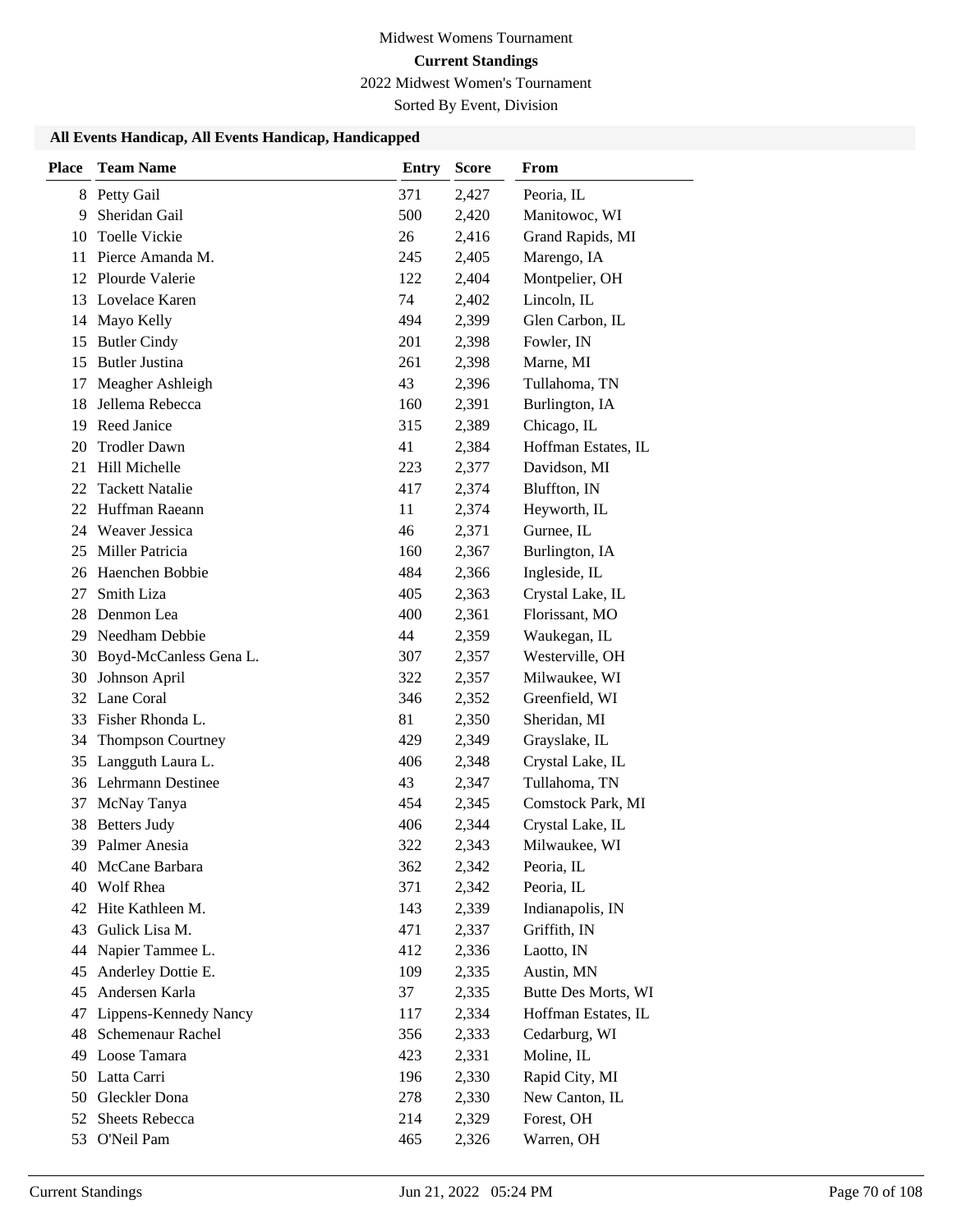# Midwest Womens Tournament **Current Standings**

2022 Midwest Women's Tournament

Sorted By Event, Division

| <b>Place</b> | <b>Team Name</b>           | <b>Entry</b> | <b>Score</b> | From                |
|--------------|----------------------------|--------------|--------------|---------------------|
| 54           | Meegan Rebecca             | 267          | 2,325        | Baraboo, WI         |
| 54           | <b>Tunyuck Misty</b>       | 361          | 2,325        | Peoria, IL          |
| 56           | Aguilar Lea                | 470          | 2,324        | Chicago, IL         |
| 57           | Hielsberg Sandra           | 141          | 2,322        | Richfield, WI       |
| 57           | Davis Becky S.             | 513          | 2,322        | Kansas City, KS     |
| 59           | Tomczuk Helen A.           | 323          | 2,321        | Jonesville, MI      |
| 60           | <b>Blume Georgine</b>      | 219          | 2,319        | Marathon, WI        |
| 61           | Pollak Jenna               | 375          | 2,318        | DeWitt, MI          |
| 62           | Edgerton Jacqueline D.     | 261          | 2,317        | Marne, MI           |
| 62           | Antoniewicz Melinda        | 328          | 2,317        | Milwaukee, WI       |
| 64           | Johnson Cindy A.           | 112          | 2,316        | Austin, MN          |
| 64           | Osterman Angela            | 459          | 2,316        | Birch Run, MI       |
| 64           | <b>Burdick Jill</b>        | 517          | 2,316        | Wisconsin Dells, WI |
| 64           | Tippett Lorna V.           | 256          | 2,316        | Chicago, IL         |
| 68           | Auble Georgiann            | 464          | 2,315        | Warren, OH          |
| 69           | <b>Brewer Elantra</b>      | 477          | 2,314        | Lynwood, IL         |
| 70           | Coleman Kim                | 186          | 2,312        | Washington, IA      |
| 70           | <b>Baxter Brandy</b>       | 387          | 2,312        | Elberon, IA         |
| 72           | <b>Guernsey Meagan</b>     | 63           | 2,310        | Cadillac, MI        |
| 73           | Allen Lori                 | 517          | 2,308        | Wisconsin Dells, WI |
| 73           | Rowe Betty                 | 90           | 2,308        | Wis Rapids, WI      |
| 75           | Graves Susan R.            | 359          | 2,307        | Washington, IN      |
| 75           | Decker Angel               | 467          | 2,307        | Independence, IA    |
| 75           | Roberts Kara L.            | 511          | 2,307        | Kansas City, KS     |
| 78           | Klumpyan Lia               | 219          | 2,306        | Marathon, WI        |
| 78           | Hazen Raelyn               | 491          | 2,306        | Pella, IA           |
| 80           | Fisher Dawn                | 195          | 2,304        | Mancelona, MI       |
| 81           | <b>Bloodsworth Shirley</b> | 164          | 2,303        | Pella, IA           |
| 81           | <b>Botek Maggie</b>        | 303          | 2,303        | Stanton, MI         |
| 81           | Malinowski Maureen         | 308          | 2,303        | Powell, OH          |
| 84           | Jamieson Toni              | 236          | 2,302        | Crossville, TN      |
| 85           | <b>Karr Betty</b>          | 187          | 2,300        | Monroe, IA          |
|              | 85 Wood Chris              | 265          | 2,300        | Fort Dodge, IA      |
| 87           | Schleicher Regina          | 134          | 2,299        | Plymouth, WI        |
| 88           | Niles Rena                 | 280          | 2,298        | Ada, MI             |
| 89           | Snyder Terri               | 121          | 2,297        | Montpelier, OH      |
| 89           | Roberts Bernie J.          | 514          | 2,297        | Kansas City, KS     |
| 91           | Uhlenhake Dottie M.        | 78           | 2,296        | Burlington, WI      |
| 91           | Gleason Diane              | 206          | 2,296        | Wilmington, IL      |
| 91           | <b>Boom Cassidy</b>        | 490          | 2,296        | Pella, IA           |
| 94           | Braxmaier Kristen M.       | 259          | 2,295        | Marne, MI           |
| 94           | Gilboy Barb                | 407          | 2,295        | Crystal Lake, IL    |
|              | 96 Breashears Vernal       | 314          | 2,294        | Lansing, IL         |
|              | 96 Nielsen Hannah          | 343          | 2,294        | New Berlin, WI      |
| 98           | Czechanski Kay             | 72           | 2,293        | Two Rivers, WI      |
| 99           | Hemp Sandy                 | 335          | 2,292        | Milwaukee, WI       |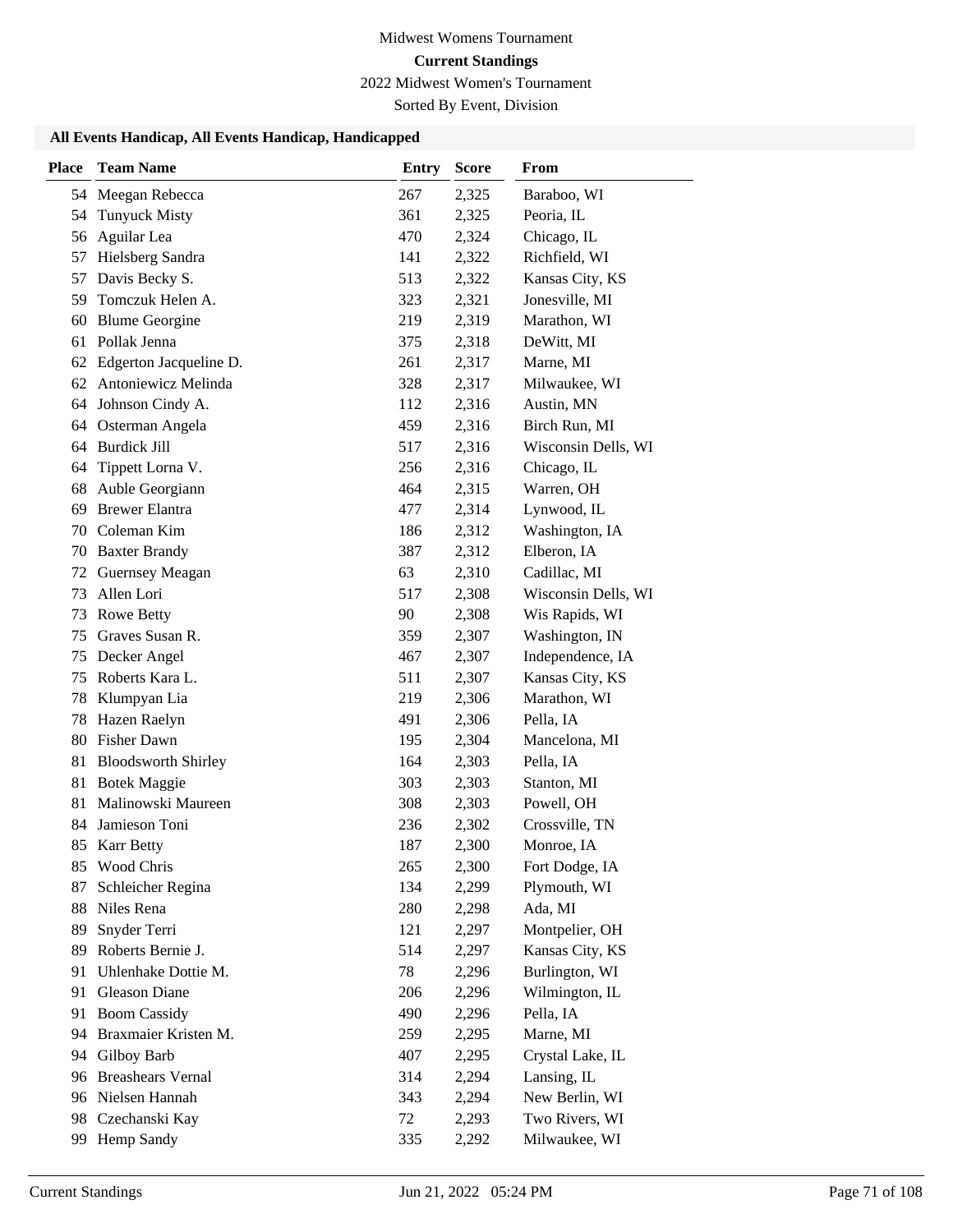# Midwest Womens Tournament **Current Standings**

2022 Midwest Women's Tournament

Sorted By Event, Division

| <b>Place</b> | <b>Team Name</b>         | <b>Entry</b> | <b>Score</b> | <b>From</b>         |
|--------------|--------------------------|--------------|--------------|---------------------|
|              | 100 Petitt Ashley N.     | 285          | 2,291        | Larwill, IN         |
|              | 100 Leidel Jennifer J.   | 461          | 2,291        | Birch Run, MI       |
|              | 102 Martorano Katherine  | 350          | 2,289        | West Allis, WI      |
| 103          | Cumbow Donna             | 20           | 2,288        | Columbus, OH        |
| 104          | Applin Qyinn M.          | 346          | 2,287        | Greenfield, WI      |
|              | 105 Chouinard Marcia     | 406          | 2,285        | Crystal Lake, IL    |
|              | 106 Gilbert-Jones Malika | 32           | 2,284        | West Allis, WI      |
| 106          | Miller Clarice           | 84           | 2,284        | Pewaukee, WI        |
| 108          | Craker Jeralyn           | 114          | 2,283        | Elgin, IL           |
| 108          | <b>Newton Delores</b>    | 120          | 2,283        | Montpelier, OH      |
| 108          | Quigley Kathie           | 343          | 2,283        | New Berlin, WI      |
| 111          | Maliwesky Kathryn M.     | 308          | 2,281        | Powell, OH          |
|              | 111 Fakes Tracy          | 345          | 2,281        | Greenfield, WI      |
|              | 111 Lauer Carol          | 429          | 2,281        | Grayslake, IL       |
|              | 114 Paradowski Jean      | 84           | 2,280        | Pewaukee, WI        |
|              | 114 Bray Tina            | 226          | 2,280        | Mayville, MI        |
|              | 114 Keister Becky        | 270          | 2,280        | Middletown, OH      |
| 117          | Hoehne Gwen              | 171          | 2,279        | Neenah, WI          |
| 117          | Miller Ella              | 193          | 2,279        | North Chicago, IL   |
| 117          | <b>Woodley Annette</b>   | 354          | 2,279        | Flint, MI           |
| 120          | <b>Baal Brenda</b>       | 59           | 2,278        | Oregon, IL          |
| 120          | Kennedy Kim              | 499          | 2,278        | Manitowoc, WI       |
|              | 120 Wheat Delores        | 379          | 2,278        | University Park, IL |
| 123          | Bristow Melissa A.       | 102          | 2,277        | Ann Arbor, MI       |
| 123          | Selden-Manor Jami        | 374          | 2,277        | DeWitt, MI          |
| 123          | Miller Lisa              | 409          | 2,277        | Sumner, IA          |
| 123          | Klein Holly              | 457          | 2,277        | Birch Run, MI       |
| 127          | Ziarno Laurie            | 202          | 2,276        | Maumee, OH          |
| 128          | Smith Staci              | 18           | 2,275        | Columbus, OH        |
| 128          | Honey Laura K.           | 243          | 2,275        | Greencastle, IN     |
| 128          | McConnell Diana          | 475          | 2,275        | Marshall, MI        |
| 131          | Plegge Gina              | 3            | 2,274        | Elizabethtown, KY   |
|              | 131 Hastings Sue         | 211          | 2,274        | Beach Park, IL      |
| 131          | Boehm Joan               | 288          | 2,274        | Alexandria, VA      |
|              | 131 Riemer Kerry         | 328          | 2,274        | Milwaukee, WI       |
|              | 135 Danielson Penny      | 213          | 2,273        | Milan, IL           |
|              | 135 Nicholson Linda      | 269          | 2,273        | Rock Island, IL     |
| 135          | Rhodes Ashli             | 443          | 2,273        | Oconee, IL          |
| 138          | Wright Marie E.          | 150          | 2,272        | Goodland, IN        |
| 139          | Mielke Susan             | 111          | 2,271        | Austin, MN          |
| 139          | Reynolds Tiara           | 243          | 2,271        | Greencastle, IN     |
| 141          | Fletcher Melanie         | 215          | 2,270        | Belle Center, OH    |
| 142          | Watkins Sharon R.        | 314          | 2,269        | Lansing, IL         |
| 143          | <b>Hunley Earlene</b>    | 115          | 2,268        | Geneva, IL          |
| 143          | McKinley Yvette          | 230          | 2,268        | Waukegan, IL        |
| 143          | Case Jenny               | 246          | 2,268        | Janesville, WI      |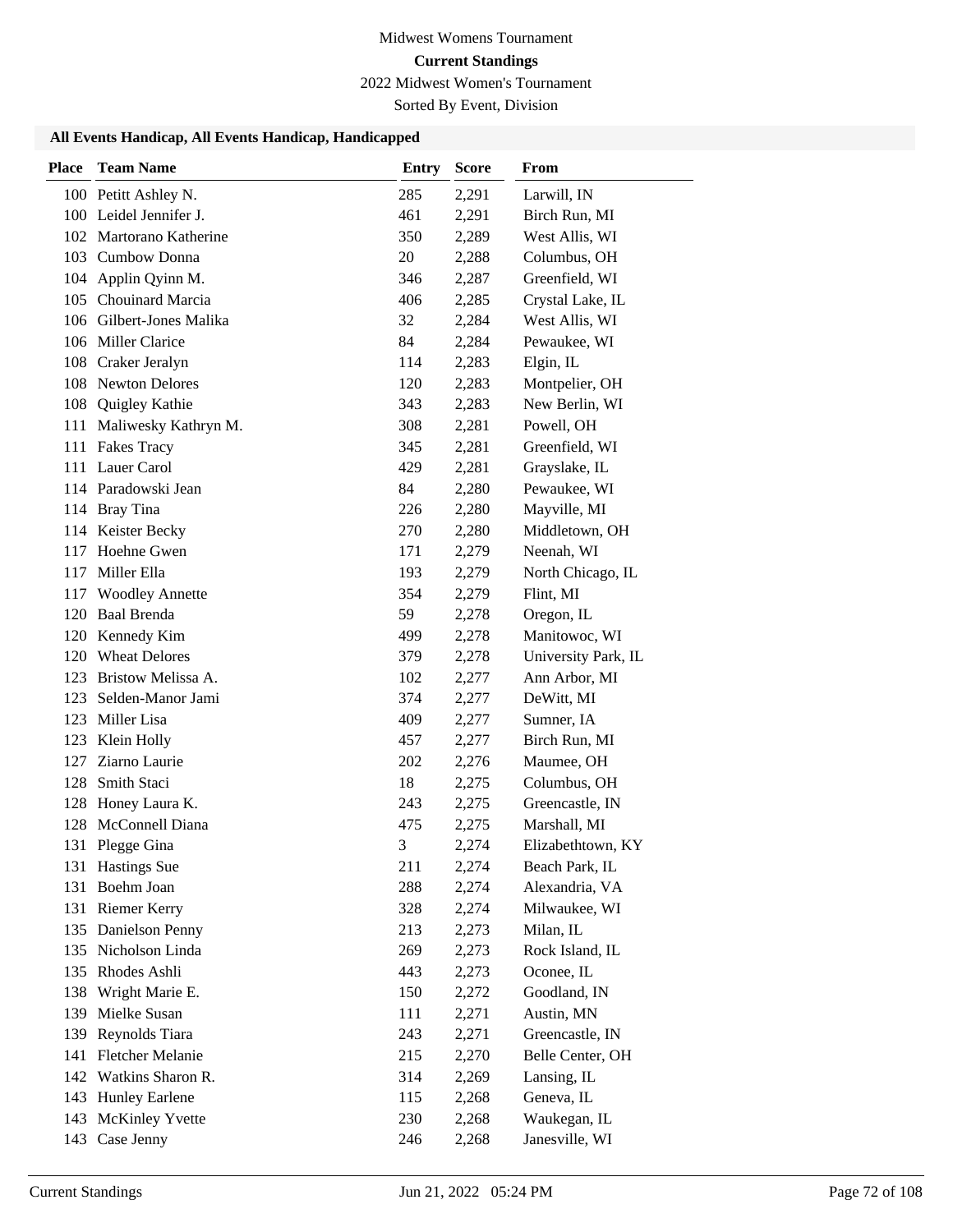2022 Midwest Women's Tournament

Sorted By Event, Division

| <b>Place</b> | <b>Team Name</b>         | <b>Entry</b> | <b>Score</b> | <b>From</b>         |
|--------------|--------------------------|--------------|--------------|---------------------|
|              | 143 Ortega Kathy         | 361          | 2,268        | Peoria, IL          |
|              | 143 Brainard Becky       | 393          | 2,268        | Conover, WI         |
| 148          | McCarron Stacy           | 23           | 2,267        | Jackson, MI         |
|              | 149 Nichols Jaylene M.   | 201          | 2,266        | Fowler, IN          |
|              | 149 Harris Valerie       | 230          | 2,266        | Waukegan, IL        |
|              | 149 Feger Lisa           | 360          | 2,266        | Peoria, IL          |
| 149          | Wong Debra               | 400          | 2,266        | Florissant, MO      |
| 149          | Conley Cheryl            | 444          | 2,266        | Belvidere, IL       |
|              | 154 Bradley Brandy       | 74           | 2,265        | Lincoln, IL         |
|              | 154 McBee AmyLynne       | 429          | 2,265        | Grayslake, IL       |
|              | 156 Conell Kris          | 68           | 2,264        | Wauwatosa, WI       |
|              | 157 Sanborn Barbara      | 94           | 2,262        | Stickney, IL        |
|              | 157 Vela Toni            | 230          | 2,262        | Waukegan, IL        |
|              | 159 Stinson Jessika      | 215          | 2,261        | Belle Center, OH    |
|              | 160 Randolph Linda       | 67           | 2,260        | Branson, MO         |
| 160          | Cannon Audrey K.         | 354          | 2,260        | Flint, MI           |
|              | 160 Barry Amanda         | 375          | 2,260        | DeWitt, MI          |
| 163          | Van Iperen Amy           | 446          | 2,259        | Melvin, IA          |
| 163          | <b>Karlin Nancy</b>      | 499          | 2,259        | Manitowoc, WI       |
| 165          | Geiger Autumn            | 412          | 2,258        | Laotto, IN          |
|              | 165 Bare Sandy           | 442          | 2,258        | Lake Mills, WI      |
|              | 167 Schmitz McKenzie L.  | 512          | 2,257        | Kansas City, KS     |
|              | 168 Lang-Puffer Margi    | 344          | 2,256        | Meno Falls, WI      |
|              | 168 Vorce Rachel A.      | 185          | 2,256        | Lake Odessa, MI     |
|              | 170 Herman Mary          | 154          | 2,255        | Coldwater, MI       |
|              | 170 Fuelling Wilma J.    | 300          | 2,255        | Fort Wayne, IN      |
| 170          | <b>Slothower Dora</b>    | 435          | 2,255        | Argenta, IL         |
| 170          | Herns Deborah            | 476          | 2,255        | Lynwood, IL         |
|              | 174 DeWitt Pat           | 72           | 2,254        | Two Rivers, WI      |
|              | 174 Hickey Marsha        | 365          | 2,254        | Peoria, IL          |
|              | 174 Kleinschmidt Darlene | 431          | 2,254        | Port Washington, WI |
| 177          | Tyler Donna              | 16           | 2,252        | Cedar Rapids, IA    |
|              | 177 Hicks Tina           | 43           | 2,252        | Tullahoma, TN       |
|              | 177 Hollen Carol         | 212          | 2,252        | Mount Pleasant, WI  |
|              | 177 Mattox Kim M.        | 239          | 2,252        | Greencastle, IN     |
|              | 177 Leischner Jody       | 508          | 2,252        | Elkhart Lake, WI    |
|              | 182 Hunt Barbara         | 58           | 2,251        | Valley City, OH     |
|              | 182 Prewitt Brittany     | 171          | 2,251        | Neenah, WI          |
|              | 184 Lovell Linda         | 99           | 2,250        | Marion, IA          |
|              | 184 Harris Stacey        | 241          | 2,250        | Greencastle, IN     |
|              | 184 Wheeler Mary         | 287          | 2,250        | Bradley, IL         |
|              | 184 Scott Dyanna         | 353          | 2,250        | Flint, MI           |
|              | 184 Niedert Sue          | 409          | 2,250        | Sumner, IA          |
|              | 184 Berry Dianne         | 485          | 2,250        | Antioch, IL         |
| 190          | Johnson Maggie           | 300          | 2,249        | Fort Wayne, IN      |
|              | 190 Cotter Jayne         | 505          | 2,249        | Random Lake, WI     |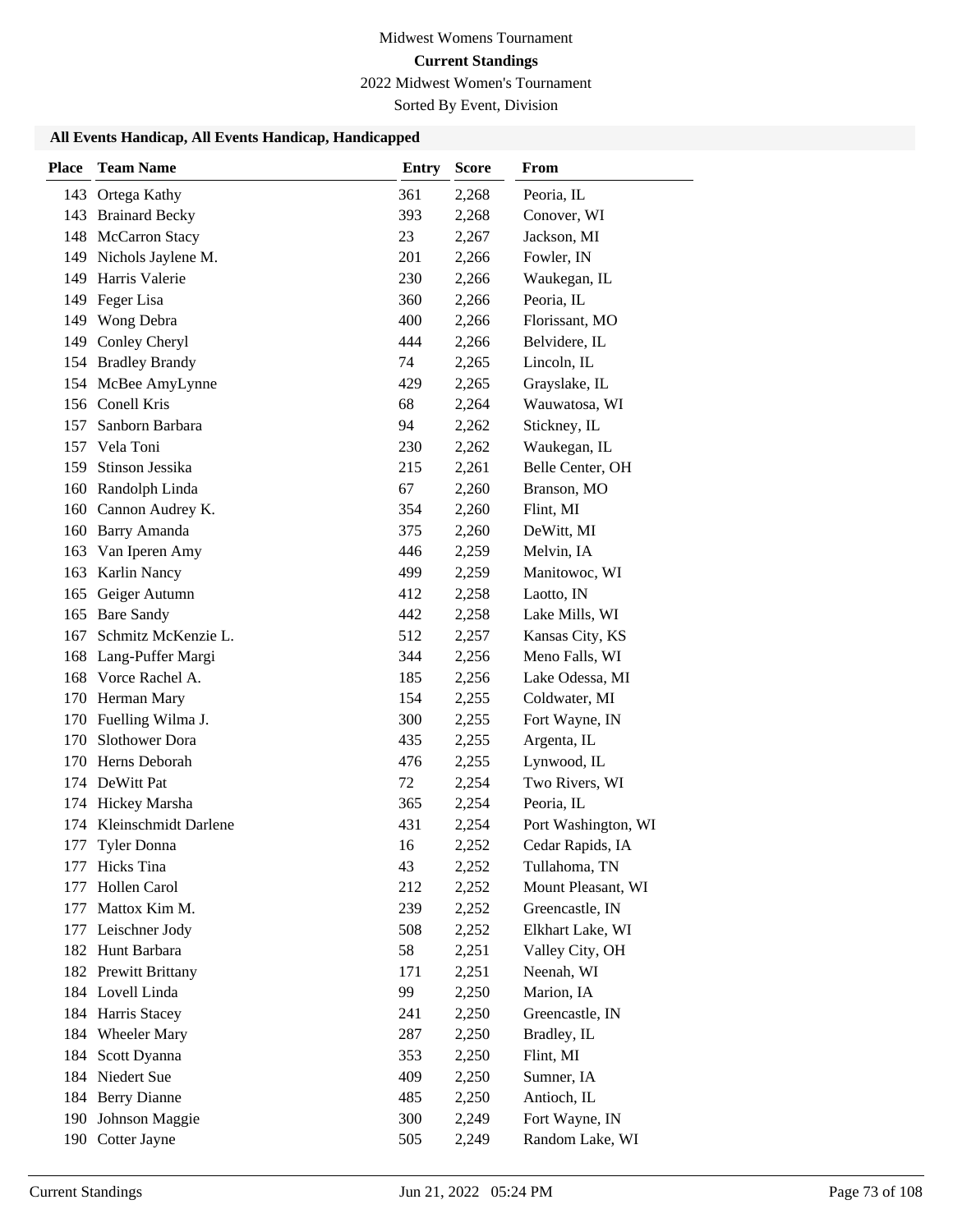2022 Midwest Women's Tournament

Sorted By Event, Division

| <b>Place</b> | <b>Team Name</b>       | <b>Entry</b> | <b>Score</b> | From                 |
|--------------|------------------------|--------------|--------------|----------------------|
|              | 192 Peterson Jean      | 126          | 2,248        | Marshfield, WI       |
|              | 192 Royer Lynn         | 458          | 2,248        | Birch Run, MI        |
|              | 194 Kenny Elizabeth    | 55           | 2,247        | Cicero, IL           |
| 194          | Wright Elaine          | 232          | 2,247        | Grove City, OH       |
| 196          | Juhre Jodi             | 506          | 2,246        | Random Lake, WI      |
| 197          | Corbett Cindy          | 447          | 2,245        | Melvin, IA           |
| 198          | Melfi Jacqueline       | 95           | 2,244        | Lyons, IL            |
| 198          | Anderson Lorie         | 392          | 2,244        | Mosinee, WI          |
| 198          | Huffman Becky          | 491          | 2,244        | Pella, IA            |
| 201          | Phelps Shari           | 240          | 2,243        | Greencastle, IN      |
| 201          | <b>Cummings Gabbie</b> | 527          | 2,243        | Hennepin, IL         |
| 203          | Anderson Glenda        | 80           | 2,242        | Springfield, IL      |
|              | 203 Francia Flor       | 256          | 2,242        | Chicago, IL          |
|              | 203 Hoffman Darcy      | 445          | 2,242        | Melvin, IA           |
|              | 206 Koerner Bonnie     | 68           | 2,241        | Wauwatosa, WI        |
|              | 206 Mann Iris          | 298          | 2,241        | Fennville, MI        |
| 206          | <b>Byrnes</b> Donna    | 348          | 2,241        | West Allis, WI       |
| 206          | Wykoff Sue             | 423          | 2,241        | Moline, IL           |
| 210          | Razumich Kathryn       | 4            | 2,240        | Brownsburg, IN       |
| 210          | Taft Linda             | 12           | 2,240        | Gurnee, IL           |
|              | 210 Zellmer Kayla      | 31           | 2,240        | Genoa City, WI       |
| 210          | Lay Karen S.           | 143          | 2,240        | Indianapolis, IN     |
|              | 214 Marohl Diann       | 207          | 2,239        | Onalaska, WI         |
|              | 214 Collins Kimberly   | 443          | 2,239        | Oconee, IL           |
|              | 214 Martinez Jay-Marie | 470          | 2,239        | Chicago, IL          |
| 214          | Stein Lori             | 485          | 2,239        | Antioch, IL          |
| 218          | Roush Kim              | 18           | 2,238        | Columbus, OH         |
| 218          | Hudec Denise           | 94           | 2,238        | Stickney, IL         |
| 218          | Korte Jeri             | 187          | 2,238        | Monroe, IA           |
| 218          | Schenck Terri L.       | 393          | 2,238        | Conover, WI          |
| 218          | Talbot Traci           | 430          | 2,238        | Grayslake, IL        |
| 223          | Miller Diana           | 164          | 2,237        | Pella, IA            |
|              | 223 Mitchell Deanna    | 223          | 2,237        | Davidson, MI         |
|              | 223 Clewell Sandra     | 253          | 2,237        | Waterloo, IA         |
|              | 226 VanBennekorn Audra | 245          | 2,235        | Marengo, IA          |
|              | 226 DeHaan Brittany    | 263          | 2,235        | Marne, MI            |
|              | 226 Stirnichuk Heather | 430          | 2,235        | Grayslake, IL        |
|              | 226 Hansen Meredith    | 466          | 2,235        | Traverse City, MI    |
|              | 230 Burke Rose         | 111          | 2,234        | Austin, MN           |
| 230          | Amar Norma             | 256          | 2,234        | Chicago, IL          |
|              | 230 Barnwell Brittany  | 363          | 2,234        | Peoria, IL           |
| 230          | <b>Agne Nancy</b>      | 377          | 2,234        | Fairview Heights, IL |
|              | 234 Casler Roxanne     | 397          | 2,233        | Battle Creek, MI     |
|              | 235 Roose Judith       | 164          | 2,231        | Pella, IA            |
| 235          | <b>Stark Kathy</b>     | 370          | 2,231        | Peoria, IL           |
| 237          | Beckman Wendy          | 13           | 2,230        | Gurnee, IL           |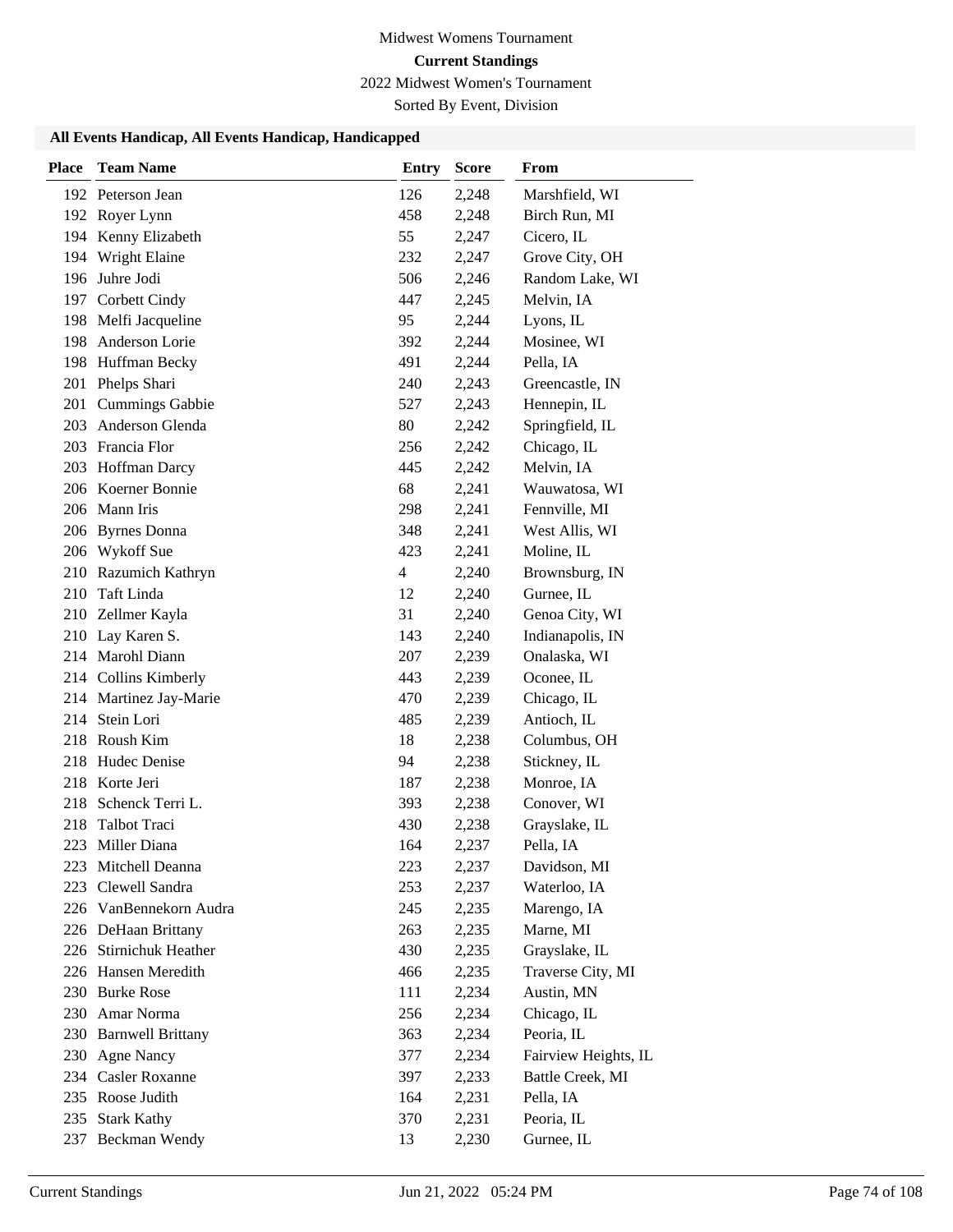2022 Midwest Women's Tournament

Sorted By Event, Division

| <b>Place</b> | <b>Team Name</b>                | <b>Entry</b> | <b>Score</b> | From                |
|--------------|---------------------------------|--------------|--------------|---------------------|
|              | 238 Firek Jami                  | 115          | 2,229        | Geneva, IL          |
| 238          | Derbyshire Cherie               | 254          | 2,229        | Waterloo, IA        |
| 238          | <b>Upchurch-Taylor Charlene</b> | 268          | 2,229        | Rock Island, IL     |
| 238          | Martin Paula                    | 430          | 2,229        | Grayslake, IL       |
| 238          | Simmons Mattie                  | 452          | 2,229        | North Chicago, IL   |
|              | 243 Wehrhan Nadine              | 109          | 2,228        | Austin, MN          |
|              | 243 LaRoe Brandi                | 122          | 2,228        | Montpelier, OH      |
|              | 245 Luszczek Liz                | 56           | 2,227        | Clarendon Hills, IL |
| 245          | Capman Terry                    | 154          | 2,227        | Coldwater, MI       |
| 245          | <b>McDonald Tamara</b>          | 302          | 2,227        | Stanton, MI         |
| 245          | Wanta Nancy                     | 339          | 2,227        | Wind Lake, WI       |
| 245          | Johnston Courtney M.            | 367          | 2,227        | Hudson, WI          |
|              | 250 Kraus Onalee J.             | 154          | 2,226        | Coldwater, MI       |
|              | 250 Mountain Corinna            | 278          | 2,226        | New Canton, IL      |
|              | 252 Brunner Donette             | 7            | 2,225        | Wisconsin Dells, WI |
|              | 252 Woods Dianna                | 8            | 2,225        | Woodlawn, IL        |
| 252          | <b>Mullins Connie</b>           | 196          | 2,225        | Rapid City, MI      |
|              | 252 Meyer Nancy S.              | 285          | 2,225        | Larwill, IN         |
|              | 252 Hallom Courtney A.          | 312          | 2,225        | Chicago, IL         |
|              | 252 Oleniczak Mandy             | 341          | 2,225        | Racine, WI          |
| 258          | Scharko Katherine               | 60           | 2,224        | Chicago, IL         |
| 258          | Simon Ro                        | 115          | 2,224        | Geneva, IL          |
| 258          | Taylor Cynthia                  | 131          | 2,224        | Union Grove, WI     |
| 261          | Erickson Annette                | 367          | 2,223        | Hudson, WI          |
| 261          | Fair Deborah                    | 379          | 2,223        | University Park, IL |
| 263          | Grody Sharon                    | 195          | 2,222        | Mancelona, MI       |
| 263          | Chavez Leonida                  | 208          | 2,222        | Chicago, IL         |
| 263          | Reed Beverly                    | 315          | 2,222        | Chicago, IL         |
| 266          | <b>Brandt Tamara</b>            | 187          | 2,221        | Monroe, IA          |
|              | 266 Herman Jaime                | 297          | 2,221        | Mascoutah, IL       |
|              | 266 Pledger Joyce L.            | 317          | 2,221        | Chicago, IL         |
|              | 266 Hoff Tomeka L.              | 321          | 2,221        | South Holland, IL   |
| 266          | Yip Supaporn                    | 470          | 2,221        | Chicago, IL         |
| 271          | Honey Victoria                  | 243          | 2,220        | Greencastle, IN     |
| 271          | <b>Brandt Britney</b>           | 261          | 2,220        | Marne, MI           |
| 271          | Marshall Tracy                  | 462          | 2,220        | Springfield, IL     |
| 274          | Scripter Natasha                | 23           | 2,219        | Jackson, MI         |
|              | 274 Face Valarie                | 38           | 2,219        | Jackson, MI         |
|              | 274 Perkins Gayle R.            | 112          | 2,219        | Austin, MN          |
|              | 274 Pischera Kim                | 203          | 2,219        | Streetsboro, OH     |
| 274          | Kaiser JerriLynn                | 205          | 2,219        | Gahanna, OH         |
| 274          | Brazzell Brandi                 | 223          | 2,219        | Davidson, MI        |
|              | 274 Bailey Deanne               | 302          | 2,219        | Stanton, MI         |
|              | 274 Mack Roslyn                 | 319          | 2,219        | Flossmoor, 60       |
|              | 274 Pehl Pam                    | 97           | 2,219        | South Wayne, WI     |
|              | 274 Van Dam Jennifer            | 445          | 2,219        | Melvin, IA          |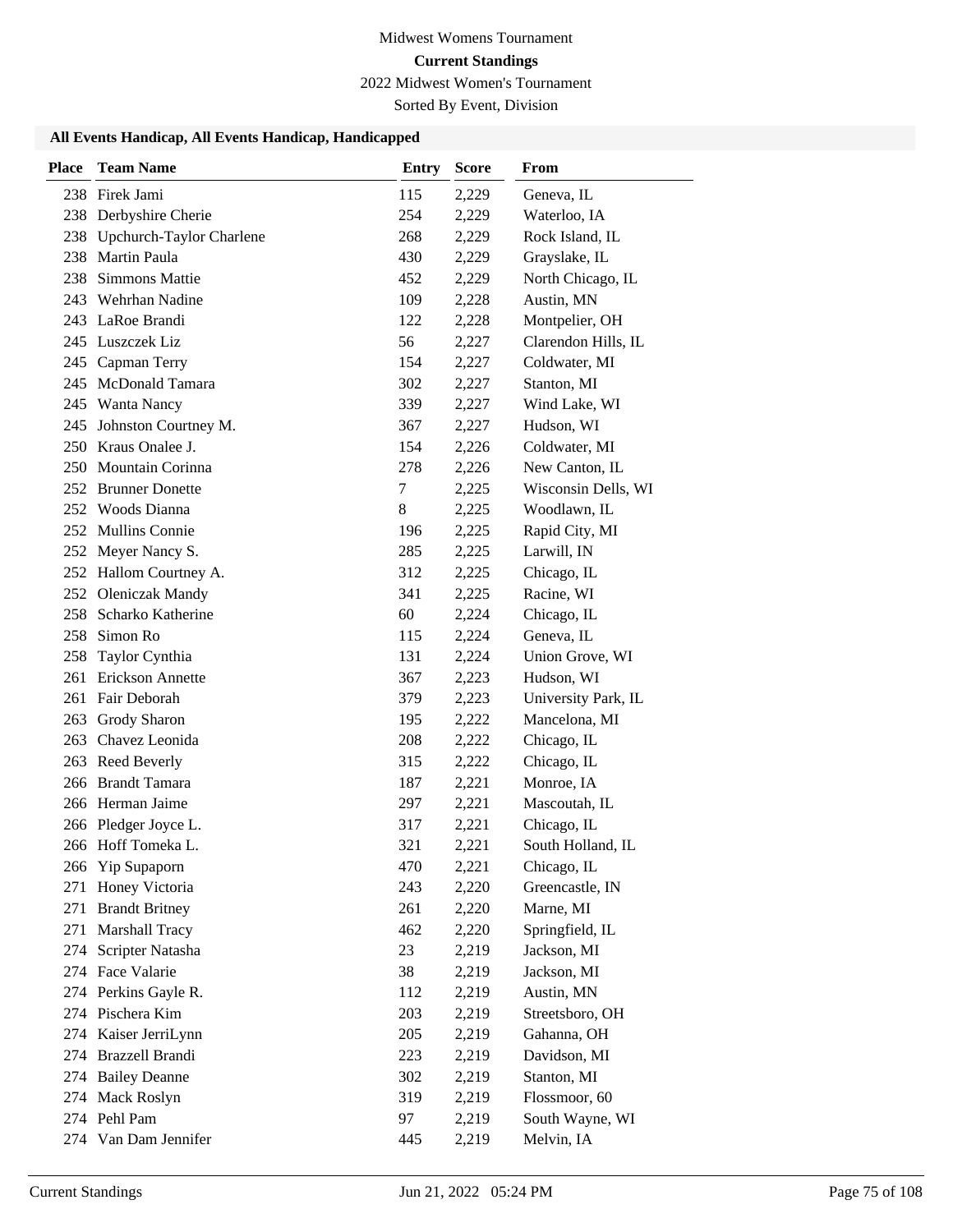2022 Midwest Women's Tournament

Sorted By Event, Division

| <b>Place</b> | <b>Team Name</b>                       | <b>Entry</b> | <b>Score</b>   | From                            |
|--------------|----------------------------------------|--------------|----------------|---------------------------------|
|              | 274 Roskamp Barbara                    | 446          | 2,219          | Melvin, IA                      |
|              | 285 Reich Lynn                         | 135          | 2,218          | Plymouth, WI                    |
| 285          | Cox Deneta                             | 190          | 2,218          | Canton, OH                      |
| 285          | <b>Gennrich Catherine</b>              | 348          | 2,218          | West Allis, WI                  |
| 288          | McLellan Penny                         | 229          | 2,217          | Lapeer, MI                      |
| 288          | Wallace Jayme                          | 100          | 2,217          | Ann Arbor, MI                   |
|              | 290 Koehnke Jody                       | 131          | 2,216          | Union Grove, WI                 |
| 290          | Valentine Linda                        | 165          | 2,216          | Millington, MI                  |
|              | 290 Burke Stacy                        | 186          | 2,216          | Washington, IA                  |
| 290          | Seubert Marla                          | 222          | 2,216          | Marathon, WI                    |
|              | 290 West Amanda                        | 394          | 2,216          | Tomahawk, WI                    |
|              | 290 DeFalco Rosemarie                  | 56           | 2,216          | Clarendon Hills, IL             |
|              | 290 Flaig Anna                         | 526          | 2,216          | Hennepin, IL                    |
| 297          | <b>Younis Marie</b>                    | 56           | 2,215          | Clarendon Hills, IL             |
|              | 297 Beeman Doreen K.                   | 112          | 2,215          | Austin, MN                      |
| 297          | Carroll Amy                            | 263          | 2,215          | Marne, MI                       |
| 297          | Keiserman Tara                         | 333          | 2,215          | Milwaukee, WI                   |
|              | 297 Logan Mary                         | 399          | 2,215          | Florissant, MO                  |
|              | 302 Evans April                        | 239          | 2,214          | Greencastle, IN                 |
|              | 302 DeVault Pamela J.                  | 284          | 2,214          | West Point, IN                  |
|              | 302 Rainey Carolyn                     | 319          | 2,214          | Flossmoor, 60                   |
|              | 302 Gibson Rose                        | 352          | 2,214          | Flint, MI                       |
|              | 302 Knight Ashley                      | 467          | 2,214          | Independence, IA                |
|              | 302 Cain Lanaya D.                     | 478          | 2,214          | Lynwood, IL                     |
|              | 308 Heath Claire                       | 9            | 2,213          | Aberdeen, MD                    |
| 308          | Matthews Cathy L.                      | 321          | 2,213          | South Holland, IL               |
| 308          | McCue Lourdette                        | 327          | 2,213          | Greenfield, WI                  |
| 308          | <b>Whitson Sue</b>                     | 364          | 2,213          | Peoria, IL                      |
| 308          | Long Heather                           | 415          | 2,213          | Eaton Rapids, MI                |
|              | 308 Maechtle Wendy                     | 431          | 2,213          | Port Washington, WI             |
|              | 308 Belcher Angela M.                  | 495          | 2,213          | Warsaw, IN                      |
|              | 315 Plummer Marie<br>315 Bowling Missy | 9<br>162     | 2,212<br>2,212 | Aberdeen, MD<br>Nelsonville, OH |
| 317          | Miller Sharon                          | 147          | 2,211          | Metamore, MI                    |
| 317          | Tyler Donna                            | 185          | 2,211          | Lake Odessa, MI                 |
| 317          | Thatcher Danean M.                     | 503          | 2,211          | Franklin, IN                    |
| 320          | Salentine Megan                        | 172          | 2,210          | Neenah, WI                      |
| 320          | Robinson Etta                          | 192          | 2,210          | North Chicago, IL               |
| 320          | Johnson Brenda                         | 430          | 2,210          | Grayslake, IL                   |
| 323          | <b>Barnes Jackie</b>                   | 45           | 2,209          | Manchester, TN                  |
| 323          | Moore Karen                            | 114          | 2,209          | Elgin, IL                       |
| 323          | Cejka Hazel                            | 209          | 2,209          | Baraboo, WI                     |
| 323          | <b>Wyant Brooke</b>                    | 388          | 2,209          | Elberon, IA                     |
| 323          | Schiferl Ann                           | 453          | 2,209          | Jefferson, WI                   |
| 323          | Heckathorn Heather A.                  | 464          | 2,209          | Warren, OH                      |
|              | 323 Cruez Alexandria V.                | 479          | 2,209          | Crystal, MO                     |
|              |                                        |              |                |                                 |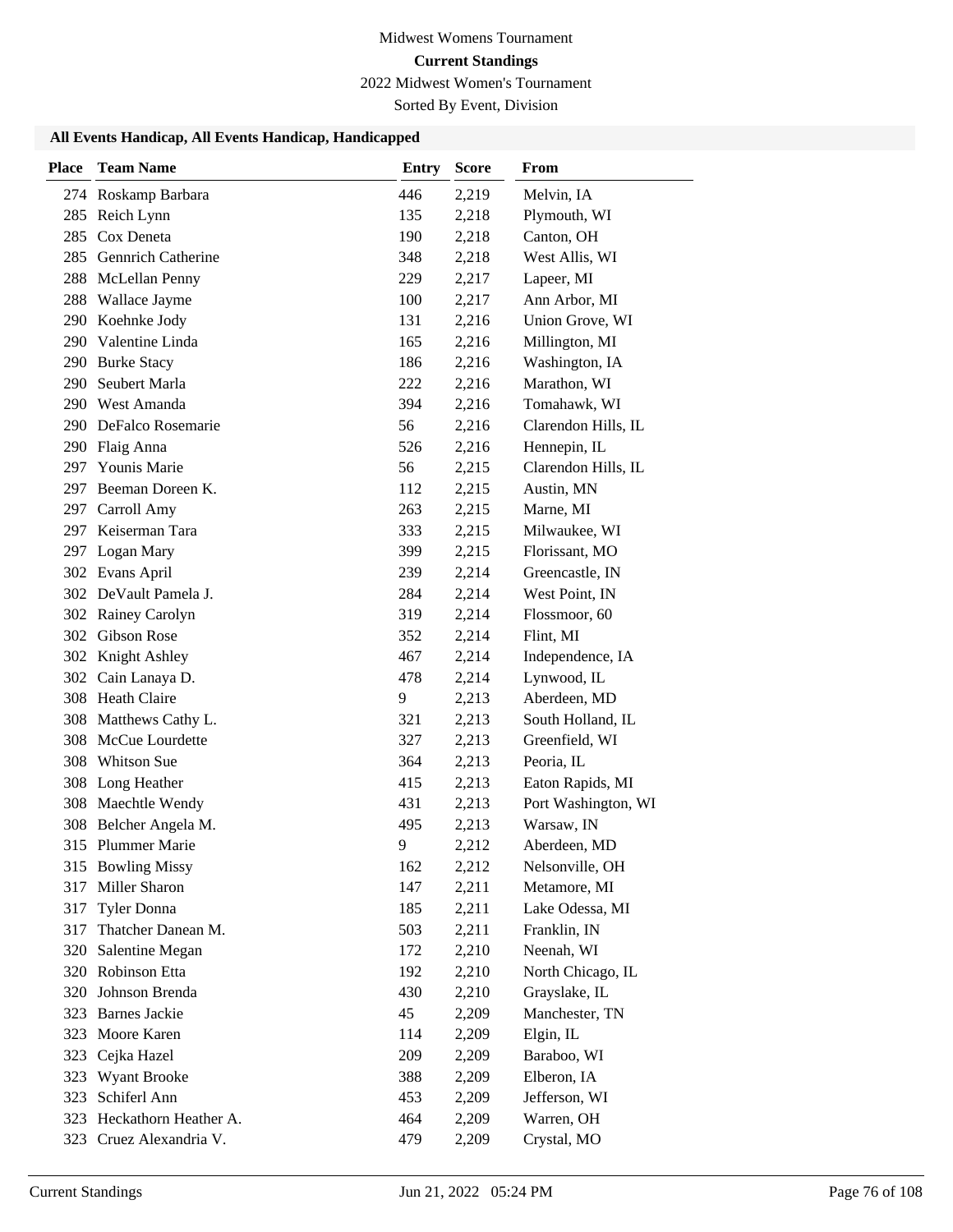2022 Midwest Women's Tournament

Sorted By Event, Division

| <b>Place</b> | <b>Team Name</b>        | <b>Entry</b> | <b>Score</b> | From                |
|--------------|-------------------------|--------------|--------------|---------------------|
| 330          | Jones Judith            | 66           | 2,208        | Oxford, OH          |
|              | 330 Kohler Sandy        | 130          | 2,208        | Union Grove, WI     |
| 330          | Martin DeLois           | 409          | 2,208        | Sumner, IA          |
|              | 333 Granger Susie       | 288          | 2,207        | Alexandria, VA      |
|              | 333 Zimdars Savannah    | 337          | 2,207        | Milwaukee, WI       |
| 333          | Coffman Becky           | 389          | 2,207        | Elberon, IA         |
|              | 336 Feldner Paula       | 509          | 2,206        | Elkhart Lake, WI    |
|              | 336 Allison Catherine   | 272          | 2,206        | Plainfield, IN      |
|              | 336 Lewis Michelle      | 57           | 2,206        | Litchfield, OH      |
|              | 339 Wiesner Sharon      | 3            | 2,205        | Elizabethtown, KY   |
|              | 339 Evans Darlene       | 230          | 2,205        | Waukegan, IL        |
| 339          | Klotz Debra             | 356          | 2,205        | Cedarburg, WI       |
| 339          | Garbe Melissa           | 496          | 2,205        | Oshkosh, WI         |
| 343          | Clute Joyce M.          | 201          | 2,204        | Fowler, IN          |
|              | 343 Guzman Ashley       | 212          | 2,204        | Mount Pleasant, WI  |
|              | 343 Roberts Collette    | 268          | 2,204        | Rock Island, IL     |
|              | 343 Manns Michelle      | 299          | 2,204        | Milwaukee, WI       |
|              | 343 Rodebaugh Morgan B. | 503          | 2,204        | Franklin, IN        |
|              | 343 Burnett Debbie      | 130          | 2,204        | Union Grove, WI     |
| 349          | Morgan Beth             | 132          | 2,203        | Rootstown, OH       |
|              | 349 Vrooman Amy         | 153          | 2,203        | Coldwater, MI       |
| 349          | <b>Hosier Diane</b>     | 255          | 2,203        | Waterloo, IA        |
| 352          | <b>Voeks Mary Ann</b>   | 46           | 2,202        | Gurnee, IL          |
|              | 352 Virtusio Dalisay    | 281          | 2,202        | Morton Grove, IL    |
|              | 352 Watkins Judith V.   | 314          | 2,202        | Lansing, IL         |
|              | 352 Heidebrink Pam      | 447          | 2,202        | Melvin, IA          |
|              | 352 Mengel Sue          | 507          | 2,202        | Elkhart Lake, WI    |
|              | 352 Zaugg Jessica       | 390          | 2,202        | Elberon, IA         |
| 358          | <b>Bruce Kathy</b>      | 45           | 2,201        | Manchester, TN      |
|              | 358 Herman Emmeline     | 297          | 2,201        | Mascoutah, IL       |
| 358          | Marchese Mary           | 510          | 2,201        | Port Washington, WI |
| 361          | Parker Barbara          | 25           | 2,200        | Grand Rapids, MI    |
| 361          | Hornung Nancy           | 116          | 2,200        | Aurora, IL          |
| 361          | Gizzi Lynette           | 166          | 2,200        | Portage, MI         |
| 361          | <b>Blazer</b> Lottie    | 232          | 2,200        | Grove City, OH      |
| 361          | Hull Kristine           | 339          | 2,200        | Wind Lake, WI       |
| 361          | Wallace Olivia          | 375          | 2,200        | DeWitt, MI          |
| 367          | Wagner Donna            | 211          | 2,199        | Beach Park, IL      |
| 367          | Vogel Karen             | 351          | 2,199        | West Allis, WI      |
| 367          | Kelly Demetria A.       | 472          | 2,199        | South Bend, IN      |
| 367          | Gonzalez Crystal D.     | 503          | 2,199        | Franklin, IN        |
| 367          | <b>Schreiner Tracy</b>  | 125          | 2,199        | Chillicothe, OH     |
| 372          | Janicek Deborah         | 95           | 2,198        | Lyons, IL           |
|              | 372 Bell Alysia         | 124          | 2,198        | Montpelier, OH      |
|              | 372 Goodman Yvonne      | 152          | 2,198        | Bellevue, NE        |
|              | 372 Huntspon Monica     | 401          | 2,198        | Florissant, MO      |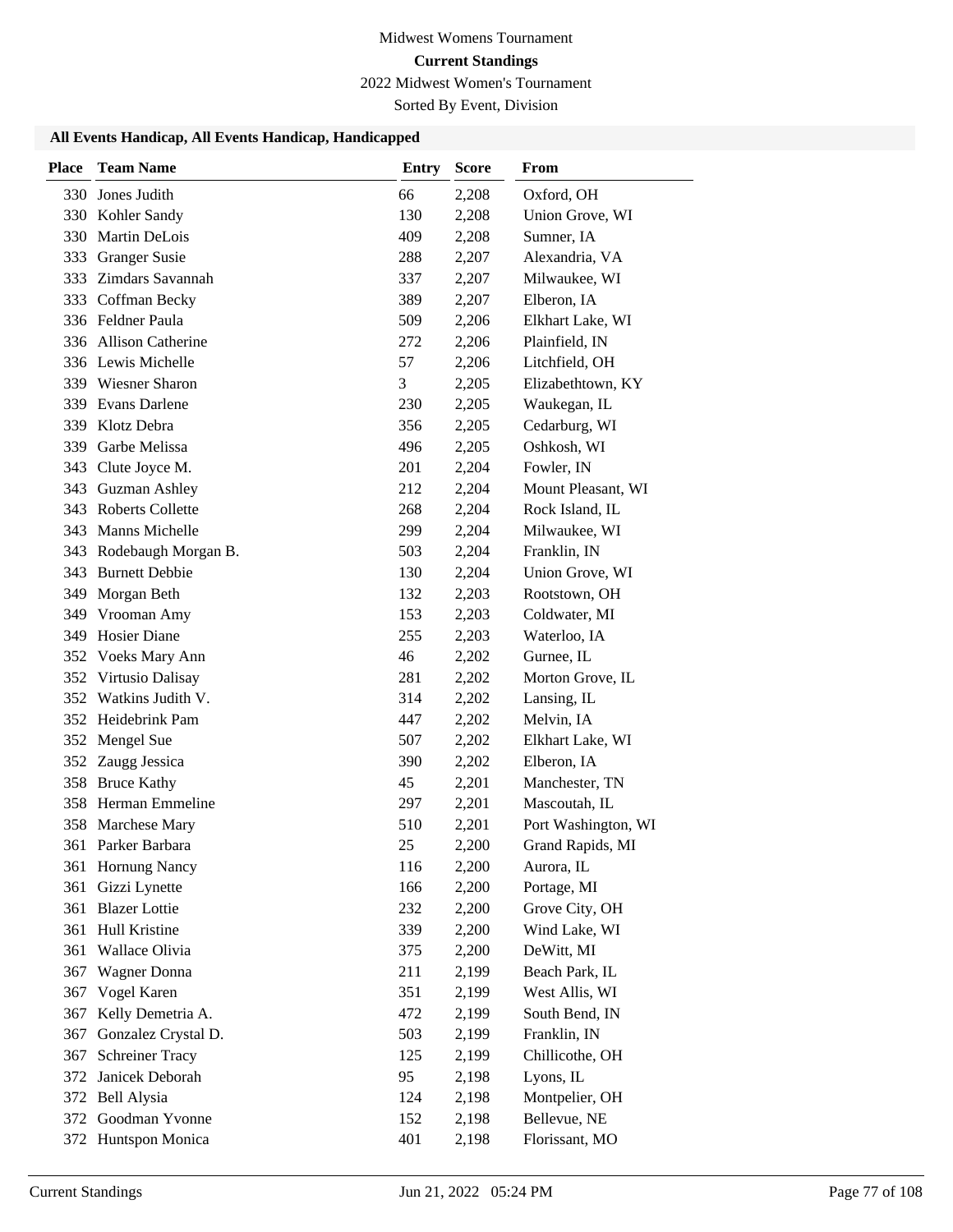2022 Midwest Women's Tournament

Sorted By Event, Division

| Place | <b>Team Name</b>                       | <b>Entry</b> | <b>Score</b>   | From                       |
|-------|----------------------------------------|--------------|----------------|----------------------------|
|       | 372 Gaither-Schmitt Belinda            | 3            | 2,198          | Elizabethtown, KY          |
| 377   | Hall Pat                               | 16           | 2,197          | Cedar Rapids, IA           |
| 377   | Plaso Linsey                           | 203          | 2,197          | Streetsboro, OH            |
| 377   | Ratliff Arica                          | 270          | 2,197          | Middletown, OH             |
| 377   | Schultz Karen                          | 337          | 2,197          | Milwaukee, WI              |
| 377   | Roemer Judy                            | 456          | 2,197          | Benton Harbor, MI          |
| 377   | Reed Aline                             | 227          | 2,197          | LaPeer, MI                 |
| 383   | <b>Tallent Patti</b>                   | 274          | 2,196          | Kettering, OH              |
| 383   | Perkins Kay                            | 303          | 2,196          | Stanton, MI                |
| 383   | Rebatzke Elaine                        | 336          | 2,196          | Milwaukee, WI              |
| 383   | Staub Barb                             | 386          | 2,196          | Elberon, IA                |
| 383   | Wagner Lisa                            | 396          | 2,196          | Wausau, WI                 |
| 383   | Wurn Brittany                          | 36           | 2,196          | Omro, WI                   |
| 389   | Klick Meghan                           | 116          | 2,195          | Aurora, IL                 |
| 389   | <b>Haulotte Kelly</b>                  | 129          | 2,195          | Union Grove, WI            |
| 389   | Rhyner Jackie                          | 217          | 2,195          | Medford, WI                |
| 389   | Mentel Delana                          | 479          | 2,195          | Crystal, MO                |
| 389   | Zeddies Connie                         | 501          | 2,195          | Manitowoc, WI              |
| 389   | VandeHei Mary                          | 501          | 2,195          | Manitowoc, WI              |
| 395   | <b>Baal Emily</b>                      | 59           | 2,194          | Oregon, IL                 |
| 395   | Louze Lynn                             | 392          | 2,194          | Mosinee, WI                |
| 395   | Newberry Tami                          | 489          | 2,194          | Pella, IA                  |
| 398   | Klabunde Karen                         | 32           | 2,193          | West Allis, WI             |
| 398   | Newman Julie                           | 216          | 2,193          | Kenton, OH                 |
| 398   | Loveland Janine                        | 343          | 2,193          | New Berlin, WI             |
| 398   | Voeks Pamela                           | 46           | 2,193          | Gurnee, IL                 |
| 398   | Jansen Joyce                           | 502          | 2,193          | Green Bay, WI              |
| 403   | Leimbach Beverly                       | 10           | 2,192          | Heyworth, IL               |
| 403   | Lanton Constance Jr                    | 399          | 2,192          | Florissant, MO             |
| 403   | <b>Bultinck Rebecca</b>                | 423          | 2,192          | Moline, IL                 |
|       | 406 Metz Mary                          | 98           | 2,191          | South Wayne, WI            |
|       | 406 Kluthe Elizabeth<br>406 Neebel Sue | 160<br>254   | 2,191          | Burlington, IA             |
|       | 406 Reitmeier Connie                   | 447          | 2,191<br>2,191 | Waterloo, IA<br>Melvin, IA |
|       | 406 Berry Donna S.                     | 512          | 2,191          | Kansas City, KS            |
| 411   | Sereyka Kathy                          | 94           | 2,190          | Stickney, IL               |
| 411   | Kruckeberg Mary                        | 171          | 2,190          | Neenah, WI                 |
| 411   | Held Lana                              | 236          | 2,190          | Crossville, TN             |
| 411   | Chalmers Tameeka S.                    | 477          | 2,190          | Lynwood, IL                |
| 411   | Dexheimer Joanne                       | 484          | 2,190          | Ingleside, IL              |
|       | 416 Wakefield Samantha                 | 122          | 2,189          | Montpelier, OH             |
| 416   | Tylinski Alice                         | 220          | 2,189          | Wausau, WI                 |
|       | 416 Mitchell Kristi                    | 223          | 2,189          | Davidson, MI               |
|       | 416 Williams Constance S.              | 283          | 2,189          | West Point, IN             |
|       | 416 Leibfried Peggy                    | 381          | 2,189          | Dubuque, IA                |
|       | 421 Monroe DeeAnn                      | 155          | 2,188          | Freemont, IN               |
|       |                                        |              |                |                            |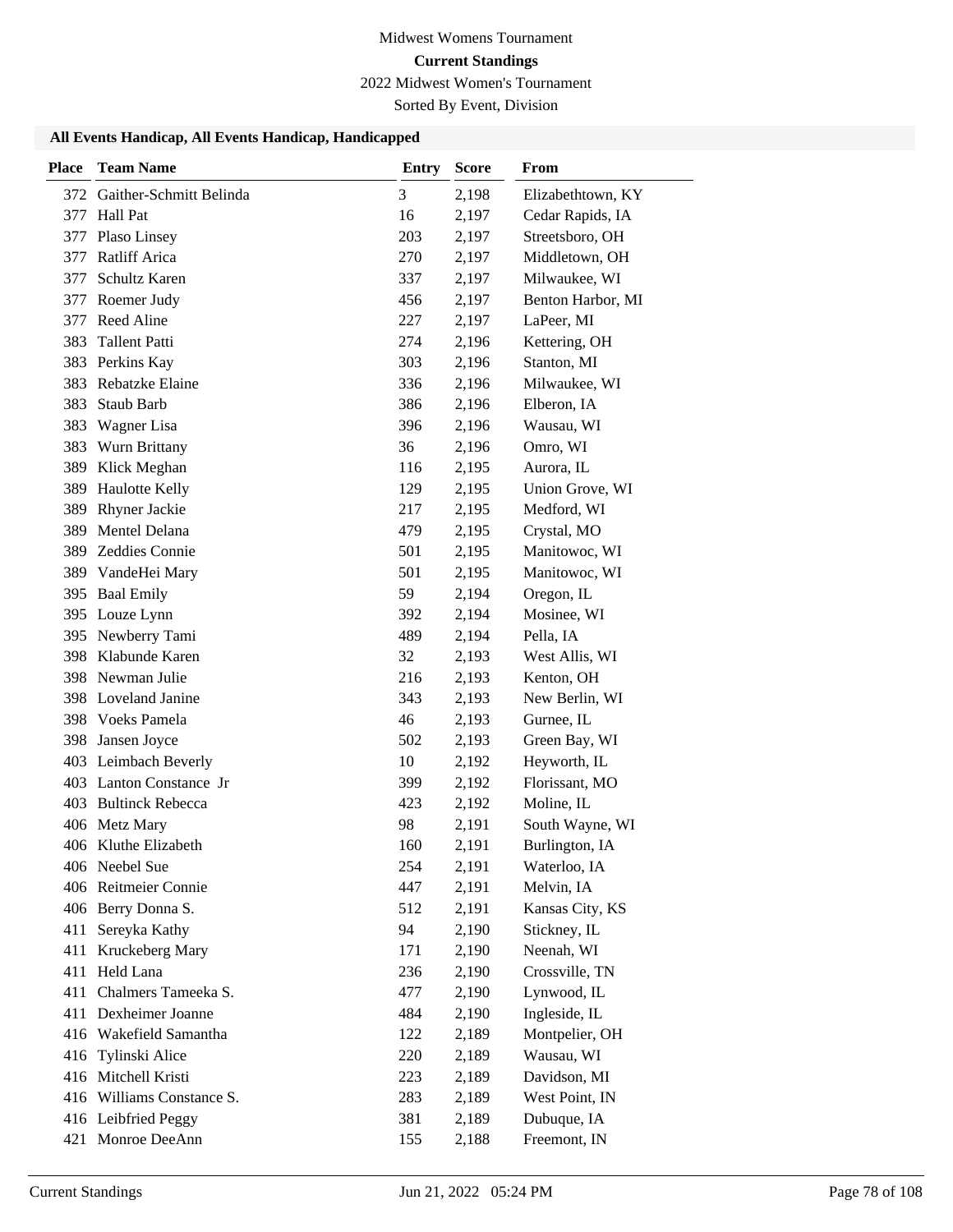2022 Midwest Women's Tournament

Sorted By Event, Division

| <b>Place</b> | <b>Team Name</b>          | <b>Entry</b>   | <b>Score</b> | From                |
|--------------|---------------------------|----------------|--------------|---------------------|
|              | 421 Henneberg Melinda     | 236            | 2,188        | Crossville, TN      |
| 421          | Hill LaShunda D.          | 379            | 2,188        | University Park, IL |
| 421          | Gustafson Jody            | 407            | 2,188        | Crystal Lake, IL    |
| 425          | Harris Nicole             | 122            | 2,187        | Montpelier, OH      |
| 425          | Woods Mary Jo             | 141            | 2,187        | Richfield, WI       |
| 425          | Fortenberry Melissa       | 172            | 2,187        | Neenah, WI          |
| 425          | Nyman Alyssa              | 188            | 2,187        | Green Bay, WI       |
| 425          | Peterson Wanda M.         | 283            | 2,187        | West Point, IN      |
| 425          | Smith Diana               | 288            | 2,187        | Alexandria, VA      |
| 425          | <b>Birenbaum Jennifer</b> | 506            | 2,187        | Random Lake, WI     |
|              | 432 Chao Debra            | 112            | 2,186        | Austin, MN          |
|              | 432 Carroll Amy           | 226            | 2,186        | Mayville, MI        |
|              | 432 Porter Delores        | 448            | 2,186        | Chicago, IL         |
|              | 432 Piper Sarah           | 454            | 2,186        | Comstock Park, MI   |
|              | 432 Anderson Amy          | 213            | 2,186        | Milan, IL           |
|              | 437 Friedel Leah          | 153            | 2,185        | Coldwater, MI       |
| 437          | Galindo April             | 358            | 2,185        | Beecher, IL         |
| 439          | Nordman Sandra            | 59             | 2,184        | Oregon, IL          |
|              | 439 Farmer Pam            | 79             | 2,184        | Jacksonville, IL    |
| 439          | Arseneau Amy              | 287            | 2,184        | Bradley, IL         |
|              | 439 Leveringston Cynthia  | 358            | 2,184        | Beecher, IL         |
|              | 439 Bath Katy             | 362            | 2,184        | Peoria, IL          |
| 439          | Stokes Norine M.          | 472            | 2,184        | South Bend, IN      |
|              | 439 Woten Breanne         | 492            | 2,184        | Pella, IA           |
|              | 446 Pol Lana              | 164            | 2,183        | Pella, IA           |
|              | 446 Zylstra Nicole        | 185            | 2,183        | Lake Odessa, MI     |
|              | 446 Scovel Deborah        | 206            | 2,183        | Wilmington, IL      |
| 446          | Jenrich Charlene          | 341            | 2,183        | Racine, WI          |
|              | 446 Roemhild Lacey R.     | 431            | 2,183        | Port Washington, WI |
|              | 446 Williams Marilyn      | 460            | 2,183        | Birch Run, MI       |
|              | 446 Felon Leonora         | 469            | 2,183        | Fort Wayne, IN      |
|              | 446 Johnson Robbie A.     | 478            | 2,183        | Lynwood, IL         |
|              | 446 Rotramel Chastidy     | 526            | 2,183        | Hennepin, IL        |
|              | 455 Hiland Jeanette       | $\overline{4}$ | 2,182        | Brownsburg, IN      |
|              | 455 Myers Linda           | 189            | 2,182        | Canton, OH          |
|              | 455 Brewer Veora          | 271            | 2,182        | Plainfield, IN      |
| 455          | Digman Sarah              | 381            | 2,182        | Dubuque, IA         |
| 455          | Toth Cheri J.             | 521            | 2,182        | Taylor, MI          |
| 455          | Harris Alyssa             | 239            | 2,182        | Greencastle, IN     |
| 461          | King Cathy                | 140            | 2,181        | Washington Twp, MI  |
| 461          | Daroszewski Gina          | 345            | 2,181        | Greenfield, WI      |
| 461          | Gonzalez Jennifer         | 467            | 2,181        | Independence, IA    |
| 461          | Clark Denise              | 516            | 2,181        | Baroda, MI          |
| 461          | Thompson Sherry L.        | 481            | 2,181        | Kokomo, IN          |
| 461          | Manor Susan               | 51             | 2,181        | Winona Lake, IN     |
| 467          | <b>Banker Marlene</b>     | 65             | 2,180        | Eagle, WI           |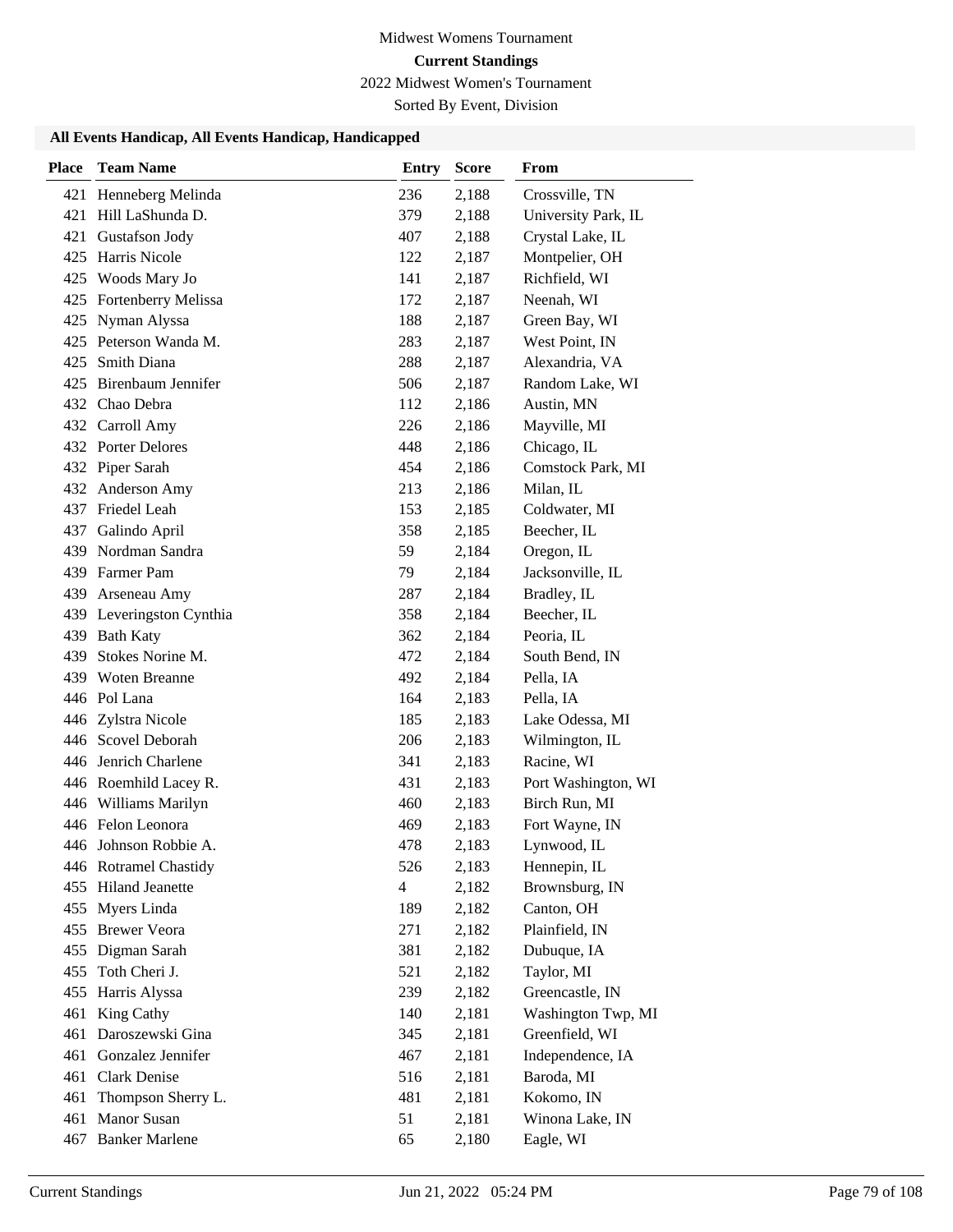2022 Midwest Women's Tournament

Sorted By Event, Division

| <b>Place</b> | <b>Team Name</b>           | <b>Entry</b> | <b>Score</b> | From                |
|--------------|----------------------------|--------------|--------------|---------------------|
| 467          | Wirrer Kay                 | 73           | 2,180        | Two Rivers, WI      |
| 467          | Moye Regina B.             | 319          | 2,180        | Flossmoor, 60       |
| 467          | Garrison Olivia R.         | 451          | 2,180        | Stevensville, MI    |
| 467          | Smith Bobbie J.            | 513          | 2,180        | Kansas City, KS     |
| 472.         | Demco Patricia             | 95           | 2,179        | Lyons, IL           |
|              | 472 Jensen Sharon          | 165          | 2,179        | Millington, MI      |
|              | 472 Potter Melissa         | 445          | 2,179        | Melvin, IA          |
|              | 472 Petit Robin            | 485          | 2,179        | Antioch, IL         |
| 472          | Nash Diana                 | 516          | 2,179        | Baroda, MI          |
| 477          | <b>Wilson Mary</b>         | 170          | 2,178        | Webster City, IA    |
| 477          | Hanna Patricia             | 416          | 2,178        | Ottumwa, IA         |
| 477          | Monje Jacquelyn            | 454          | 2,178        | Comstock Park, MI   |
| 477          | Cummings Susie R.          | 503          | 2,178        | Franklin, IN        |
| 481          | Ott Barb                   | $72\,$       | 2,177        | Two Rivers, WI      |
| 481          | Zeller De                  | 202          | 2,177        | Maumee, OH          |
| 481          | Patrick Amy                | 300          | 2,177        | Fort Wayne, IN      |
| 481          | Scott Kathy                | 352          | 2,177        | Flint, MI           |
| 481          | Handler Debbie             | 111          | 2,177        | Austin, MN          |
|              | 486 Nelson Nonie           | 269          | 2,176        | Rock Island, IL     |
| 486          | <b>Bosque Nicole</b>       | 497          | 2,176        | Watertown, WI       |
|              | 486 Wade Sandra            | 32           | 2,176        | West Allis, WI      |
| 489          | McBride Cindy K.           | 245          | 2,175        | Marengo, IA         |
|              | 489 Frost Jade             | 364          | 2,175        | Peoria, IL          |
| 489          | Brown Traci                | 385          | 2,175        | Riverdale, MI       |
| 489          | Clayton Lauren             | 494          | 2,175        | Glen Carbon, IL     |
| 493          | Harrington Connie          | 286          | 2,174        | Bradley, IL         |
| 493          | <b>Starks Karen</b>        | 306          | 2,174        | Zion, IL            |
| 493          | Pell Marilynn              | 25           | 2,174        | Grand Rapids, MI    |
| 493          | <b>Achilli Patty</b>       | 453          | 2,174        | Jefferson, WI       |
|              | 497 Lefer-Johnson Precious | 299          | 2,173        | Milwaukee, WI       |
|              | 497 Gordon Hina            | 307          | 2,173        | Westerville, OH     |
| 497          | Boerger Ellen              | 325          | 2,173        | Sheboygan Falls, WI |
| 497          | <b>Copeland Danielle</b>   | 469          | 2,173        | Fort Wayne, IN      |
| 497          | Dana Meira A.              | 371          | 2,173        | Peoria, IL          |
|              | 502 Chrispen Mary Jo       | 10           | 2,172        | Heyworth, IL        |
|              | 502 Bloom Ruth             | 58           | 2,172        | Valley City, OH     |
|              | 502 Haus Dawn              | 93           | 2,172        | Mineral Point, WI   |
|              | 502 McMillon Lottie        | 193          | 2,172        | North Chicago, IL   |
|              | 502 Kabus Melissa          | 226          | 2,172        | Mayville, MI        |
|              | 502 Kessler Vicki          | 246          | 2,172        | Janesville, WI      |
|              | 502 Kramer Janelle         | 260          | 2,172        | Marne, MI           |
|              | 502 McTaggart Karen        | 274          | 2,172        | Kettering, OH       |
|              | 502 Culbert Carol          | 323          | 2,172        | Jonesville, MI      |
|              | 502 Hartseil Nicole        | 361          | 2,172        | Peoria, IL          |
|              | 502 Mitchell Leisa         | 452          | 2,172        | North Chicago, IL   |
|              | 502 Jones-James Dianah     | 477          | 2,172        | Lynwood, IL         |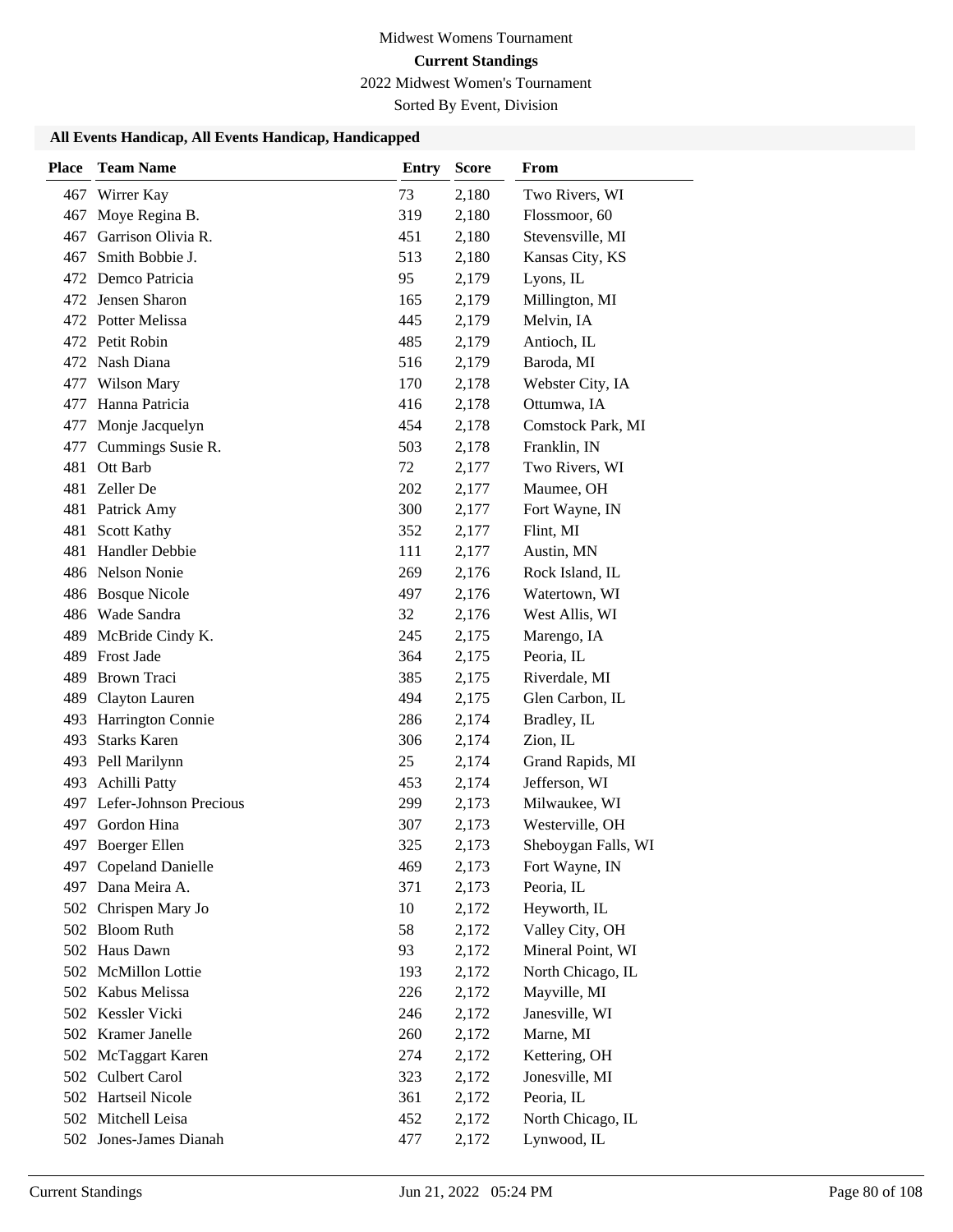2022 Midwest Women's Tournament

Sorted By Event, Division

| <b>Place</b> | <b>Team Name</b>                         | Entry      | <b>Score</b>   | From                           |
|--------------|------------------------------------------|------------|----------------|--------------------------------|
|              | 514 Brow Becky                           | 146        | 2,171          | Clio, MI                       |
|              | 514 Barlage Linda                        | 202        | 2,171          | Maumee, OH                     |
|              | 514 Woodworth Melanie                    | 208        | 2,171          | Chicago, IL                    |
| 514          | Smith Roszena                            | 377        | 2,171          | Fairview Heights, IL           |
| 518          | Scaffidi Debbie                          | 141        | 2,170          | Richfield, WI                  |
|              | 518 Norman Kim                           | 231        | 2,170          | Carol Stream, IL               |
| 518          | Thompson Linda                           | 298        | 2,170          | Fennville, MI                  |
|              | 518 Liederbach Sandra                    | 333        | 2,170          | Milwaukee, WI                  |
| 522          | Stombaugh Maria                          | 123        | 2,169          | Montpelier, OH                 |
| 522          | <b>Fowler Derise</b>                     | 211        | 2,169          | Beach Park, IL                 |
|              | 522 Barton Karen                         | 270        | 2,169          | Middletown, OH                 |
|              | 522 Delano Kristen M.                    | 346        | 2,169          | Greenfield, WI                 |
|              | 522 Johnson Cecilia                      | 396        | 2,169          | Wausau, WI                     |
| 527          | Gainey-Sutton Mary                       | 24         | 2,168          | Grand Rapids, MI               |
| 527          | Koch Gail                                | 64         | 2,168          | Cambria, WI                    |
| 527          | Vohlken Jeanette L.                      | 81         | 2,168          | Sheridan, MI                   |
| 527          | Smith LaDonna                            | 155        | 2,168          | Freemont, IN                   |
| 527          | Johnston Lisa                            | 234        | 2,168          | Arcanum, OH                    |
| 527          | <b>Bukowiec Michelle</b>                 | 402        | 2,168          | Green Bay, WI                  |
|              | 527 Head Pamela                          | 456        | 2,168          | Benton Harbor, MI              |
| 527          | Kelly Tawnee S.                          | 473        | 2,168          | South Bend, IN                 |
| 527          | <b>Smith Karole</b>                      | 481        | 2,168          | Kokomo, IN                     |
| 527          | Joslin LaFawn                            | 500        | 2,168          | Manitowoc, WI                  |
| 537          | Weber Mary                               | 32         | 2,167          | West Allis, WI                 |
| 537          | Mottl Sue                                | 133        | 2,167          | Janesville, WI                 |
| 537          | <b>Strawn Sharon</b>                     | 152        | 2,167          | Bellevue, NE                   |
| 537          | Robinson Kimberly                        | 306        | 2,167          | Zion, IL                       |
|              | 541 Nelson Cynthia                       | 83         | 2,166          | Sussex, WI                     |
| 541          | Colpetsir Wanda                          | 153        | 2,166          | Coldwater, MI                  |
|              | 541 Davis Sally A.                       | 412        | 2,166          | Laotto, IN                     |
| 541          | Schlaack Brenda                          | 413        | 2,166          | Oshkosh, WI                    |
|              | 545 Wilson Joeanne                       | 193        | 2,165          | North Chicago, IL              |
|              | 545 Jessie Tiffany L.                    | 201        | 2,165          | Fowler, IN                     |
|              | 545 Heinz Kathy                          | 205        | 2,165          | Gahanna, OH                    |
| 545          | <b>Stahl Shirley</b>                     | 322        | 2,165          | Milwaukee, WI                  |
|              | 545 Rabon Ladora                         | 329        | 2,165          | Milwaukee, WI                  |
|              | 545 Noel Jeanette                        | 391        | 2,165          | Strafford, MO                  |
|              | 545 Fenzl Mary<br>552 Lassa Kate         | 453        | 2,165          | Jefferson, WI                  |
|              |                                          | 126        | 2,164          | Marshfield, WI                 |
| 552          | 552 Burrell Lucinda<br>Goonen Deborah K. | 155<br>283 | 2,164          | Freemont, IN<br>West Point, IN |
|              | 555 Zachariah Renee                      | 216        | 2,164<br>2,163 | Kenton, OH                     |
|              | 555 Blevins Kathleen                     | 238        | 2,163          | Lynwood, IL                    |
|              | 555 Passow Natalie                       | 250        | 2,163          | Waterloo, IA                   |
| 555          | Cowan Kristin                            | 363        | 2,163          | Peoria, IL                     |
|              | 555 Elswick Danielle                     | 100        | 2,163          | Ann Arbor, MI                  |
|              |                                          |            |                |                                |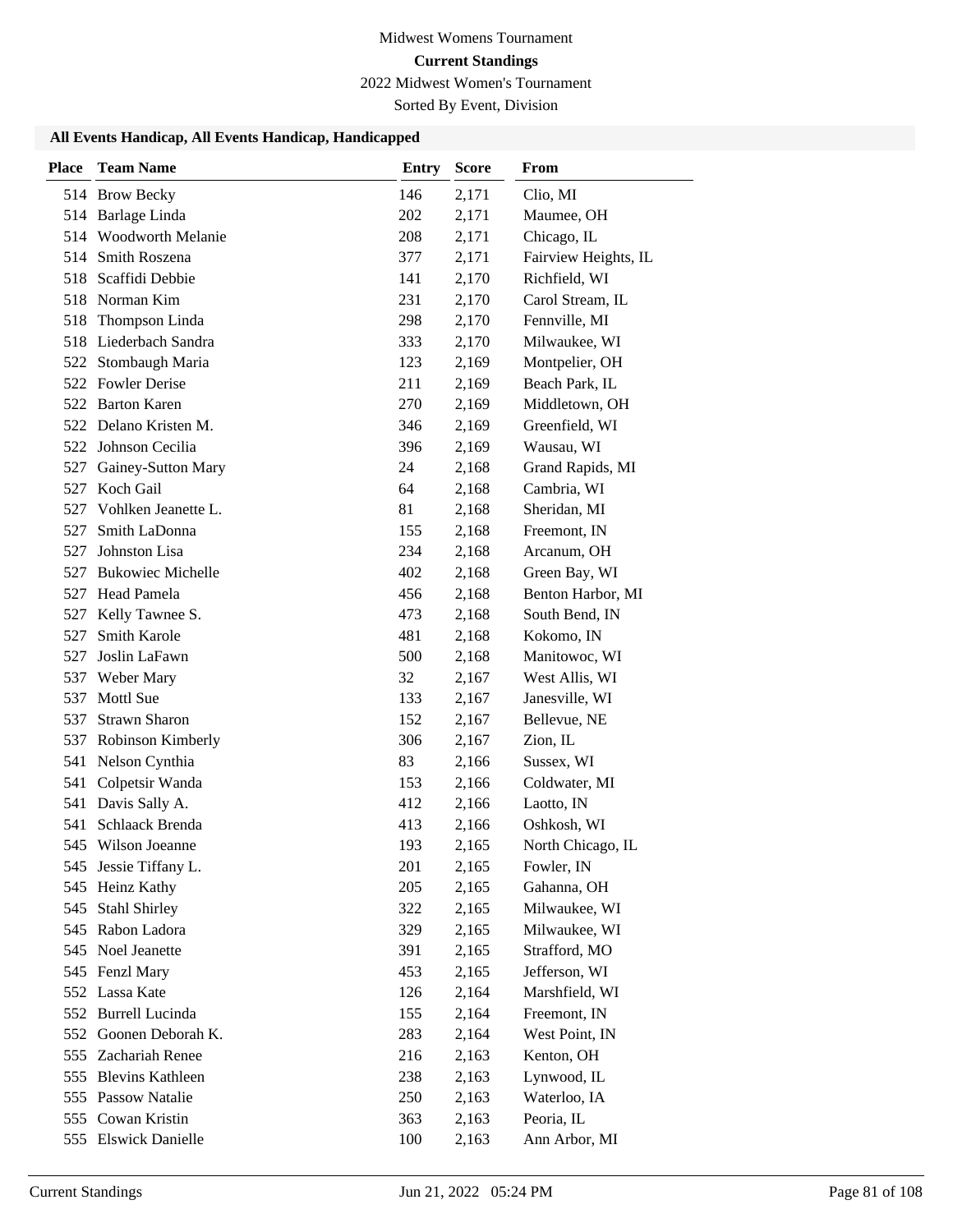2022 Midwest Women's Tournament

Sorted By Event, Division

| <b>Place</b> | <b>Team Name</b>         | <b>Entry</b> | <b>Score</b> | From                 |
|--------------|--------------------------|--------------|--------------|----------------------|
|              | 560 Prince Linda         | 54           | 2,162        | Jefferson, IA        |
| 560          | Konrad Dottie            | 79           | 2,162        | Jacksonville, IL     |
|              | 560 Bell Lisa            | 246          | 2,162        | Janesville, WI       |
|              | 560 Conley Willie        | 329          | 2,162        | Milwaukee, WI        |
| 560          | Klebenow Geri            | 347          | 2,162        | Milwaukee, WI        |
| 560          | Vickers Julie            | 451          | 2,162        | Stevensville, MI     |
|              | 566 Schumann Lori        | 64           | 2,161        | Cambria, WI          |
|              | 566 Hartwig Bettie       | 221          | 2,161        | Stratford, WI        |
| 566          | Myers Bekki              | 260          | 2,161        | Marne, MI            |
| 566          | Hunt Letitia             | 376          | 2,161        | Fairview Heights, IL |
| 566          | Tevis Kristen            | 468          | 2,161        | Independence, IA     |
|              | 566 Portee Monica        | 469          | 2,161        | Fort Wayne, IN       |
|              | 572 Lawson Hollie        | 123          | 2,160        | Montpelier, OH       |
|              | 572 Felks Holly          | 129          | 2,160        | Union Grove, WI      |
|              | 572 Krause Luann         | 188          | 2,160        | Green Bay, WI        |
|              | 572 Glynn Helen          | 334          | 2,160        | Neosho, WI           |
| 572          | Dudenhoefer Lucretia     | 340          | 2,160        | West Bend, WI        |
| 577          | <b>Sinks Tammy</b>       | 8            | 2,159        | Woodlawn, IL         |
| 577          | Weiss Jill               | 35           | 2,159        | Winneconne, WI       |
| 577          | Rose Sandra              | 68           | 2,159        | Wauwatosa, WI        |
| 577          | King Marcia              | 304          | 2,159        | Stanton, MI          |
| 577          | Ford Patricia            | 458          | 2,159        | Birch Run, MI        |
| 577          | Raboine Amy              | 499          | 2,159        | Manitowoc, WI        |
| 577          | Forma Kathy A.           | 521          | 2,159        | Taylor, MI           |
|              | 584 Hawkins Vickie R.    | 9            | 2,158        | Aberdeen, MD         |
|              | 584 Lakey-Wheat Victoria | 86           | 2,158        | Waukesha, WI         |
|              | 584 Perkins Loretta      | 214          | 2,158        | Forest, OH           |
|              | 584 Ross Donna           | 336          | 2,158        | Milwaukee, WI        |
| 588          | <b>Laskov Heather</b>    | 15           | 2,157        | Gurnee, IL           |
| 588          | Schroeder Dianne L.      | 51           | 2,157        | Winona Lake, IN      |
| 588          | Shahan Jackie            | 189          | 2,157        | Canton, OH           |
| 588          | Smith Sandra K.          | 284          | 2,157        | West Point, IN       |
|              | 588 Darden Larissa       | 317          | 2,157        | Chicago, IL          |
| 588          | Dawson Anneta L.         | 359          | 2,157        | Washington, IN       |
| 588          | Wick Sue                 | 444          | 2,157        | Belvidere, IL        |
| 588          | Curry-Gayle Charlotte    | 452          | 2,157        | North Chicago, IL    |
| 588          | <b>Schmitt Nicole</b>    | 334          | 2,157        | Neosho, WI           |
| 597          | Mayden Barbara           | 238          | 2,156        | Lynwood, IL          |
| 597          | Cunningham Alva          | 316          | 2,156        | Chicago, IL          |
| 597          | Sabin Gerly S.           | 471          | 2,156        | Griffith, IN         |
| 600          | Smetanko Marcia          | 127          | 2,155        | Streator, IL         |
| 600          | <b>Wander Rose</b>       | 162          | 2,155        | Nelsonville, OH      |
|              | 600 Ward Pamela A.       | 312          | 2,155        | Chicago, IL          |
| 600          | Drummond Gail            | 365          | 2,155        | Peoria, IL           |
| 604          | Kottke Rebecca           | 357          | 2,154        | Cedarburg, WI        |
| 604          | Tastsides Debra          | 406          | 2,154        | Crystal Lake, IL     |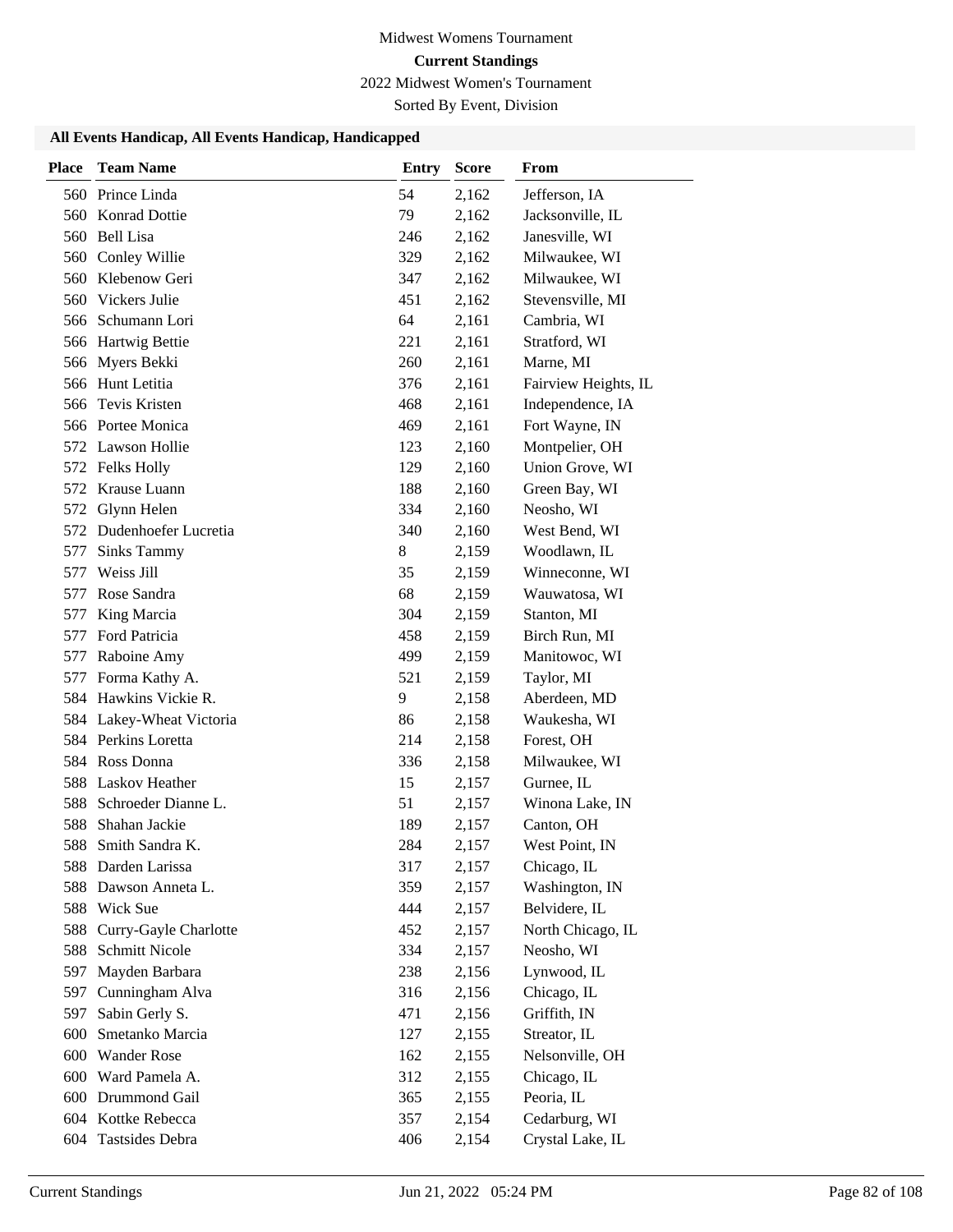2022 Midwest Women's Tournament

Sorted By Event, Division

| <b>Place</b> | <b>Team Name</b>                 | <b>Entry</b> | <b>Score</b>   | From                           |
|--------------|----------------------------------|--------------|----------------|--------------------------------|
| 606          | Trojan Cynthia                   | 60           | 2,153          | Chicago, IL                    |
|              | 606 LaRue Donna                  | 184          | 2,153          | Muscatine, IA                  |
|              | 606 Dunn Haley E.                | 479          | 2,153          | Crystal, MO                    |
|              | 609 Parsano Rebecca L.           | 156          | 2,152          | Inlay City, MI                 |
|              | 609 Ford Florence                | 329          | 2,152          | Milwaukee, WI                  |
| 609          | Smith Kimberly                   | 414          | 2,152          | Springfield, OH                |
| 609          | Sevits Dawn                      | 431          | 2,152          | Port Washington, WI            |
| 609          | Holloway Julie                   | 497          | 2,152          | Watertown, WI                  |
| 614          | Tuttle Terri                     | 99           | 2,151          | Marion, IA                     |
|              | 614 Zimmerman Terrie             | 133          | 2,151          | Janesville, WI                 |
|              | 614 Schram Joanne                | 166          | 2,151          | Portage, MI                    |
| 614          | Thomas Vikki                     | 316          | 2,151          | Chicago, IL                    |
|              | 614 North Sherry                 | 385          | 2,151          | Riverdale, MI                  |
|              | 614 Heaslip Shelly               | 505          | 2,151          | Random Lake, WI                |
|              | 614 Beyer Lisa                   | 331          | 2,151          | New Berlin, WI                 |
| 621          | Rauls Shannon                    | 65           | 2,150          | Eagle, WI                      |
| 621          | VanBuskirk Joyce                 | 74           | 2,150          | Lincoln, IL                    |
| 621          | <b>Steel Angie</b>               | 149          | 2,150          | Brown City, MI                 |
| 621          | Westberry Sheri                  | 190          | 2,150          | Canton, OH                     |
| 621          | <b>Peters Stacey</b>             | 357          | 2,150          | Cedarburg, WI                  |
|              | 626 Ballard Marlene K.           | 144          | 2,149          | Country Club Hills, IL         |
|              | 626 Manninger Barbara            | 207          | 2,149          | Onalaska, WI                   |
|              | 626 Brown Sharon                 | 237          | 2,149          | Nichols, IA                    |
|              | 626 Scholtens Judy               | 332          | 2,149          | Burlington, WI                 |
|              | 626 Bierbrauer Ronda             | 366          | 2,149          | New Richmond, WI               |
| 631          | Estep Marsha R.                  | 52           | 2,148          | Winona Lake, IN                |
|              | 632 Roen Kelly                   | 35           | 2,147          | Winneconne, WI                 |
|              | 632 Hochstedler Joye             | 52           | 2,147          | Winona Lake, IN                |
| 632          | Stuart Lori                      | 257          | 2,147          | EauClaire, WI                  |
|              | 632 Washington Linda             | 315          | 2,147          | Chicago, IL                    |
|              | 632 Cieslewicz Stephanie         | 496          | 2,147          | Oshkosh, WI                    |
|              | 637 Logel Karlyn                 | 237          | 2,146          | Nichols, IA                    |
|              | 637 Bramlett Alfreida            | 399          | 2,146          | Florissant, MO                 |
| 639          | Johnstone Kathy                  | 128          | 2,145          | Marshalltown, IA               |
|              | 639 Liebe Darlene                | 135          | 2,145          | Plymouth, WI                   |
| 639          | Sprinkle Patty A.                | 241<br>464   | 2,145          | Greencastle, IN                |
| 639<br>643   | Congemi Tina<br>Cox Catherine S. | 143          | 2,145<br>2,144 | Warren, OH<br>Indianapolis, IN |
|              | 643 Flowers Sagda                | 152          | 2,144          | Bellevue, NE                   |
| 643          | Bunten Jamie M.                  | 240          | 2,144          | Greencastle, IN                |
|              | 643 Ratliff Joyce                | 270          | 2,144          | Middletown, OH                 |
| 643          | Agustin Rosemarie                | 281          | 2,144          | Morton Grove, IL               |
| 643          | Stovall Wilanda                  | 476          | 2,144          | Lynwood, IL                    |
| 643          | George Ashley                    | 517          | 2,144          | Wisconsin Dells, WI            |
| 650          | <b>Stevenson Ronie</b>           | 71           | 2,143          | Indianola, IA                  |
|              | 650 Kosoris Jennifer             | 327          | 2,143          | Greenfield, WI                 |
|              |                                  |              |                |                                |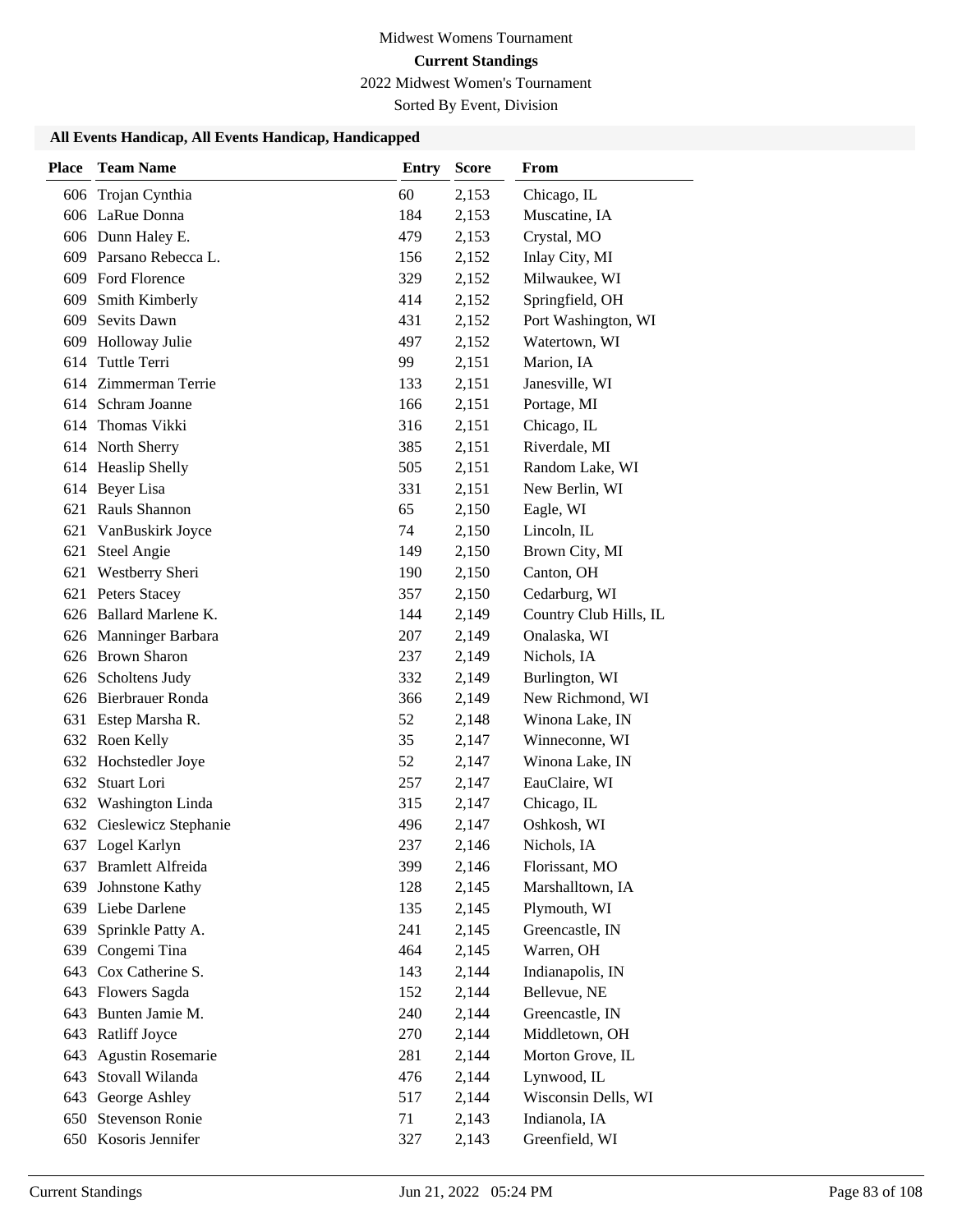2022 Midwest Women's Tournament

Sorted By Event, Division

| <b>Place</b> | <b>Team Name</b>        | <b>Entry</b> | <b>Score</b> | From                |
|--------------|-------------------------|--------------|--------------|---------------------|
| 650          | Tisher Karla            | 390          | 2,143        | Elberon, IA         |
|              | 650 Parker Misty        | 457          | 2,143        | Birch Run, MI       |
|              | 650 Clemmons Brenda     | 497          | 2,143        | Watertown, WI       |
|              | 655 Lowther Melody      | 3            | 2,142        | Elizabethtown, KY   |
| 655          | <b>Wolf Carol</b>       | 135          | 2,142        | Plymouth, WI        |
| 655          | Hornback Ellen          | 147          | 2,142        | Metamore, MI        |
|              | 655 Eanes Roberta       | 151          | 2,142        | Freeport, IL        |
|              | 655 Hofstede-Gipp Katie | 339          | 2,142        | Wind Lake, WI       |
| 660          | Forth Melisa            | 151          | 2,141        | Freeport, IL        |
| 660          | Davis Denise            | 192          | 2,141        | North Chicago, IL   |
| 660          | Crandell Lisa           | 457          | 2,141        | Birch Run, MI       |
| 660          | Powell Dawn             | 473          | 2,141        | South Bend, IN      |
|              | 664 Frombaugh Nancy     | 57           | 2,140        | Litchfield, OH      |
|              | 664 Johnson Carol       | 119          | 2,140        | Wisconsin Dells, WI |
|              | 664 Nicholson Mary Ann  | 191          | 2,140        | Verona, WI          |
|              | 664 Zentkowski Jill     | 347          | 2,140        | Milwaukee, WI       |
|              | 664 Dietz Sharyn        | 463          | 2,140        | Warren, OH          |
|              | 664 Fruitt Nancy A.     | 495          | 2,140        | Warsaw, IN          |
| 670          | Erickson Mary           | 68           | 2,139        | Wauwatosa, WI       |
| 670          | Routzahn Gail           | 235          | 2,139        | Piqua, OH           |
| 670          | Hagemeyer Kathy         | 235          | 2,139        | Piqua, OH           |
| 670          | Gresham Rosalind F.     | 312          | 2,139        | Chicago, IL         |
| 670          | <b>Stanford Darlene</b> | 313          | 2,139        | Chicago, IL         |
| 670          | Wakeman Maggie          | 489          | 2,139        | Pella, IA           |
|              | 676 Marvin Janet        | 25           | 2,138        | Grand Rapids, MI    |
| 676          | Hughey Samantha         | 46           | 2,138        | Gurnee, IL          |
| 676          | Kennelly Pat A.         | 117          | 2,138        | Hoffman Estates, IL |
| 676          | Aubert Lisa             | 145          | 2,138        | Clio, MI            |
| 676          | Willis Peggy L.         | 321          | 2,138        | South Holland, IL   |
| 676          | Eertmoed Andrea         | 368          | 2,138        | Havana, IL          |
|              | 676 Wilson Jewell M.    | 488          | 2,138        | Waterloo, IA        |
| 683          | Winnie Sherry           | 196          | 2,137        | Rapid City, MI      |
|              | 683 Norman Debbie       | 231          | 2,137        | Carol Stream, IL    |
|              | 683 Edwards Gail        | 382          | 2,137        | Louisville, KY      |
|              | 683 Barnes Denise       | 390          | 2,137        | Elberon, IA         |
| 683          | Joyner Vicki            | 419          | 2,137        | Springfield, IL     |
| 683          | Christensen Pat         | 484          | 2,137        | Ingleside, IL       |
| 689          | <b>Blosch Casi</b>      | 97           | 2,136        | South Wayne, WI     |
| 689          | VanMalsen Melissa       | 298          | 2,136        | Fennville, MI       |
| 689          | Meifert Amy             | 332          | 2,136        | Burlington, WI      |
| 689          | Scott Leigh             | 362          | 2,136        | Peoria, IL          |
| 689          | Weems Rita M.           | 511          | 2,136        | Kansas City, KS     |
|              | 694 Conrad Susan        | 228          | 2,135        | Flint, MI           |
|              | 694 Koch Lorraine       | 336          | 2,135        | Milwaukee, WI       |
|              | 694 Lopshire Sherry     | 416          | 2,135        | Ottumwa, IA         |
|              | 694 Johnson Janice M.   | 488          | 2,135        | Waterloo, IA        |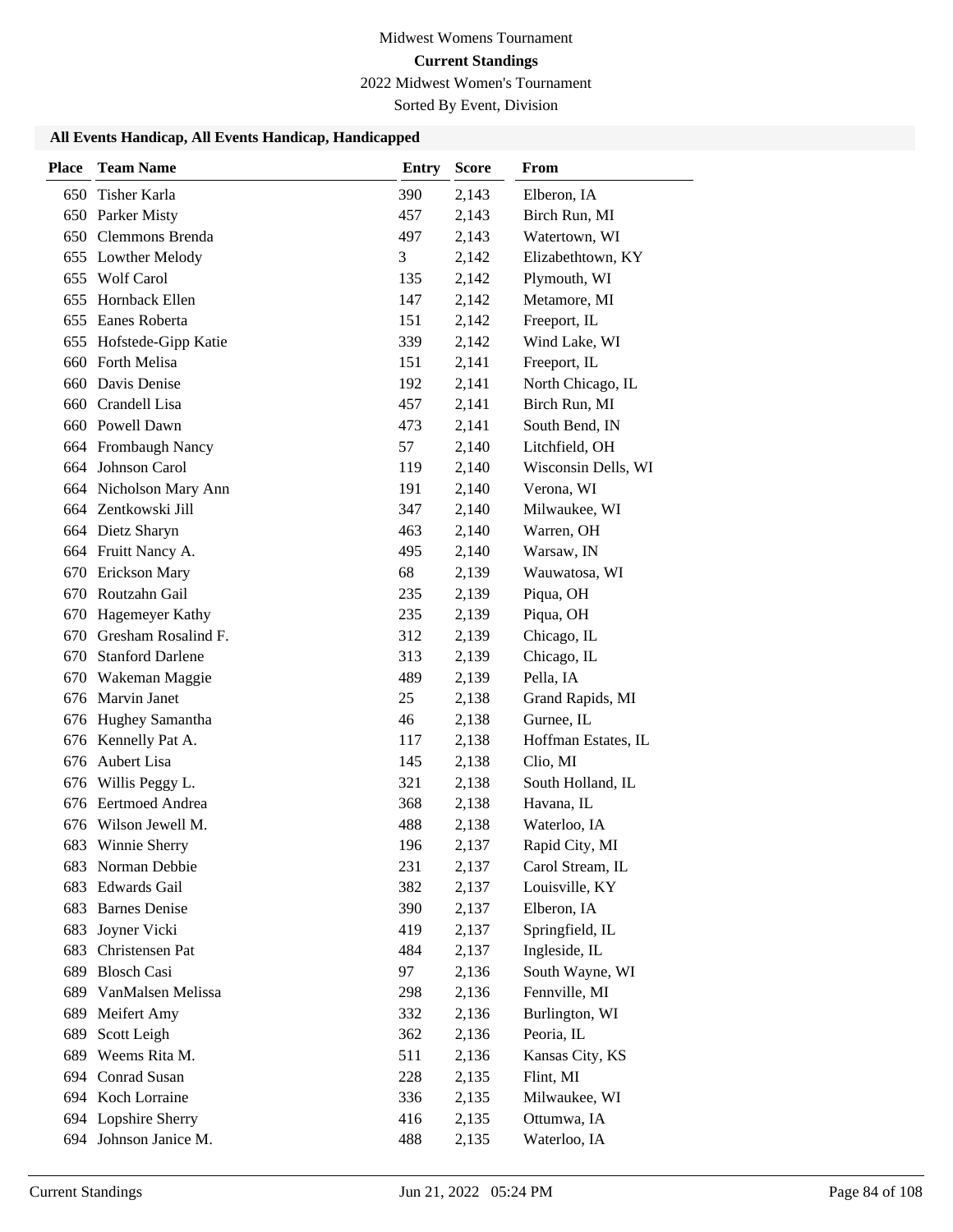2022 Midwest Women's Tournament

Sorted By Event, Division

| <b>Place</b> | <b>Team Name</b>        | <b>Entry</b> | <b>Score</b> | From                 |
|--------------|-------------------------|--------------|--------------|----------------------|
| 698          | Marack Jennie           | 116          | 2,134        | Aurora, IL           |
| 698          | Johnson Marcella        | 209          | 2,134        | Baraboo, WI          |
| 698          | <b>Miller Dolores</b>   | 315          | 2,134        | Chicago, IL          |
| 698          | Jacomet Patricia        | 327          | 2,134        | Greenfield, WI       |
| 698          | Witter Diana            | 392          | 2,134        | Mosinee, WI          |
| 698          | <b>Williams Annette</b> | 461          | 2,134        | Birch Run, MI        |
|              | 698 Pittman Lori        | 473          | 2,134        | South Bend, IN       |
| 705          | Dornbusch Colleen       | 15           | 2,133        | Gurnee, IL           |
| 705          | Hood Gail               | 202          | 2,133        | Maumee, OH           |
| 705          | Hansen Katherine        | 229          | 2,133        | Lapeer, MI           |
| 705          | <b>Henson Tiffany</b>   | 369          | 2,133        | Washington, IL       |
| 705          | Yundt Pam               | 42           | 2,133        | Hoffman Estates, IL  |
| 710          | <b>Rittberg Diana</b>   | 340          | 2,132        | West Bend, WI        |
| 710          | Potter Carol            | 445          | 2,132        | Melvin, IA           |
|              | 712 Huffman Stephanie   | 11           | 2,131        | Heyworth, IL         |
|              | 712 Velez Maria         | 55           | 2,131        | Cicero, IL           |
| 712          | Shoemaker Kathy A.      | 81           | 2,131        | Sheridan, MI         |
|              | 712 Davis Betty Jean    | 115          | 2,131        | Geneva, IL           |
|              | 712 Bailey Sharon       | 366          | 2,131        | New Richmond, WI     |
| 712          | <b>Sitton Tammy</b>     | 376          | 2,131        | Fairview Heights, IL |
| 712          | <b>Talley Shavon</b>    | 401          | 2,131        | Florissant, MO       |
| 712          | Becker Sandra           | 349          | 2,131        | New Berlin, WI       |
|              | 712 Block Ann           | 521          | 2,131        | Taylor, MI           |
| 721          | Westphal Debbie J.      | 85           | 2,130        | Pewaukee, WI         |
| 721          | Dolphin Debbie          | 93           | 2,130        | Mineral Point, WI    |
| 721          | <b>Burns Sandy</b>      | 124          | 2,130        | Montpelier, OH       |
| 721          | Newbern Margie          | 192          | 2,130        | North Chicago, IL    |
| 721          | Bishop Tamara J.        | 284          | 2,130        | West Point, IN       |
| 726          | Burkart Jerri           | 72           | 2,129        | Two Rivers, WI       |
| 726          | McConnell Paula         | 186          | 2,129        | Washington, IA       |
|              | 726 Oelke Laura         | 267          | 2,129        | Baraboo, WI          |
|              | 726 Collins Ginny       | 277          | 2,129        | Bolingbrook, IL      |
|              | 726 Thompson Linda      | 459          | 2,129        | Birch Run, MI        |
|              | 726 Nalewyko Megan L.   | 461          | 2,129        | Birch Run, MI        |
|              | 726 Hoyle Kristin R.    | 264          | 2,129        | Marne, MI            |
| 733          | Martin Linda            | 148          | 2,128        | Elroy, WI            |
| 733          | Richardson Becky        | 359          | 2,128        | Washington, IN       |
| 735          | <b>Belanus Sheryl</b>   | 31           | 2,127        | Genoa City, WI       |
| 735          | Lagow Donna             | 38           | 2,127        | Jackson, MI          |
| 735          | Jensen Sue              | 54           | 2,127        | Jefferson, IA        |
| 735          | Irvine Karen L.         | 149          | 2,127        | Brown City, MI       |
| 735          | Sharpe Debbie           | 302          | 2,127        | Stanton, MI          |
| 735          | Tharp Chip              | 310          | 2,127        | Pataskala, OH        |
| 735          | Siegfried Yvonne        | 351          | 2,127        | West Allis, WI       |
| 735          | Ohnemus Brenda          | 408          | 2,127        | Dewitt, IA           |
| 743          | Wolfe Vicki             | 109          | 2,126        | Austin, MN           |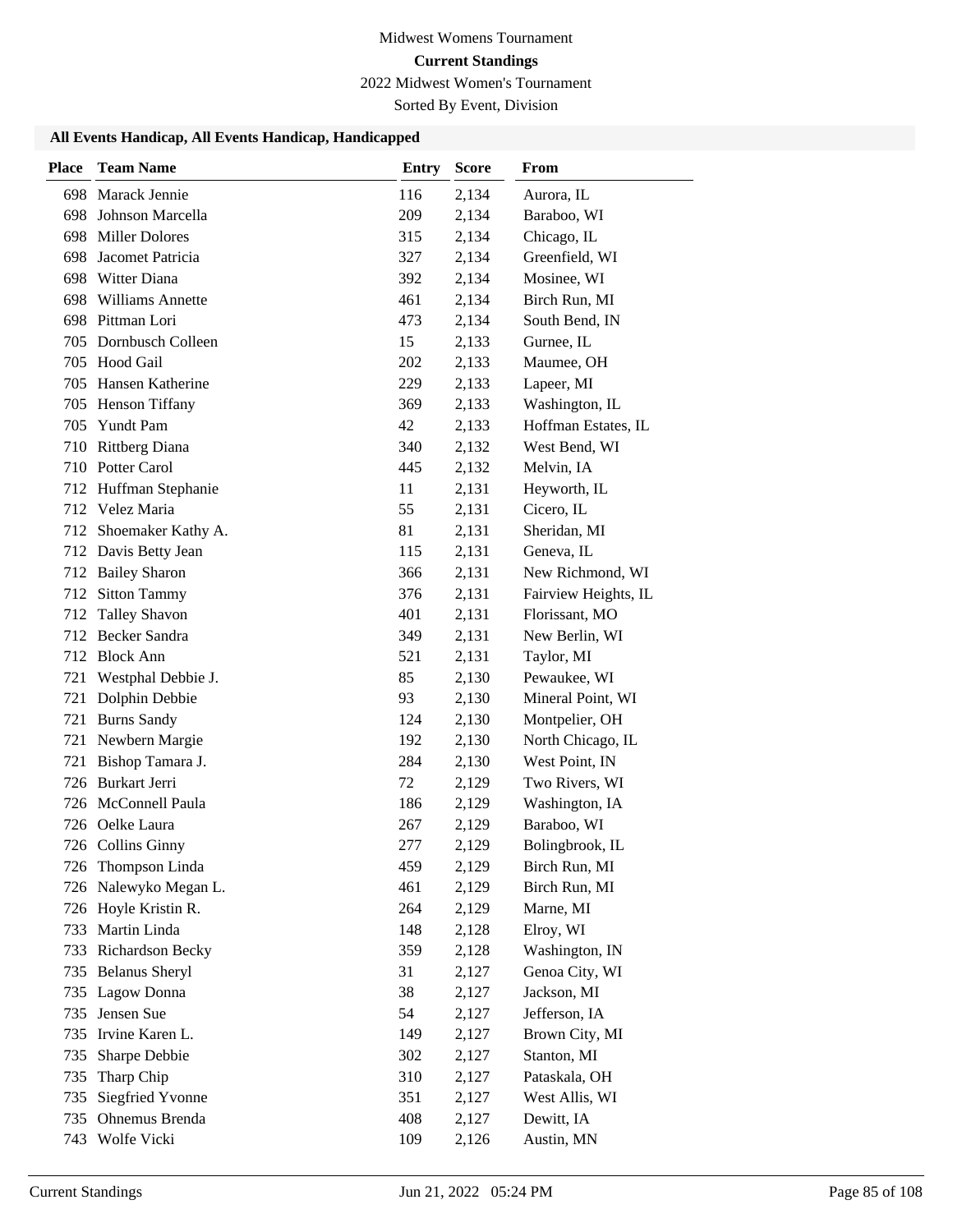2022 Midwest Women's Tournament

Sorted By Event, Division

| <b>Place</b> | <b>Team Name</b>        | <b>Entry</b> | <b>Score</b> | From               |
|--------------|-------------------------|--------------|--------------|--------------------|
| 743          | Smith Linda             | 197          | 2,126        | Pawnee, IL         |
| 745          | Geringer Mimi L.        | 52           | 2,125        | Winona Lake, IN    |
| 745          | Goodrich Sherri L.      | 103          | 2,125        | Ann Arbor, MI      |
| 745          | Winters Christina       | 150          | 2,125        | Goodland, IN       |
| 745          | Friars Tiffany          | 240          | 2,125        | Greencastle, IN    |
| 745          | <b>Brooks Christine</b> | 501          | 2,125        | Manitowoc, WI      |
|              | 750 Conner Judith A.    | 24           | 2,124        | Grand Rapids, MI   |
|              | 750 Hanson Cynthia      | 213          | 2,124        | Milan, IL          |
| 750          | <b>Braman Janess</b>    | 303          | 2,124        | Stanton, MI        |
| 750          | <b>Bathel JoAnn</b>     | 393          | 2,124        | Conover, WI        |
|              | 750 Verheyen Mary       | 402          | 2,124        | Green Bay, WI      |
| 750          | Jacobson Sally          | 498          | 2,124        | Green Bay, WI      |
|              | 756 Hull Diana          | 19           | 2,123        | Columbus, OH       |
|              | 756 Buckles Carmen      | 318          | 2,123        | Hazel Crest, IL    |
|              | 756 Anderson Cheryl E.  | 469          | 2,123        | Fort Wayne, IN     |
|              | 756 Atkinson Maryann    | 275          | 2,123        | Kettering, OH      |
| 760          | <b>Blanchard Kayla</b>  | 100          | 2,122        | Ann Arbor, MI      |
| 760          | Kelley Tamara L.        | 143          | 2,122        | Indianapolis, IN   |
| 760          | Miiller Mary A.         | 150          | 2,122        | Goodland, IN       |
| 760          | Sage Donna C.           | 239          | 2,122        | Greencastle, IN    |
| 760          | Mitts Faith             | 388          | 2,122        | Elberon, IA        |
| 760          | Felsinger Kim           | 509          | 2,122        | Elkhart Lake, WI   |
|              | 766 Eilert Pat          | 67           | 2,121        | Branson, MO        |
|              | 766 Plowman Shirley     | 90           | 2,121        | Wis Rapids, WI     |
| 766          | <b>Brough Barbara</b>   | 140          | 2,121        | Washington Twp, MI |
|              | 766 Neff Betsy          | 309          | 2,121        | Columbus, OH       |
| 766          | Severs Barb             | 458          | 2,121        | Birch Run, MI      |
| 766          | <b>Scott Beverly</b>    | 463          | 2,121        | Warren, OH         |
| 766          | Betts Rebecca A.        | 471          | 2,121        | Griffith, IN       |
|              | 766 Bonnett Sue         | 507          | 2,121        | Elkhart Lake, WI   |
| 774          | Schofield Kathy         | 114          | 2,120        | Elgin, IL          |
| 774          | Snyder Debbie           | 370          | 2,120        | Peoria, IL         |
|              | 776 Bemis Judy          | 81           | 2,119        | Sheridan, MI       |
|              | 776 Rollo-Gines Beth    | 196          | 2,119        | Rapid City, MI     |
|              | 776 McFalls Tiara       | 310          | 2,119        | Pataskala, OH      |
|              | 779 Becker Amy          | 98           | 2,118        | South Wayne, WI    |
| 779          | Jefferson Dawnette      | 353          | 2,118        | Flint, MI          |
|              | 779 Downs Karen         | 419          | 2,118        | Springfield, IL    |
| 782          | Shales-Reinier Judith   | 212          | 2,117        | Mount Pleasant, WI |
|              | 782 Huddleston Michele  | 355          | 2,117        | Swartz Creek, MI   |
| 784          | Kelly Barb              | 11           | 2,116        | Heyworth, IL       |
|              | 784 Appleyard Nancy     | 94           | 2,116        | Stickney, IL       |
|              | 784 Mann Wendy          | 118          | 2,116        | South Elgin, IL    |
|              | 784 Keller Kathi        | 252          | 2,116        | Waterloo, IA       |
| 784          | <b>Stewart Darlene</b>  | 302          | 2,116        | Stanton, MI        |
|              | 784 Lemke Dawn          | 335          | 2,116        | Milwaukee, WI      |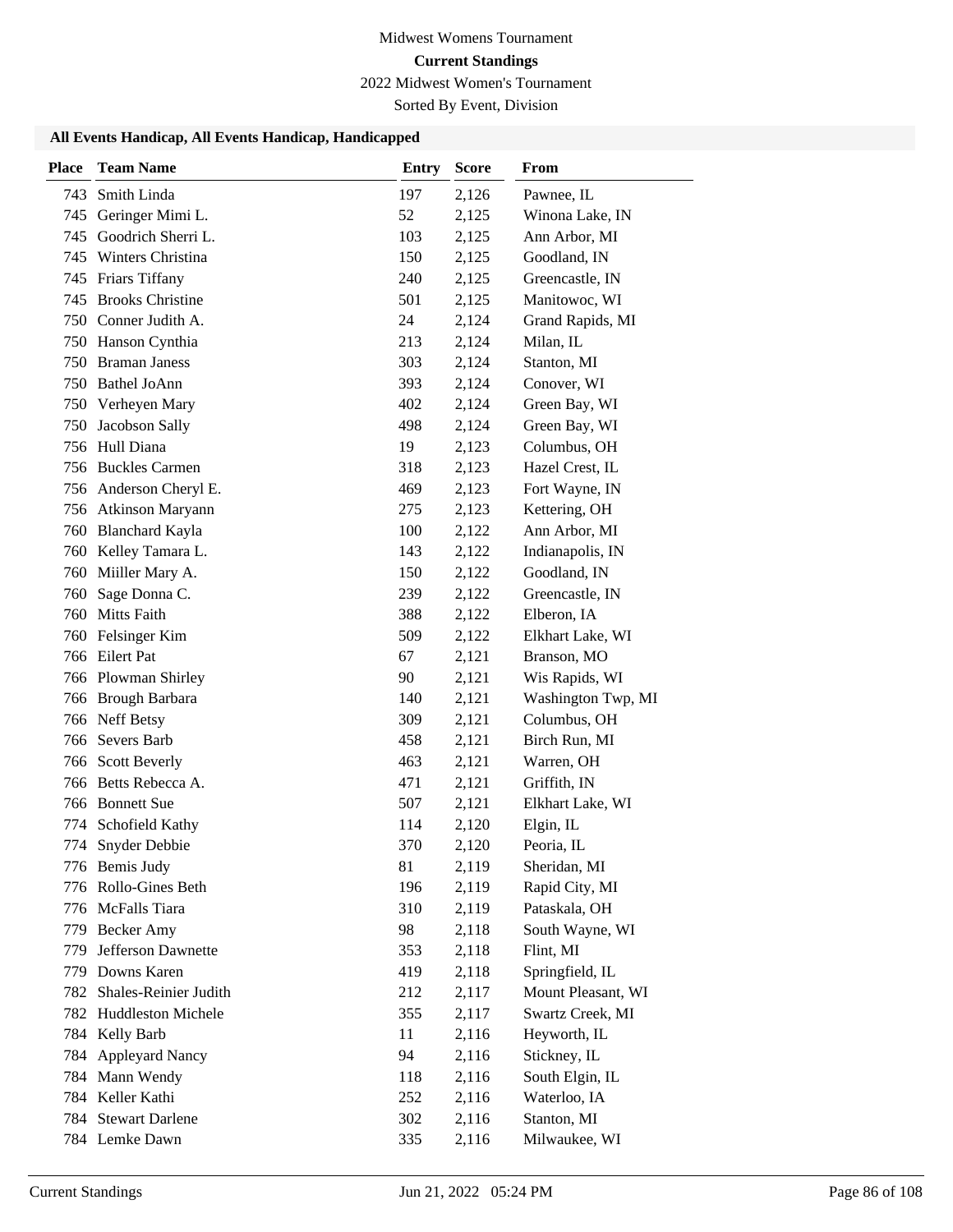2022 Midwest Women's Tournament

Sorted By Event, Division

| <b>Place</b> | <b>Team Name</b>       | <b>Entry</b>   | <b>Score</b> | From                |
|--------------|------------------------|----------------|--------------|---------------------|
|              | 784 Foster Kirstin     | 489            | 2,116        | Pella, IA           |
| 791          | Shavers Gloria         | 353            | 2,115        | Flint, MI           |
| 791          | Taylor Kathleen        | 472            | 2,115        | South Bend, IN      |
| 793          | Engeli Brenda          | 98             | 2,114        | South Wayne, WI     |
| 793          | Gomez Joey             | 1              | 2,114        | Steger, IL          |
| 793          | Nikoley Lynn           | 336            | 2,114        | Milwaukee, WI       |
| 793          | <b>Staub Rebekah</b>   | 388            | 2,114        | Elberon, IA         |
| 793          | Doyle Pam              | 516            | 2,114        | Baroda, MI          |
| 798          | McElroy Lynda          | 15             | 2,113        | Gurnee, IL          |
| 798          | Logsdon Kelly          | 102            | 2,113        | Ann Arbor, MI       |
| 798          | <b>Bautch Cindy</b>    | 342            | 2,113        | Oak Creek, WI       |
| 798          | Welch Carolyn S.       | 359            | 2,113        | Washington, IN      |
| 798          | Williams Gail          | 384            | 2,113        | St Louis, MO        |
| 803          | <b>Busque Marcia</b>   | 145            | 2,112        | Clio, MI            |
| 803          | Sisson Jeannie         | 152            | 2,112        | Bellevue, NE        |
| 803          | Sears Kris             | 250            | 2,112        | Waterloo, IA        |
| 803          | <b>Blanch Debbie</b>   | 360            | 2,112        | Peoria, IL          |
| 803          | Robertson Diana        | 386            | 2,112        | Elberon, IA         |
| 803          | Hughes Tamra           | 397            | 2,112        | Battle Creek, MI    |
| 803          | Owens-Lemke Diane      | 413            | 2,112        | Oshkosh, WI         |
| 803          | Aufenkamp Deborah K.   | 513            | 2,112        | Kansas City, KS     |
| 803          | Ridgeway Leslie        | 45             | 2,112        | Manchester, TN      |
|              | 812 Clark Darlene F.   | $\overline{c}$ | 2,111        | Dyer, IN            |
|              | 812 Fullerton Corie    | 63             | 2,111        | Cadillac, MI        |
| 812          | <b>Hogue Dorothy</b>   | 214            | 2,111        | Forest, OH          |
| 812          | <b>Woodward Alice</b>  | 267            | 2,111        | Baraboo, WI         |
| 812          | Guntrip Marlene L.     | 282            | 2,111        | West Point, IN      |
| 812          | Abel Pamela K.         | 378            | 2,111        | Muncie, IN          |
| 818          | Testerman Evelyn       | 9              | 2,110        | Aberdeen, MD        |
| 818          | Bailey Gloria J.       | 283            | 2,110        | West Point, IN      |
| 818          | Bossingham Sherri      | 442            | 2,110        | Lake Mills, WI      |
| 821          | Joyce-Trent Colleen    | 117            | 2,109        | Hoffman Estates, IL |
|              | 821 German Virginia M. | 272            | 2,109        | Plainfield, IN      |
| 821          | Check Cyndy            | 356            | 2,109        | Cedarburg, WI       |
| 821          | Rhoton Phyllis A.      | 481            | 2,109        | Kokomo, IN          |
| 825          | <b>Stevens Janice</b>  | 236            | 2,108        | Crossville, TN      |
| 825          | Ogden Jennifer         | 74             | 2,108        | Lincoln, IL         |
| 827          | Smith Susie            | 18             | 2,107        | Columbus, OH        |
| 827          | Legan Lynne            | 116            | 2,107        | Aurora, IL          |
| 827          | Kelly Vera             | 268            | 2,107        | Rock Island, IL     |
| 827          | <b>Brown Kalvis</b>    | 354            | 2,107        | Flint, MI           |
| 831          | Trisch Cheryl          | 149            | 2,106        | Brown City, MI      |
| 831          | Hampton Patricia       | 320            | 2,106        | Chicago, IL         |
| 831          | Howell Cynthia         | 435            | 2,106        | Argenta, IL         |
| 834          | Gurney Karen           | $\,8\,$        | 2,105        | Woodlawn, IL        |
| 834          | Westphal Mary Stona    | 85             | 2,105        | Pewaukee, WI        |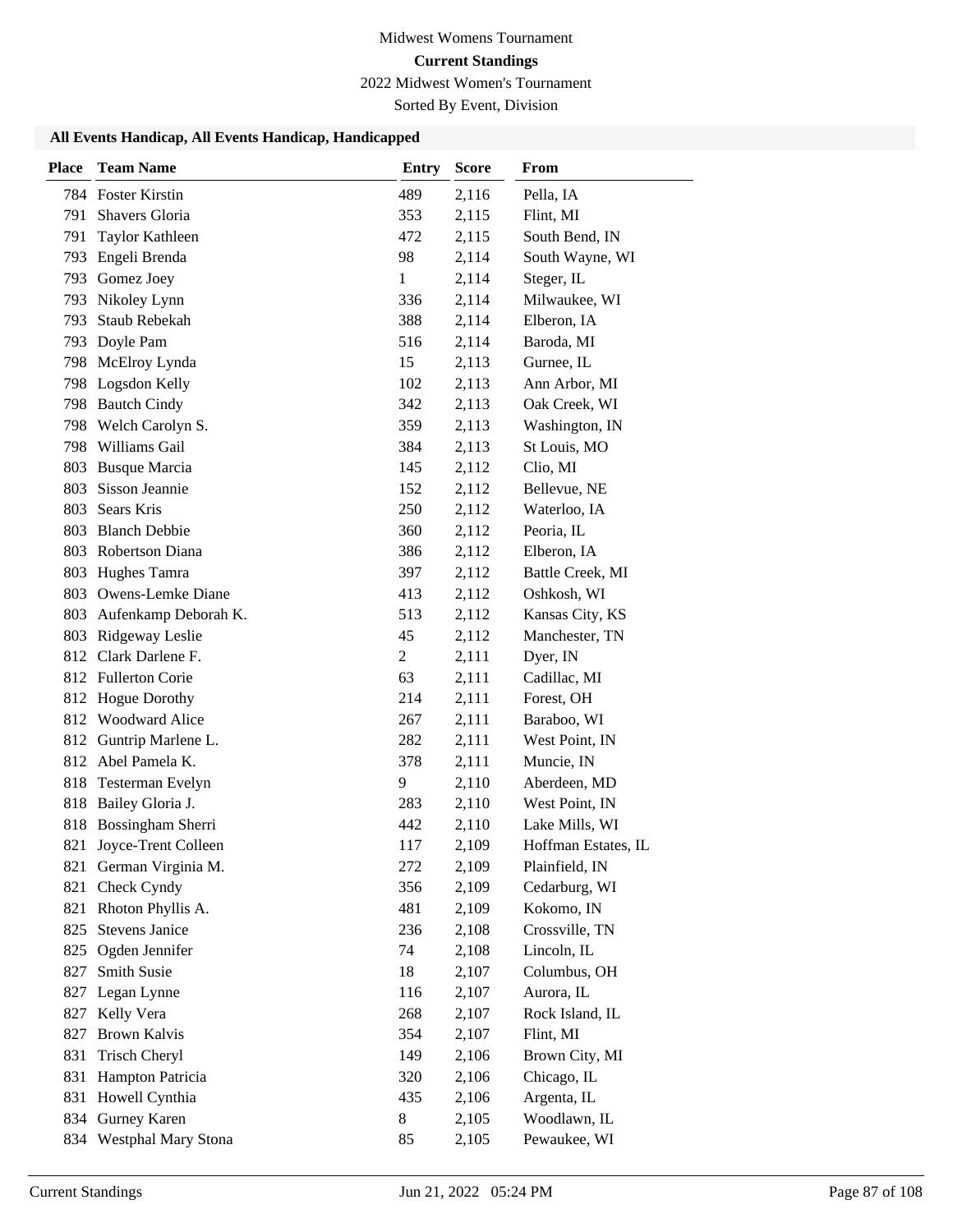2022 Midwest Women's Tournament

Sorted By Event, Division

| Place | <b>Team Name</b>          | <b>Entry</b>   | <b>Score</b> | From                 |
|-------|---------------------------|----------------|--------------|----------------------|
|       | 834 Davis Elaine          | 316            | 2,105        | Chicago, IL          |
|       | 834 Swalley Sharron       | 376            | 2,105        | Fairview Heights, IL |
|       | 834 McGuire Barb          | 385            | 2,105        | Riverdale, MI        |
|       | 839 Henke Susan           | 7              | 2,104        | Wisconsin Dells, WI  |
| 839   | Soley Karen               | 89             | 2,104        | Wis Rapids, WI       |
| 839   | Reinhart Therese L.       | 169            | 2,104        | Indianapolis, IN     |
|       | 839 Zook Jean             | 389            | 2,104        | Elberon, IA          |
| 839   | Hunter Corrin             | 395            | 2,104        | Fenton, MI           |
| 839   | Thompson Erica            | 44             | 2,104        | Waukegan, IL         |
|       | 845 Neuman Mary Ann       | 127            | 2,103        | Streator, IL         |
|       | 845 Bartoletti Michelle   | 188            | 2,103        | Green Bay, WI        |
|       | 845 Hearns Lisa           | 414            | 2,103        | Springfield, OH      |
|       | 848 Dizon Analiza         | 208            | 2,102        | Chicago, IL          |
|       | 848 DeBoer Gabrielle M.   | 262            | 2,102        | Marne, MI            |
|       | 848 Norton Jacqueth       | 323            | 2,102        | Jonesville, MI       |
| 848   | <b>Whitney Donna</b>      | 377            | 2,102        | Fairview Heights, IL |
|       | 848 LeMasters Melissa D.  | 465            | 2,102        | Warren, OH           |
|       | 848 Hunter Gladys         | 516            | 2,102        | Baroda, MI           |
|       | 854 Bender Karen A.       | $\overline{c}$ | 2,101        | Dyer, IN             |
|       | 854 Motsenbocker Dawn     | 64             | 2,101        | Cambria, WI          |
|       | 854 Bowman Shirley        | 466            | 2,101        | Traverse City, MI    |
|       | 854 Kuhse Katie L.        | 468            | 2,101        | Independence, IA     |
|       | 854 May Linda D.          | 513            | 2,101        | Kansas City, KS      |
|       | 859 Barthenheier Ruth Ann | 84             | 2,100        | Pewaukee, WI         |
| 859   | Tyree Lynn                | 86             | 2,100        | Waukesha, WI         |
| 859   | Schodron Joann            | 276            | 2,100        | Slinger, WI          |
|       | 859 Reed Denise           | 314            | 2,100        | Lansing, IL          |
| 859   | <b>Holland Susan</b>      | 456            | 2,100        | Benton Harbor, MI    |
|       | 859 Zuber Carol           | 500            | 2,100        | Manitowoc, WI        |
|       | 865 Kettleson Diane       | 7              | 2,099        | Wisconsin Dells, WI  |
|       | 865 Moffit Barb           | 63             | 2,099        | Cadillac, MI         |
| 865   | Bahls Katherine A.        | 264            | 2,099        | Marne, MI            |
|       | 865 Chase-Kuptz Debbie    | 356            | 2,099        | Cedarburg, WI        |
| 865   | Aderhold Linda J.         | 378            | 2,099        | Muncie, IN           |
|       | 870 Latta Paulette        | 10             | 2,098        | Heyworth, IL         |
| 870   | Gulbrand Jean             | 73             | 2,098        | Two Rivers, WI       |
|       | 870 Robbeloth Jacqueline  | 105            | 2,098        | Howard, OH           |
| 870   | Wolf Kathy                | 151            | 2,098        | Freeport, IL         |
| 870   | Foster Sam (Sandra)       | 170            | 2,098        | Webster City, IA     |
| 875   | <b>Bicek Elizabeth</b>    | 22             | 2,097        | Davis, IL            |
| 875   | Alexander Debbie          | 145            | 2,097        | Clio, MI             |
| 875   | Smith Joyce               | 168            | 2,097        | Belle, WV            |
| 875   | Schmit Rachel R.          | 188            | 2,097        | Green Bay, WI        |
| 875   | Gieseke Ann               | 231            | 2,097        | Carol Stream, IL     |
| 875   | Howard Penny K.           | 272            | 2,097        | Plainfield, IN       |
| 875   | Warner Pam S.             | 285            | 2,097        | Larwill, IN          |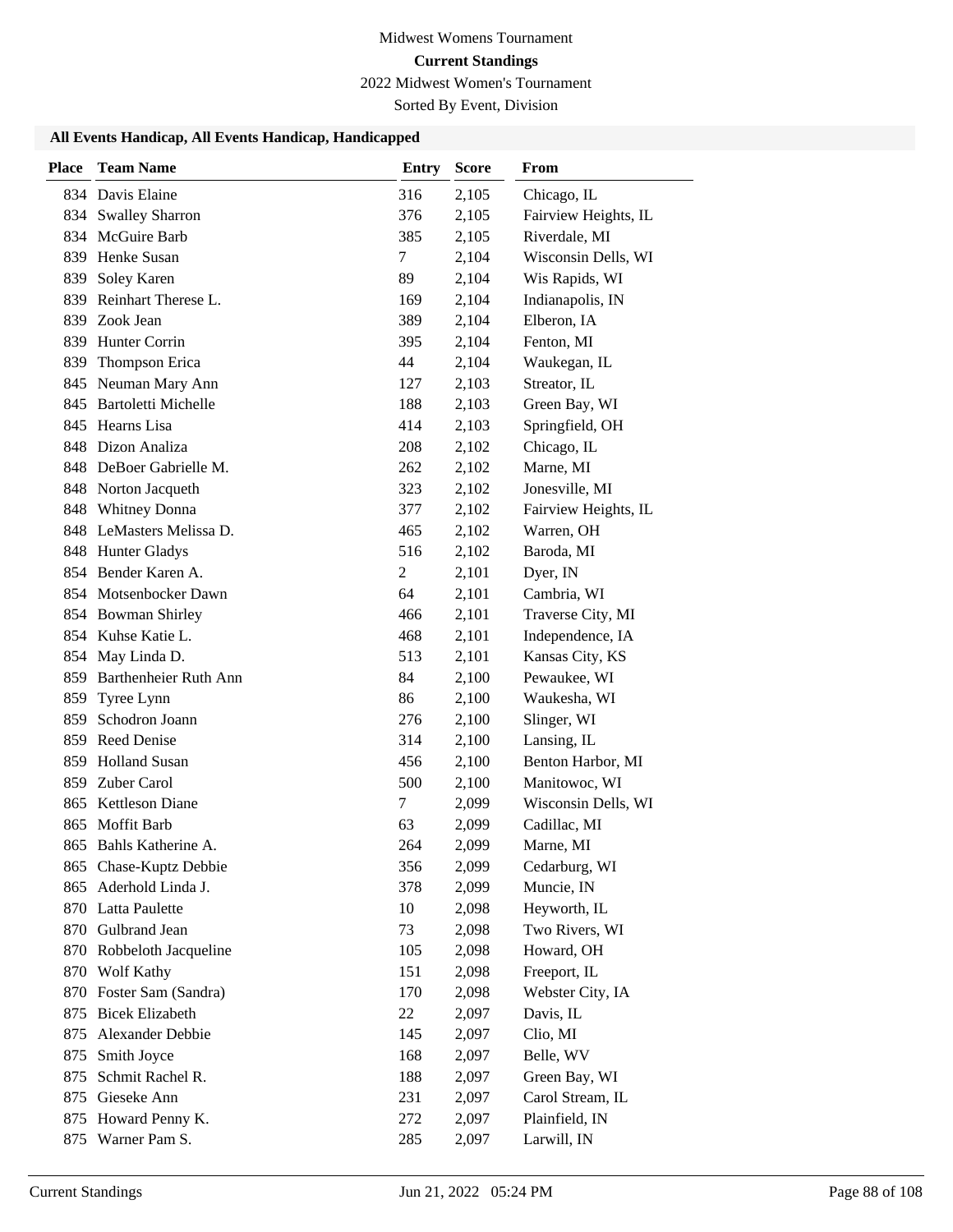2022 Midwest Women's Tournament

Sorted By Event, Division

| <b>Place</b> | <b>Team Name</b>       | <b>Entry</b> | <b>Score</b> | From                |
|--------------|------------------------|--------------|--------------|---------------------|
|              | 875 Robinson Linda     | 355          | 2,097        | Swartz Creek, MI    |
| 875          | Monks Megan            | 364          | 2,097        | Peoria, IL          |
| 875          | Dana Mary              | 367          | 2,097        | Hudson, WI          |
| 875          | Mitchell Latasha Y.    | 476          | 2,097        | Lynwood, IL         |
|              | 886 Walton Gay         | 227          | 2,096        | LaPeer, MI          |
|              | 886 Uecker Kathleen R. | 264          | 2,096        | Marne, MI           |
|              | 886 Szwankowski Betty  | 405          | 2,096        | Crystal Lake, IL    |
|              | 889 Riedesel Gail      | 21           | 2,095        | Tomah, WI           |
| 889          | <b>Brown Teresa</b>    | 38           | 2,095        | Jackson, MI         |
| 889          | Turnball Deb           | 253          | 2,095        | Waterloo, IA        |
| 889          | Babinski Rosemary      | 287          | 2,095        | Bradley, IL         |
| 889          | Johnson Kaija          | 366          | 2,095        | New Richmond, WI    |
| 889          | Hoppe Brigitte         | 428          | 2,095        | Rockford, IL        |
| 889          | Lewis-Sharp Diane      | 478          | 2,095        | Lynwood, IL         |
|              | 896 Carmenaty Jenna    | 114          | 2,094        | Elgin, IL           |
|              | 896 Shinn Sheila       | 168          | 2,094        | Belle, WV           |
|              | 896 Kunst Karla        | 218          | 2,094        | Birnamwood, WI      |
|              | 896 Resch Jonelle      | 218          | 2,094        | Birnamwood, WI      |
|              | 896 Thompson Willa J.  | 300          | 2,094        | Fort Wayne, IN      |
|              | 896 Keune Dawn         | 341          | 2,094        | Racine, WI          |
|              | 896 Czerwinski Donna   | 348          | 2,094        | West Allis, WI      |
|              | 896 Berry Mary         | 382          | 2,094        | Louisville, KY      |
|              | 896 Anderson Darlene   | 466          | 2,094        | Traverse City, MI   |
|              | 896 Henthorne Lori     | 90           | 2,094        | Wis Rapids, WI      |
|              | 906 Koga Sandra        | 41           | 2,093        | Hoffman Estates, IL |
|              | 906 Breedlove Patty    | 67           | 2,093        | Branson, MO         |
|              | 906 Cole Mary          | 193          | 2,093        | North Chicago, IL   |
|              | 909 Gray Nancy         | 42           | 2,092        | Hoffman Estates, IL |
|              | 909 Rauls Judy         | 65           | 2,092        | Eagle, WI           |
| 909          | Losee Linda            | 71           | 2,092        | Indianola, IA       |
| 909          | Jarvis Debbie          | 475          | 2,092        | Marshall, MI        |
|              | 909 Mayo Meagan        | 494          | 2,092        | Glen Carbon, IL     |
| 909.         | Thurnbauer Jenelle M.  | 442          | 2,092        | Lake Mills, WI      |
| 915          | Noffke Melissa         | 35           | 2,091        | Winneconne, WI      |
| 915          | <b>Gray Brittany</b>   | 42           | 2,091        | Hoffman Estates, IL |
|              | 915 Evans Gail         | 117          | 2,091        | Hoffman Estates, IL |
| 915          | Vroman Pauline         | 185          | 2,091        | Lake Odessa, MI     |
|              | 915 Fitschen Liz       | 369          | 2,091        | Washington, IL      |
| 915          | Miller Chawn           | 384          | 2,091        | St Louis, MO        |
|              | 921 Rockteschel Char   | 30           | 2,090        | West Allis, WI      |
| 921          | Holberg Cindy          | 89           | 2,090        | Wis Rapids, WI      |
| 921          | Jennings Sheryl        | 187          | 2,090        | Monroe, IA          |
| 921          | Hodap Donna            | 211          | 2,090        | Beach Park, IL      |
| 921          | <b>Barnard Marylin</b> | 228          | 2,090        | Flint, MI           |
| 921          | <b>Blevins Brandi</b>  | 246          | 2,090        | Janesville, WI      |
| 921          | Gabriel Darlene        | 257          | 2,090        | EauClaire, WI       |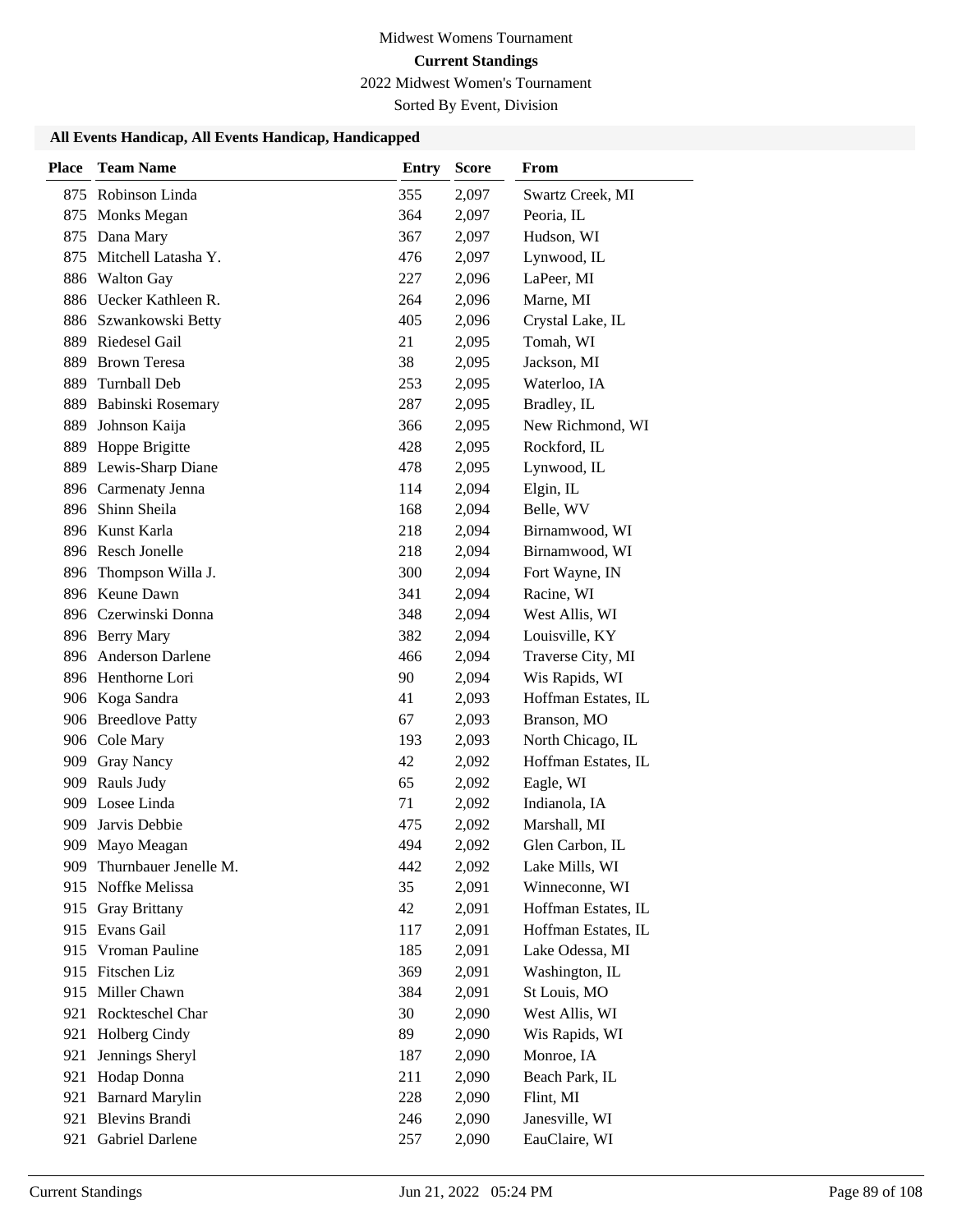2022 Midwest Women's Tournament

Sorted By Event, Division

| <b>Place</b> | <b>Team Name</b>             | <b>Entry</b> | <b>Score</b> | From                |
|--------------|------------------------------|--------------|--------------|---------------------|
| 928          | Walczak Robin                | 31           | 2,089        | Genoa City, WI      |
|              | 928 Rieben Sherry            | 37           | 2,089        | Butte Des Morts, WI |
|              | 928 Lenner Tracy             | 146          | 2,089        | Clio, MI            |
| 928          | Mills Jean                   | 165          | 2,089        | Millington, MI      |
|              | 928 Patterson Darlena        | 242          | 2,089        | Greencastle, IN     |
|              | 928 Stone Jordyn             | 374          | 2,089        | DeWitt, MI          |
|              | 928 Lee Sally                | 405          | 2,089        | Crystal Lake, IL    |
|              | 928 Williams Alysha          | 461          | 2,089        | Birch Run, MI       |
|              | 928 Lisowe Tammy             | 508          | 2,089        | Elkhart Lake, WI    |
| 928          | Boczek Melissa A.            | 514          | 2,089        | Kansas City, KS     |
| 938          | Speth Julie                  | 93           | 2,088        | Mineral Point, WI   |
| 938          | Sortman Melanie              | 234          | 2,088        | Arcanum, OH         |
| 938          | Vasich Elizabeth             | 281          | 2,088        | Morton Grove, IL    |
| 938          | <b>Malloy Sandra</b>         | 382          | 2,088        | Louisville, KY      |
| 938          | Jackson Sonya                | 456          | 2,088        | Benton Harbor, MI   |
| 938          | <b>Sternberg Donna</b>       | 485          | 2,088        | Antioch, IL         |
| 944          | <b>Zink Tammy</b>            | 20           | 2,087        | Columbus, OH        |
| 944          | <b>Albert Hillary</b>        | 215          | 2,087        | Belle Center, OH    |
|              | 944 Pettigrew Cindy M.       | 241          | 2,087        | Greencastle, IN     |
| 944          | Sheridan Katie               | 500          | 2,087        | Manitowoc, WI       |
| 948          | Kozy Kristen S.              | 1            | 2,086        | Steger, IL          |
| 948          | Thompson Rhonda              | 257          | 2,086        | EauClaire, WI       |
| 948          | <b>Borrello Amber</b>        | 263          | 2,086        | Marne, MI           |
| 948          | Antoniewicz Elaine           | 328          | 2,086        | Milwaukee, WI       |
| 948          | Scharp Cheryl                | 365          | 2,086        | Peoria, IL          |
| 948          | Johnson Amanda               | 446          | 2,086        | Melvin, IA          |
| 954          | Sieg Carol                   | 10           | 2,085        | Heyworth, IL        |
| 954          | Rogers Sharon J.             | 282          | 2,085        | West Point, IN      |
| 956          | Toelle Janice                | 26           | 2,084        | Grand Rapids, MI    |
|              | 956 Harrington Laurie        | 459          | 2,084        | Birch Run, MI       |
|              | 958 Hicks-Small Tammy        | 98           | 2,083        | South Wayne, WI     |
| 958          | Wilkerson Donna              | 235          | 2,083        | Piqua, OH           |
|              | 958 Allen Theresa            | 255          | 2,083        | Waterloo, IA        |
| 958          | Stockdale Alice J.           | 282          | 2,083        | West Point, IN      |
|              | 958 Iddings Dorothy          | 412          | 2,083        | Laotto, IN          |
|              | 958 Lewis Ashley             | 429          | 2,083        | Grayslake, IL       |
| 958          | Atchitina Antonette          | 448          | 2,083        | Chicago, IL         |
|              | 965 Leith Christina          | 22           | 2,082        | Davis, IL           |
| 965          | Jackson Deb                  | 120          | 2,082        | Montpelier, OH      |
| 965          | Holms Sue                    | 254          | 2,082        | Waterloo, IA        |
| 965          | Guerrero Dawn                | 368          | 2,082        | Havana, IL          |
| 969          | Estep Pamela G.              | 53           | 2,081        | Winona Lake, IN     |
| 969          | <b>Bennett-Rudolph Susan</b> | 192          | 2,081        | North Chicago, IL   |
| 969          | <b>Patterson Nancie</b>      | 253          | 2,081        | Waterloo, IA        |
| 969          | Staples Eula                 | 320          | 2,081        | Chicago, IL         |
| 969          | McDonell Vanessa             | 396          | 2,081        | Wausau, WI          |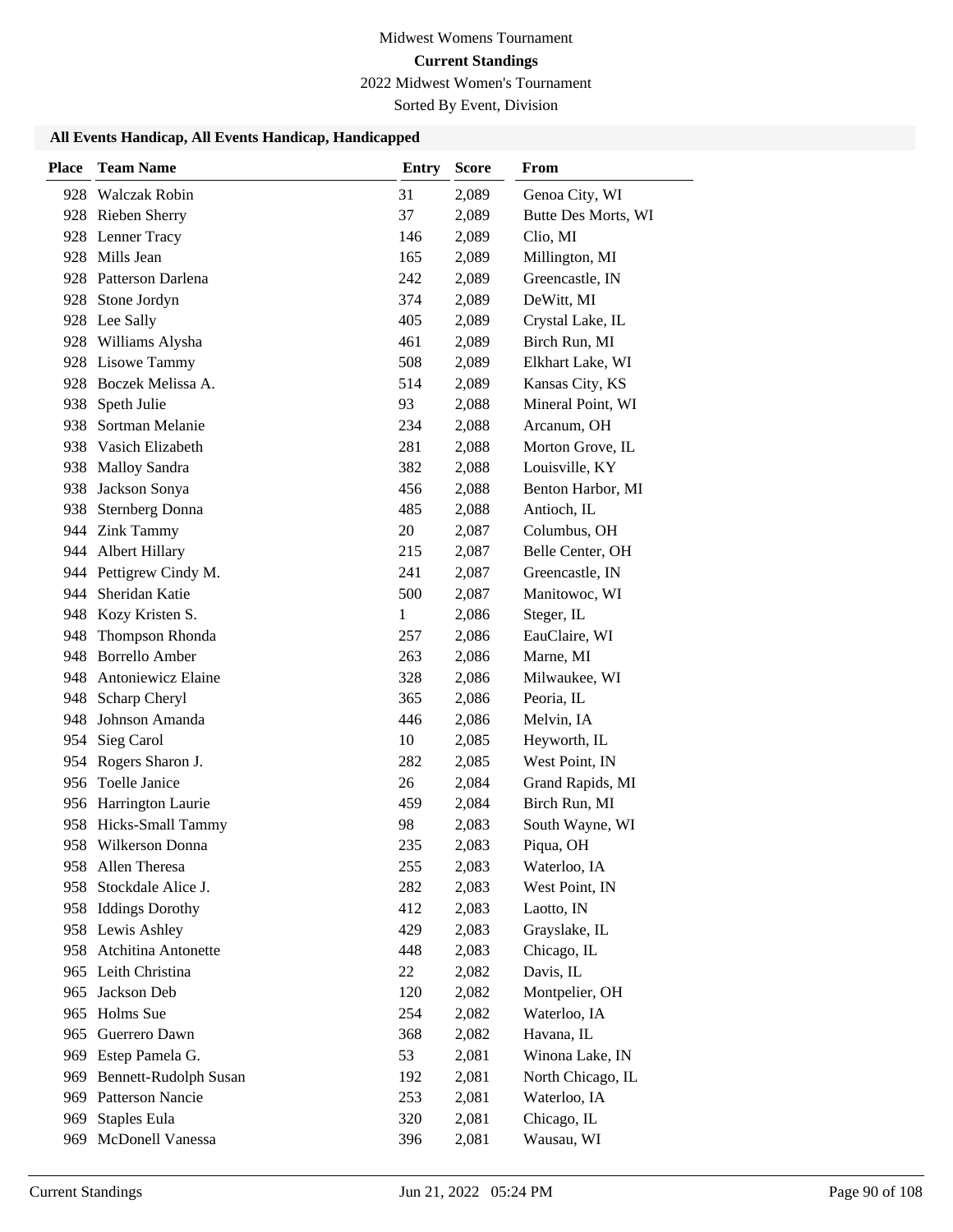2022 Midwest Women's Tournament

Sorted By Event, Division

| <b>Place</b> | <b>Team Name</b>          | <b>Entry</b> | <b>Score</b> | From                 |
|--------------|---------------------------|--------------|--------------|----------------------|
|              | 974 Bodwin Judi           | 73           | 2,080        | Two Rivers, WI       |
| 974          | Schirpke Vicky            | 126          | 2,080        | Marshfield, WI       |
|              | 974 Renner Marilyn        | 155          | 2,080        | Freemont, IN         |
|              | 974 Reuter Kathy          | 255          | 2,080        | Waterloo, IA         |
|              | 974 Bridges Jenny         | 12           | 2,080        | Gurnee, IL           |
| 974          | Allen Sherry              | 526          | 2,080        | Hennepin, IL         |
| 980          | <b>Treffinger Eleanor</b> | 86           | 2,079        | Waukesha, WI         |
| 980          | <b>Hall Patsy</b>         | 99           | 2,079        | Marion, IA           |
| 980          | <b>Bennett Dottie</b>     | 125          | 2,079        | Chillicothe, OH      |
|              | 980 Little Mary           | 162          | 2,079        | Nelsonville, OH      |
|              | 980 Meyrose Donna         | 349          | 2,079        | New Berlin, WI       |
| 980          | Mory Marilyn I.           | 395          | 2,079        | Fenton, MI           |
|              | 986 Hammond Judy          | 303          | 2,078        | Stanton, MI          |
|              | 986 Berchtold Charmagne   | 368          | 2,078        | Havana, IL           |
|              | 986 Sauter Judy           | 386          | 2,078        | Elberon, IA          |
|              | 986 Lawrence Brenda       | 428          | 2,078        | Rockford, IL         |
|              | 986 Grissom Patty         | 443          | 2,078        | Oconee, IL           |
| 986          | Stump Terri               | 495          | 2,078        | Warsaw, IN           |
|              | 992 Forgue Sue            | 60           | 2,077        | Chicago, IL          |
|              | 992 Callear Tina          | 361          | 2,077        | Peoria, IL           |
| 992          | Mann Jacqulyn             | 377          | 2,077        | Fairview Heights, IL |
|              | 992 Devito Miranda J.     | 465          | 2,077        | Warren, OH           |
|              | 992 Naive Josephine       | 256          | 2,077        | Chicago, IL          |
| 997          | Pasch Pat                 | 148          | 2,076        | Elroy, WI            |
| 997          | Powell Gloria             | 444          | 2,076        | Belvidere, IL        |
| 999          | <b>Haviland Mary</b>      | 153          | 2,075        | Coldwater, MI        |
| 999          | Hamada Marjorie           | 323          | 2,075        | Jonesville, MI       |
| 999          | Ruggless Linda            | 419          | 2,075        | Springfield, IL      |
| 1002         | <b>Irby Annette</b>       | 17           | 2,074        | Peoria, IL           |
| 1002         | <b>Wernsing Paige</b>     | 156          | 2,074        | Inlay City, MI       |
|              | 1002 Klein Carol          | 279          | 2,074        | Ada, MI              |
| 1002         | Klimek Sandra             | 402          | 2,074        | Green Bay, WI        |
|              | 1002 Becker Jessica       | 426          | 2,074        | Belvidere, IL        |
| 1007         | <b>Balmes Aleta</b>       | 15           | 2,073        | Gurnee, IL           |
| 1007         | Irby Cheryl               | 44           | 2,073        | Waukegan, IL         |
| 1007         | Shimp Carol               | 147          | 2,073        | Metamore, MI         |
| 1007         | Garson Connie             | 207          | 2,073        | Onalaska, WI         |
| 1007         | Kelsey Willie M.          | 319          | 2,073        | Flossmoor, 60        |
| 1007         | Sleaford Jan              | 334          | 2,073        | Neosho, WI           |
| 1013         | <b>Tennant Kim</b>        | 118          | 2,072        | South Elgin, IL      |
| 1013         | Morris Jasmine            | 400          | 2,072        | Florissant, MO       |
| 1015         | <b>Bruns Kimberly</b>     | 45           | 2,071        | Manchester, TN       |
|              | 1015 Maske Pamela K.      | 51           | 2,071        | Winona Lake, IN      |
| 1015         | Strike Rhonda             | 65           | 2,071        | Eagle, WI            |
|              | 1015 Liebe Tiara          | 134          | 2,071        | Plymouth, WI         |
|              | 1015 Anderson MaryLou     | 217          | 2,071        | Medford, WI          |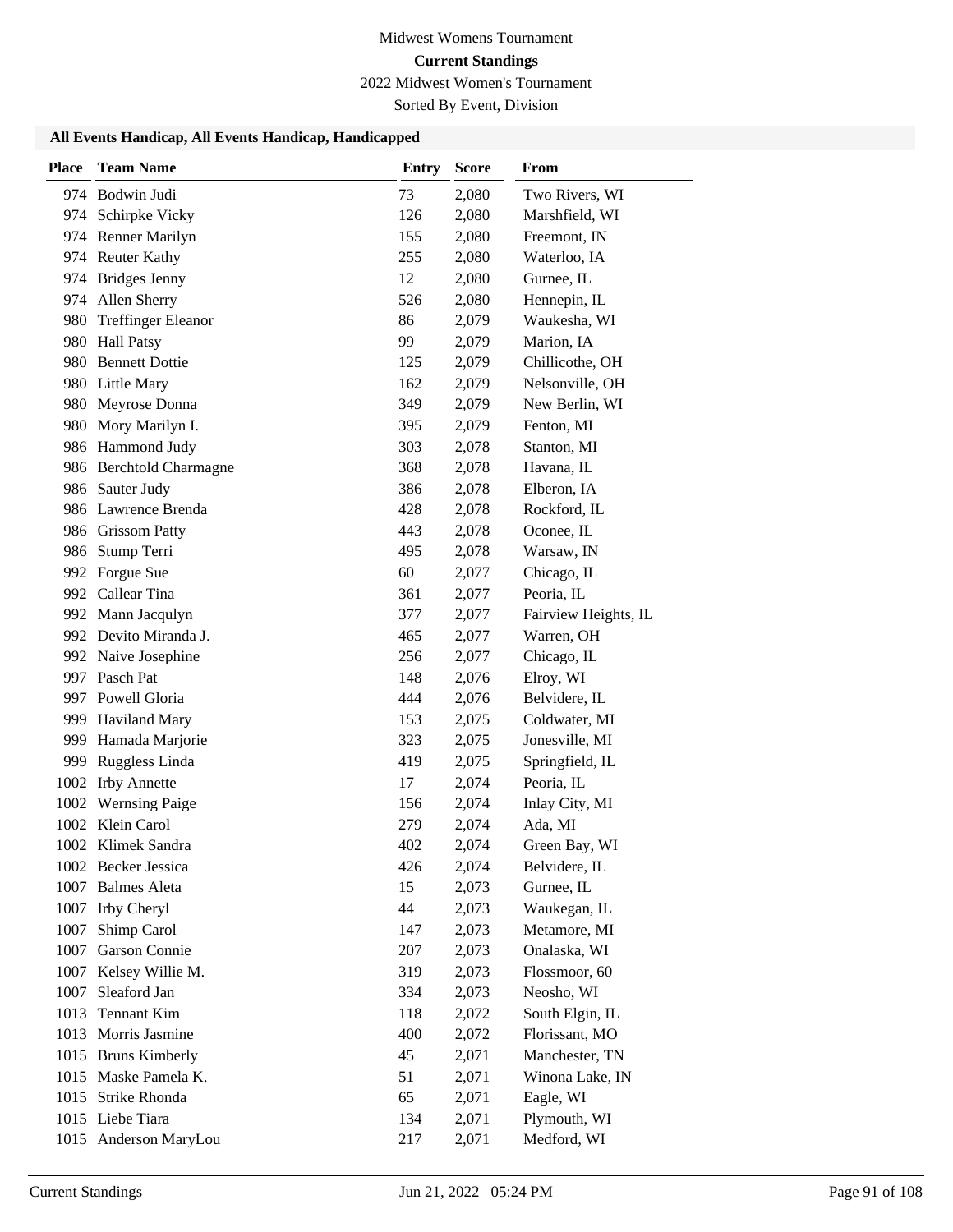2022 Midwest Women's Tournament

Sorted By Event, Division

| <b>Place</b> | <b>Team Name</b>               | <b>Entry</b>   | <b>Score</b> | From               |
|--------------|--------------------------------|----------------|--------------|--------------------|
|              | 1015 Meverden Sandy            | 218            | 2,071        | Birnamwood, WI     |
|              | 1015 Brown Dovie               | 313            | 2,071        | Chicago, IL        |
|              | 1015 Sheriff Mandy             | 357            | 2,071        | Cedarburg, WI      |
|              | 1015 Decker Peggy              | 468            | 2,071        | Independence, IA   |
| 1024         | <b>Taylor Dawn</b>             | 260            | 2,070        | Marne, MI          |
|              | 1024 Fountain Phyllis          | 385            | 2,070        | Riverdale, MI      |
|              | 1024 Dalton Rita               | 408            | 2,070        | Dewitt, IA         |
|              | 1024 Horton Kaytrina M.        | 479            | 2,070        | Crystal, MO        |
|              | 1028 Kusnerick Angela          | 127            | 2,069        | Streator, IL       |
| 1028         | Yarolimek Barbara              | 133            | 2,069        | Janesville, WI     |
|              | 1028 McNinch Betty             | 166            | 2,069        | Portage, MI        |
| 1028         | Berner Lori F.                 | 308            | 2,069        | Powell, OH         |
| 1028         | <b>Stuplich Connie</b>         | 392            | 2,069        | Mosinee, WI        |
|              | 1033 Fennell Sheila M.         | $\overline{4}$ | 2,068        | Brownsburg, IN     |
|              | 1033 Peterson Misty            | 120            | 2,068        | Montpelier, OH     |
|              | 1033 Ford Kathy                | 146            | 2,068        | Clio, MI           |
|              | 1033 Poisson Renee             | 238            | 2,068        | Lynwood, IL        |
|              | 1033 Evans Mildred D.          | 271            | 2,068        | Plainfield, IN     |
|              | 1033 Nowak Nancy               | 326            | 2,068        | Sussex, WI         |
|              | 1039 Price Cheryl              | 17             | 2,067        | Peoria, IL         |
|              | 1039 Holmes Margaret           | 197            | 2,067        | Pawnee, IL         |
|              | 1041 Berres Theresa            | 219            | 2,066        | Marathon, WI       |
|              | 1041 Williams-Hernandez Brandy | 416            | 2,066        | Ottumwa, IA        |
|              | 1041 Mitas Donna               | 460            | 2,066        | Birch Run, MI      |
|              | 1044 Jacobs Tracie             | 345            | 2,065        | Greenfield, WI     |
|              | 1044 Flunder Genobia           | 458            | 2,065        | Birch Run, MI      |
|              | 1046 Pilger Sue                | 89             | 2,064        | Wis Rapids, WI     |
| 1046         | McRobie Rebecca                | 253            | 2,064        | Waterloo, IA       |
|              | 1046 Klamfoth Lisa             | 307            | 2,064        | Westerville, OH    |
|              | 1046 Holaday Colleen A.        | 481            | 2,064        | Kokomo, IN         |
|              | 1050 Martin Mary               | 101            | 2,063        | Ann Arbor, MI      |
| 1050         | <b>Stimer Bev</b>              | 140            | 2,063        | Washington Twp, MI |
|              | 1050 Johannes Jean             | 349            | 2,063        | New Berlin, WI     |
| 1050         | Carroll Sonja                  | 351            | 2,063        | West Allis, WI     |
|              | 1050 Snyder Kristi             | 435            | 2,063        | Argenta, IL        |
|              | 1050 Miller Samantha           | 506            | 2,063        | Random Lake, WI    |
|              | 1056 Cook Sharon               | 18             | 2,062        | Columbus, OH       |
| 1056         | <b>Staley Jeanne</b>           | 237            | 2,062        | Nichols, IA        |
|              | 1056 Dandridge Brenda F.       | 311            | 2,062        | Maryville, IL      |
| 1056         | Anderson Victoria L.           | 318            | 2,062        | Hazel Crest, IL    |
|              | 1056 Garrison Annette          | 451            | 2,062        | Stevensville, MI   |
|              | 1056 Miller Shelly             | 526            | 2,062        | Hennepin, IL       |
|              | 1062 Kallas Bonnie             | 36             | 2,061        | Omro, WI           |
|              | 1062 Pate Pat                  | 67             | 2,061        | Branson, MO        |
|              | 1062 Nettleman Dora            | 258            | 2,061        | Marne, MI          |
|              | 1062 Ziegenhagen Sue           | 413            | 2,061        | Oshkosh, WI        |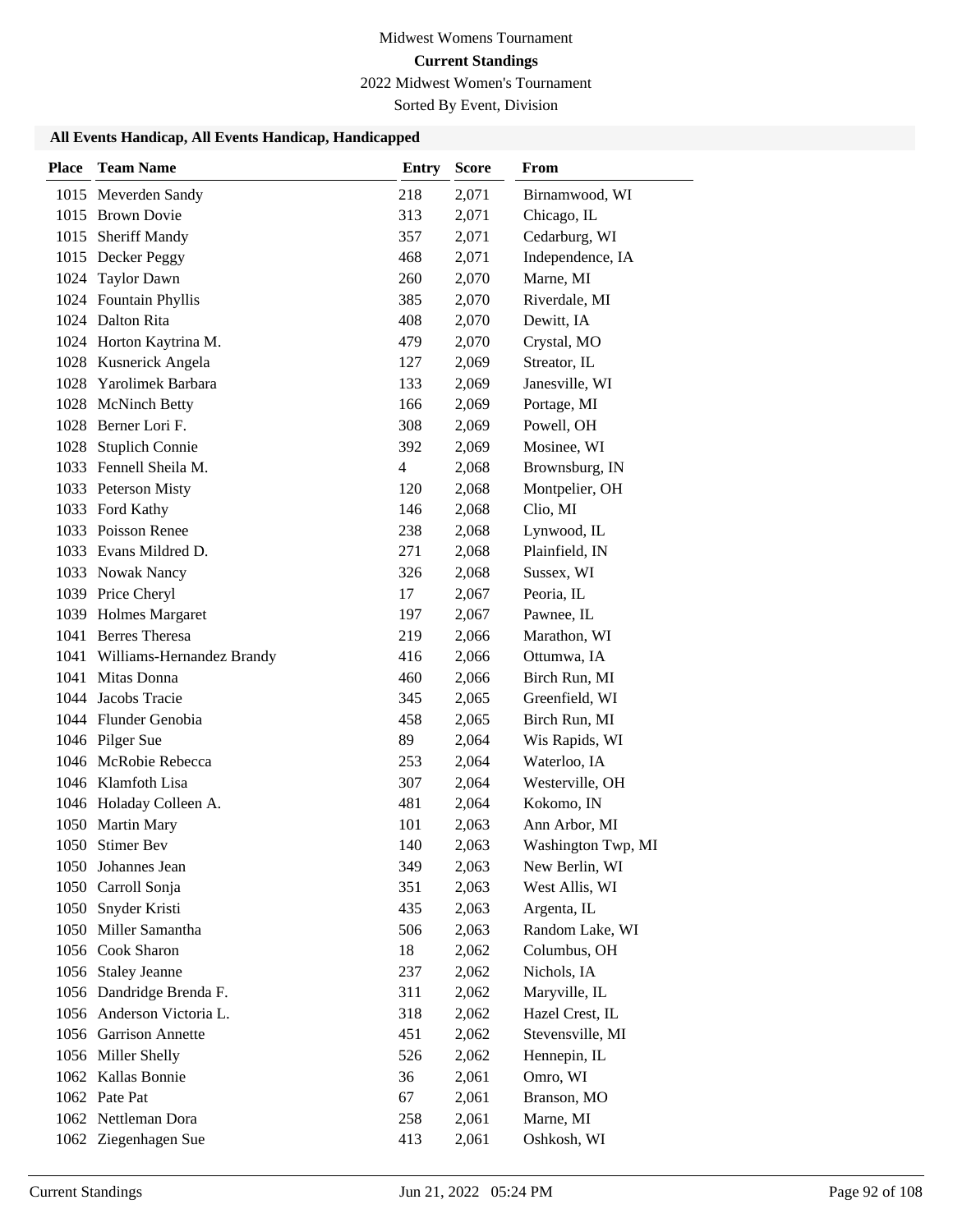2022 Midwest Women's Tournament

Sorted By Event, Division

| <b>Place</b> | <b>Team Name</b>        | <b>Entry</b> | <b>Score</b> | From                |
|--------------|-------------------------|--------------|--------------|---------------------|
|              | 1062 Zimmer Renee       | 457          | 2,061        | Birch Run, MI       |
|              | 1062 Ninneman Terri     | 509          | 2,061        | Elkhart Lake, WI    |
|              | 1068 Walker Kim         | 147          | 2,060        | Metamore, MI        |
|              | 1068 Loy Cindy          | 234          | 2,060        | Arcanum, OH         |
|              | 1068 Rodgers Edwana M.  | 321          | 2,060        | South Holland, IL   |
|              | 1071 Hersee Remy        | 281          | 2,059        | Morton Grove, IL    |
|              | 1071 Mory Madilyn       | 395          | 2,059        | Fenton, MI          |
|              | 1071 Larsen Beverly     | 502          | 2,059        | Green Bay, WI       |
|              | 1074 Allison Maureen O. | 272          | 2,058        | Plainfield, IN      |
|              | 1074 Barnes Lois        | 286          | 2,058        | Bradley, IL         |
|              | 1074 Juniel Joyce       | 299          | 2,058        | Milwaukee, WI       |
|              | 1074 Williams Cheryl    | 304          | 2,058        | Stanton, MI         |
|              | 1074 Monson Jacquelinne | 337          | 2,058        | Milwaukee, WI       |
|              | 1079 Buxbaum Jane       | 30           | 2,057        | West Allis, WI      |
|              | 1079 Hillers Barbara J. | 169          | 2,057        | Indianapolis, IN    |
| 1079         | Jackson Erin            | 204          | 2,057        | Streetsboro, OH     |
|              | 1079 Main Juanita       | 397          | 2,057        | Battle Creek, MI    |
| 1083         | Duescher Pat            | 129          | 2,056        | Union Grove, WI     |
| 1083         | Jansen Joni             | 220          | 2,056        | Wausau, WI          |
| 1083         | Wade Virginia           | 278          | 2,056        | New Canton, IL      |
| 1083         | <b>Buxrude Mandy</b>    | 327          | 2,056        | Greenfield, WI      |
|              | 1083 Evans Gabriella    | 492          | 2,056        | Pella, IA           |
|              | 1088 Wilbur Joni        | 24           | 2,055        | Grand Rapids, MI    |
|              | 1088 McGhee Maggie      | 121          | 2,055        | Montpelier, OH      |
|              | 1088 Praslowicz Barbara | 218          | 2,055        | Birnamwood, WI      |
|              | 1088 Jostock Sandra     | 229          | 2,055        | Lapeer, MI          |
|              | 1088 Palmer Bailey      | 492          | 2,055        | Pella, IA           |
|              | 1088 Ruh Karen          | 508          | 2,055        | Elkhart Lake, WI    |
|              | 1094 Olsen Sally        | 257          | 2,054        | EauClaire, WI       |
|              | 1094 Zorn Karen L.      | 285          | 2,054        | Larwill, IN         |
|              | 1094 White Tanikia      | 351          | 2,054        | West Allis, WI      |
| 1097         | Spaulding Kathleen      | 228          | 2,053        | Flint, MI           |
|              | 1097 Roushia Sandra     | 347          | 2,053        | Milwaukee, WI       |
|              | 1097 Bischoff Stacey L. | 417          | 2,053        | Bluffton, IN        |
|              | 1100 Whyatt Marilyn     | 26           | 2,052        | Grand Rapids, MI    |
|              | 1100 Lang Judy          | 217          | 2,052        | Medford, WI         |
|              | 1100 Martin Jennifer    | 286          | 2,052        | Bradley, IL         |
|              | 1100 Karnes Keri L.     | 450          | 2,052        | Troy, IL            |
|              | 1104 Sheriff Annette    | 151          | 2,051        | Freeport, IL        |
|              | 1104 Rogers Deena K.    | 310          | 2,051        | Pataskala, OH       |
| 1104         | Edgerton Janie I.       | 311          | 2,051        | Maryville, IL       |
|              | 1107 Gethers Alison     | 89           | 2,050        | Wis Rapids, WI      |
|              | 1107 Nickels Kristina   | 124          | 2,050        | Montpelier, OH      |
|              | 1107 Hall Carol         | 463          | 2,050        | Warren, OH          |
|              | 1107 Paulson Teresa     | 517          | 2,050        | Wisconsin Dells, WI |
| 1111         | Gutknecht Sandra        | 85           | 2,049        | Pewaukee, WI        |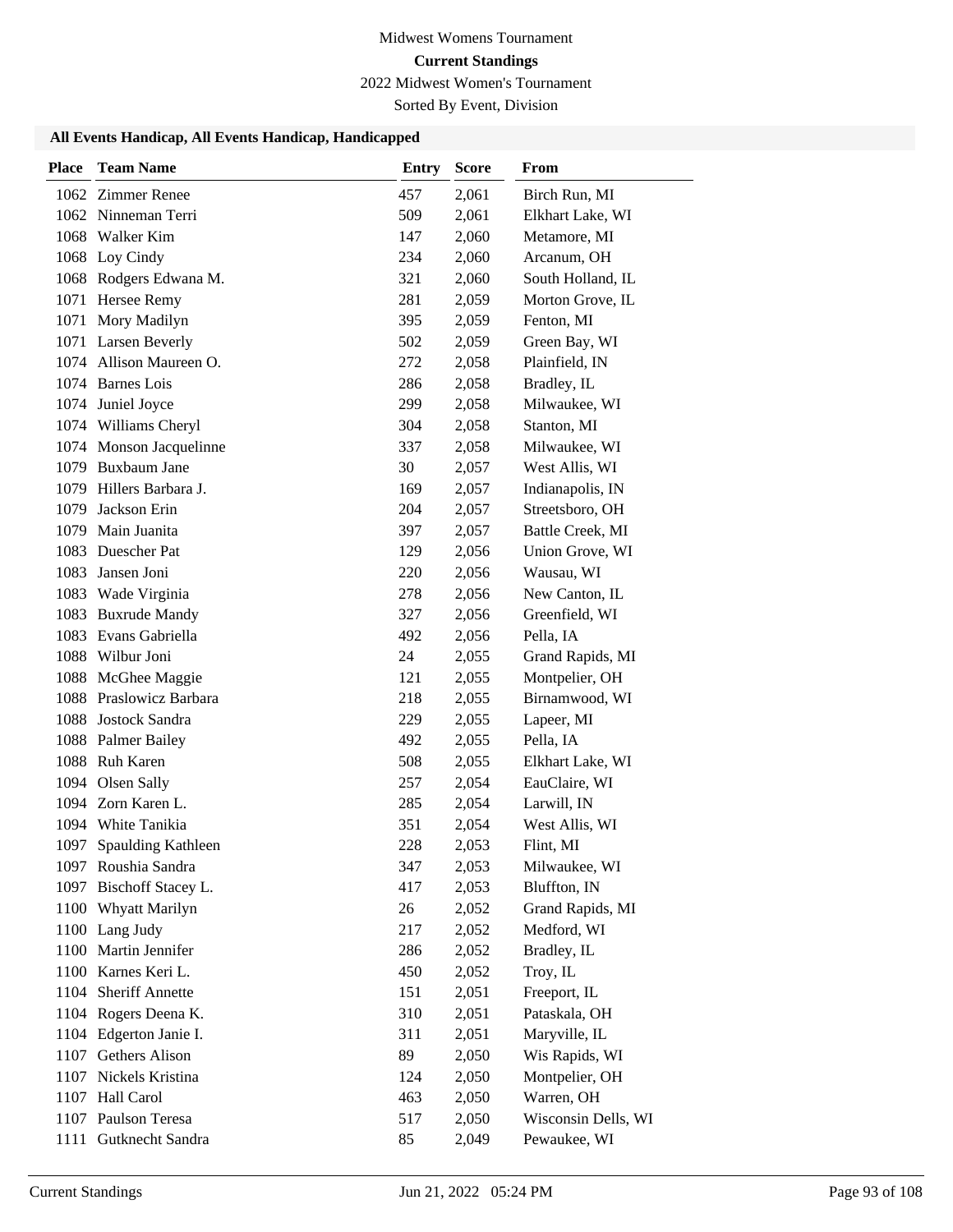2022 Midwest Women's Tournament

Sorted By Event, Division

| <b>Place</b> | <b>Team Name</b>          | <b>Entry</b> | <b>Score</b> | From                |
|--------------|---------------------------|--------------|--------------|---------------------|
|              | 1111 Voelkel Diane        | 326          | 2,049        | Sussex, WI          |
|              | 1113 Latham Joyce         | 19           | 2,048        | Columbus, OH        |
|              | 1113 Huber Catherine      | 43           | 2,048        | Tullahoma, TN       |
|              | 1113 Dietzen Sandy        | 141          | 2,048        | Richfield, WI       |
| 1113         | Morris Karen              | 161          | 2,048        | Trenton, OH         |
| 1113         | <b>Short Melanie</b>      | 161          | 2,048        | Trenton, OH         |
|              | 1113 Furney Rose Ann      | 169          | 2,048        | Indianapolis, IN    |
|              | 1113 Cooper Evelyn        | 358          | 2,048        | Beecher, IL         |
| 1113         | <b>Starr Remy</b>         | 470          | 2,048        | Chicago, IL         |
|              | 1113 Kepler Stacia L.     | 512          | 2,048        | Kansas City, KS     |
|              | 1122 Kreger Patricia      | 23           | 2,047        | Jackson, MI         |
|              | 1122 Glas Karin           | 131          | 2,047        | Union Grove, WI     |
|              | 1122 Kucher Kathy         | 148          | 2,047        | Elroy, WI           |
|              | 1122 Plaso-Rudawsky Sarah | 204          | 2,047        | Streetsboro, OH     |
|              | 1122 Mores Sujeda         | 325          | 2,047        | Sheboygan Falls, WI |
|              | 1122 Gibson Kimberly      | 370          | 2,047        | Peoria, IL          |
|              | 1128 Ludwig Nancy         | 391          | 2,046        | Strafford, MO       |
| 1129         | Thomas Patricia           | 59           | 2,045        | Oregon, IL          |
|              | 1129 Boudrie Michelle     | 103          | 2,045        | Ann Arbor, MI       |
|              | 1129 Lang Pam             | 222          | 2,045        | Marathon, WI        |
| 1129         | VanScyoc Liz              | 307          | 2,045        | Westerville, OH     |
|              | 1133 Fite Brenda          | 101          | 2,044        | Ann Arbor, MI       |
|              | 1133 Williams Robin       | 161          | 2,044        | Trenton, OH         |
|              | 1133 Bailey Jane          | 269          | 2,044        | Rock Island, IL     |
|              | 1133 De Franco Linda      | 277          | 2,044        | Bolingbrook, IL     |
|              | 1133 Curtis Cheri         | 279          | 2,044        | Ada, MI             |
|              | 1138 Dupre Barb           | 149          | 2,043        | Brown City, MI      |
|              | 1138 Daroszewski Jenna    | 345          | 2,043        | Greenfield, WI      |
|              | 1140 Vasquez Michele      | 170          | 2,042        | Webster City, IA    |
|              | 1140 Richardson Lisa      | 214          | 2,042        | Forest, OH          |
|              | 1142 Smith Evelena        | 229          | 2,041        | Lapeer, MI          |
|              | 1142 Turner Shirley       | 299          | 2,041        | Milwaukee, WI       |
|              | 1142 Schneider Pat        | 335          | 2,041        | Milwaukee, WI       |
|              | 1142 Thompson Robin       | 451          | 2,041        | Stevensville, MI    |
|              | 1142 Schonasky Danielle   | 119          | 2,041        | Wisconsin Dells, WI |
|              | 1142 Weems Teresa A.      | 511          | 2,041        | Kansas City, KS     |
|              | 1148 Baker Ruth           | 209          | 2,040        | Baraboo, WI         |
|              | 1148 Kramer Ethel         | 221          | 2,040        | Stratford, WI       |
|              | 1148 Lee Amee             | 462          | 2,040        | Springfield, IL     |
|              | 1148 Reed Spring          | 497          | 2,040        | Watertown, WI       |
|              | 1148 Warwick Amanda J.    | 515          | 2,040        | Shiloh, IL          |
|              | 1153 Mathews Carlene      | 80           | 2,039        | Springfield, IL     |
|              | 1153 Whitebear Sharon     | 119          | 2,039        | Wisconsin Dells, WI |
|              | 1153 Zeilman K.Marie      | 127          | 2,039        | Streator, IL        |
| 1153         | Gibson Lorna              | 328          | 2,039        | Milwaukee, WI       |
|              | 1153 Woodcock Sherrie     | 366          | 2,039        | New Richmond, WI    |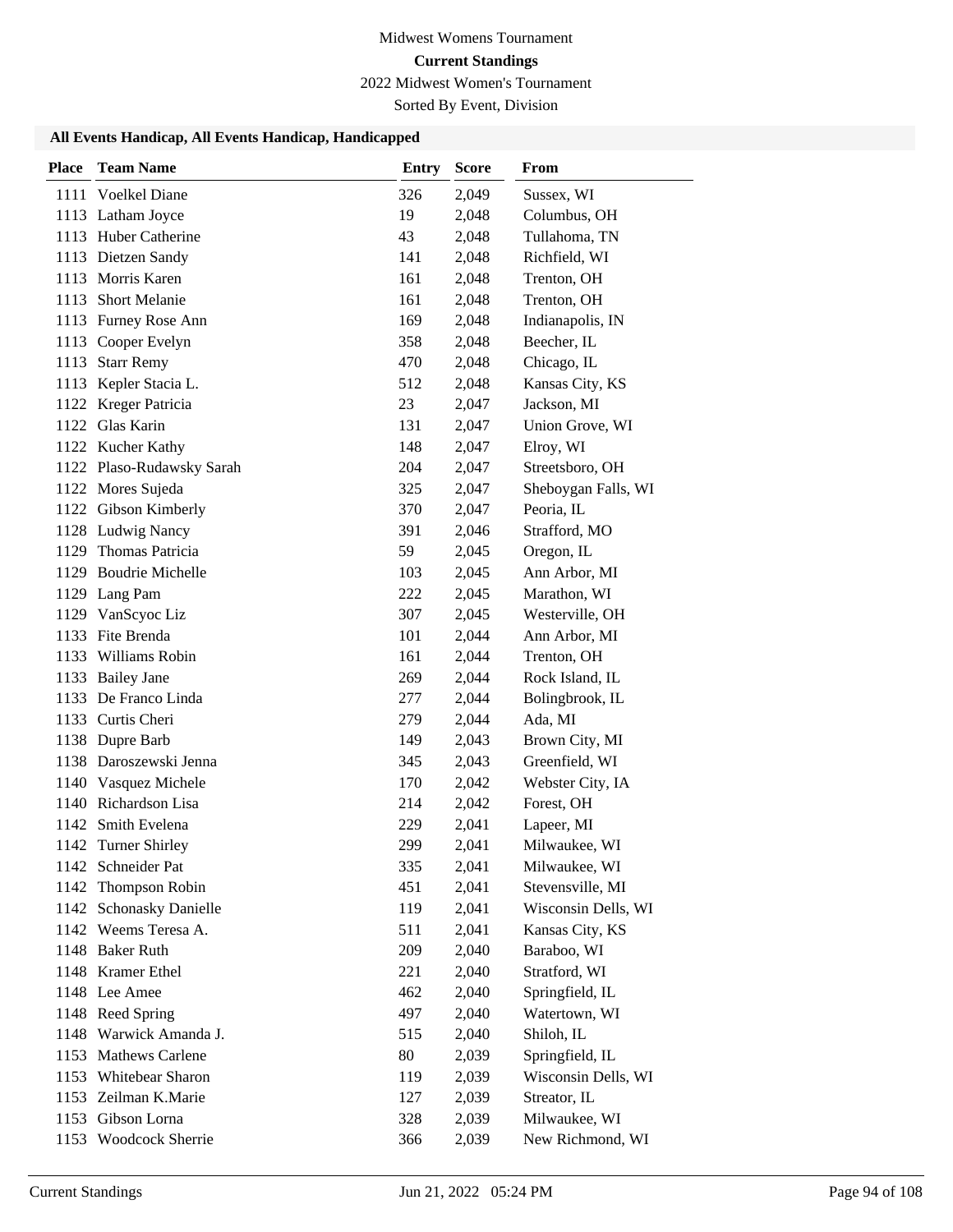2022 Midwest Women's Tournament

Sorted By Event, Division

| <b>Place</b> | <b>Team Name</b>          | Entry | <b>Score</b> | From                |
|--------------|---------------------------|-------|--------------|---------------------|
|              | 1153 Brooks Misty         | 454   | 2,039        | Comstock Park, MI   |
|              | 1153 Krier Rebecca        | 510   | 2,039        | Port Washington, WI |
| 1160         | <b>Stasiak Diane</b>      | 135   | 2,038        | Plymouth, WI        |
|              | 1160 Magers Pamela        | 148   | 2,038        | Elroy, WI           |
|              | 1160 Davis Desma          | 379   | 2,038        | University Park, IL |
|              | 1160 Haefke Bobbi         | 407   | 2,038        | Crystal Lake, IL    |
|              | 1164 Anderson Paige       | 360   | 2,037        | Peoria, IL          |
|              | 1164 Brown Nicole A.      | 394   | 2,037        | Tomahawk, WI        |
| 1166         | Trim Jennifer             | 103   | 2,036        | Ann Arbor, MI       |
|              | 1166 Gomez Deborah        | 333   | 2,036        | Milwaukee, WI       |
|              | 1166 Wendt Kathryn        | 510   | 2,036        | Port Washington, WI |
|              | 1166 Malone Mollie A.     | 515   | 2,036        | Shiloh, IL          |
|              | 1166 Aman Missy           | 527   | 2,036        | Hennepin, IL        |
|              | 1171 Bender Virginia      | 123   | 2,035        | Montpelier, OH      |
|              | 1171 Froelich Theresa A.  | 271   | 2,035        | Plainfield, IN      |
|              | 1171 Lewis Traci          | 389   | 2,035        | Elberon, IA         |
|              | 1171 Parker Linda         | 416   | 2,035        | Ottumwa, IA         |
|              | 1175 Plaso Teri           | 204   | 2,034        | Streetsboro, OH     |
|              | 1175 Porter Sharon        | 250   | 2,034        | Waterloo, IA        |
|              | 1175 Clevenger Rhonda     | 279   | 2,034        | Ada, MI             |
|              | 1175 Robarge Natalie      | 342   | 2,034        | Oak Creek, WI       |
| 1179         | <b>Woodford Vickie</b>    | 54    | 2,033        | Jefferson, IA       |
|              | 1179 Christensen Laura    | 70    | 2,033        | Indianola, IA       |
| 1179         | Hungelmann Cheryl         | 341   | 2,033        | Racine, WI          |
|              | 1179 Ferri Kari           | 415   | 2,033        | Eaton Rapids, MI    |
|              | 1179 Dennie Donna M.      | 495   | 2,033        | Warsaw, IN          |
|              | 1184 Westphal Mary F.     | 83    | 2,032        | Sussex, WI          |
|              | 1184 Brown Kylee          | 124   | 2,032        | Montpelier, OH      |
|              | 1184 Cronce Dianne        | 338   | 2,032        | Milwaukee, WI       |
|              | 1187 Barker Darlene       | 125   | 2,031        | Chillicothe, OH     |
|              | 1187 Lehrmann Jennifer L. | 394   | 2,031        | Tomahawk, WI        |
|              | 1187 Kilb Connie          | 507   | 2,031        | Elkhart Lake, WI    |
|              | 1190 Gregerson Lisa       | 70    | 2,030        | Indianola, IA       |
|              | 1191 Doss Susan           | 24    | 2,029        | Grand Rapids, MI    |
|              | 1191 Miller Marilyn       | 73    | 2,029        | Two Rivers, WI      |
|              | 1191 Payne Toni           | 306   | 2,029        | Zion, IL            |
| 1191         | Kutz Vicki                | 338   | 2,029        | Milwaukee, WI       |
| 1191         | Roberts Barb              | 38    | 2,029        | Jackson, MI         |
| 1191         | Gerard Kathryn            | 527   | 2,029        | Hennepin, IL        |
|              | 1197 Marine Pat           | 37    | 2,028        | Butte Des Morts, WI |
|              | 1197 Neal Allison         | 261   | 2,028        | Marne, MI           |
|              | 1197 Caples Laverne       | 306   | 2,028        | Zion, IL            |
|              | 1197 Foster Sheila        | 363   | 2,028        | Peoria, IL          |
|              | 1197 Olszewski Linda K.   | 471   | 2,028        | Griffith, IN        |
|              | 1202 Bares Mary           | 191   | 2,027        | Verona, WI          |
|              | 1202 Hall Theresa         | 288   | 2,027        | Alexandria, VA      |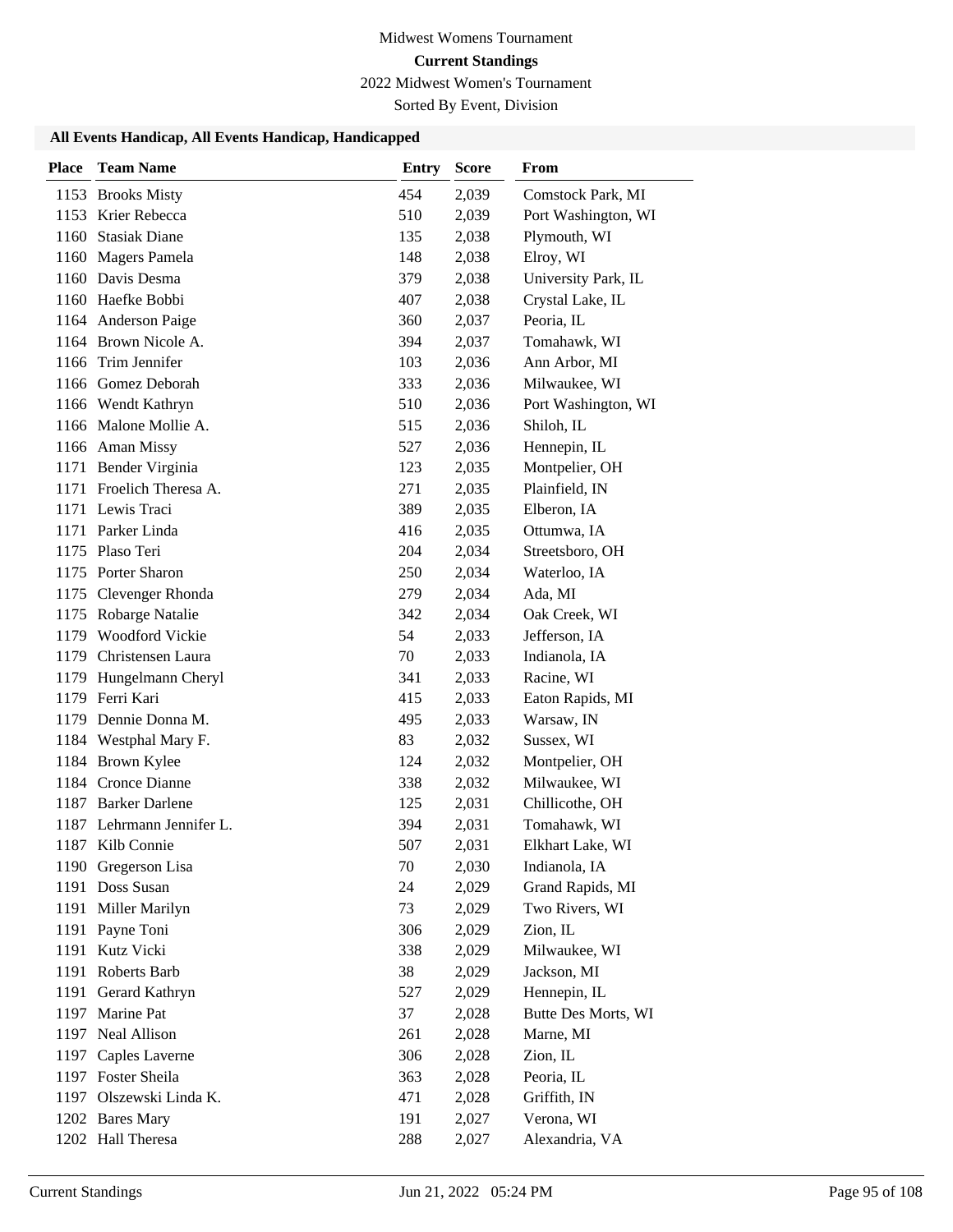2022 Midwest Women's Tournament

Sorted By Event, Division

| <b>Place</b> | <b>Team Name</b>                          | <b>Entry</b> | <b>Score</b>   | From                              |
|--------------|-------------------------------------------|--------------|----------------|-----------------------------------|
|              | 1202 Morgan Jamie                         | 467          | 2,027          | Independence, IA                  |
|              | 1202 Mobley Deborah M.                    | 472          | 2,027          | South Bend, IN                    |
|              | 1202 Fenelon Donna                        | 55           | 2,027          | Cicero, IL                        |
|              | 1207 Kozy Karen S.                        | 1            | 2,026          | Steger, IL                        |
|              | 1207 McCollough Carla                     | 170          | 2,026          | Webster City, IA                  |
|              | 1207 Pilecki Natalie                      | 224          | 2,026          | LaPeer, MI                        |
|              | 1207 Carpenter Kathy                      | 259          | 2,026          | Marne, MI                         |
|              | 1207 Reed Sandy                           | 428          | 2,026          | Rockford, IL                      |
|              | 1207 Bruce Earlean                        | 401          | 2,026          | Florissant, MO                    |
|              | 1213 Garner Jenifer                       | 44           | 2,025          | Waukegan, IL                      |
|              | 1213 McVay Penny                          | 66           | 2,025          | Oxford, OH                        |
|              | 1213 Coffman-Joy Shirley                  | 79           | 2,025          | Jacksonville, IL                  |
|              | 1213 Grochowalski Sally                   | 262          | 2,025          | Marne, MI                         |
| 1213         | Sexstella Leslie                          | 382          | 2,025          | Louisville, KY                    |
|              | 1218 Schrilla Jean                        | 41           | 2,024          | Hoffman Estates, IL               |
|              | 1218 Wachholz Cindy                       | 350          | 2,024          | West Allis, WI                    |
| 1218         | Curley Erin E.                            | 365          | 2,024          | Peoria, IL                        |
| 1221         | Nolan Pamela                              | 58           | 2,023          | Valley City, OH                   |
|              | 1221 Cleveland Deborah                    | 191          | 2,023          | Verona, WI                        |
|              | 1221 Rizzola Rosemary                     | 213          | 2,023          | Milan, IL                         |
| 1221         | Straka Marti                              | 344          | 2,023          | Meno Falls, WI                    |
|              | 1221 Haefke Jean                          | 407          | 2,023          | Crystal Lake, IL                  |
|              | 1221 McCauley Emily A.                    | 487          | 2,023          | Waterloo, IA                      |
|              | 1227 Payton Lisa R.                       | 71           | 2,022          | Indianola, IA                     |
| 1227         | Marshall Dian                             | 160          | 2,022          | Burlington, IA                    |
|              | 1227 Redman Carol L.                      | 317          | 2,022          | Chicago, IL                       |
|              | 1227 Perry Lisa                           | 387          | 2,022          | Elberon, IA                       |
| 1227         | Hunt Maria D.                             | 417          | 2,022          | Bluffton, IN                      |
|              | 1232 McCarron Anna                        | 23           | 2,021          | Jackson, MI                       |
|              | 1232 Palojarvi Cathy<br>1232 Darr Rexalyn | 42           | 2,021          | Hoffman Estates, IL               |
|              |                                           | 55           | 2,021          | Cicero, IL                        |
|              | 1235 Ramsey Donna                         | 209          | 2,020          | Baraboo, WI                       |
|              | 1235 Kenyon Karen<br>1235 Ball Gloria     | 231<br>391   | 2,020<br>2,020 | Carol Stream, IL<br>Strafford, MO |
|              | 1235 Vandersee Elise                      | 409          | 2,020          | Sumner, IA                        |
|              | 1235 Zohott Rena                          | 415          | 2,020          | Eaton Rapids, MI                  |
|              | 1235 White Tara                           | 426          | 2,020          | Belvidere, IL                     |
|              | 1241 Mahan Lindsay                        | 242          | 2,019          | Greencastle, IN                   |
|              | 1242 Hazelton Barb                        | 16           | 2,018          | Cedar Rapids, IA                  |
|              | 1242 Korschot Teresa M.                   | 150          | 2,018          | Goodland, IN                      |
|              | 1242 Hamilton Linda                       | 352          | 2,018          | Flint, MI                         |
|              | 1242 Knisley Esther                       | 19           | 2,018          | Columbus, OH                      |
|              | 1242 Blanke Anna                          | 508          | 2,018          | Elkhart Lake, WI                  |
|              | 1247 Welchman Corinne                     | 184          | 2,017          | Muscatine, IA                     |
|              | 1247 Pawlarczyk Terri                     | 342          | 2,017          | Oak Creek, WI                     |
|              | 1247 Atkins Rachel                        | 374          | 2,017          | DeWitt, MI                        |
|              |                                           |              |                |                                   |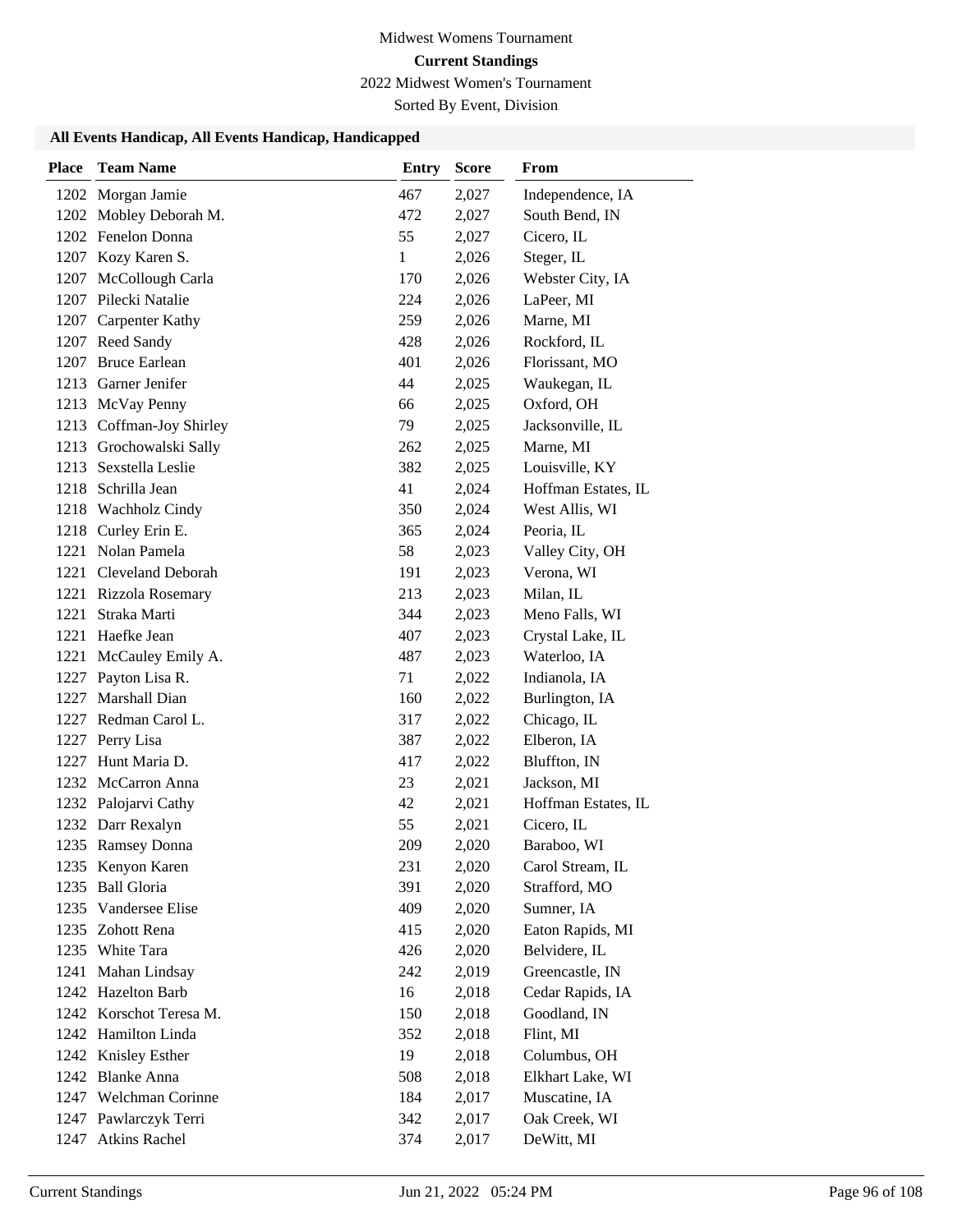2022 Midwest Women's Tournament

Sorted By Event, Division

| <b>Place</b> | <b>Team Name</b>       | Entry | <b>Score</b> | From                   |
|--------------|------------------------|-------|--------------|------------------------|
|              | 1250 Jasniewski Ann    | 12    | 2,016        | Gurnee, IL             |
|              | 1250 Marlowe Beverly   | 184   | 2,016        | Muscatine, IA          |
|              | 1250 Barron Olivia     | 335   | 2,016        | Milwaukee, WI          |
|              | 1250 Marshall Theresa  | 460   | 2,016        | Birch Run, MI          |
|              | 1250 Zurcher Veronica  | 464   | 2,016        | Warren, OH             |
|              | 1250 Demler Amy        | 506   | 2,016        | Random Lake, WI        |
|              | 1256 McMillian Susan   | 235   | 2,015        | Piqua, OH              |
|              | 1256 Bingham Caprice   | 367   | 2,015        | Hudson, WI             |
|              | 1256 Krause Lilly      | 376   | 2,015        | Fairview Heights, IL   |
|              | 1259 Ybarra Amy        | 279   | 2,013        | Ada, MI                |
|              | 1259 Krohn Beth        | 396   | 2,013        | Wausau, WI             |
|              | 1259 Floyd Ann         | 463   | 2,013        | Warren, OH             |
|              | 1259 Ryan Joyce C.     | 514   | 2,013        | Kansas City, KS        |
|              | 1263 Zimberoff Cynthia | 22    | 2,012        | Davis, IL              |
|              | 1263 Lee Carolynn      | 252   | 2,012        | Waterloo, IA           |
|              | 1263 Spears Perthina   | 340   | 2,012        | West Bend, WI          |
|              | 1263 Abel Debra J.     | 378   | 2,012        | Muncie, IN             |
| 1267         | Johnson Darcy          | 36    | 2,011        | Omro, WI               |
|              | 1267 Ahlert Diedra     | 494   | 2,011        | Glen Carbon, IL        |
| 1269         | Stempinski Suzanne R.  | 144   | 2,010        | Country Club Hills, IL |
|              | 1269 DeMario Robin     | 262   | 2,010        | Marne, MI              |
|              | 1269 Kawa Corinne M.   | 311   | 2,010        | Maryville, IL          |
|              | 1269 Brown Sondra      | 384   | 2,010        | St Louis, MO           |
|              | 1273 Feil Tracy        | 128   | 2,009        | Marshalltown, IA       |
|              | 1273 Soviak Jackie     | 206   | 2,009        | Wilmington, IL         |
|              | 1273 O'Donnell Peggy   | 334   | 2,009        | Neosho, WI             |
|              | 1276 Whitebear Sandra  | 119   | 2,008        | Wisconsin Dells, WI    |
|              | 1276 Morgan Helen      | 353   | 2,008        | Flint, MI              |
|              | 1276 Dahm Audrey       | 509   | 2,008        | Elkhart Lake, WI       |
|              | 1276 Brokaw Brenda     | 527   | 2,008        | Hennepin, IL           |
|              | 1280 Heinz Terry       | 442   | 2,007        | Lake Mills, WI         |
|              | 1280 Funderburg Toria  | 444   | 2,007        | Belvidere, IL          |
|              | 1282 Hubbard Christine | 304   | 2,006        | Stanton, MI            |
|              | 1282 Giesfeldt Rose    | 350   | 2,006        | West Allis, WI         |
|              | 1284 Dodge Carolyn     | 484   | 2,005        | Ingleside, IL          |
|              | 1285 Michel Wendy      | 19    | 2,004        | Columbus, OH           |
|              | 1285 Albrecht Ashley   | 343   | 2,004        | New Berlin, WI         |
|              | 1285 Betts Nancy       | 371   | 2,004        | Peoria, IL             |
|              | 1288 St. George Susan  | 330   | 2,003        | Richfield, WI          |
|              | 1288 Weinzirl Lora     | 342   | 2,003        | Oak Creek, WI          |
|              | 1288 Stiles Coletta    | 414   | 2,003        | Springfield, OH        |
|              | 1291 Crow Carol J.     | 53    | 2,002        | Winona Lake, IN        |
|              | 1291 Nelson Tammy      | 172   | 2,002        | Neenah, WI             |
|              | 1291 Kruithof Kathi    | 262   | 2,002        | Marne, MI              |
|              | 1291 Rice Sharon       | 280   | 2,002        | Ada, MI                |
|              | 1291 Huffman Katherine | 487   | 2,002        | Waterloo, IA           |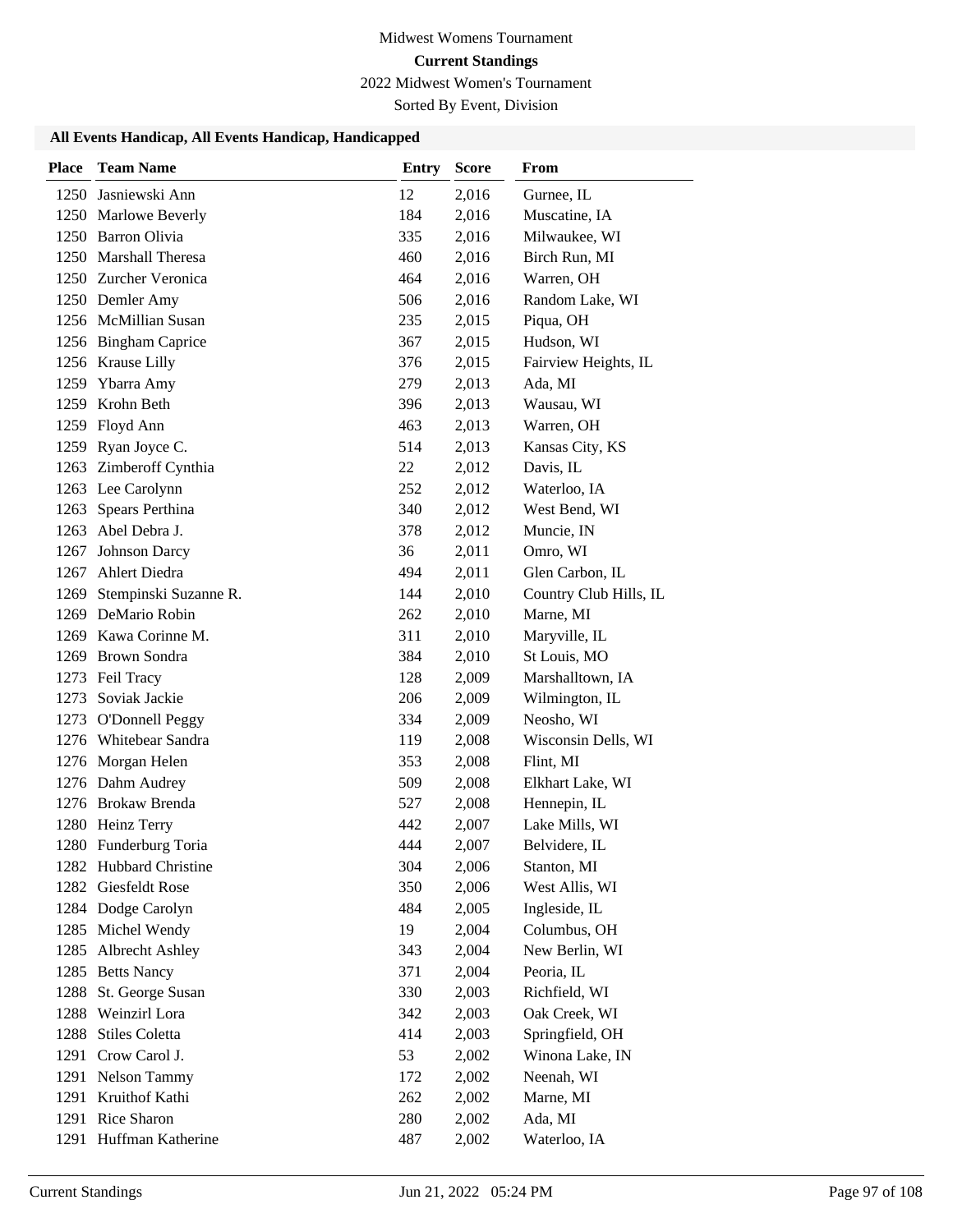2022 Midwest Women's Tournament

Sorted By Event, Division

| <b>Place</b> | <b>Team Name</b>          | <b>Entry</b>   | <b>Score</b> | From                |
|--------------|---------------------------|----------------|--------------|---------------------|
|              | 1291 Holm Danielle        | 487            | 2,002        | Waterloo, IA        |
|              | 1297 Schlachter Natasha   | 123            | 2,001        | Montpelier, OH      |
|              | 1297 Babinski Sarah       | 287            | 2,001        | Bradley, IL         |
|              | 1297 Eslinger Kelsey      | 364            | 2,001        | Peoria, IL          |
|              | 1297 Morris Taylor        | 400            | 2,001        | Florissant, MO      |
|              | 1301 Radliff Caitlin      | 492            | 2,000        | Pella, IA           |
|              | 1302 Luchterhand Virginia | 69             | 1,999        | Neillsville, WI     |
|              | 1302 Berek Lucie          | 277            | 1,999        | Bolingbrook, IL     |
|              | 1304 Stried Lynn          | 13             | 1,998        | Gurnee, IL          |
|              | 1304 Poldervaart Stacey   | 265            | 1,998        | Fort Dodge, IA      |
|              | 1304 Reidy Kristi         | 468            | 1,998        | Independence, IA    |
| 1307         | <b>Tucker Sue</b>         | 475            | 1,997        | Marshall, MI        |
| 1308         | Guziak Margie             | 217            | 1,996        | Medford, WI         |
|              | 1308 Clark Lisa           | 330            | 1,996        | Richfield, WI       |
|              | 1310 Pelletier Michele L. | 475            | 1,995        | Marshall, MI        |
|              | 1311 McDaniel Bonnie J.   | 146            | 1,994        | Clio, MI            |
| 1311         | Wicht Christy             | 195            | 1,994        | Mancelona, MI       |
|              | 1311 Henry Jennie         | 227            | 1,994        | LaPeer, MI          |
|              | 1311 Burris Tanisha       | 232            | 1,994        | Grove City, OH      |
| 1311         | Reighard Sally            | 252            | 1,994        | Waterloo, IA        |
|              | 1316 Gilles Haley         | 134            | 1,993        | Plymouth, WI        |
|              | 1316 Habeck Aggie         | 413            | 1,993        | Oshkosh, WI         |
|              | 1316 Martin Jackie        | 459            | 1,993        | Birch Run, MI       |
|              | 1316 Rummage-Star Regina  | 473            | 1,993        | South Bend, IN      |
|              | 1320 Haste Wendy          | 368            | 1,992        | Havana, IL          |
| 1321         | <b>Faulks Brittnie</b>    | 35             | 1,991        | Winneconne, WI      |
|              | 1321 McCann Brianna       | 71             | 1,991        | Indianola, IA       |
|              | 1321 Newton Melanie       | 263            | 1,991        | Marne, MI           |
|              | 1324 Rister Barb          | 101            | 1,990        | Ann Arbor, MI       |
|              | 1324 Duncan Misty         | 228            | 1,990        | Flint, MI           |
|              | 1326 Walker Pat           | 168            | 1,989        | Belle, WV           |
|              | 1326 Davis Kimberly       | 241            | 1,989        | Greencastle, IN     |
|              | 1326 Degenhardt Bonnie    | 330            | 1,989        | Richfield, WI       |
|              | 1329 Myers Ritajean       | 207            | 1,988        | Onalaska, WI        |
|              | 1329 Salter Lea           | 339            | 1,988        | Wind Lake, WI       |
|              | 1329 Mize Cassondra       | 374            | 1,988        | DeWitt, MI          |
|              | 1332 Shrake Gayle         | $\overline{c}$ | 1,987        | Dyer, IN            |
|              | 1332 DePagter Betty       | 325            | 1,987        | Sheboygan Falls, WI |
|              | 1332 Burns Nancy A.       | 378            | 1,987        | Muncie, IN          |
|              | 1332 Brothers Heather     | 381            | 1,987        | Dubuque, IA         |
|              | 1332 Maack Deb            | 490            | 1,987        | Pella, IA           |
|              | 1337 Herring Tonya        | 414            | 1,986        | Springfield, OH     |
|              | 1338 Wade Charlene        | 13             | 1,985        | Gurnee, IL          |
|              | 1338 Bush Trinity         | 435            | 1,985        | Argenta, IL         |
| 1338         | Yancey Kimberly A.        | 501            | 1,985        | Manitowoc, WI       |
| 1341         | Woodson Chrissa           | 86             | 1,983        | Waukesha, WI        |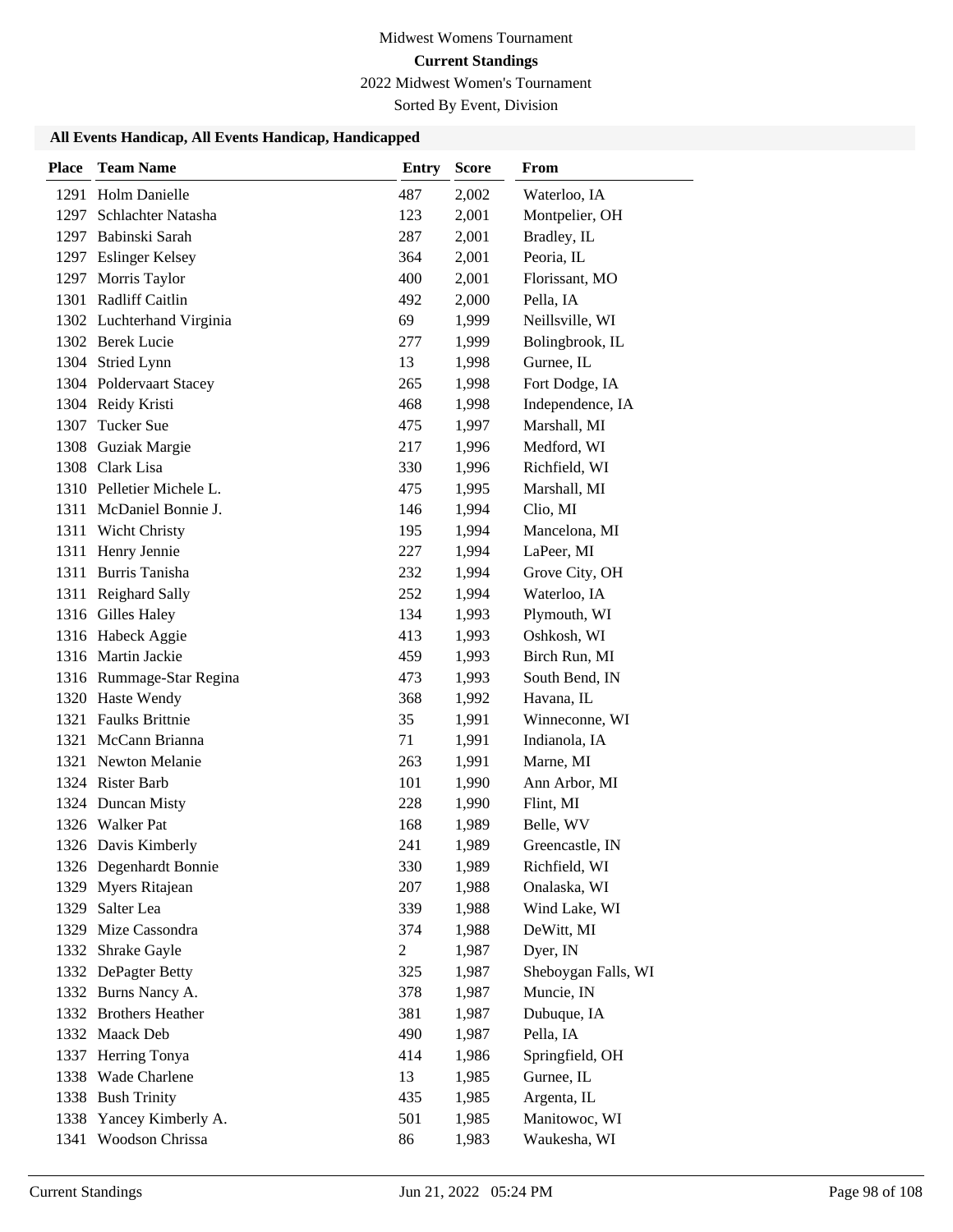2022 Midwest Women's Tournament

Sorted By Event, Division

| <b>Place</b> | <b>Team Name</b>          | <b>Entry</b> | <b>Score</b> | From              |
|--------------|---------------------------|--------------|--------------|-------------------|
|              | 1342 McKee Reta           | 25           | 1,982        | Grand Rapids, MI  |
|              | 1342 Dusing Jerrica       | 31           | 1,982        | Genoa City, WI    |
|              | 1344 Howe Freda           | 252          | 1,981        | Waterloo, IA      |
|              | 1345 Evans Sue K.         | 282          | 1,980        | West Point, IN    |
|              | 1345 Lepior Vicki         | 298          | 1,980        | Fennville, MI     |
|              | 1345 Kiefer Deb A.        | 111          | 1,980        | Austin, MN        |
|              | 1348 Wolfrum Debra        | 120          | 1,979        | Montpelier, OH    |
|              | 1348 Waldon Dianne        | 206          | 1,979        | Wilmington, IL    |
|              | 1348 Hession Sherry D.    | 284          | 1,979        | West Point, IN    |
|              | 1348 Breckenridge Mary    | 369          | 1,979        | Washington, IL    |
|              | 1348 Kelly Karma          | 408          | 1,979        | Dewitt, IA        |
| 1348         | Jump Lisa                 | 423          | 1,979        | Moline, IL        |
|              | 1348 Howard Mary          | 452          | 1,979        | North Chicago, IL |
|              | 1348 Epperson Maureen A.  | 487          | 1,979        | Waterloo, IA      |
|              | 1356 Hendricks Rachel     | 21           | 1,977        | Tomah, WI         |
|              | 1356 Perry Debra A.       | 238          | 1,977        | Lynwood, IL       |
|              | 1356 Bell Debra           | 280          | 1,977        | Ada, MI           |
|              | 1359 LaFrance Kim - Ellen | 169          | 1,976        | Indianapolis, IN  |
|              | 1359 Gerlach Vicki        | 227          | 1,976        | LaPeer, MI        |
|              | 1359 Geyer Lajeanne       | 311          | 1,976        | Maryville, IL     |
| 1359         | Knish Diane               | 415          | 1,976        | Eaton Rapids, MI  |
|              | 1363 Yonkman Debbie       | 63           | 1,975        | Cadillac, MI      |
|              | 1363 Hartman Nancy        | 66           | 1,975        | Oxford, OH        |
| 1363         | <b>Jones Tiffany</b>      | 265          | 1,975        | Fort Dodge, IA    |
|              | 1363 Burkhart Amanda      | 394          | 1,975        | Tomahawk, WI      |
|              | 1363 LaRouche Michele     | 521          | 1,975        | Taylor, MI        |
|              | 1368 Howard Lynn          | 162          | 1,974        | Nelsonville, OH   |
| 1368         | Secary Brandi C.          | 172          | 1,974        | Neenah, WI        |
|              | 1370 Riedesel Briana      | 21           | 1,973        | Tomah, WI         |
|              | 1370 Walker Janice        | 278          | 1,973        | New Canton, IL    |
|              | 1372 Liebert Lucille      | 242          | 1,972        | Greencastle, IN   |
|              | 1372 Glock Christina      | 260          | 1,972        | Marne, MI         |
|              | 1372 McCoy Karen Jo       | 274          | 1,972        | Kettering, OH     |
| 1372         | McFadden Kate             | 381          | 1,972        | Dubuque, IA       |
|              | 1372 Buehrer Brandi K.    | 450          | 1,972        | Troy, IL          |
|              | 1372 Henderson Georgia    | 477          | 1,972        | Lynwood, IL       |
|              | 1378 Griesbach Kay        | 13           | 1,970        | Gurnee, IL        |
| 1378         | Eastwood Angela           | 265          | 1,970        | Fort Dodge, IA    |
| 1378         | <b>Taylor Tiffany</b>     | 255          | 1,970        | Waterloo, IA      |
| 1381         | Phelps Jackie             | 22           | 1,969        | Davis, IL         |
| 1381         | <b>Lagness Beverly</b>    | 224          | 1,969        | LaPeer, MI        |
| 1383         | <b>Schrappe Peggy</b>     | $20\,$       | 1,968        | Columbus, OH      |
| 1383         | Schleicher Jan            | 134          | 1,968        | Plymouth, WI      |
| 1383         | <b>Howrey Vicky</b>       | 186          | 1,968        | Washington, IA    |
| 1383         | Higgins Jennifer          | 267          | 1,968        | Baraboo, WI       |
| 1387         | Jamrog Catherine          | 12           | 1,967        | Gurnee, IL        |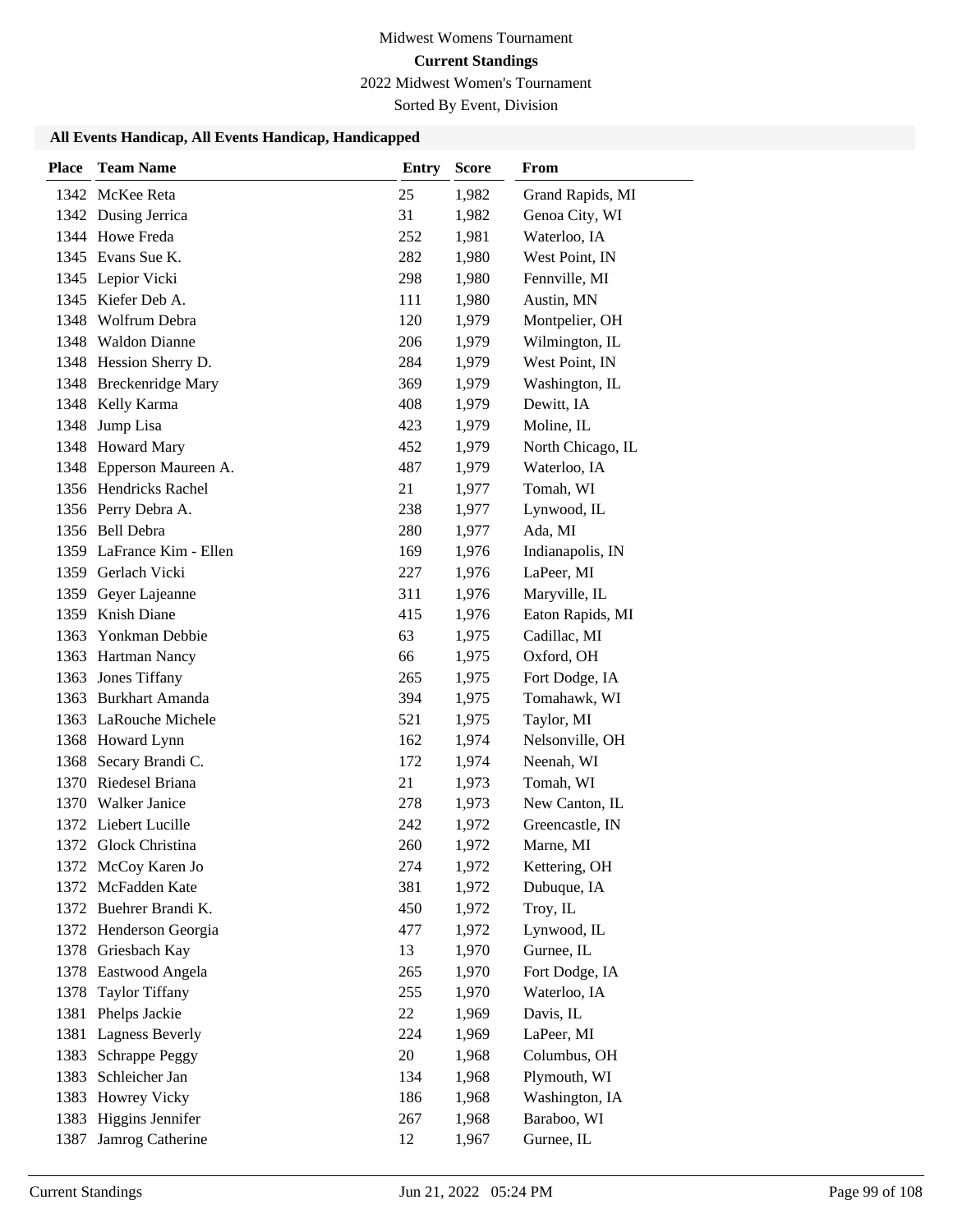2022 Midwest Women's Tournament

Sorted By Event, Division

| <b>Place</b> | <b>Team Name</b>         | <b>Entry</b> | <b>Score</b> | From                |
|--------------|--------------------------|--------------|--------------|---------------------|
| 1387         | Kehoe Rita               | 251          | 1,967        | Waterloo, IA        |
| 1387         | Whitmer Shannon          | 286          | 1,967        | Bradley, IL         |
| 1387         | Mulally Julie            | 370          | 1,967        | Peoria, IL          |
| 1387         | Tackett Angela K.        | 417          | 1,967        | Bluffton, IN        |
| 1392         | <b>Singer Janet</b>      | 126          | 1,966        | Marshfield, WI      |
|              | 1392 Wheeler CarolAnn    | 348          | 1,966        | West Allis, WI      |
|              | 1394 Altenburg Betty     | 78           | 1,965        | Burlington, WI      |
|              | 1394 Alsman Jo           | 490          | 1,965        | Pella, IA           |
|              | 1396 Hrbacek Lori        | 84           | 1,964        | Pewaukee, WI        |
|              | 1396 Haag Sara Joyce     | 232          | 1,964        | Grove City, OH      |
|              | 1396 Smith Trudy         | 355          | 1,964        | Swartz Creek, MI    |
| 1399         | Skjeveland Ann           | 109          | 1,963        | Austin, MN          |
| 1399         | Hanke LuAnn              | 222          | 1,963        | Marathon, WI        |
|              | 1401 Lipes Roxann        | 70           | 1,962        | Indianola, IA       |
|              | 1401 Uebelaker Erika     | 344          | 1,962        | Meno Falls, WI      |
|              | 1401 Hillman Kim         | 363          | 1,962        | Peoria, IL          |
|              | 1404 Roemeling Melanie   | 446          | 1,961        | Melvin, IA          |
| 1404         | Shaum Darla              | 491          | 1,961        | Pella, IA           |
|              | 1406 Zank Stacey         | 69           | 1,960        | Neillsville, WI     |
| 1407         | <b>Tiedemann Desiree</b> | 297          | 1,959        | Mascoutah, IL       |
| 1408         | Slomski Rosalie          | 171          | 1,958        | Neenah, WI          |
|              | 1408 Erickson Clarica    | 498          | 1,958        | Green Bay, WI       |
|              | 1410 Goggins Jo Ann      | 258          | 1,957        | Marne, MI           |
|              | 1410 Johnson Jennifer L. | 450          | 1,957        | Troy, IL            |
|              | 1412 Marx Karen          | 37           | 1,956        | Butte Des Morts, WI |
|              | 1412 Sellers Melissa     | 346          | 1,956        | Greenfield, WI      |
|              | 1414 Pins Sara           | 97           | 1,955        | South Wayne, WI     |
|              | 1414 Duvall Carol        | 391          | 1,955        | Strafford, MO       |
|              | 1416 Gessler Gina        | 191          | 1,954        | Verona, WI          |
|              | 1417 Zamastil Heather    | 387          | 1,953        | Elberon, IA         |
|              | 1418 Morgan Carole       | 258          | 1,952        | Marne, MI           |
|              | 1418 Whitner Eunice      | 352          | 1,952        | Flint, MI           |
|              | 1418 Reed Amber          | 386          | 1,952        | Elberon, IA         |
| 1421         | Schwartz Robin           | 133          | 1,948        | Janesville, WI      |
|              | 1421 Kolm Mary           | 190          | 1,948        | Canton, OH          |
| 1423         | Nolan Doris              | 58           | 1,947        | Valley City, OH     |
| 1423         | <b>Thacker Donna</b>     | 83           | 1,947        | Sussex, WI          |
| 1423         | Schwartz Wendy           | 90           | 1,947        | Wis Rapids, WI      |
|              | 1423 Lee Heather         | 276          | 1,947        | Slinger, WI         |
| 1423         | Robinson Dawn            | 388          | 1,947        | Elberon, IA         |
| 1423         | Kuhl Vicki S.            | 57           | 1,947        | Litchfield, OH      |
| 1429         | <b>Stutler Christine</b> | 132          | 1,946        | Rootstown, OH       |
| 1429         | <b>Brady Chrissy</b>     | 189          | 1,946        | Canton, OH          |
|              | 1429 Werner Elizabeth    | 221          | 1,946        | Stratford, WI       |
| 1429         | Smith Elaine             | 309          | 1,946        | Columbus, OH        |
| 1433         | Haynes Valeria           | 17           | 1,945        | Peoria, IL          |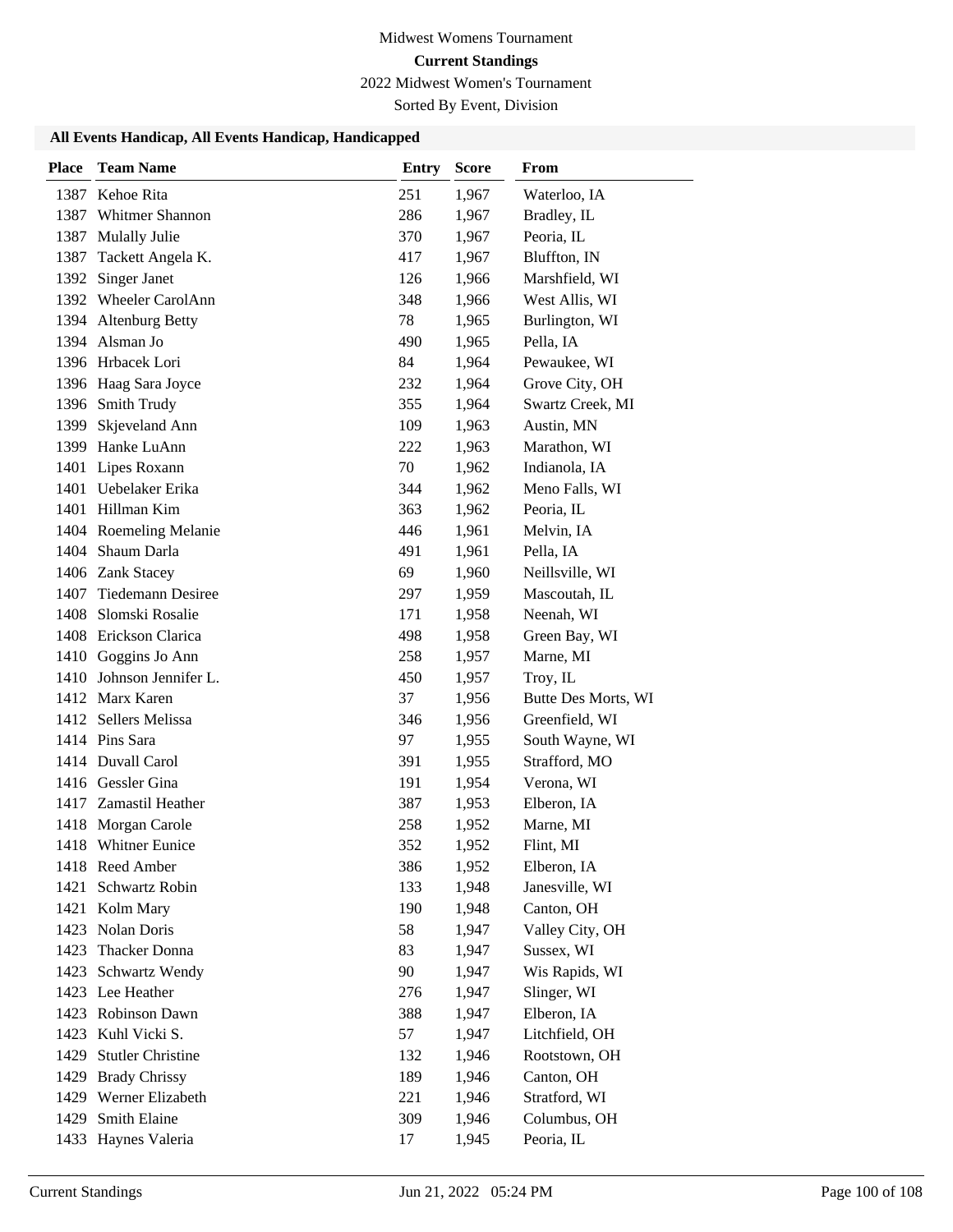2022 Midwest Women's Tournament

Sorted By Event, Division

| <b>Place</b> | <b>Team Name</b>            | <b>Entry</b> | <b>Score</b> | From                   |
|--------------|-----------------------------|--------------|--------------|------------------------|
|              | 1433 Parks Juanita          | 205          | 1,945        | Gahanna, OH            |
| 1435         | <b>Squires Carey</b>        | 195          | 1,943        | Mancelona, MI          |
|              | 1435 Myers Rita             | 242          | 1,943        | Greencastle, IN        |
| 1435         | Dabe Katie                  | 309          | 1,943        | Columbus, OH           |
|              | 1435 Boeger Mae             | 332          | 1,943        | Burlington, WI         |
|              | 1435 Downey - Padget Nicole | 462          | 1,943        | Springfield, IL        |
|              | 1440 Blosch Cheryl          | 97           | 1,942        | South Wayne, WI        |
|              | 1440 Kirtley Brenda         | 304          | 1,942        | Stanton, MI            |
|              | 1440 DeHarde Bonnie         | 331          | 1,942        | New Berlin, WI         |
|              | 1440 Ballance-Danko Anya R. | 511          | 1,942        | Kansas City, KS        |
|              | 1440 Knight Sherry L.       | 514          | 1,942        | Kansas City, KS        |
| 1445         | <b>Mack Rose</b>            | 121          | 1,941        | Montpelier, OH         |
| 1445         | Shaw Christi                | 344          | 1,941        | Meno Falls, WI         |
|              | 1445 Matts Ashley           | 426          | 1,941        | Belvidere, IL          |
|              | 1448 Nielsen Linda          | 30           | 1,940        | West Allis, WI         |
|              | 1448 Mann Kaylee            | 118          | 1,940        | South Elgin, IL        |
| 1448         | Terrigan Theresa            | 189          | 1,940        | Canton, OH             |
|              | 1448 Giesfeldt Teri         | 350          | 1,940        | West Allis, WI         |
|              | 1448 MacArthur Alyssa M.    | 375          | 1,940        | DeWitt, MI             |
| 1453         | <b>McManus Frances</b>      | 56           | 1,939        | Clarendon Hills, IL    |
| 1453         | <b>Ballentine Mary</b>      | 80           | 1,939        | Springfield, IL        |
|              | 1453 Fry Jennifer           | 101          | 1,939        | Ann Arbor, MI          |
| 1453         | Ables Cindy                 | 132          | 1,939        | Rootstown, OH          |
| 1453         | Jaynes Kathleen             | 165          | 1,939        | Millington, MI         |
|              | 1458 Henry Angela M.        | 52           | 1,938        | Winona Lake, IN        |
|              | 1458 Braet Edith M.         | 144          | 1,938        | Country Club Hills, IL |
|              | 1458 Meifert Chris          | 325          | 1,938        | Sheboygan Falls, WI    |
|              | 1461 Heuer Barb             | 237          | 1,937        | Nichols, IA            |
|              | 1462 Reverski Diane         | 166          | 1,935        | Portage, MI            |
|              | 1462 Sanchez April          | 491          | 1,935        | Pella, IA              |
|              | 1464 Hampson Peggy          | 419          | 1,934        | Springfield, IL        |
|              | 1465 Garner Jilian          | 145          | 1,932        | Clio, MI               |
|              | 1466 Hurley D'Asia D.       | 103          | 1,930        | Ann Arbor, MI          |
|              | 1466 Meyers Kitty           | 277          | 1,930        | Bolingbrook, IL        |
|              | 1466 Mott Adria Y.          | 320          | 1,930        | Chicago, IL            |
|              | 1469 Wisted Sharon          | 16           | 1,928        | Cedar Rapids, IA       |
|              | 1469 Irons Tracy            | 100          | 1,928        | Ann Arbor, MI          |
| 1471         | Vaughan Dollie              | 168          | 1,927        | Belle, WV              |
| 1472         | <b>Schilt Betty</b>         | 453          | 1,926        | Jefferson, WI          |
| 1473         | Kohler Renay                | 26           | 1,925        | Grand Rapids, MI       |
| 1473         | Wilke Charla                | 250          | 1,925        | Waterloo, IA           |
| 1473         | Heidemann Payton            | 251          | 1,925        | Waterloo, IA           |
|              | 1476 Blazina Barbara        | 95           | 1,924        | Lyons, IL              |
|              | 1476 Berge Karen            | 405          | 1,924        | Crystal Lake, IL       |
|              | 1478 Paisley Charlotte      | 102          | 1,923        | Ann Arbor, MI          |
|              | 1478 Lampe Lauren           | 131          | 1,923        | Union Grove, WI        |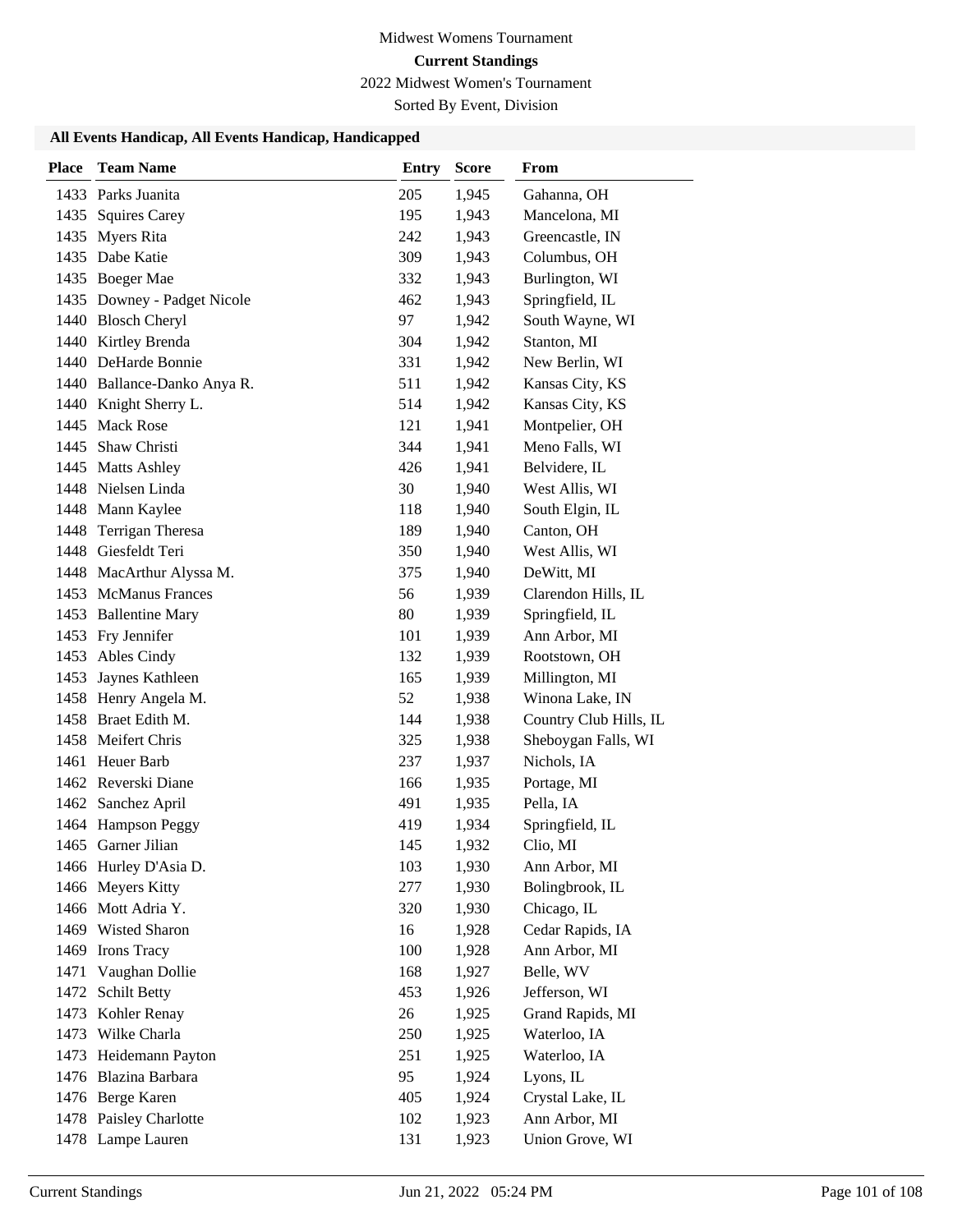2022 Midwest Women's Tournament

Sorted By Event, Division

| 1478 Borrello Marti A.<br>264<br>1,923<br>Marne, MI<br>489<br>1478 Bruursema Bobbie Jo<br>1,923<br>Pella, IA<br>1482 Friars Brittany<br>240<br>1,922<br>Greencastle, IN<br>1482 Beal Debra<br>428<br>1,922<br>Rockford, IL<br>1482 Heldebrandt Lacey D.<br>443<br>1,922<br>Oconee, IL<br>78<br>Burlington, WI<br>1485 Burright Polly<br>1,921<br>1485 Flynn Betty<br>80<br>1,921<br>Springfield, IL<br>1485 Perry Pam<br>132<br>1,921<br>Rootstown, OH<br>1488 Zaugg Renae<br>389<br>1,920<br>Elberon, IA<br>1488 Cervencik Colleen<br>448<br>1,920<br>Chicago, IL<br>1490 Munn Jacquelyn<br>397<br>1,919<br>Battle Creek, MI<br>1490 Smith Jessica<br>Birch Run, MI<br>460<br>1,919<br>Mineral Point, WI<br>1492 Danielsen Mary<br>93<br>1,918<br>Muscatine, IA<br>1493 Taylor Linda<br>184<br>1,917<br>1493 Guffey Michelle<br>462<br>Springfield, IL<br>1,917<br>1495 Broberg Corrie<br>360<br>1,916<br>Peoria, IL<br>1495 Romo Ann<br>387<br>1,916<br>Elberon, IA<br>1495 Green Gwendolyn D.<br>318<br>1,916<br>Hazel Crest, IL<br>1498 Robinson Terese<br>Milwaukee, WI<br>1,915<br>329<br>Tomah, WI<br>1499 Riedesel Stephanie<br>21<br>1,914 | <b>Place</b> | <b>Team Name</b> | <b>Entry</b> | <b>Score</b> | From         |
|-----------------------------------------------------------------------------------------------------------------------------------------------------------------------------------------------------------------------------------------------------------------------------------------------------------------------------------------------------------------------------------------------------------------------------------------------------------------------------------------------------------------------------------------------------------------------------------------------------------------------------------------------------------------------------------------------------------------------------------------------------------------------------------------------------------------------------------------------------------------------------------------------------------------------------------------------------------------------------------------------------------------------------------------------------------------------------------------------------------------------------------------------------|--------------|------------------|--------------|--------------|--------------|
|                                                                                                                                                                                                                                                                                                                                                                                                                                                                                                                                                                                                                                                                                                                                                                                                                                                                                                                                                                                                                                                                                                                                                     |              |                  |              |              |              |
|                                                                                                                                                                                                                                                                                                                                                                                                                                                                                                                                                                                                                                                                                                                                                                                                                                                                                                                                                                                                                                                                                                                                                     |              |                  |              |              |              |
|                                                                                                                                                                                                                                                                                                                                                                                                                                                                                                                                                                                                                                                                                                                                                                                                                                                                                                                                                                                                                                                                                                                                                     |              |                  |              |              |              |
|                                                                                                                                                                                                                                                                                                                                                                                                                                                                                                                                                                                                                                                                                                                                                                                                                                                                                                                                                                                                                                                                                                                                                     |              |                  |              |              |              |
|                                                                                                                                                                                                                                                                                                                                                                                                                                                                                                                                                                                                                                                                                                                                                                                                                                                                                                                                                                                                                                                                                                                                                     |              |                  |              |              |              |
|                                                                                                                                                                                                                                                                                                                                                                                                                                                                                                                                                                                                                                                                                                                                                                                                                                                                                                                                                                                                                                                                                                                                                     |              |                  |              |              |              |
|                                                                                                                                                                                                                                                                                                                                                                                                                                                                                                                                                                                                                                                                                                                                                                                                                                                                                                                                                                                                                                                                                                                                                     |              |                  |              |              |              |
|                                                                                                                                                                                                                                                                                                                                                                                                                                                                                                                                                                                                                                                                                                                                                                                                                                                                                                                                                                                                                                                                                                                                                     |              |                  |              |              |              |
|                                                                                                                                                                                                                                                                                                                                                                                                                                                                                                                                                                                                                                                                                                                                                                                                                                                                                                                                                                                                                                                                                                                                                     |              |                  |              |              |              |
|                                                                                                                                                                                                                                                                                                                                                                                                                                                                                                                                                                                                                                                                                                                                                                                                                                                                                                                                                                                                                                                                                                                                                     |              |                  |              |              |              |
|                                                                                                                                                                                                                                                                                                                                                                                                                                                                                                                                                                                                                                                                                                                                                                                                                                                                                                                                                                                                                                                                                                                                                     |              |                  |              |              |              |
|                                                                                                                                                                                                                                                                                                                                                                                                                                                                                                                                                                                                                                                                                                                                                                                                                                                                                                                                                                                                                                                                                                                                                     |              |                  |              |              |              |
|                                                                                                                                                                                                                                                                                                                                                                                                                                                                                                                                                                                                                                                                                                                                                                                                                                                                                                                                                                                                                                                                                                                                                     |              |                  |              |              |              |
|                                                                                                                                                                                                                                                                                                                                                                                                                                                                                                                                                                                                                                                                                                                                                                                                                                                                                                                                                                                                                                                                                                                                                     |              |                  |              |              |              |
|                                                                                                                                                                                                                                                                                                                                                                                                                                                                                                                                                                                                                                                                                                                                                                                                                                                                                                                                                                                                                                                                                                                                                     |              |                  |              |              |              |
|                                                                                                                                                                                                                                                                                                                                                                                                                                                                                                                                                                                                                                                                                                                                                                                                                                                                                                                                                                                                                                                                                                                                                     |              |                  |              |              |              |
|                                                                                                                                                                                                                                                                                                                                                                                                                                                                                                                                                                                                                                                                                                                                                                                                                                                                                                                                                                                                                                                                                                                                                     |              |                  |              |              |              |
|                                                                                                                                                                                                                                                                                                                                                                                                                                                                                                                                                                                                                                                                                                                                                                                                                                                                                                                                                                                                                                                                                                                                                     |              |                  |              |              |              |
|                                                                                                                                                                                                                                                                                                                                                                                                                                                                                                                                                                                                                                                                                                                                                                                                                                                                                                                                                                                                                                                                                                                                                     |              |                  |              |              |              |
|                                                                                                                                                                                                                                                                                                                                                                                                                                                                                                                                                                                                                                                                                                                                                                                                                                                                                                                                                                                                                                                                                                                                                     |              |                  |              |              |              |
|                                                                                                                                                                                                                                                                                                                                                                                                                                                                                                                                                                                                                                                                                                                                                                                                                                                                                                                                                                                                                                                                                                                                                     | 1500         | Yeager Gail M.   | 8            | 1,913        | Woodlawn, IL |
| 1500 Paulus Terri<br>505<br>1,913<br>Random Lake, WI                                                                                                                                                                                                                                                                                                                                                                                                                                                                                                                                                                                                                                                                                                                                                                                                                                                                                                                                                                                                                                                                                                |              |                  |              |              |              |
| 1502 Dixon Cassandra<br>269<br>1,912<br>Rock Island, IL                                                                                                                                                                                                                                                                                                                                                                                                                                                                                                                                                                                                                                                                                                                                                                                                                                                                                                                                                                                                                                                                                             |              |                  |              |              |              |
| 1502 Proffitt Dana L.<br>450<br>1,912<br>Troy, IL                                                                                                                                                                                                                                                                                                                                                                                                                                                                                                                                                                                                                                                                                                                                                                                                                                                                                                                                                                                                                                                                                                   |              |                  |              |              |              |
| 1504 Van Uffelen Elizabeth<br>297<br>1,911<br>Mascoutah, IL                                                                                                                                                                                                                                                                                                                                                                                                                                                                                                                                                                                                                                                                                                                                                                                                                                                                                                                                                                                                                                                                                         |              |                  |              |              |              |
| 1505 Brinkmann Patti<br>36<br>1,909<br>Omro, WI                                                                                                                                                                                                                                                                                                                                                                                                                                                                                                                                                                                                                                                                                                                                                                                                                                                                                                                                                                                                                                                                                                     |              |                  |              |              |              |
| 1505 Parker Miranda<br>Howard, OH<br>105<br>1,909                                                                                                                                                                                                                                                                                                                                                                                                                                                                                                                                                                                                                                                                                                                                                                                                                                                                                                                                                                                                                                                                                                   |              |                  |              |              |              |
| 1505 Spencer Leah<br>310<br>1,909<br>Pataskala, OH<br>1508 Greiner Dawn                                                                                                                                                                                                                                                                                                                                                                                                                                                                                                                                                                                                                                                                                                                                                                                                                                                                                                                                                                                                                                                                             |              |                  |              |              |              |
| 197<br>Pawnee, IL<br>1,906<br>1509 Borders Yolanda<br>322                                                                                                                                                                                                                                                                                                                                                                                                                                                                                                                                                                                                                                                                                                                                                                                                                                                                                                                                                                                                                                                                                           |              |                  |              |              |              |
| Milwaukee, WI<br>1,905<br>1510 Sprager Mildred<br>276<br>1,904<br>Slinger, WI                                                                                                                                                                                                                                                                                                                                                                                                                                                                                                                                                                                                                                                                                                                                                                                                                                                                                                                                                                                                                                                                       |              |                  |              |              |              |
| 85<br>1,903<br>1511 Kallas Barb                                                                                                                                                                                                                                                                                                                                                                                                                                                                                                                                                                                                                                                                                                                                                                                                                                                                                                                                                                                                                                                                                                                     |              |                  |              |              |              |
| Pewaukee, WI<br>1512 Brown Penny<br>331<br>1,901<br>New Berlin, WI                                                                                                                                                                                                                                                                                                                                                                                                                                                                                                                                                                                                                                                                                                                                                                                                                                                                                                                                                                                                                                                                                  |              |                  |              |              |              |
| 1512 Long Christine<br>465<br>1,901<br>Warren, OH                                                                                                                                                                                                                                                                                                                                                                                                                                                                                                                                                                                                                                                                                                                                                                                                                                                                                                                                                                                                                                                                                                   |              |                  |              |              |              |
| 1514 Herman Lucy<br>30<br>1,897<br>West Allis, WI                                                                                                                                                                                                                                                                                                                                                                                                                                                                                                                                                                                                                                                                                                                                                                                                                                                                                                                                                                                                                                                                                                   |              |                  |              |              |              |
| 1515 Almerli Laurie<br>Cambria, WI<br>64<br>1,895                                                                                                                                                                                                                                                                                                                                                                                                                                                                                                                                                                                                                                                                                                                                                                                                                                                                                                                                                                                                                                                                                                   |              |                  |              |              |              |
| 1516 Burns Tina<br>Columbus, OH<br>309<br>1,893                                                                                                                                                                                                                                                                                                                                                                                                                                                                                                                                                                                                                                                                                                                                                                                                                                                                                                                                                                                                                                                                                                     |              |                  |              |              |              |
| 1516 Craven Susan<br>395<br>Fenton, MI<br>1,893                                                                                                                                                                                                                                                                                                                                                                                                                                                                                                                                                                                                                                                                                                                                                                                                                                                                                                                                                                                                                                                                                                     |              |                  |              |              |              |
| 1518 Otto Lola D.<br>$\overline{4}$<br>1,890<br>Brownsburg, IN                                                                                                                                                                                                                                                                                                                                                                                                                                                                                                                                                                                                                                                                                                                                                                                                                                                                                                                                                                                                                                                                                      |              |                  |              |              |              |
| 1519 Williams Karen<br>Hazel Crest, IL<br>318<br>1,888                                                                                                                                                                                                                                                                                                                                                                                                                                                                                                                                                                                                                                                                                                                                                                                                                                                                                                                                                                                                                                                                                              |              |                  |              |              |              |
| Reigle Patricia<br>234<br>Arcanum, OH<br>1520<br>1,887                                                                                                                                                                                                                                                                                                                                                                                                                                                                                                                                                                                                                                                                                                                                                                                                                                                                                                                                                                                                                                                                                              |              |                  |              |              |              |
| Toepfer Judith<br>251<br>Waterloo, IA<br>1520<br>1,887                                                                                                                                                                                                                                                                                                                                                                                                                                                                                                                                                                                                                                                                                                                                                                                                                                                                                                                                                                                                                                                                                              |              |                  |              |              |              |
| 1522 Wilson Shelia<br>Beecher, IL<br>358<br>1,886                                                                                                                                                                                                                                                                                                                                                                                                                                                                                                                                                                                                                                                                                                                                                                                                                                                                                                                                                                                                                                                                                                   |              |                  |              |              |              |
| 1523 Begue Barbara A.<br>51<br>Winona Lake, IN<br>1,885                                                                                                                                                                                                                                                                                                                                                                                                                                                                                                                                                                                                                                                                                                                                                                                                                                                                                                                                                                                                                                                                                             |              |                  |              |              |              |
| 1524 Diveley Christy<br>Pawnee, IL<br>197<br>1,884                                                                                                                                                                                                                                                                                                                                                                                                                                                                                                                                                                                                                                                                                                                                                                                                                                                                                                                                                                                                                                                                                                  |              |                  |              |              |              |
| 1525 Shepherd Jennifer L.<br>53<br>Winona Lake, IN<br>1,882                                                                                                                                                                                                                                                                                                                                                                                                                                                                                                                                                                                                                                                                                                                                                                                                                                                                                                                                                                                                                                                                                         |              |                  |              |              |              |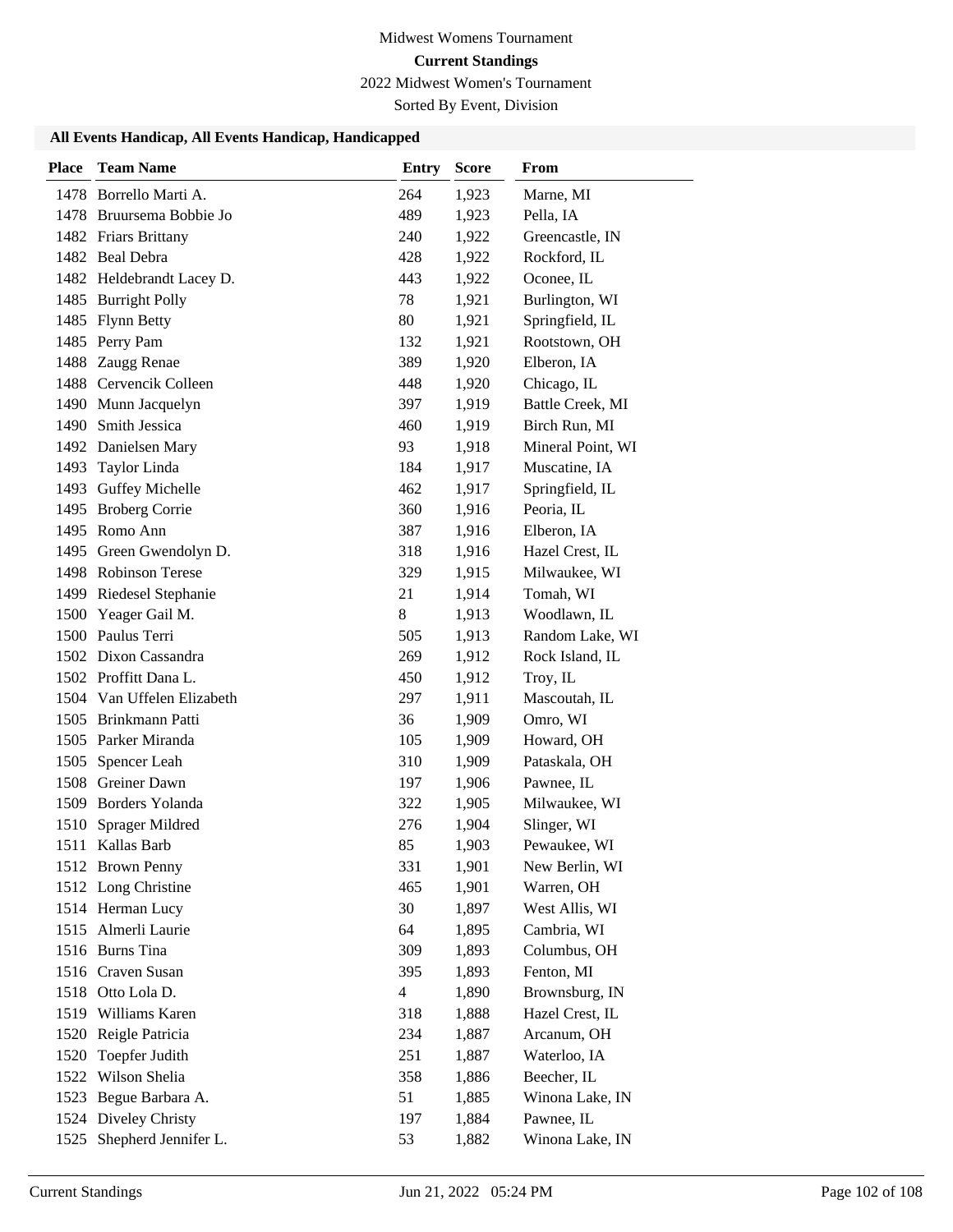2022 Midwest Women's Tournament

Sorted By Event, Division

| <b>Place</b> | <b>Team Name</b>                               | <b>Entry</b>   | <b>Score</b>   | From                        |
|--------------|------------------------------------------------|----------------|----------------|-----------------------------|
| 1526         | Soderberg Sue                                  | 393            | 1,880          | Conover, WI                 |
| 1527         | Schmidt Bonnie                                 | 332            | 1,878          | Burlington, WI              |
| 1528         | Sugden Mary Pat                                | 347            | 1,877          | Milwaukee, WI               |
|              | 1529 Ritchey Amy                               | 190            | 1,873          | Canton, OH                  |
|              | 1530 Mitchell Laura                            | 105            | 1,871          | Howard, OH                  |
|              | 1530 Wright Virginia                           | 53             | 1,871          | Winona Lake, IN             |
|              | 1532 Duesing Linda                             | 408            | 1,870          | Dewitt, IA                  |
|              | 1533 Cavanaugh Deb                             | 505            | 1,868          | Random Lake, WI             |
|              | 1534 Jennings Wanda                            | 69             | 1,865          | Neillsville, WI             |
|              | 1534 Siemers Kailey                            | 426            | 1,865          | Belvidere, IL               |
|              | 1536 Pierson Vicky                             | 259            | 1,864          | Marne, MI                   |
|              | 1537 DeLuca Debra                              | 83             | 1,861          | Sussex, WI                  |
|              | 1538 Raymundo Lindaflor                        | 208            | 1,855          | Chicago, IL                 |
| 1539         | Stewart Terri                                  | 276            | 1,854          | Slinger, WI                 |
|              | 1540 Adkins Jeanine                            | 357            | 1,853          | Cedarburg, WI               |
|              | 1541 Berchem Linda                             | $\mathbf{1}$   | 1,852          | Steger, IL                  |
|              | 1541 McClay Mary                               | 57             | 1,852          | Litchfield, OH              |
|              | 1543 Somers Amber M.                           | 512            | 1,849          | Kansas City, KS             |
|              | 1544 Brown Nancy                               | 274            | 1,846          | Kettering, OH               |
| 1545         | Secl-Cross Cherylle                            | 258            | 1,845          | Marne, MI                   |
|              | 1546 Clute Leslie                              | 308            | 1,843          | Powell, OH                  |
|              | 1547 Boelter Charly                            | 496            | 1,842          | Oshkosh, WI                 |
|              | 1548 Bertrand Laura                            | 340            | 1,841          | West Bend, WI               |
| 1549         | <b>Garnett Readith</b>                         | 312            | 1,836          | Chicago, IL                 |
| 1550         | Craig Wendy                                    | 20             | 1,835          | Columbus, OH                |
| 1551         | Vaughan Denise                                 | 466            | 1,834          | Traverse City, MI           |
|              | 1552 Bolander Barbara                          | 369            | 1,832          | Washington, IL              |
|              | 1553 Posnanski Emma                            | 338            | 1,830          | Milwaukee, WI               |
|              | 1554 Weatherby Kimberly                        | 205            | 1,827          | Gahanna, OH                 |
|              | 1555 McDougall Colleen                         | 121            | 1,819          | Montpelier, OH              |
|              | 1555 Maul Dana L.                              | 144            | 1,819          | Country Club Hills, IL      |
| 1557         | Jakubiak Amy                                   | 448            | 1,818          | Chicago, IL                 |
|              | 1558 Lawrence Kathy                            | 7              | 1,817          | Wisconsin Dells, WI         |
|              | 1559 Geer Tanya L.<br>1560 Delagardelle Nicole | 251<br>488     | 1,815          | Waterloo, IA                |
|              | 1561 Short Cindy                               | 161            | 1,811<br>1,810 | Waterloo, IA<br>Trenton, OH |
|              | 1562 Marquardt Sharon                          | 331            | 1,807          | New Berlin, WI              |
| 1563         | Cook Lisa                                      | 102            | 1,801          | Ann Arbor, MI               |
|              | 1564 Hall Earlene D.                           | 316            | 1,799          | Chicago, IL                 |
|              | 1565 Delaney Crystal                           | 259            | 1,793          | Marne, MI                   |
|              | 1565 Mainiero Joyce L.                         | 41             | 1,793          | Hoffman Estates, IL         |
|              | 1567 Kephart Paula                             | 254            | 1,785          | Waterloo, IA                |
|              | 1568 Luchterhand Jennifer                      | 69             | 1,769          | Neillsville, WI             |
|              | 1569 Mastopietro Elizabeth                     | 337            | 1,766          | Milwaukee, WI               |
|              | 1570 Kozy Sharon L.                            | $\overline{c}$ | 1,734          | Dyer, IN                    |
|              | 1571 Murray Patricia                           | 499            | 1,725          | Manitowoc, WI               |
|              |                                                |                |                |                             |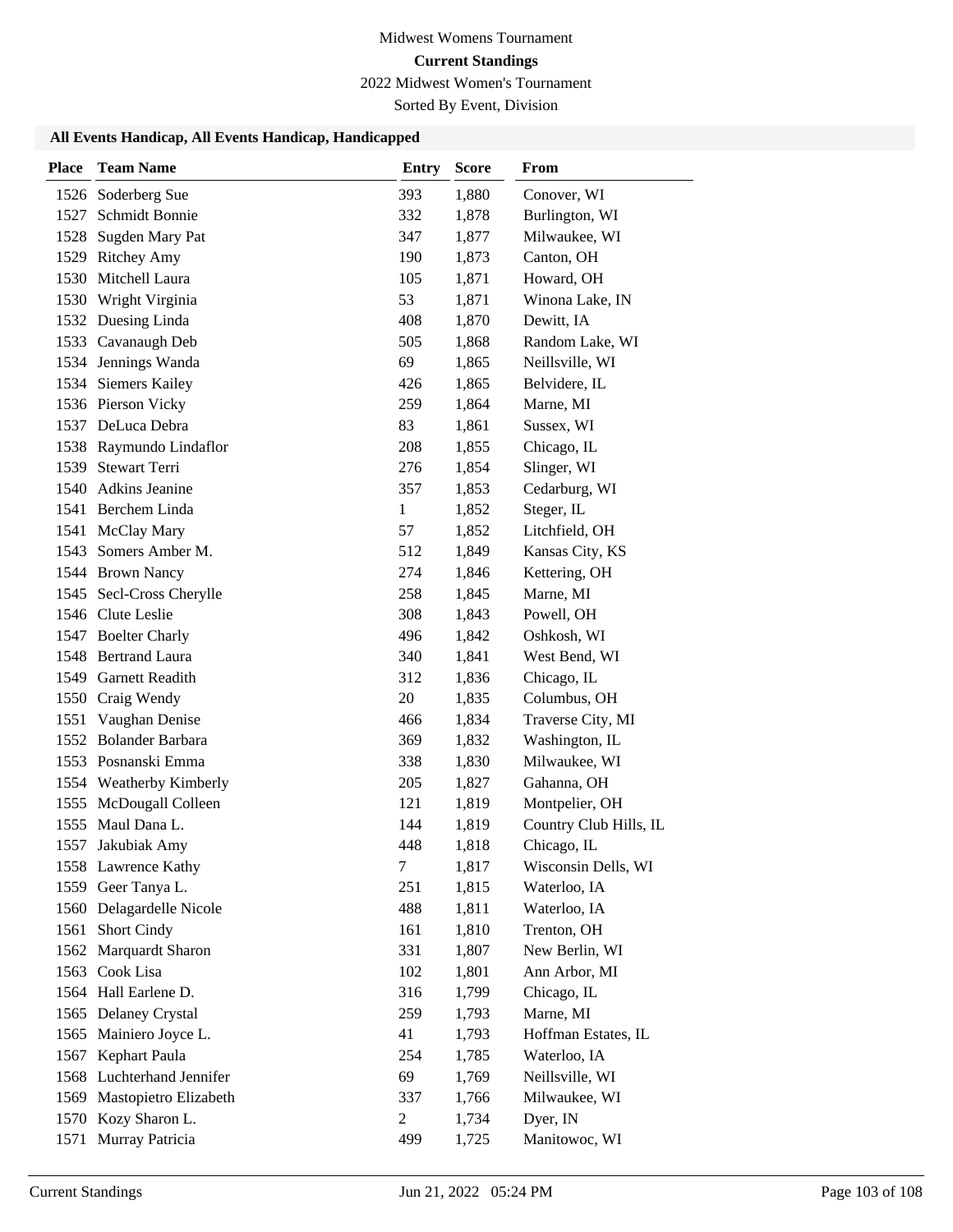2022 Midwest Women's Tournament

Sorted By Event, Division

### **All Events Handicap, All Events Handicap, Handicapped**

| <b>Place</b> | <b>Team Name</b>           | <b>Entry</b> | <b>Score</b> | <b>From</b>       |
|--------------|----------------------------|--------------|--------------|-------------------|
|              | 1572 Hightower Cassaundra  | 17           | 1,711        | Peoria, IL        |
|              | 1573 Pallan Judy           | 349          | 1,679        | New Berlin, WI    |
|              | 1574 Danner Joyce          | 125          | 1,658        | Chillicothe, OH   |
|              | 1575 Anzalone Angela       | 118          | 1,528        | South Elgin, IL   |
| 1576         | <b>Scott Trinity</b>       | 362          | 1,507        | Peoria, IL        |
|              | 1577 Wollebeck Susan       | 66           | 1,487        | Oxford, OH        |
| 1578         | Slocum Kandi               | 128          | 1,455        | Marshalltown, IA  |
|              | 1579 Hurd Angie            | 129          | 1,443        | Union Grove, WI   |
|              | 1579 Brandes June          | 130          | 1,443        | Union Grove, WI   |
|              | 1581 Metzner Kathy         | 498          | 1,438        | Green Bay, WI     |
|              | 1582 Dixon Stephanie       | 268          | 1,427        | Rock Island, IL   |
|              | 1583 Clark Christine       | 220          | 1,420        | Wausau, WI        |
|              | 1583 Hatch Teisha          | 476          | 1,420        | Lynwood, IL       |
|              | 1585 Meacham Margaret      | 220          | 1,406        | Wausau, WI        |
|              | 1586 Brozek Rose Mae       | 271          | 1,388        | Plainfield, IN    |
| 1587         | <b>Treichel Fran</b>       | 79           | 1,386        | Jacksonville, IL  |
|              | 1588 Chan Susan L.         | 60           | 1,363        | Chicago, IL       |
|              | 1589 Gant Deborah          | 354          | 1,348        | Flint, MI         |
|              | 1590 Martin Teresa         | 11           | 1,337        | Heyworth, IL      |
| 1591         | Savoy Livia S.             | 478          | 1,336        | Lynwood, IL       |
|              | 1592 Elston Darlene        | 384          | 1,324        | St Louis, MO      |
|              | 1593 Pomeroy Debbie        | 326          | 1,314        | Sussex, WI        |
|              | 1594 Minton Sue            | 130          | 1,306        | Union Grove, WI   |
|              | 1595 Sleaford Jennifer     | 333          | 1,296        | Milwaukee, WI     |
|              | 1596 McHugh Shannon        | 54           | 1,289        | Jefferson, IA     |
|              | 1597 Peiffer Rita          | 70           | 1,286        | Indianola, IA     |
| 1598         | <b>Tippett Cindi</b>       | 390          | 1,284        | Elberon, IA       |
| 1599         | Grunzel Lauren             | 330          | 1,277        | Richfield, WI     |
| 1600         | Stanienda Janice           | 326          | 1,265        | Sussex, WI        |
|              | 1601 McKnight Lucia        | 225          | 1,252        | Columbiaville, MI |
|              | 1602 John Phyllis          | 498          | 1,222        | Green Bay, WI     |
|              | 1603 Davis Sandra          | 225          | 1,211        | Columbiaville, MI |
|              | 1604 Shaver Valeda M.      | 317          | 1,130        | Chicago, IL       |
|              | 1605 Moore Harriett        | 313          | 1,121        | Chicago, IL       |
|              | 1606 Berry Kim             | 313          | 941          | Chicago, IL       |
|              | 1607 Darnstaedt Sandy      | 515          | 683          | Shiloh, IL        |
|              | 1608 Johnson-Woods Lela D. | 320          | 679          | Chicago, IL       |
|              | 1609 Appel Dorothy         | 515          | 668          | Shiloh, IL        |
| 1610         | <b>Borns Linda</b>         | 105          | 664          | Howard, OH        |
| 1611         | Kindred Deborah            | 275          | 631          | Kettering, OH     |
| 1612         | Seubert Denise             | 222          | 592          | Marathon, WI      |

The lowest score to cash is 592.

| <b>Place</b> Team Name | <b>Entry Score From</b> |                          |
|------------------------|-------------------------|--------------------------|
| Tackett Natalie        |                         | $417$ 2,266 Bluffton, IN |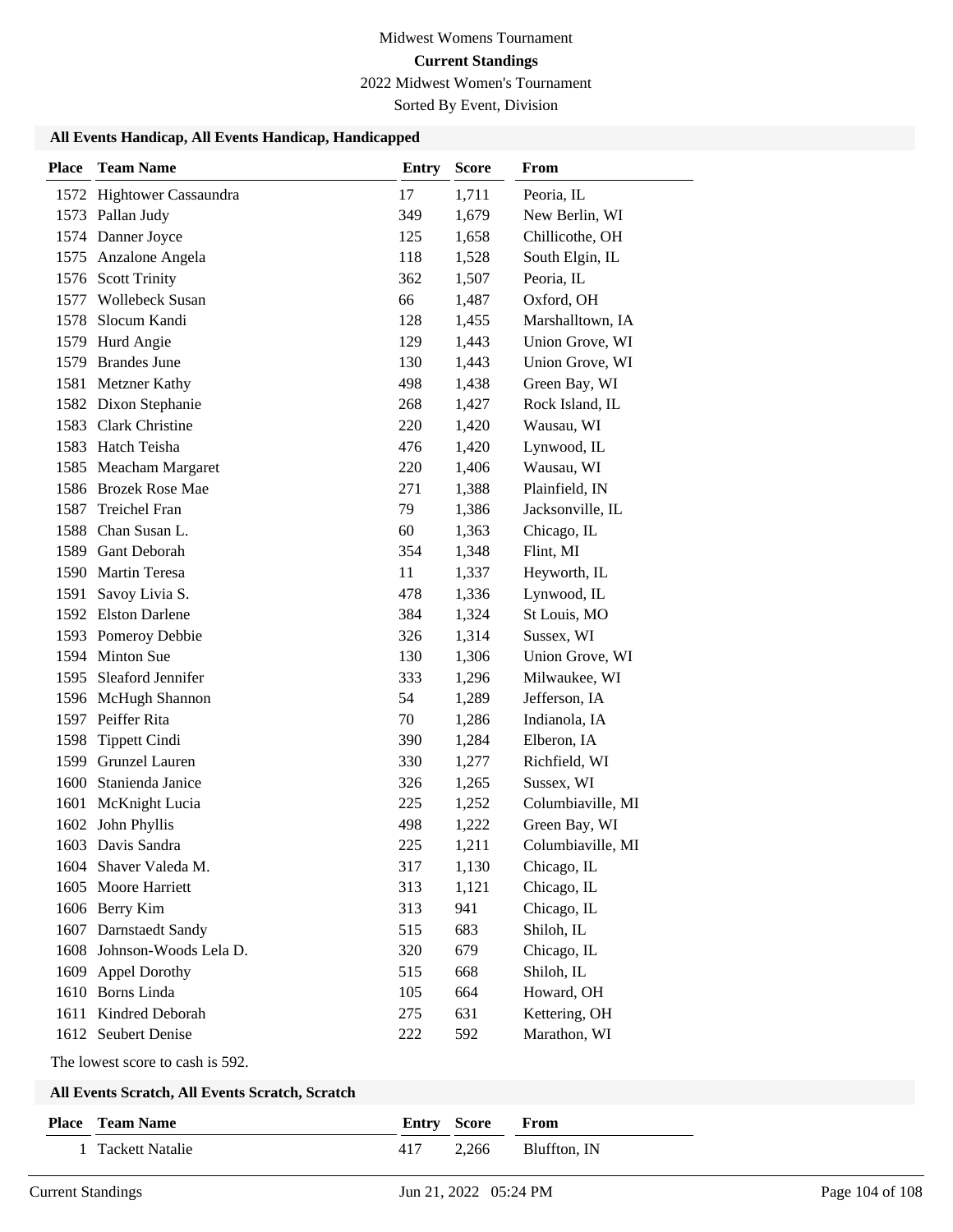Sorted By Event, Division

| <b>Place</b> | <b>Team Name</b>        | <b>Entry</b> | <b>Score</b> | From             |
|--------------|-------------------------|--------------|--------------|------------------|
|              | 2 Pollak Jenna          | 375          | 2,156        | DeWitt, MI       |
| 3            | Hazen Raelyn            | 491          | 2,144        | Pella, IA        |
| 4            | Johnston Courtney M.    | 367          | 2,092        | Hudson, WI       |
| 5            | <b>Foster Kirstin</b>   | 489          | 2,071        | Pella, IA        |
| 6            | <b>Butler Justina</b>   | 261          | 2,011        | Marne, MI        |
| 7            | Wyant Brooke            | 388          | 2,002        | Elberon, IA      |
| 8            | Denmon Lea              | 400          | 2,001        | Florissant, MO   |
| 9            | Scott Dyanna            | 353          | 1,998        | Flint, MI        |
| 10           | Vickers Julie           | 451          | 1,982        | Stevensville, MI |
| 11           | Garbe Melissa           | 496          | 1,971        | Oshkosh, WI      |
| 12           | <b>Stahl Shirley</b>    | 322          | 1,949        | Milwaukee, WI    |
|              | 13 Roberts Kara L.      | 511          | 1,947        | Kansas City, KS  |
| 14           | Carroll Amy             | 263          | 1,936        | Marne, MI        |
| 14           | <b>Barry Amanda</b>     | 375          | 1,936        | DeWitt, MI       |
| 16           | <b>Brandt Britney</b>   | 261          | 1,932        | Marne, MI        |
| 16           | Gulick Lisa M.          | 471          | 1,932        | Griffith, IN     |
| 18           | Selden-Manor Jami       | 374          | 1,926        | DeWitt, MI       |
| 19           | Quigley Kathie          | 343          | 1,923        | New Berlin, WI   |
| 19           | Leveringston Cynthia    | 358          | 1,923        | Beecher, IL      |
| 21           | Jackson Erin            | 204          | 1,922        | Streetsboro, OH  |
| 22           | DeHaan Brittany         | 263          | 1,920        | Marne, MI        |
| 23           | Wright Elaine           | 232          | 1,914        | Grove City, OH   |
| 23           | Verheyen Valerie        | 402          | 1,914        | Green Bay, WI    |
| 25           | Edgerton Jacqueline D.  | 261          | 1,912        | Marne, MI        |
|              | 26 Louze Lynn           | 392          | 1,906        | Mosinee, WI      |
| 27           | <b>Atkins Rachel</b>    | 374          | 1,900        | DeWitt, MI       |
| 28           | Cieslewicz Stephanie    | 496          | 1,895        | Oshkosh, WI      |
| 29           | Wallace Olivia          | 375          | 1,894        | DeWitt, MI       |
| 29           | <b>Fakes Tracy</b>      | 345          | 1,894        | Greenfield, WI   |
| 31           | Dunn Haley E.           | 479          | 1,892        | Crystal, MO      |
|              | 32 Gilbert-Jones Malika | 32           | 1,888        | West Allis, WI   |
| 33           | Daroszewski Gina        | 345          | 1,884        | Greenfield, WI   |
|              | 34 Plaso Teri           | 204          | 1,881        | Streetsboro, OH  |
| 35           | Stone Jordyn            | 374          | 1,873        | DeWitt, MI       |
| 36           | <b>Blevins Kathleen</b> | 238          | 1,866        | Lynwood, IL      |
| 37           | Williams Robin          | 161          | 1,855        | Trenton, OH      |
| 38           | Zimdars Linda           | 337          | 1,852        | Milwaukee, WI    |
| 39           | Gonzalez Crystal D.     | 503          | 1,848        | Franklin, IN     |
| 40           | Burris Tanisha          | 232          | 1,841        | Grove City, OH   |
| 41           | Kepler Tereni L.        | 245          | 1,836        | Marengo, IA      |
| 42           | Mentel Delana           | 479          | 1,835        | Crystal, MO      |
| 43           | Pierce Amanda M.        | 245          | 1,829        | Marengo, IA      |
| 44           | <b>Blanchard Kayla</b>  | 100          | 1,825        | Ann Arbor, MI    |
| 44           | Wong Debra              | 400          | 1,825        | Florissant, MO   |
| 46           | <b>Boelter Charly</b>   | 496          | 1,824        | Oshkosh, WI      |
|              | 47 Myers Bekki          | 260          | 1,819        | Marne, MI        |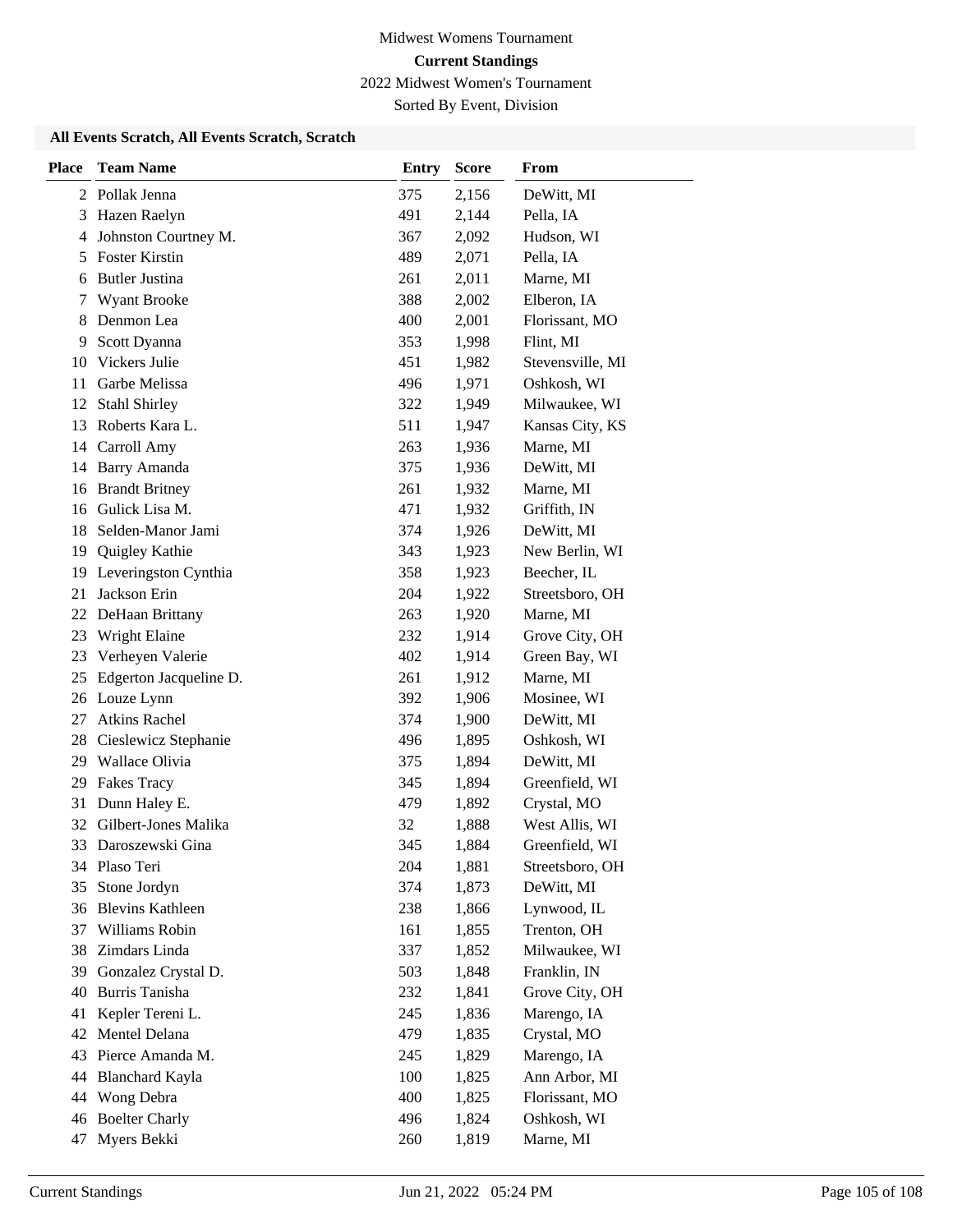Sorted By Event, Division

| <b>Place</b> | <b>Team Name</b>               | <b>Entry</b> | <b>Score</b>   | From                         |
|--------------|--------------------------------|--------------|----------------|------------------------------|
| 48           | Rodebaugh Morgan B.            | 503          | 1,817          | Franklin, IN                 |
| 49           | <b>Palmer Bailey</b>           | 492          | 1,812          | Pella, IA                    |
| 50           | White Tara                     | 426          | 1,804          | Belvidere, IL                |
| 51           | Meegan Rebecca                 | 267          | 1,803          | Baraboo, WI                  |
| 52           | Delano Kristen M.              | 346          | 1,800          | Greenfield, WI               |
| 53           | Poisson Renee                  | 238          | 1,798          | Lynwood, IL                  |
| 54           | Huffman Becky                  | 491          | 1,785          | Pella, IA                    |
| 55           | Loveland Janine                | 343          | 1,779          | New Berlin, WI               |
| 55           | Woten Breanne                  | 492          | 1,779          | Pella, IA                    |
| 55           | Warwick Amanda J.              | 515          | 1,779          | Shiloh, IL                   |
| 58           | Mayden Barbara                 | 238          | 1,778          | Lynwood, IL                  |
| 59           | Cruez Alexandria V.            | 479          | 1,777          | Crystal, MO                  |
| 60           | <b>Burdick Jill</b>            | 517          | 1,767          | Wisconsin Dells, WI          |
| 61           | Rockteschel Char               | 30           | 1,766          | West Allis, WI               |
| 61           | West Amanda                    | 394          | 1,766          | Tomahawk, WI                 |
| 63           | Morris Karen                   | 161          | 1,760          | Trenton, OH                  |
| 64           | Jacobs Tracie                  | 345          | 1,759          | Greenfield, WI               |
| 65           | <b>Treffinger Eleanor</b>      | 86           | 1,755          | Waukesha, WI                 |
| 66           | Williams Gail                  | 399          | 1,753          | Florissant, MO               |
| 67           | <b>Burkhart Amanda</b>         | 394          | 1,750          | Tomahawk, WI                 |
| 68           | Wallace Jayme                  | 100          | 1,749          | Ann Arbor, MI                |
| 69           | Williams Marilyn               | 460          | 1,742          | Birch Run, MI                |
| 70           | Morris Taylor                  | 400          | 1,740          | Florissant, MO               |
| 71           | <b>Woodley Annette</b>         | 354          | 1,739          | Flint, MI                    |
| 72           | Westphal Mary Stona            | 85           | 1,736          | Pewaukee, WI                 |
| 73           | Galindo April                  | 358          | 1,735          | Beecher, IL                  |
| 74           | Radliff Caitlin                | 492          | 1,730          | Pella, IA                    |
| 75           | Case Jenny                     | 246          | 1,728          | Janesville, WI               |
| 76           | <b>Eertmoed Andrea</b>         | 368          | 1,724          | Havana, IL                   |
| 77           | Evans Gabriella                | 492          | 1,723          | Pella, IA                    |
| 78           | Neal Allison                   | 261          | 1,722          | Marne, MI                    |
| 79           | Nielsen Hannah                 | 343          | 1,718          | New Berlin, WI               |
| 80.          | <b>Matts Ashley</b>            | 426          | 1,716          | Belvidere, IL                |
| 81           | Tackett Angela K.              | 417          | 1,715          | Bluffton, IN                 |
| 81           | Mitas Donna                    | 460          | 1,715          | Birch Run, MI                |
| 83           | <b>Elswick Danielle</b>        | 100          | 1,713          | Ann Arbor, MI                |
| 84           | Logan Mary                     | 399          | 1,711<br>1,708 | Florissant, MO               |
| 85           | <b>Lagness Beverly</b>         | 224          |                | LaPeer, MI                   |
| 86           | Staub Rebekah<br>Guerrero Dawn | 388          | 1,700          | Elberon, IA<br>Havana, IL    |
| 87<br>88     | Zimdars Savannah               | 368<br>337   | 1,695          | Milwaukee, WI                |
|              | Smith Jessica                  |              | 1,694          |                              |
| 88<br>90     | Witter Diana                   | 460<br>392   | 1,694          | Birch Run, MI<br>Mosinee, WI |
| 91           | Daroszewski Jenna              |              | 1,693          | Greenfield, WI               |
| 92           | Morgan Carole                  | 345<br>258   | 1,692<br>1,691 | Marne, MI                    |
|              | <b>Borrello Amber</b>          |              |                | Marne, MI                    |
| 93           |                                | 263          | 1,690          |                              |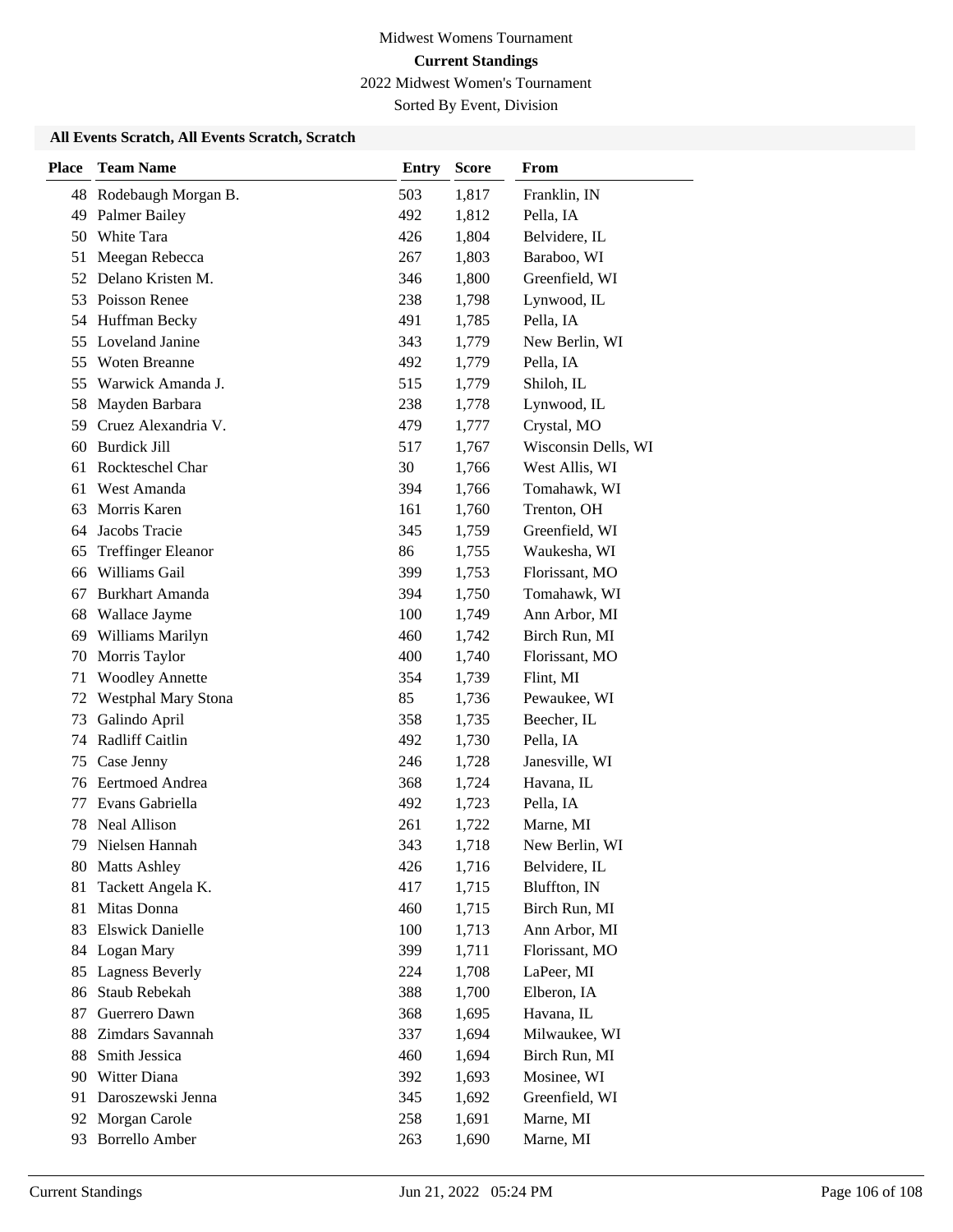Sorted By Event, Division

| <b>Place</b> | <b>Team Name</b>         | <b>Entry</b> | <b>Score</b> | From               |
|--------------|--------------------------|--------------|--------------|--------------------|
| 94           | Stuart Lori              | 257          | 1,688        | EauClaire, WI      |
| 95           | <b>Bell Lisa</b>         | 246          | 1,685        | Janesville, WI     |
|              | 96 Dana Mary             | 367          | 1,683        | Hudson, WI         |
| 97           | Robinson Dawn            | 388          | 1,677        | Elberon, IA        |
| 98           | Sanchez April            | 491          | 1,674        | Pella, IA          |
| 99           | Downey - Padget Nicole   | 462          | 1,673        | Springfield, IL    |
|              | 100 Glock Christina      | 260          | 1,672        | Marne, MI          |
| 101          | Maliwesky Kathryn M.     | 308          | 1,669        | Powell, OH         |
|              | 102 Brown Nicole A.      | 394          | 1,668        | Tomahawk, WI       |
|              | 103 Lisowe Tammy         | 508          | 1,666        | Elkhart Lake, WI   |
|              | 104 Mitts Faith          | 388          | 1,663        | Elberon, IA        |
|              | 105 Bramlett Alfreida    | 399          | 1,660        | Florissant, MO     |
| 106          | Tyree Lynn               | 86           | 1,650        | Waukesha, WI       |
|              | 107 Lanton Constance Jr  | 399          | 1,643        | Florissant, MO     |
|              | 108 Bischoff Stacey L.   | 417          | 1,639        | Bluffton, IN       |
| 109          | Schmit Rachel R.         | 188          | 1,638        | Green Bay, WI      |
| 110          | Hunter Corrin            | 395          | 1,636        | Fenton, MI         |
| 111          | Morris Jasmine           | 400          | 1,622        | Florissant, MO     |
|              | 112 Malinowski Maureen   | 308          | 1,619        | Powell, OH         |
| 113          | Lakey-Wheat Victoria     | 86           | 1,618        | Waukesha, WI       |
|              | 114 Horton Kaytrina M.   | 479          | 1,611        | Crystal, MO        |
| 115          | Perry Debra A.           | 238          | 1,608        | Lynwood, IL        |
|              | 116 Zimberoff Cynthia    | 22           | 1,607        | Davis, IL          |
| 117          | Anderson Lorie           | 392          | 1,605        | Mosinee, WI        |
| 118          | <b>Siemers Kailey</b>    | 426          | 1,604        | Belvidere, IL      |
| 119          | <b>Bicek Elizabeth</b>   | 22           | 1,602        | Davis, IL          |
|              | 120 Monson Jacquelinne   | 337          | 1,599        | Milwaukee, WI      |
| 121          | <b>Becker Jessica</b>    | 426          | 1,597        | Belvidere, IL      |
|              | 122 Posnanski Emma       | 338          | 1,596        | Milwaukee, WI      |
| 123          | Nettleman Dora           | 258          | 1,593        | Marne, MI          |
|              | 124 Mize Cassondra       | 374          | 1,592        | DeWitt, MI         |
|              | 125 Plaso-Rudawsky Sarah | 204          | 1,588        | Streetsboro, OH    |
|              | 126 Cronce Dianne        | 338          | 1,582        | Milwaukee, WI      |
| 127          | Albrecht Ashley          | 343          | 1,581        | New Berlin, WI     |
|              | 128 Herman Emmeline      | 297          | 1,571        | Mascoutah, IL      |
| 128          | MacArthur Alyssa M.      | 375          | 1,571        | DeWitt, MI         |
| 130          | Malone Mollie A.         | 515          | 1,568        | Shiloh, IL         |
| 131          | <b>Stuplich Connie</b>   | 392          | 1,565        | Mosinee, WI        |
| 132          | Olszewski Linda K.       | 471          | 1,560        | Griffith, IN       |
| 133          | Shaum Darla              | 491          | 1,556        | Pella, IA          |
| 134          | Digman Sarah             | 381          | 1,552        | Dubuque, IA        |
| 135          | King Cathy               | 140          | 1,551        | Washington Twp, MI |
|              | 135 DeMario Robin        | 262          | 1,551        | Marne, MI          |
| 137          | Schultz Karen            | 337          | 1,549        | Milwaukee, WI      |
|              | 137 Williams Alysha      | 461          | 1,549        | Birch Run, MI      |
|              | 139 Herman Lucy          | 30           | 1,546        | West Allis, WI     |